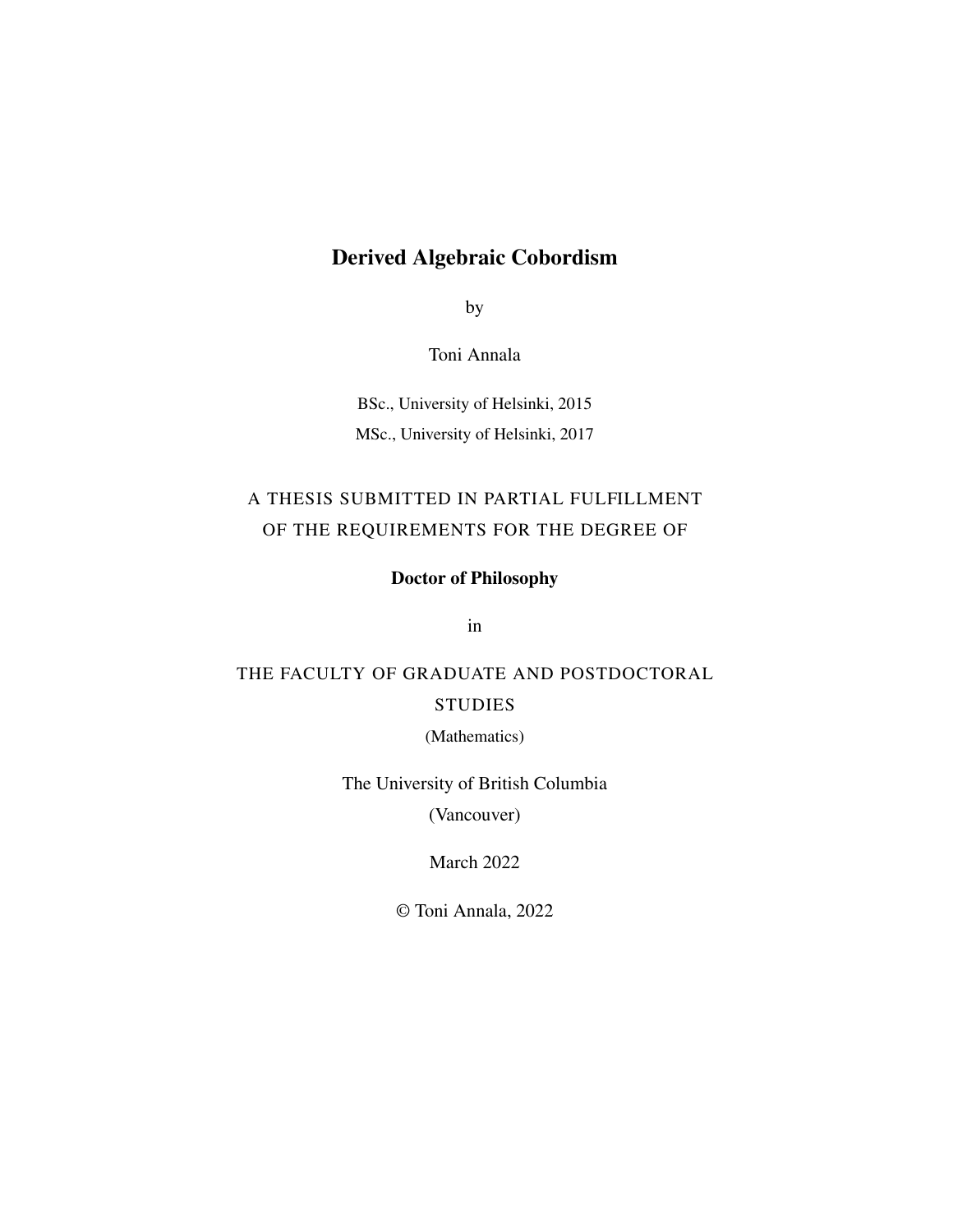The following individuals certify that they have read, and recommend to the Faculty of Graduate and Postdoctoral Studies for acceptance, the thesis entitled:

### Derived Algebraic Cobordism

submitted by Toni Annala in partial fulfillment of the requirements for the degree of Doctor of Philosophy in Mathematics.

### Examining Committee:

Kalle Karu, Mathematics, UBC *Supervisor*

Kai Behrend, Mathematics, UBC *Supervisory Committee Member*

Ben Williams, Mathematics, UBC *Supervisory Committee Member*

Zinovy Reichstein, Mathematics, UBC *University Examiner*

Dragos Ghioca, Mathematics, UBC *University Examiner*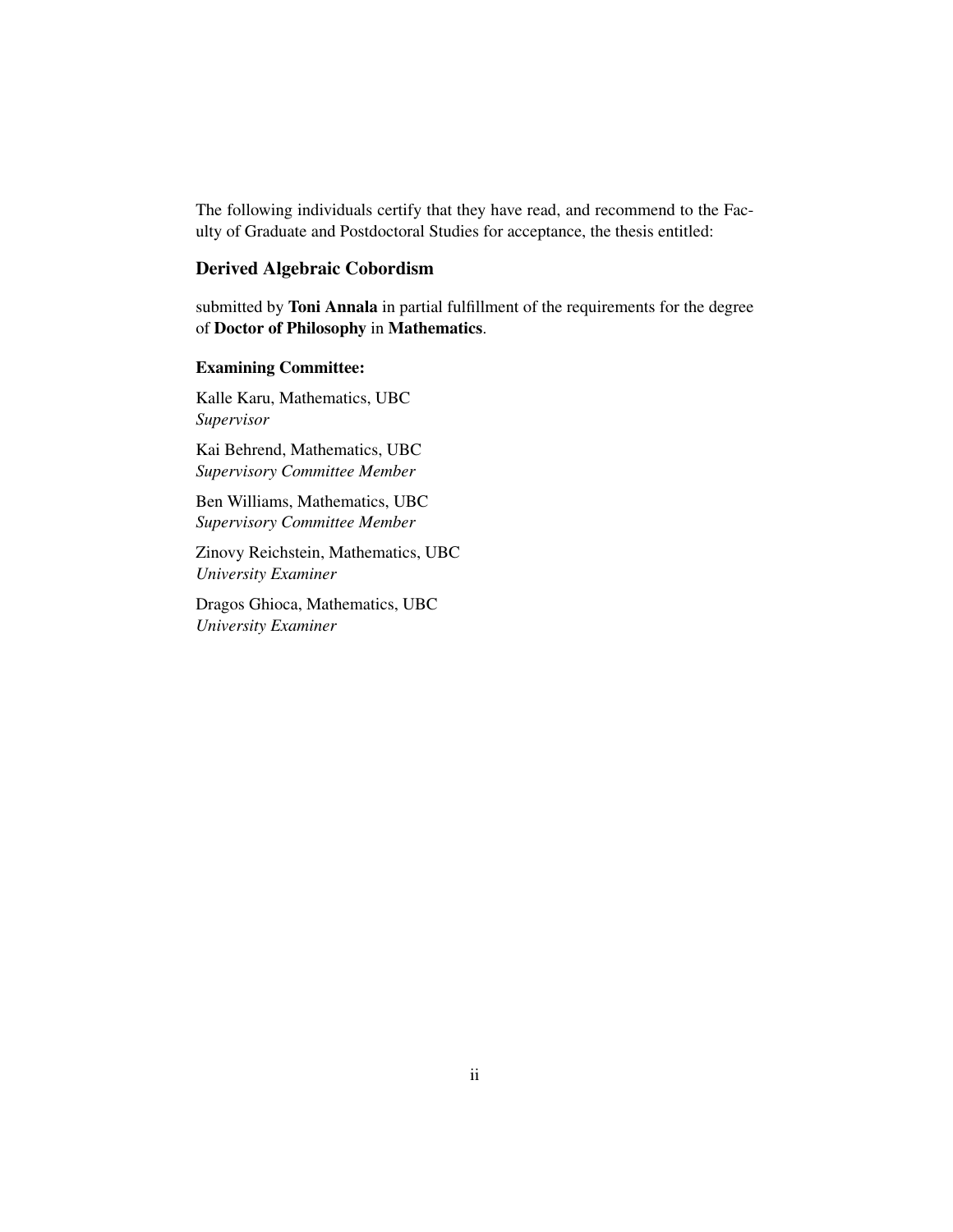# <span id="page-2-0"></span>Abstract

We construct and study a theory of bivariant cobordism of derived schemes. Our theory provides a vast generalization of the algebraic bordism theory of characteristic 0 algebraic schemes, constructed earlier by Levine and Morel, and a (partial) non- $\mathbb{A}^1$ -invariant refinement of the motivic cohomology theory  $MGL$  in Morel– Voevodsky's stable motivic homotopy theory. Our main result is that bivariant cobordism satisfies the projective bundle formula. As applications of this, we construct cobordism Chern classes of vector bundles, and establish a strong connection between the cobordism cohomology rings and the Grothendieck ring of vector bundles. We also provide several universal properties for our theory. Additionally, our algebraic cobordism is also used to construct a candidate for the elusive theory of Chow cohomology of schemes.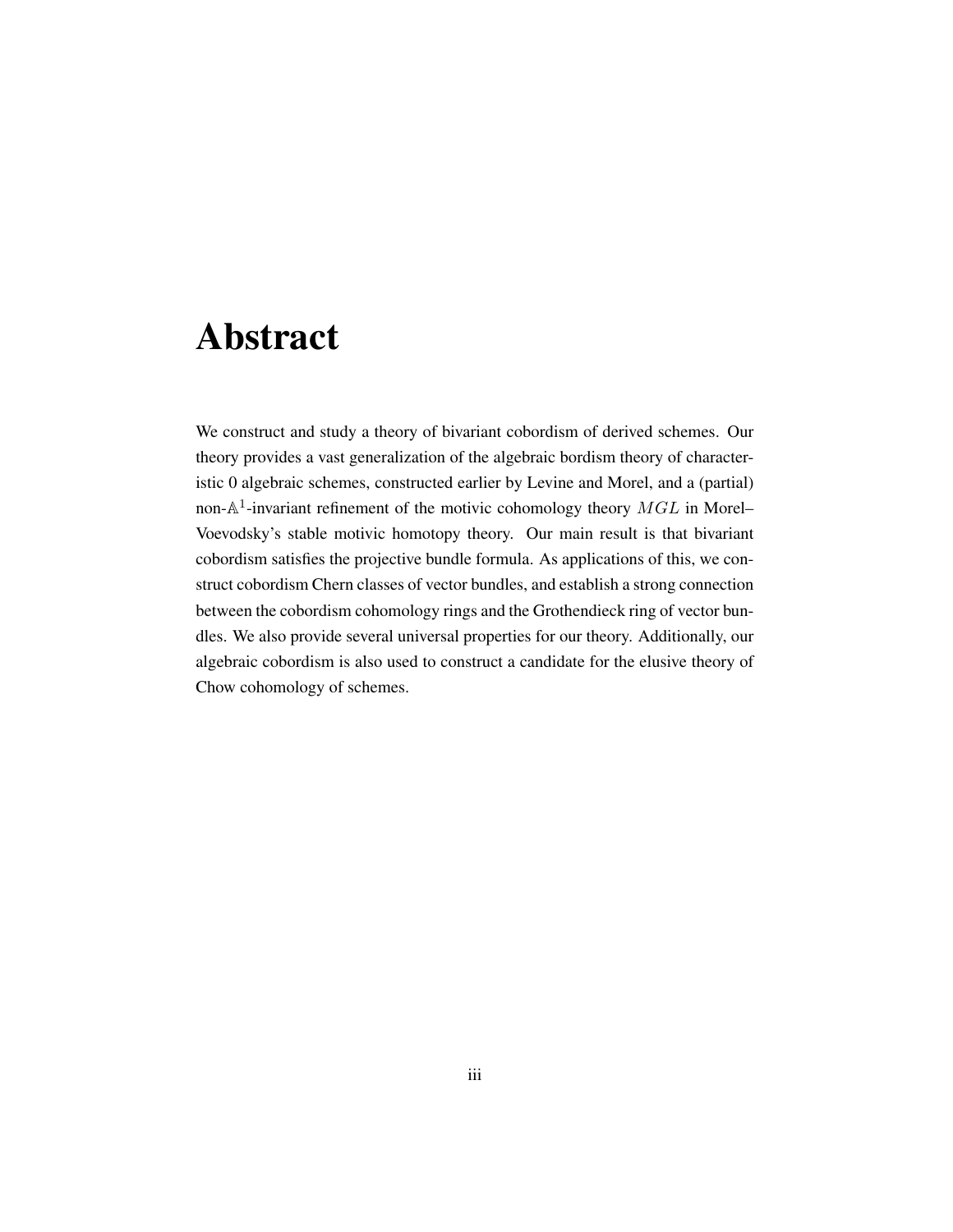# <span id="page-3-0"></span>Lay Summary

Algebraic geometry is the study of geometric objects—schemes—that admit a description as solution sets of systems of polynomial equations. Schemes are often studied via their invariants, such as their dimension and degree. In order to construct more refined invariants, one often considers the scheme itself as its own invariant, up to a suitably chosen notion of equivalence. A variation of this idea naturally leads one to consider algebraic cobordism, where, roughly speaking, two schemes are considered equivalent if they can be interpolated by a continuous onedimensional family. We provide a vast generalization of the previous theories of algebraic cobordism using techniques originating from homotopy theory. Moreover, by computing the algebraic cobordism group of a "projective bundle" in terms of its "base", we are able to establish strong relationship of our invariant with other fundamental invariants in algebraic geometry.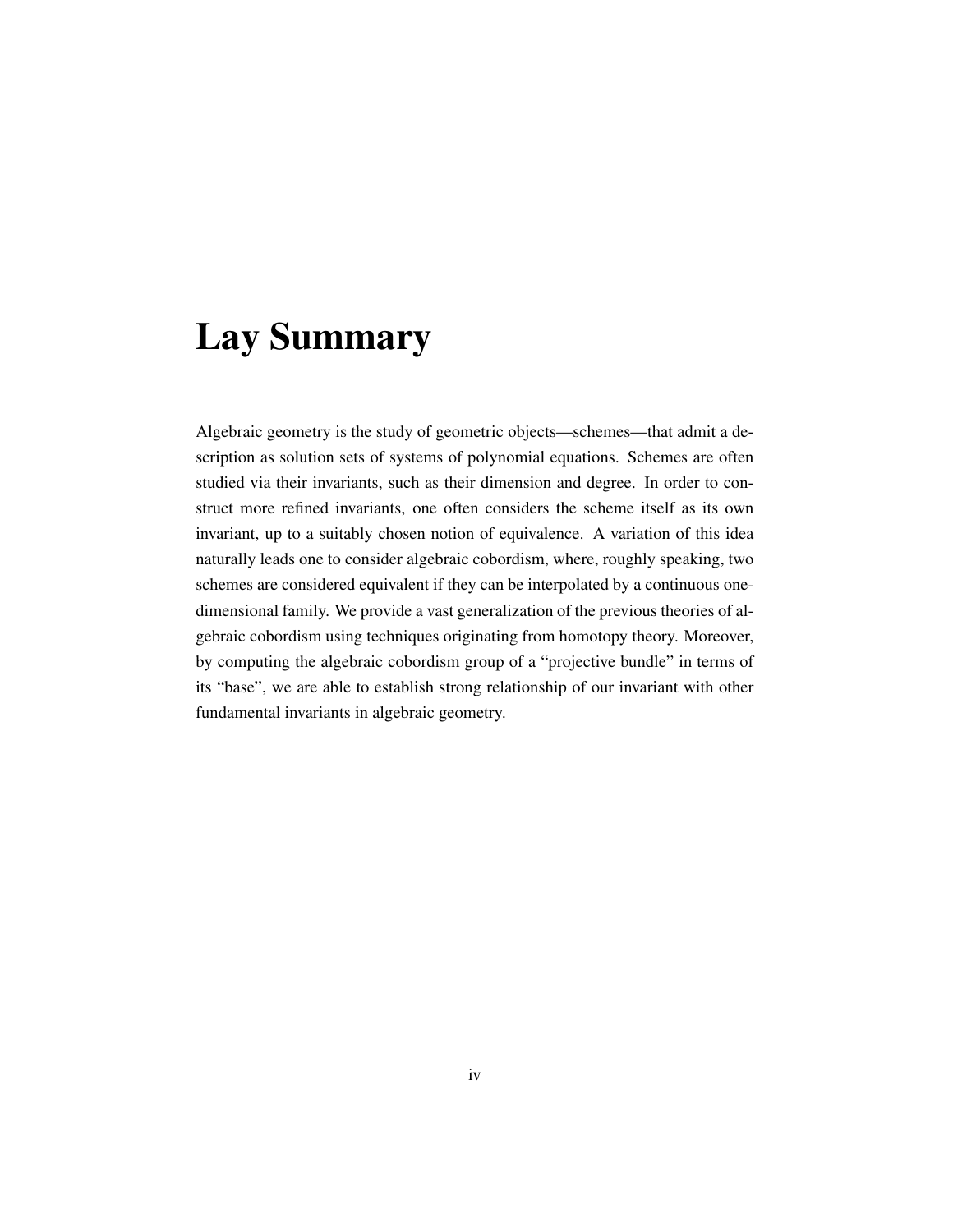# <span id="page-4-0"></span>Preface

This thesis provides a streamlined account of part of the material from the articles [\[4,](#page-197-0) [6](#page-197-1)[–8,](#page-197-2) [11\]](#page-198-0). The research of [\[11\]](#page-198-0) was conducted under an equal collaboration with Professor Shoji Yokura from Kagoshima University, and the other articles were a product of independent research. Moreover, we have also included unpublished results from an equal collaboration with Ryomei Iwasa.

- Chapter [2](#page-13-0) introduces the reader to the bivariant formalism. The chapter is mostly expository, but contains some original contributions from [\[7,](#page-197-3) [8\]](#page-197-2), such as the definition and the basic properties of bivariant ideals.
- Chapter [3](#page-60-0) is an introduction to derived algebraic geometry. Section [3.1](#page-61-0) is expository, whereas Sections [3.2](#page-75-0) and [3.3](#page-82-0) contain some original material from [\[6\]](#page-197-1) generalizing well-known classical facts to derived algebraic geometry. Section [3.4](#page-87-0) contains some original results from [\[4,](#page-197-0) [7,](#page-197-3) [11\]](#page-198-0).
- Chapter [4](#page-95-0) presents a streamlined construction of bivariant algebraic cobordism, based on the articles [\[4,](#page-197-0) [6,](#page-197-1) [7,](#page-197-3) [11\]](#page-198-0).
- Chapter [5](#page-115-0) provides a streamlined proof for the projective bundle formula, and various applications, based on the articles [\[4,](#page-197-0) [6,](#page-197-1) [7,](#page-197-3) [11\]](#page-198-0).
- Chapter [6](#page-142-0) provides a universal property for bivariant algebraic cobordism, which is based on unpublished joint work with Ryomei Iwasa, related to the article [\[10\]](#page-197-4).
- In Chapter [7,](#page-168-0) we prove that bivariant algebraic cobordism extends Levine– Morel's algebraic bordism, based on the articles [\[7,](#page-197-3) [8\]](#page-197-2).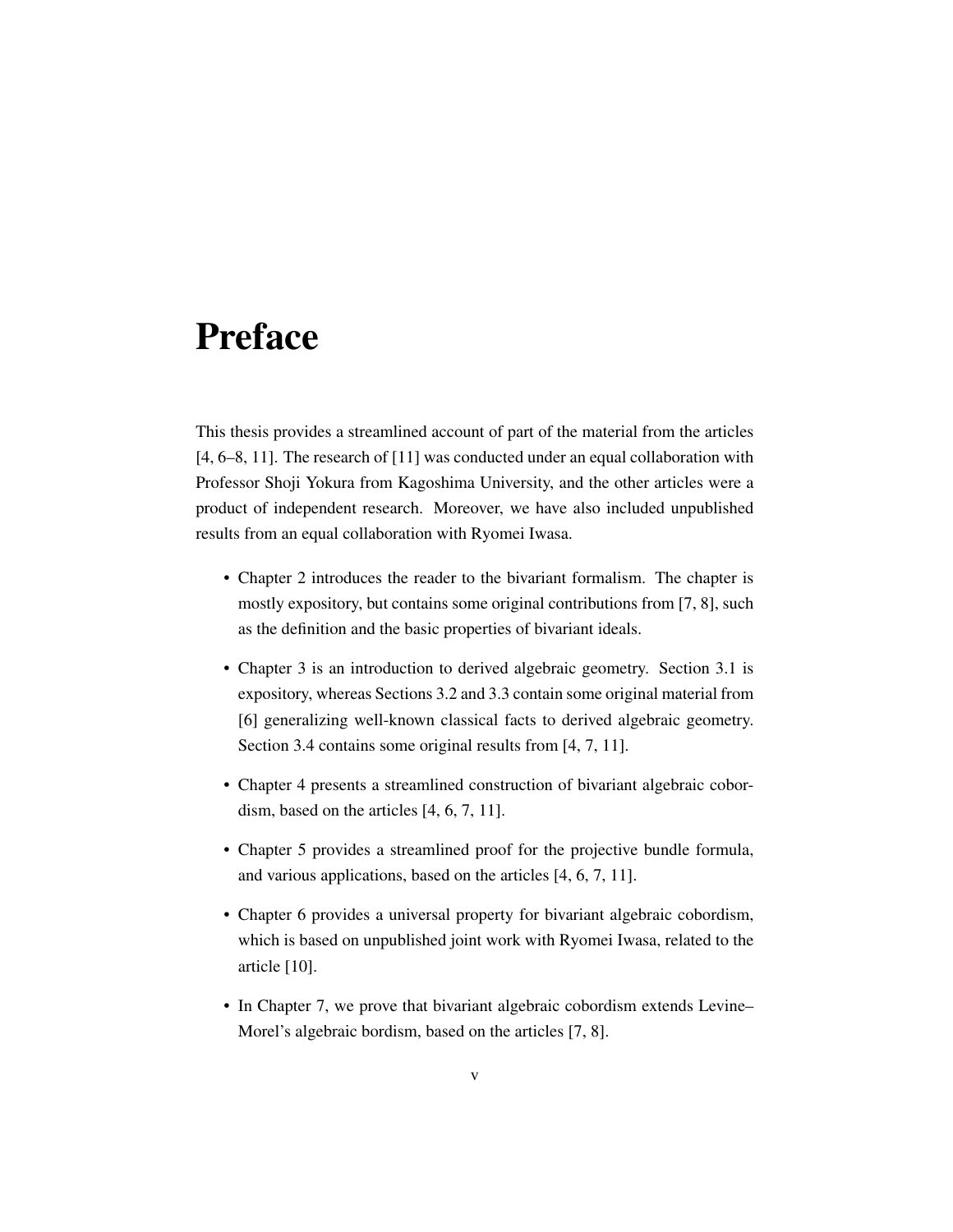• In Chapter [8,](#page-177-0) we study the operation of twisting oriented bivariant theories, and its applications, based on the articles [\[4,](#page-197-0) [6,](#page-197-1) [7\]](#page-197-3).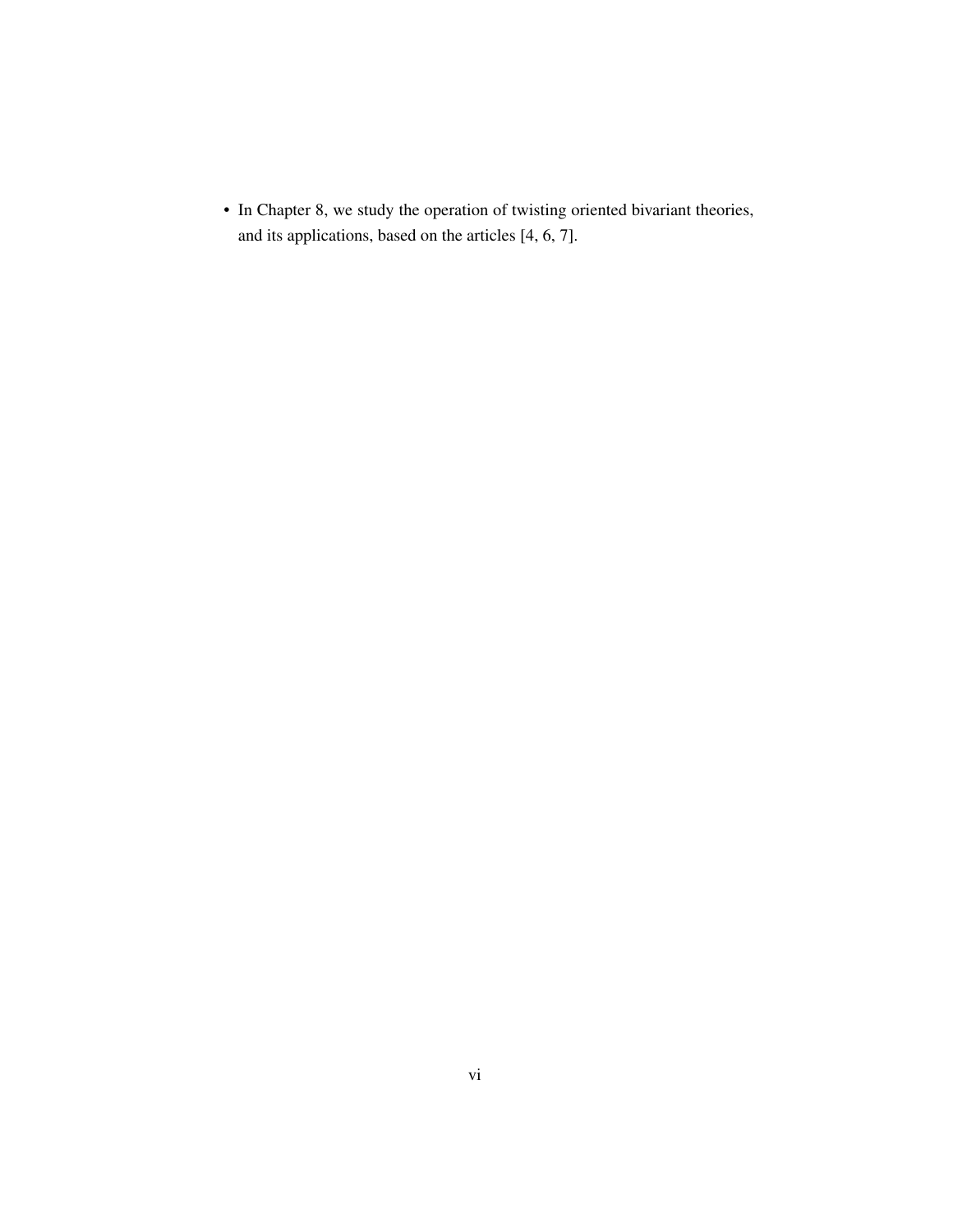# <span id="page-6-0"></span>Table of Contents

|                |              |       |                                            | iii                     |  |  |  |  |  |  |  |  |  |
|----------------|--------------|-------|--------------------------------------------|-------------------------|--|--|--|--|--|--|--|--|--|
|                | iv           |       |                                            |                         |  |  |  |  |  |  |  |  |  |
|                | $\mathbf{V}$ |       |                                            |                         |  |  |  |  |  |  |  |  |  |
|                | vii          |       |                                            |                         |  |  |  |  |  |  |  |  |  |
|                |              |       |                                            | $\mathbf{x}$            |  |  |  |  |  |  |  |  |  |
| 1              |              |       |                                            | $\mathbf{1}$            |  |  |  |  |  |  |  |  |  |
| $\overline{2}$ |              |       |                                            | $\overline{\mathbf{4}}$ |  |  |  |  |  |  |  |  |  |
|                | 2.1          |       |                                            | 5                       |  |  |  |  |  |  |  |  |  |
|                |              | 2.1.1 |                                            | 5                       |  |  |  |  |  |  |  |  |  |
|                |              | 2.1.2 |                                            | 12                      |  |  |  |  |  |  |  |  |  |
|                |              | 2.1.3 | The induced homology and cohomology theory | 14                      |  |  |  |  |  |  |  |  |  |
|                |              | 2.1.4 | Orientations and Gysin morphisms           | 16                      |  |  |  |  |  |  |  |  |  |
|                |              | 2.1.5 | Strong orientations and Poincaré duality   | 22                      |  |  |  |  |  |  |  |  |  |
|                |              | 2.1.6 | Further properties of bivariant theories   | 25                      |  |  |  |  |  |  |  |  |  |
|                | 2.2          |       |                                            |                         |  |  |  |  |  |  |  |  |  |
|                |              | 2.2.1 | Universal stably oriented bivariant theory | 33                      |  |  |  |  |  |  |  |  |  |
|                |              | 2.2.2 | Universal additive bivariant theory        | 38                      |  |  |  |  |  |  |  |  |  |
|                | 2.3          |       |                                            | 41                      |  |  |  |  |  |  |  |  |  |
|                |              | 2.3.1 |                                            | 41                      |  |  |  |  |  |  |  |  |  |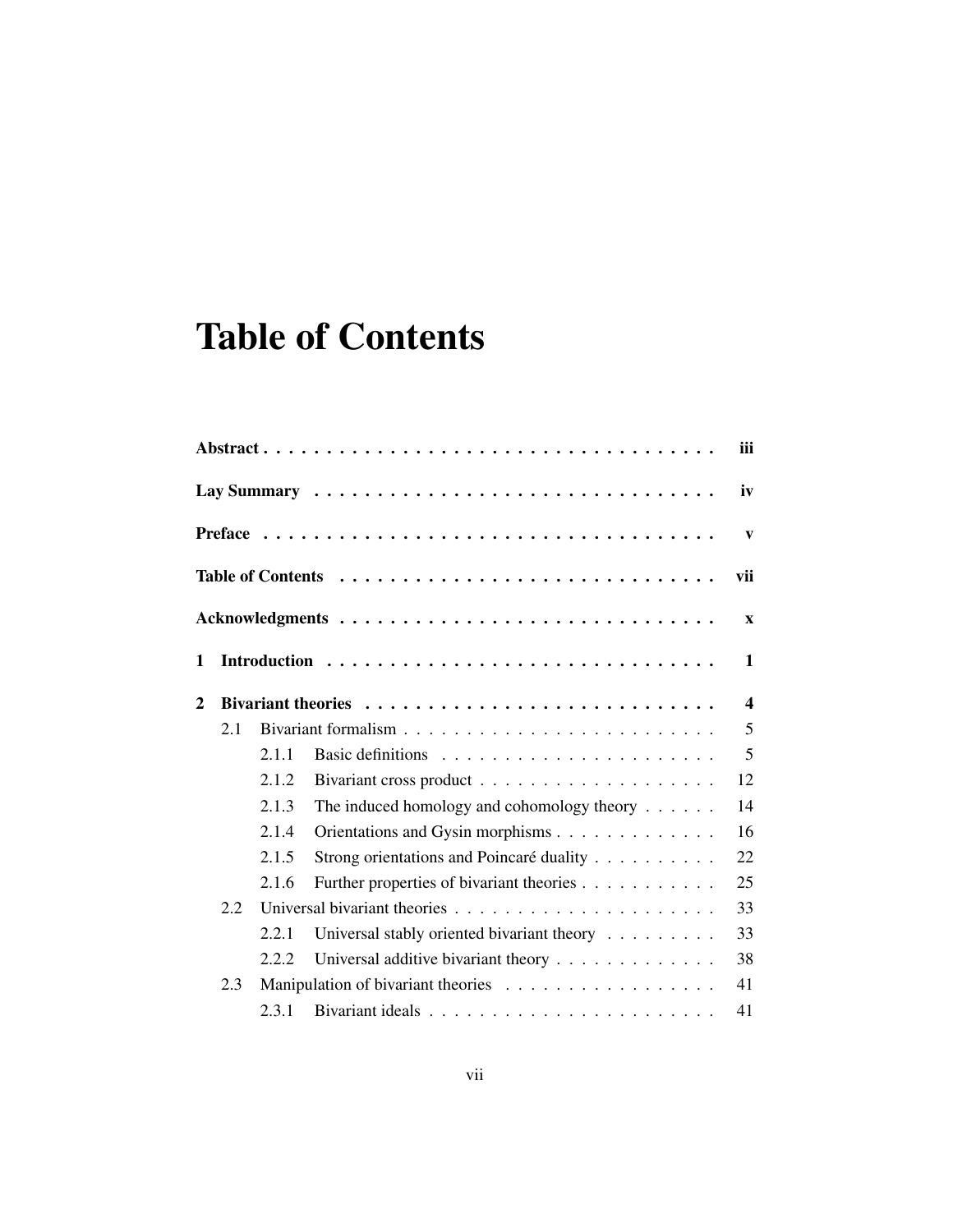|                         |                                                    | 2.3.2 | Homological and cohomological ideals                      | 44  |  |  |  |  |
|-------------------------|----------------------------------------------------|-------|-----------------------------------------------------------|-----|--|--|--|--|
|                         |                                                    | 2.3.3 |                                                           | 48  |  |  |  |  |
| 3                       | 51                                                 |       |                                                           |     |  |  |  |  |
|                         | 3.1                                                |       |                                                           | 52  |  |  |  |  |
|                         |                                                    | 3.1.1 | Derived rings and derived schemes                         | 52  |  |  |  |  |
|                         |                                                    | 3.1.2 |                                                           | 57  |  |  |  |  |
|                         |                                                    | 3.1.3 |                                                           | 62  |  |  |  |  |
|                         |                                                    | 3.1.4 | Vector bundles and related derived schemes                | 63  |  |  |  |  |
|                         | 3.2                                                |       | Quasi-projectivity and ample line bundles                 | 66  |  |  |  |  |
|                         |                                                    | 3.2.1 |                                                           | 66  |  |  |  |  |
|                         |                                                    | 3.2.2 | Quasi-projective morphisms                                | 70  |  |  |  |  |
|                         | 3.3                                                |       |                                                           | 73  |  |  |  |  |
|                         |                                                    | 3.3.1 | Smooth and quasi-smooth morphisms                         | 73  |  |  |  |  |
|                         |                                                    | 3.3.2 | Derived complete intersection schemes                     | 75  |  |  |  |  |
|                         | 3.4                                                |       |                                                           | 78  |  |  |  |  |
| $\overline{\mathbf{4}}$ | 86<br>Algebraic cobordism and its basic properties |       |                                                           |     |  |  |  |  |
|                         | 4.1                                                |       |                                                           | 87  |  |  |  |  |
|                         |                                                    | 4.1.1 | The bivariant functoriality                               | 87  |  |  |  |  |
|                         |                                                    | 4.1.2 |                                                           | 88  |  |  |  |  |
|                         |                                                    | 4.1.3 |                                                           | 92  |  |  |  |  |
|                         |                                                    | 4.1.4 | The extended double point relation                        | 93  |  |  |  |  |
|                         |                                                    | 4.1.5 | The formal group law of universal precobordism $\ldots$ . | 97  |  |  |  |  |
|                         | 4.2                                                |       |                                                           | 103 |  |  |  |  |
| 5                       | Projective bundle formula and applications<br>106  |       |                                                           |     |  |  |  |  |
|                         | 5.1                                                |       |                                                           | 107 |  |  |  |  |
|                         |                                                    |       | 5.1.1 Projective bundle formula for trivial bundles       | 107 |  |  |  |  |
|                         |                                                    | 5.1.2 | Lifting classes to projective bundles                     | 111 |  |  |  |  |
|                         |                                                    | 5.1.3 | Projective bundle formula                                 | 114 |  |  |  |  |
|                         | 5.2                                                |       |                                                           | 123 |  |  |  |  |
|                         | 5.3                                                |       | Cohomological Conner-Floyd theorem                        | 125 |  |  |  |  |
|                         |                                                    | 5.3.1 |                                                           | 125 |  |  |  |  |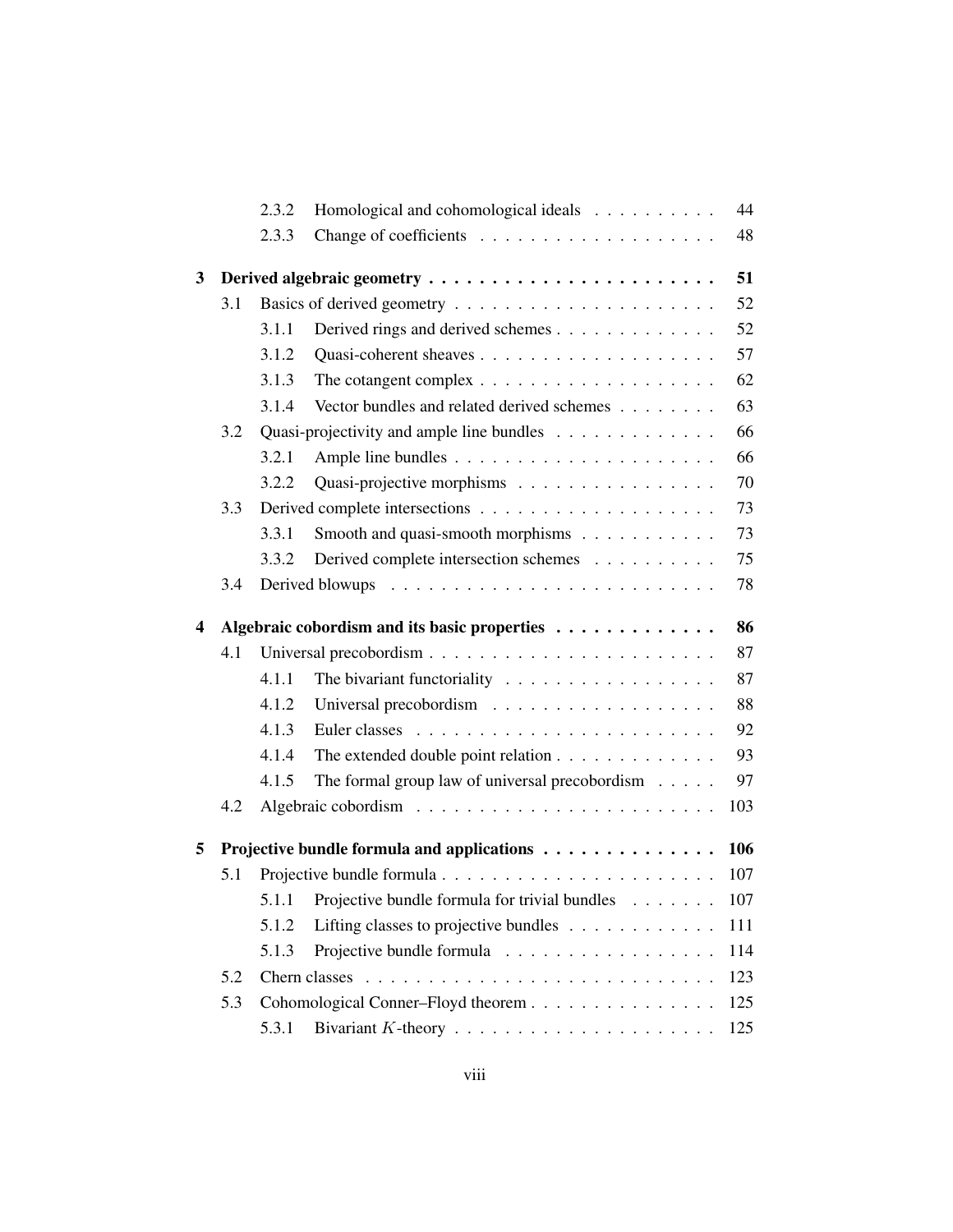|   |                                                         | 5.3.2                             |                                                                               | 127 |  |
|---|---------------------------------------------------------|-----------------------------------|-------------------------------------------------------------------------------|-----|--|
| 6 | Universal property of $\Omega_S^*$<br>133               |                                   |                                                                               |     |  |
|   | 6.1                                                     |                                   | Bivariant universal property of $\Omega_S^*$                                  | 134 |  |
|   |                                                         | 6.1.1                             | Formal group law of a bivariant theory with a weak projec-                    |     |  |
|   |                                                         |                                   | tive bundle formula                                                           | 134 |  |
|   |                                                         | 6.1.2                             | Derived double point relations for bivariant theories with a                  |     |  |
|   |                                                         |                                   |                                                                               | 137 |  |
|   |                                                         | 6.1.3                             |                                                                               | 140 |  |
|   | 6.2                                                     |                                   | Homological and cohomological universal properties                            | 142 |  |
|   |                                                         | 6.2.1                             | Universal property of the universal precobordism coho-                        |     |  |
|   |                                                         |                                   |                                                                               | 142 |  |
|   |                                                         | 6.2.2                             | Universal property of the universal precobordism homology 145                 |     |  |
| 7 | Comparison with Levine-Morel's algebraic bordism<br>159 |                                   |                                                                               |     |  |
|   | 7.1                                                     |                                   | Lowrey–Schürg's algebraic bordism $d\Omega^k$ and its bivariant extension 160 |     |  |
|   | 7.2                                                     |                                   |                                                                               | 165 |  |
| 8 |                                                         |                                   |                                                                               |     |  |
|   | 8.1                                                     |                                   |                                                                               |     |  |
|   | 8.2                                                     | Grothendieck-Riemann-Roch theorem |                                                                               |     |  |
|   | 8.3                                                     |                                   | Algebraic cobordism with rational coefficients                                | 180 |  |
| 9 |                                                         |                                   |                                                                               | 182 |  |
|   | 9.1                                                     |                                   |                                                                               | 183 |  |
|   |                                                         |                                   |                                                                               | 188 |  |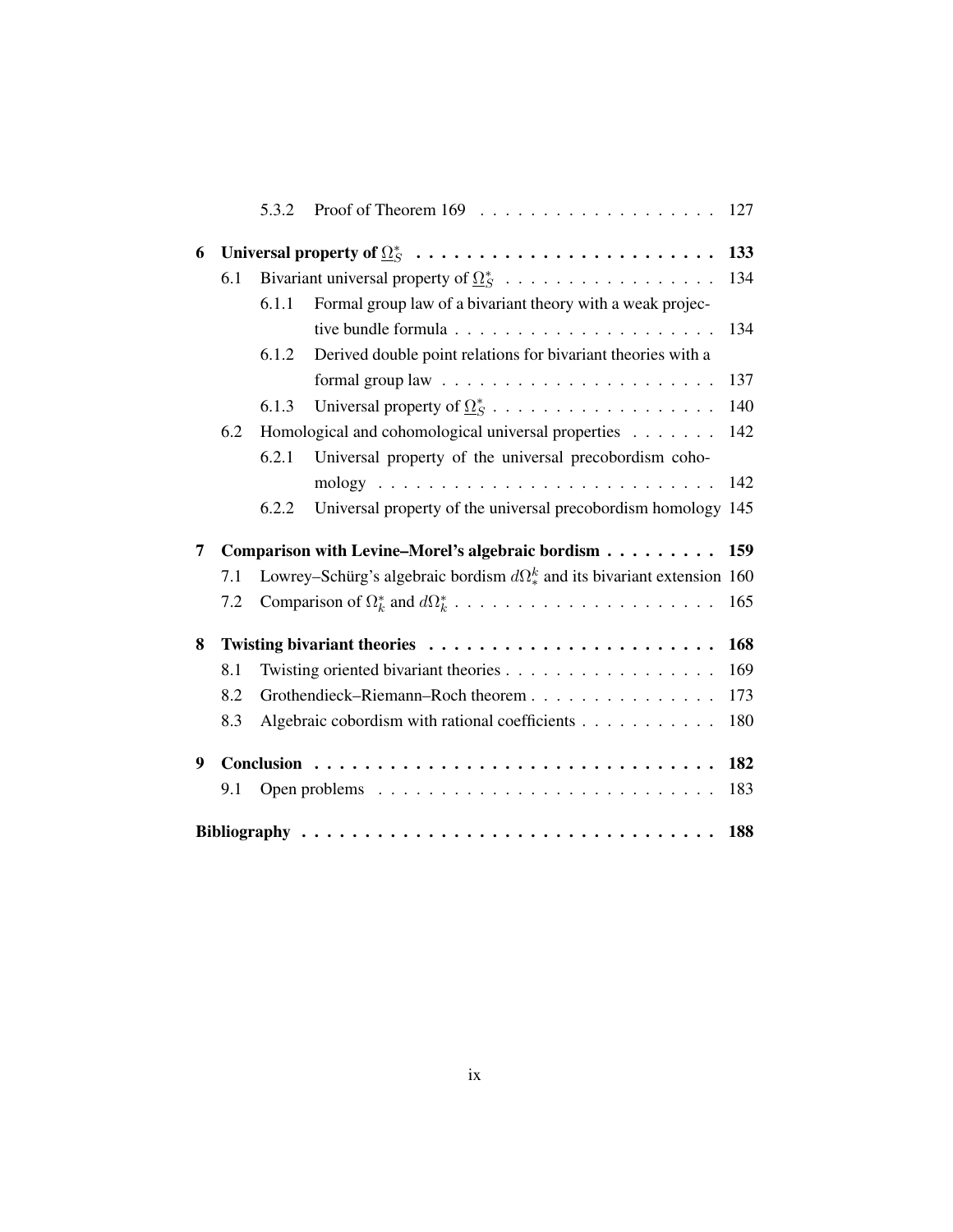# <span id="page-9-0"></span>Acknowledgments

First and foremost, I would like to thank my advisor Kalle Karu. Of the more than 20 graduate school applications I sent out, University of British Columbia was the only one that accepted me, so, without his choice to take me as a graduate student, I might not be doing mathematics. Moreover, the research problem he proposed—extending Levine–Morel's algebraic bordism to a bivariant theory—led to an interesting research program. Moreover, I have benefited from several discussions with several faculty members at the department, including Ben Williams and Kai Behrend.

Secondly, I would like to thank my colleagues, who have made me feel welcome to the community. I cannot overstate the psychological impact of meeting other people who are interested in your research. Special thanks go to Marc Hoyois, Ryomei Iwasa, Adeel Khan, Marc Levine, Denis Nardin, Gabriele Vezzosi and Shoji Yokura, with whom I have had several pleasant and productive conversations.

When doing a doctorate in mathematics, it is easy to forget the other aspects of life. I would therefore like to thank Professor Mikko Möttönen who, during my national service in 2021, reminded me that, in real life, one has to consider physics as well. Joking, aside, I would like to thank my family, a small circle of friends from high school, and the Finnish algorithm community from keeping me (relatively) sane during these years. I would also like to thank all the friends I have met in Vancouver, with special thanks to Abhishek for being an almost perfect roommate for two and a half years.

The support from Vilho, Yrjö and Kalle Väisälä Foundation of the Finnish Academy of Science and letters has been instrumental in avoiding all teaching responsibilities for the past couple of years.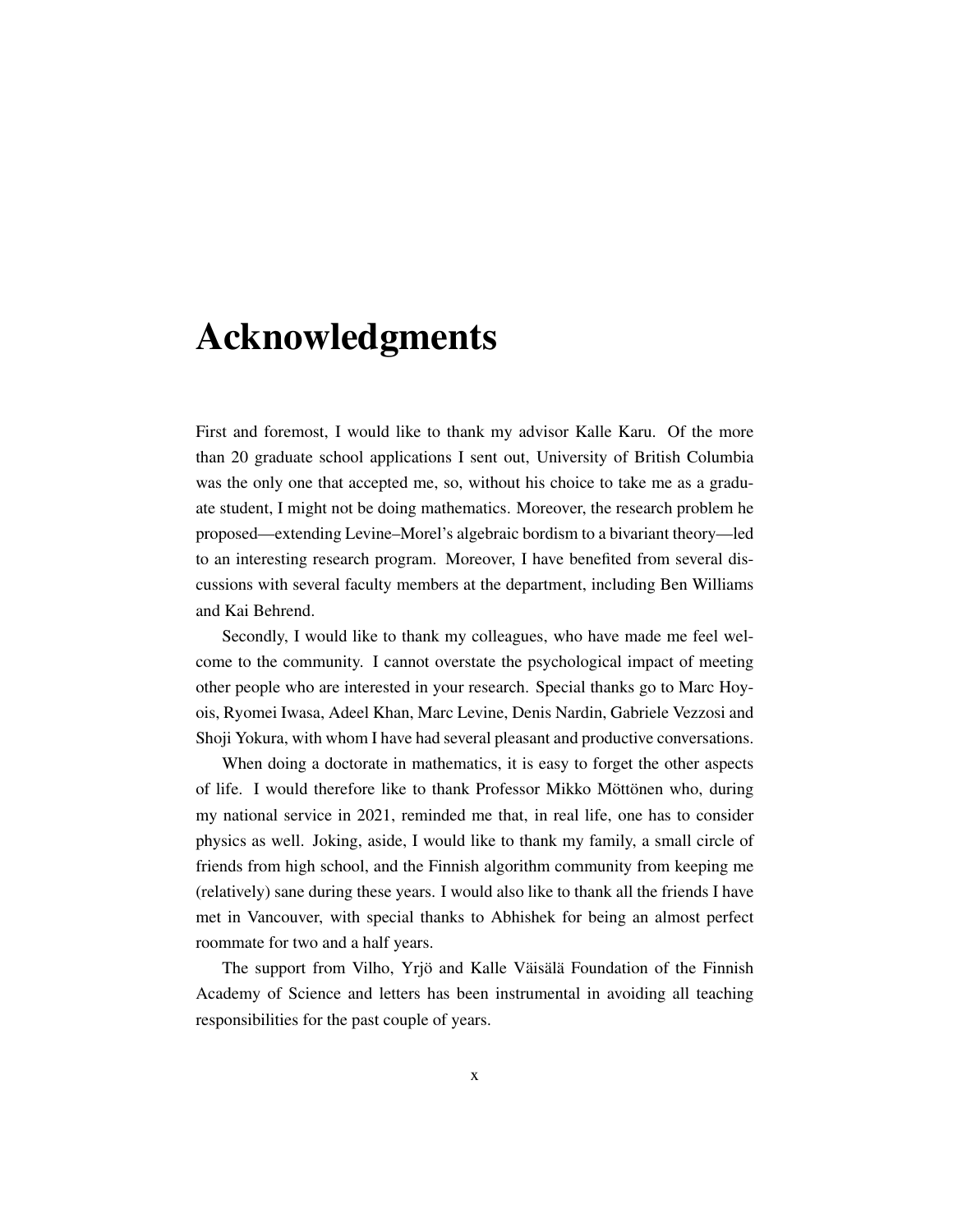# <span id="page-10-0"></span>Chapter 1

# Introduction

### *Ask, and it will be given to you; seek, and you will find; knock, and the door will be opened to you.* — Matthew 7:7

In topology, complex cobordism is the universal cohomology theory with a complex orientation. In algebraic geometry, similar role should be played by *algebraic cobordism*, but unfortunately the situation is less clear. First models of algebraic cobordism appeared as a piece of Voevodsky's original approach to the proof of the Milnor conjecture [\[64\]](#page-202-0), but later its role in the proof was suppressed [\[65,](#page-202-1) [66\]](#page-202-2). In this approach, algebraic cobordism is treated, rather abstractly, as the cohomology theory represented by the motivic spectrum  $MGL$  in the motivic homotopy theory of Morel and Voevodsky [\[48\]](#page-201-0). This approach has two major downsides. First of all, the theory produced this way is automatically  $\mathbb{A}^1$ -homotopy invariant, which should not be true for a genuine theory of algebraic cobordism. Secondly, it does not easily yield geometric models similar to those in topology [\[53\]](#page-201-1) (however, there exists recent work in this direction [\[20](#page-198-1)[–22\]](#page-199-0)).

A geometric model for algebraic cobordism was constructed by Levine and Morel in their seminal treatise [\[40\]](#page-200-0), and later simplified by Levine and Pandharipande [\[41\]](#page-200-1). What they actually construct is the corresponding homology theory, algebraic bordism, for finite type schemes over a field of characteristic 0. However, as in the case of Chow groups [\[24\]](#page-199-1), this theory restricts to a multiplicative cohomology theory on smooth schemes. The biggest drawback of this approach is its degree of generality: since Levine and Morel made liberal use of resolution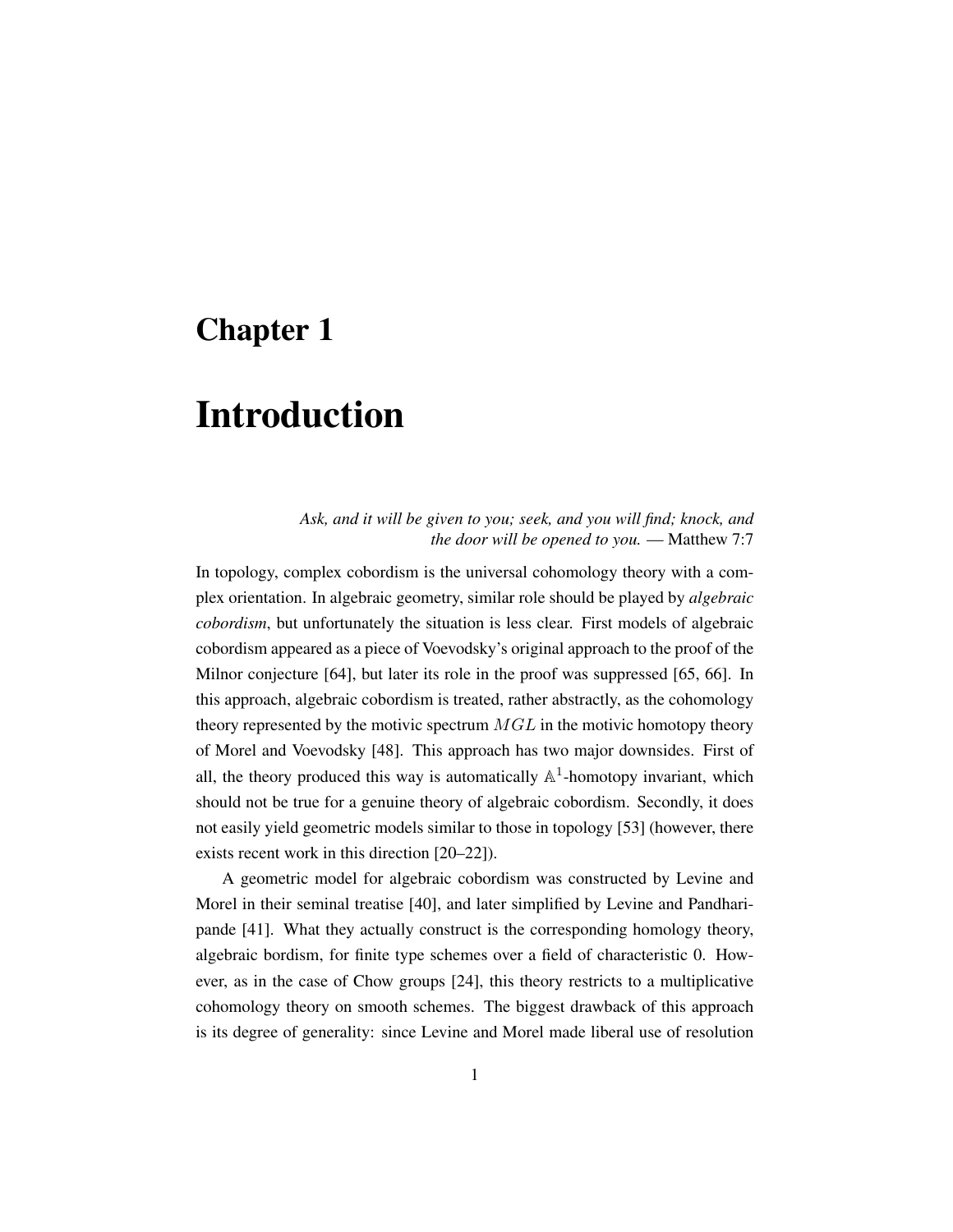of singularities [\[30,](#page-199-2) [31\]](#page-199-3) and weak factorization [\[1\]](#page-197-6), their methods are restricted to algebraic schemes over a field of characteristic 0. Still, this approach has led to several interesting applications [\[32,](#page-199-4) [33,](#page-199-5) [41,](#page-200-1) [56,](#page-201-2) [57\]](#page-201-3).

Derived algebraic geometry was introduced to the subject by Lowrey and Schürg in their innovative work [\[43\]](#page-200-2), providing an alternative construction of Levine– Morel's algebraic bordism, transforming the most intricate part of the original construction—the construction of *Gysin pullbacks*—completely transparent. However, Lowrey and Schürg did not exploit the full potential of derived geometry in studying algebraic cobordism and related cohomology theories in algebraic geometry. In this thesis, I explain some of the results of my research program, the aim of which is to construct a workable and concrete theory of algebraic cobordism using derived geometry. A lot of material had to be left out: most importantly, we completely overlook the results of [\[9\]](#page-197-7), by which algebraic bordism groups over fields and nice enough discrete valuation rings are, after inverting the residual characteristic exponent in the coefficients,  $\mathbb{A}^1$ -homotopy invariant and generated by bordism classes of regular schemes; and the results of the joint article with Ryomei Iwasa [\[10\]](#page-197-4), in which the first steps towards a geometric construction of non- $\mathbb{A}^1$ -invariant higher algebraic cobordism are taken. Most of our attention will be focused on studying the universal precobordism theory, which is an intermediate step in the construction of algebraic cobordism. The associated cohomology theory of universal precobordism already satisfies many of the properties expected from algebraic cobordism, and this, together with the simplicity of its construction, justifies the attention we give to it.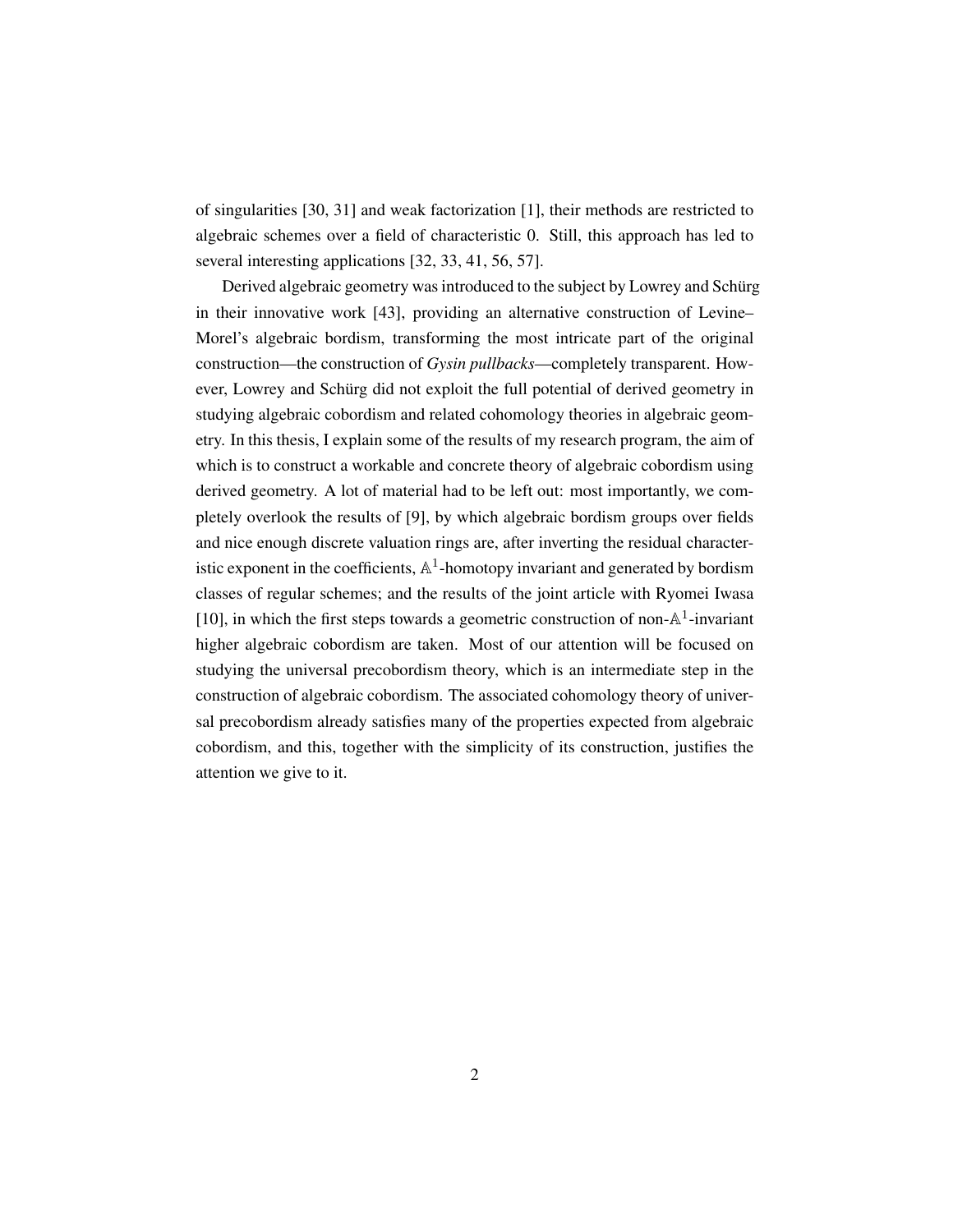## Contents of the thesis

Chapters [2](#page-13-0) and [3](#page-60-0) are essentially background sections that introduce the reader to bivariant theories and derived algebraic geometry, respectively. In Chapter [4,](#page-95-0) we construct the universal precobordism as well as the algebraic cobordism of S-schemes, where  $S$  is a nice enough fixed base scheme. The main result of this Chapter is that the Euler class of the tensor product of line bundles may be computed by the means of a formal group law. In Chapter [5,](#page-115-0) we prove the main result of this thesis: universal precobordism satisfies the projective bundle formula. As an application, we construct Chern classes of vector bundles in universal precobordism, and prove that the Grothendieck ring of vector bundles can be recovered from the universal precobordism rings by "enforcing the multiplicative formal group law". In Chapter [6,](#page-142-0) following unpublished joint work with Ryomei Iwasa, we prove that universal precobordism is the universal bivariant theory that satisfies a weak version of the projective bundle formula. We also provide similar universal properties for the associated homology and cohomology theories. In Chapter [7](#page-168-0) we show that our bivariant algebraic cobordism extends Levine–Morel's algebraic bordism to a bivariant theory of quasi-projective derived algebraic  $k$ -schemes, where  $k$  is a field of characteristic 0. Finally, in Chapter [8](#page-177-0) we study universal precobordism and algebraic cobordism with rational coefficients, using the operation of twisting bivariant theories. We also establish a cohomological counterpart of Baum–Fulton– MacPherson's Grothendieck–Riemann–Roch theorem [\[13\]](#page-198-2).

Throughout the thesis, we will freely use the language of  $\infty$ -categories (see e.g. [\[45\]](#page-201-4)). Moreover, a basic familiarity with the theory schemes (see e.g. [\[28\]](#page-199-6)) and, to a much lesser extent, formal group laws (see e.g. [\[29\]](#page-199-7)), is assumed.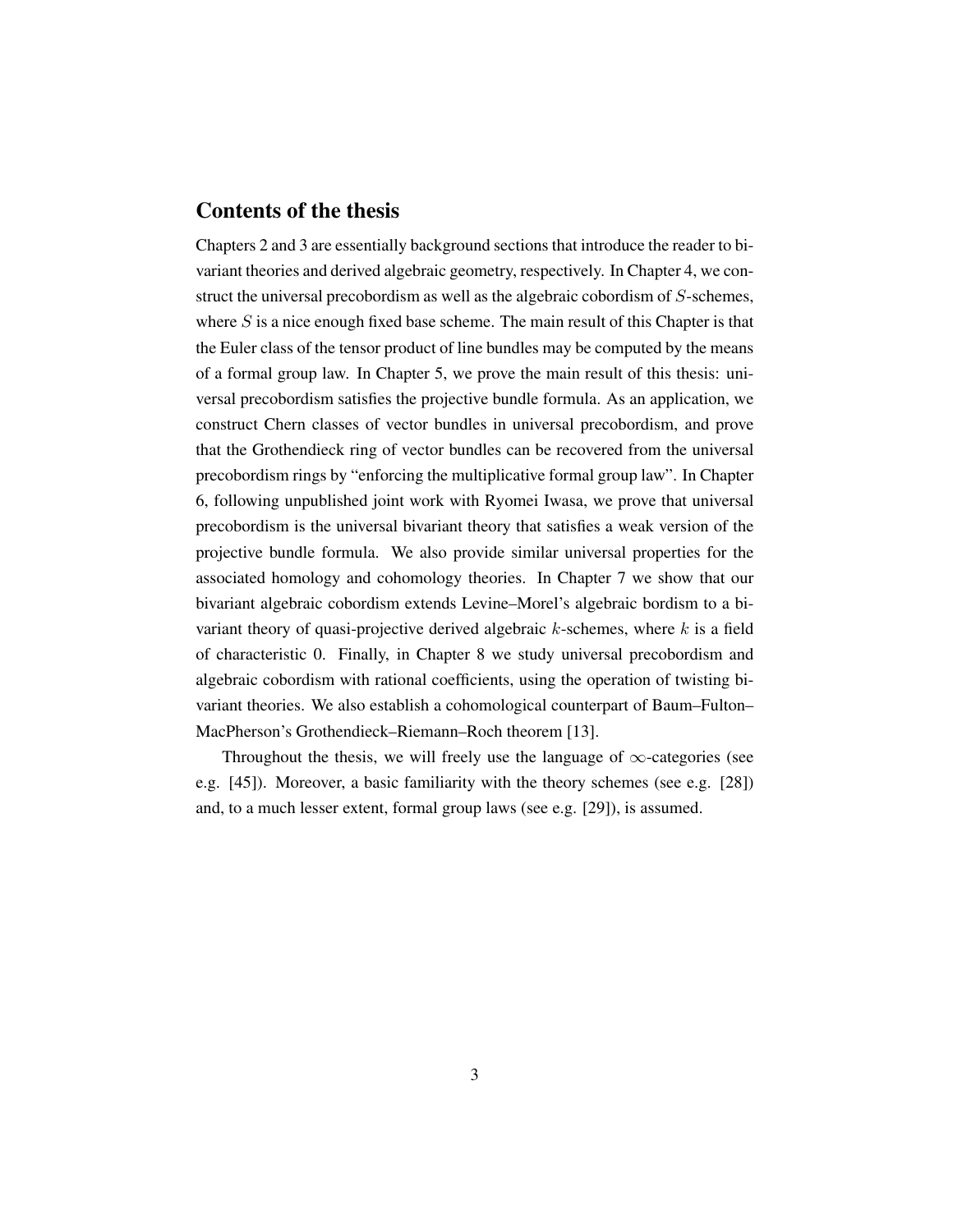# <span id="page-13-0"></span>Chapter 2

# Bivariant theories

In this preliminary chapter, we recall the bivariant formalism. Bivariant theories were originally introduced by Fulton and MacPherson to aid in the study of characteristic classes of singular spaces, and to unify several types of Riemann–Roch theorems [\[25\]](#page-199-8). Such a theory, assigning an Abelian group to each morphism in a category, contains both a homological and a cohomological theory, and the bivariant axioms ensure that these theories interact with each other in a well-behaved manner. The operational bivariant theories have attracted attention [\[2,](#page-197-8) [3,](#page-197-9) [24,](#page-199-1) [27,](#page-199-9) [36,](#page-200-3) [37\]](#page-200-4), especially in the context of toric varieties, as the operational cohomology rings of toric varieties tend to admit pleasant combinatorial descriptions. More relevant for us, however, is Yokura's work on universal bivariant theories [\[67,](#page-202-3) [68\]](#page-202-4), which is one of the main ingredients of our construction of bivariant algebraic cobordism, the other one being derived algebraic geometry. Unlike the operational theories, the universal bivariant theories admit a natural geometric description; moreover, they contain more refined information.

Our own contributions in the content of this chapter are rather modest. Mostly it consists on the choice of subject material, as well as some simple definitions (such as that of a bivariant ideal), which make using the bivariant formalism slightly more pleasant. In Section [2.1,](#page-14-0) we recall the basics of bivariant theories. Section [2.2](#page-42-0) is dedicated to the study of universal bivariant theories, following the work of Yokura [\[67\]](#page-202-3). In Section [2.3,](#page-50-0) we define two useful tools to manipulate bivariant theories, namely quotients by bivariant ideals and extensions of scalars.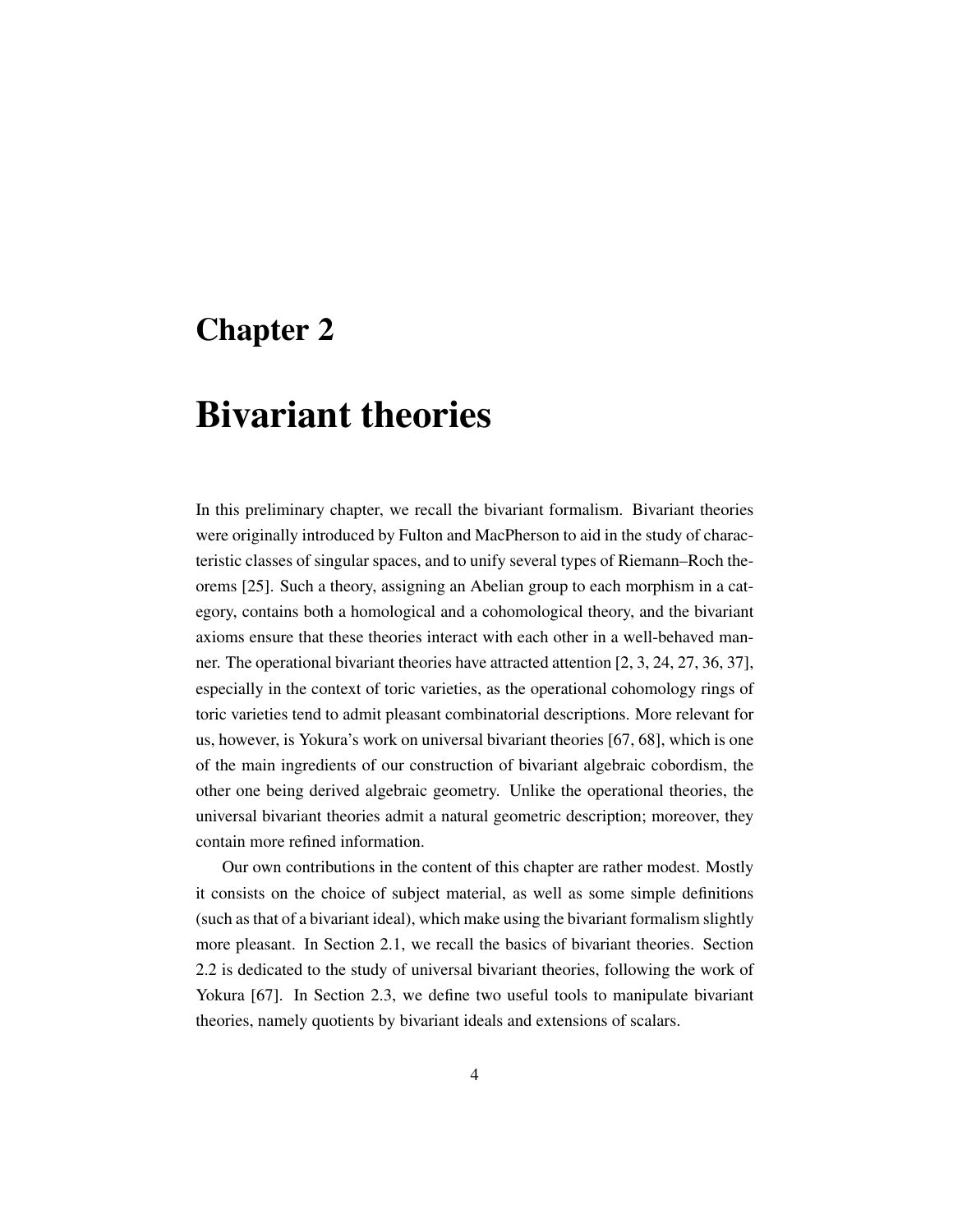## <span id="page-14-0"></span>2.1 Bivariant formalism

In this section, we carefully lay out the bivariant formalism of Fulton–MacPherson [\[25\]](#page-199-8). We start by defining bivariant theories in Section [2.1.1,](#page-14-1) after which we recall the construction of bivariant cross product in Section [2.1.2.](#page-21-0) A bivariant theory contains a homological and a cohomological theory whose basic properties are recalled in Section [2.1.3.](#page-23-0) One of the most interesting aspect of bivariant theories are the orientations they may admit. The theory of orientations of bivariant theories is recalled in Section [2.1.4,](#page-25-0) where it is also noted that the associated (co)homology theory of oriented bivariant theories satisfies many of the axioms of oriented (co)homology theories. In Section [2.1.5](#page-31-0) we recall the definition of strong orientations, which implies an analogue Poincare duality for a subclass of objects. ´ We also record categorical conditions, under which such statements automatically hold. Finally, in Section [2.1.6,](#page-34-0) we study additive bivariant theories, as well as rings of coefficients for bivariant theories.

### <span id="page-14-1"></span>2.1.1 Basic definitions

Before defining bivariant theories, we need to fix the desired functoriality.

**Definition 1.** A *(bivariant) functoriality* is a tuple  $\mathcal{F} = (\mathcal{C}, \mathcal{C}, \mathcal{I}, \mathcal{S})$ , consisting of

- 1. C, an  $\infty$ -category with a final object pt and all fiber products;
- 2.  $\mathcal{C}$ , a class of morphisms in  $\mathcal{C}$  regarded as *confined morphisms*, which contains all equivalences and is closed under compositions and pullbacks; moreover, if f, f' are equivalent morphisms  $X \to Y$  in C, and if f in  $\mathscr{C}$ , then so is  $f'$ : in short,  $\mathscr C$  is *closed under equivalences*;
- 3.  $\mathcal{I}$ , a class of Cartesian squares in C regarded as *independent squares*, which contains all squares of form

$$
\begin{array}{ccc}\nX & \xrightarrow{f} & Y & X & \xrightarrow{\mathrm{Id}_X} & X \\
\downarrow \mathrm{Id}_X & \downarrow \mathrm{Id}_Y & \mathrm{and} & \downarrow f & \downarrow f \\
X & \xrightarrow{f} & Y & Y & \xrightarrow{\mathrm{Id}_Y} & Y,\n\end{array}
$$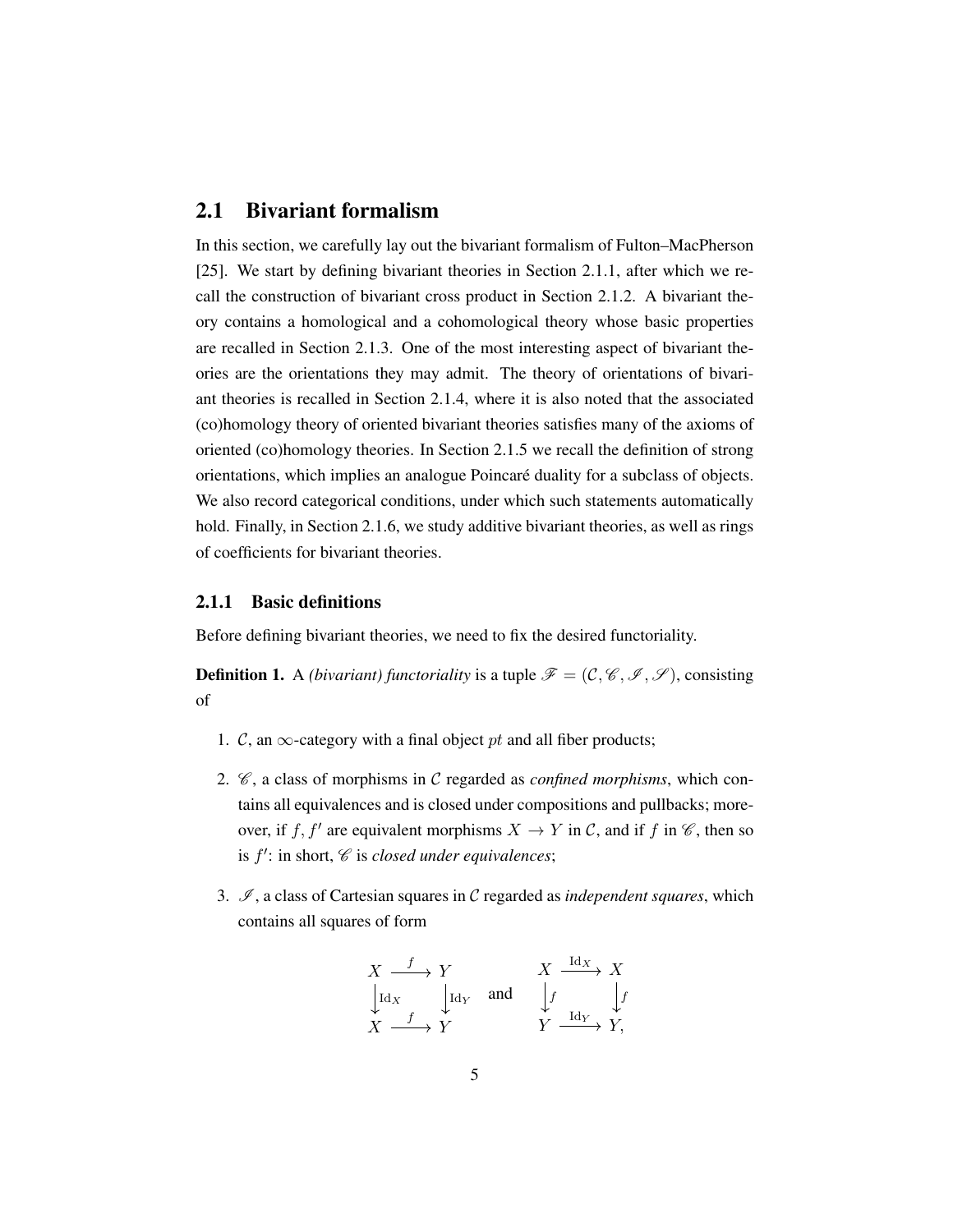is closed under vertical and horizontal compositions, and is closed under equivalences of Cartesian squares;

4.  $\mathscr{S}$ , a class of morphisms in  $\mathscr C$  regarded as *specialized morphisms*, which contains all equivalences and is closed under compositions and equivalences.

Many of the classical bivariant functorialities (e.g. that of bivariant  $K$ -theory [\[25\]](#page-199-8) or of operational bivariant theories [\[2,](#page-197-8) [24,](#page-199-1) [27\]](#page-199-9)) are straightforward modifications of the following functoriality.

**Example 2.** Let C be the category of schemes. Then the tuple  $(C, \mathcal{C}, \mathcal{I}, \mathcal{S})$  is a bivariant functoriality, where  $\mathscr C$  consists of proper morphisms,  $\mathscr I$  consists either of all Cartesian squares or of all Tor-independent Cartesian squares, and  $\mathscr S$  consists of formally lci morphisms.

On the other hand, the derived bivariant theories we are going to consider in this work are fairly straightforward modifications of the following functoriality.

**Example 3.** Let C be the  $\infty$ -category of derived schemes. Then the tuple  $(\mathcal{C}, \mathcal{C}, \mathcal{I}, \mathcal{S})$ is a bivariant functoriality, where  $\mathscr C$  consists of proper morphisms,  $\mathscr I$  consists of all Cartesian squares and  $\mathscr S$  consists of formally quasi-smooth morphisms<sup>[1](#page-15-0)</sup>.

We are now able to define bivariant theories with a fixed functoriality.

**Definition 4.** Let  $\mathcal F$  be a bivariant functoriality. A *bivariant theory*  $\mathbb B$  *(with functoriality*  $\mathcal{F}$ *)* is the assignment of

- 1. an Abelian group  $\mathbb{B}(X \xrightarrow{f} Y)$  to each morphisms  $X \to Y$  in C, depending only on the equivalence class of  $f$  in  $C$ ; the morphism  $f$  is often omitted from the notation for simplicity;
- 2. a *bivariant pushforward* homomorphism  $g_* : \mathbb{B}(X \xrightarrow{h \circ g} Y) \to \mathbb{B}(X' \xrightarrow{h} Y)$ to each factorization  $f \simeq h \circ g$  such that g is confined; the morphism  $g_*$ depends only of the equivalence class of  $q \in \mathcal{C}$ ;

<span id="page-15-0"></span> $1$ Quasi-smooth morphism is a derived geometric analogue of an lci morphism.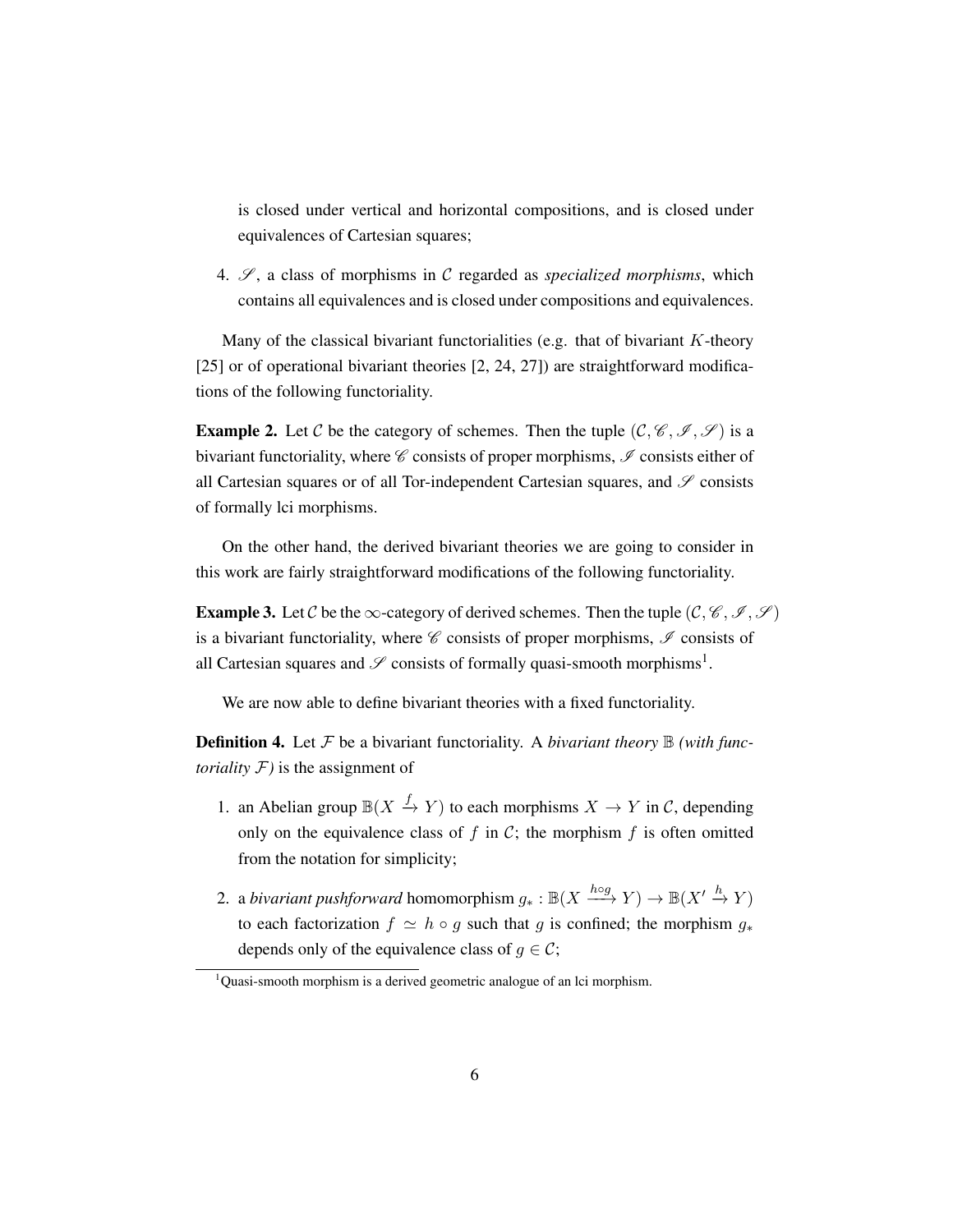3. a *bivariant pullback* homomorphism  $g^* : \mathbb{B}(X \xrightarrow{f} Y) \to \mathbb{B}(X' \xrightarrow{f'} Y')$  to each independent square



depending only on the equivalence class of the square, i.e., the equivalence class of  $q \in \mathcal{C}$ ;

4. a bi-additive *bivariant product*  $\bullet : \mathbb{B}(X \xrightarrow{f} Y) \times \mathbb{B}(Y \xrightarrow{g} Z) \rightarrow \mathbb{B}(X \xrightarrow{g \circ f} Y)$  $Z$ ) to each composition, depending only on the equivalence classes of  $f$ ,  $g$ and  $g \circ f$ .

The above structure is required to satisfy the *bivariant axioms*:

(A<sub>1</sub>) *associativity of* •: given morphisms  $X \to Y \to Z \to W$  in C and bivariant elements  $\alpha \in \mathbb{B}(X \to Y)$ ,  $\beta \in \mathbb{B}(Y \to Z)$  and  $\gamma \in \mathbb{B}(Z \to W)$ , then

$$
(\alpha \bullet \beta) \bullet \gamma = \alpha \bullet (\beta \bullet \gamma) \in \mathbb{B}(X \to W);
$$

( $A_2$ ) *covariant functoriality of bivariant pushforward*: if  $X \rightarrow Y$  factors through a composition  $X \xrightarrow{f} X' \xrightarrow{g} X''$ , where f and g are confined, then

$$
g_* \circ f_* = (g \circ f)_*;
$$

moreover,  $Id_* = Id;$ 

(A3) *contravariant functoriality of bivariant pullback*: if the Cartesian squares

$$
X' \longrightarrow Y' \qquad X'' \longrightarrow Y''
$$
  
\n
$$
\downarrow g \quad \text{and} \quad \downarrow f
$$
  
\n
$$
X \longrightarrow Y \qquad X' \longrightarrow Y'
$$

are independent, then

$$
f^* \circ g^* = (g \circ f)^*;
$$

moreover,  $Id^* = Id$ ;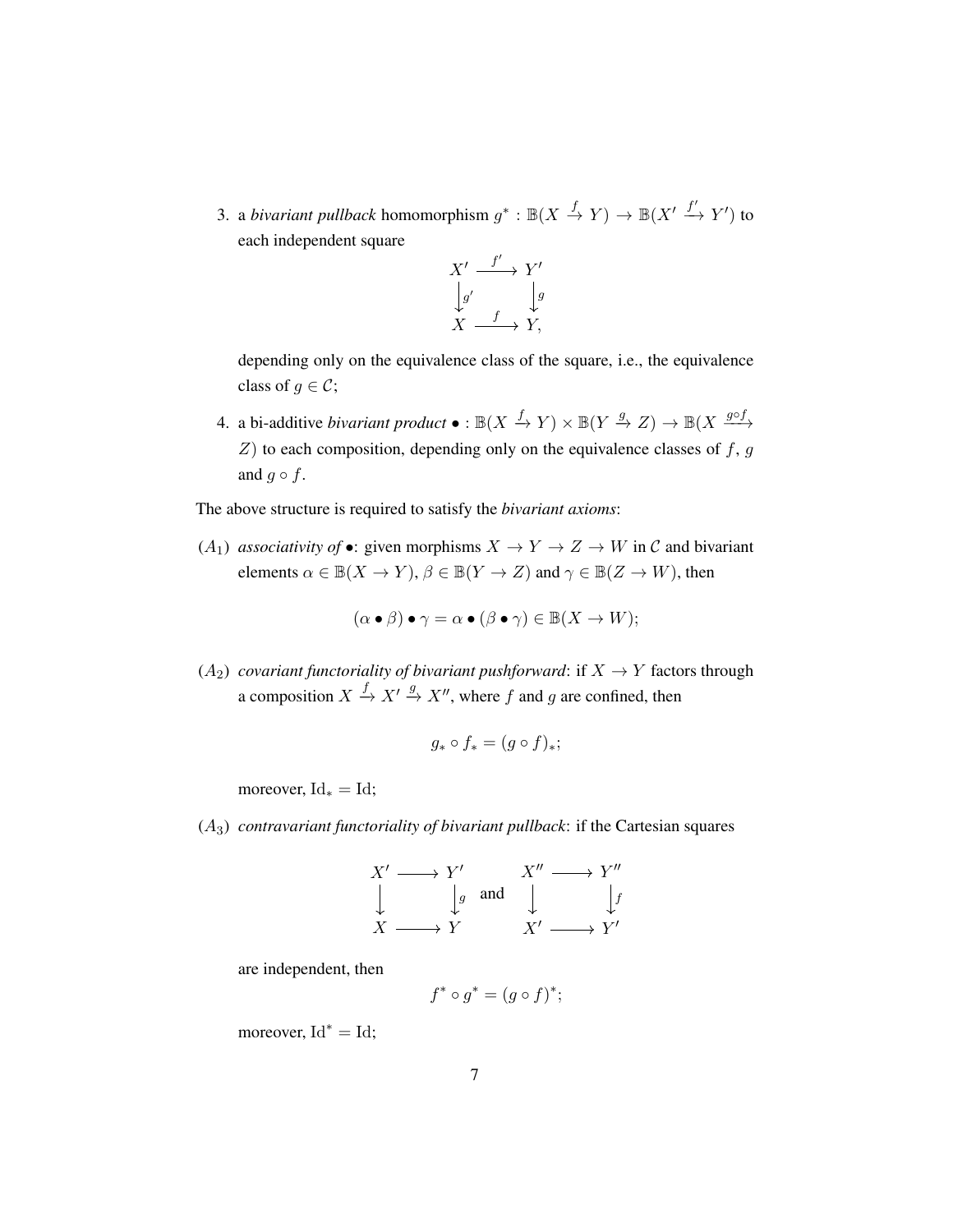$(A_{12})$  *product and pushforward commute*: given  $\alpha \in \mathbb{B}(X \to Y)$ ,  $\beta \in \mathbb{B}(Y \to Y)$ Z), and a confined morphism  $f : X \to X'$  through which  $X \to Y$  factors, then

$$
f_*(\alpha \bullet \beta) = f_*(\alpha) \bullet \beta \in \mathbb{B}(X' \to Y);
$$

(A<sub>13</sub>) *bivariant pullback is multiplicative*: given  $\alpha \in \mathbb{B}(X \to Y)$  and  $\beta \in \mathbb{B}(Y \to Y)$ Z) and suppose that the Cartesian squares

$$
X' \longrightarrow Y' \qquad Y' \longrightarrow Z'
$$
  
\n
$$
\downarrow_{h'} \qquad \downarrow_{h'} \text{ and } \qquad \downarrow_{h'} \qquad \downarrow_{h}
$$
  
\n
$$
X \longrightarrow Y \qquad Y \longrightarrow Z
$$

are independent<sup>[2](#page-17-0)</sup>, then

$$
h^*(\alpha \bullet \beta) = h'^*(\alpha) \bullet h^*(\beta) \in \mathbb{B}(X' \to Z');
$$

( $A_{23}$ ) *bivariant push-pull formula*: given  $\alpha \in \mathbb{B}(X \to Z)$  and a Cartesian diagram

$$
X' \xrightarrow{f'} Y' \longrightarrow Z' \n\downarrow h'' \qquad \downarrow h' \qquad \downarrow h \nX \xrightarrow{f} Y \longrightarrow Z
$$

such that  $f$  is confined and

$$
X' \longrightarrow Z' \qquad Y' \longrightarrow Z' \downarrow_{h''} \qquad \downarrow_{h} \text{ and } \qquad \downarrow_{h'} \qquad \downarrow_{h} \nX \longrightarrow Z \qquad Y \longrightarrow Z
$$

are independent, then

$$
h^*(f_*(\alpha)) = f'_*(h^*(\alpha)) \in \mathbb{B}(Y' \to Z');
$$

<span id="page-17-0"></span><sup>&</sup>lt;sup>2</sup>This implies that their horizontal composition is independent as well.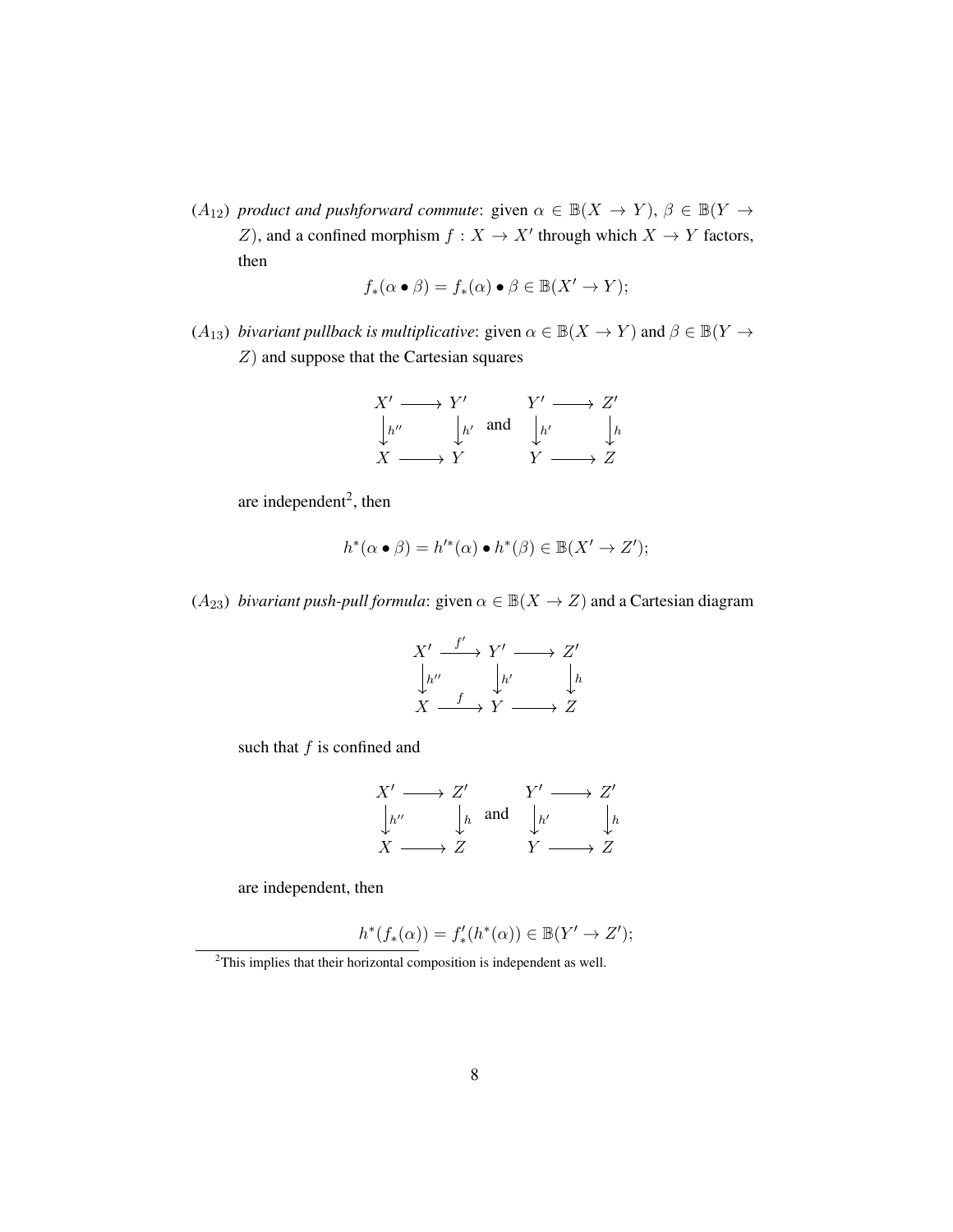(A123) *bivariant projection formula*: given a commutative diagram



such that  $g$  is confined and the small square on the left is independent, and elements  $\alpha \in \mathbb{B}(Y \to Z)$  and  $\beta \in \mathbb{B}(X' \to Y')$ , then

$$
g'_*(g^*(\beta) \bullet \alpha) = \beta \bullet g_*(\alpha) \in \mathbb{B}(X' \to Z);
$$

(U) *existence of units*: for each  $X \in \mathcal{C}$ , there exists an unit<sup>[3](#page-18-0)</sup>  $1_X \in \mathbb{B}(X \to X)$ satisfying that for all  $\alpha \in \mathbb{B}(X \to Y)$ 

$$
1_X \bullet \alpha = \alpha \in \mathbb{B}(X \to Y),
$$

and for all  $\beta \in \mathbb{B}(Z \to X)$ 

$$
\beta \bullet 1_X = \beta \in \mathbb{B}(Z \to X).
$$

The majority of bivariant theories defined in geometric terms are commutative in the following sense.

Definition 5. The class of independent squares is *symmetric* if

$$
\begin{array}{ccc}\nX' & \longrightarrow & Y' \\
\downarrow & & \downarrow \\
X & \longrightarrow & Y\n\end{array}
$$

being independent implies the independence of

$$
X' \longrightarrow X
$$
  
\n
$$
\downarrow \qquad \qquad \downarrow
$$
  
\n
$$
Y' \longrightarrow Y.
$$

<span id="page-18-0"></span><sup>&</sup>lt;sup>3</sup>The unit is necessarily unique.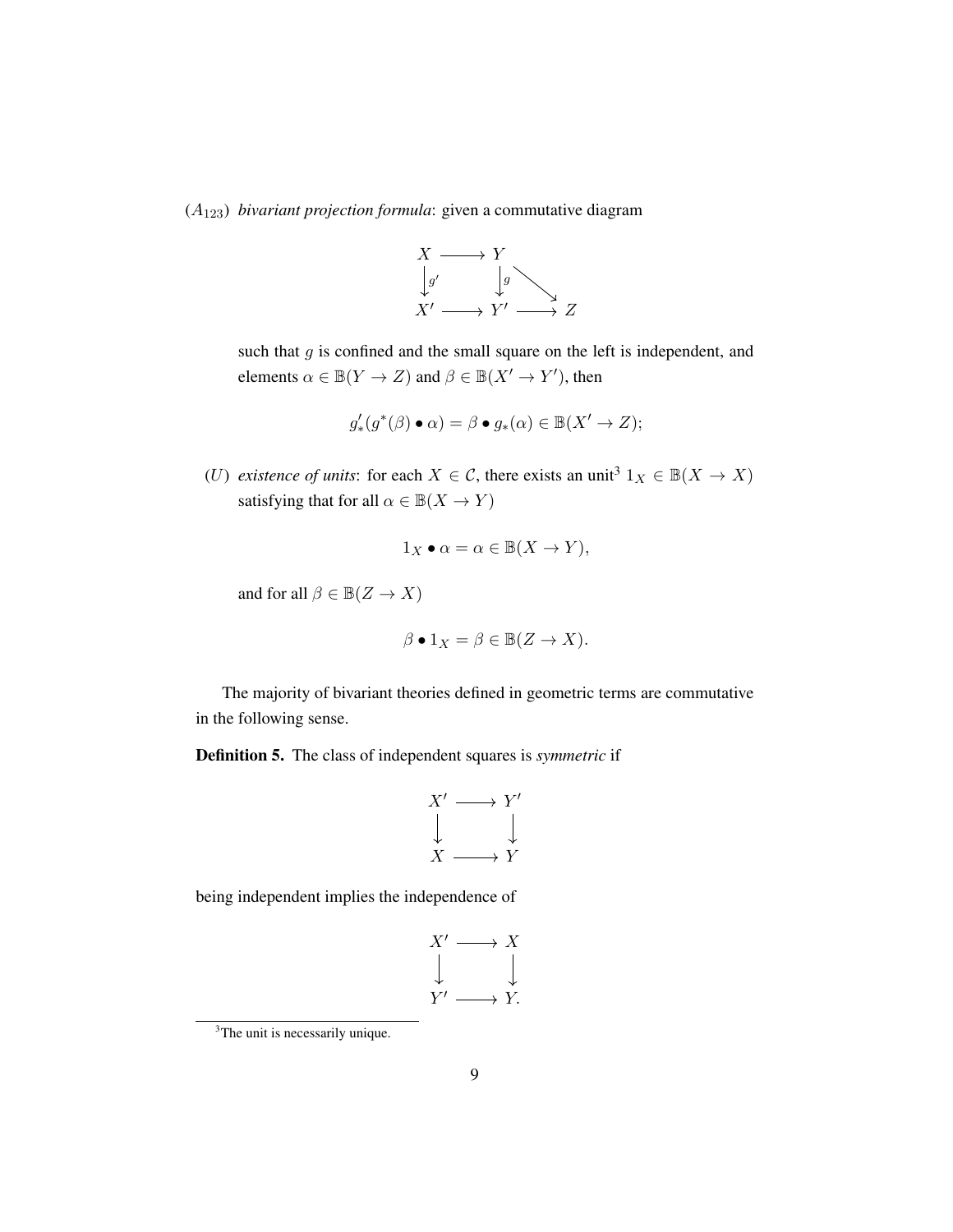A bivariant theory with a symmetric class of independent squares is *commutative* if for all independent squares



and elements  $\alpha \in \mathbb{B}(X \to Y)$  and  $\beta \in \mathbb{B}(Y' \to Y)$ , the equality

$$
g^*(\alpha) \bullet \beta = f^*(\beta) \bullet \alpha
$$

holds.

Often, bivariant theories admit a useful (partial) grading.

Definition 6. A *grading* of a bivariant theory consists of isomorphisms

$$
\mathbb{B}(X \to Y) \cong \bigoplus_{i \in \mathbb{Z}} \mathbb{B}^i(X \to Y),
$$

depending only on the equivalence class of  $X \to Y$  in C, such that

- 1. bivariant pushforwards and pullbacks preserve the grading;
- 2. the bivariant product is graded, i.e., induces bi-additive pairings

$$
\bullet: \mathbb{B}^i(X \to Y) \times \mathbb{B}^j(Y \to Z) \to \mathbb{B}^{i+j}(X \to Z).
$$

A *graded bivariant theory*  $\mathbb{B}^*$  is a bivariant theory  $\mathbb B$  together with a specified grading.

Unfortunately, bivariant algebraic cobordism seems not to admit a natural grading in general, but only for the bivariant groups associated to morphisms of finite type. This motivates the following definition.

**Definition 7.** Let  $\mathbb B$  be a bivariant theory with functoriality  $\mathcal F = (\mathcal C, \mathcal C, \mathcal I, \mathcal S)$ , and let C' be a sub- $\infty$ -category of C such that C' contains a final object of C and is closed under fiber products. Then, we define  $\mathcal{F}' := (\mathcal{C}', \mathcal{C}', \mathcal{I}', \mathcal{I}')$ , where  $\mathcal{C}', \mathcal{I}'$  and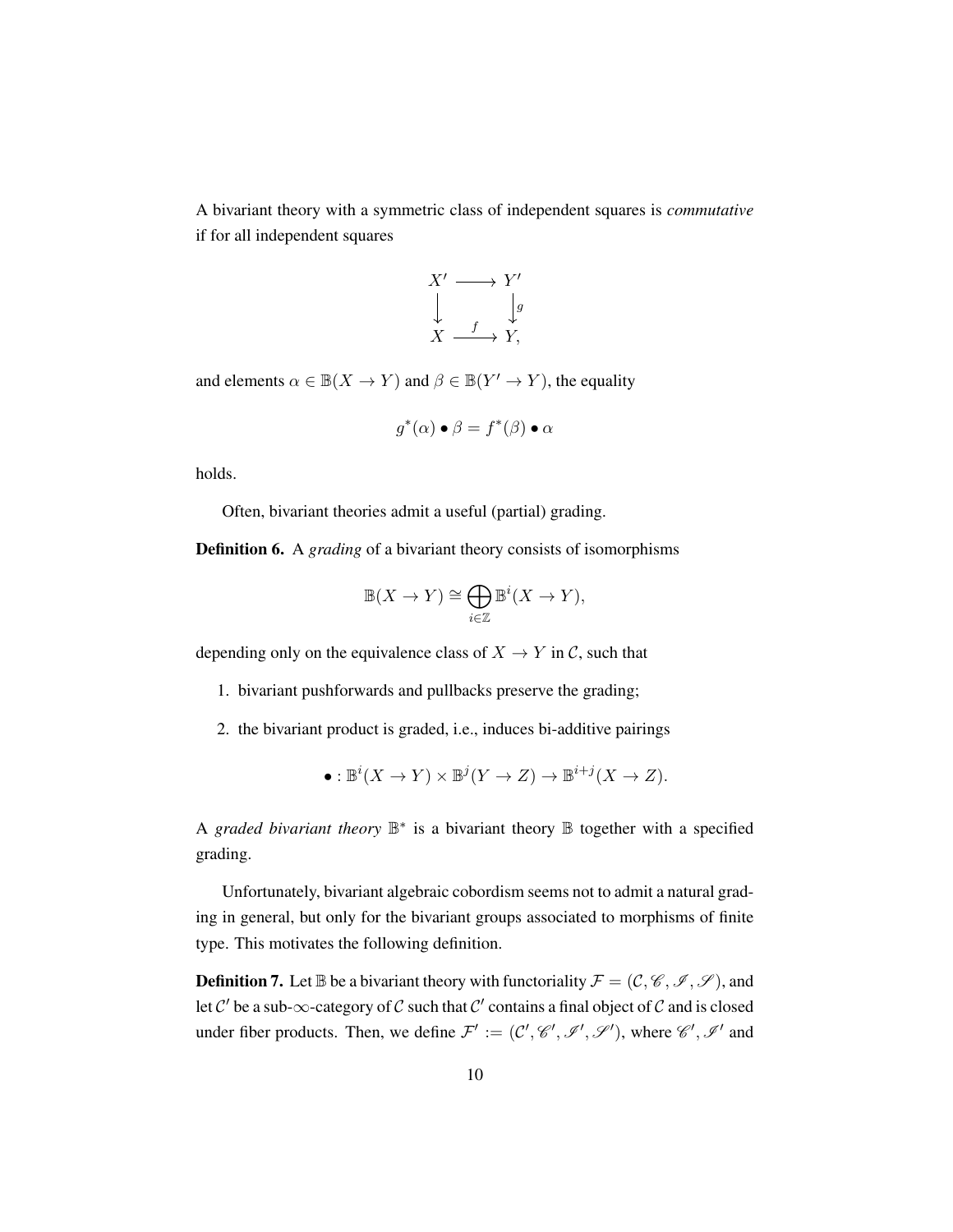$\mathscr{S}'$  consists of those morphisms and squares in  $\mathscr{C}$ ,  $\mathscr{I}$  and  $\mathscr{S}$  respectively, which are contained in C'. Clearly the tuple  $\mathcal{F}'$  is a bivariant functoriality and the bivariant theory  $\mathbb B$  restricts to a bivariant theory  $\mathbb B|_{\mathcal{F}'}$  on  $\mathcal{F}'.$ 

A  $(F')$ -partial grading on  $\mathbb B$  is a grading of  $\mathbb B|_{F'}$ . A bivariant theory with a specified partial grading is referred to as being  $(F')$ -partially graded. Such a theory is denoted by  $\mathbb{B}$ ; however, whenever a morphism  $X \to Y$  belongs to  $\mathcal{C}'$ , the associated bivariant group is denoted by  $\mathbb{B}^*(X \to Y)$ , and it is considered as a graded Abelian group.

Of course, in addition to bivariant theories, we will be interested in bivariant transformations between them.

**Definition 8.** Let  $\mathbb B$  and  $\mathbb B'$  be bivariant theories with functoriality  $\mathcal F$ . Then a *Grothendieck transformation*  $\eta : \mathbb{B} \to \mathbb{B}'$  is a collection of homomorphisms

$$
\eta_{X \to Y} : \mathbb{B}(X \to Y) \to \mathbb{B}'(X \to Y),
$$

depending only on the equivalence class of  $X \to Y$  in C, such that

1. if  $X \to Y$  factors through a confined morphism  $f : X \to X'$  and  $\alpha \in Y$  $\mathbb{B}(X \to Y)$ , then

$$
\eta_{X' \to Y}(f_*(\alpha)) = f_*(\eta_{X \to Y}(\alpha));
$$

2. if the Cartesian square

$$
X' \longrightarrow Y' \n\downarrow g' \qquad \qquad \downarrow g \nX \longrightarrow Y
$$

is independent and  $\alpha \in \mathbb{B}(X \to Y)$ , then

$$
\eta_{X' \to Y'}(g^*(\alpha)) = g^*(\eta_{X \to Y}(\alpha));
$$

3. if  $\alpha \in \mathbb{B}(X \to Y)$  and  $\beta \in \mathbb{B}(Y \to Z)$ , then

$$
\eta_{X \to Z}(\alpha \bullet \beta) = \eta_{X \to Y}(\alpha) \bullet \eta_{Y \to Z}(\beta).
$$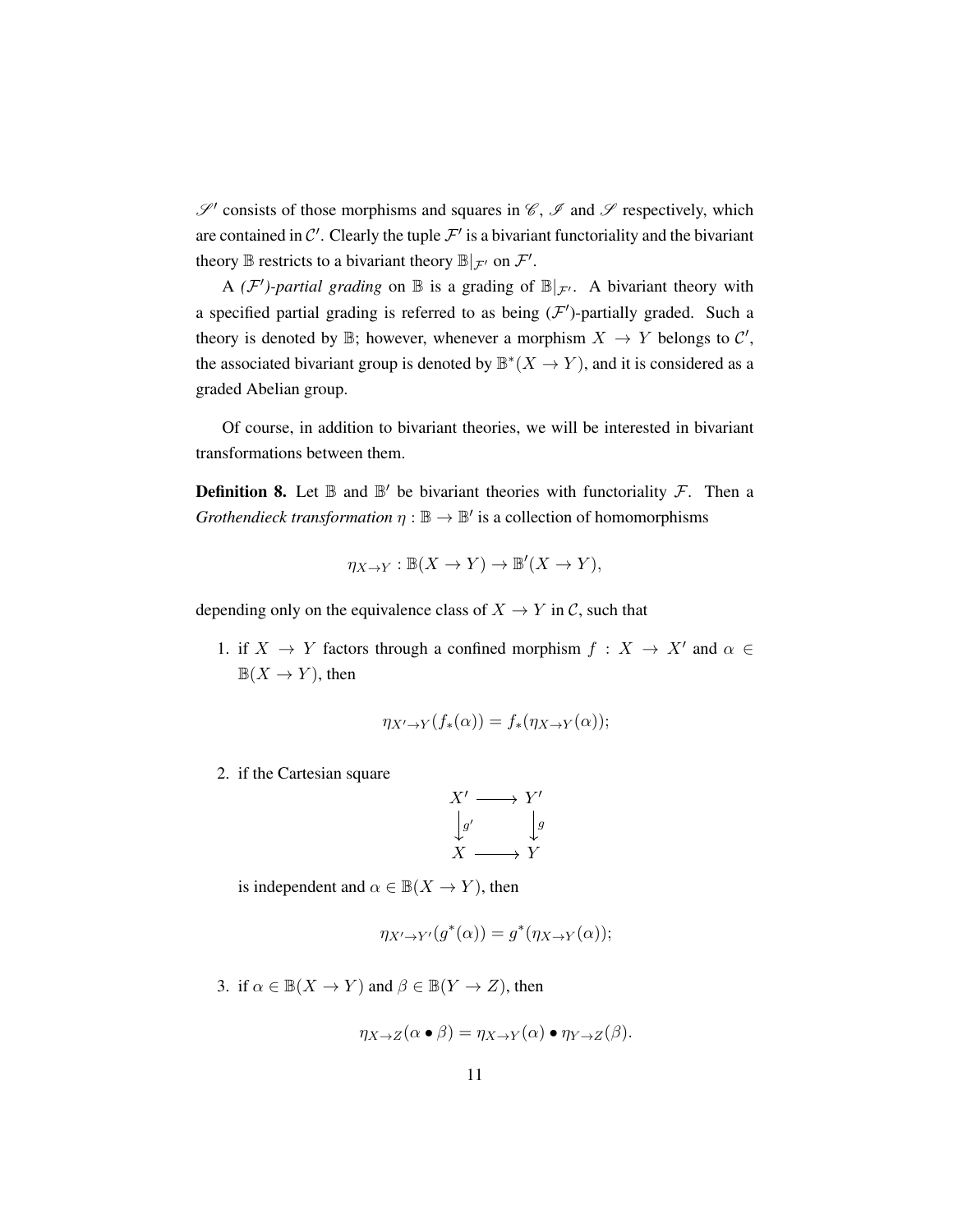For simplicity, the morphism  $X \to Y$  is often omitted from the notation. A *(partially) graded Grothendieck transformation* η between (partially) graded bivariant theories is a Grothendieck transformation that preserves the (partial) grading.

### <span id="page-21-0"></span>2.1.2 Bivariant cross product

Before considering bivariant cross products, it is useful to restrict our attention to functorialities, in which independent squares satisfy the usual cancellation property of Cartesian squares.

<span id="page-21-1"></span>Definition 9. The class of independent squares has the *cancellation property* if the independence of the large square and the bottom small square in



imply the independence of the top small square, and if the independence of the large square and the rightmost small square in

$$
X' \longrightarrow Y' \longrightarrow Z'
$$
  
\n
$$
\downarrow \qquad \qquad \downarrow
$$
  
\n
$$
X \longrightarrow Y \longrightarrow Z
$$

imply the independence of the leftmost small square.

Example 10. The class of Tor-independent squares in schemes satisfies the cancellation property.

In order to define the cross product pairing  $\times : \mathbb{B}(X_1 \to Y_1) \times \mathbb{B}(X_2 \to Y_2) \to$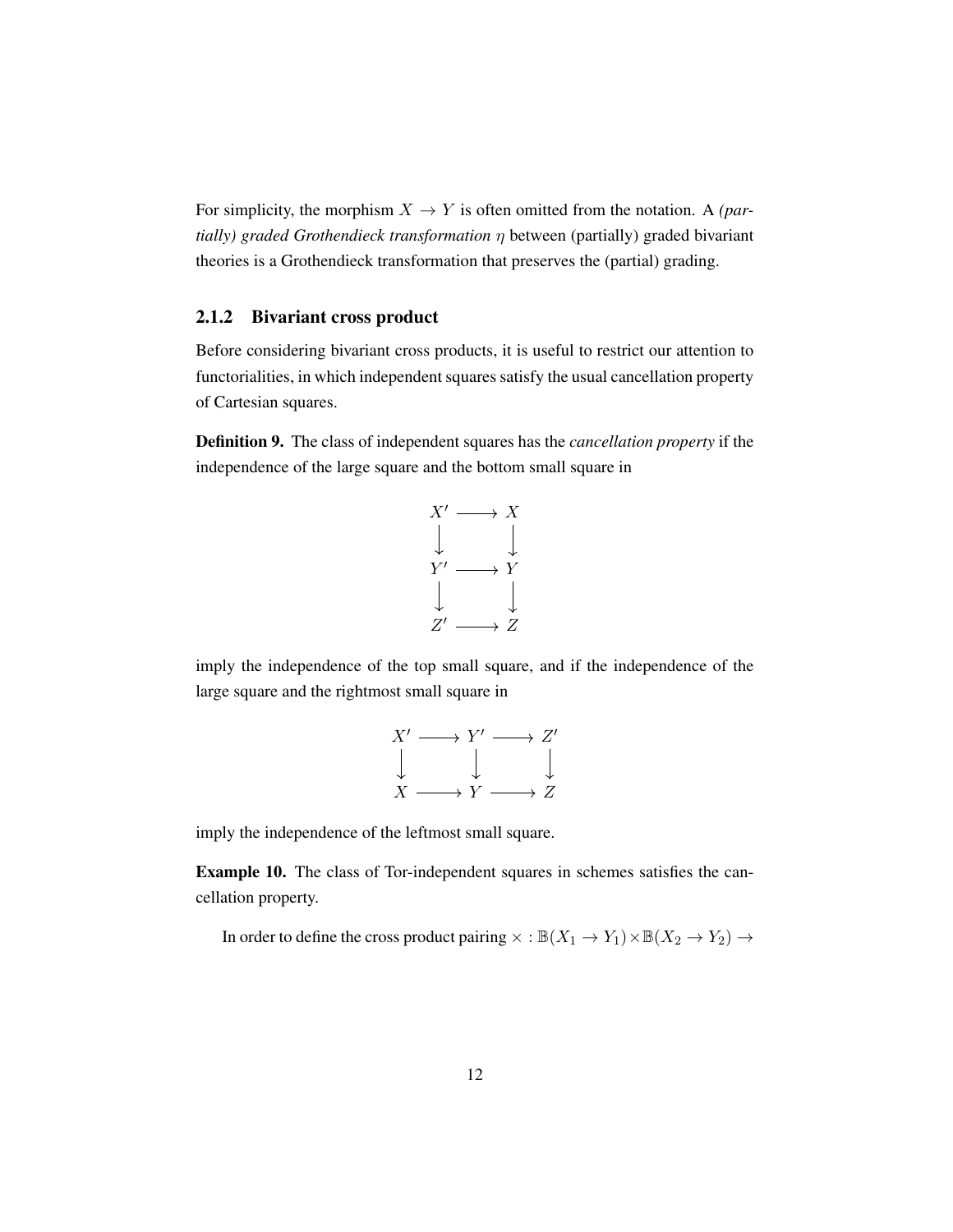$\mathbb{B}(X_1 \times X_2 \to Y_1 \times Y_2)$ , we form the following Cartesian diagram



**Definition 11.** Let  $\mathbb{B}$  be a bivariant theory. Moreover, suppose that each absolute product square



is independent and that the independent squares satisfy the cancellation property. Then each square of the above diagram is independent, and the *cross product* of  $\alpha_1 \in \mathbb{B}(X_1 \to Y_1)$  and  $\alpha_2 \in \mathbb{B}(X_2 \to Y_2)$  is be defined as

$$
\alpha_1 \times \alpha_2 := g^*(f^*(\alpha_1)) \bullet h^*(\alpha_2) \in \mathbb{B}(X_1 \times X_2 \to Y_1 \times Y_2).
$$

The cross product is compatible with pushforwards.

<span id="page-22-0"></span>**Proposition 12.** *Let*  $\alpha_1 \in \mathbb{B}(X_1 \to Y_1)$  *and*  $\alpha_2 \in \mathbb{B}(X_2 \to Y_2)$ *, and suppose that*  $X_1 \rightarrow Y_1$  and  $X_2 \rightarrow Y_2$  factor through confined morphisms  $f_1 : X_1 \rightarrow X'_1$  and  $f_2: X_2 \to X'_2$ , respectively. Then  $f_1 \times f_2: X_1 \times X_2 \to X'_1 \times X'_2$  is confined and *the equality*

$$
(f_1 \times f_2)_*(\alpha_1 \times \alpha_2) = f_{1*}(\alpha_1) \times f_{2*}(\alpha_2)
$$

*holds.*

*Proof.* That  $f_1 \times f_2$  is confined follows easily from the stability of confined morphisms in pullbacks and compositions. In order to prove the rest, we consider the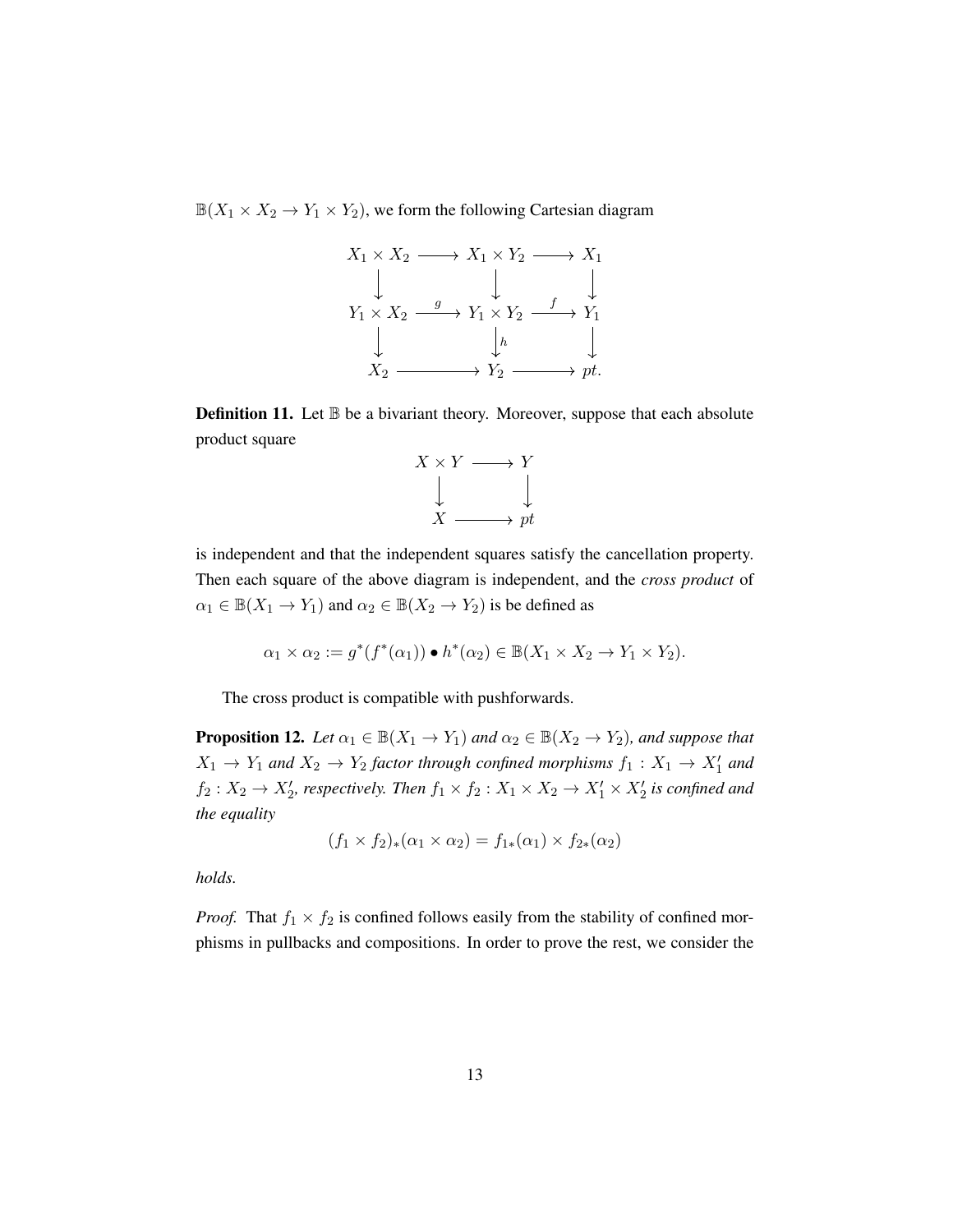Cartesian diagram

$$
X_1 \times X_2 \xrightarrow{\text{Id}_{X_1} \times f_2} X_1 \times X_2' \longrightarrow X_1 \times Y_2 \longrightarrow X_1
$$
\n
$$
\downarrow f_1 \times \text{Id}_{X_2} \qquad \downarrow \qquad \qquad \downarrow f_1
$$
\n
$$
X_1' \times X_2 \xrightarrow{\text{Id}_{X_1'} \times f_2} X_1' \times X_2' \longrightarrow X_1' \times Y_2 \longrightarrow X_1'
$$
\n
$$
\downarrow \qquad \qquad \downarrow \qquad \qquad \downarrow \qquad \qquad \downarrow
$$
\n
$$
Y_1 \times X_2 \xrightarrow{\text{Id}_{Y_1} \times f_2} Y_1 \times X_2' \xrightarrow{g'} Y_1 \times Y_2 \longrightarrow Y_1
$$
\n
$$
\downarrow \qquad \qquad \downarrow f_2 \qquad \qquad \downarrow f_2 \qquad \qquad \downarrow f_2 \qquad \qquad \downarrow f_2
$$
\n
$$
X_2 \longrightarrow X_2' \longrightarrow Y_2 \longrightarrow pt.
$$

In the notation of the above diagram, we compute that

$$
(f_1 \times f_2)_*(\alpha_1 \times \alpha_2)
$$
  
=  $(\text{Id}_{X'_1} \times f_2)_*\left((f_1 \times \text{Id}_{X_2})_*\left((\text{Id}_{Y_1} \times f_2)^*(g'^*(f^*(\alpha_1))) \bullet h^*(\alpha_2)\right)\right)$   
=  $(\text{Id}_{X'_1} \times f_2)_*\left((f_1 \times \text{Id}_{X_2})_*\left((\text{Id}_{Y_1} \times f_2)^*(g'^*(f^*(\alpha_1)))\right) \bullet h^*(\alpha_2)\right)$  (A<sub>12</sub>)

$$
= (\mathrm{Id}_{X'_1} \times f_2)_* \Big( (\mathrm{Id}_{Y_1} \times f_2)^* \Big( g'^* \big( f^* (f_{1*}(\alpha_1)) \big) \Big) \bullet h^*(\alpha_2) \Big) \tag{A_{23}}
$$

$$
= g'^{*}(f^{*}(f_{1*}(\alpha_1))) \bullet (\mathrm{Id}_{Y_1} \times f_2)_{*}(h^{*}(\alpha_2))
$$
\n
$$
(A_{123})
$$

$$
= g'^{*}(f^{*}(f_{1*}(\alpha_1))) \bullet h^{*}(f_{2*}(\alpha_2))
$$
  
=  $f_{1*}(\alpha_1) \times f_{2*}(\alpha_2)$ , (A<sub>23</sub>)

as desired.

 $\Box$ 

## <span id="page-23-0"></span>2.1.3 The induced homology and cohomology theory

A bivariant theory contains both a homology theory and a cohomology theory as a part of it. Moreover, the bivariant axioms ensure that these theories interact in a well-behaved manner.

**Definition 13.** Let  $\mathbb{B}$  be a bivariant theory with functoriality  $\mathcal{F} = (\mathcal{C}, \mathcal{C}, \mathcal{I}, \mathcal{S})$ .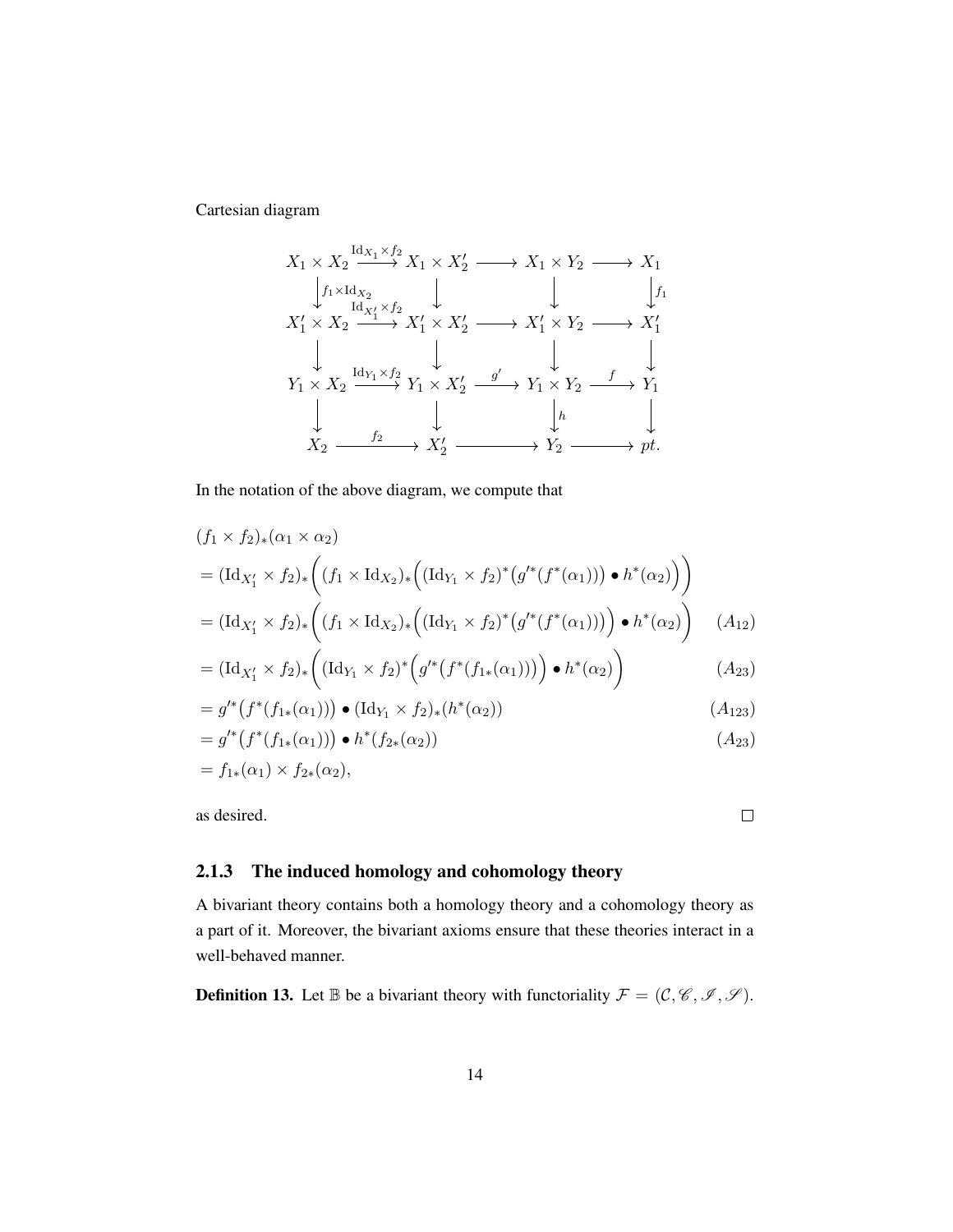Then the *induced cohomology theory*  $\mathbb{B}^{\bullet}$  assigns for every  $X \in \mathcal{C}$  the ring

$$
\mathbb{B}^{\bullet}(X) := \mathbb{B}(X \xrightarrow{\text{Id}} X),
$$

the ring structure of which is given by the bivariant product. Bivariant pullbacks induce a contravariant functoriality along all morphisms in C for the rings  $\mathbb{B}^{\bullet}(X)$ . The induced cohomology theory of a graded bivariant theory inherits a grading, and is denoted by  $\mathbb{B}^*$  instead of  $\mathbb{B}^{\bullet}$ . For partially graded bivariant theory, the induced cohomology rings are denoted by  $\mathbb{B}^*(X)$  rather than  $\mathbb{B}^{\bullet}(X)$  only in the case that they admit a grading.

**Definition 14.** Let  $\mathbb{B}$  be a bivariant theory with functoriality  $\mathcal{F} = (\mathcal{C}, \mathcal{C}, \mathcal{I}, \mathcal{S})$ . Then the *induced homology theory*  $\mathbb{B}_{\bullet}$  assigns, for every  $X \in \mathcal{C}$ , the group

$$
\mathbb{B}_{\bullet}(X) := \mathbb{B}(X \to pt).
$$

The bivariant pushforwards induce a covariant functoriality along the confined morphisms of C for the groups  $\mathbb{B}_{\bullet}(X)$ . The induced homology theory of a graded bivariant theory inherits a grading with the convention that

$$
\mathbb{B}_i(X) := \mathbb{B}^{-i}(X \to pt).
$$

In this situation, the induced homology theory is denoted by  $\mathbb{B}_{*}$  rather than  $\mathbb{B}_{\bullet}$ . For partially graded bivariant theory, the induced homology groups are denoted by  $\mathbb{B}_{*}(X)$  rather than  $\mathbb{B}_{\bullet}(X)$  only the case that they admit a grading.

Let us then record some immediate results. First, the bivariant cross product induces a cross product for the associated cohomology and homology theories. For the cohomology theory, this product admits a pleasant alternative description.

**Proposition 15.** Let  $\mathbb B$  be a bivariant theory. Then the induced cross product on *the associated cohomology rings satisfies the formula*

$$
\alpha_1 \times \alpha_2 = \text{pr}_1^*(\alpha_1) \bullet \text{pr}_2^*(\alpha_2) \in \mathbb{B}^\bullet(X \times Y),
$$

*where*  $pr_1$  *and*  $pr_2$  *are the projections*  $X \times Y \to X$  *and*  $X \times Y \to Y$ *, respectively.*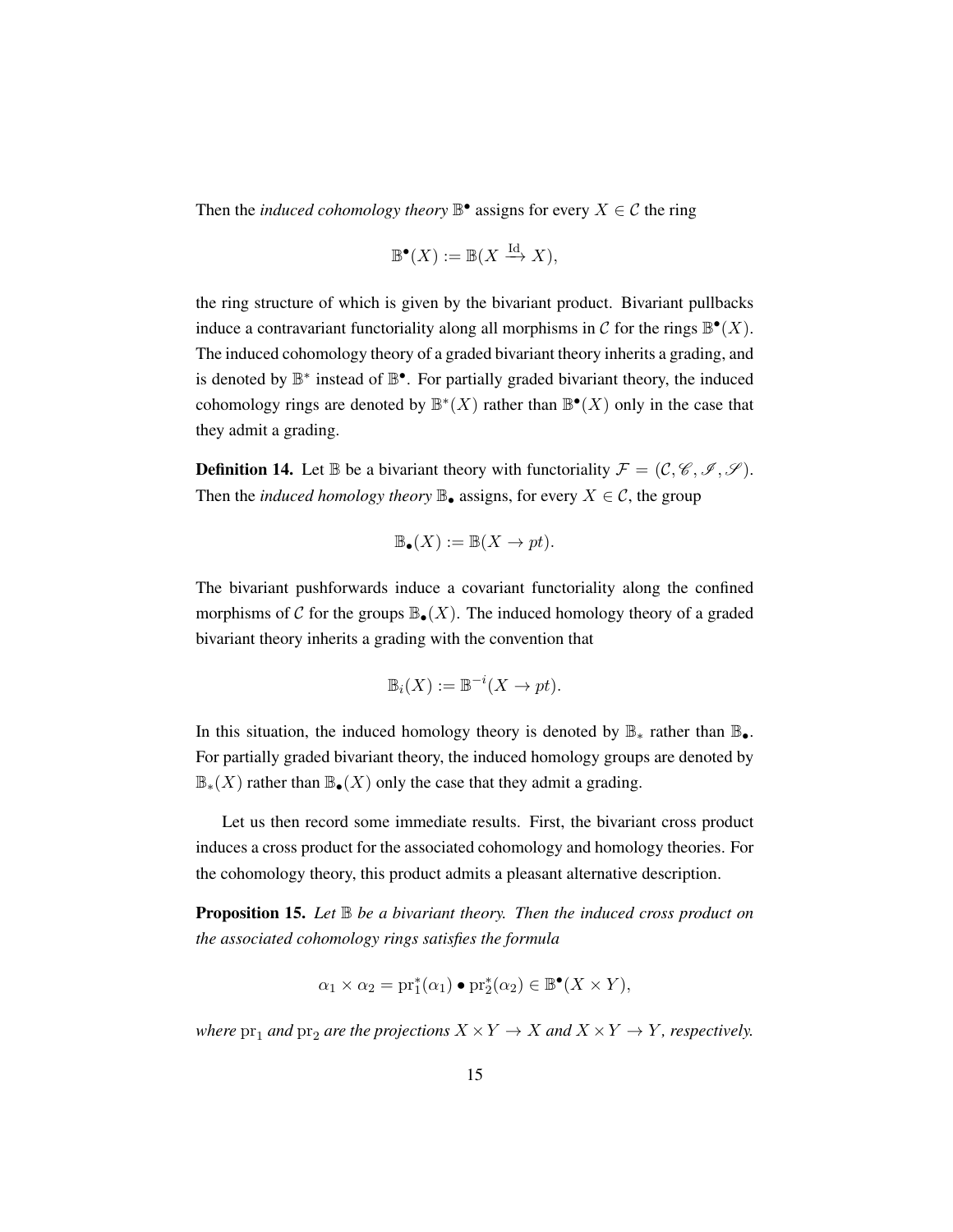*Proof.* Follows immediately from the definition.

The bivariant product makes the associated homology groups  $\mathbb{B}_{\bullet}(X)$  left  $\mathbb{B}^{\bullet}(X)$ modules. The bivariant axioms imply that a projection formula holds for this structure.

**Proposition 16.** *Suppose that*  $f : X \to Y$  *is confined. Then, for all*  $\alpha \in \mathbb{B}^{\bullet}(Y)$ *and*  $\beta \in \mathbb{B}_{\bullet}(X)$ *, the equation* 

$$
f_*(f^*(\alpha) \bullet \beta) = \alpha \bullet f_*(\beta)
$$

*holds.*

*Proof.* Apply the bivariant axiom  $(A_{123})$  to the diagram



 $\Box$ 

#### <span id="page-25-0"></span>2.1.4 Orientations and Gysin morphisms

Orientations are one of the main reasons that make the study of bivariant theories worthwhile. They induce functoriality in the "wrong direction" for the associated homology and cohomology theory, generalizing, among other things, the lci pullback of Chow groups [\[24\]](#page-199-1). Moreover, Grothendieck transformations that do not conserve the orientation often lead to several Grothendieck–Riemann–Roch type formulas.

**Definition 17.** Let  $\mathbb B$  be a bivariant theory. An *orientation* of  $\mathbb B$  is a choice of an element  $\theta(f) \in \mathbb{B}(X \xrightarrow{f} Y)$  for each specialized map  $f : X \to Y$ , satisfying

- 1.  $\theta(\mathrm{Id}) = 1_X \in \mathbb{B}(X \xrightarrow{\mathrm{Id}} X);$
- 2.  $\theta(g \circ f) = \theta(f) \bullet \theta(g) \in \mathbb{B}(X \to Z)$  whenever  $f : X \to Y$  and  $g : Y \to Z$ are specialized.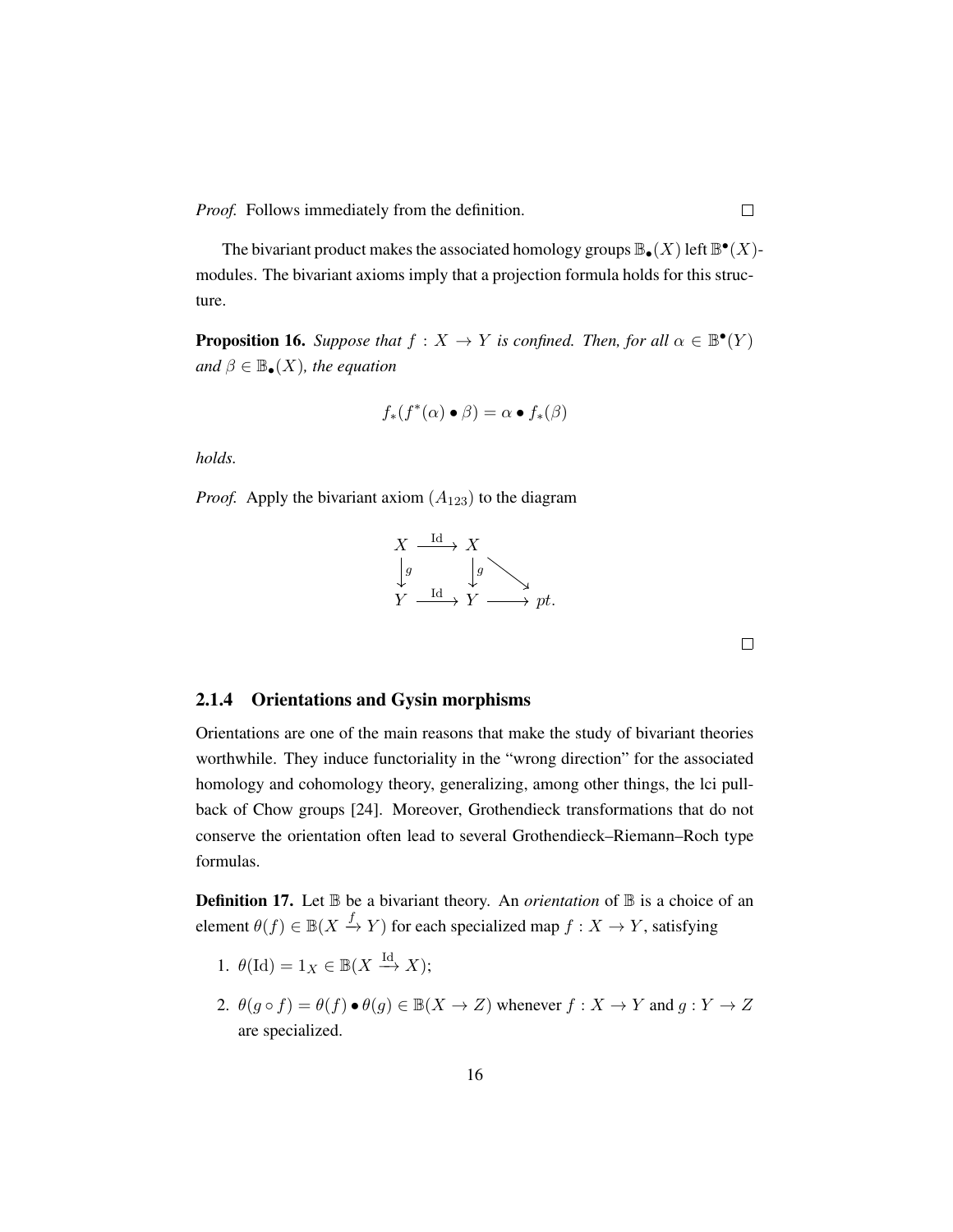An *oriented bivariant theory*<sup>[4](#page-26-0)</sup> is a bivariant theory together with a specified orientation. A Grothendieck transformation between oriented bivariant theories is *orientation preserving* if it conserves the orientation.

If the class  $\mathscr S$  of specialized morphisms is stable under independent pullbacks, then an orientation  $\theta$  that is stable under independent pullbacks is referred to as being *stable under pullbacks*. A bivariant theory equipped with such an orientation is called *stably oriented*.

Remark 18. The derived bivariant theories we are going to consider in this work are stable under pullbacks. However, many classical bivariant theories, such as the operational bivariant theories [\[2,](#page-197-8) [24,](#page-199-1) [27\]](#page-199-9), do not have this property: there, the orientation is stable only under Tor-independent pullbacks.

Another interesting class of oriented bivariant theories is given by the centrally oriented theories, which generalize oriented commutative bivariant theories.

**Definition 19.** An oriented bivariant theory  $\mathbb{B}$  with a symmetric class of independent squares is *centrally oriented* if, whenever

$$
X' \longrightarrow Y' \n\downarrow \qquad \qquad \downarrow g \nX \longrightarrow Y
$$

is independent and f is specialized, then, for all  $\alpha \in \mathbb{B}(Y' \to Y)$ , the equality

$$
g^*(\theta(f)) \bullet \alpha = f^*(\alpha) \bullet \theta(f)
$$

holds.

Example 20. The operational bivariant theories [\[2,](#page-197-8) [24,](#page-199-1) [27\]](#page-199-9) are centrally oriented. However, it is not clear in which generality they are commutative and in any case, commutativity is not clear from the definition.

<span id="page-26-0"></span><sup>&</sup>lt;sup>4</sup>Here, our terminology differs from that used by Yokura [\[67\]](#page-202-3). Yokura defines an oriented bivariant theory to be a bivariant theory together with special characteristic operators for objects in a category  $\mathcal L$  fibered over  $\mathcal C$  (e.g.  $\mathcal C$  is a category of schemes and  $\mathcal L$  is the category of line bundles over the schemes in  $C$ ). However, the notion of orientation we consider here seems more fundamental, because the special operators are essentially canonical Euler classes of line bundles, and these can be defined using the bivariant orientation.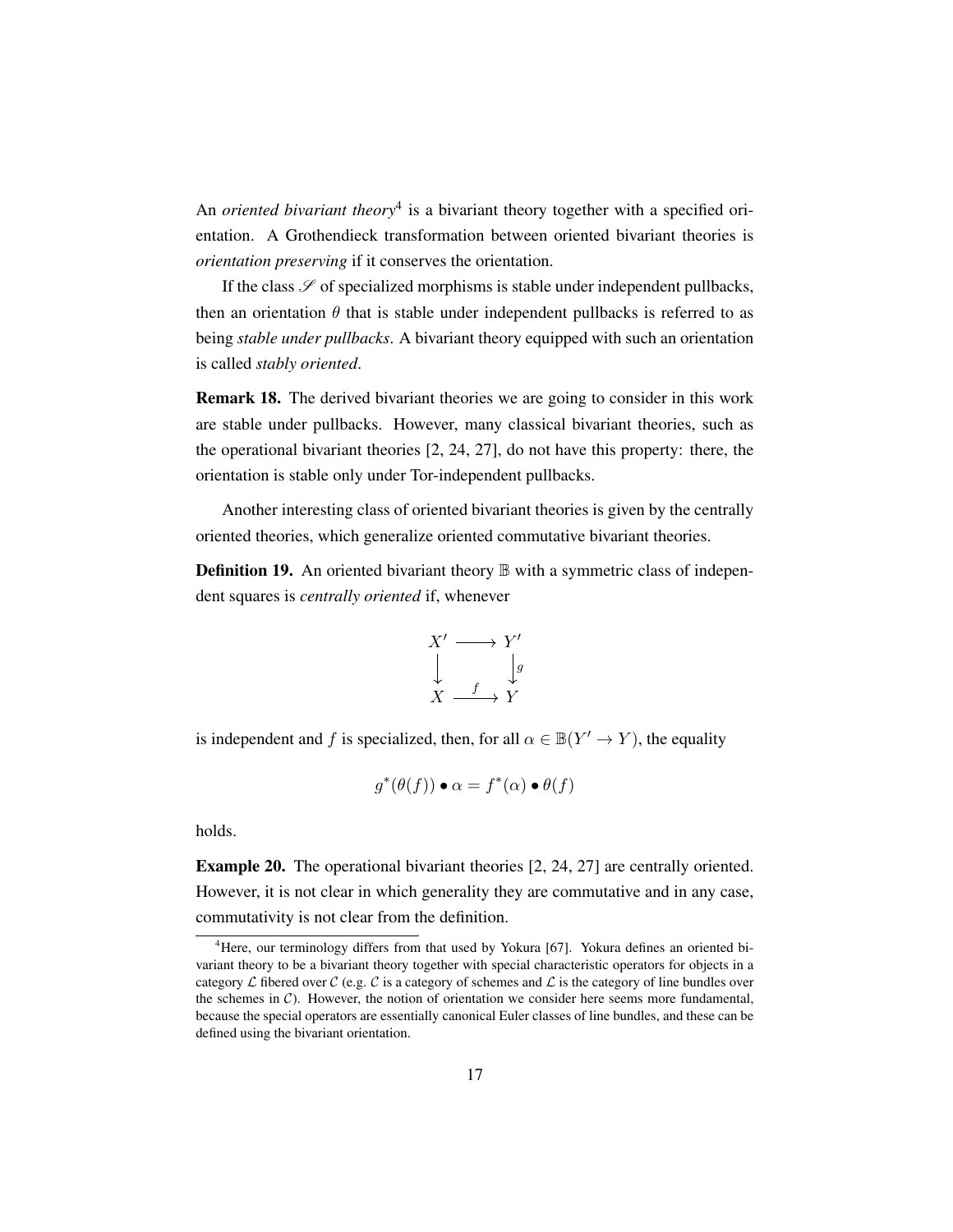The orientation of a bivariant theory induces an interesting structure on the associated cohomology and homology theories.

**Definition 21.** Let  $\mathbb{B}$  be an oriented bivariant theory. Then for each confined and specialized morphism  $f: X \to Y$  and  $\alpha \in \mathbb{B}^{\bullet}(X)$ , one defines the *Gysin pushforward* by

$$
f_!(\alpha) := f_*(\alpha \bullet \theta(f)) \in \mathbb{B}^\bullet(Y),
$$

and for each specialized morphism  $g: X' \to Y'$  and  $\beta \in \mathbb{B}_{\bullet}(Y')$ , one defines the *Gysin pullback* by

$$
g^{!}(\beta) := \theta(g) \bullet \beta.
$$

The associated cohomology theory of an oriented bivariant theory has pleasant formal properties. These properties are analogous to a subset of the axioms of an oriented cohomology theory, used in Levine–Morel's treatment of algebraic cobordism ([\[40\]](#page-200-0) Definition 1.1.2).

**Proposition 22.** Let  $\mathbb B$  be an oriented bivariant theory. Then the induced cohomol*ogy theory* B • *satisfies the following properties:*

- *1.* covariant functoriality: *the Gysin pushforwards are functorial;*
- 2. projection formula<sup>[5](#page-27-0)</sup>: *if*  $f : X \to Y$  *is both specialized and confined, then, for all*  $\alpha \in \mathbb{B}^{\bullet}(Y)$  *and*  $\beta \in \mathbb{B}^{\bullet}(X)$ *, the equality*

$$
f_!(f^*(\alpha) \bullet \beta) = \alpha \bullet f_!(\beta)
$$

*holds.*

*Moreover, if*  $\mathbb B$  *is stably oriented, then the associated cohomology theory satisfies the following further property:*

*3.* push-pull formula: *if the square*

$$
X' \xrightarrow{g'} Y' \downarrow
$$
  
\n
$$
f' \qquad \qquad f
$$
  
\n
$$
X \xrightarrow{g} Y
$$

<span id="page-27-0"></span><sup>&</sup>lt;sup>5</sup>The projection formula is equivalent to requiring  $f_!$  to be a map of  $\mathbb{B}^{\bullet}(Y)$ -modules.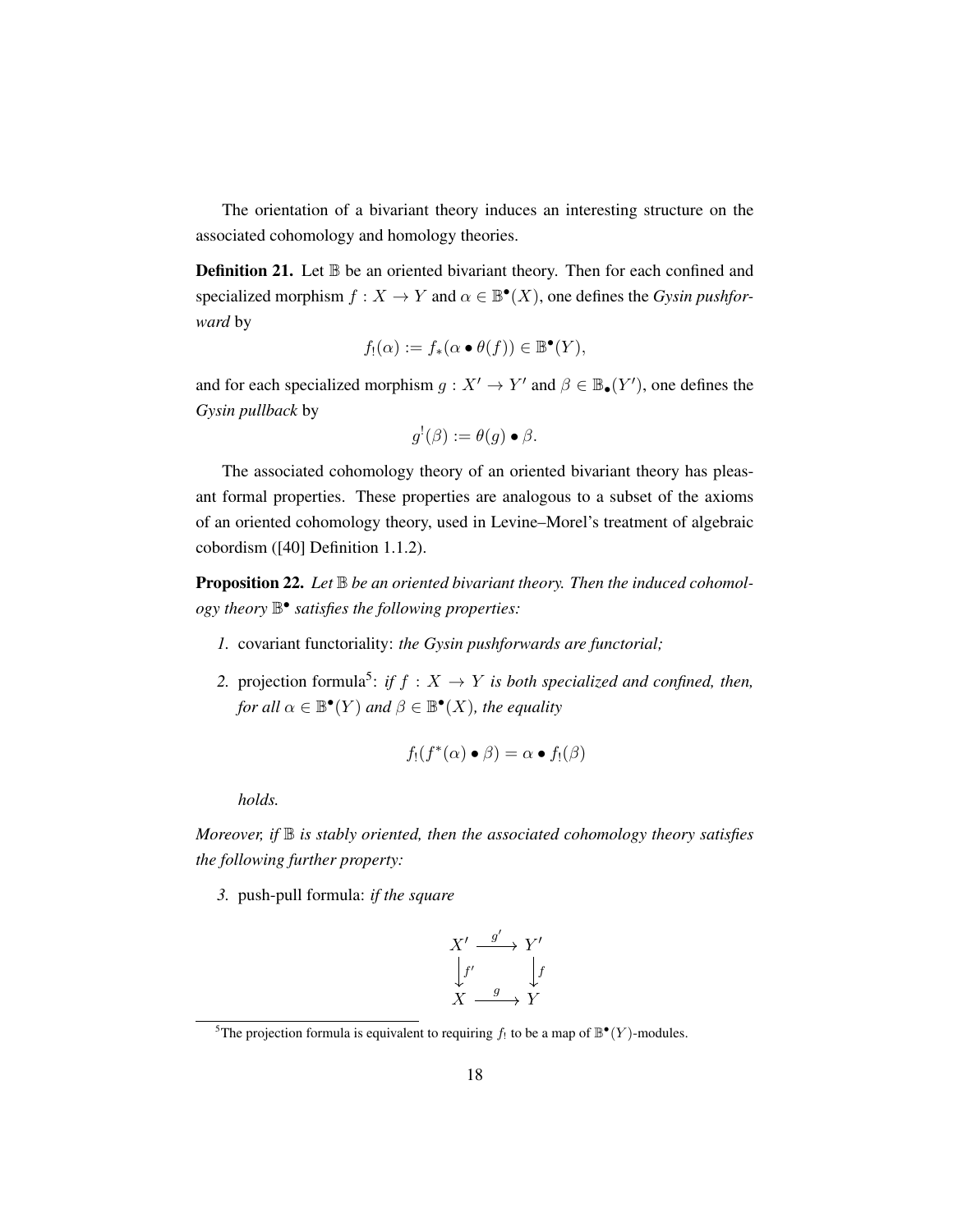*is independent and if* f *is both specialized and confined, then the equality*

$$
g^* \circ f_! = f'_! \circ g'^* : \mathbb{B}^\bullet(Y') \to \mathbb{B}^\bullet(X)
$$

*holds.*

*Proof.* 1. Clearly  $Id_1 = Id$ . It is therefore enough to check that, for specialized and confined morphisms  $f : X \to Y$  and  $g : Y \to Z$ , the equality  $g_1 \circ f_1 =$  $(g \circ f)$ ! holds. But this is straightforward: for any  $\alpha \in \mathbb{B}^{\bullet}(X)$ , we compute that

$$
g_!(f_!(\alpha)) = g_*\Big(f_*\big(\alpha \bullet \theta(f)\big) \bullet \theta(g)\Big)
$$
  
=  $g_*\Big(f_*\big(\alpha \bullet \theta(f) \bullet \theta(g)\big)\Big)$   
=  $(g \circ f)_*\big(\alpha \bullet \theta(g \circ f)\big)$   
=  $(g \circ f)_!(\alpha),$  (A<sub>12</sub>)

as desired.

2. By a straightforward computation, the equality

$$
f_!(f^*(\alpha) \bullet \beta) = f_*(f^*(\alpha) \bullet \beta \bullet \theta(f))
$$
  
=  $\alpha \bullet f_*(\beta \bullet \theta(f))$  (A<sub>123</sub>)  
=  $\alpha \bullet f_!(\beta)$ 

holds, as desired.

3. Let  $\alpha \in \mathbb{B}^{\bullet}(Y')$ . Then the equality

$$
g^*(f_!(\alpha)) = g^*\big(f_*(\alpha \bullet \theta(f))\big)
$$
  
=  $f'_*(g^*(\alpha \bullet \theta(f)))$  (A<sub>23</sub>)

$$
= f'_* \big(g'^*(\alpha) \bullet g^*(\theta(f))\big) \tag{A_{13}}
$$

$$
= f'_*(g'^*(\alpha) \bullet \theta(f'))
$$
 (stability)  

$$
= f'_!(g'^*(\alpha))
$$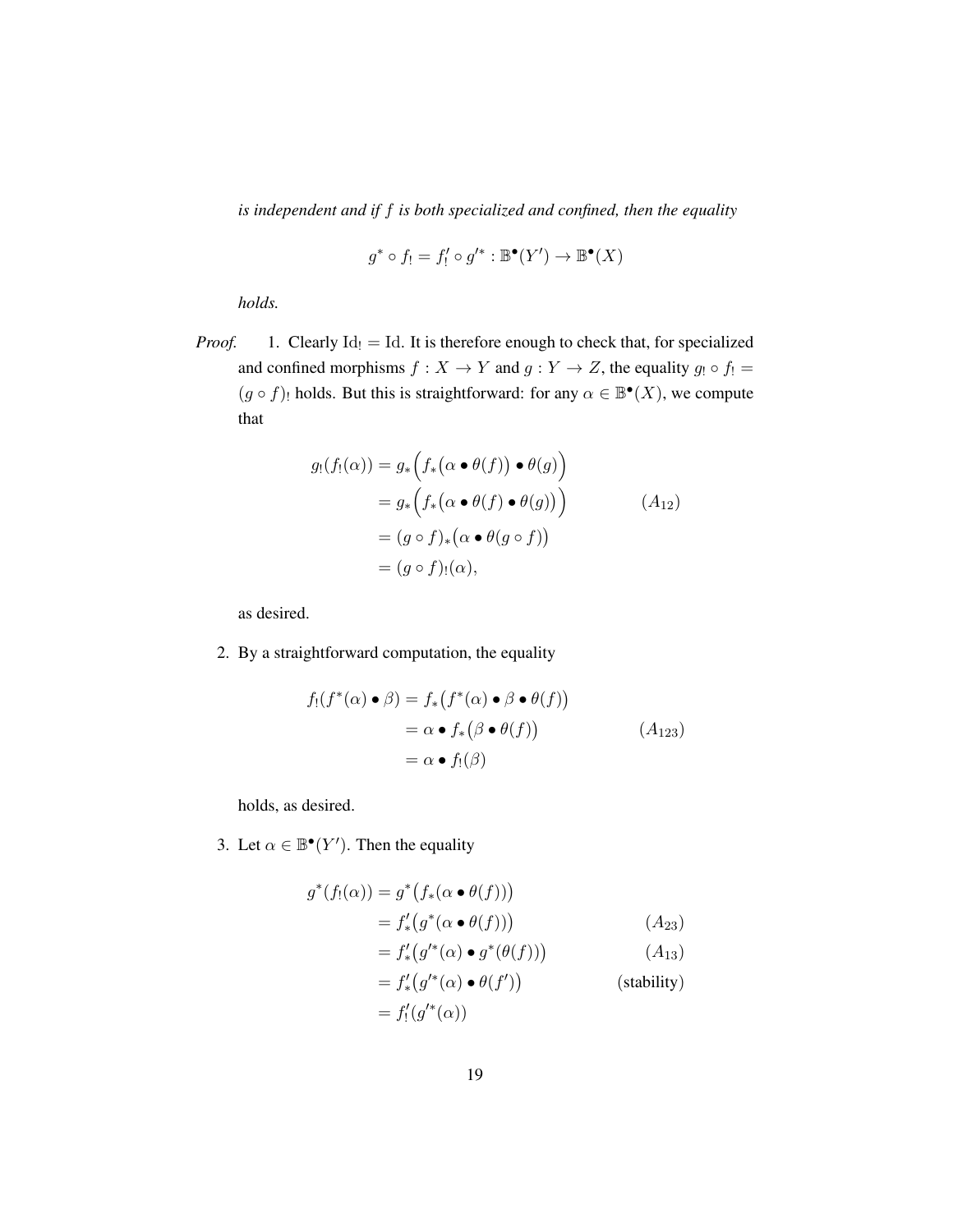holds, as desired.

Similar result holds for the associated homology theory. The properties are analogous to a subset of the axioms of an oriented Borel–Moore homology theory, used in Levine–Morel's treatment of algebraic cobordism ([\[40\]](#page-200-0) Definition 5.1.3).

**Proposition 23.** Let  $\mathbb B$  be an oriented bivariant theory. Then, the induced homol*ogy theory* B• *satisfies the following properties:*

- *1.* contravariant functoriality: *the Gysin pullbacks are functorial;*
- *2.* cross product is compatible with pushforward: *if all absolute product squares are independent and if independent squares satisfy the cancellation property, then, for all*  $\alpha \in \mathbb{B}_{\bullet}(X)$  *and*  $\beta \in \mathbb{B}_{\bullet}(Y)$ *, and confined morphisms*  $f: X \to X'$  and  $g: Y \to Y'$ ,

$$
(f \times g)_*(\alpha \times \beta) = f_*(\alpha) \times g_*(\beta);
$$

*3.* cross product is compatible with Gysin pullback: *if* B *is centrally and stably oriented, if all absolute product squares are independent, and if the independent squares satisfy the cancellation property, then, for all*  $\alpha \in \mathbb{B}_{\bullet}(X)$ *and*  $\beta \in \mathbb{B}_{\bullet}(Y)$ *, and for all specialized morphisms*  $f : X' \rightarrow X$  *and*  $g: Y' \to Y$ ,

$$
(f \times g)^{!}(\alpha \times \beta) = f^{!}(\alpha) \times g^{!}(\beta);
$$

*4.* push-pull formula: *if* B *is stably oriented and the square*

$$
X' \xrightarrow{g'} Y' \downarrow
$$
  
\n
$$
f' \qquad \qquad \downarrow f
$$
  
\n
$$
X \xrightarrow{g} Y
$$

*is independent, if* f *is confined and if* g *is specialized, then the equality*

$$
g^! \circ f_* = f'_* \circ g'^! : \mathbb{B}_{\bullet}(Y') \to \mathbb{B}_{\bullet}(X)
$$

*holds.*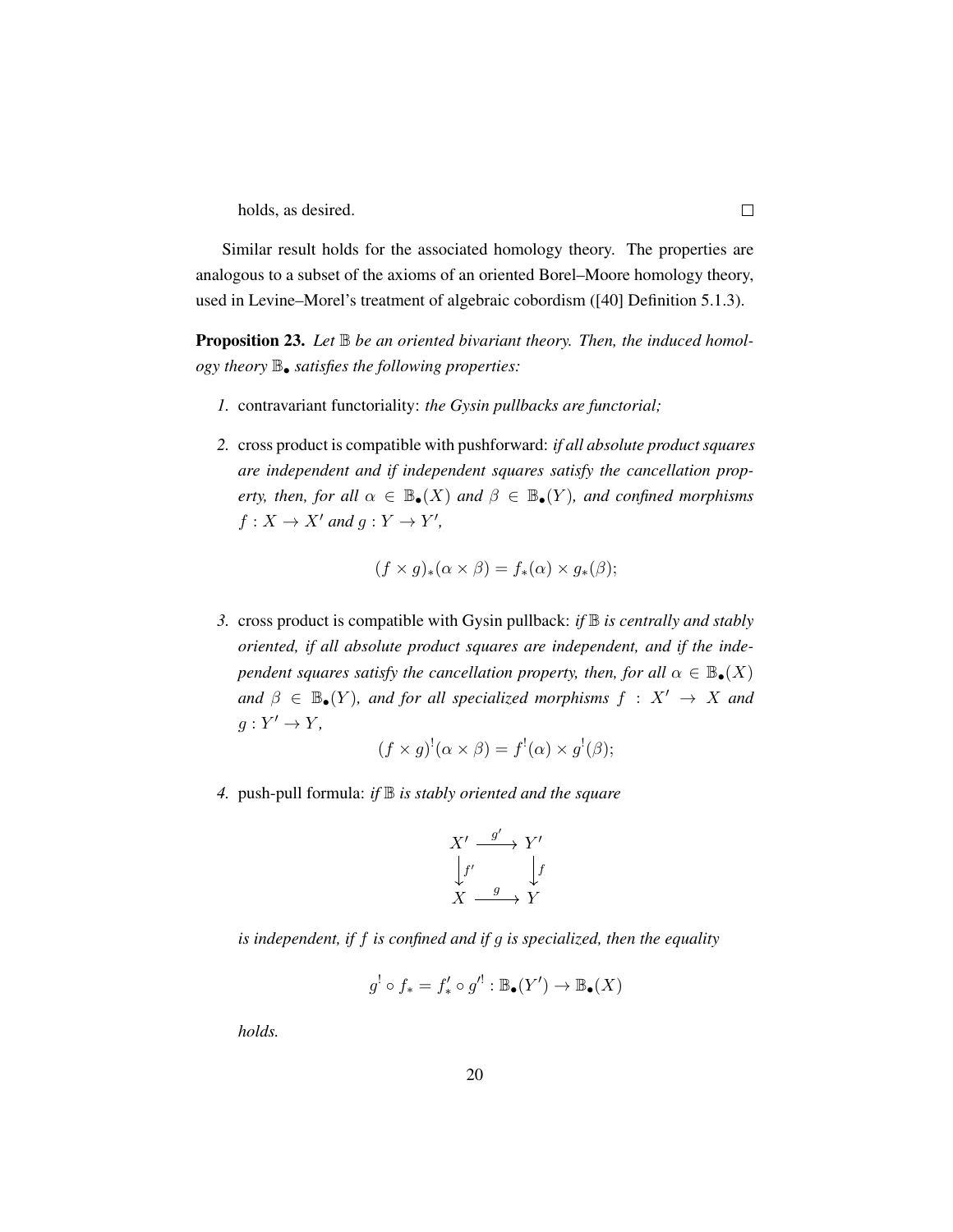*Proof.* 1. Follows immediately from the definition.

- 2. This is a special case of Proposition [12.](#page-22-0)
- 3. Consider the Cartesian diagram

$$
X' \times Y' \xrightarrow{\text{Id}_{X'} \times g} X' \times Y \longrightarrow X'
$$
  
\n
$$
\downarrow \qquad \qquad \downarrow f \times \text{Id}_{Y} \qquad \downarrow f
$$
  
\n
$$
X \times Y' \longrightarrow X \times Y \xrightarrow{\text{pr}_1} X
$$
  
\n
$$
\downarrow \qquad \qquad \downarrow \qquad \qquad \downarrow
$$
  
\n
$$
Y' \xrightarrow{g} Y \xrightarrow{\pi_Y} pt.
$$

By definition,  $\alpha \times \beta = \pi_Y^*(\alpha) \bullet \beta$ , and

$$
(f \times g)^{!}(\alpha \times \beta)
$$
  
=  $(\text{Id}_{X'} \times g)^{!}((f \times \text{Id}_{Y})^{!}(\pi_{Y}^{*}(\alpha) \bullet \beta))$   
=  $\theta(\text{Id}_{X'} \times g) \bullet \theta(f \times \text{Id}_{Y}) \bullet \pi_{Y}^{*}(\alpha) \bullet \beta$   
=  $\theta(\text{Id}_{X'} \times g) \bullet \pi_{Y}^{*}(\theta(f) \bullet \alpha) \bullet \beta$  (stability, A<sub>13</sub>)  
=  $g^{*}(\pi_{Y}^{*}(\theta(f) \bullet \alpha)) \bullet \theta(g) \bullet \beta$  (stability, centrality)  
=  $\pi_{Y'}^{*}(f^{!}(\alpha)) \bullet g^{!}(\beta)$   
=  $f^{!}(\alpha) \times g^{!}(\beta)$ 

holds, as desired.

4. Suppose  $\alpha \in \mathbb{B}_{\bullet}(Y')$ . Then,

$$
g^{!}(f_{*}(\alpha)) = \theta(g) \bullet f_{*}(\alpha)
$$
  
=  $f'_{*}(f^{*}(\theta(g)) \bullet \alpha)$  (A<sub>123</sub>)  
=  $f'_{*}(\theta(g') \bullet \alpha)$  (stability)  
=  $f'_{*}(g'^{!}(\alpha)),$ 

as desired.

 $\Box$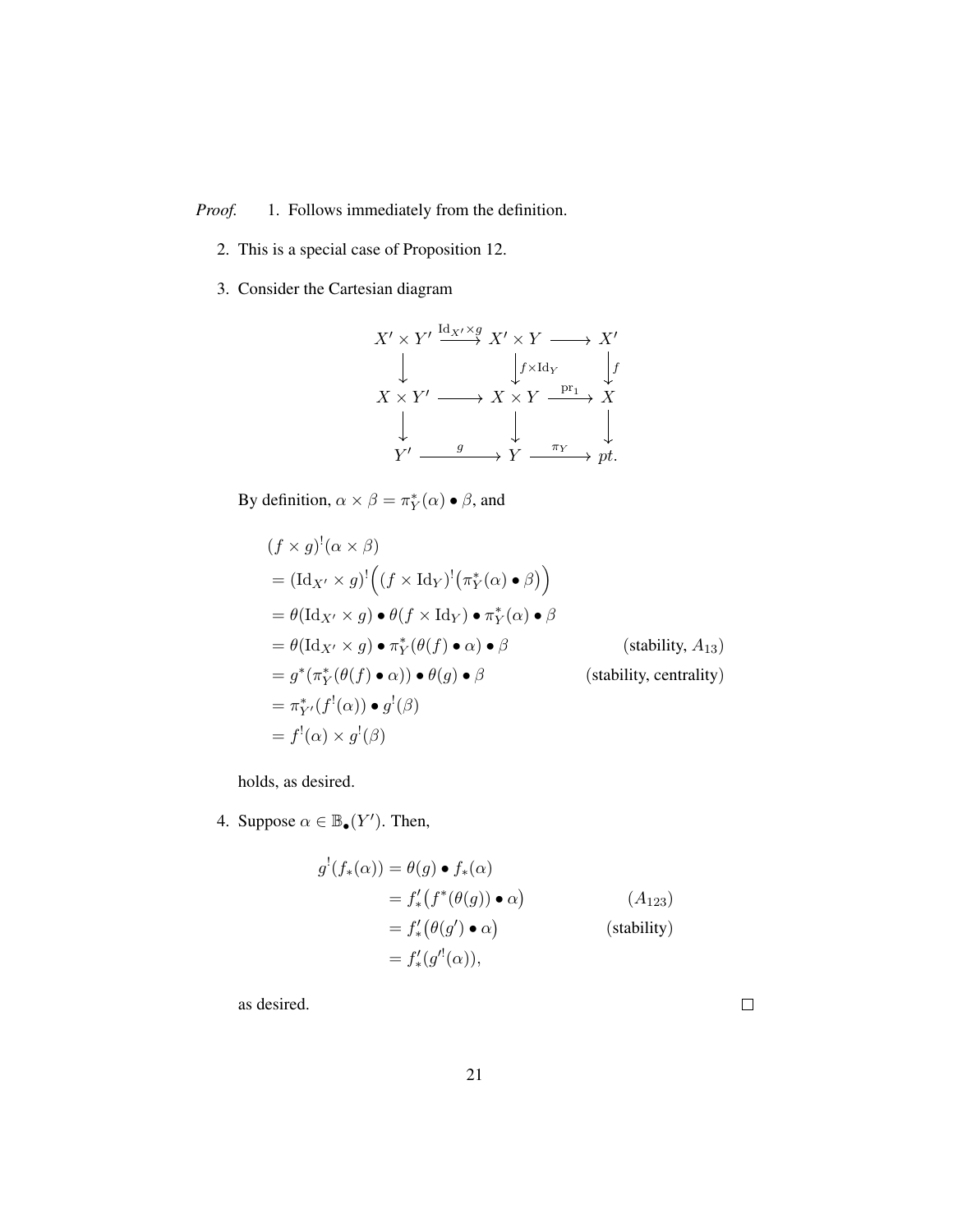#### <span id="page-31-0"></span>2.1.5 Strong orientations and Poincaré duality

Often, in oriented bivariant theories that naturally appear in algebraic geometry, the orientations along smooth morphisms have the following property, which gives rise to phenomena analogous to Poincaré duality.

**Definition 24.** Let  $\mathbb{B}$  be an oriented bivariant theory and  $f: Y \rightarrow Z$  a specialized morphism. The orientation of f is *strong* if for all  $X \to Y$ , the map

$$
- \bullet \theta(f) : \mathbb{B}(X \to Y) \to \mathbb{B}(X \to Z)
$$

is an isomorphism.

In particular, if  $\pi_X : X \to pt$  is specialized and has strong orientation, then the above morphism, "capping by the fundamental class", gives rise to an isomorphism  $\mathbb{B}^{\bullet}(X) \to \mathbb{B}_{\bullet}(X)$ . In order to obtain stronger results, it is useful to consider the following definition.

**Definition 25.** A subclass  $\mathscr{S}_v \subset \mathscr{S}$  is called a class of *very special morphisms*<sup>[6](#page-31-1)</sup> if

- 1.  $\mathcal{S}_v$  is stable under compositions and pullbacks;
- 2. if  $f : X \to Y$  is very specialized, then all Cartesian squares of form

$$
X' \longrightarrow X
$$
  
\n
$$
\downarrow \qquad \qquad \downarrow f
$$
  
\n
$$
Y' \longrightarrow Y
$$

are independent;

3. if  $X \to Y$  is very specialized, and if s is a morphism  $Y \to X$  such that  $f \circ s = \text{Id}$ , then s is specialized.

The following result is just the formalization of [\[24\]](#page-199-1) Proposition 17.4.2.

<span id="page-31-2"></span>**Proposition 26.** Let  $\mathbb B$  be a centrally and stably oriented bivariant theory such *that the independent squares satisfy the cancellation property (Definition [9\)](#page-21-1). Let*

<span id="page-31-1"></span><sup>6</sup> In [\[7\]](#page-197-3), the terminology *specialized projection* was used instead.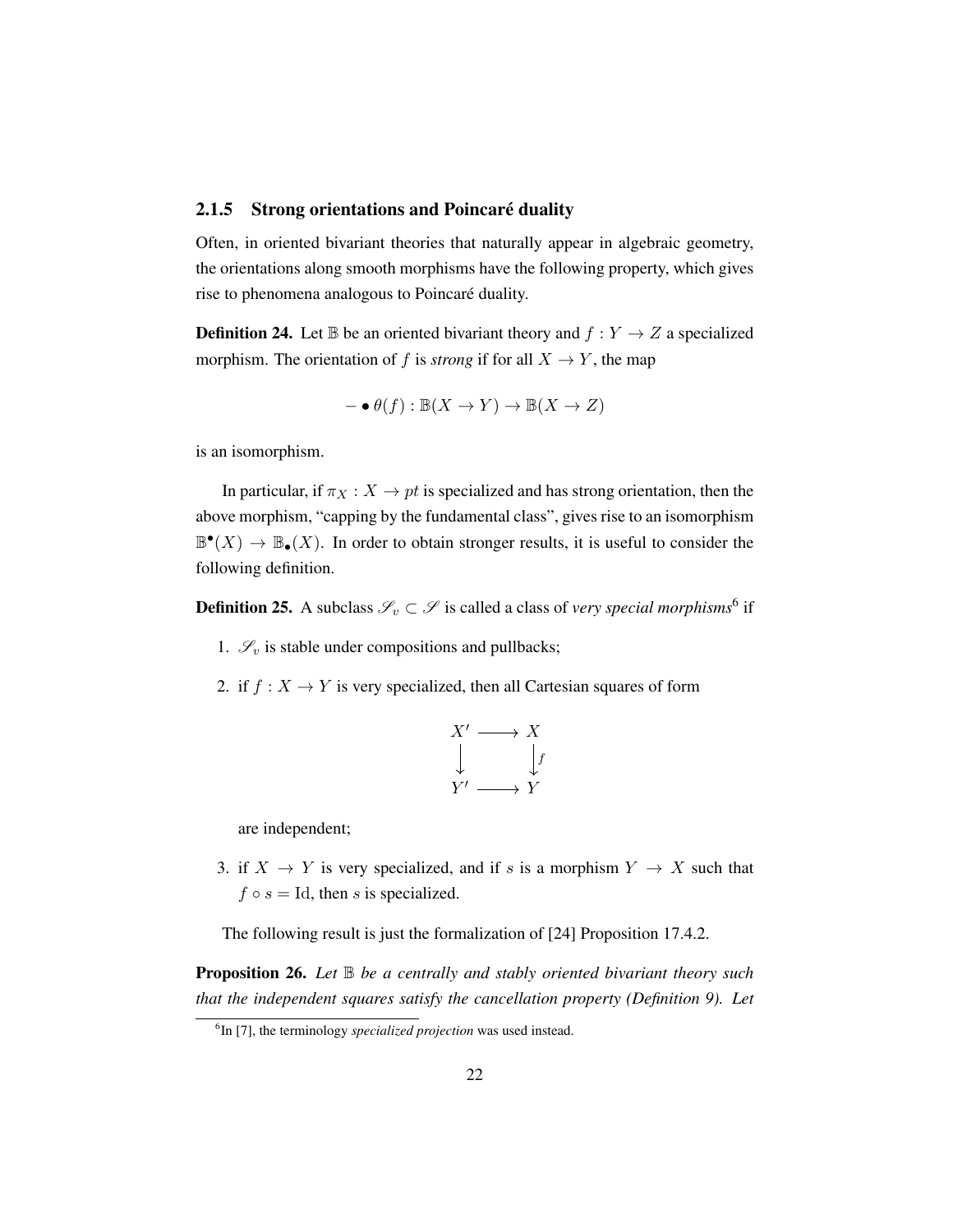$\mathscr{S}_v \subset \mathscr{S}$  *be a class of very specialized morphisms. Then, the orientation of*  $\mathbb B$  *is strong along morphisms in*  $\mathscr{S}_v$ *.* 

*Proof.* Let  $g: Y \to Z$  be a very specialized morphism, and let  $f: X \to Y$  be an arbitrary morphisms. Then all squares in the Cartesian diagram



are independent. We claim that the inverse to right multiplication by  $\theta(g)$  is given by  $\theta(\Gamma_f) \bullet g^*(-)$ . Indeed, for any  $\alpha \in \mathbb{B}(X \to Y)$ ,

$$
\theta(\Gamma_f) \bullet g^*(\alpha \bullet \theta(g)) = \theta(\Gamma_f) \bullet g'^*(\alpha) \bullet \theta(g''')
$$
\n
$$
= \alpha \bullet \theta(\Delta) \bullet \theta(g''')
$$
\n
$$
= \alpha
$$
\n
$$
\theta(\Delta) \bullet \theta(g''')
$$
\n
$$
= \alpha
$$
\n
$$
\theta(\Delta) \bullet \theta(g''')
$$
\n
$$
\theta(\Delta) \bullet \theta(g''')
$$
\n
$$
\theta(\Delta) \bullet \theta(g''')
$$
\n
$$
\theta(\Delta) \bullet \theta(g''')
$$
\n
$$
\theta(\Delta) \bullet \theta(g''')
$$

and, for any  $\beta \in \mathbb{B}(X \to Z)$ ,

$$
\theta(\Gamma_f) \bullet g^*(\beta) \bullet \theta(g) = \theta(\Gamma_f) \bullet \theta(g'') \bullet \beta \qquad \text{(centrality, stability)}
$$

$$
= \beta,
$$

 $\Box$ 

as desired.

If a class of very specialized morphisms is chosen, then  $X \in \mathcal{C}$  is a *very specialized object* if the structure morphism  $\pi_X : X \to pt$  is very specialized. The homology group of such an object admits an intersection product.

**Definition 27.** Let X be a very specialized object. Then  $\Delta : X \to X \times X$  is specialized, and one defines the *intersection product*

$$
\frown: \mathbb{B}_{\bullet}(X) \times \mathbb{B}_{\bullet}(X) \to \mathbb{B}_{\bullet}(X)
$$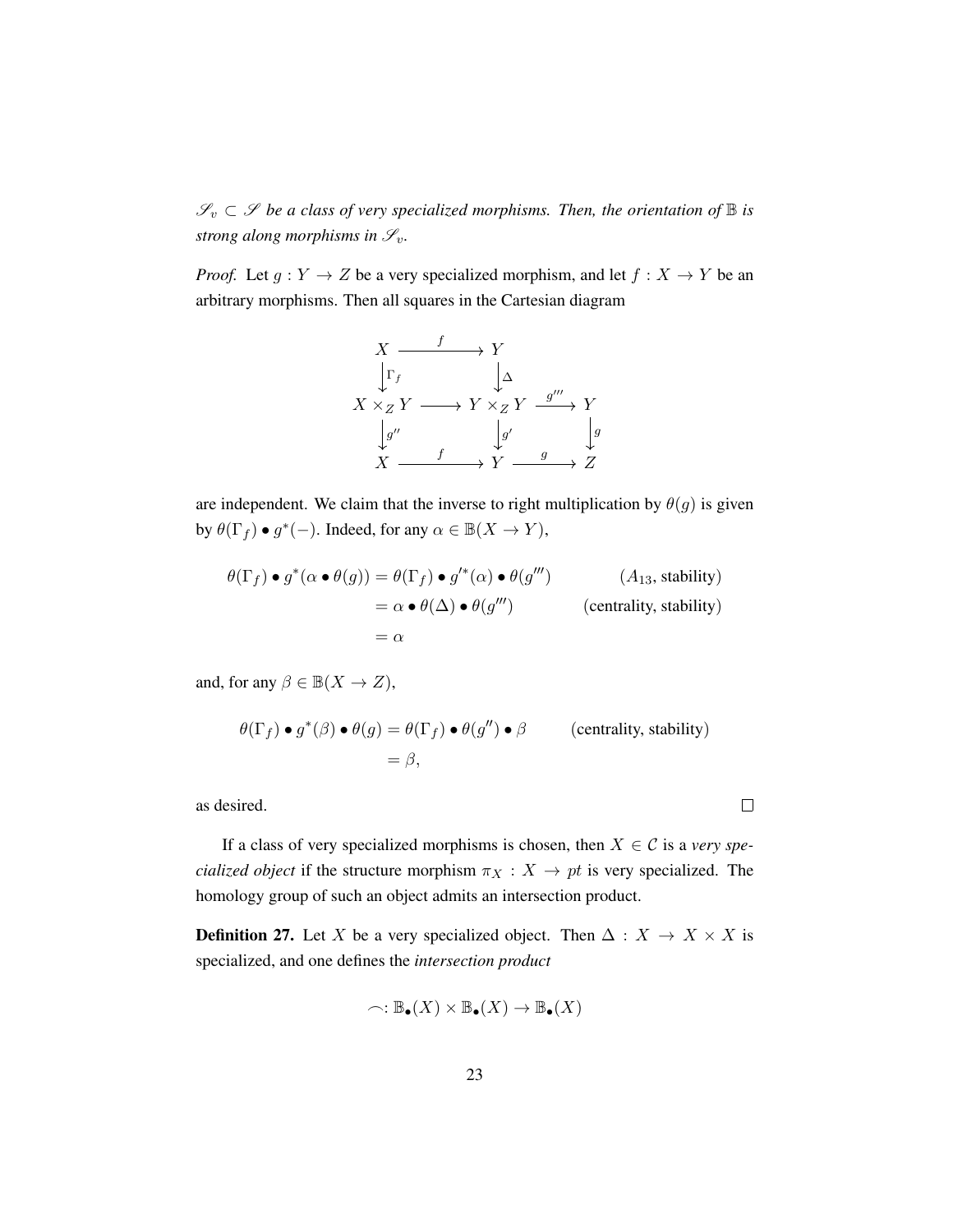$$
\alpha \frown \beta := \Delta^!(\alpha \times \beta).
$$

The intersection product equips the homology group of a very specialized object by a ring structure. The following analogue of Poincaré duality identifies it with the associated cohomology ring of X.

**Proposition 28.** Let  $\mathbb B$  *be a centrally and stably oriented bivariant theory such that all absolute product squares are independent and the independent squares satisfy the cancellation property (Definition [9\)](#page-21-1), and let* X *be a very specialized object.* Then,  $-\bullet \theta(\pi_X): \mathbb{B}^\bullet(X) \to \mathbb{B}_\bullet(X)$  is an isomorphism of Abelian groups, and for  $all \alpha, \beta \in \mathbb{B}^{\bullet}(X)$ ,

$$
(\alpha \bullet \beta) \bullet \theta(\pi_X) = (\alpha \bullet \theta(\pi_X)) \frown (\beta \bullet \theta(\pi_X)).
$$

*In particular, the intersection product*  $\sim$  *is associative.* 

*Proof.* The first claim follows immediately from Proposition [26.](#page-31-2) To prove the second claim, we consider the Cartesian diagram

$$
X \times X \xrightarrow{\text{pr}_1} X
$$

$$
\downarrow^{\text{pr}_2} \qquad \downarrow^{\pi_X}
$$

$$
X \xrightarrow{\pi_X} pt.
$$

By the proof of Proposition [26,](#page-31-2) the equality

$$
\theta(\Delta) \bullet \pi_X^*(\alpha \bullet \theta(\pi_X)) = \alpha
$$

holds, and therefore

$$
(\alpha \bullet \theta(\pi_X)) \frown (\beta \bullet \theta(\pi_X)) = \Delta^! ((\alpha \bullet \theta(\pi_X)) \times (\beta \bullet \theta(\pi_X)))
$$
  
=  $\theta(\Delta) \bullet \pi_X^*(\alpha \bullet \theta(\pi_X)) \bullet \beta \bullet \theta(\pi_X)$   
=  $\alpha \bullet \beta \bullet \theta(\pi_X),$ 

as desired.

 $\Box$ 

as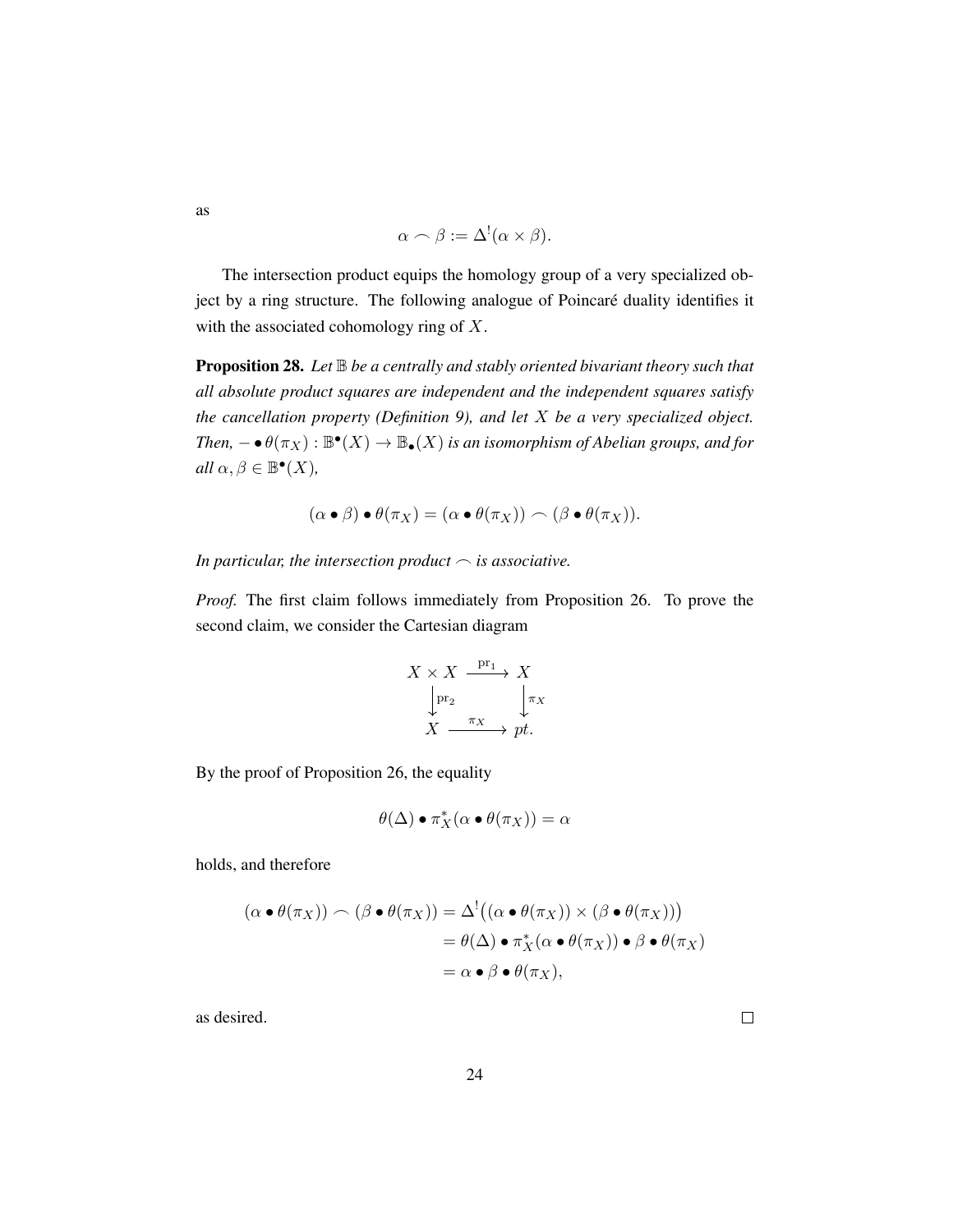#### <span id="page-34-0"></span>2.1.6 Further properties of bivariant theories

In this section, we recall miscellaneous properties of bivariant theories that will be relevant to our work.

### Additivity

Here, we study additive bivariant theories. Note that our treatment differs slightly from that of Yokura [\[67\]](#page-202-3). We start by fixing kind of bivariant theories, where the notion of additivity is sensible.

**Definition 29.** Let  $\mathcal{F} = (\mathcal{C}, \mathcal{C}, \mathcal{I}, \mathcal{S})$  be a bivariant functoriality. Then  $\mathcal{F}$  has *good coproducts* if

- 1. the  $\infty$ -category C has all finite coproducts;
- 2. for all non-initial objects  $X \in \mathcal{C}$ , the mapping space  $\text{Map}_{\mathcal{C}}(X, \emptyset)$  is empty, where  $\emptyset$  is an initial object;
- 3. a morphism  $f : X \sqcup Y \rightarrow Z$  is confined (specialized) if and only if the morphisms  $f|_X : X \to Z$  and  $f|_Y : Y \to Z$  are confined (specialized);
- 4. all squares of form



are Cartesian, where  $\iota_i$  are canonical inclusions;

5. all Cartesian squares of form

$$
\begin{array}{ccc}\nV' \longrightarrow & X & V' \longrightarrow & V \\
\downarrow & & \downarrow & \text{and} & \downarrow & \downarrow \\
V \longrightarrow & X \sqcup Y & & X \longrightarrow & X \sqcup Y\n\end{array}
$$

are independent.

Several other properties follow from the above assumptions.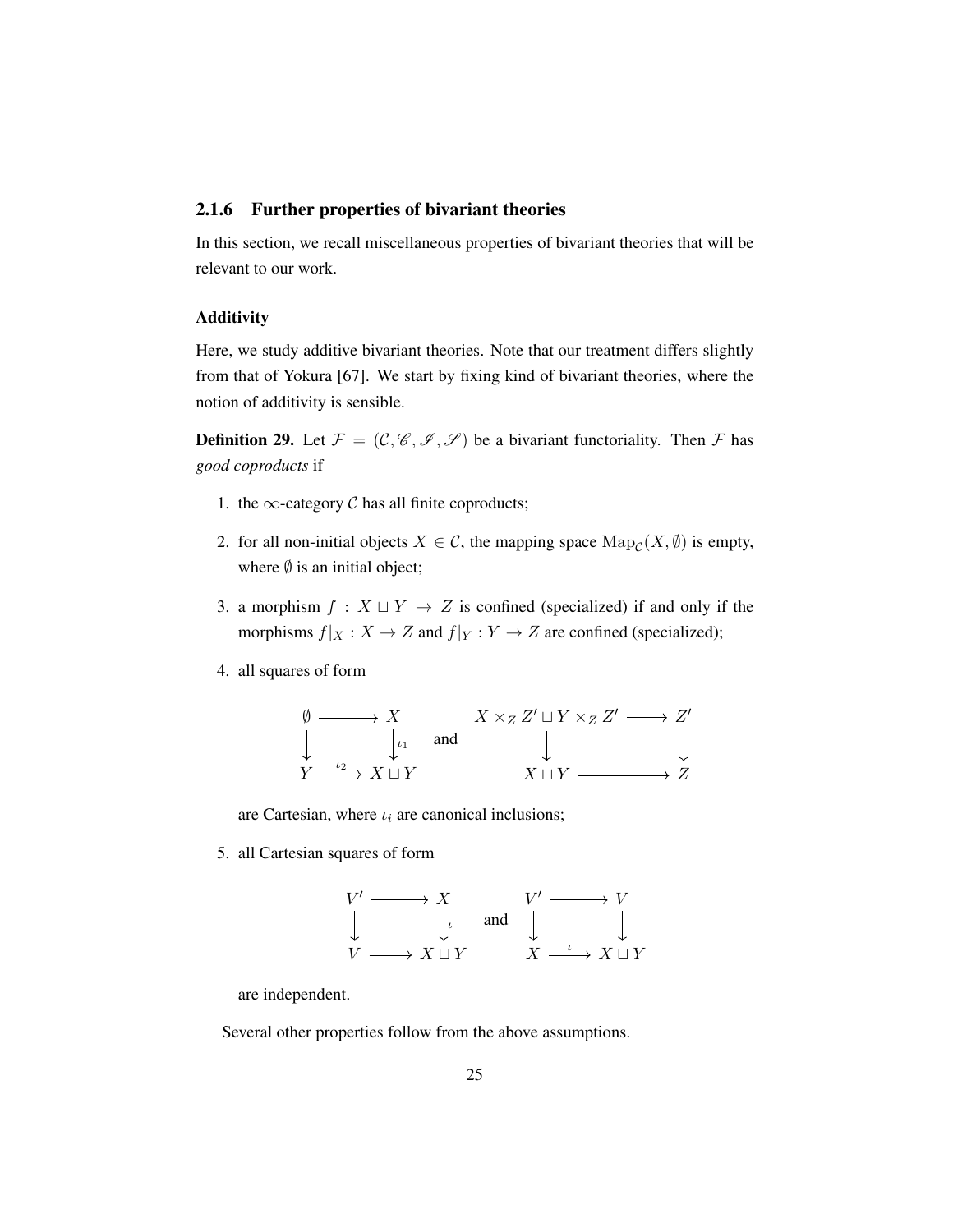### Lemma 30. *Let* F *be a bivariant functoriality with good coproducts. Then*

- *1. canonical inclusions are stable under pullbacks;*
- *2. a square of form*



*is Cartesian.*

- *Proof.* 1. As  $V \simeq (V \times_{X \sqcup Y} X) \sqcup (V \times_{X \sqcup Y} Y)$ , the map  $V \times_{X \sqcup Y} X \to V$ is a canonical inclusion.
	- 2. As  $X \simeq (X \times_{X \sqcup Y} X) \sqcup (Y \times_{X \sqcup Y} X)$ , and as  $Y \times_{X \sqcup Y} X \simeq \emptyset$ , it follows that the natural map  $X \times_{X \sqcup Y} X \to X$  is an equivalence.  $\Box$

The following further ingredients are needed for a sensible notion of additivity.

**Definition 31.** Let  $\mathbb{B}$  be an oriented bivariant theory with good coproducts. Then B is *well oriented* if the orientations along canonical inclusions are stable under (independent) pullbacks.

We are now ready to define additive bivariant theories.

**Definition 32.** Let  $\mathbb{B}$  be a well oriented bivariant theory. Then  $\mathbb{B}$  is *additive*, if, for all  $X \simeq \coprod_{i=1}^r X_i$ , the equation

$$
\sum_{i=1}^r \iota_{i_*}(\theta(\iota_i)) = 1_X
$$

holds, where  $\iota_i$  are the canonical inclusions  $X_i \to X$ .

Additive theories have many useful properties. In particular, the associated homology and cohomology groups of an additive bivariant theory are additive functors in the usual sense.

Proposition 33. *Let* B *be an additive bivariant theory. Then*

*1. for all*  $Y \in \mathcal{C}$ *, the group*  $\mathbb{B}(\emptyset \to Y)$  *is empty*;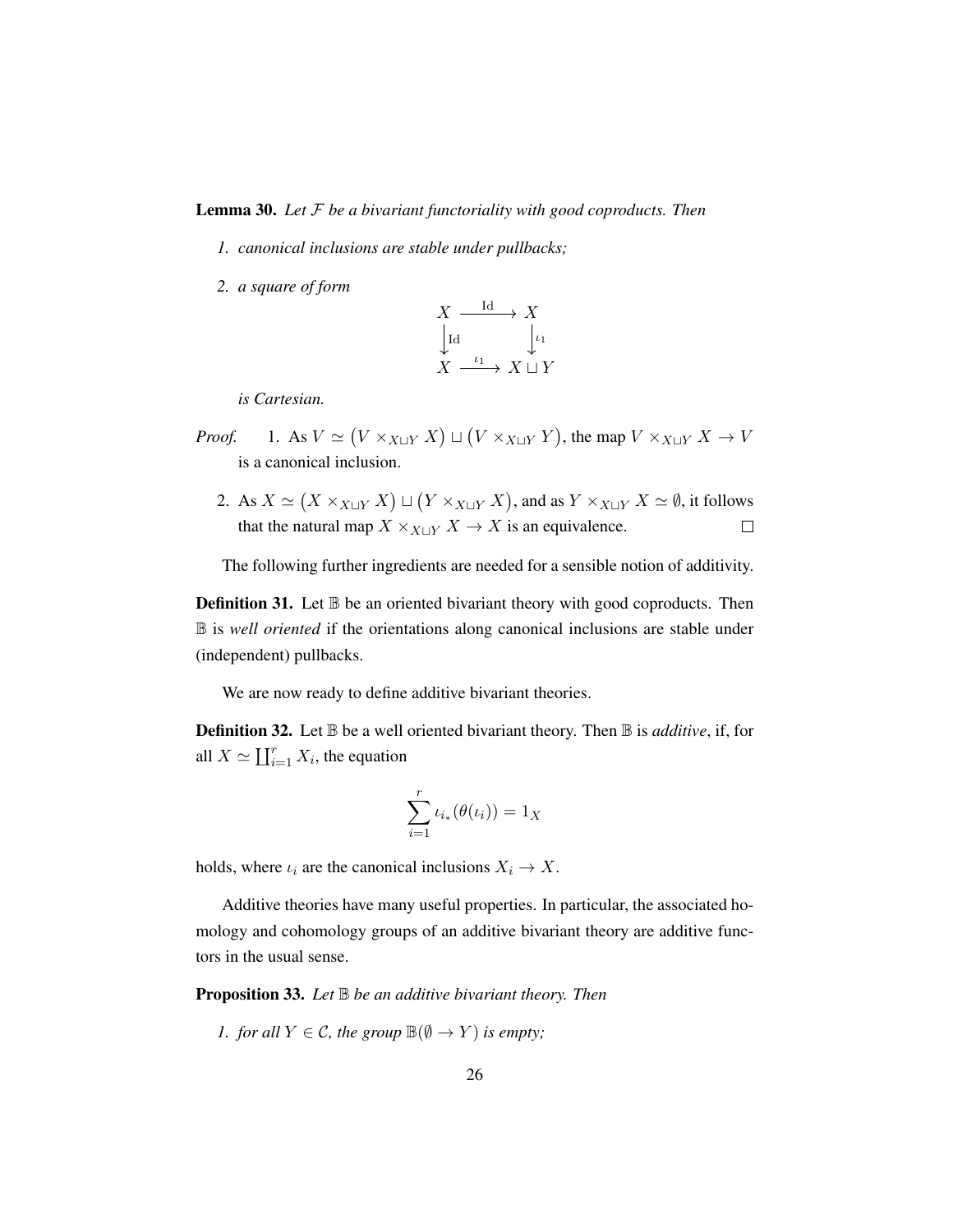*2. for all*  $X_1 \sqcup X_2 \rightarrow Y$ *, the map* 

$$
\iota_* := \begin{bmatrix} \iota_{1*} & \iota_{2*} \end{bmatrix} : \mathbb{B}(X_1 \to Y) \oplus \mathbb{B}(X_2 \to Y) \to \mathbb{B}(X_1 \sqcup X_2 \to Y)
$$

*is an isomorphism, the inverse of which is given by*

$$
\theta(\iota) \bullet - := \begin{bmatrix} \theta(\iota_1) \bullet - \\ \theta(\iota_2) \bullet - \end{bmatrix} : \mathbb{B}(X_1 \sqcup X_2 \to Y) \to \mathbb{B}(X_2 \to Y);
$$

*3. for all*  $X \rightarrow Y_1 \sqcup Y_2$ *, the map* 

$$
\iota^* := \begin{bmatrix} \iota_1^* \\ \iota_2^* \end{bmatrix} : \mathbb{B}(X \to Y_1 \sqcup Y_2) \to \mathbb{B}(X_1 \to Y_1) \oplus \mathbb{B}(X_2 \to Y_2)
$$

*is an isomorphism, the inverse of which is given by*

$$
\[\iota'_{1*}(-\bullet \theta(\iota_1)) \quad \iota'_{2*}(-\bullet \theta(\iota_2))\] : \mathbb{B}(X_1 \to Y_1) \oplus \mathbb{B}(X_2 \to Y_2) \to \mathbb{B}(X \to Y_1 \sqcup Y_2),\
$$

where  $X_i$  and  $\iota'_i$  are as in the Cartesian diagram

$$
X_i \longrightarrow Y_i
$$
  
\n
$$
\downarrow \iota'_i
$$
  
\n
$$
X \longrightarrow Y_1 \sqcup Y_2.
$$

- *Proof.* 1. By assumption  $1_{\emptyset}$  equals an empty sum, i.e., it is zero. Hence, for any  $\alpha \in \mathbb{B}(\emptyset \to Y)$ , we have that  $\alpha = 1_{\emptyset} \bullet \alpha = 0$ , proving that  $\mathbb{B}(\emptyset \to Y) \cong 0$ .
	- 2. Considering the commutative diagram

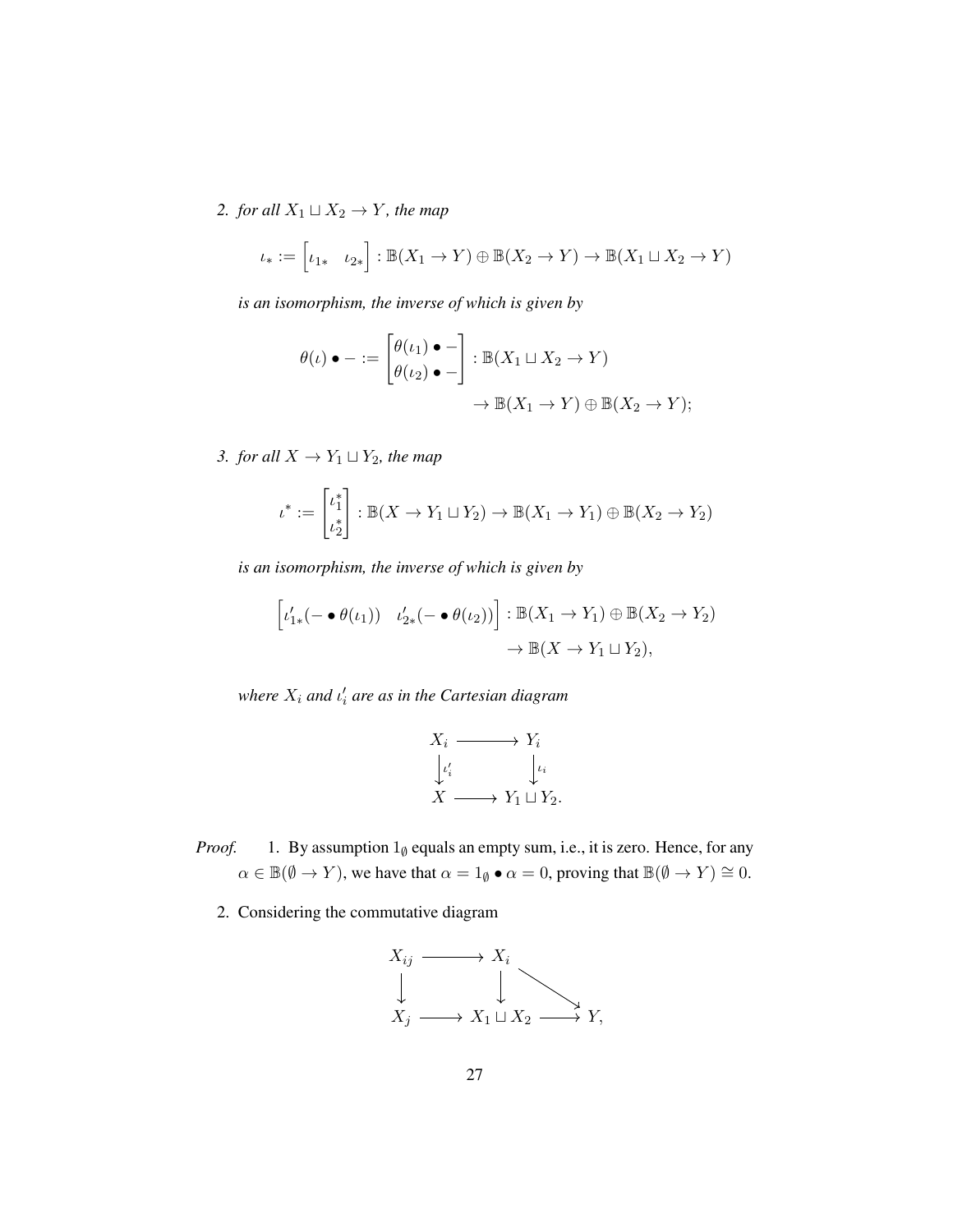where the left square is an independent Cartesian square, one deduces from the bivariant axiom ( $A_{123}$ ) and the well orientedness of B, that for all  $\alpha \in$  $\mathbb{B}(X_i \to Y)$ ,

$$
\theta(\iota_j) \bullet \iota_{i*}(\alpha) = \begin{cases} \alpha & \text{if } i = j; \\ 0 & \text{if } i \neq j. \end{cases}
$$

Hence  $\theta(\iota) \bullet \iota_*(-)$  is the identity morphism. To conclude that  $\iota_*(\theta(\iota) \bullet -)$ is the identity, we compute that, for every  $\beta \in \mathbb{B}(X_1 \sqcup X_2 \to Y)$ ,

$$
\sum_{i=1}^{2} \iota_{i*}(\theta(\iota_{i}) \bullet \beta) = \sum_{i=1}^{2} \iota_{i*}(\theta(\iota_{i})) \bullet \beta
$$
\n
$$
= \beta.
$$
\n(A<sub>12</sub>)

3. Considering the independent Cartesian diagram

$$
X_{ij} \longrightarrow X_j \longrightarrow Y_j
$$
  
\n
$$
\downarrow \qquad \qquad \downarrow \qquad \qquad \downarrow \qquad \downarrow \qquad \downarrow \qquad \downarrow \qquad \downarrow \qquad \downarrow \qquad \downarrow \qquad \downarrow \qquad \downarrow \qquad \downarrow \qquad \downarrow \qquad \downarrow \qquad \downarrow \qquad \downarrow \qquad \downarrow \qquad \downarrow \qquad \downarrow \qquad \downarrow \qquad \downarrow \qquad \downarrow \qquad \downarrow \qquad \downarrow \qquad \downarrow \qquad \downarrow \qquad \downarrow \qquad \downarrow \qquad \downarrow \qquad \downarrow \qquad \downarrow \qquad \downarrow \qquad \downarrow \qquad \downarrow \qquad \downarrow \qquad \downarrow \qquad \downarrow \qquad \downarrow \qquad \downarrow \qquad \downarrow \qquad \downarrow \qquad \downarrow \qquad \downarrow \qquad \downarrow \qquad \downarrow \qquad \downarrow \qquad \downarrow \qquad \downarrow \qquad \downarrow \qquad \downarrow \qquad \downarrow \qquad \downarrow \qquad \downarrow \qquad \downarrow \qquad \downarrow \qquad \downarrow \qquad \downarrow \qquad \downarrow \qquad \downarrow \qquad \downarrow \qquad \downarrow \qquad \downarrow \qquad \downarrow \qquad \downarrow \qquad \downarrow \qquad \downarrow \qquad \downarrow \qquad \downarrow \qquad \downarrow \qquad \downarrow \qquad \downarrow \qquad \downarrow \qquad \downarrow \qquad \downarrow \qquad \downarrow \qquad \downarrow \qquad \downarrow \qquad \downarrow \qquad \downarrow \qquad \downarrow \qquad \downarrow \qquad \downarrow \qquad \downarrow \qquad \downarrow \qquad \downarrow \qquad \downarrow \qquad \downarrow \qquad \downarrow \qquad \downarrow \qquad \downarrow \qquad \downarrow \qquad \downarrow \qquad \downarrow \qquad \downarrow \qquad \downarrow \qquad \downarrow \qquad \downarrow \qquad \downarrow \qquad \downarrow \qquad \downarrow \qquad \downarrow \qquad \downarrow \qquad \downarrow \qquad \downarrow \qquad \downarrow \qquad \downarrow \qquad \downarrow \qquad \downarrow \qquad \downarrow \qquad \downarrow \qquad \downarrow \qquad \downarrow \qquad \downarrow \qquad \downarrow \qquad \downarrow \qquad \downarrow \qquad \downarrow \qquad \downarrow \qquad \downarrow \qquad \downarrow \qquad \downarrow \qquad \downarrow \
$$

we deduce from the bivariant axiom  $(A_{23})$ , that, for all  $\alpha \in \mathbb{B}(X_i \to Y_i)$ ,

$$
\iota_i^*(\iota_j'(\alpha \bullet \iota(\iota_j))) = \begin{cases} \iota_i^*(\alpha \bullet \theta(\iota_i)) & \text{if } i = j; \\ 0 & \text{if } i \neq j. \end{cases}
$$

Moreover, considering the independent Cartesian diagram

$$
X_i \longrightarrow Y_i \xrightarrow{\text{Id}} Y_i
$$
  
\n
$$
\downarrow \text{Id} \qquad \qquad \downarrow \iota_i
$$
  
\n
$$
X_i \longrightarrow Y_i \xrightarrow{\iota_i} Y_1 \sqcup Y_2,
$$

it follows from the bivariant axiom  $(A_{13})$  and the well orientedness of  $\mathbb B$  that  $\iota_i^*(\alpha \bullet \theta(\iota_i)) = \alpha$ . Hence the composition

$$
\mathbb{B}(X_1 \to Y_1) \oplus \mathbb{B}(X_2 \to Y_2) \to \mathbb{B}(X_1 \to Y_1) \oplus \mathbb{B}(X_2 \to Y_2)
$$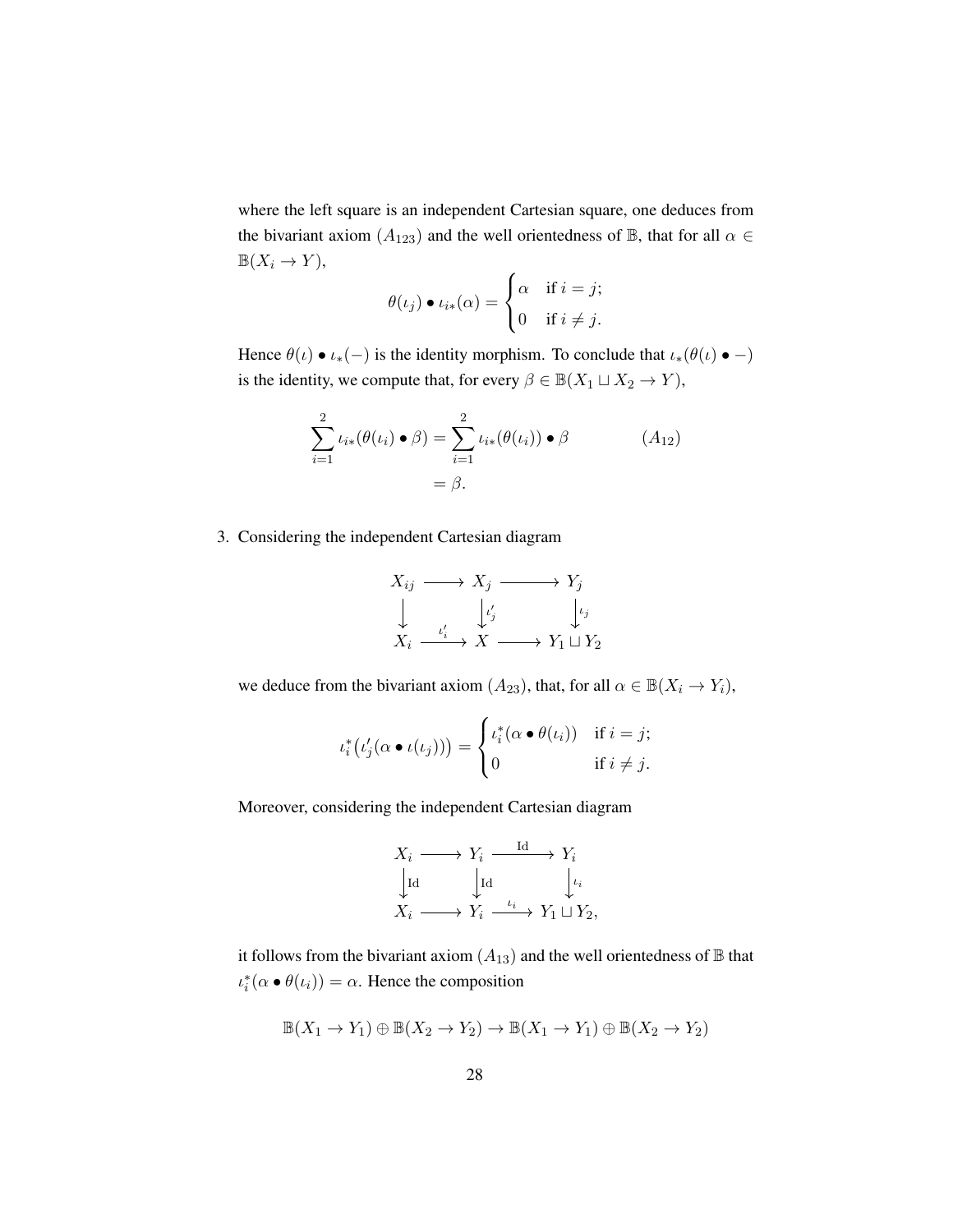is the identity. To verify that the other composition is the identity as well, we compute that, for every  $\beta \in \mathbb{B}(X \to Y_1 \sqcup Y_2)$ ,

$$
\sum_{i=1}^{2} \iota'_{i*} (\iota_i^*(\beta) \bullet \theta(\iota_i)) = \sum_{i=1}^{2} \beta \bullet \iota_{i*}(\theta(\iota_i))
$$
\n
$$
= \beta,
$$
\n(A<sub>123</sub>)

as desired.

 $\Box$ 

#### Rings of coefficients

It is often useful to consider bivariant theories taking values in modules over a ring, rather than just Abelian groups.

**Definition 34.** A *ring of coefficients* for a bivariant theory  $\mathbb{B}$  is a ring R together with a map of rings  $R \to \mathbb{B}^{\bullet}(pt)$ . Such a bivariant theory  $\mathbb B$  is referred to as being R*-linear*.

The terminology is explained by the following properties of R-linear theories.

Proposition 35. *Let* B *be an* R*-linear bivariant theory. Then*

*1.*  $\mathbb{B}(X \to Y)$  *is an R-R-bimodule with the actions defined as* 

$$
r\alpha:=\pi_X^*(r)\bullet\alpha
$$

*and*

$$
\alpha r := \alpha \bullet \pi_Y^*(r);
$$

- *2. bivariant pullbacks and pushforwards are maps of* R*-*R*-bimodules;*
- *3. bivariant products are* R*-balanced and they induce maps of* R*-*R*-bimodules*

$$
\mathbb{B}(X \to Y) \otimes_R \mathbb{B}(Y \to Z) \to \mathbb{B}(X \to Z).
$$

*Moreover, if*  $\mathbb B$  *is oriented, then* 

*4. the Gysin-morphisms are maps of* R*-*R*-bimodules.*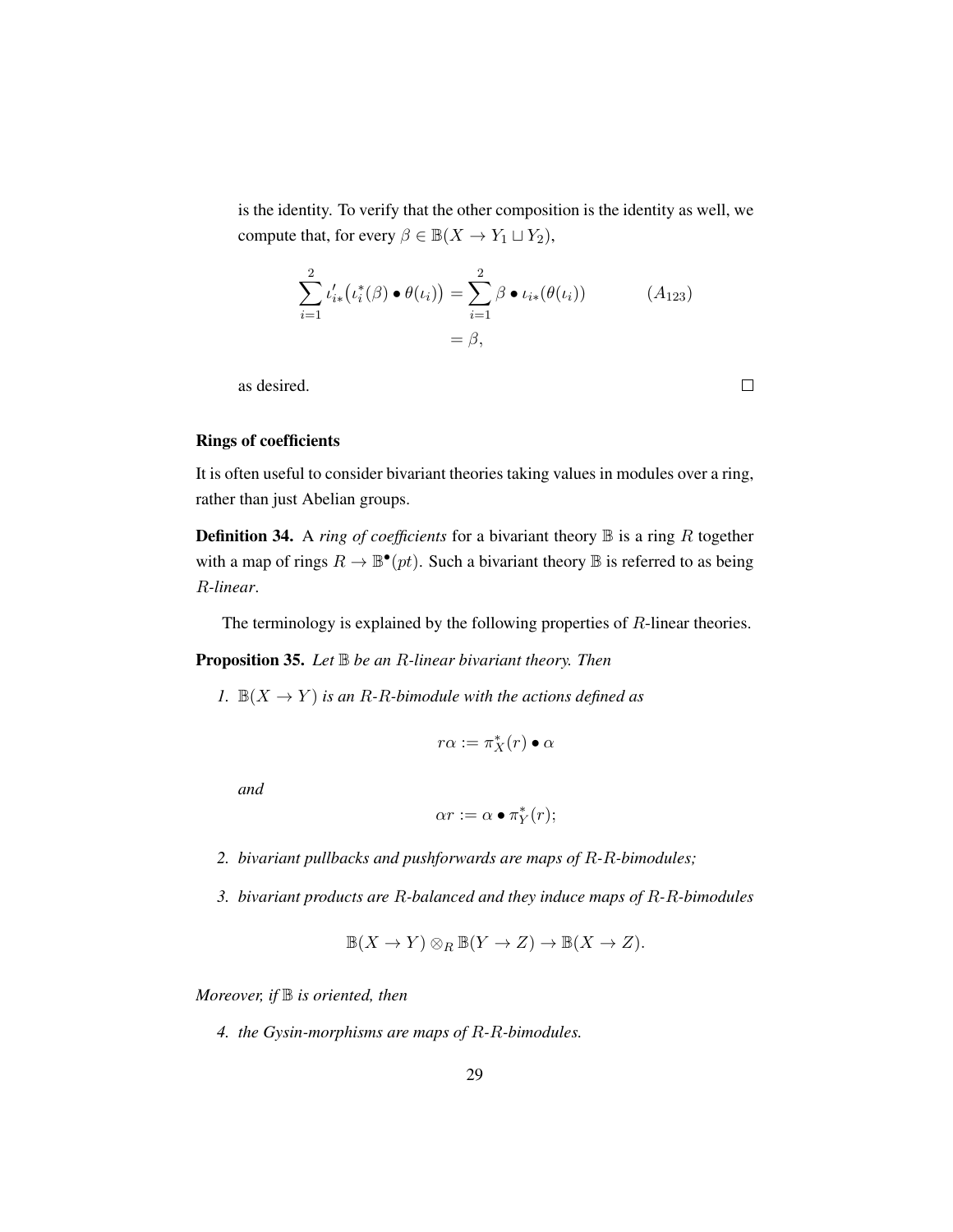*Proof.* The fourth claim is an immediate consequence of the first three, so we will only prove them.

1. Since the bivariant product  $\bullet$  is  $\mathbb{Z}\text{-bilinear}$ , it follows that  $\mathbb{B}(X \to Y)$  is both a left and a right  $R$ -module. The equality

$$
r(\alpha s) = (r\alpha)s
$$

follows from the associativity of •.

2. Suppose that  $X \to Y$  factors through a confined morphism  $f : X \to X'$ , and let  $\alpha \in \mathbb{B}(X \to Y)$ . Then,

$$
f_*(s\alpha) = f_*(\pi_X^*(s) \bullet \alpha)
$$
  
=  $f_*(f^*(\pi_{X'}^*(s)) \bullet \alpha)$   
=  $\pi_{X'}^*(s) \bullet f_*(\alpha)$   
=  $sf_*(\alpha)$ , (A<sub>123</sub>)

and

$$
f_*(\alpha s) = f_*(\alpha \bullet \pi_Y^*(s))
$$
  
=  $f_*(\alpha) \bullet \pi_Y^*(s)$   
=  $f_*(\alpha)s$ , (A<sub>12</sub>)

so bivariant pushforwards are maps of R-R-bimodules.

Consider then a morphism  $g: Y' \to Y$  and form the Cartesian square

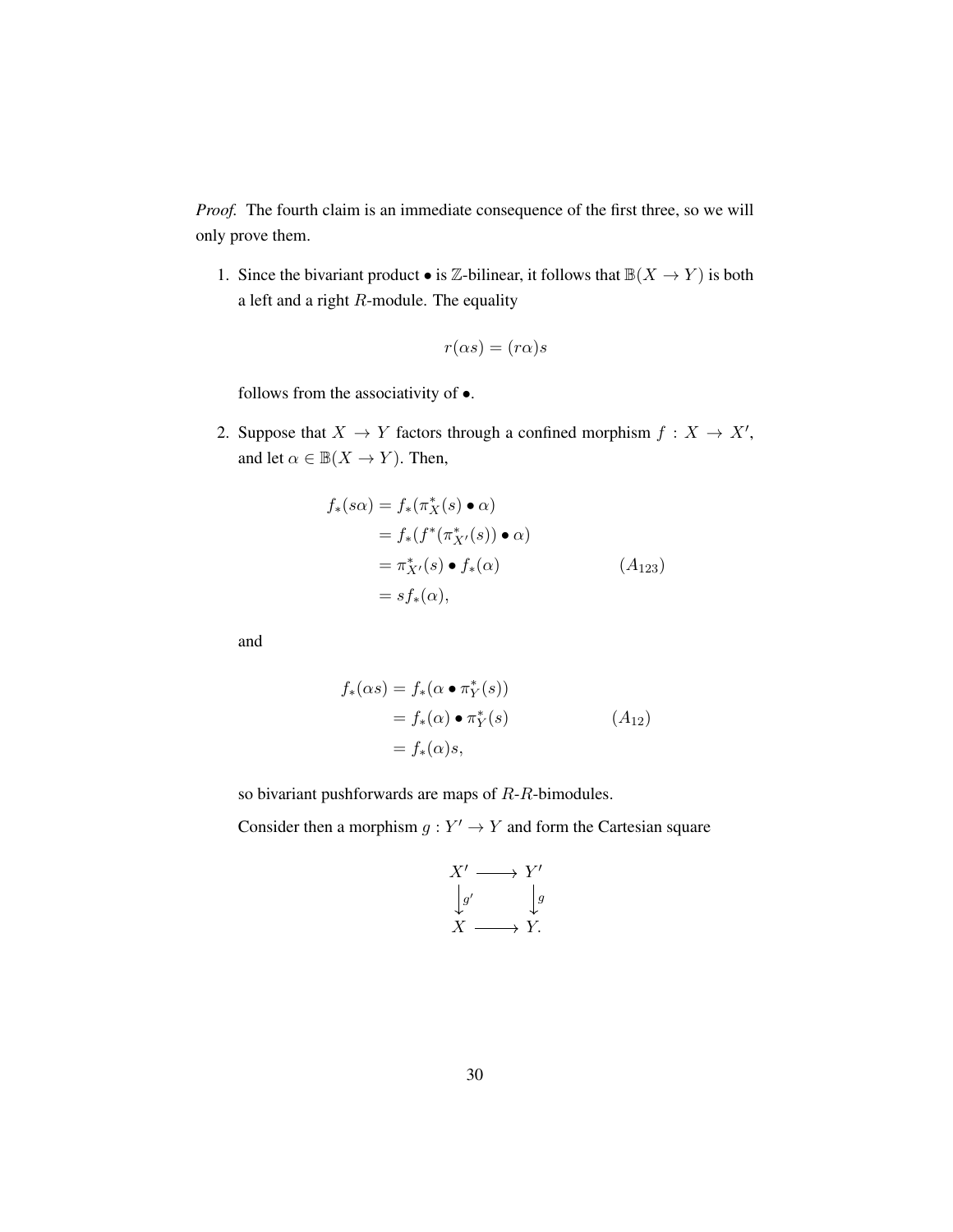Then, given  $\alpha \in \mathbb{B}(X \to Y)$ , we compute that

$$
g^*(r\alpha) = g^*(\pi_X^*(r) \bullet \alpha)
$$
  
=  $g'^*(\pi_X^*(r)) \bullet g^*(\alpha)$   
=  $\pi_{X'}^*(r) \bullet g^*(\alpha)$   
=  $rg^*(\alpha)$  (A<sub>13</sub>)

and similarly one shows that  $g^*(\alpha r) = g^*(\alpha)r$ , so bivariant pullbacks are maps of R-R-bimodules as well.

3. Let us have  $\alpha \in \mathbb{B}(X \to Y)$  and  $\beta \in \mathbb{B}(Y \to Z)$ . Then

$$
(\alpha r) \bullet \beta = (\alpha \bullet \pi_Y^*(r)) \bullet \beta
$$

$$
= \alpha \bullet (\pi_Y^*(r) \bullet \beta)
$$

$$
= \alpha \bullet (r\beta),
$$

i.e.,  $\bullet$  is  $R$ -balanced. Moreover, the induced morphism

$$
\mathbb{B}(X \to Y) \otimes_R \mathbb{B}(Y \to Z) \to \mathbb{B}(X \to Z)
$$

is R-R-linear since

$$
(r\alpha) \otimes \beta \mapsto (r\alpha) \bullet \beta
$$

$$
= (\pi_X^*(r) \bullet \alpha) \bullet \beta
$$

$$
= \pi_X^*(r) \bullet (\alpha \bullet \beta)
$$

$$
= r(\alpha \bullet \beta)
$$

and similarly one shows that  $\alpha \bullet (\beta r) \mapsto (\alpha \bullet \beta)r$ .

Of course, if  $\mathbb B$  is a commutative bivariant theory and R is a commutative ring, then the structure of a bimodule is extraneous: in such a case, it is simply the case that  $\mathbb B$  takes values in  $R$ -modules and all the relevant structure morphisms are R-linear.

There exists a natural notion of transformation of  $R$ -linear bivariant theories.

 $\Box$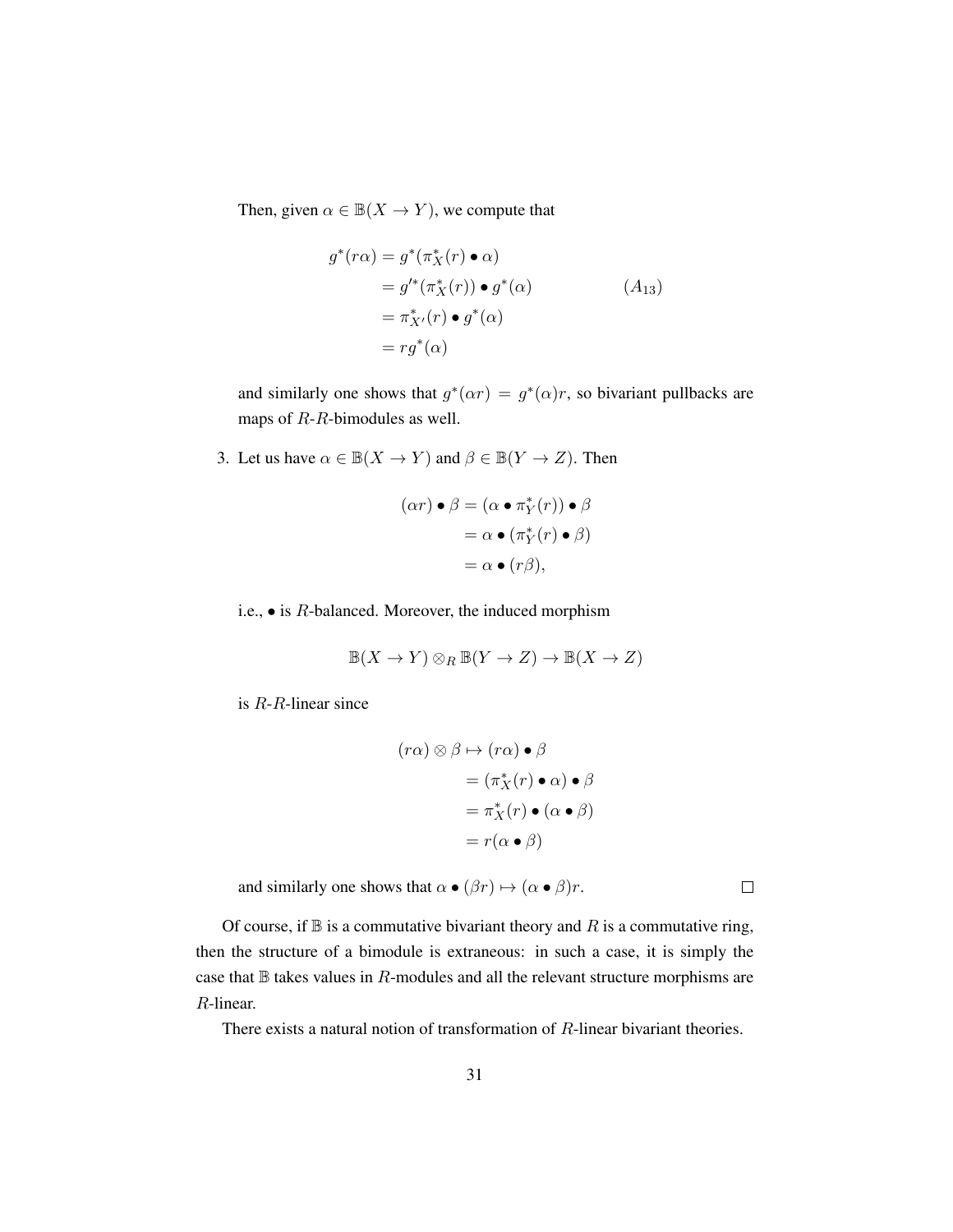**Definition 36.** A Grothendieck transformation  $\eta$  from an R-linear bivariant theory  $\mathbb{B}_1$  to an *R*-linear bivariant theory  $\mathbb{B}_2$  is *R*-linear if the induced map

$$
\eta : \mathbb{B}^{\bullet}(pt) \to \mathbb{B}^{\bullet}(pt)
$$

is a map of R-algebras.

**Proposition 37.** *A Grothendieck transformation*  $\eta : \mathbb{B}_1 \to \mathbb{B}_2$  *between* R-linear *theories is* R*-linear if and only if all the induced morphisms*

$$
\eta: \mathbb{B}_1(X \to Y) \to \mathbb{B}_2(X \to Y)
$$

*are maps of* R*-*R*-bimodules.*

*Proof.* Clearly the condition above is at least as strong as R-linearity. To prove that the two conditions coincide, we consider an R-linear Grothendieck transformation  $\eta$ , and  $\alpha \in \mathbb{B}_1(X \to Y)$ , and compute that

$$
\eta(r\alpha) = \eta(\pi_X^*(r) \bullet \alpha)
$$
  
=  $\eta(\pi_X^*(r)) \bullet \eta(\alpha)$   
=  $\pi_X^*(\eta(r)) \bullet \eta(\alpha)$   
=  $\pi_X^*(r) \bullet \eta(\alpha)$   
=  $r\eta(\alpha)$ .

One proves that  $\eta(\alpha r) = \eta(\alpha)r$  in a similar fashion.

 $\Box$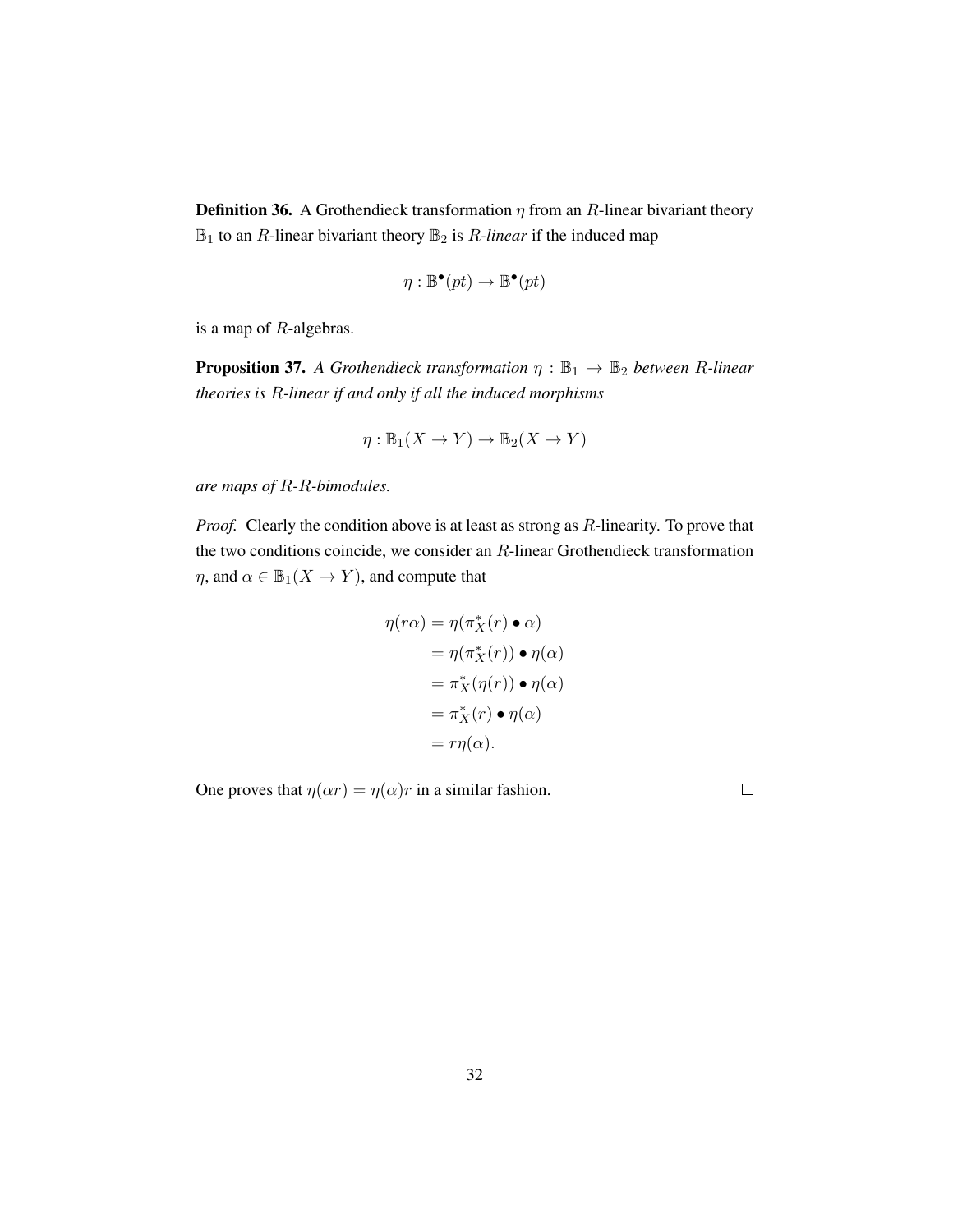## 2.2 Universal bivariant theories

In this section, we recall Yokura's construction of the universal bivariant theory [\[67\]](#page-202-0). In addition, we consider a variant of this theory, namely the universal additive bivariant theory, which provides a convenient basis for our construction of bivariant algebraic cobordism.

#### <span id="page-42-1"></span>2.2.1 Universal stably oriented bivariant theory

Here, we recall the construction and the universal property of Yokura's universal bivariant theory. Throughout this subsection,  $\mathcal{F} = (\mathcal{C}, \mathcal{C}, \mathcal{I}, \mathcal{S})$  is a bivariant functoriality in which all Cartesian squares of form

$$
X' \longrightarrow Y' \qquad X' \longrightarrow X
$$
  
\n
$$
\downarrow f \text{ and } \downarrow \qquad \downarrow f
$$
  
\n
$$
X \longrightarrow Y \qquad Y' \longrightarrow Y,
$$

such that f is confined, are independent ( $\mathcal F$  satisfies  $\mathscr C$ -independence), the class of independent squares is symmetric, and in which specialized morphisms are stable under independent pullbacks.

<span id="page-42-0"></span>**Definition 38.** Let F be as above. Define  $M_{\mathcal{F}}(X \rightarrow Y)$  as the free Abelian group on equivalence classes  $[V \to X]$  of confined morphisms  $V \to X$  such that the composition  $V \to Y$  is specialized. One defines the bivariant operations as follows:

1. *bivariant pushforward*: if  $X \to Y$  factors through a confined map  $g : X \to Y$  $X'$ , then the bivariant pushforward is defined by linearly extending the formula

$$
g_*([V \xrightarrow{f} X]) := [V \xrightarrow{g \circ f} X'];
$$

2. *bivariant pullback*: if

$$
X' \longrightarrow Y' \n\downarrow g' \qquad \downarrow g \nX \longrightarrow Y
$$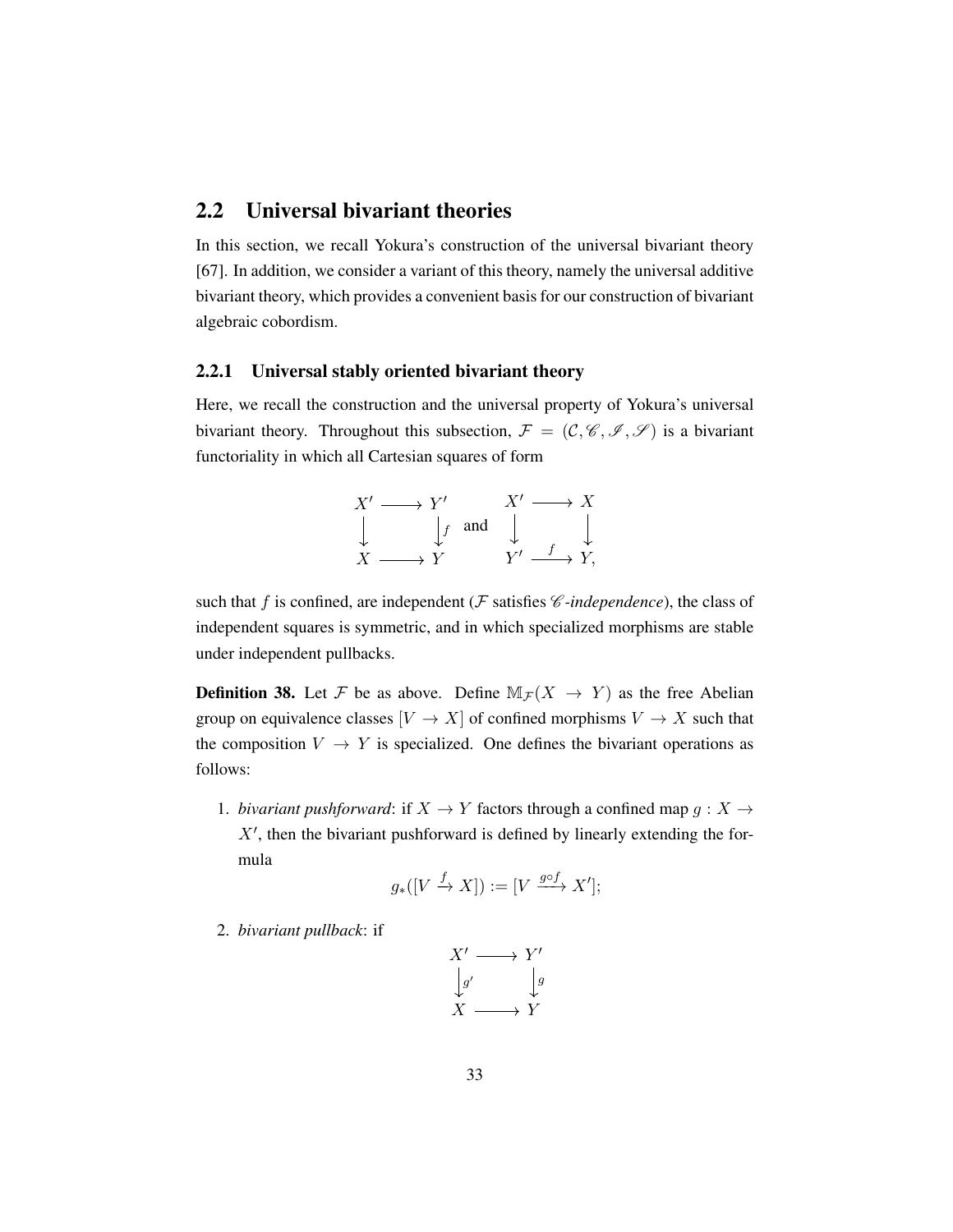is an independent square, then the bivariant pullback is defined by linearly extending the formula

$$
g^*([V \xrightarrow{f} X]) := [V' \xrightarrow{f'} X'],
$$

where f' is the pullback of f along g'; the element  $[V' \xrightarrow{f'} X']$  is well defined because the outer square in



is independent (by  $\mathscr C$ -independence), and because specialized morphisms are stable under independent pullbacks;

3. *bivariant product*: the bivariant product is defined by bilinearly extending the formula

$$
[V \to X] \bullet [W \to X] := [V' \to X],
$$

where the morphism  $V' \to X$  is as in the diagram

$$
\begin{array}{ccc}\nV' \longrightarrow X' \longrightarrow W \\
\downarrow & \downarrow & \downarrow \\
V \longrightarrow X \longrightarrow Y \longrightarrow Z;\n\end{array}
$$

the element  $[V' \to X]$  is well defined because  $V' \to Z$  is the composition of the specialized maps  $V' \to W$  and  $W \to Z$ .

Our first task is to verify that the above data satisfies the axioms of a bivariant theory.

<span id="page-43-0"></span>**Lemma 39.**  $M_F$ , equipped with the orientation defined by the formula

$$
\theta(f) := [X \xrightarrow{\text{Id}} X] \in \mathbb{M}_{\mathcal{F}}(X \xrightarrow{f} Y),
$$

*is a stably oriented commutative bivariant theory.*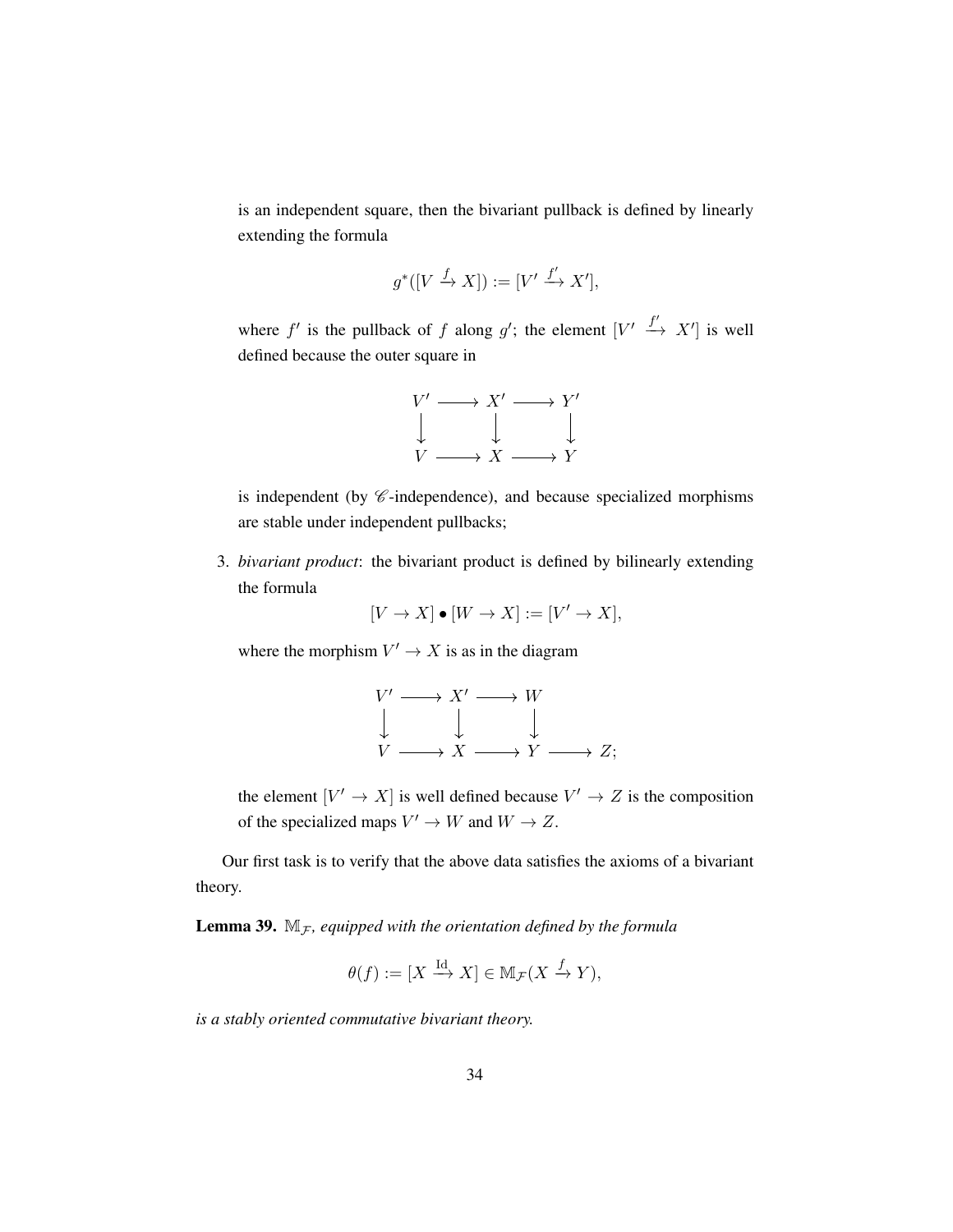*Proof.* We begin by verifying the bivariant axioms.

 $(A_1)$  Given elements  $[V \to X] \in \mathbb{M}_{\mathcal{F}}(X \to Y)$ ,  $[W \to Y] \in \mathbb{M}_{\mathcal{F}}(Y \to Z)$  and  $[U \to Z] \in M_{\mathcal{F}}(Z \to P)$ , then both  $([V \to X] \bullet [W \to Y]) \bullet [U \to Z]$  and  $[V \to X] \bullet ([W \to Y] \bullet [U \to Z])$  coincide with  $[V'_2 \to X] \in M_{\mathcal{F}}(X \to P)$ , where the map  $V_2' \to X$  is as in the three-dimensional Cartesian diagram



- $(A_2)$  Follows directly from the definition.
- $(A_3)$  Follows directly from the definition.
- $(A_{12})$  If  $[V \to X] \in \mathbb{M}_{\mathcal{F}}(X \to Y), [W \to Y] \in \mathbb{M}_{\mathcal{F}}(X \to Y)$ , and if  $X \to Y$ factors through a confined map  $f : X \to U$ , then, by investigating the diagram

$$
\begin{array}{ccc}\nV' \longrightarrow X' \longrightarrow U' \longrightarrow W \\
\downarrow & \downarrow & \downarrow & \downarrow \\
V \longrightarrow X \stackrel{f}{\longrightarrow} U \longrightarrow Y \longrightarrow Z,\n\end{array}
$$

we conclude that  $f_*([V \to X] \bullet [W \to Y]) = f_*([V \to X]) \bullet [W \to Y];$ 

 $(A_{13})$  If all the squares of the Cartesian diagram

$$
X_2 \longrightarrow Y_2 \longrightarrow Z_2
$$
  
\n
$$
\downarrow \qquad \qquad \downarrow g'
$$
  
\n
$$
X \longrightarrow Y \longrightarrow Z
$$

are independent, and if  $[V \to X] \in \mathbb{M}_{\mathcal{F}}(X \to Y)$  and  $[W \to Y] \in$  $\mathbb{M}_{\mathcal{F}}(Y \to Z)$ , then both  $g^*([V \to X] \bullet [W \to Y])$  and  $g'^*([V \to X]) \bullet$  $g^*([W \to Y])$  coincide with  $[V_2' \to X_2] \in \mathbb{M}_{\mathcal{F}}(X_2 \to Z_2)$ , where  $V_2' \to$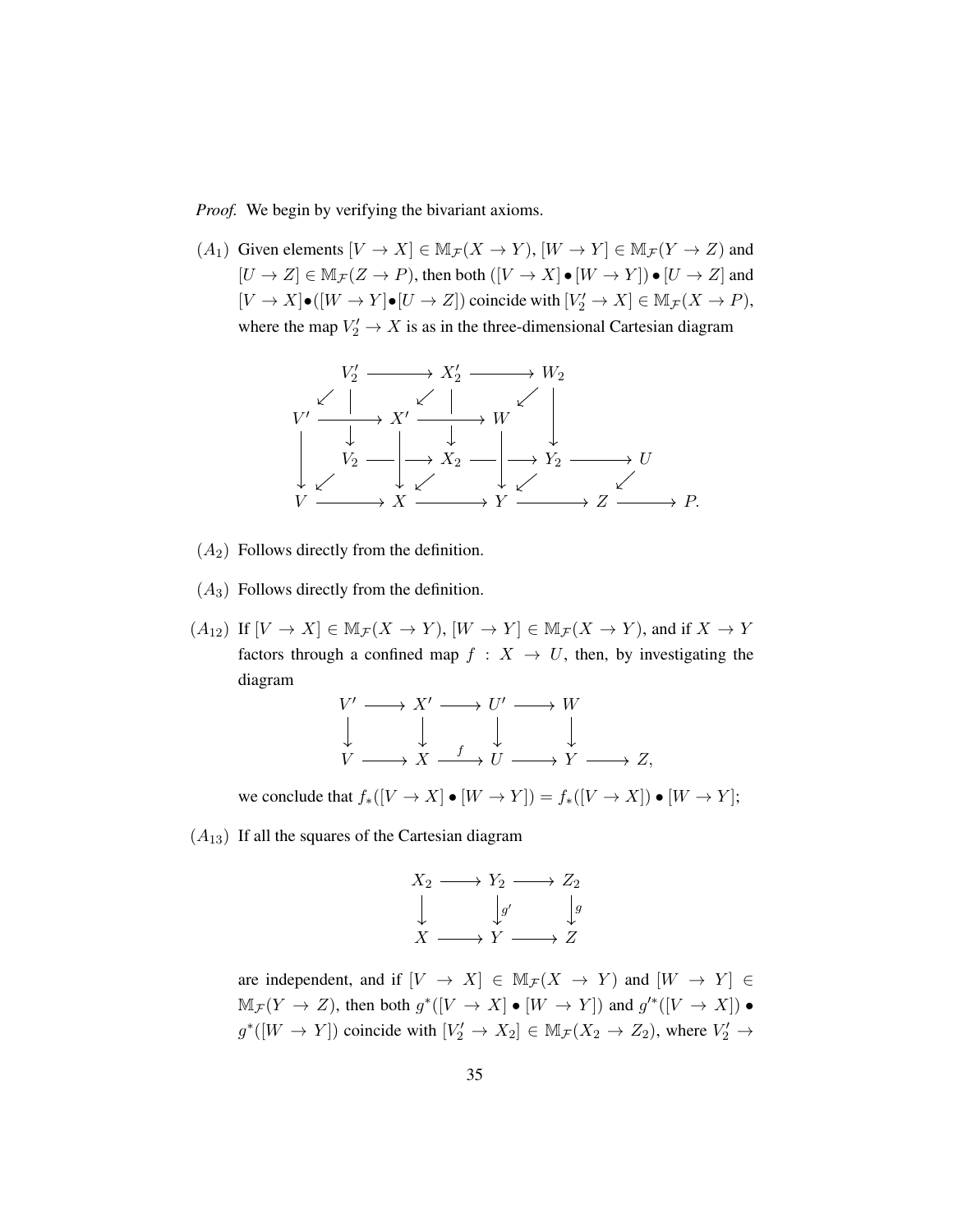$X_2$  is as in the three-dimensional Cartesian diagram



 $(A_{23})$  If the large square and the rightmost little square of the Cartesian diagram

$$
X' \xrightarrow{f'} Y' \longrightarrow Z'
$$
  
\n
$$
\downarrow h'' \qquad \downarrow h' \qquad \downarrow h
$$
  
\n
$$
X \xrightarrow{f} Y \longrightarrow Z
$$

are independent, if f is confined, and if  $[V \to X] \in M_{\mathcal{F}}(X \to Z)$ , then both  $h^*(f_*([V \to X]))$  and  $f'_*(h^*([V \to X]))$  coincide with  $[V' \to Y'] \in$  $\mathbb{M}_{\mathcal{F}}(Y' \to Z'),$  where  $V' := V \times_Y Y'.$ 

 $(A_{123})$  Suppose



is an independent square such that g is confined. If  $Y \rightarrow Z$  is a morphism,  $[V \to Y']$  belongs to the bivariant group  $\mathbb{M}_{\mathcal{F}}(Y' \to Z)$  of the composition, and  $[W \to X] \in \mathbb{M}_{\mathcal{F}}(X \to Y)$ , then both  $g'_{*}(g^{*}([W \to X]) \bullet [V \to Y'])$ and  $[W \to X] \bullet g_*([V \to Y'])$  coincide with  $[V' \to X] \in M_{\mathcal{F}}(X \to Z)$ , where  $V' := W \times_Y V$ .

(U) The element  $1_X := [X \stackrel{\text{Id}}{\longrightarrow} X] \in M_{\mathcal{F}}(X \stackrel{\text{Id}}{\longrightarrow} X)$  satisfies the requirements of an unit.

It is straightforward to check that  $\theta$  is multiplicative, that  $\theta$ (Id) = 1, and that  $\theta$  is stable under pullbacks. The commutativity of  $M<sub>F</sub>$  follows from the commutativity of fiber products.  $\Box$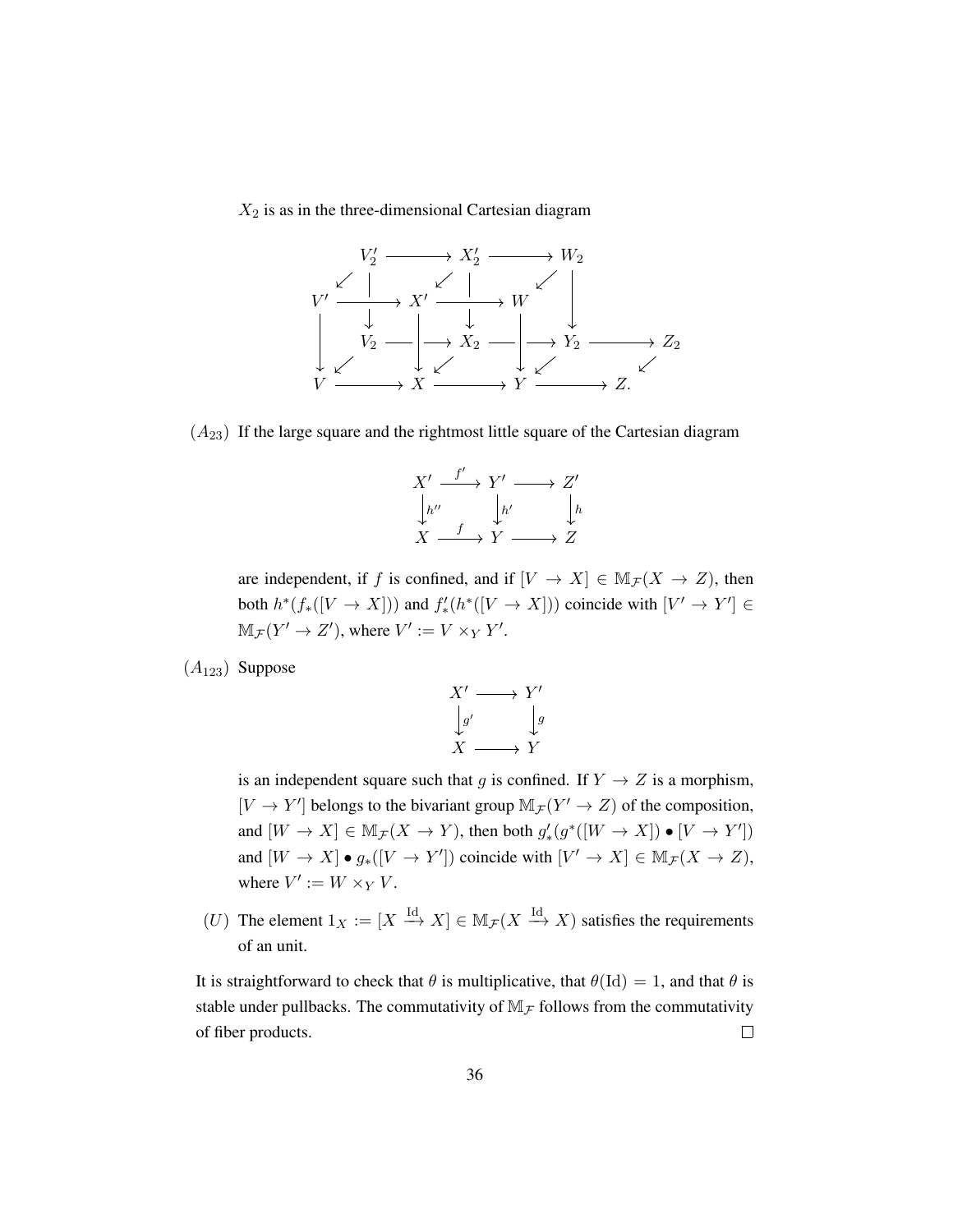Now that we have verified that  $M<sub>F</sub>$  is indeed a bivariant theory, we prove a universal property for it.

<span id="page-46-0"></span>Theorem 40. *Let* F *be a bivariant functoriality and suppose that the class of independent squares is symmetric, that* F *satisfies* C *-independence, and that the class of specialized morphisms is stable under independent pullbacks. Let* B *be a stably oriented bivariant theory with functoriality* F*. Then, there exists a unique orientation preserving Grothendieck transformation*  $\eta : \mathbb{M}_{\mathcal{F}} \to \mathbb{B}$ *.* 

*Proof.* Let us denote the orientation of  $\mathbb{B}$  by  $\theta'$ . As

$$
[V \xrightarrow{f} X] = f_*(\theta(g)) \in \mathbb{M}_{\mathcal{F}}(X \to Y),
$$

where g is the composition  $V \to Y$ , the desired Grothendieck transformation must satisfy

$$
\eta([V \to X]) = f_*(\theta'(g)).
$$

This formula gives rise to well-defined group homomorphisms

$$
\eta_{X \to Y} : \mathbb{M}_{\mathcal{F}}(X \to Y) \to \mathbb{B}(X \to Y);
$$

we need to verify that these homomorphisms are compatible with the bivariant structure.

- 1. *The maps* η *are compatible with pushforward*: this is obvious.
- 2. *The maps* η *are compatible with pullbacks*: consider a Cartesian diagram



in which the rightmost little square is independent,  $f$  is confined, and the composition  $V \to Y$  is specialized. From  $\mathscr C$ -independence it then follows that all squares of the diagram are independent. Let us denote the horizontal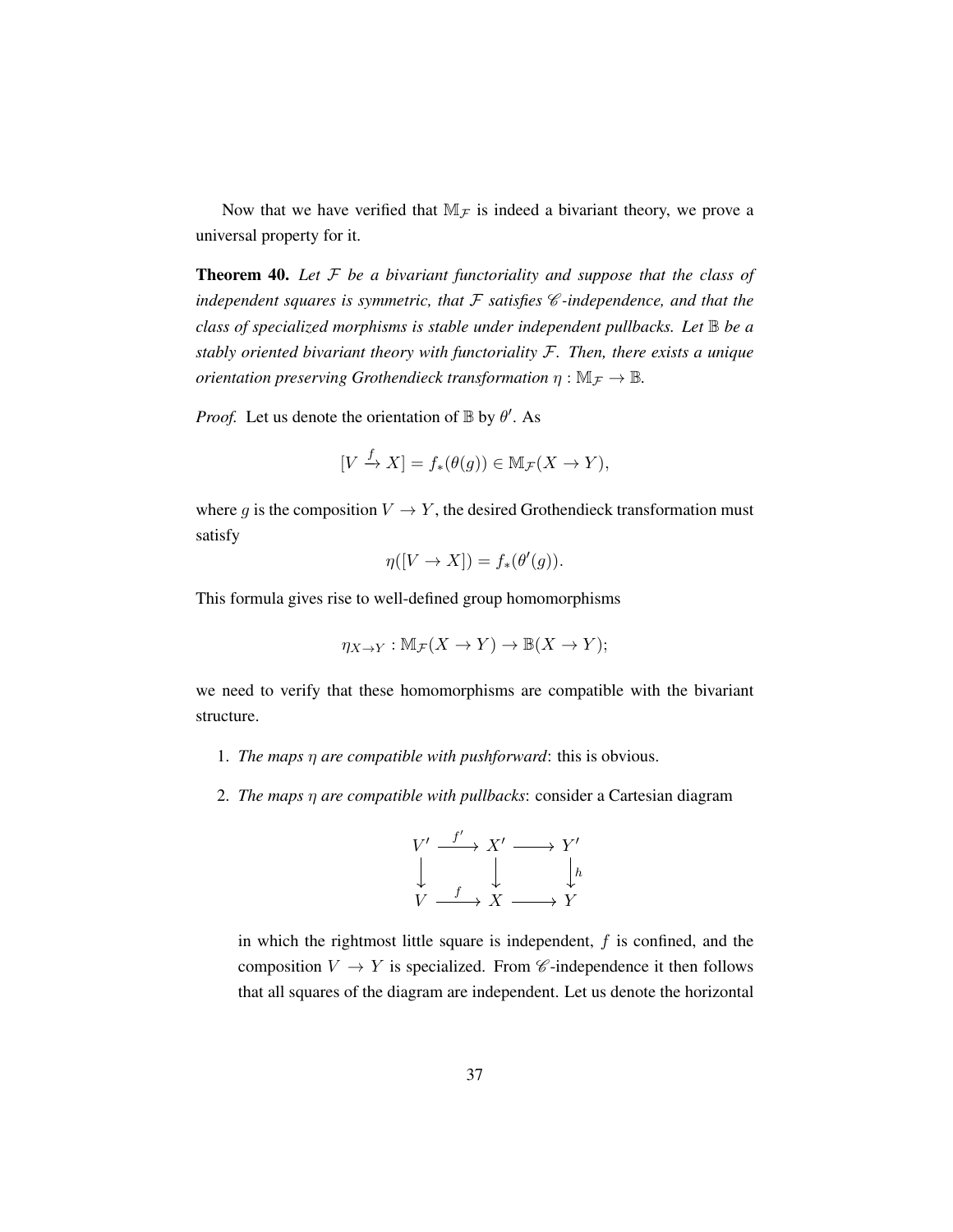compositions by  $g'$  and  $g$  respectively. To verify the claim, we compute that

$$
\eta(h^*([V \to X])) = \eta([V' \to X'])
$$
  
=  $f'_*(\theta'(g'))$   
=  $h^*(f_*(\theta'(g)))$  ( $A_{23}$ , stability)  
=  $h^*(\eta([V \to X])),$ 

as desired.

3. *The maps* η *are compatible with bivariant products*: consider a Cartesian diagram

$$
\begin{array}{ccc}\nV' & \xrightarrow{f'} & X' & \longrightarrow & W \\
\downarrow^{h''} & & \downarrow^{h'} & & \downarrow^{h} \\
V & \xrightarrow{f} & X & \longrightarrow & Y & \longrightarrow & Z\n\end{array}
$$

in which f and h are confined, and the compositions  $g: V \to Y$  and  $g'$ :  $W \rightarrow Z$  are specialized. By  $\mathscr C$ -independence, all the squares of the diagram are independent, and therefore the composition  $g'' : V' \to W$  is specialized. In order to verify the claim, we compute that

$$
\eta([V \to X] \bullet [W \to Y]) = \eta([V' \to X])
$$
  
\n
$$
= h'_{*}(f'_{*}(\theta'(g' \circ g'')))
$$
  
\n
$$
= h'_{*}(f'_{*}(\theta'(g'') \bullet \theta'(g')))
$$
  
\n
$$
= h'_{*}(f'_{*}(\theta'(g'')) \bullet \theta'(g')) \qquad (A_{12})
$$
  
\n
$$
= h'_{*}(h^{*}(f_{*}(\theta'(g))) \bullet \theta'(g')) \qquad (A_{23}, \text{stability})
$$
  
\n
$$
= f_{*}(\theta'(g)) \bullet h_{*}(\theta'(g')) \qquad (A_{123})
$$
  
\n
$$
= \eta([V \to X]) \bullet \eta([W \to Y]),
$$

as desired.

 $\Box$ 

### 2.2.2 Universal additive bivariant theory

Here, we consider a straightforward variant of the the universal bivariant theory  $M_F$ , where the addition is compatible with disjoint unions.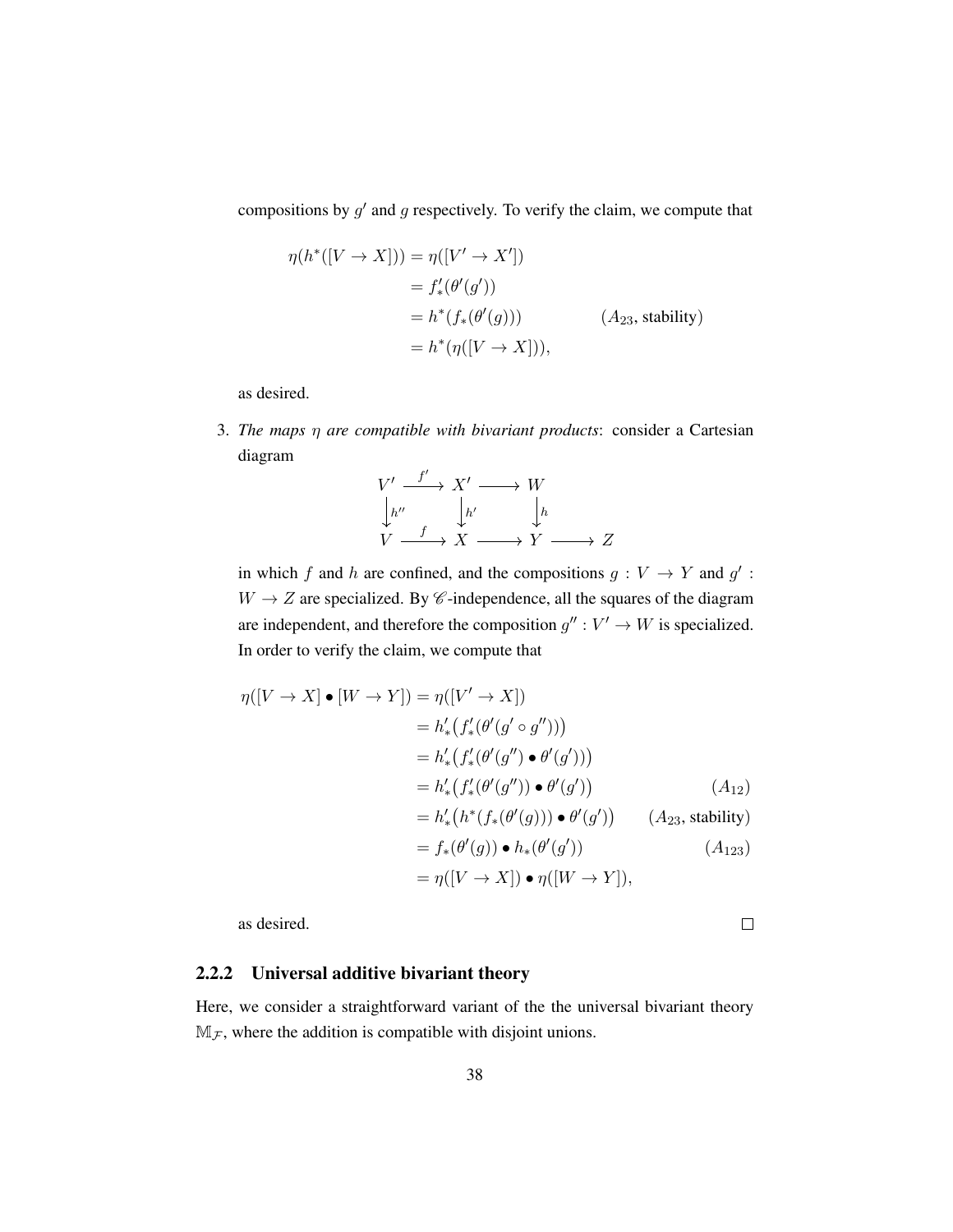**Definition 41.** Suppose that the functoriality  $\mathcal F$  has good coproducts, that it satisfies  $\mathscr{C}\text{-independence},$  that the class of independent squares is symmetric, and that specialized morphisms are stable under independent pullbacks.

Then, we define  $A_{\mathcal{F}}(X \to Y)$  as the free Abelian group on equivalence classes  $[V \to X]$  of confined morphisms  $V \to X$  such that the composition  $V \to X$  is specialized, modulo all the *decomposition relations*, i.e., the relations of form

$$
[V_1 \sqcup V_2 \to X] = [V_1 \to X] + [V_2 \to X].
$$

The bivariant operations are defined similarly to those of  $M<sub>F</sub>$  in Definition [38.](#page-42-0) These operations respect the decomposition relation because coproducts distribute over fiber products.

**Lemma 42.**  $A_{\mathcal{F}}$ , equipped with the orientation defined by the formula

$$
\theta(f) := [X \xrightarrow{\mathrm{Id}} X] \in \mathbb{A}_{\mathcal{F}}(X \xrightarrow{f} Y),
$$

*is an additive bivariant theory. Moreover, it is commutative and stably oriented.*

*Proof.* That  $A_{\mathcal{F}}$  is a commutative and stably oriented bivariant theory follows immediately from Lemma [39.](#page-43-0) It is also clearly additive.  $\Box$ 

Theorem 43. *Suppose that the functoriality* F *has good coproducts, that it satisfies* C *-independence, that the class of independent squares is symmetric and that specialized morphisms are stable under independent pullbacks. Let* B *is a stably oriented additive bivariant theory with functoriality* F*. Then, there exists a unique orientation preserving Grothendieck transformation*  $\eta : \mathbb{A}_{\mathcal{F}} \to \mathbb{B}$ .

*Proof.* Let us denote the orientation of  $\mathbb B$  by  $\theta'$ . Following the proof of Theorem [40,](#page-46-0) it suffices to show that the formula

$$
\eta([V \xrightarrow{f} X]) := f_*(\theta'(g)),
$$

where g is the composition  $V \to Y$ , gives rise to well defined group homomorphism  $\eta : \mathbb{A}_{\mathcal{F}}(X \to Y) \to \mathbb{B}(X \to Y)$  for each morphism  $X \to Y$  in C. In order for  $\eta$  to be compatible with the decomposition relations, it suffices to show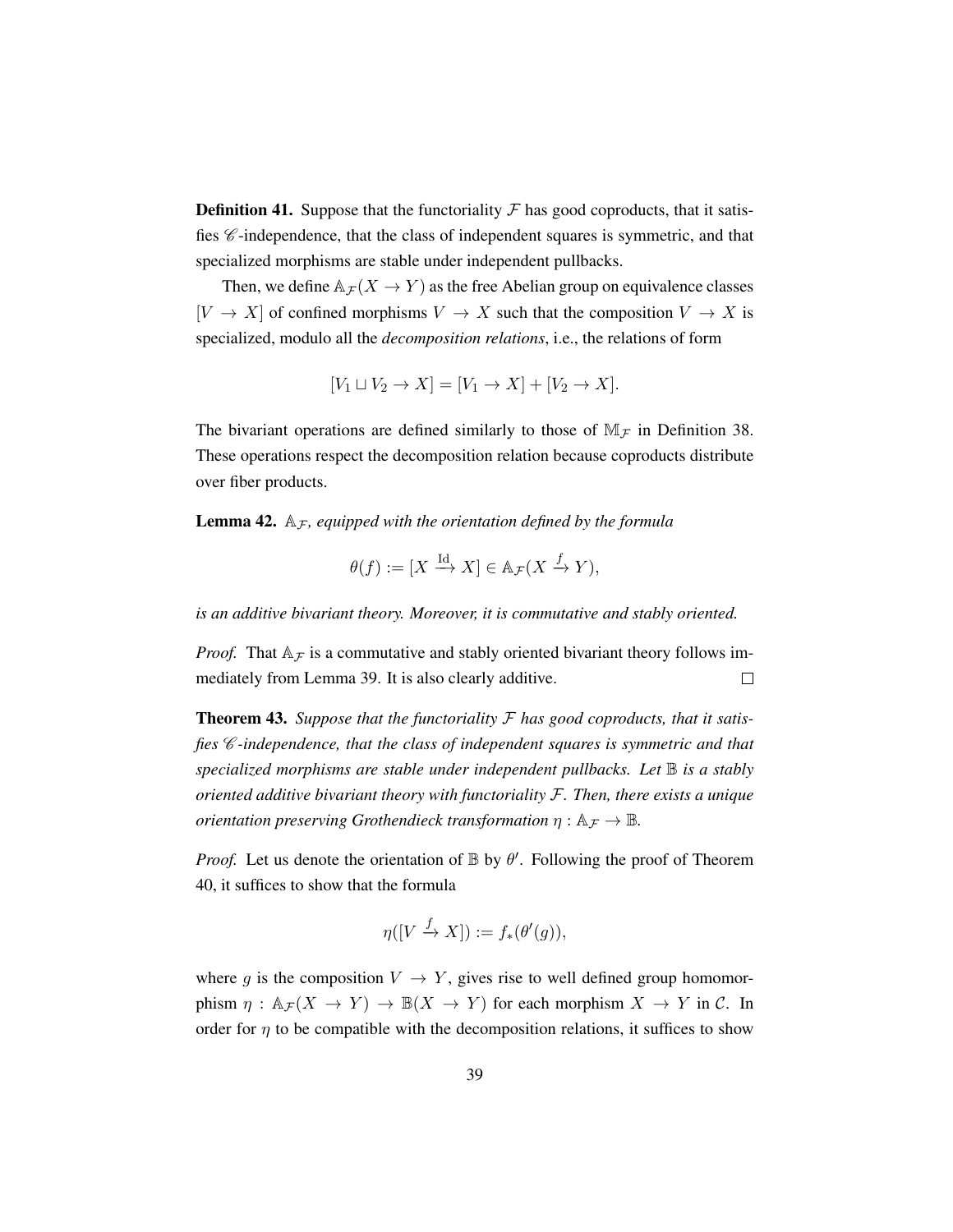that, when  $V \simeq V_1 \sqcup V_2$ , then  $\theta'(g) = \iota_{1*}(\theta'(g_1)) + \iota_{2*}(\theta'(g_2))$ , where  $\iota_i$  are the canonical inclusions and  $g_i := g \circ \iota_i$ . Indeed, if this was the case, then

$$
\eta([V \xrightarrow{f} X]) = f_*(\theta'(g))
$$
  
=  $f_*(\iota_{1*}(\theta'(g_1))) + f_*(\iota_{2*}(\theta'(g_2)))$   
=  $f_{1*}(\theta'(g_1)) + f_{2*}(\theta'(g_2))$   
=  $\eta([V_1 \xrightarrow{f_1} X]) + \eta([V_2 \xrightarrow{f_2} X]),$ 

where  $f_i := f \circ \iota_i$ , as desired.

The claim follows from the fact that  $1_V = \iota_{1*}(\theta(\iota_1)) + \iota_{2*}(\theta(\iota_2))$ . Indeed, one computes that

$$
\theta'(g) = 1_V \bullet \theta'(g)
$$
  
=  $(\iota_{1*}(\theta(\iota_{1})) + \iota_{2*}(\theta(\iota_{2}))) \bullet \theta'(g)$   
=  $\iota_{1*}(\theta(\iota_{1}) \bullet \theta'(g)) + \iota_{2*}(\theta(\iota_{2}) \bullet \theta'(g))$   
=  $\iota_{1*}(\theta(g_{1})) + \iota_{2*}(\theta(g_{2})),$  (A<sub>12</sub>)

which proves the claim.

 $\Box$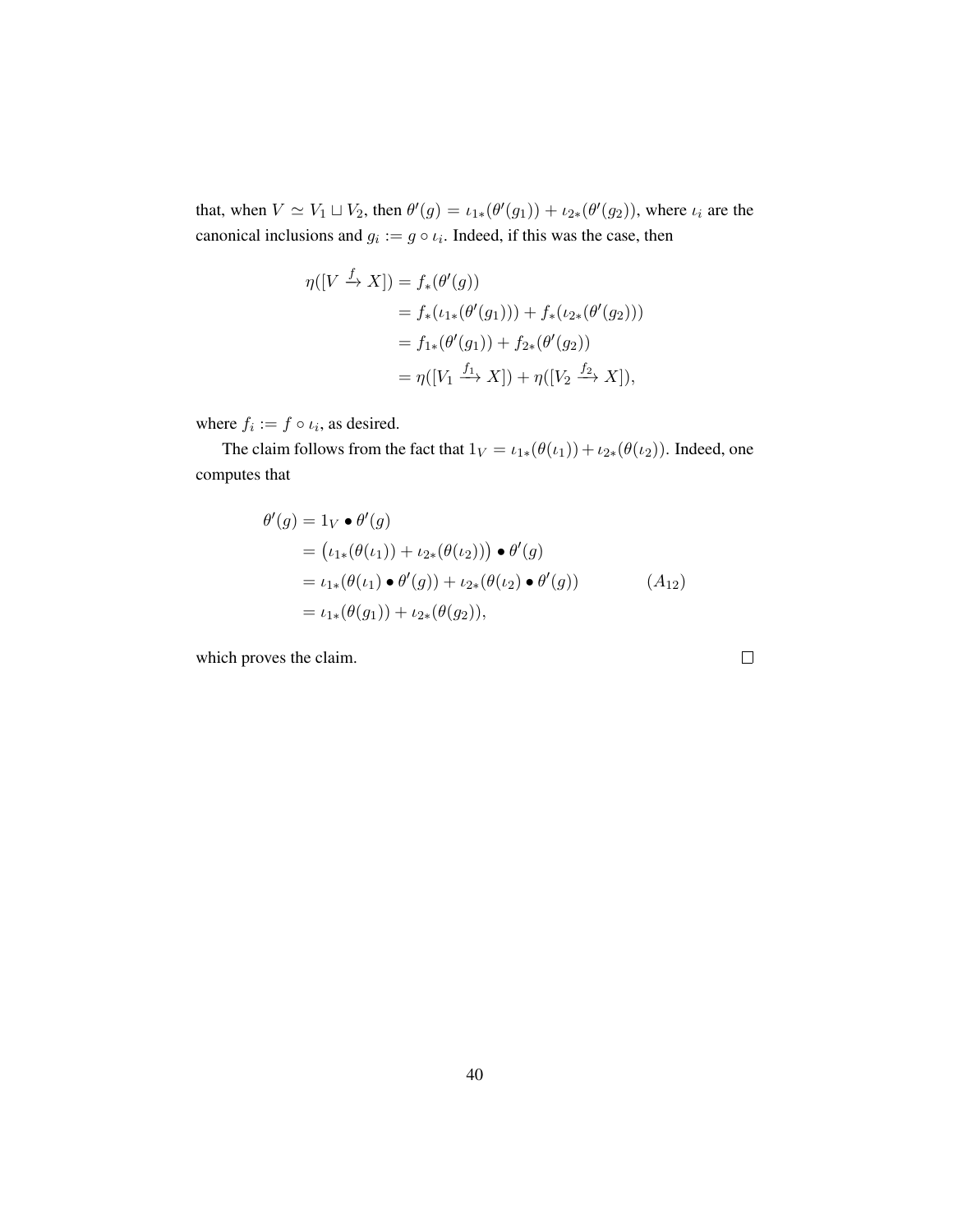## 2.3 Manipulation of bivariant theories

In this section, we define some basic tools that have proven to be useful in the manipulation of bivariant theories. We start by studying bivariant ideals, the possible kernels of Grothendieck transformations, in Section [2.3.1.](#page-50-0) After this, in Section [2.3.2,](#page-53-0) we investigate the kind of stability properties a bivariant ideal has after being restricted to the associated homology or cohomology theory. Finally, in Section [2.3.3,](#page-57-0) we recall how to extend the ring of coefficients of a bivariant ideal along a ring homomorphism.

#### <span id="page-50-0"></span>2.3.1 Bivariant ideals

In a sense, bivariant theories are like rings. Hence, in order to impose relations on bivariant theories, it is natural to consider ideals in them.

**Definition 44.** Let  $\mathbb{B}$  be a bivariant theory. A *bivariant subset*  $S \subset \mathbb{B}$  is a collection of subsets

$$
\mathcal{S}(X \to Y) \subset \mathbb{B}(X \to Y),
$$

one for each morphism  $X \to Y$  in C. A bivariant subset  $\mathcal{I} \subset \mathbb{B}$  is called a *bivariant ideal* if

- 1. the subsets  $\mathcal{I}(X \to Y) \subset \mathbb{B}(X \to Y)$  are subgroups;
- 2. the subsets  $\mathcal{I}(X \to Y)$  are closed under bivariant pushforwards and pullbacks;
- 3. for any  $s \in \mathcal{I}(X \to Y)$  and any  $\alpha \in \mathbb{B}(V \to X)$  and  $\beta \in \mathbb{B}(Y \to Z)$ , we have that  $\alpha \bullet s \in \mathcal{I}(V \to Y)$  and  $s \bullet \beta \in \mathcal{I}(X \to Z)$ .

If  $S \subset \mathbb{B}$  is a bivariant subset, then the smallest bivariant ideal containing S, the bivariant ideal *generated by* S, is denoted by  $\langle S \rangle_{\mathbb{B}}$ . The subscript  $\mathbb{B}$  is often omitted from the notation.

The following results are immediate.

Proposition 45. *Let* B *be a bivariant theory. Then,*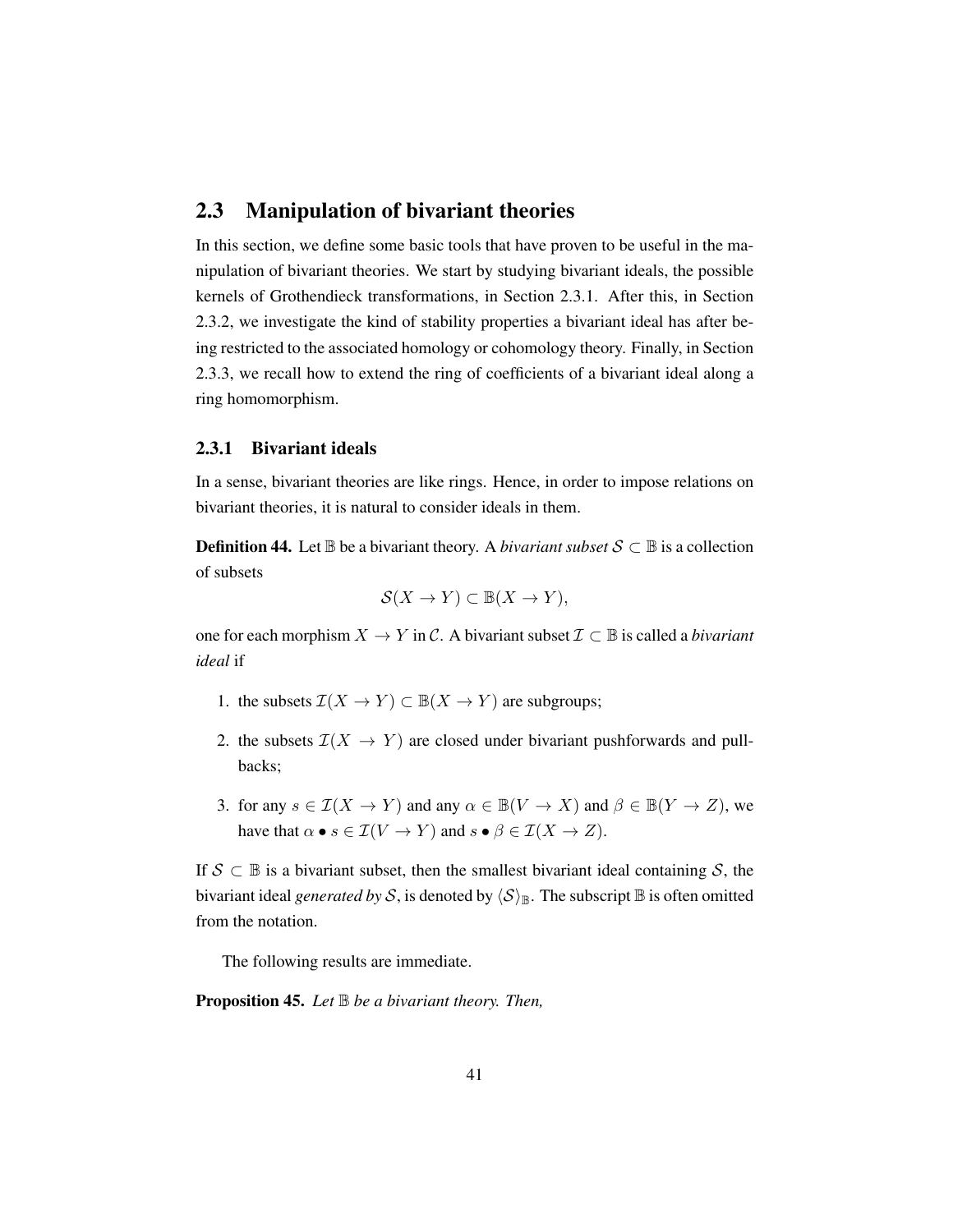*1. if*  $I$  ⊂  $B$  *is a bivariant ideal, then the quotient theory*  $B/I$ *, defined as* 

$$
(\mathbb{B}/\mathcal{I})(X \to Y) := \mathbb{B}(X \to Y)/\mathcal{I}(X \to Y),
$$

*and with the operations inherited from* B*, is a bivariant theory;*

2. *if*  $\eta$  :  $\mathbb{B} \to \mathbb{B}'$  *is a Grothendieck transformation, then the kernel*  $K \subset \mathbb{B}$  *of*  $\eta$ *, defined as*

$$
\mathcal{K}(X \to Y) := \ker(\eta_{X \to Y}),
$$

*is a bivariant ideal.*

**Proposition 46.** *Let*  $\mathcal{I} \subset \mathbb{B}$  *be a bivariant ideal. Then* 

- *1. if*  $\mathbb B$  *is an oriented bivariant theory with orientation*  $\theta$ *, then its image*  $\bar{\theta}$  *provides an orientation for*  $\mathbb{B}/\mathcal{I}$ ;
- *2. the following properties of (oriented) bivariant theories are inherited by quotients:*
	- *(a) commutativity;*
	- *(b) being stably oriented;*
	- *(c) being well oriented;*
	- *(d) additivity;*
	- *(e)* R*-linearity.*

For certain kinds of bivariant theories, the generated bivariant ideal  $\langle S \rangle$  admits a concrete description.

<span id="page-51-0"></span>**Proposition 47.** Let  $\mathbb B$  be a bivariant theory with functoriality  $\mathcal F$  satisfying  $\mathcal C$ *independence (Section* [2.2.1\)](#page-42-1)*.* Let  $S \subset \mathbb{B}$  *be a bivariant subset. Then*  $\langle S \rangle(X \to Y)$ *is the group generated by elements of form*

$$
f_*(\alpha \bullet g^*(s) \bullet \beta),
$$

 $\Box$ 

 $\Box$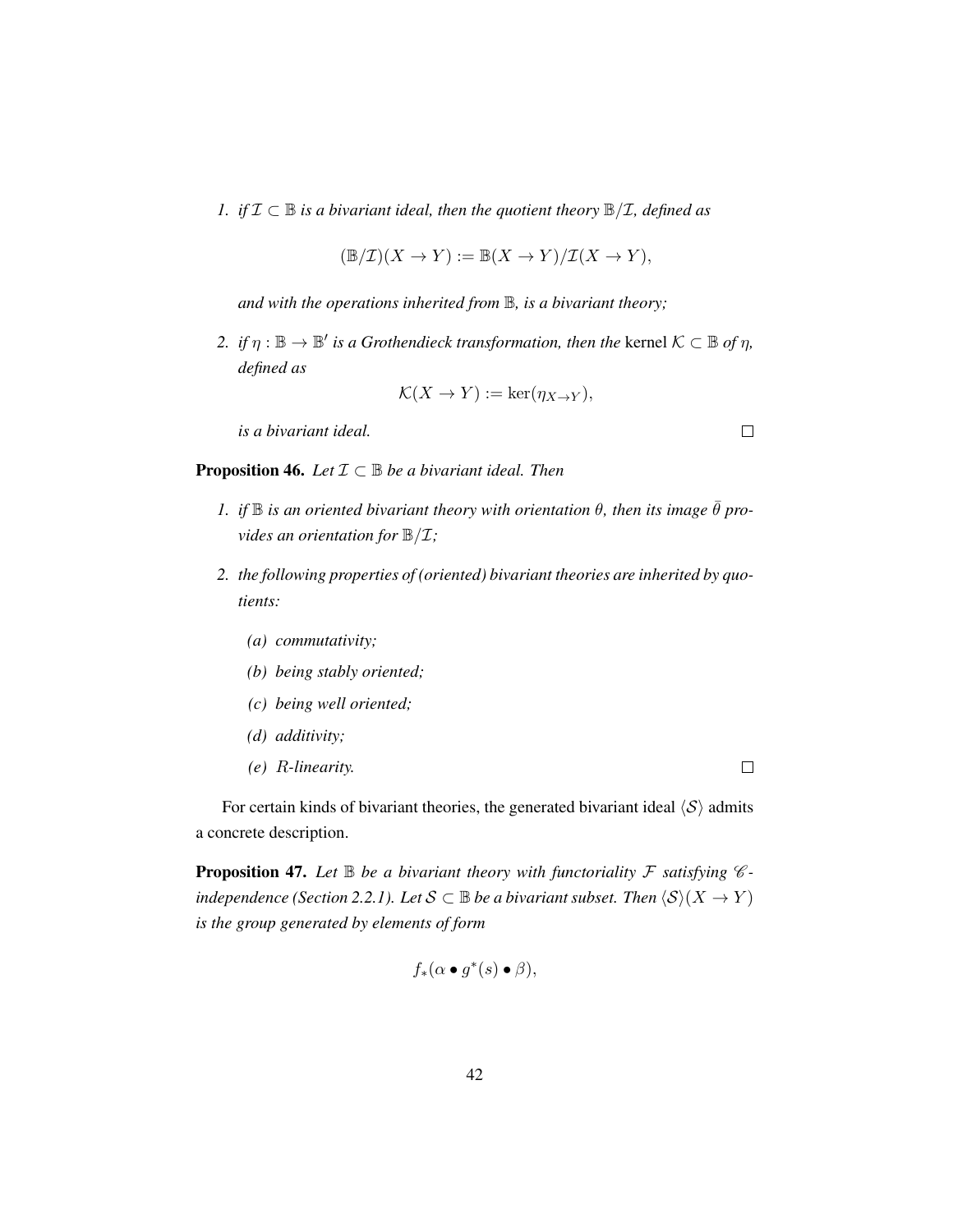*where* f *and* g *are as in the commutative diagram*



f is confined, the bottom square is independent,  $\alpha \in \mathbb{B}(A^{\prime\prime} \to A^{\prime})$ ,  $s \in \mathcal{S}(A \to A^{\prime})$ *B*)*, and*  $\beta \in \mathbb{B}(B' \to Y)$ *.* 

*Proof.* Clearly such elements are contained in the generated ideal  $\langle S \rangle$ , so it is enough to show that they form a bivariant ideal.

- 1. *Stability under pushforwards*: this is obvious.
- 2. *Stability under pullbacks*: let

$$
X' \longrightarrow Y' \downarrow h' \qquad \downarrow h \nX \longrightarrow Y
$$

be an independent Cartesian square. Then, by  $\mathscr C$ -independence, so is

$$
A'''\xrightarrow{f'} X' \downarrow h''
$$
  

$$
A'' \xrightarrow{f} X,
$$
  

$$
A'', \xrightarrow{f} X,
$$

and we deduce from the bivariant axiom  $(A_{23})$  that

$$
h^*\big(f_*(\alpha \bullet g^*(s) \bullet \beta)\big) = f'_*(h^*(\alpha \bullet g^*(s) \bullet \beta)).
$$

The right-hand-side element is of the correct form by bivariant axiom  $(A_{13})$ .

3. *Stability under left multiplication*: let  $\alpha \in \mathbb{B}(X' \to X)$  and consider the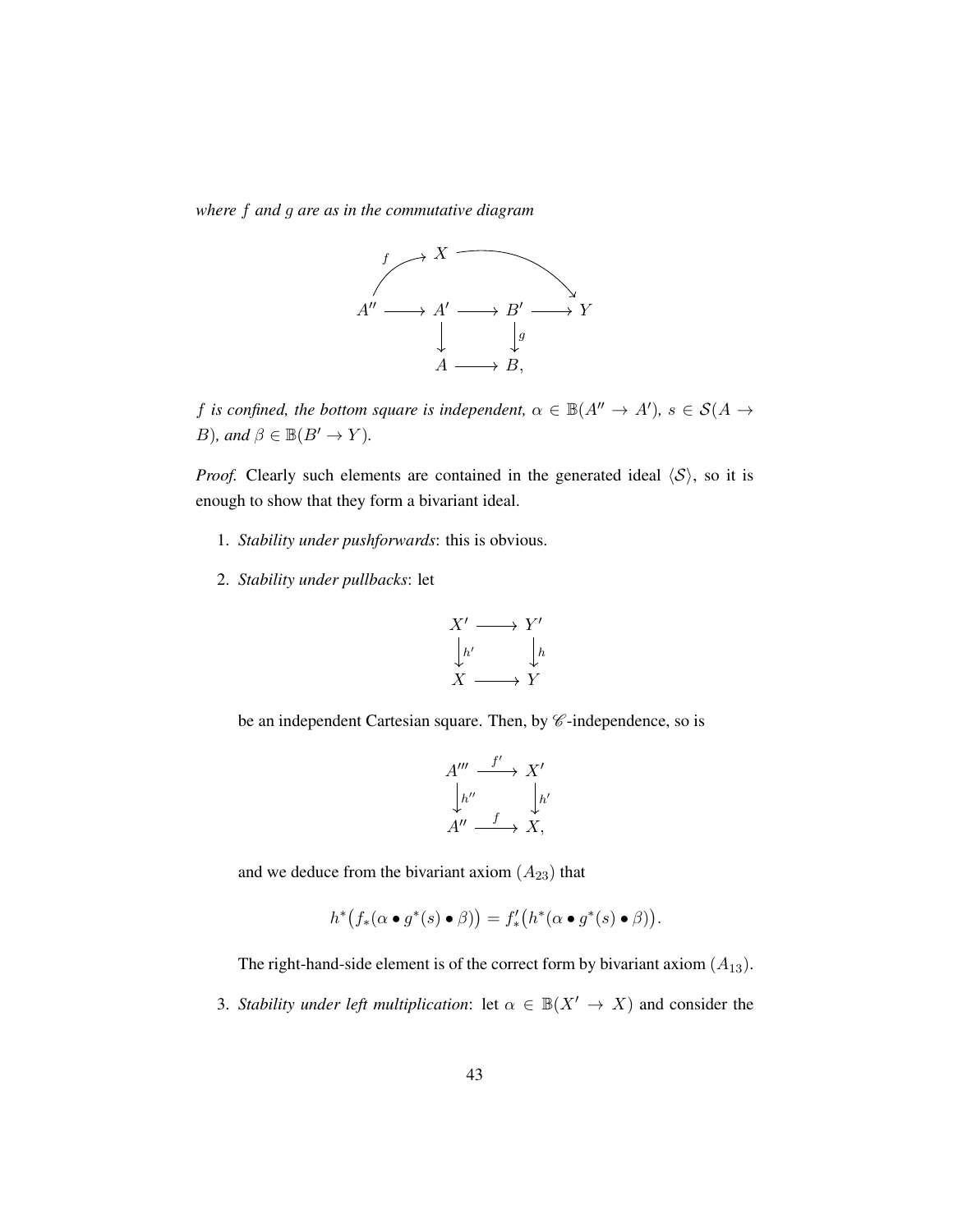commutative diagram



As f is confined, the square is independent. Using bivariant axiom  $(A_{123})$ , we compute that

$$
\alpha' \bullet f_*(\alpha \bullet g^*(s) \bullet \beta) = f'_* \bigl( (f^*(\alpha') \bullet \alpha) \bullet g^*(s) \bullet \beta \bigr).
$$

The right-hand-side element is of the correct form.

4. *Stability under right multiplication*: let  $\beta' \in \mathbb{B}(Y \to Y')$ . Then, by bivariant axiom  $(A_{12})$ ,

$$
f_*(\alpha \bullet g^*(s) \bullet \beta) \bullet \beta' = f_*(\alpha \bullet g^*(s) \bullet (\beta \bullet \beta')).
$$

 $\Box$ 

The right-hand-side element is of the correct form.

#### <span id="page-53-0"></span>2.3.2 Homological and cohomological ideals

Relating the universal properties of a bivariant theory and of the associated homology and cohomology theories is often done by relating quotients of bivariant theories to quotients of homology and cohomology theories. To do so efficiently, we consider the following structures.

**Definition 48.** Let  $\mathbb{B}$  be a bivariant theory. Then a *homological subset*  $S \subset \mathbb{B}$  is a bivariant subset such that, if Y is not a final object, then  $S(X \to Y) = \emptyset$ . A homological subset *I* is a *homological ideal* if, for all  $X \in \mathcal{C}$ ,  $\langle \mathcal{I} \rangle(X \to pt) =$  $\mathcal{I}(X \to pt)$ . The smallest homological ideal containing the homological subset S, the *homological ideal generated* by S, is denoted by  $\langle S \rangle_{\mathbb{B}_{\bullet}}$ , or by  $\langle S \rangle_{\bullet}$  if the bivariant theory  $\mathbb B$  is clear from the context.

**Definition 49.** Let  $\mathbb{B}$  be a bivariant theory. Then a *cohomological subset*  $S \subset \mathbb{B}$  is a bivariant subset such that, if  $X \to Y$  is not the identity morphism, then  $\mathcal{S}(X \to Y)$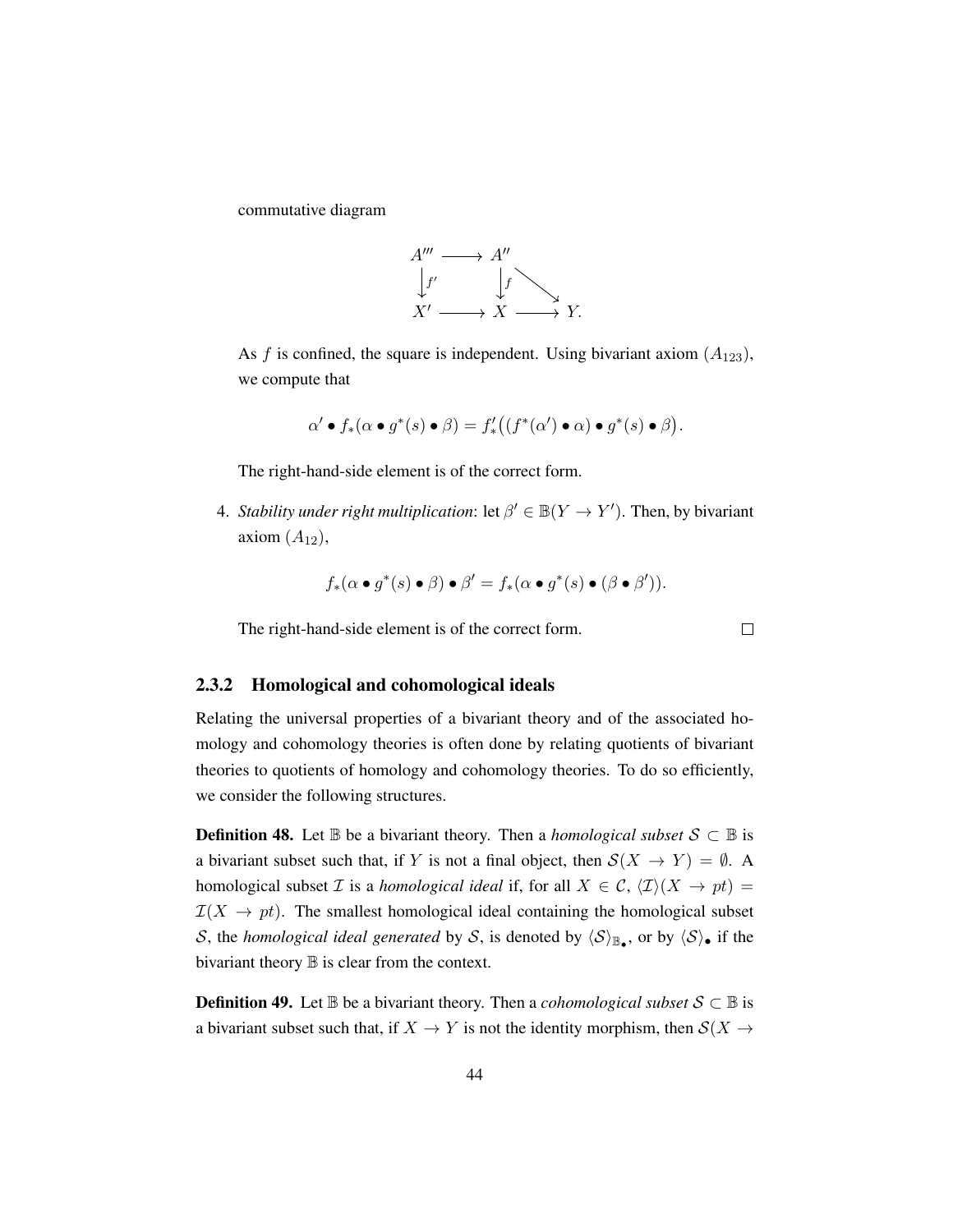$Y$ ) =  $\emptyset$ . A cohomological subset *T* is a *cohomological ideal* if, for all  $X \in \mathcal{C}$ ,  $\langle \mathcal{I} \rangle(X \to X) = \mathcal{I}(X \to X)$ . The smallest cohomological ideal containing the cohomological subset S, the *cohomological ideal generated* by S, is denoted by  $\langle S \rangle_{\mathbb{B}^{\bullet}}$ , or by  $\langle S \rangle^{\bullet}$  if the bivariant theory  $\mathbb B$  is clear from the context.

It turns out that, under certain assumptions, homological and cohomological ideals admit a concrete characterization. The following notion will be useful for the characterization.

**Definition 50.** Let  $\mathbb{B}$  be an oriented bivariant theory. Then  $\mathbb{B}$  is *generated by orientations* if, for each map  $X \to Y$  in  $\mathcal{C}$ ,  $\mathbb{B}(X \to Y)$  is generated, as a  $\mathbb{B}^{\bullet}(pt)$ - $\mathbb{B}^{\bullet}(pt)$ bimodule, by elements of form

$$
f_*(\theta(g)),
$$

where  $f: V \to X$  is a confined morphism such that the composition  $g: V \to Y$ is specialized.

We next characterize homological ideals. Note the similarity between this characterization and that of the sets of relations used in e.g. [\[40,](#page-200-0) [43\]](#page-200-1).

**Proposition 51.** Let  $\mathbb B$  be a bivariant theory with functoriality  $\mathcal F$  that satisfies  $\mathcal C$ *independence, and in which all absolute product squares are independent. Then a homological subset* I *is a homological ideal if and only if*

- *1. for all*  $X \in \mathcal{C}$ ,  $\mathcal{I}(X \to pt) \subset \mathbb{B}(X \to pt)$  *is a subgroup*;
- *2.* I *is closed under pushforwards in the associated homology theory;*
- *3. given*  $s \in I(X \to pt)$  *and*  $\alpha \in B(Y \to pt)$ *, we have that*  $s \times \alpha \in B(X \times$  $Y \to pt$ *)* and  $\alpha \times s \in \mathbb{B}(Y \times X \to pt)$ ;
- *4. for all*  $\alpha \in \mathbb{B}(X \to Y)$  *and*  $s \in \mathcal{I}(Y \to pt)$ *,*  $\alpha \bullet s \in \mathcal{I}(X \to pt)$ *.*

*If* B *is oriented and generated by orientations, then the condition 4. is equivalent to*

4<sup>*d*</sup>. *I* is closed under Gysin pullbacks in the associated homology theory.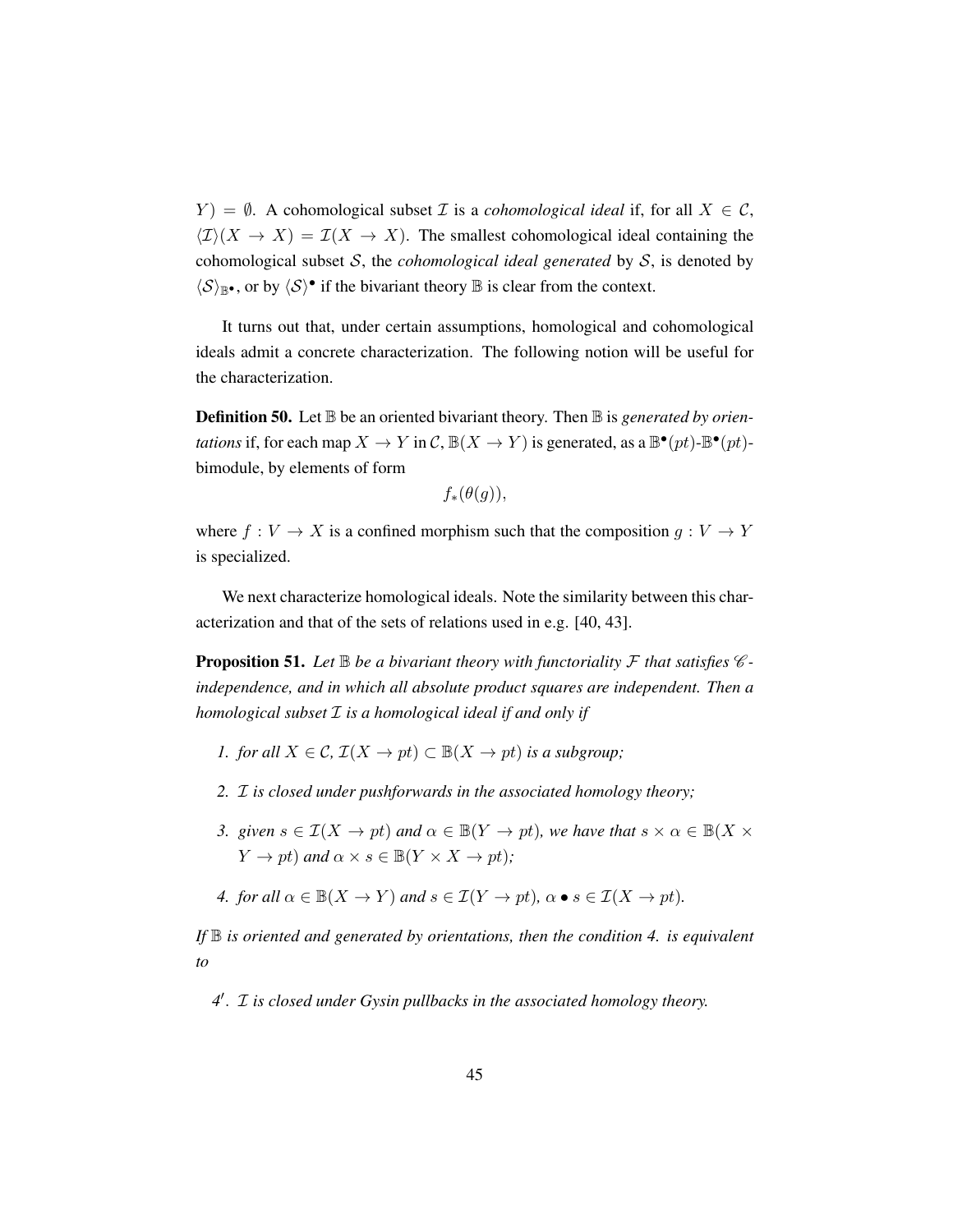*Proof.* Since absolute product squares are independent, homological cross prod-ucts are well defined (Section [2.1.2\)](#page-21-0). By Proposition [47,](#page-51-0)  $\mathcal{I}(X \to pt)$  is generated by elements of form

$$
f_*(\alpha \bullet \pi_{Y'}^*(s) \bullet \beta),
$$

where the notation is as in the commutative diagram



f is confined,  $\alpha \in \mathbb{B}(V \to A \times B)$ ,  $s \in \mathbb{B}(A \to pt)$  and  $\beta \in \mathbb{B}(B \to pt)$ . As

$$
s' := \pi_{Y'}^*(s) \bullet \beta
$$
  
=  $s \times \beta \in \mathcal{I}(A \times B \to pt),$ 

such elements are contained in  $\mathcal I$  satisfying the assumptions 1.-4. above. On the other hand, a homological ideal  $\mathcal I$  always satisfies the assumptions 1.-4.: to see that  $\alpha \times s \in \mathcal{I}(Y \times X \to pt)$ , we note that  $\alpha \times s = \pi_X^*(\alpha) \bullet s$ , and such an element is contained in  $\mathcal{I}(Y \times X \to pt)$  by stability under left multiplication.

Suppose then that  $\mathbb B$  is an oriented bivariant theory generated by its orientations. It is clear that 4. implies 4'. To see that the converse holds, it is enough to prove that *I* is stable under left multiplications by elements of form  $af_*(\theta(g))b$ , where  $a, b \in$  $\mathbb{B}^{\bullet}(pt)$ . As the left  $\mathbb{B}^{\bullet}(pt)$ -module structure on  $\mathbb{B}^*(X)$  coincides with that given by the cross product, it suffices to show that  $I$  is stable under left multiplications by elements of form  $f_*(\theta(g))$ . But this is obvious, as

$$
f_*(\theta(g)) \bullet s = f_*(\theta(g) \bullet s)
$$
  
=  $f_*(g^!(s)),$ 

and the last element belongs to  $\mathcal I$  by  $4'$ . and 2.

 $\Box$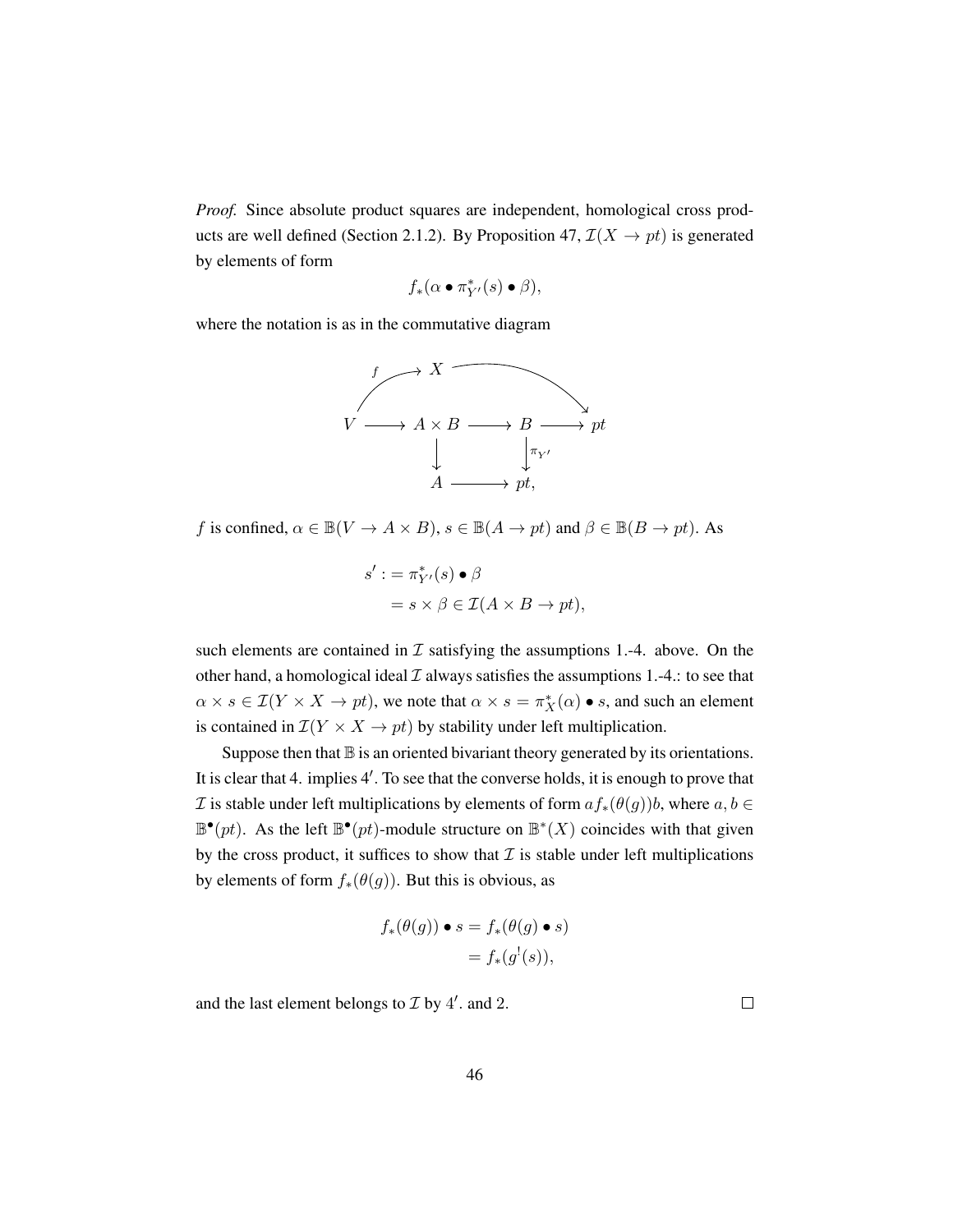There exists the following analogous characterization for cohomological ideals.

**Proposition 52.** Let  $\mathbb B$  be a stably oriented bivariant theory with functoriality  $\mathcal F$ *that satisfies*  $\mathscr C$ -independence. Suppose that  $\mathbb B$  is generated by orientations. Then, *a cohomological subset* I *is a cohomological ideal if and only if*

- *1. for all*  $X \in \mathcal{C}$ ,  $\mathcal{I}(X \to X) \subset \mathbb{B}(X \to X)$  *is an ideal;*
- *2.* I *is closed under pullbacks in the associated cohomology theory;*
- *3.* I *is closed under Gysin pushforwards in the associated cohomology theory.*

*Proof.* By Proposition [47,](#page-51-0)  $\langle \mathcal{I} \rangle(Y \to Y)$  is generated by elements of form  $f_*(\alpha \bullet \mathcal{I})$  $s \bullet \beta$ ), where f is a confined morphism that factors as

$$
V \to X \to Y,
$$

 $\alpha \in \mathbb{B}(V \to X), s \in \mathcal{I}(X \to X)$  and  $\beta \in \mathbb{B}(X \to Y)$ . As the sets  $\mathcal{I}(X \to X)$ are ideals, and as B is generated by orientations, we may assume that  $\alpha = g_*(\theta(h)),$ where g is a confined morphism  $W \to V$  such that the composition  $h : W \to X$ is confined.

Our first claim is that for all  $r \in \mathbb{B}(X \to X)$ 

$$
g_*(\theta(h)) \bullet r = g_*(h^*(r) \bullet \theta(h)).
$$

It is enough to verify that this formula holds for r of form  $l_*(\theta(l))$  where  $l: U \to X$ is a specialized and confined morphism. Since both  $g_*(\theta(h))$  and  $l_*(\theta(l))$  are in the image of the map  $M_F \to \mathbb{B}$  from the universal theory  $M_F$  (Section [2.2.1\)](#page-42-1), it is enough to verify that this formula holds in  $M_{\mathcal{F}}$ . Forming the Cartesian diagram

$$
W' \xrightarrow{g'} V' \longrightarrow U
$$
  
\n
$$
\downarrow l''
$$
  
\n
$$
W \xrightarrow{g} V \longrightarrow X \xrightarrow{Id} X,
$$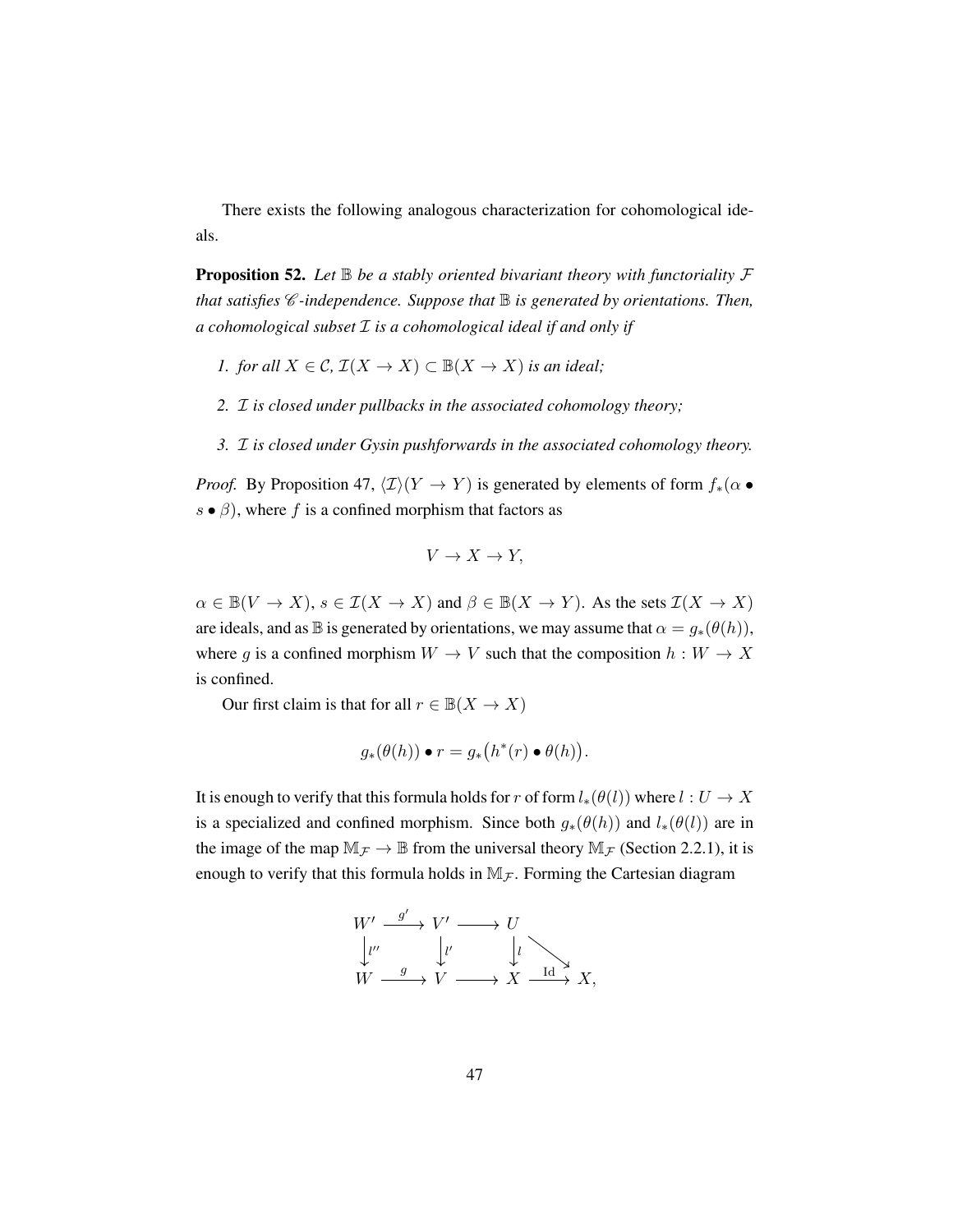we observe that the product equals  $g_*(l''_*(\theta(l'')) \bullet \theta(h))$ . As

$$
l''_* (\theta(l'')) = h^*(l_*(\theta(l))),
$$

this proves the claim.

Thus, applying bivariant axiom  $(A_{12})$ , we conclude that  $\langle \mathcal{I} \rangle(Y \to Y)$  is generated by elements of form  $f_*(s \bullet \beta)$ , where  $f : X \to Y$  is confined,  $\beta \in \mathbb{B}(X \to Y)$ , and  $s \in \mathcal{I}(X \to X)$ . Without loss of generality,  $\beta = g_*(\theta(h))$ , where  $g: V \to X$ is a confined morphism such that the composition  $h : V \to Y$  is specialized. Forming the commutative diagram

$$
\begin{array}{ccc}\nV & \longrightarrow & V \\
\downarrow g & & \downarrow g \\
X & \longrightarrow & X \xrightarrow{f} & Y,\n\end{array}
$$

we compute that

$$
f_*(s \bullet g_*(\theta(h))) = f_*(g_*(g^*(s) \bullet \theta(h)))
$$
  
=  $h_*(g^*(s) \bullet \theta(h))$   
=  $h_!(g^*(s)),$  (A<sub>123</sub>)

which is contained in  $\mathcal I$  by the assumptions made above. Hence,  $\mathcal I$  satisfying the above conditions is a cohomological ideal.

On the other hand, it is clear that a cohomological ideal satisfies the conditions 1.-3. above.  $\Box$ 

#### <span id="page-57-0"></span>2.3.3 Change of coefficients

We have considered R-linear bivariant theories in Section [2.1.6.](#page-34-0) Given an R-linear theory  $\mathbb B$ , and a homomorphism  $R \to R'$  of rings, it will be useful to construct, in a universal fashion, an R'-linear bivariant theory  $\mathbb{B}'$ . For example, universal bivariant theories with the desired formal group law will be constructed in this fashion later, by using the case where  $R = \mathbb{L}$  and where the homomorphism  $\mathbb{L} \to R'$  represents the desired formal group law.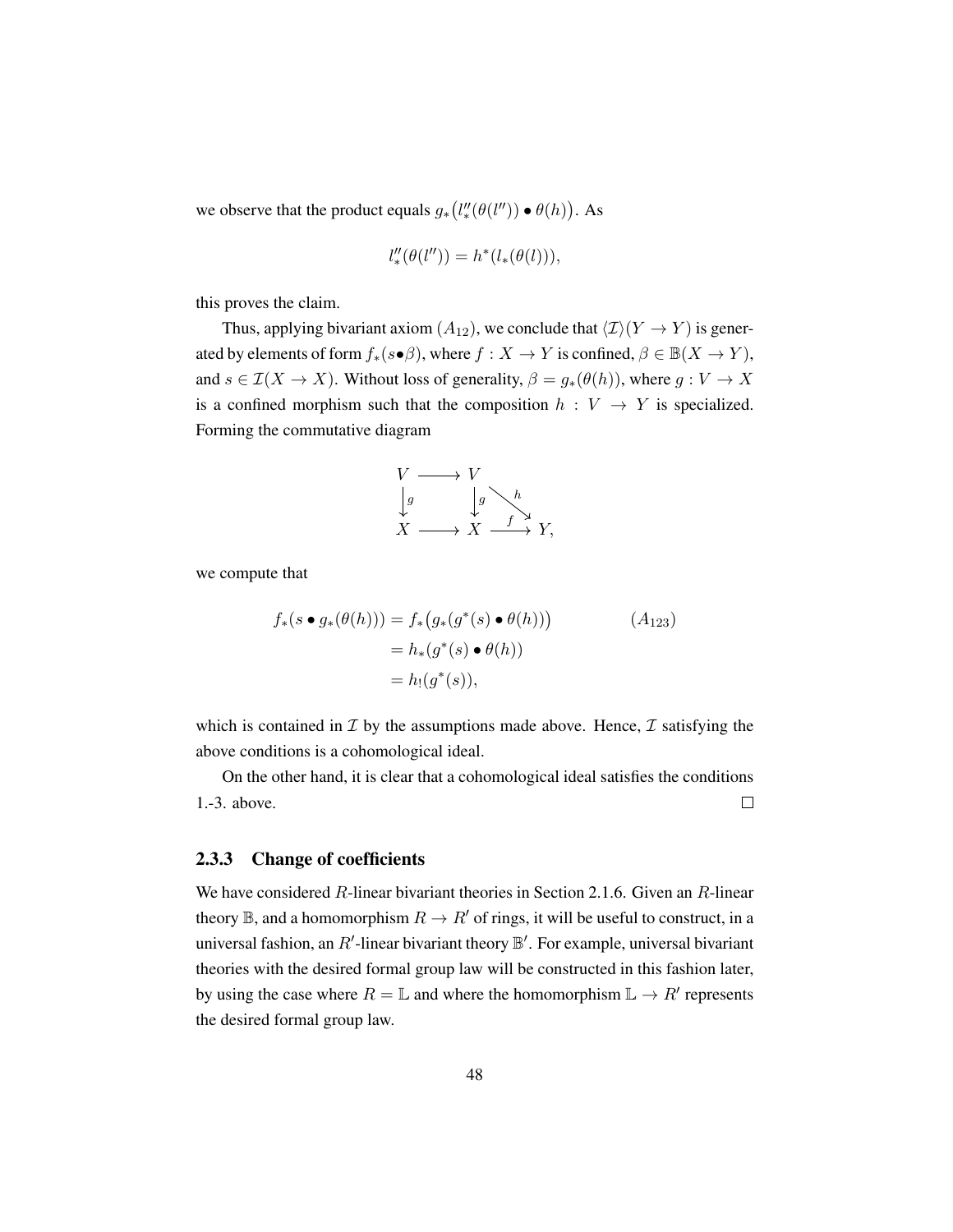**Definition 53.** Let R be a commutative ring, and let  $\mathbb{B}$  be a commutative R-linear bivariant theory. Let R' be an R-algebra. Then the bivariant theory  $R' \otimes_R \mathbb{B}$  is defined by the formula

$$
(R' \otimes_R \mathbb{B})(X \to Y) := R' \otimes_R \mathbb{B}(X \to Y)
$$

and using the bivariant operations inherited from B. It is clear that there exists a canonical R-linear Grothendieck transformation  $\mathbb{B} \to R' \otimes_R \mathbb{B}$ .

Note that if  $R \to R'$  is a ring homomorphism, then any R'-linear bivariant theory  $\mathbb{B}'$  may be regarded as an  $R$ -linear theory. Change of coefficients is the left adjoint to this process.

**Proposition 54.** Let  $\mathbb B$  and  $\mathbb B'$  be R and R'-linear bivariant theories respectively, *let*  $R \rightarrow R'$  *be a ring homomorphism, and let*  $\eta : \mathbb{B} \rightarrow \mathbb{B}'$  *be an R-linear* Grothendieck transformation. Then there exists a unique R'-linear Grothendieck *transformation*

$$
\eta': R' \otimes_R \mathbb{B} \to \mathbb{B}'
$$

*such that the composition*

$$
\mathbb{B} \to R' \otimes_R \mathbb{B} \xrightarrow{\eta'} \mathbb{B}'
$$

*coincides with* η*.*

 $\Box$ *Proof.* Follows immediately from the corresponding property of modules.

Many properties of bivariant theories are conserved in extension of scalars.

**Proposition 55.** Let  $\mathbb B$  *be an R*-linear *bivariant theory and let*  $R'$  *be an R-algebra. Then*

- *1.* if  $\mathbb B$  is an oriented bivariant theory with orientation  $\theta$ , then its image  $\theta'$ *provides an orientation for*  $R' \otimes_R \mathbb{B}$ *;*
- *2. the following properties of (oriented) bivariant theories are preserved in change of coefficients:*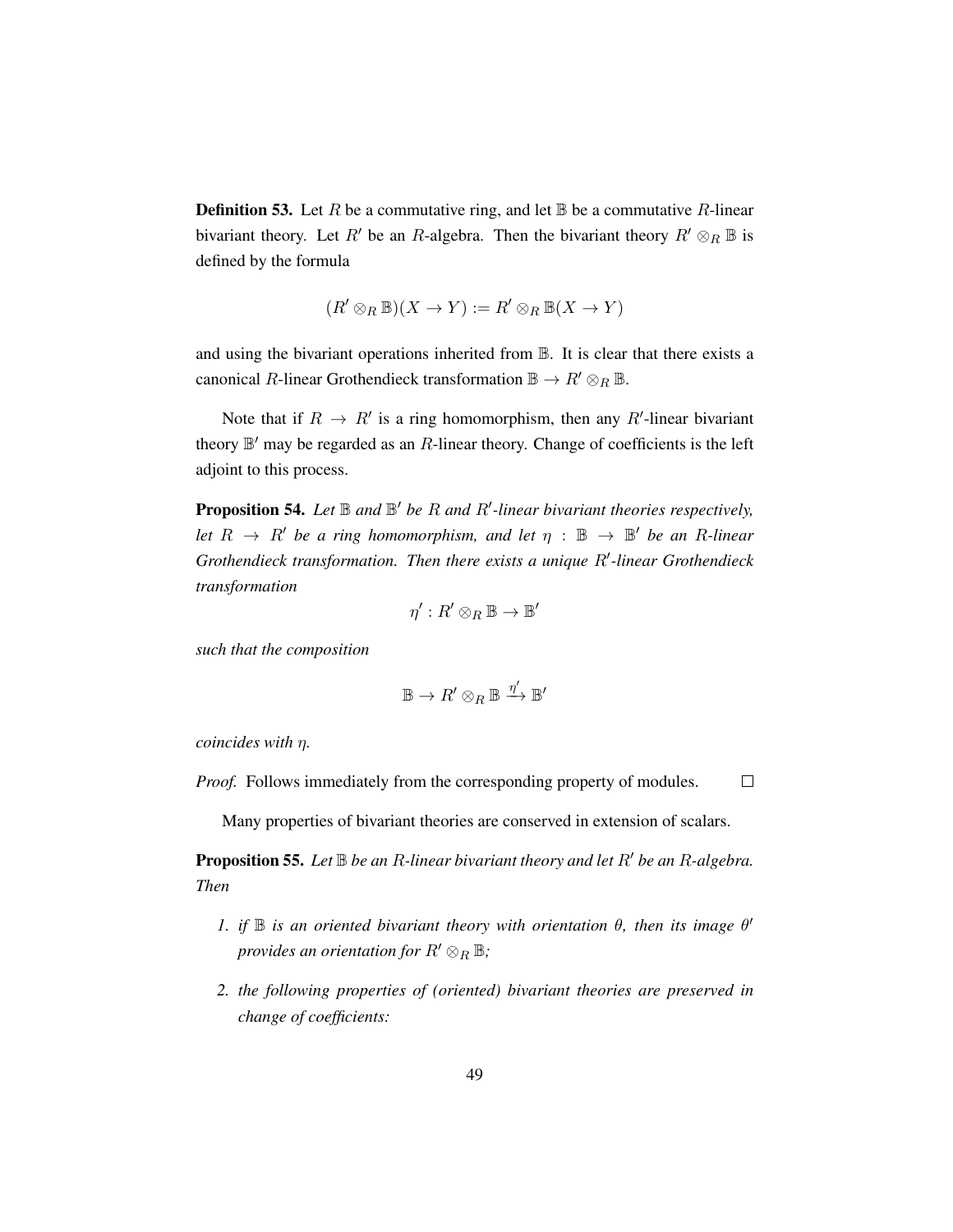- *(a) being stably oriented;*
- *(b) being well oriented;*
- *(c) additivity.*

 $\Box$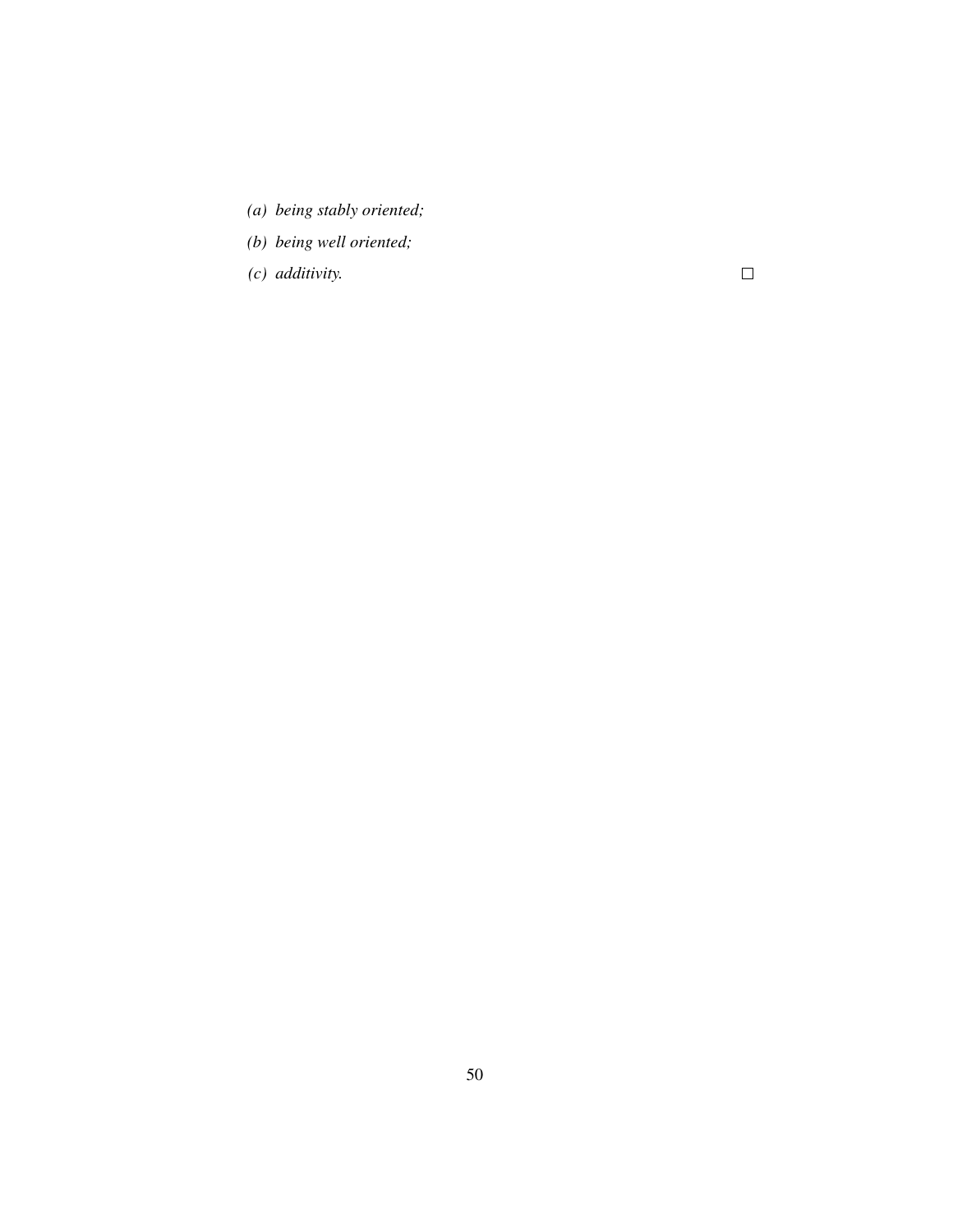## Chapter 3

# Derived algebraic geometry

In this preliminary chapter, we will introduce the reader to the basics of derived algebraic geometry. The fundamental references of the subject are the joint work of Toën and Vezzosi  $[62, 63]$  $[62, 63]$  $[62, 63]$  $[62, 63]$ , as well as the work of Jacob Lurie  $[45-47]$  $[45-47]$ . Besides these, other useful references include the book of Gaitsgory and Rozenblym [\[26\]](#page-199-0) and the survey article by Toen  $[61]$  $[61]$ .

In derived algebraic geometry, one studies derived schemes, which are geometric objects that are locally modeled by the spectra of derived rings, which, roughly speaking, are the (algebraic-structure-preserving-)homotopy types of (nice enough) topological rings. The topology on these rings allows one to efficiently, and in a natural fashion, keep track of extra data, that is related to degeneracy of the equations defining the algebro-geometric object. This turns out to be rather useful when studying cohomology theories in algebraic geometry that are related to algebraic cobordism, as we will observe later in this thesis.

The structure of this chapter is as follows. In Section [3.1](#page-61-0) we will introduce the basics of derived algebraic geometry. Due to the technical nature of the subject, our discussion will be woefully far from being self contained. In Section [3.2,](#page-75-0) we will introduce the theory of ample line bundles and quasi-projective morphisms in the context of derived geometry. Section [3.3](#page-82-0) deals with derived complete intersections, a subject of critical importance for our construction of algebraic cobordism. Finally, in Section [3.4,](#page-87-0) we recall the derived blowup construction of Khan and Rydh, which will be an important tool for performing cobordism computations.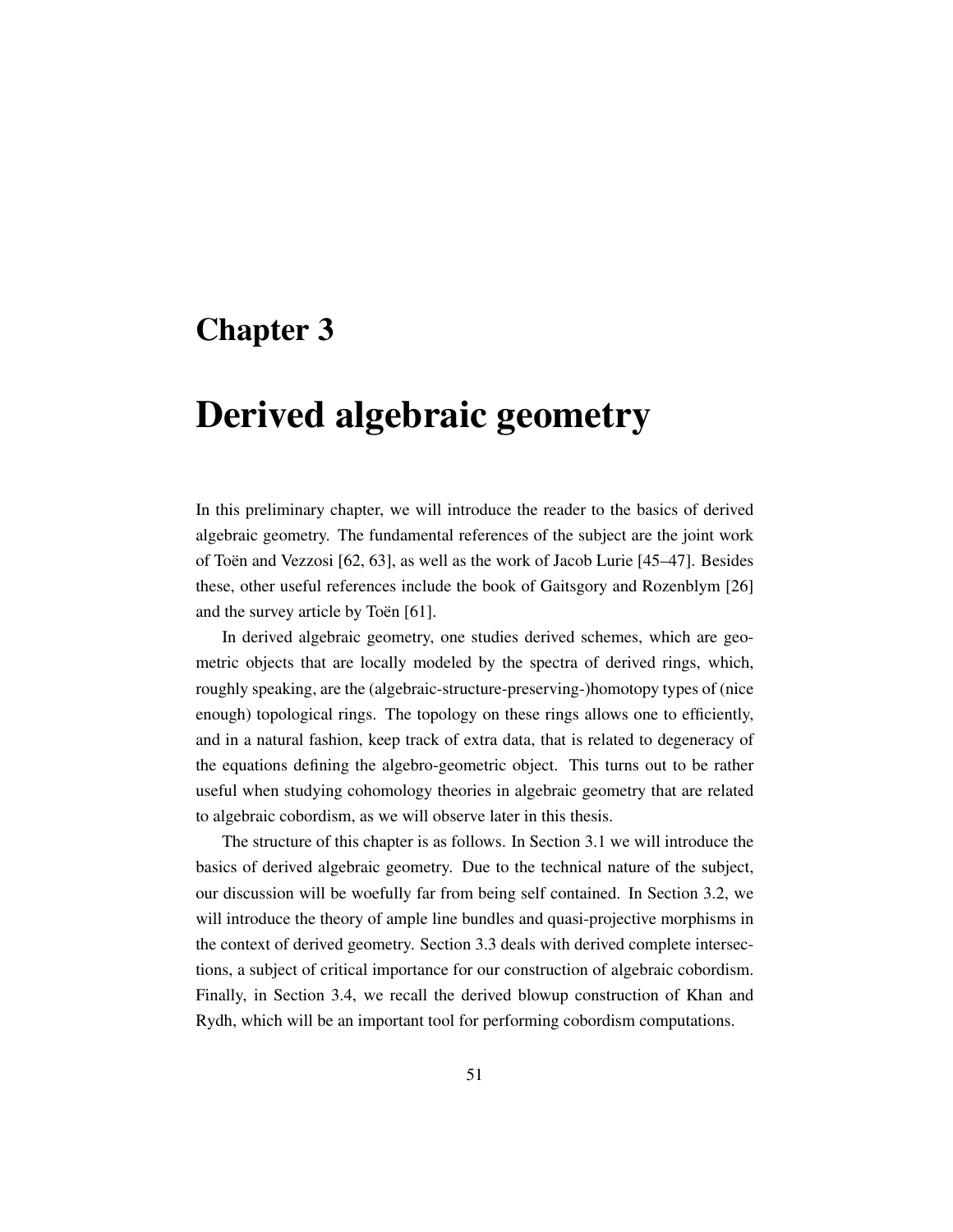## <span id="page-61-0"></span>3.1 Basics of derived geometry

Here, we state the basic facts of derived algebraic geometry. The results of this section are well known to the experts.

#### 3.1.1 Derived rings and derived schemes

In this section, we introduce derived rings and derived schemes. We start from the following definition from Chapter 25 of [\[47\]](#page-201-1).

Definition 56. Let Poly be the category whose objects are the polynomial rings  $\mathbb{Z}[x_1, ..., x_r]$ , and whose morphisms are ring homomorphisms. The  $\infty$ -category dRing of *derived rings* is defined as finite-product preserving<sup>[1](#page-61-1)</sup> functors  $Poly^{op} \rightarrow$ S, where S is the  $\infty$ -category of spaces.

Let us unpack the above abstract definition. If A is a derived ring, then  $|A| :=$  $A(\mathbb{Z}[x])$  is to be interpreted as its underlying space. Moreover, the maps  $* \to |A|$ , induced by the maps  $\mathbb{Z}[x] \to \mathbb{Z}$  defined as  $x \mapsto 0$  and  $x \mapsto 1$ , give the zero and the identity point of the derived ring. The addition and multiplication is encoded by the maps  $|A| \times |A| \rightarrow |A|$  induced by the maps  $\mathbb{Z}[x] \rightarrow \mathbb{Z}[y, z]$  defined as  $x \mapsto y + z$  and  $x \mapsto yz$ , respectively. Rest of the structure of a functor encodes higher coherence data for these structures.

**Remark 57.** The category dRing is equivalent to the  $\infty$ -category obtained from simplicial commutative rings with its usual model structure [\[52\]](#page-201-2). The above definition is just a concise way to write this down directly in  $\infty$ -categorical terms.

**Definition 58.** Let A be a derived ring. The *truncation*  $\pi_0(A)$  of A is the commutative ring, the elements of which are the connected components of A. Moreover, for each  $i \geq 0$ , the homotopy groups  $\pi_i(|A|; 0)$  admit the structure of a  $\pi_0(A)$ -module. These modules are called the *homotopy modules* of A, and they are denoted by  $\pi_i(A)$ .

Next, we define some useful classes of derived rings and their morphisms.

**Definition 59.** Let  $A$  be a derived ring. Then,

<span id="page-61-1"></span><sup>&</sup>lt;sup>1</sup>Products in Poly<sup>op</sup> are given by tensor products of commutative  $\mathbb{Z}$ -algebras.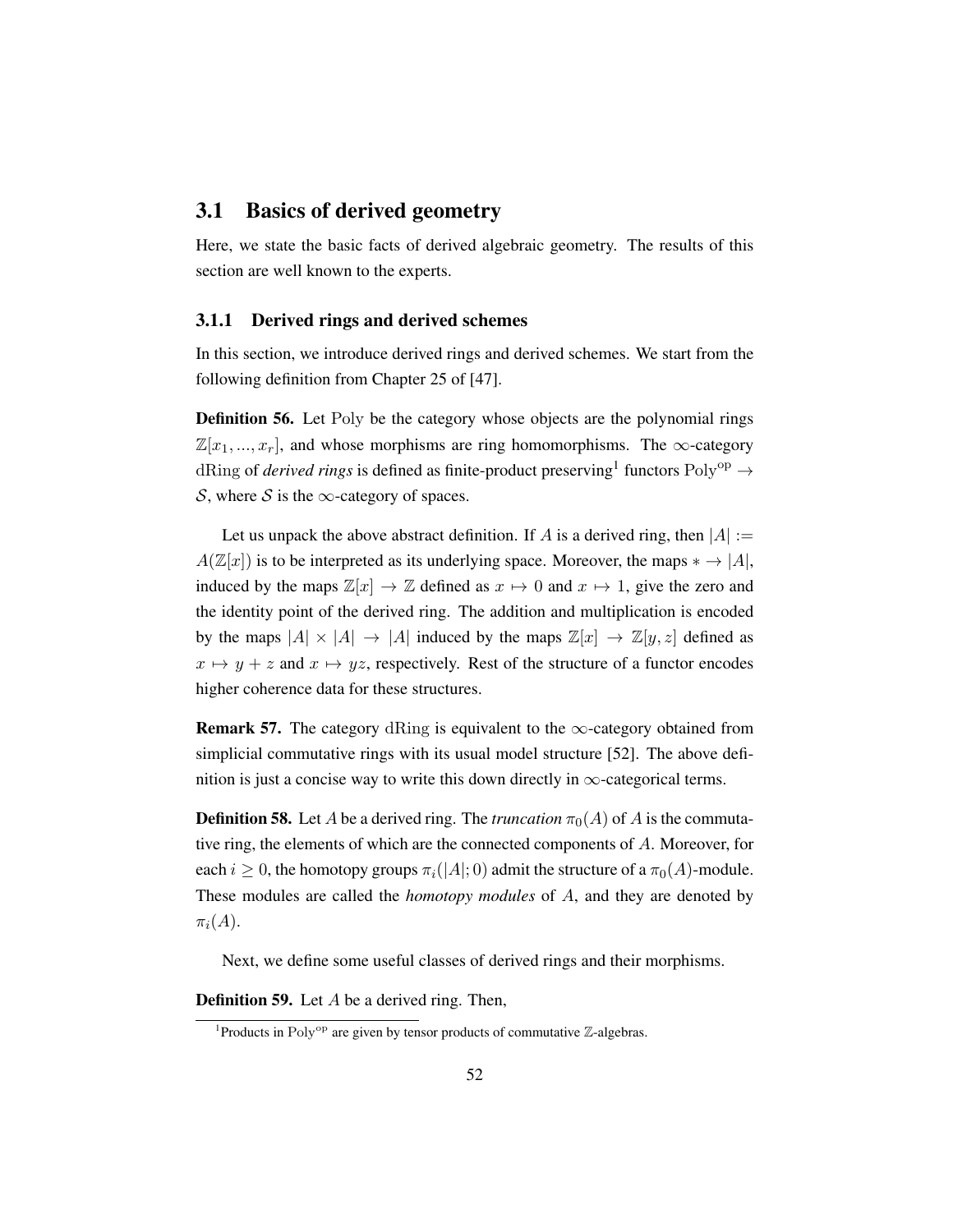- 1. A is *Noetherian* if the truncation  $\pi_0(A)$  is Noetherian, and if the homotopy modules  $\pi_i(A)$  are finitely generated  $\pi_0(A)$ -modules; the *Krull dimension* of a Noetherian derived ring is the Krull dimension of its truncation;
- 2. A is *local* if the truncation  $\pi_0(A)$  is local; if A' is another local derived ring, then a ring homomorphism  $\psi : A \to A'$  is local if and only if the truncation  $\pi_0(\psi) : \pi_0(A) \to \pi_0(A)$  is local in the usual sense;
- 3. if A' is a derived ring and  $\psi : A \to A'$  is a homomorphism of derived rings, then  $\psi$  is *of finite type* (a *surjection*) if the truncation  $\pi_0(\psi)$  :  $\pi_0(A) \rightarrow$  $\pi_0(A)$  is a morphism of finite type (surjective);
- 4. if A' is a derived ring and  $\psi : A \to A'$  is a homomorphism of derived rings, then,
	- (a)  $\psi$  is *finitely presented* if it can be obtained as a finite colimit of copies of  $A[x]$ ;
	- (b)  $\psi$  is *locally of finite presentation* if it is a retract of a finitely presented derived A-algebra;
	- (c)  $\psi$  is *almost of finite presentation*, if for all  $n \gg 0$ , there exists a finitely presented derived A-algebra B, and a derived A-algebra homomorphism  $B \to A'$  such that  $\pi_i(B) \to \pi_i(A)$  is an isomorphism for  $i \leq n$ .

Concretely, finitely presented derived A-algebras are those that can be formed by adjoining finitely many "free" variables (of varying simplicial degrees) to A. Similarly, almost finitely presented derived A-algebras are those that can be formed by adjoining "free" variables to A, with only finitely many variables for each simplicial degree.

We record the following useful observation.

**Proposition 60.** A finite type morphism  $\psi : A \rightarrow A'$  between Noetherian derived *rings is almost of finite presentation.*

*Proof.* See [\[44\]](#page-200-2) Proposition 3.1.5.

 $\Box$ 

Next, we globalize the notion of derived rings in order to obtain derived schemes. However, before being able to do so, we introduce the following useful concept.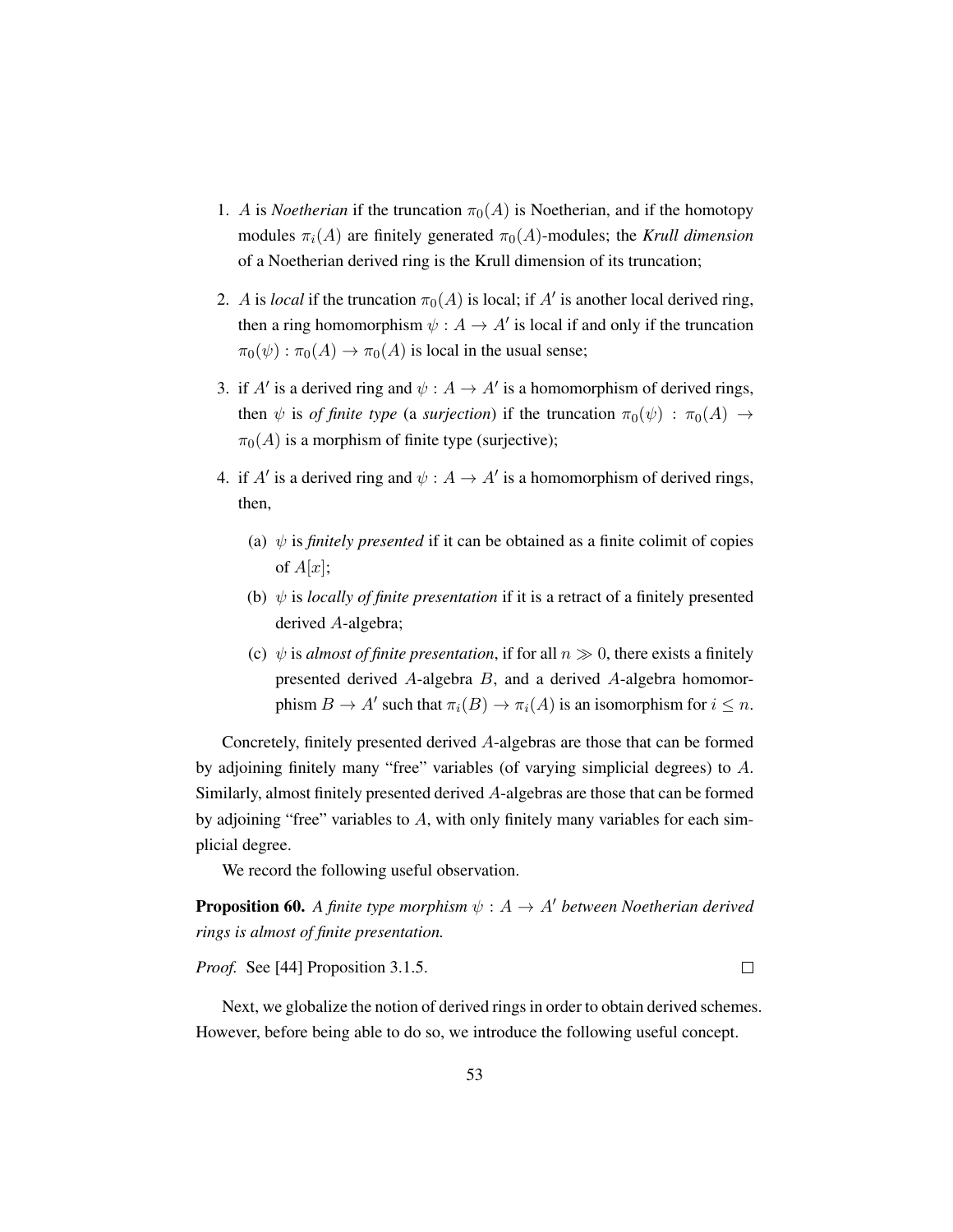Definition 61 (cf. [\[47\]](#page-201-1) Construction 1.1.2.2). A *derived ringed space* X is a pair  $(|X|, \mathcal{O}_X)$  consisting of a topological space  $|X|$  and a sheaf  $\mathcal{O}_X$  of derived rings on |X|. Given a sheaf of rings  $\mathcal R$  on a topological space X, and a continuous map  $f : X \to Y$ , one defines the *pushforward sheaf*  $f_* R$  by the formula  $(f_*\mathcal{R})(V) := \mathcal{R}(f^{-1}V)$ . One defines the  $\infty$ -category of derived ringed spaces, Top<sub>dRing</sub>, as the source of the coCartesian fibration  $S_{dRing} \rightarrow$  Top that represents the functor assigning to each topological space  $X \in Top$  and to each morphism, the pushforward functor  $f_*$ . In other words, a (1-)morphism  $f : X \to Y$  of derived ringed spaces consists of a continuous map  $|f| : |X| \to |Y|$  and a map  $f^{\sharp}: \mathcal{O}_Y \to |f|_* \mathcal{O}_X$  of sheaves of derived rings.

A derived ringed space X is a *derived locally ringed space* if its stalks  $\mathcal{O}_{X,x}$ (defined in the obvious fashion) are local derived rings. The ∞*-category of derived locally ringed spaces*,  $Top<sup>loc</sup><sub>dRing</sub>$ , is the subcategory of derived ringed spaces consisting of derived locally ringed spaces with those morphisms  $f : X \rightarrow Y$  such that the induced morphisms  $\mathcal{O}_{Y,|f|(x)} \to \mathcal{O}_{X,x}$  are local.

**Definition 62.** A *derived scheme* is a derived locally ringed space  $X = (X|, \mathcal{O}_X)$ , where  $\mathcal{O}_X$  is a hypercomplete<sup>[2](#page-63-0)</sup> sheaf of derived rings on X, satisfying

- 1. the *truncation*  $X_{\text{cl}} := (|X|, \pi_0(\mathcal{O}_X))$  is a scheme in the classical sense;
- 2. each of the *homotopy sheaves*  $\pi_i(\mathcal{O}_X)$ , defined as the sheafifications of the presheaves that assign the  $\pi_0(\mathcal{O}_X(U))$ -module  $\pi_i(\mathcal{O}_X(U))$  to an open subset  $U \subset |X|$ , is quasi-coherent as a  $\pi_0(\mathcal{O}_X)$ -module.

The ∞*-category of derived schemes*, dSch, is the full subcategory of derived locally ringed spaces consisting of derived schemes.

As in Chapter 1.1 of  $[47]$ , one shows that for each derived ring A, one can construct a derived locally ringed space Spec(A), the *spectrum of* A, the underlying topological space of which is the Zariski spectrum of  $\pi_0(A)$ , and satisfying the universal property that for each locally ringed space  $X$ ,

$$
\mathrm{Map}_{\mathrm{Top}^{\mathrm{loc}}_{\mathrm{dRing}}}(X, \mathrm{Spec}(A)) \simeq \mathrm{Map}_{\mathrm{dRing}}(A, \mathcal{O}_X(X)).
$$

<span id="page-63-0"></span> ${}^{2}$ Any sheaf on a finite-Krull-dimensional Noetherian topological space is automatically hypercomplete [\[45\]](#page-201-0). Since we will almost exclusively focus on schemes whose underlying topological space satisfies this property, the reader may safely ignore this concept altogether.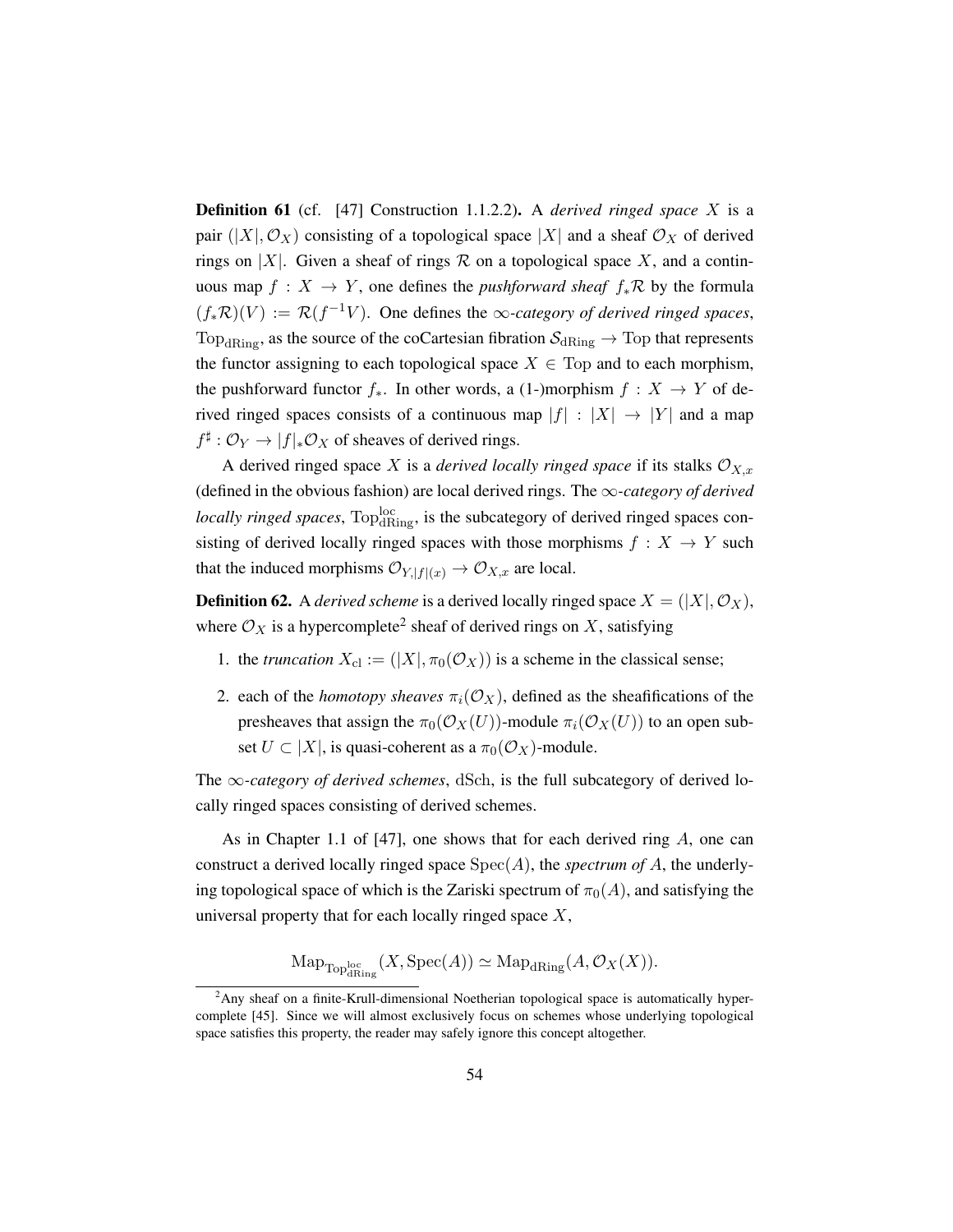It is then possible to show that a derived locally ringed space  $X$  is a derived scheme if and only it admits an open cover by spectra of derived rings.

Remark 63 (Functor of points of a derived scheme). Another useful perspective to derived schemes is to consider them via their functor of points. A derived scheme X defines a functor  $h_X : dRing \to S$ , *the functor of points of* X, by the formula

$$
h_X(A) := \mathrm{Map}_{\mathrm{dSch}}(\mathrm{Spec}(A), X).
$$

It turns out that this is a fully faithful embedding of dSch to  $Fun(dRing, S)$  (see [\[47\]](#page-201-1) Chapter 1.6 for the analogous claim in spectral algebraic geometry), and the essential image of this embedding consists of functors that admit a Zariski cover-ing<sup>[3](#page-64-0)</sup> by functors of form  $\text{Map}_{d\text{Ring}}(A, -)$ , where A is a derived ring<sup>[4](#page-64-1)</sup>.

The  $\infty$ -category of derived schemes has analogous properties to the category of ordinary schemes. Importantly, it admits fiber products.

**Definition 64.** Let  $X \to Z$  and  $Y \to Z$  be maps of derived schemes. Then, the *fiber product* of X and Y over Z is a derived scheme  $X \times Z$  Y, together with maps  $X \times_Z Y \to X$  and  $X \times_Z Y \to Y$ , such that for every derived scheme V, the induced map

$$
\mathrm{Map}_{\text{dSch}}(V, X \times_Z Y) \to \mathrm{Map}_{\text{dSch}}(V, X) \times_{\mathrm{Map}_{\text{dSch}}(V, Z)} \mathrm{Map}_{\text{dSch}}(V, Y)
$$

is an equivalence of spaces. In other words, the datum of a map  $V \to X \times_Z Y$ is equivalent to the data of maps  $V \to X$ ,  $V \to Y$  and a homotopy of the two compositions  $V \to Z$  in  $\text{Map}_{\text{dSch}}(V, Z)$ .

It is possible to check locally that the above functor of points description is locally modeled by tensor products of derived rings<sup>[5](#page-64-2)</sup>, and therefore is indeed a derived scheme. There is an important subtlety related to fiber products in derived algebraic geometry. Namely, even though the category of classical schemes em-

<span id="page-64-0"></span><sup>&</sup>lt;sup>3</sup>Defined in an analogous way to the Zariski coverings of set-valued functors on commutative rings.

<span id="page-64-1"></span><sup>&</sup>lt;sup>4</sup>Note that this is just the functor of points of  $Spec(A)$ .

<span id="page-64-2"></span><sup>&</sup>lt;sup>5</sup>Concretely, derived relative tensor products of simplicial commutative rings.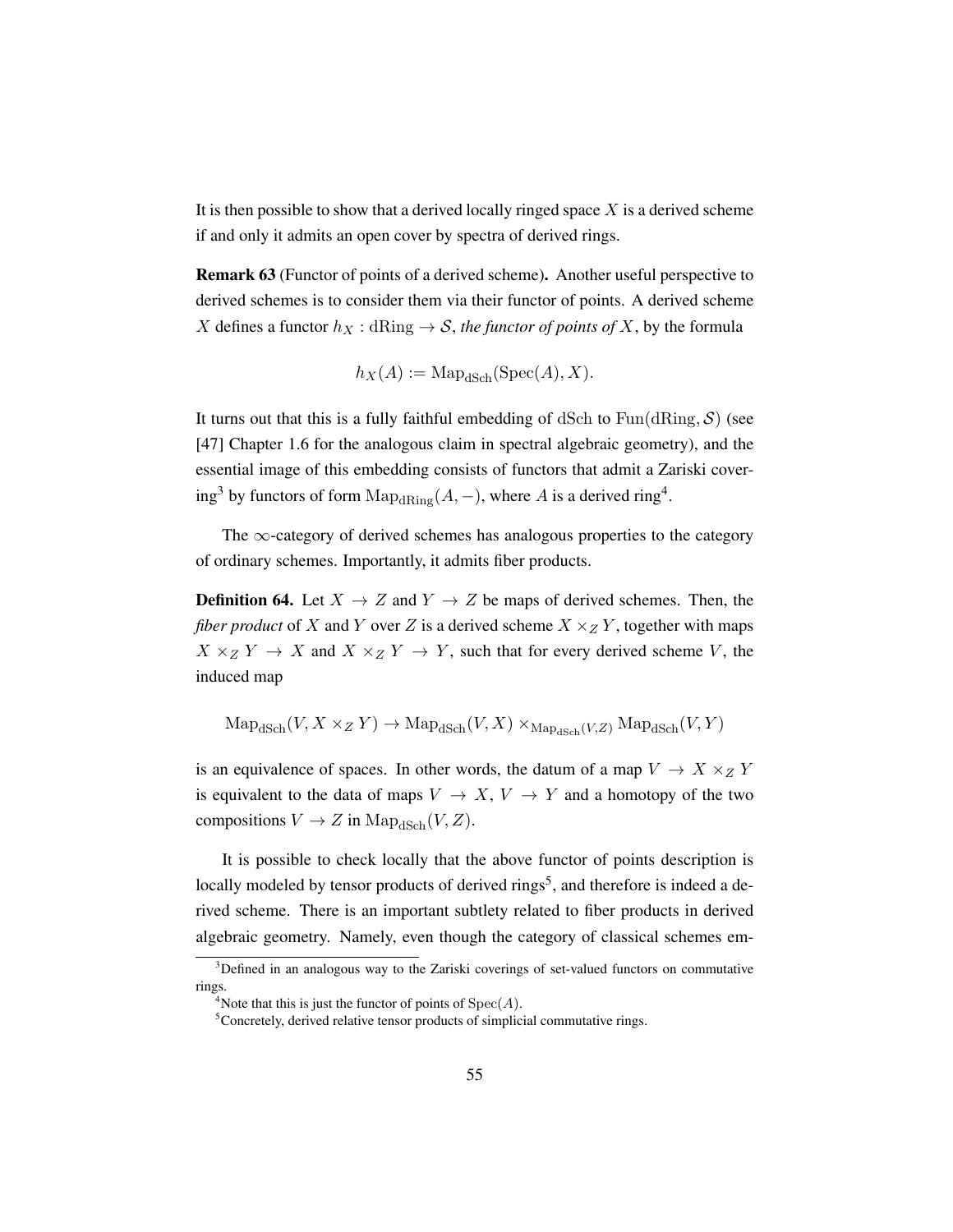beds fully faithfully to dSch as the derived schemes with a discrete structure sheaf, this subcategory is not closed under fiber products.

**Proposition 65.** Let  $X \to Z$  and  $Y \to Z$  be classical schemes, and let  $X \times_Z^{\text{cl}} Y$ denote the classical fiber product. Then the canonical map  $X \times_Z^\mathrm{cl} Y \to X \times_Z Y$ *is an equivalence if and only if the fiber product is Tor-independent.*  $\Box$ 

Let us then list some special classes of derived schemes and their morphisms.

**Definition 66.** A derived scheme X is *Noetherian* if its underlying topological space is quasi-compact and if it admits an affine open cover by spectra of Noetherian derived rings. The *Krull dimension* of a Noetherian derived scheme X is the Krull-dimension of its underlying topological space  $|X|$ .

Definition 67. A derived scheme X is *qcqs* (quasi-compact and quasi-separated) if the truncation  $X_{\text{cl}}$  is.

**Definition 68.** Let  $f : X \to Y$  be a map of derived schemes. Then,

- 1. f is an *open embedding* if f identifies X as  $(U, \mathcal{O}_Y | U)$ , where  $U \subset |Y|$  is an open subset and  $\mathcal{O}_Y | U$  is the restriction of the structure sheaf of Y to U;
- 2. f is a *proper morphism* (a *finite type morphism*, a *qcqs morphism*, a *closed embedding*) if the truncation  $f_{\text{cl}}$  :  $X_{\text{cl}} \rightarrow Y_{\text{cl}}$  is in the usual sense;
- 3. f is a *locally closed embedding* if it factors as a closed embedding followed by an open embedding.
- 4. f is *locally of finite presentation* (*locally of almost finite presentation*) if, for every affine open  $Spec(A) \subset Y$  and an affine open  $Spec(B) \subset X$  mapping to Spec(A), the induced map  $A \rightarrow B$  is locally of finite presentation (of almost finite presentation) as a map of derived rings.

Clearly a map  $f: X \to Y$  is of finite type (a closed embedding) if and only if, for every affine open  $Spec(A) \subset Y$  and every affine open  $Spec(B) \subset X$  mapping to  $Spec(A)$ , the induced map of derived rings  $A \rightarrow B$  is of finite type (surjective).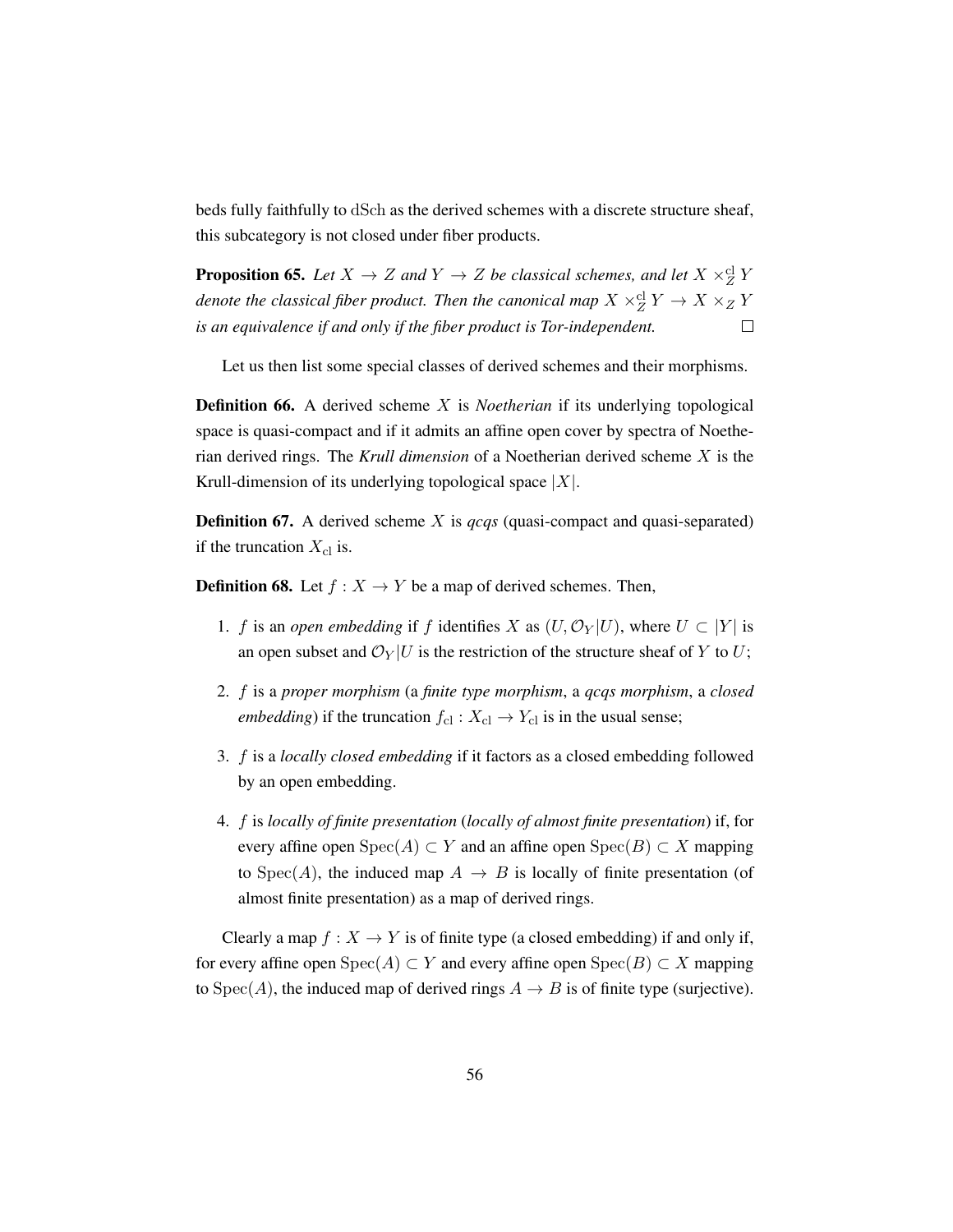#### 3.1.2 Quasi-coherent sheaves

To every derived scheme X, one can associate the symmetric monoidal stable  $\infty$ category  $\mathrm{QCoh}(X)$  of *quasi-coherent sheaves* on X. There are many equivalent characterizations of this category, but perhaps the most intuitive one is as the full sub- $\infty$ -category of derived  $\mathcal{O}_X$ -modules<sup>[6](#page-66-0)</sup> spanned by those modules that, on each affine open  $Spec(A) \subset \mathcal{O}_X$ , are modeled by a derived A-module. If X is a classical scheme, then  $\mathrm{QCoh}(X)$  is closely related to the unbounded derived category of  $X$  (the derived category can be recovered by its homotopy category with the induced triangulated structure, see [\[46\]](#page-201-3) Chapter 1). For the rigorous definition, we refer to Chapter 2 of  $[47]$ <sup>[7](#page-66-1)</sup>.

We will denote suspensions of objects  $\mathcal{F} \in \text{QCoh}(X)$  by  $\mathcal{F}[1]$ . Moreover, each quasi-coherent sheaf F has naturally associated *homotopy sheaves*  $\pi_i(\mathcal{F})$  for all  $i \in \mathbb{Z}$ , which are naturally regarded as classical quasi-coherent sheaves on the truncation  $X_{\text{cl}}$ . Additionally, each  $\mathcal{F} \in \text{QCoh}(X)$  takes part in a cofiber sequence

$$
\tau_{\geq i+1}\mathcal{F} \to \mathcal{F} \to \tau_{\leq i}\mathcal{F},
$$

where  $\tau_{\geq n} \mathcal{F} \to \mathcal{F}$  is the universal map to  $\mathcal F$  from a quasi-coherent sheaf with  $\pi_i$ trivial for  $j < n$  and where  $\mathcal{F} \to \tau <sub>n</sub> \mathcal{F}$  is the universal map from  $\mathcal F$  to a quasicoherent sheaf with  $\pi_j$  trivial for  $j > n$ . Moreover,  $\pi_j(\tau_{>n}F) = \pi_j(F)$  for  $j \geq n$ and  $\pi_i(\tau_{\leq n}F) = \pi_i(F)$  for  $j \leq n$ .

**Definition 69.** A quasi-coherent sheaf F is *connective* if the natural map  $\tau_{\geq 0}$ F  $\rightarrow$ F is an equivalence. If is *eventually connective* if there exists an  $i \in \mathbb{Z}$  such that the natural map  $\tau_{\geq i} \mathcal{F} \to \mathcal{F}$  is an equivalence.

**Definition 70.** A map  $\mathcal{F} \to \mathcal{G}$  of connective quasi-coherent sheaves on X is *surjective* if the induced map  $\pi_0(\mathcal{F}) \to \pi_0(\mathcal{G})$  is a surjection of sheaves in the classical

<span id="page-66-0"></span><sup>6</sup>Concretely, a *derived module* M over a derived ring A is described by a spectrum object in simplicial modules over a simplicial ring  $A_{\bullet}$  representing A in the Quillen model structure. If M is connective, then it can be described by a single simplicial  $A_{\bullet}$ -module.

<span id="page-66-1"></span> $7$ As every derived scheme has an underlying spectral scheme, and as the (symmetric monoidal stable)  $\infty$ -category of quasi-coherent sheaves on a derived scheme is identified with that of the underlying spectral scheme, we may refer to [\[47\]](#page-201-1) for results concerning quasi-coherent sheaves in derived algebraic geometry.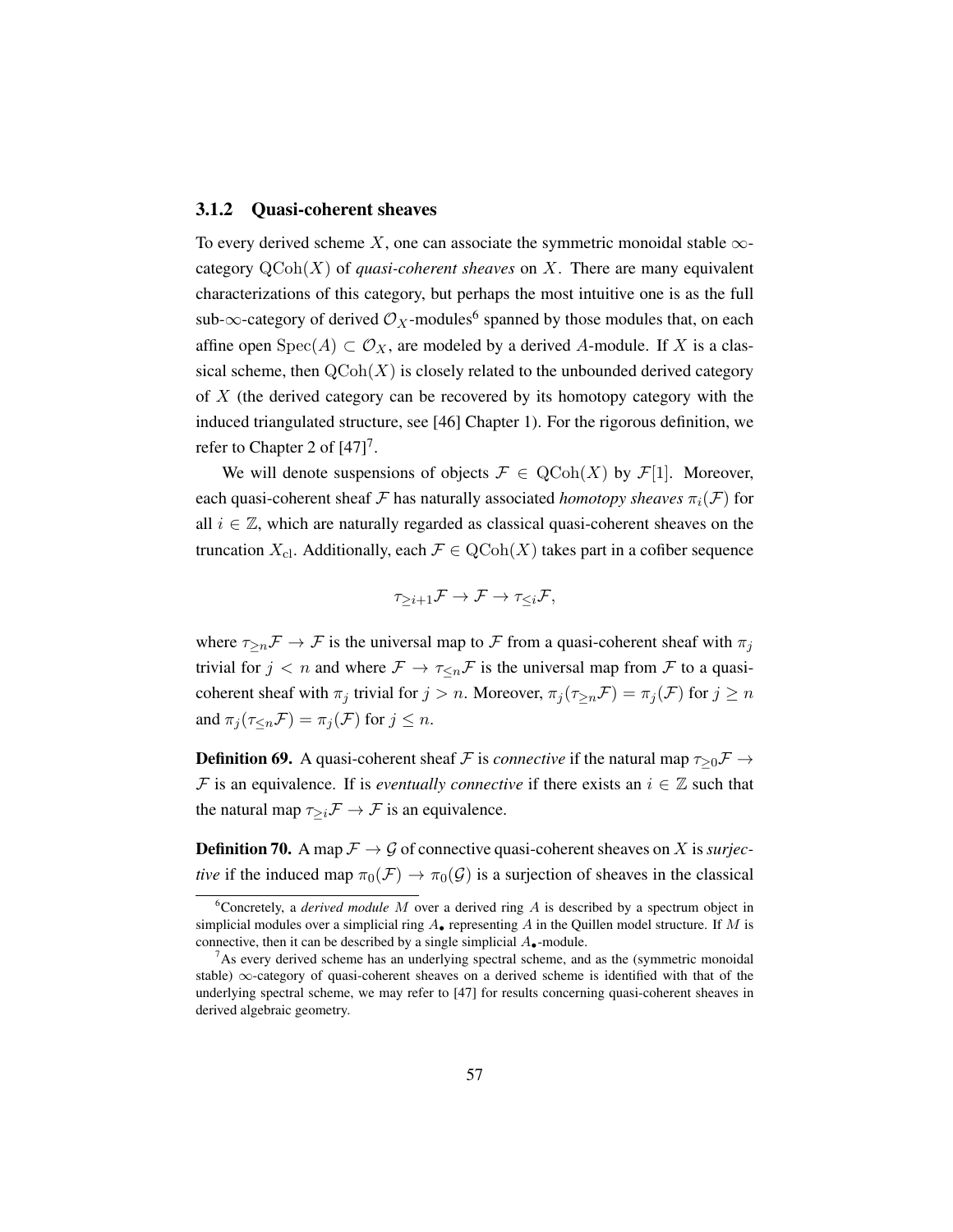sense. A connective quasi-coherent sheaf  $F$  is *globally generated* if it admits a surjection from  $\bigoplus_{i \in I} \mathcal{O}_X$ , where *I* is an indexing set.

Much like in classical algebraic geometry, given a qcqs morphism  $f : X \rightarrow$ Y of derived schemes, there exists an adjoint pair of functors consisting of the *pushforward*

$$
f_*: \mathrm{QCoh}(X) \to \mathrm{QCoh}(Y)
$$

and the *pullback*[8](#page-67-0)

$$
f^* : \mathrm{QCoh}(Y) \to \mathrm{QCoh}(X).
$$

If the morphism f is clear from the context,  $f^* \mathcal{F}$  is often denoted by  $\mathcal{F}|_X$ . These operations are functorial and satisfy many good properties, as exemplified by the following result ([\[47\]](#page-201-1) Proposition 2.5.4.5 and Remark 3.4.2.6).

Proposition 71. *Pushforwards and pullbacks of quasi-coherent sheaves satisfy the following properties:*

1. push-pull formula<sup>[9](#page-67-1)</sup>: given a Cartesian square

$$
X' \xrightarrow{f'} Y' \n\downarrow g' \qquad \downarrow g \nX \xrightarrow{f} Y
$$

*such that* g *is qcqs, then there exists a natural equivalence of functors* f <sup>∗</sup> ◦  $g_* \simeq g'_* \circ f'^* : \mathrm{QCoh}(Y') \to \mathrm{QCoh}(X);$ 

*2.* projection formula: *given a qcqs morphism*  $f : X \to Y, \mathcal{F} \in \text{QCoh}(X)$ , and  $G \in \text{QCoh}(Y)$ , then there exists a natural equivalence

$$
f_*(f^*(\mathcal{G}) \otimes \mathcal{F}) \simeq \mathcal{G} \otimes f_*(\mathcal{F}).
$$

Another fundamental concept in the study of quasi-coherent sheaves is that of the global sections.

<span id="page-67-1"></span><span id="page-67-0"></span><sup>&</sup>lt;sup>8</sup>Pullbacks are defined along arbitrary morphisms of derived schemes.

<sup>&</sup>lt;sup>9</sup>Note that, in classical algebraic geometry, the analogous result (with derived pushforwards and pullbacks) holds only in Tor-independent Cartesian squares.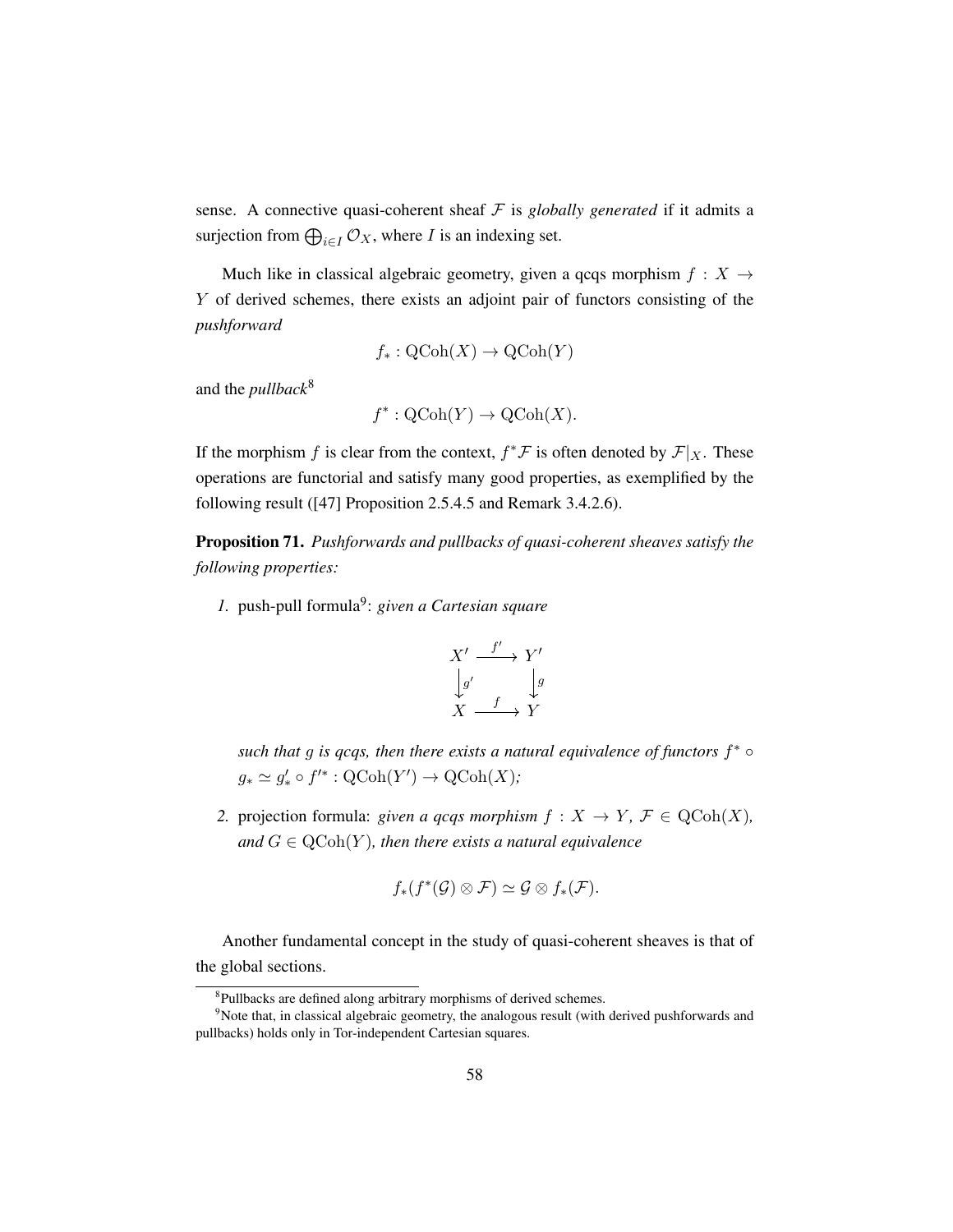**Definition 72.** Let  $\mathcal F$  be a quasi-coherent sheaf on a qcqs derived scheme X. Then the *spectrum of global sections*  $\Gamma(X; \mathcal{F})$  is defined as the pushforward of F to Spec(Z) with its natural spectrum structure. The *space of global sections*  $|\Gamma(X;\mathcal{F})|$  is defined as the mapping space  $\text{Map}_{\text{QCoh}(X)}(\mathcal{O}_X,\mathcal{F})$ .

As  $\operatorname{QCoh}(X)$  is a stable  $\infty$ -category, it has a canonical enrichment over the  $\infty$ category of spectra. Moreover, it is not difficult to show that  $\Gamma(X; \mathcal{F})$  is recovered as the spectrum of maps  $\mathcal{O}_X \to \mathcal{F}$ . Hence,  $|\Gamma(X; \mathcal{F})|$  is the underlying space of  $\Gamma(X; \mathcal{F}).$ 

The following lemma is often used to reduce to a situation where only finitely many of the homotopy sheaves  $\pi_i(\mathcal{F})$  are nontrivial.

Lemma 73 (Grothendieck vanishing). *Let* X *be a Noetherian derived scheme with Krull dimension*  $n < \infty$ *, and let*  $\mathcal{F} \in \mathrm{QCoh}(X)$ *. Then, for all*  $j \in \mathbb{Z}$ *,* 

$$
\pi_j\big(\Gamma(X;\mathcal{F})\big)=\pi_j\big(\Gamma(X;\tau_{\leq i}(\mathcal{F}))\big)
$$

*as soon as*  $i \geq n + j$ .

*Proof.* Using the fundamental cofibre sequences

$$
\Gamma(X; \pi_{i+1}(\mathcal{F})[i+1]) \to \Gamma(X; \tau_{\leq i+1}(\mathcal{F})) \to \Gamma(X; \tau_{\leq i}(\mathcal{F}))
$$

and the classical Grothendieck vanishing, we conclude that  $\pi_j(\Gamma(X; \tau_{\leq i}(\mathcal{F})))$  stabilize for  $i \gg 0$ , and therefore (by Milnor sequence)

$$
\pi_j\big(\Gamma(X;\mathcal{F})\big)=\lim_i\pi_j\big(\Gamma(X;\tau_{\leq i}(\mathcal{F}))\big).
$$

The bound for i follows from the fact that a Noetherian topological space of Krull dimension  $n$  has cohomological dimension  $n$ .  $\Box$ 

Next, we list the most important finiteness conditions of quasi-coherent sheaves and state their basic properties.

**Definition 74.** Let  $\mathcal F$  be a quasi-coherent sheaf on a derived scheme  $X$ . Then,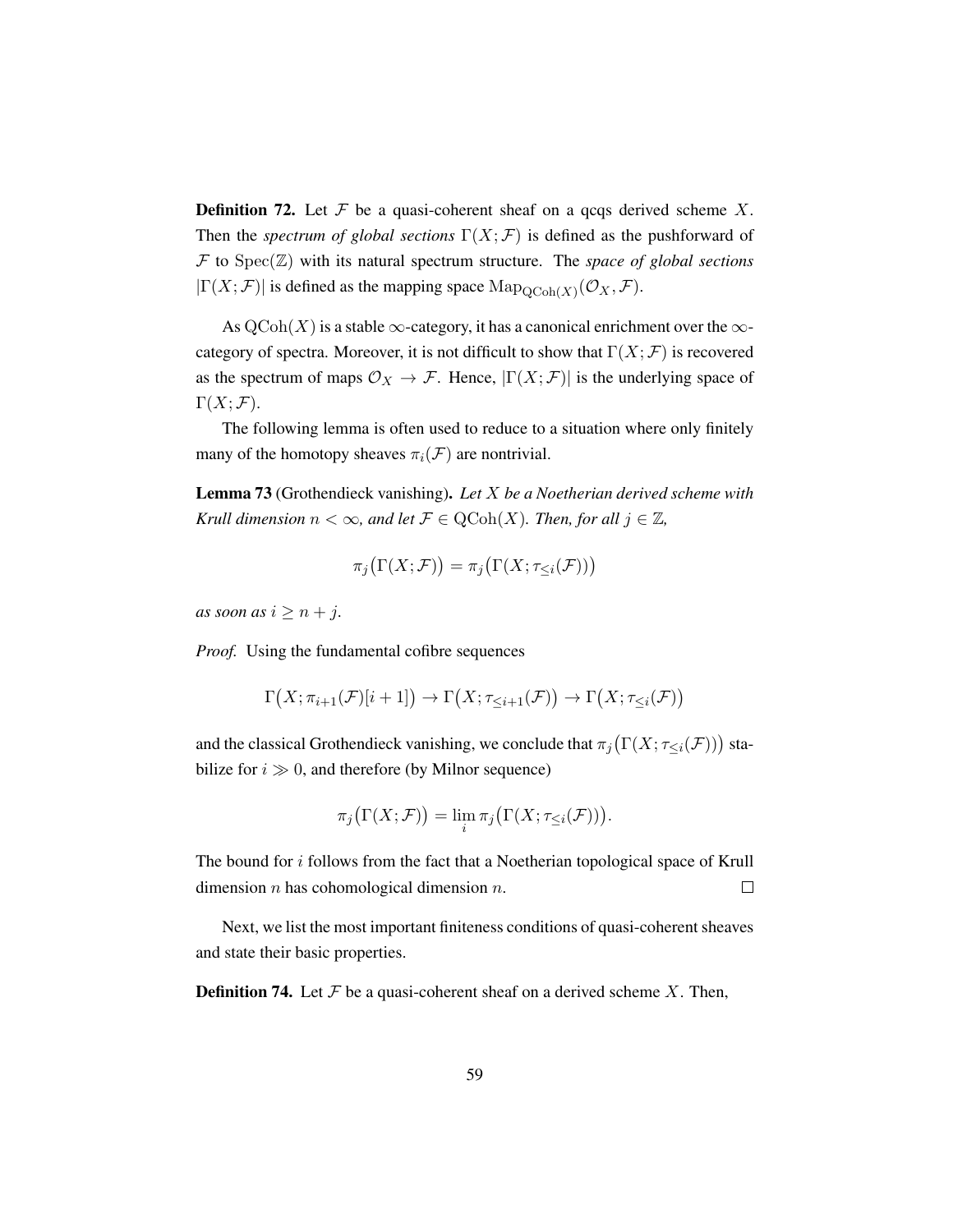- 1. F has *Tor-amplitude* in the interval  $[a, b] \subset \mathbb{Z}$  if, for every discrete quasicoherent sheaf G, the homotopy sheaves  $\pi_i(\mathcal{F} \otimes \mathcal{G})$  are trivial whenever  $i \notin [a, b]$ ;
- 2. *F* has *finite Tor-amplitude* if there exists a finite interval  $[a, b] \subset \mathbb{Z}$  in which  $F$  has its Tor-amplitude;
- 3. if  $F$  is connective, then we say that  $F$  has *Tor-dimension* i if it has *Tor*amplitude in  $[0, i]$ ;
- 4. if  $F$  is connective, then it is *flat* if it has Tor-dimension 0.

A family of concrete examples of a flat quasi-coherent sheaves is given by the locally free shaves. If X is a derived scheme and  $\mathcal F$  is a quasi-coherent sheaf on X, then F is *locally free (of finite rank)* if there exists  $n < \infty$ , an open cover  $(U_i)_{i \in I}$ of X, and equivalences  $\mathcal{F}|_{U_i} \simeq \mathcal{O}_{U_i}^{\oplus n_i}$ , where  $n_i \leq n$ . Moreover, if all the  $n_i$  can be chosen to be equal to *n*, then  $\mathcal F$  has *rank n*.

**Definition 75.** Let X be a derived scheme, and let  $\mathcal F$  be a quasi-coherent sheaf on  $X$ . Then,

- 1. F is *perfect* if, locally on each affine open  $Spec(A)$ , F is a retract of a finite colimit of shifts of  $A$ ; if  $X$  is qcqs, then perfect objects are precisely the compact objects of  $\mathrm{QCoh}(X)$ ;
- 2. F is *almost perfect* if it is eventually connective, and for all  $n \gg 0$  there exists a perfect object G and a map  $G \rightarrow \mathcal{F}$  inducing an isomorphisms  $\pi_i(\mathcal{G}) \to \pi_i(\mathcal{F})$  for  $i \leq n$ ; if X is Noetherian, then this is equivalent to F being eventually connective and the homotopy sheaves  $\pi_i(\mathcal{F})$  being coherent sheaves on  $X_{\text{cl}}$ ;
- 3. if  $X$  is Noetherian, then  $\mathcal F$  is *coherent* if it is almost perfect and only finitely many of the homotopy sheaves are nontrivial.

On a qcqs scheme, an almost perfect object is perfect if and only if it has finite Tor-amplitude. Moreover, there exists a convenient characterization of those almost perfect sheaves that are locally free (clearly any locally free sheaf of finite rank is almost perfect).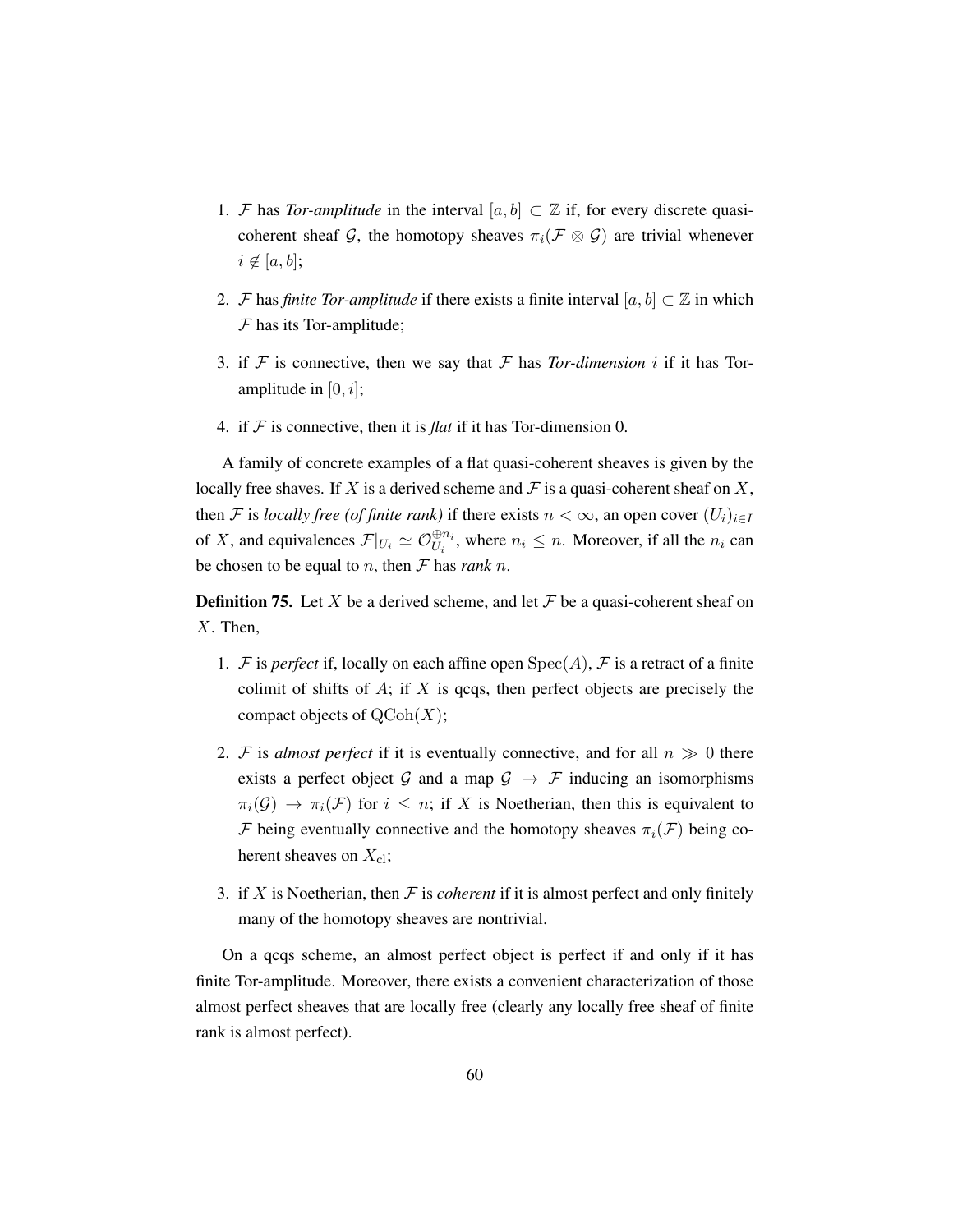Proposition 76. *Let* X *be a Noetherian derived scheme. Then an almost perfect sheaf* F *is locally free if and only if it is flat.*

Another useful fact is that the Tor-dimension of an almost perfect sheaf can be measured using the following local procedure.

**Lemma 77.** Let A be a Noetherian local derived ring with a residue field  $\kappa$ , *and let* M *be an almost perfect derived* A*-module (i.e., a quasi-coherent sheaf on* Spec(A)). Then M has Tor-amplitude in  $[a, b] \subset \mathbb{Z}$  if and only if the homotopy *modules*  $\pi_i(\kappa \otimes_A M)$  *of*  $\kappa \otimes_A M$  *vanish whenever*  $i \notin [a, b]$ *.* 

*Proof.* As any discrete A-module can naturally be regarded as a  $\pi_0(A)$ -module, it is enough to compute the Tor-amplitude of  $\pi_0(A) \otimes_A M$ . The claim then follows from standard facts concerning complexes of finitely generated modules over local  $\Box$ Noetherian rings.

If X is a derived scheme, then we denote by  $\text{Perf}(X)$  the full subcategory of  $\mathrm{QCoh}(X)$  spanned by the perfect objects. It is known that perfect objects coincide with the *dualizable* objects in  $QCoh(X)$ , i.e., to those quasi-coherent sheaves  $\mathcal F$ that admit a dual  $\mathcal{F}^{\vee}$  satisfying certain natural conditions. The most important properties of duals are listed below.

**Proposition 78.** Let X be a derived scheme and let  $\mathcal{F} \in \text{Perf}(X)$ . Then

*1. for any*  $\mathcal{Q} \in \text{QCoh}(X)$ *, there exists a natural equivalence of spaces* 

 $\text{Map}_{\text{QCoh}(X)}(\mathcal{F}, \mathcal{G}) \simeq |\Gamma(X; \mathcal{F}^{\vee} \otimes \mathcal{G})|;$ 

- 2. the double dual  $\mathcal{F}^{\vee\vee}$  is naturally equivalent to  $\mathcal{F}$ ;
- 3. *if*  $\mathcal{F}$  *is locally free (of rank r), then so is*  $\mathcal{F}^{\vee}$ ;
- *4. if*  $\mathcal{F}$  *is a rank 1 locally free sheaf, then*  $\mathcal{F} \otimes \mathcal{F}^{\vee} \simeq \mathcal{O}_X$ *.*

We end by recalling that a morphism  $\mathcal{E} \to \mathcal{F}$  of locally free sheaves is an *inclusion* if the induced morphism of duals  $\mathcal{F}^{\vee} \to \mathcal{E}^{\vee}$  is a surjection. As the fiber of a surjection of locally free sheaves is a vector bundle, the cofiber of an inclusion of locally free sheaves is locally free.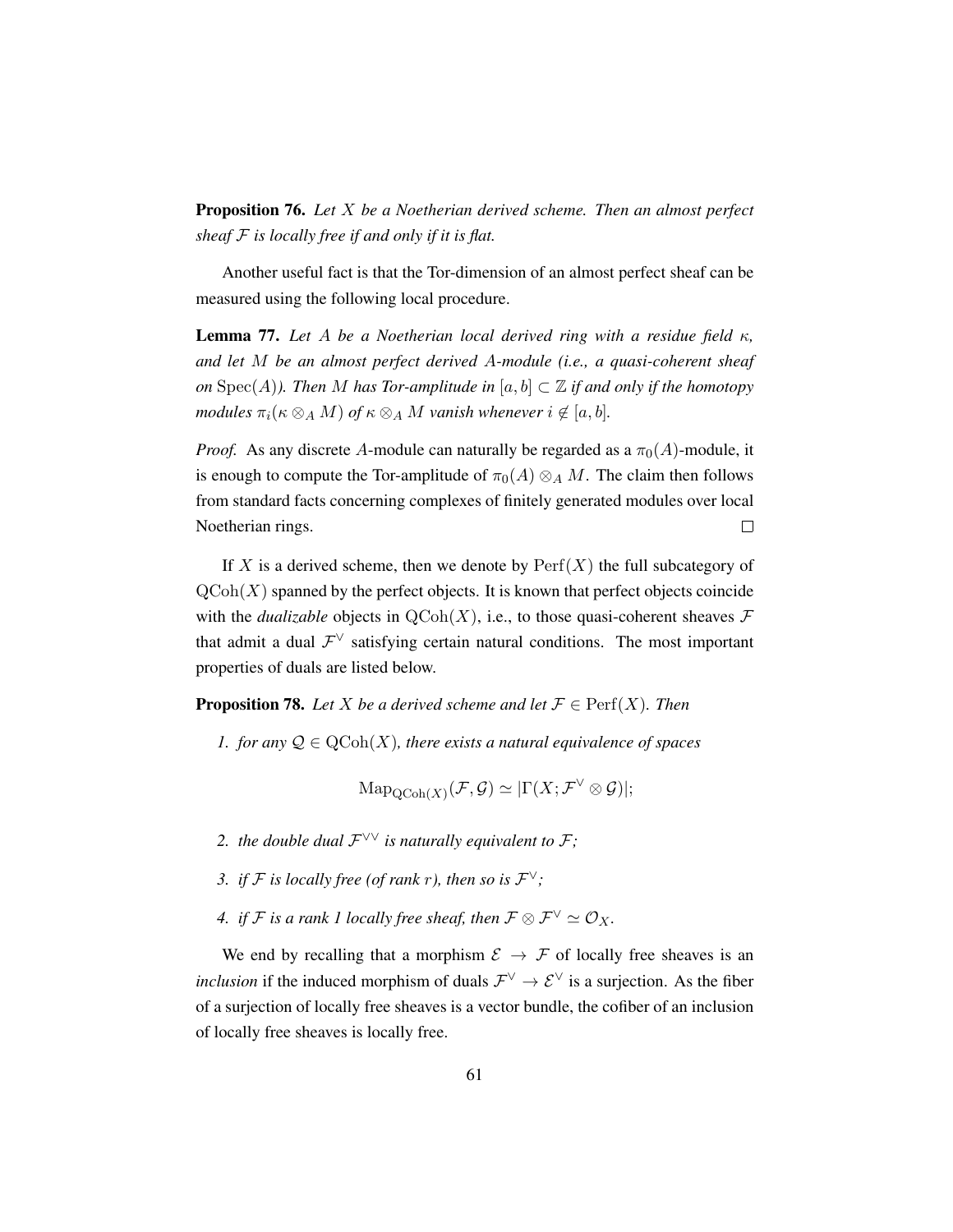## 3.1.3 The cotangent complex

The cotangent complex is one of the most important objects in derived algebraic geometry. Much like the sheaf of Kähler-differentials, it admits an universal property as the target of the universal derived derivation, or, alternatively, as a quasi-coherent sheaf classifying infinitesimal derived extensions<sup>[10](#page-71-0)</sup>, as explained in a rather pleasant way in [\[51\]](#page-201-4). As any derived scheme is a limit of derived infinitesimal extensions that start with a classical scheme, the cotangent complex may be regarded as a key to understanding derived algebraic geometry.

As we will need only the most elementary properties of the cotangent complex, we will keep this subsection rather concise. Let us start by fixing the terminology.

**Definition 79.** Let  $X \rightarrow Y$  be a morphism of derived schemes. Then, we will denote by  $\mathbb{L}_{X/Y}$  the *relative cotangent complex* of X over Y. The cotangent complex is a connective quasi-coherent sheaf. The *absolute cotangent complex*  $\mathbb{L}_X$  is the relative cotangent complex associated to the morphism  $X \to \text{Spec}(\mathbb{Z})$ .

Next, we record the useful properties of  $\mathbb{L}_{X/Y}$ .

Proposition 80. *The cotangent complex satisfies the following properties:*

*1. if the square*



is Cartesian, then there exists a natural equivalence  $f^* \mathbb{L}_{X/Y} \simeq \mathbb{L}_{X'/Y'}{}^{11};$  $f^* \mathbb{L}_{X/Y} \simeq \mathbb{L}_{X'/Y'}{}^{11};$  $f^* \mathbb{L}_{X/Y} \simeq \mathbb{L}_{X'/Y'}{}^{11};$ 

2. given a sequence  $X \stackrel{g}{\rightarrow} Y \rightarrow Z$  of derived schemes, then there exists a *natural cofiber sequence*

$$
g^* \mathbb{L}_{Y/Z} \to \mathbb{L}_{X/Z} \to \mathbb{L}_{X/Y};
$$

<span id="page-71-0"></span> $10$ Note that, in classical algebraic geometry, the cotangent complex does not admit a universal property in terms of deformation theory.

<span id="page-71-1"></span> $11$ Note that, in classical algebraic geometry, this is not true in general. If the classical Cartesian square is Tor-independent, then the result holds.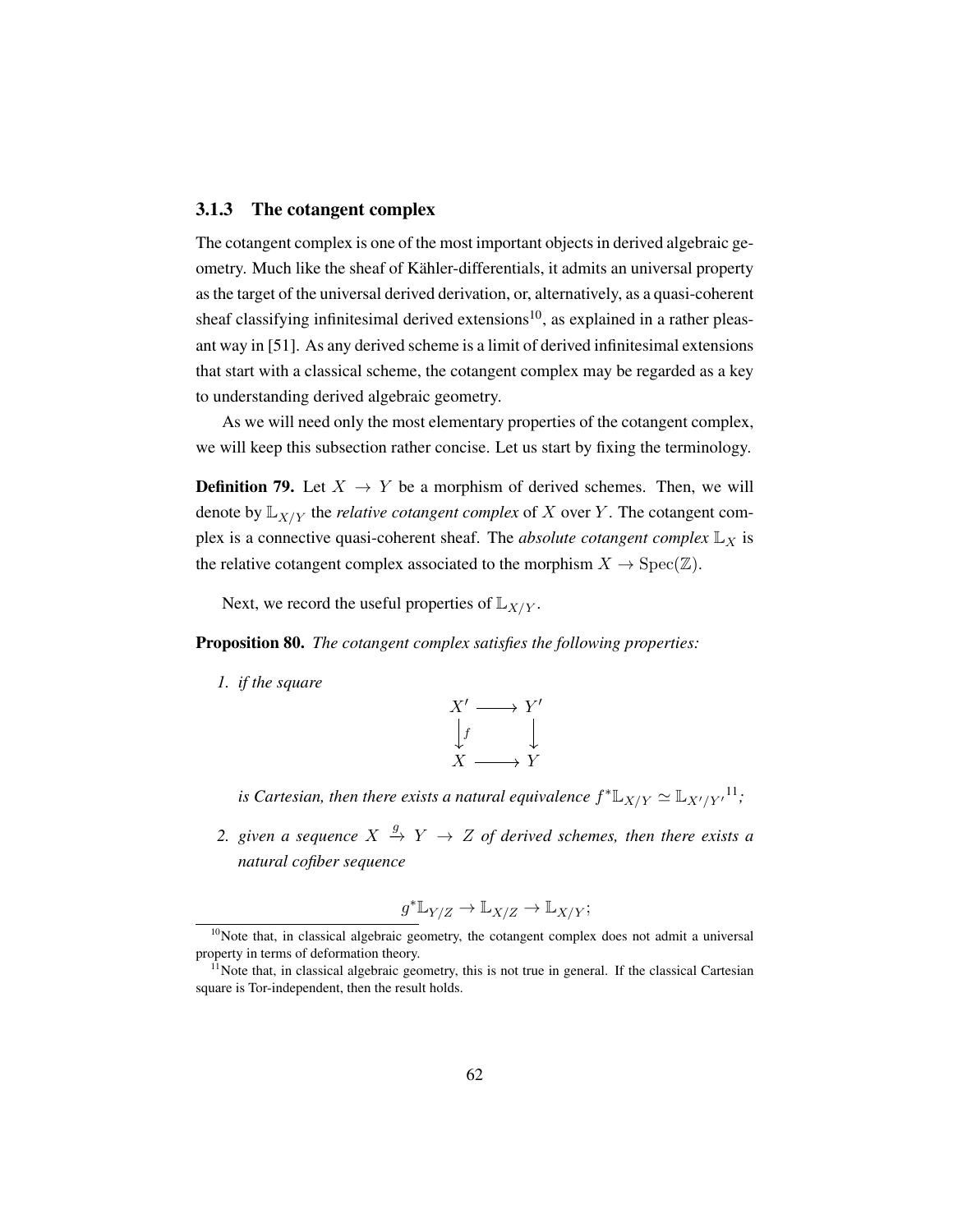*3. if the square*



*is Cartesian, then the induced map*  $f^* \mathbb{L}_{X/Y} \oplus g^* \mathbb{L}_{Y'/Y} \to \mathbb{L}_{X'/Y}$  *is an equivalence.*

Finiteness properties of  $f$  and of the relative cotangent complex are intimately related, as the following result ([\[44\]](#page-200-0) Proposition 3.2.18) shows.

**Proposition 81.** Let  $f : X \to Y$  be a map of derived schemes. Then the following *are equivalent:*

- *1.* f *is locally of finite presentation (locally of almost finite presentation);*
- 2.  $f_{\text{cl}}$  :  $X_{\text{cl}} \rightarrow Y_{\text{cl}}$  *is finitely presented and*  $\mathbb{L}_{X/Y}$  *is perfect (almost perfect).*  $\Box$

### 3.1.4 Vector bundles and related derived schemes

Much like in classical algebraic geometry, it is often useful to consider locally free sheaves as geometric objects.

**Definition 82.** Let X be a derived scheme, and let  $\mathcal E$  on X be a locally free sheaf. Then, the *vector bundle* E associated to  $\mathcal E$  is the derived X-scheme such that, for every derived  $X$ -scheme  $S$ , there exists a natural equivalence

$$
\mathrm{Map}_{\mathrm{dSch}_{/X}}(S,E) \simeq |\Gamma(S;\mathcal{E}|_S)|.
$$

In particular, the space of sections of the structure map  $E \to X$  is equivalent to the space of global sections of  $\mathcal E$ . The vector bundle of a locally free sheaf of rank 1 is referred to as a *line bundle*, and is often denoted by  $\mathcal{L}$ .

One can check locally that the above functor of points description gives rise to a derived scheme. From now on, we will be rather careless in distinguishing vector bundles from locally free sheaves as they contain equivalent data.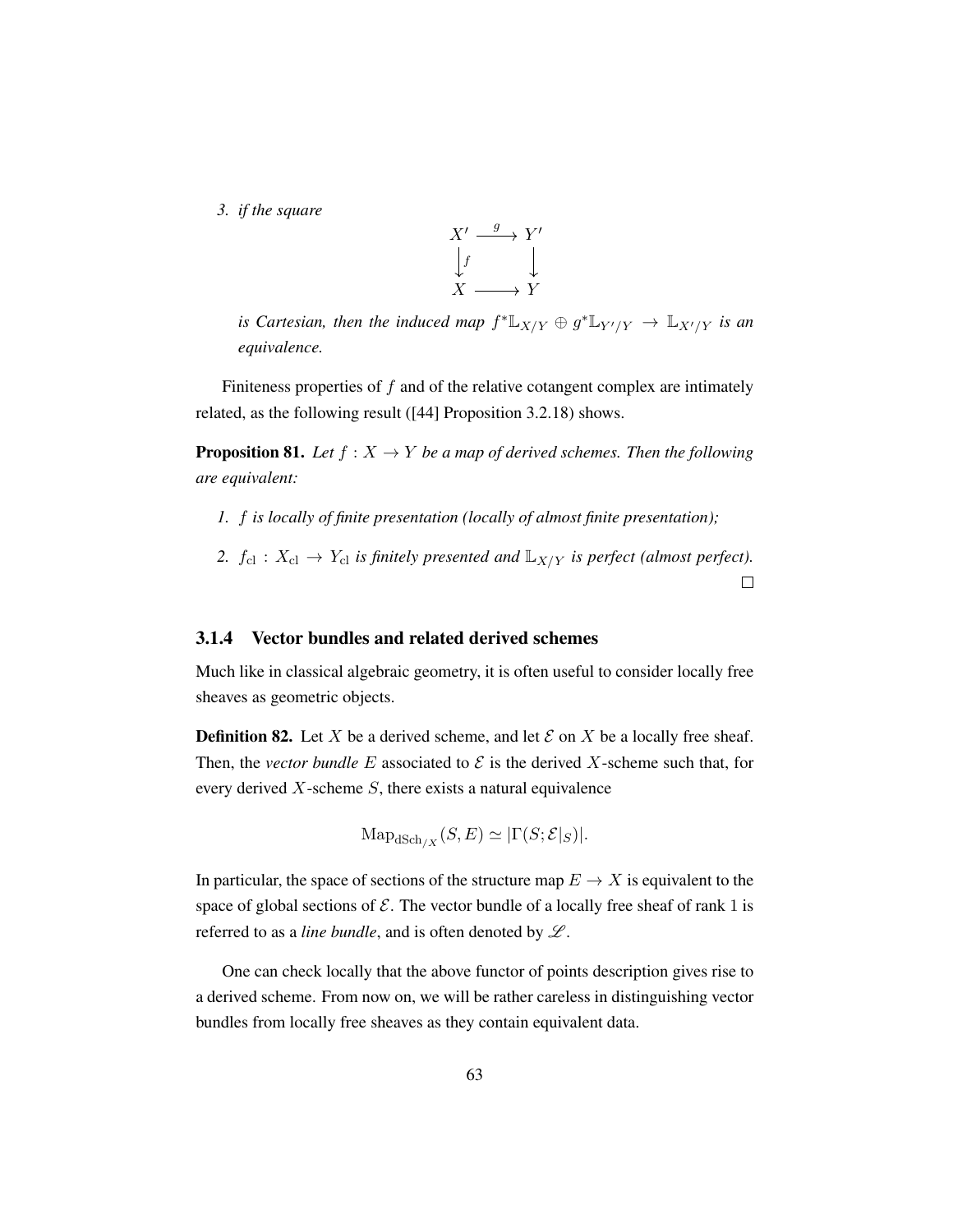**Definition 83.** Let X be a derived scheme, let E be a vector bundle on X, and let s be a global section of E. Then, the *derived vanishing locus* of s is defined as the fiber product

$$
V_X(s) \longleftrightarrow X
$$
  
\n
$$
\downarrow \qquad \qquad \downarrow 0
$$
  
\n
$$
X \xrightarrow{s} E.
$$

Note that there exists a natural equivalence between the two inclusions  $V_X(s) \hookrightarrow$ X as both 0 and s are sections of  $E \to X$ . The derived vanishing locus of line bundle section of L is referred to as a *virtual Cartier divisor*.

Moreover, for each vector bundle, one can construct several interesting examples of derived schemes, namely the relative Grassmannians.

**Definition 84.** Let X be a derived scheme and let E be a vector bundle on X. Then the *Grassmannian of n-planes in*  $E$ ,  $Gr_n(E)$ , is the derived X-scheme such that, for each derived X-scheme S, the space of X-morphisms  $S \to \text{Gr}_n(E)$  is equivalent to the space of inclusions

$$
F \hookrightarrow E|_S
$$

of vector bundles on S, where F is a vector bundle of rank n. The scheme  $\text{Gr}_1(E)$ is called the *projective bundle* associated to E, and it is denoted by  $P(E)^{12}$  $P(E)^{12}$  $P(E)^{12}$ . Following the classical convention, the universal subbundle of E on  $\mathbb{P}(E)$  is denoted by  $O(-1)$ . At times, it is useful to keep track of the base of the bundle, in which case we will use the notation  $\mathbb{P}_X(E)$ .

Again, it can be verified that the above description gives rise to a derived scheme. Clearly an inclusion of vector bundles  $E \leftrightarrow F$  induces a closed embedding of Grassmannians  $\text{Gr}_n(E) \hookrightarrow \text{Gr}_n(F)$ . In order to study this inclusion (in the special case of projective bundles) in more detail, we record the following useful result.

<span id="page-73-0"></span><sup>&</sup>lt;sup>12</sup>If E is a vector bundle on X, then we will denote by  $P(E)$  the universal scheme representing surjections  $E \to \mathscr{L}$ . However, we use this notation rarely.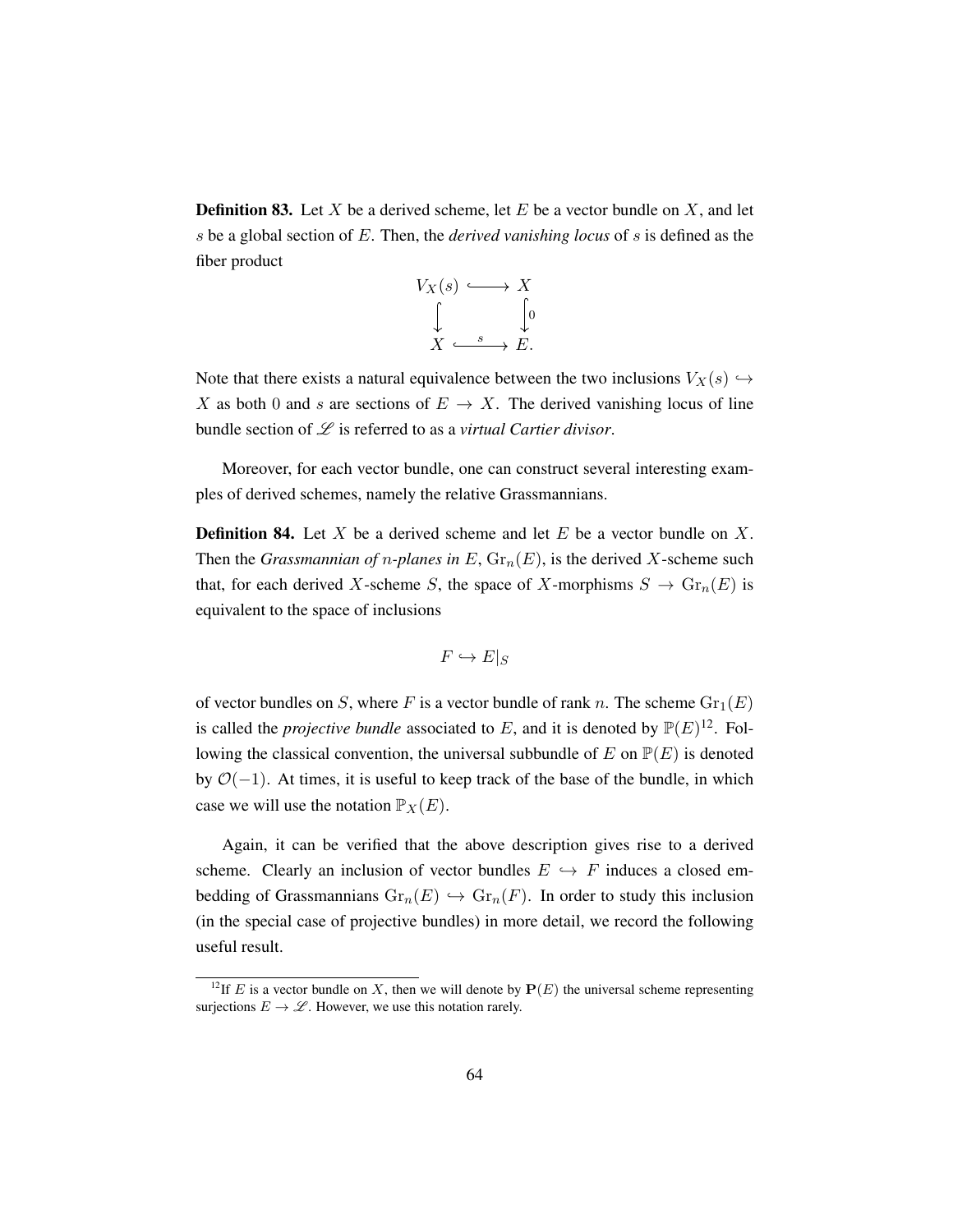<span id="page-74-0"></span>Lemma 85. *Let* X *be a derived scheme and* E *a vector bundle on* X*. Then, the natural cofiber sequence*

$$
\mathcal{O}(-1) \to E \to Q
$$

*of vector bundles on*  $\mathbb{P}(E)$  *induces a natural equivalence*  $|\Gamma(X; E)| \simeq |\Gamma(\mathbb{P}(E); Q)|$ *of spaces of global sections.*

*Proof.* Let  $\pi$  be the structure morphism  $\mathbb{P}(E) \to X$ . Then one checks locally and by reducing to classical algebraic geometry that the natural map  $\pi_*(\pi^*(E)) \to E$ is an equivalence. Similarly,  $\pi_*(\mathcal{O}(-1)) \simeq 0$ . The claim then follows from the fact that cofiber sequences push forward to cofiber sequences.  $\Box$ 

We now show that projectivized linear embeddings are derived vanishing loci.

**Proposition 86.** Let  $E \hookrightarrow F$  *be an inclusion of vector bundles, and let us denote the cofiber of the inclusion by G. Then, the inclusion*  $\mathbb{P}(E) \hookrightarrow \mathbb{P}(F)$  *is the derived vanishing locus of the global section* s *of* G(1) *that corresponds to the composition*

$$
\mathcal{O}(-1) \hookrightarrow F \to G
$$

*of maps of vector bundles on*  $\mathbb{P}(F)$ *.* 

*Proof.* The space of X-morphism from a derived X-scheme S to the derived vanishing locus  $V_{\mathbb{P}(F)}(s)$  is equivalent to the space of commuting diagrams,

$$
\begin{array}{ccc}\n\mathscr{L} & & 0 \\
\downarrow & & \searrow & \\
F|_{S} & \longrightarrow & G|_{S}.\n\end{array}
$$

As  $E \hookrightarrow F \to G$  is a fiber sequence in quasi-coherent sheaves, the claim follows.  $\Box$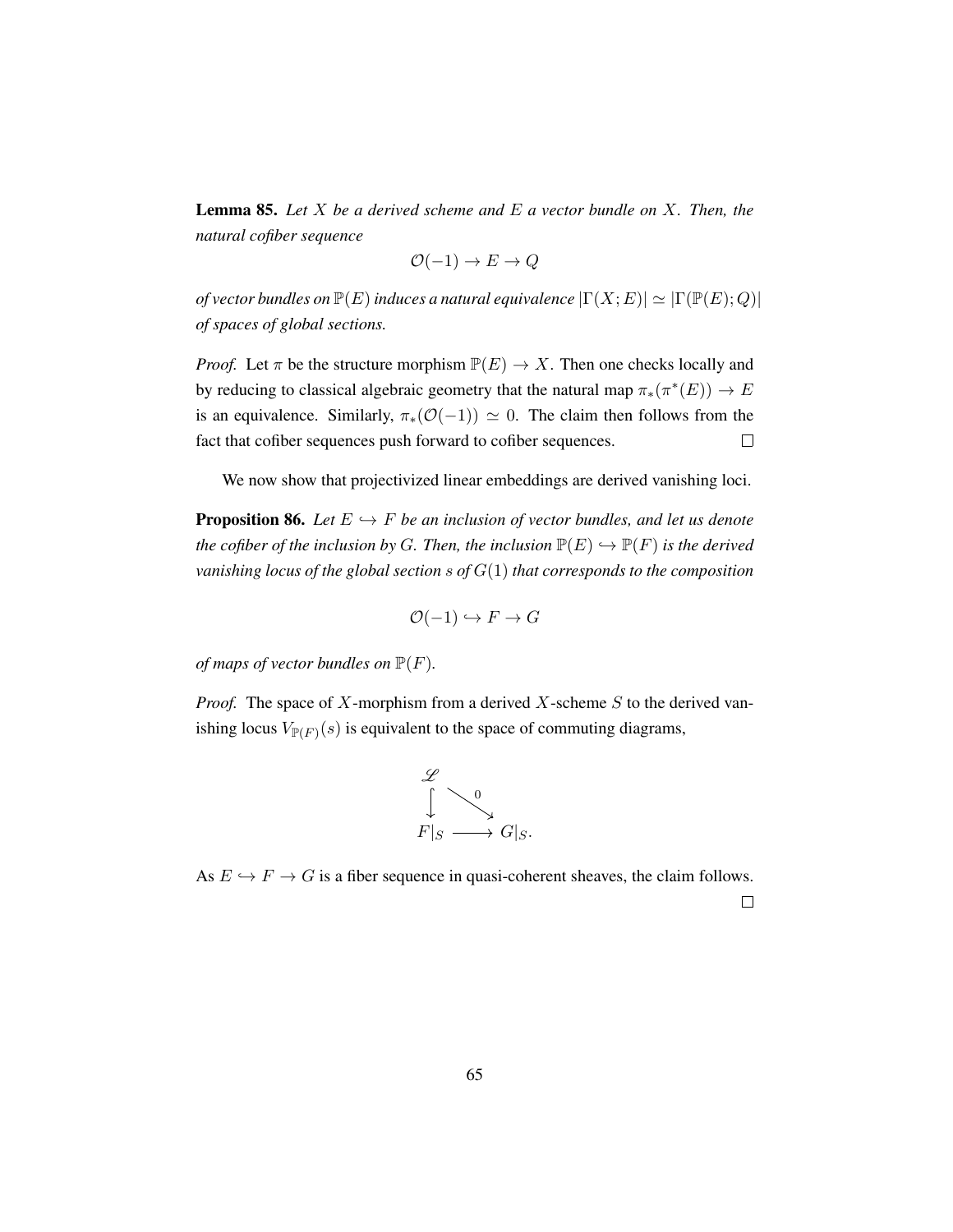# 3.2 Quasi-projectivity and ample line bundles

Here, we study ample line bundles and quasi-projective morphisms in derived algebraic geometry. These results originally appeared in the background section of [\[6\]](#page-197-0) and slightly earlier in the unpublished note [\[5\]](#page-197-1). Of course, the results are rather straightforward analogues of well-known results in classical algebraic geometry.

### 3.2.1 Ample line bundles

The purpose of this subsection to define and study ample line bundles in the context of derived algebraic geometry.

**Definition 87.** Let  $X$  be a Noetherian derived scheme of finite Krull dimension and let  $\mathscr L$  be a line bundle on X. Then  $\mathscr L$  is *ample* if, for any point  $x \in X$ , there exists  $n \geq 0$  and a section  $s \in \Gamma(X; \mathscr{L}^{\otimes n})$  such that  $X_s := X \setminus V(s)$  is affine and contains  $x$ .

The following result will be important when analyzing the implications of the above definition.

<span id="page-75-0"></span>Lemma 88. *Let* X *be a finite-Krull-dimensional Noetherian derived scheme, let*  $\mathscr L$  be a line bundle on X and let s be a global section of  $\mathscr L$ . Let F be a quasi*coherent sheaf on* X*, and consider the sequences*

$$
H^i(X; \mathcal{F}) \xrightarrow{s} H^i(X; \mathscr{L} \otimes \mathcal{F}) \xrightarrow{s} H^i(X; \mathscr{L}^{\otimes 2} \otimes \mathcal{F}) \xrightarrow{s} \cdots
$$

*Then there are natural isomorphisms*

$$
\mathrm{colim}_n H^i\big(X; \mathscr{L}^{\otimes n} \otimes \mathcal{F}\big) \xrightarrow{\cong} H^i(X_s; \mathcal{F})
$$

given by sending  $f \in H^i(X; \mathscr{L}^{\otimes n} \otimes \mathcal{F})$  to  $f/s^n \in H^i(X_s; \mathcal{F})$ .

*Proof.* It is enough to prove this for  $i = 0$ . Since applying the truncation  $\tau_{\geq 0}$  does not change the zeroth cohomology, we can assume that  $\mathcal F$  is connective. Finally, by Grothendieck vanishing (Lemma [73\)](#page-68-0) we may reduce to the situation where the nontrivial homotopy sheaves of  $\mathcal F$  lie between degrees 0 and n, where n is at most the Krull dimension of X. Our argument proceeds by induction on  $n$ . Notice that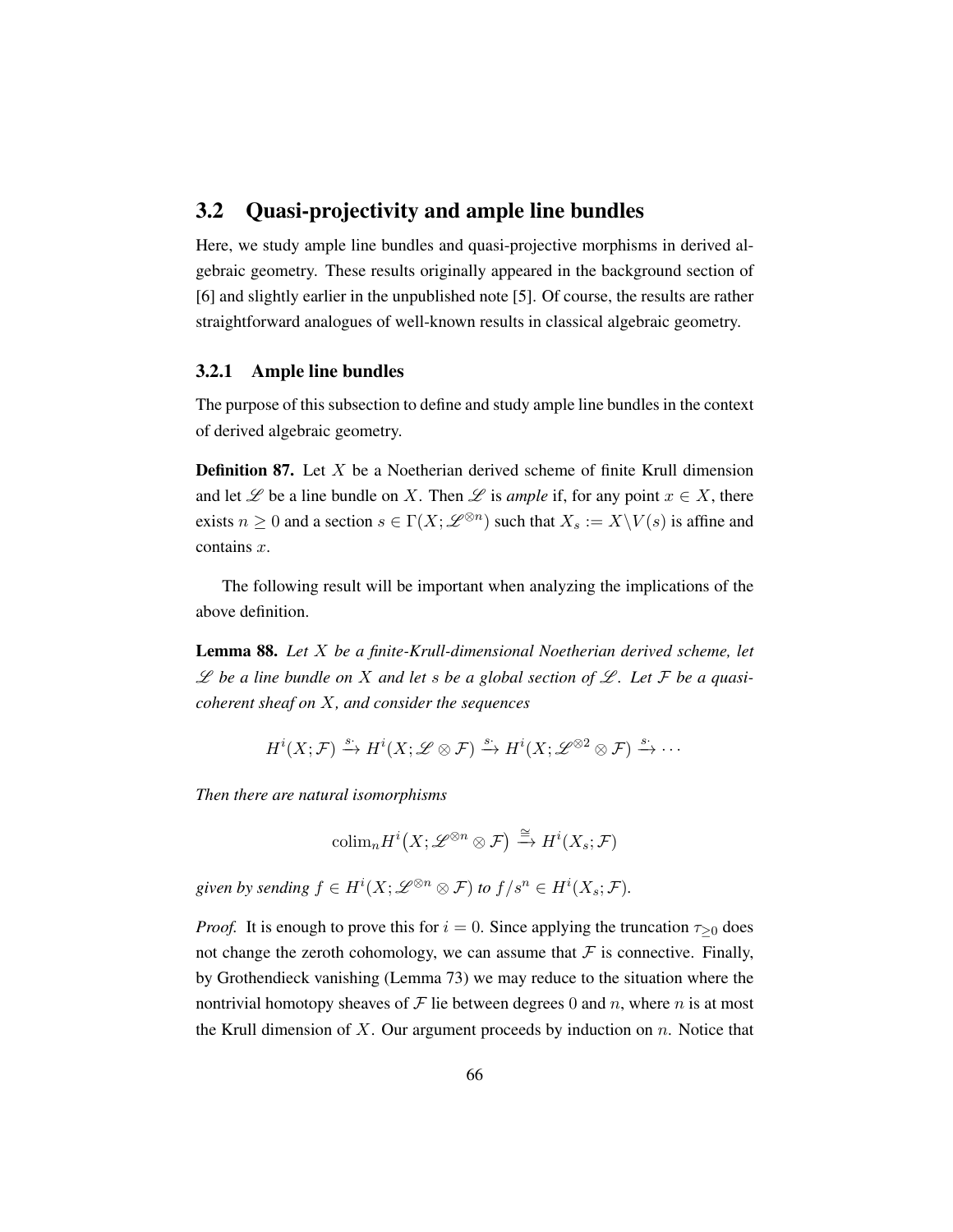the base case  $n = 0$  is classical (see e.g. [\[58\]](#page-202-0) Tag 09MR). To prove the general case, we consider the cofiber sequence

$$
\mathcal{F}' \to \mathcal{F} \to \pi_0(\mathcal{F}).
$$

Since the nontrivial homotopy sheaves of  $\mathcal{F}'$  lie between degrees 1 and n, we can apply the induction assumption to  $\mathcal{F}'$  and  $\pi_0(\mathcal{F})$ , and the claim follows from 5lemma applied to the diagram comparing the cohomology long exact sequences  $\Box$ (note that sequential colimits preserve exact sequences).

Ample line bundles admit the following useful characterization.

Proposition 89. *Let* X *be a finite-Krull-dimensional Noetherian derived scheme,* and let  $\mathscr L$  be a line bundle on  $X$ . Then, the following conditions are equivalent:

- 1.  $L$  *is ample;*
- *2. for every connective almost perfect sheaf*  $\mathcal F$  *on*  $X$ *, the sheaves*  $\mathscr L^{\otimes n} \otimes \mathcal F$ *are globally generated for*  $n \gg 0$ *.*

*Proof.* By Grothendieck vanishing (Lemma [73\)](#page-68-0), we can assume that  $F$  is coherent. Let us first assume that L is ample, and choose  $s_i \in \Gamma(X; \mathscr{L}^{\otimes n_i}), i = 1..r$ , in such a way that  $X_{s_i}$  form an affine open cover of X. As

$$
\pi_0\big(\Gamma(X_{s_i};\mathcal{F})\big) \cong \Gamma\big(X_{s_i};\pi_0(\mathcal{F})\big),\,
$$

we can use Lemma [88](#page-75-0) to conclude that, for  $d_i \gg 0$ , there exist global sections of  $\mathscr{L}^{\otimes d_i n_i} \otimes \mathscr{F}$  generating it at the points of  $X_{s_i}$ . Letting  $N = n_1 \cdots n_r$ , it then follows that  $\mathscr{L}^{\otimes iN} \otimes \mathcal{F}$  is globally generated for  $i \gg 0$ . Since the last conclusion is also true for the sheaves  $\mathscr{L} \otimes \mathcal{F}, ..., \mathscr{L}^{\otimes N-1} \otimes \mathcal{F}$ , it follows that  $\mathscr{L}^{\otimes n} \otimes \mathcal{F}$  is globally generated for  $n \gg 0$ .

Suppose then that, for all coherent sheaves  $\mathcal{F}, \mathcal{L}^{\otimes n} \otimes \mathcal{F}$  is globally generated for  $n \gg 0$ . Let  $x \in X$  be a point, and let U be an affine open neighborhood of x such that  $\mathscr{L}|_U$  is trivial. Let  $Z \hookrightarrow X$  be the complement of U with the reduced scheme structure, and consider the cofiber sequence

$$
\mathcal{I} \to \mathcal{O}_X \to \mathcal{O}_Z.
$$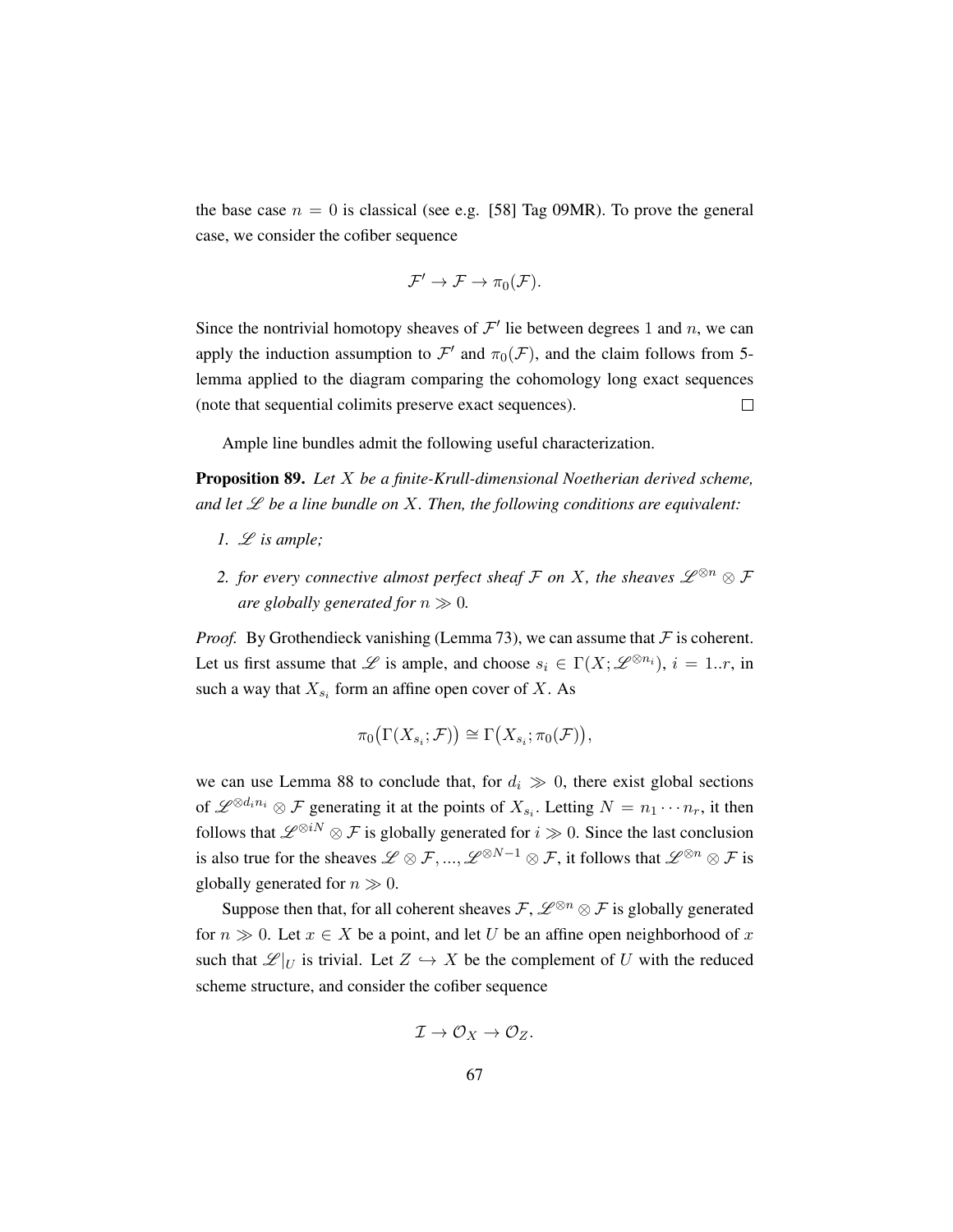If  $\mathscr{L}^{\otimes n} \otimes \mathcal{I}$  is globally generated, then it is possible to find such a global section s that its image in  $s' \in \Gamma(X; \mathscr{L}^{\otimes n})$  does not vanish at x. It follows that  $X_{s'} \subset U$  is an affine open subset containing  $x$ .  $\Box$ 

Next, we consider the relative version of ampleness.

**Definition 90.** Let  $f : X \to Y$  be a morphism of finite-Krull-dimensional Noetherian derived schemes. Then, a line bundle  $\mathscr L$  on X is *relatively ample* (or *f-ample*) if, for every affine open set  $Spec(B) \to Y$ ,  $\mathscr L$  restricts to an ample line bundle on the inverse image  $f^{-1}Spec(B)$ .

If Y is affine, then a line bundle  $\mathscr L$  on X is relatively ample over Y if and only if  $\mathscr L$  is ample. Combining this observation with the following lemma allows us to check relative ampleness on an affine cover of Y .

<span id="page-77-0"></span>**Lemma 91.** Let  $f: X \to Y$  be a morphism of finite-Krull-dimensional Noetherian *derived schemes, let*  $(U_i)_{i \in I}$  *be an open cover of* Y, and let  $\mathcal L$  *be a line bundle on* X. Then,  $\mathscr L$  is  $f$ -ample if and only if for all  $i \in I$ , we have that  $\mathscr L_i := \mathscr L \vert_{f^{-1}U_i}$  is  $f_i$ -ample, where  $f_i: f^{-1}U_i \to U_i$  is the restriction of  $f$ .

*Proof.* The only if direction is clear, so let us prove that all  $\mathcal{L}_i$  being  $f_i$ -ample implies the relative ampleness of  $\mathcal{L}$ . In other words we have to prove the following: if  $Y = \text{Spec}(B)$  is affine,  $b_1, ..., b_r \in B$  are functions such that  $(Y_{b_i})_{i=1}^r$  is an affine open cover of Y with  $\mathscr{L}|_{X_{b_i}}$  ample for all i, then  $\mathscr L$  is ample. But this is obvious: if  $x \in X$ , then x lies inside one of the open subsets  $X_{b_i}$ , and we may use Lemma [88](#page-75-0) to find a global section s of  $\mathscr{L}^{\otimes n}$  with  $X_s \subset X_{b_i}$  affine and containing  $\Box$  $x$ .

As a consequence, we prove that relatively ample line bundles behave well in compositions and in derived pullbacks.

<span id="page-77-1"></span>**Proposition 92.** Let  $f : X \rightarrow Y$  be a morphism of finite-Krull-dimensional *Noetherian derived schemes having a relatively ample line bundle*  $L$ *. Then,* 

- *1. if f factors through*  $f' : X \to Y'$ ,  $\mathscr L$  *is f'*-*ample*;
- 2. *if*  $g: Y \to Z$  admits a relatively ample line bundle  $\mathscr{M}$ , then  $\mathscr{L} \otimes f^* \mathscr{M}^{\otimes n}$ *is*  $(q \circ f)$ *-ample for*  $n \gg 0$ *;*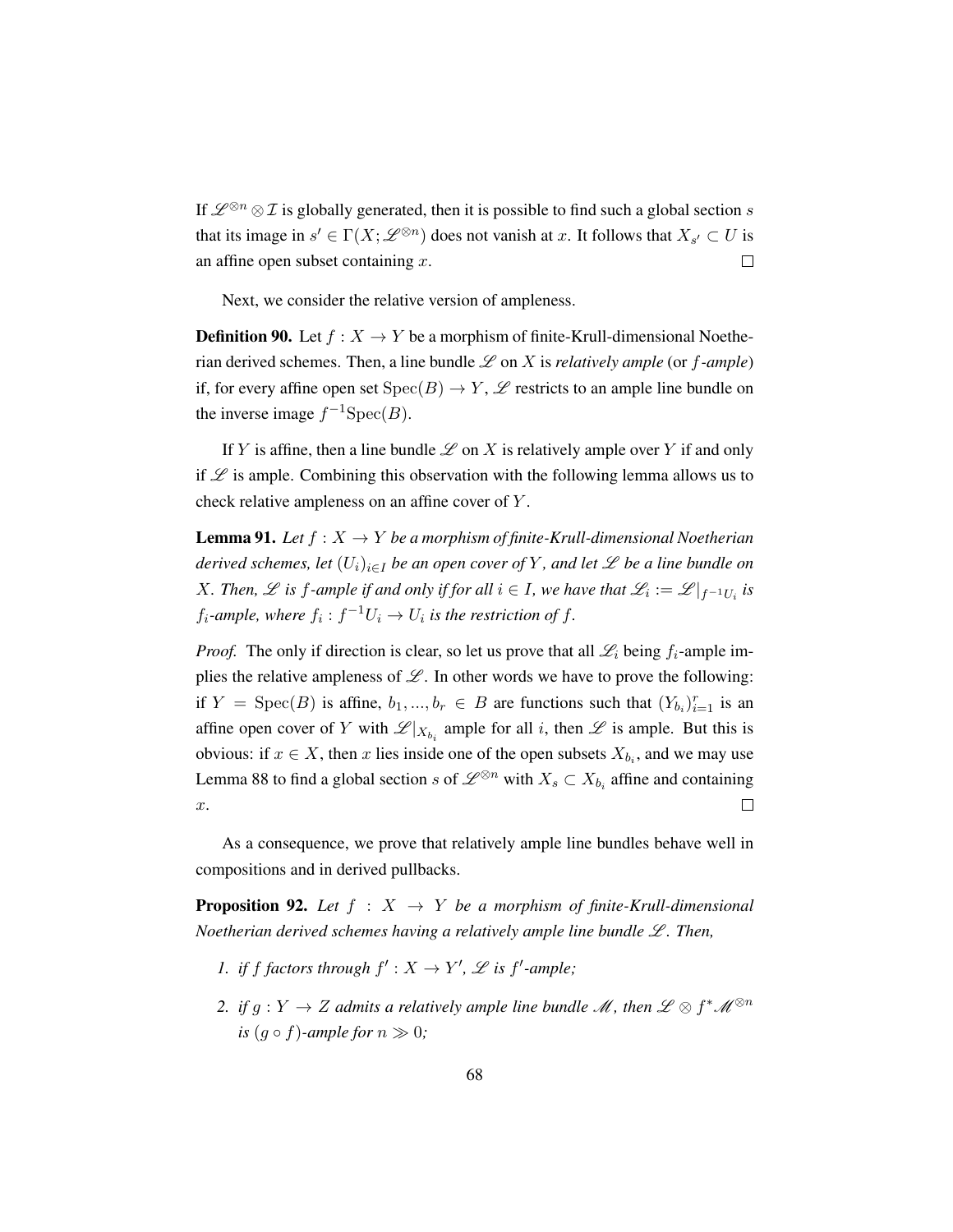*3. if*



*is Cartesian with*  $X'$  *and*  $Y'$  *Noetherian, then*  $h'^*L$  *is*  $f'$ -*ample.* 

- *Proof.* 1. This follows from Lemma [91](#page-77-0) and from the stability of ample line bundles under restrictions to open subschemes.
	- 2. The proof is the same as the classical proof, see [\[58\]](#page-202-0) Tags 0C4K (1) and 0892.
	- 3. Without loss of generality we can assume that both  $Y$  and  $Y'$  are affine. It follows that  $h'$  is affine, and as ample line bundles are stable under affine pullbacks, the claim follows.  $\Box$

It is also true that relative ampleness can be checked on the truncation, at least for proper morphisms.

<span id="page-78-0"></span>Proposition 93. *Let* A *be a Noetherian derived ring of finite Krull dimension, and let*  $X \rightarrow \text{Spec}(A)$  *be a proper morphism of derived schemes that is locally of finite presentation. Then, for a line bundle*  $\mathscr L$  *on*  $X$ *, the following conditions are equivalent:*

- *1.*  $\mathcal{L}_{\text{cl}}$  *is ample on*  $X_{\text{cl}}$ *;*
- *2.* given an almost perfect quasi-coherent sheaf  $\mathcal F$  on  $X$  and  $i \in \mathbb{Z}$ , we have *that*

$$
\pi_i\big(\Gamma(X;\mathcal{F}\otimes\mathscr{L}^{\otimes n})\big)\cong\Gamma_{\text{cl}}(X;\pi_i(\mathcal{F}\otimes\mathscr{L}^{\otimes n}))
$$

*for*  $n \gg 0$ *;* 

*3.* L *is ample.*

*Proof.* Let us first assume that the truncation  $\mathcal{L}_{\text{cl}}$  is ample. By Grothendieck vanishing, it is enough to ensure that condition 2. holds for  $\mathcal F$  coherent and connective.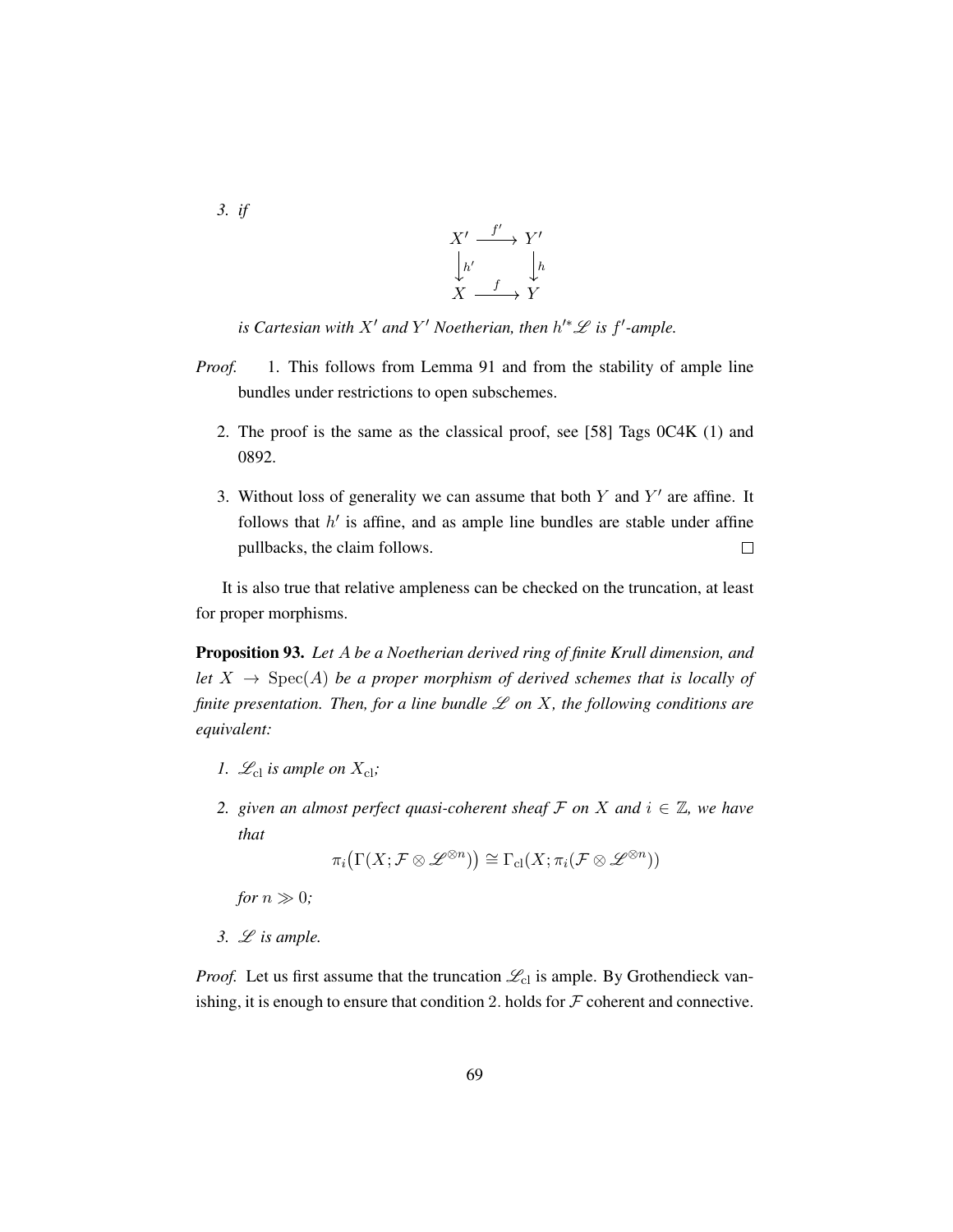We will proceed by induction on n, where n is the largest i such that  $\pi_i(\mathcal{F})$  is nontrivial. The base case  $n = 0$  is easy: in this situation

$$
\mathcal{F} \otimes_{\mathcal{O}_{X}} \mathscr{L}^{\otimes m} \simeq \mathcal{F} \otimes_{\mathcal{O}_{X_{\text{cl}}}} \mathscr{L}_{\text{cl}}^{\otimes m},
$$

and the claim follows from the classical result of Serre on the vanishing of sheaf cohomology (see, e.g., [\[58\]](#page-202-0) Tag 0B5U). In general we have a cofibre sequence

$$
\mathcal{F}'\to\mathcal{F}\to\pi_0(\mathcal{F}).
$$

Applying the induction assumption to  $\mathcal{F}'$  and  $\pi_0(\mathcal{F})$ , the result holds for them for m large enough. Then for any such m, and  $n > m$ , it follows from the associated cohomology long exact sequence that

$$
\pi_i(\Gamma(X; \mathcal{F} \otimes \mathscr{L}^{\otimes n})) \cong
$$
\n
$$
\begin{cases}\n\pi_i(\Gamma(X; \mathcal{F}' \otimes \mathscr{L}^{\otimes n})) \cong \Gamma_{\text{cl}}(X; \pi_i(\mathcal{F} \otimes \mathscr{L}^{\otimes n})) & \text{for } i > 0; \\
\Gamma_{\text{cl}}(X; \pi_0(\mathcal{F} \otimes \mathscr{L}^{\otimes n}))) & \text{for } i = 0; \\
0 & \text{for } i < 0.\n\end{cases}
$$

This shows that  $L$  satisfies condition 2.

Suppose then that  $L$  satisfies condition 2. Applying this to all truncated coherent sheaves, we can immediately conclude that  $\mathcal{L}_{cl}$  is ample using the result of Serre cited above. As global sections of  $\mathscr{L}_{\text{cl}}^{\otimes n}$  lift to global sections of  $\mathscr{L}^{\otimes n}$  for  $n \gg 0$ , the ampleness of  $\mathcal{L}_{\text{cl}}$  implies that of  $\mathcal{L}$ .  $\Box$ 

### 3.2.2 Quasi-projective morphisms

Here, we define and study the basic properties of quasi-projective morphisms. Let us begin with explaining what we mean by a quasi-projective morphism.

**Definition 94.** A locally almost finitely presented morphism  $f : X \to Y$  of finite-Krull-dimensional Noetherian derived schemes is *quasi-projective* if it admits a relatively ample line bundle. A proper quasi-projective morphism is called *projec-*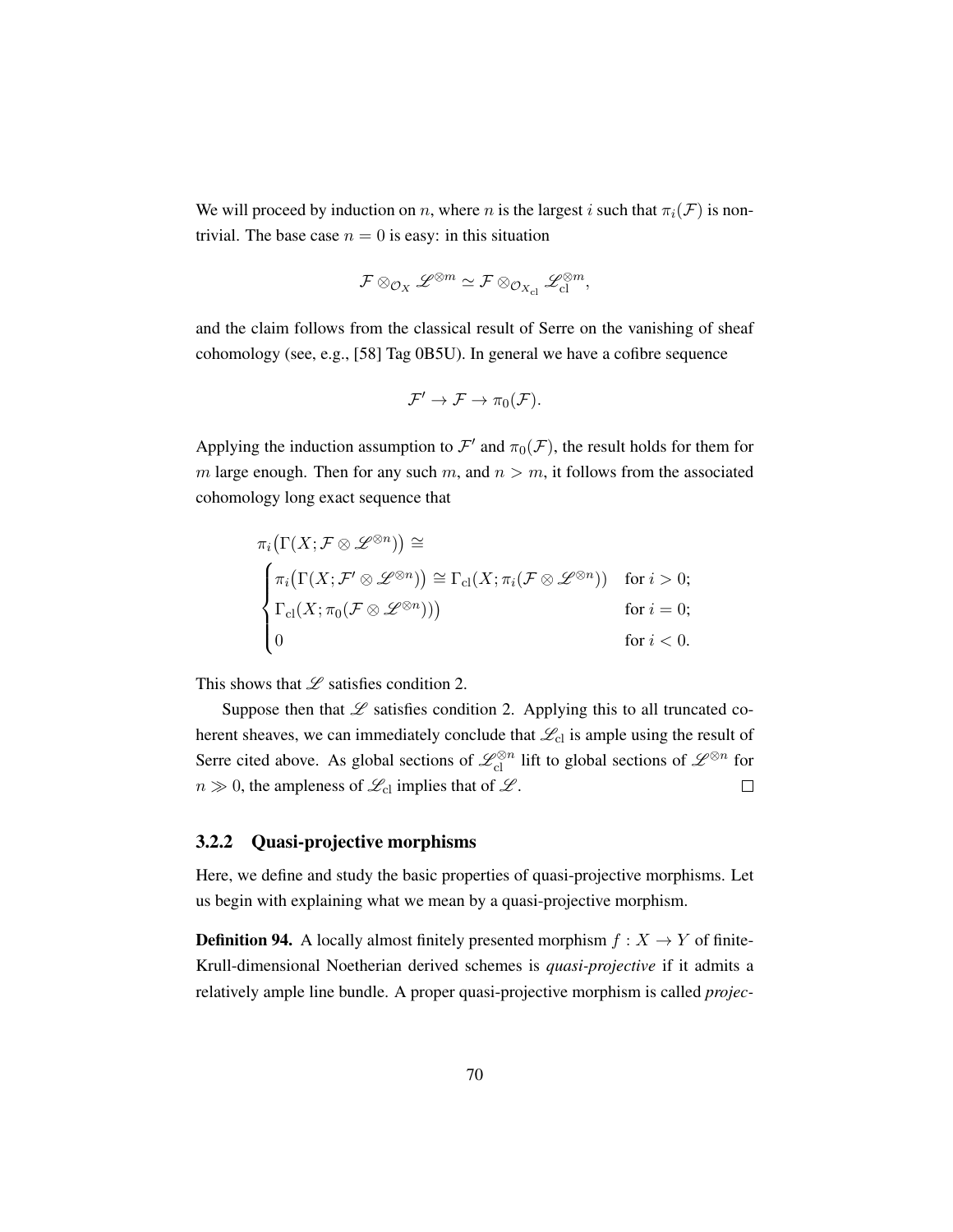*tive*[13](#page-80-0) .

In light of Proposition [93,](#page-78-0) we may generalize the notion of projective morphism further to get rid of the Noetherian hypothesis.

**Definition 95.** Let  $f : X \to Y$  be a proper morphism of derived schemes that is locally of almost finite presentation. Then, f is *projective* if there exists a line bundle  $\mathscr L$  on  $X$  such that  $\mathscr L_{\text{cl}}$  is  $f_{\text{cl}}$ -ample.

We have chosen to use the above definitions for (quasi-)projectivity, as it has the following good properties.

Proposition 96. *Quasi-projective morphisms between Noetherian derived schemes of finite Krull dimension are stable under compositions and pullbacks in which the fiber product is Noetherian. Projective morphisms are stable under pullbacks and compositions.*

*Proof.* The first claim follows immediately from Proposition [92.](#page-77-1) The second claim follows immediately from the analogous fact in classical algebraic geometry, see e.g. [\[58\]](#page-202-0) Tags 0C4K and 0893.  $\Box$ 

Quasi-projective morphisms have the benefit over more general morphisms that they often admit convenient global factorizations.

**Theorem 97.** Let  $f : X \rightarrow Y$  be a quasi-projective morphism of finite-Krull*dimensional Noetherian derived schemes. Then, if* Y *admits an ample line bundle,* f *admits a factorization*

$$
X \stackrel{i}{\hookrightarrow} \mathbb{P}^n_Y \stackrel{\pi}{\to} Y,
$$

*where* i *is a locally closed embedding and* π *is the natural projection. If* f *is projective, then* i *is a closed embedding.*

<span id="page-80-0"></span><sup>&</sup>lt;sup>13</sup>In [\[6\]](#page-197-0) we did not assume that f is locally of almost finite presentation, only of finite type. However, in order to ensure the compatibility of our algebraic cobordism with  $K$ -theory, we need to fix a class of projective morphisms with the property that pushforward of an almost perfect object is almost perfect. For this, we need to assume that  $f$  is locally of almost finite presentation [\[47\]](#page-201-0). This definition has also the added benefit that a quasi-projective derived scheme over a Noetherian derived ring A is automatically Noetherian.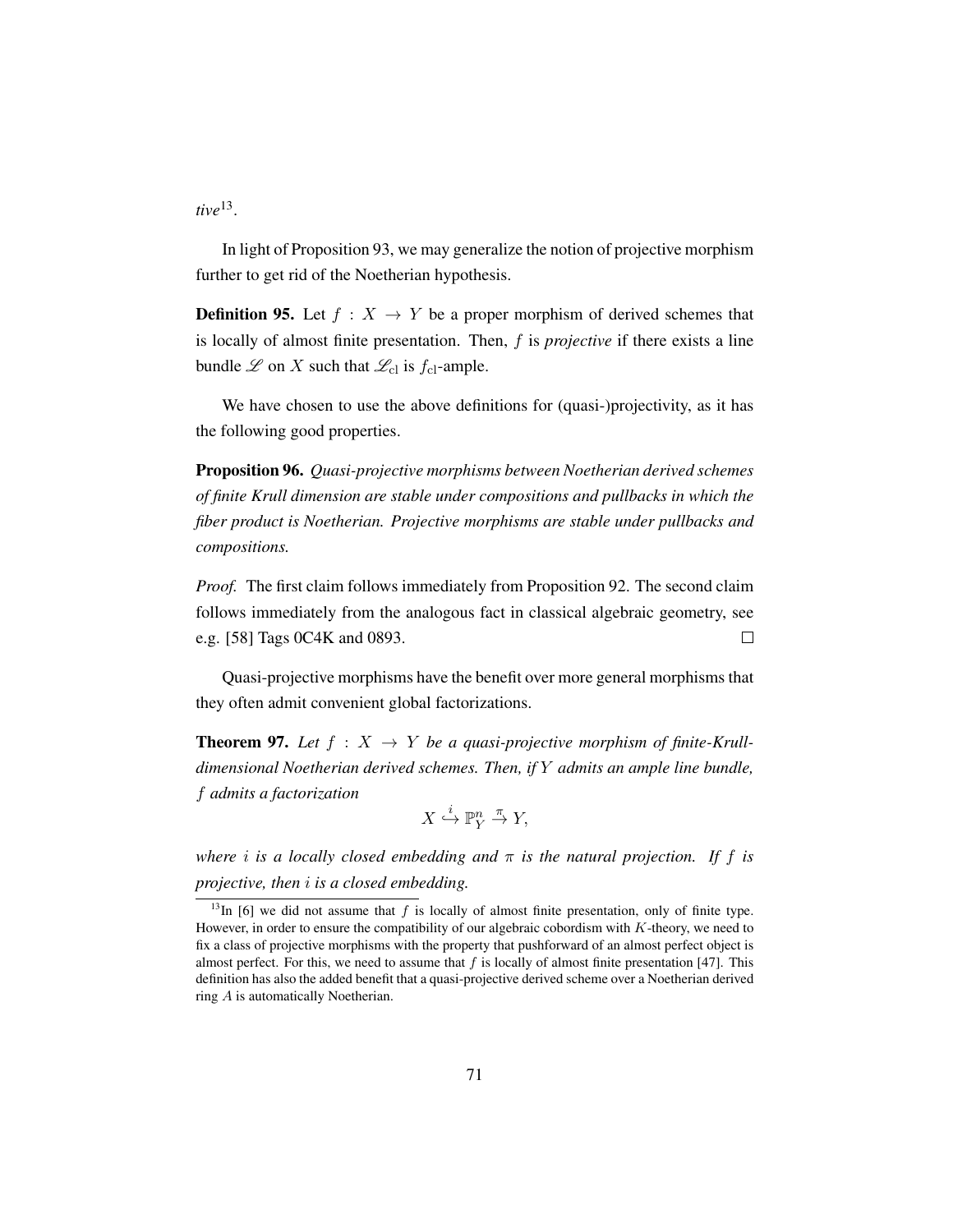*Proof.* By assumption, X admits an ample line bundle  $\mathcal{L}$ ; let  $b_1, ..., b_r$  be a sequence of global sections of  $\mathscr L$  such that  $X_{b_i}$  is an affine open cover for X. As ample line bundles truncate to ample line bundles, there exists  $n > 0$  and a generating sequence of global sections  $s_0, ..., s_r$  of  $\mathcal{L}_{\text{cl}}^{\otimes n}$  such that the induced morphism  $X_{\text{cl}} \hookrightarrow \mathbb{P}^r \times Y_{\text{cl}}$  is a locally closed embedding ([\[58\]](#page-202-0) Tag 0B42). Then by Lemma [88,](#page-75-0) there exists such an  $m>0$  that the global sections  $s_{ij} := b_i^{\otimes m} \otimes s_j$  of  $\mathscr{L}^{ \otimes (n+m)}_{\text{cl}}$ cl lift to global sections  $\tilde{s}_{ij}$  of  $\mathscr{L}^{\otimes (n+m)}$ . As the morphism  $i_{\text{cl}} : X_{\text{cl}} \hookrightarrow \mathbb{P}^n \times Y_{\text{cl}}$ induced by the  $s_{ij}$  is still a locally closed embedding, the map  $i : X \hookrightarrow \mathbb{P}^n \times Y$  induced by the  $s_{ij}$  is a locally closed embedding of derived schemes. Thus, we have proven the first claim. The second claim follows from the fact that i is proper.  $\Box$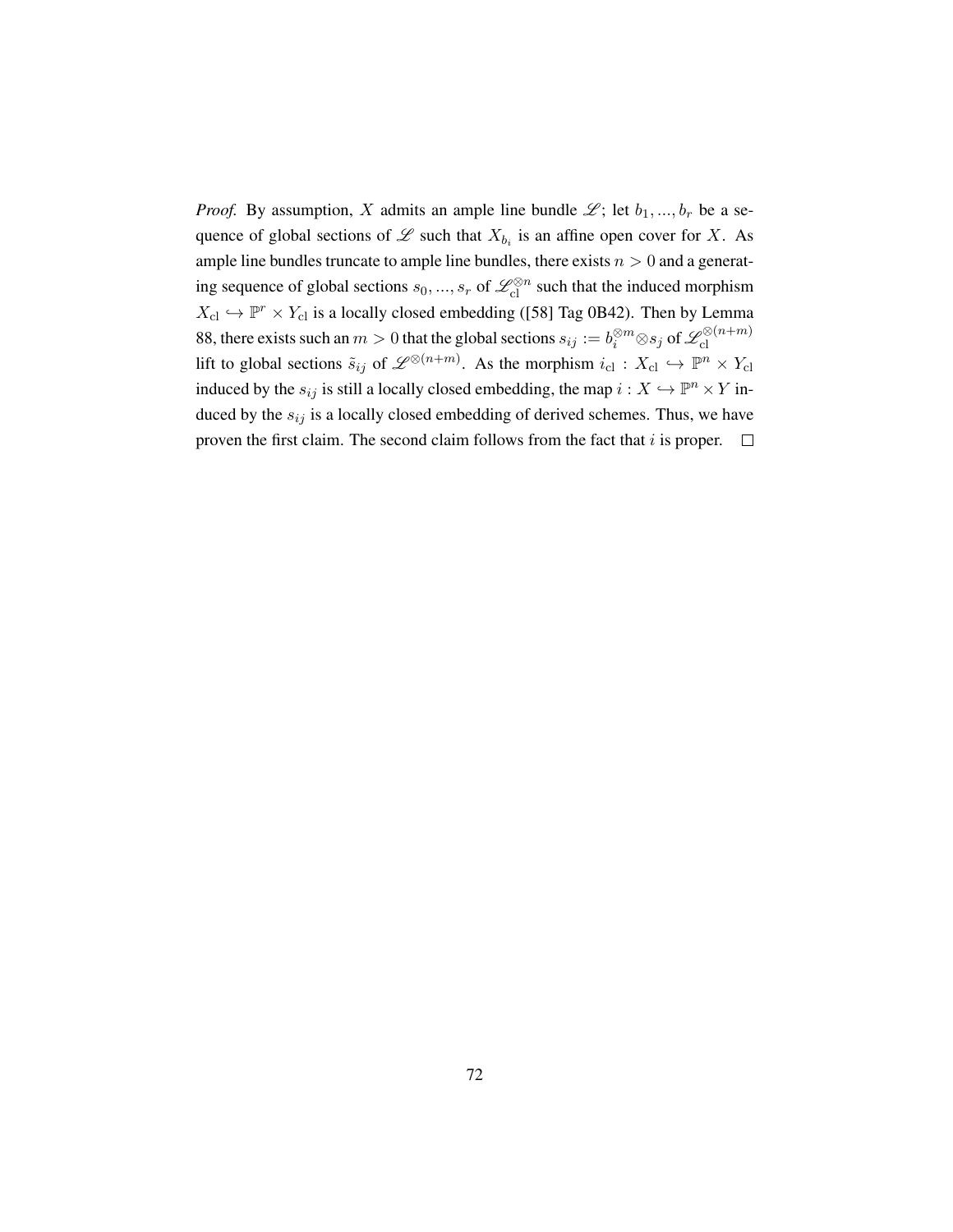### 3.3 Derived complete intersections

This section is dedicated to the study of complete intersections in derived algebraic geometry. We start with Section [3.3.1,](#page-82-0) in which we recall the basic facts concerning quasi-smooth and smooth morphisms in derived algebraic geometry. In Section [3.3.2,](#page-84-0) we study the corresponding absolute notion, i.e., that of a derived complete intersection ring. The results of this subsection were originally stated in the background section of [\[6\]](#page-197-0).

### <span id="page-82-0"></span>3.3.1 Smooth and quasi-smooth morphisms

In this section, we study smooth and quasi-smooth morphisms and related notions in derived algebraic geometry. We say that a morphism  $f : X \rightarrow Y$  of derived schemes is *locally of finite Tor-dimension*, if, for each affine open  $Spec(A) \subset Y$ and an affine open  $Spec(B) \subset X$  mapping to  $Spec(A)$ , B has finite Tor-dimension as a derived A-module.

Let us begin with the following definitions.

**Definition 98.** Let  $f : X \to Y$  be a morphism of derived schemes that is locally of finite Tor-dimension. Then, f is *formally smooth* if the relative cotangent complex  $\mathbb{L}_{X/Y}$  has Tor-dimension  $0^{14}$  $0^{14}$  $0^{14}$ . A formally quasi-smooth morphism morphism f is *smooth* if it is locally of (almost) finite presentation.

**Definition 99.** Let  $f : X \to Y$  be a morphism of derived schemes that is locally of finite Tor-dimension. Then, f is *formally quasi-smooth* if the relative cotangent complex  $\mathbb{L}_{X/Y}$  has Tor-dimension 1. A formally quasi-smooth morphism is *quasismooth* if it is locally of (almost) finite presentation. A *derived regular embedding* is a quasi-smooth closed immersion.

As the cotangent complex of a quasi-smooth morphism is perfect, quasi-smooth morphisms admit a notion of relative dimension.

<span id="page-82-1"></span><sup>&</sup>lt;sup>14</sup>We have made being locally of finite Tor-dimension part of the definition of a formally (quasi-)smooth morphism in order to ensure that bivariant  $K$ -theory admits orientations along such morphisms. Perhaps, at least under some fairly weak additional hypothesis, this would follow from the cotangent complex having Tor-dimension  $\leq 1$ . See e.g. [\[12\]](#page-198-0) for some classical results in this direction. In any case, this condition may be dropped from the definition of a (quasi-)smooth morphism, as it is automatic under the other hypotheses.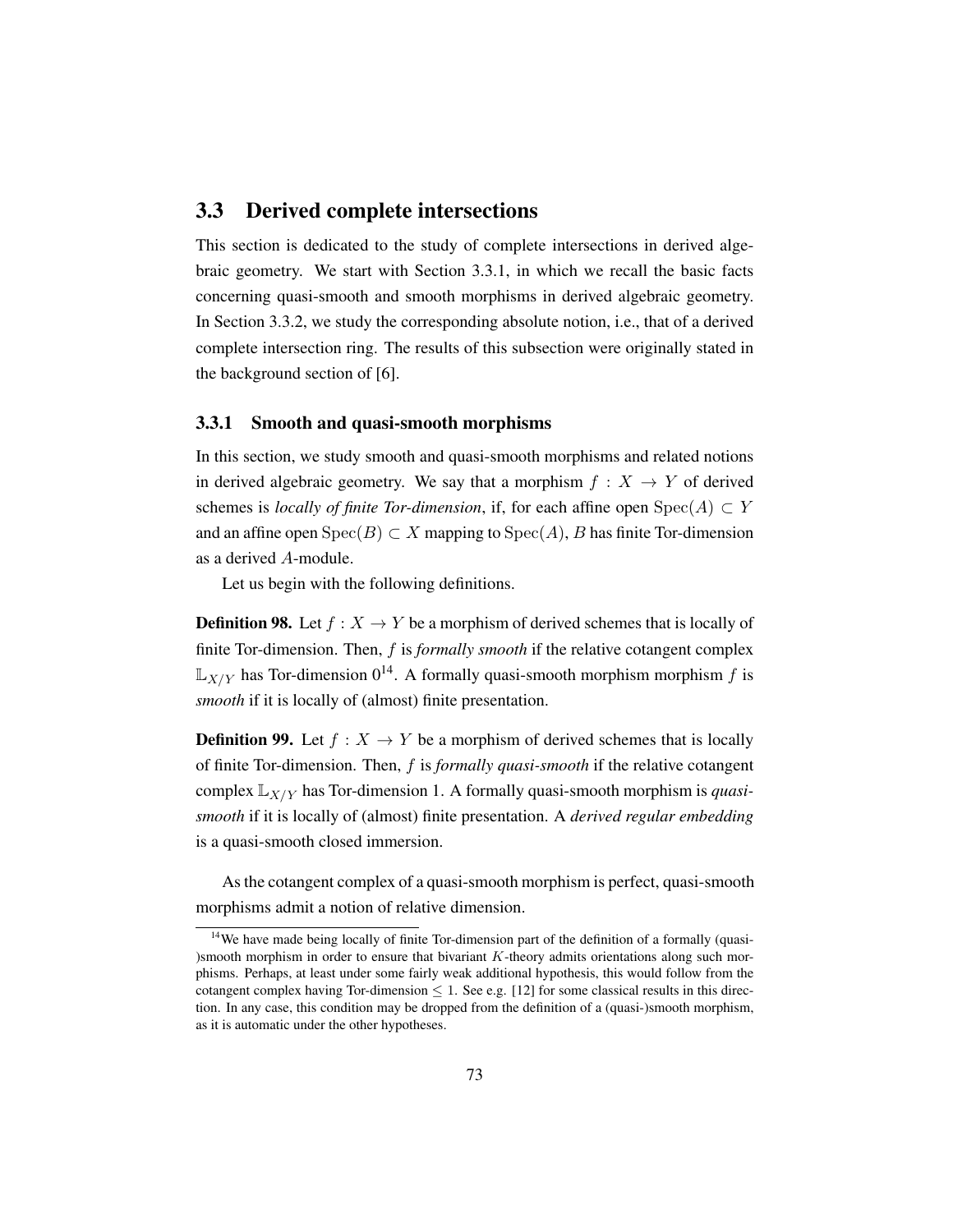**Definition 100.** Let  $f : X \to Y$  be a quasi-smooth morphism, and assume that the relative cotangent complex  $\mathbb{L}_{X/Y}$  has constant virtual rank r. Then, f is said to have *relative virtual dimension* r. If  $i : Z \hookrightarrow X$  is a quasi-smooth closed immersion of relative virtual dimension r, then we say that it has *virtual codimension*  $-r.$ 

Remark 101. The relative virtual dimension is well-defined on each connected component of the source. Hence, the only problem for defining it in general is when the source is a disjoint union of derived schemes that have different relative virtual dimensions over the target.

The classes of morphisms defined above have many good properties, as summarized in the following result.

<span id="page-83-1"></span>Proposition 102. *Formally quasi-smooth morphisms (formally smooth morphisms, quasi-smooth morphisms, smooth morphisms, derived regular embeddings) satisfy the following properties:*

- *1. they are stable under compositions and derived pullbacks*[15](#page-83-0)*;*
- *2. whenever the relative virtual dimension is well defined, it is stable under pullbacks and additive in compositions;*
- *3. a morphism*  $f: X \to Y$  *of classical schemes is smooth (quasi-smooth, derived regular embedding) if and only if it is smooth (lci, regular embedding);*
- *4. whenever a quasi-smooth morphism factors as*

$$
X \xrightarrow{f} P \xrightarrow{p} Y,
$$

*where* p *is smooth, then* f *is quasi-smooth.*

*Proof.* All the claims follow directly from the theory of cotangent complex in derived and classical algebraic geometry and the properties of Tor-dimension.  $\Box$ 

<span id="page-83-0"></span><sup>&</sup>lt;sup>15</sup>Note that formally lci morphisms, lci morphisms and regular embeddings are not stable under classical pullbacks. This is the main reason why it seems necessary to use derived geometry to construct a good theory of bivariant algebraic cobordism.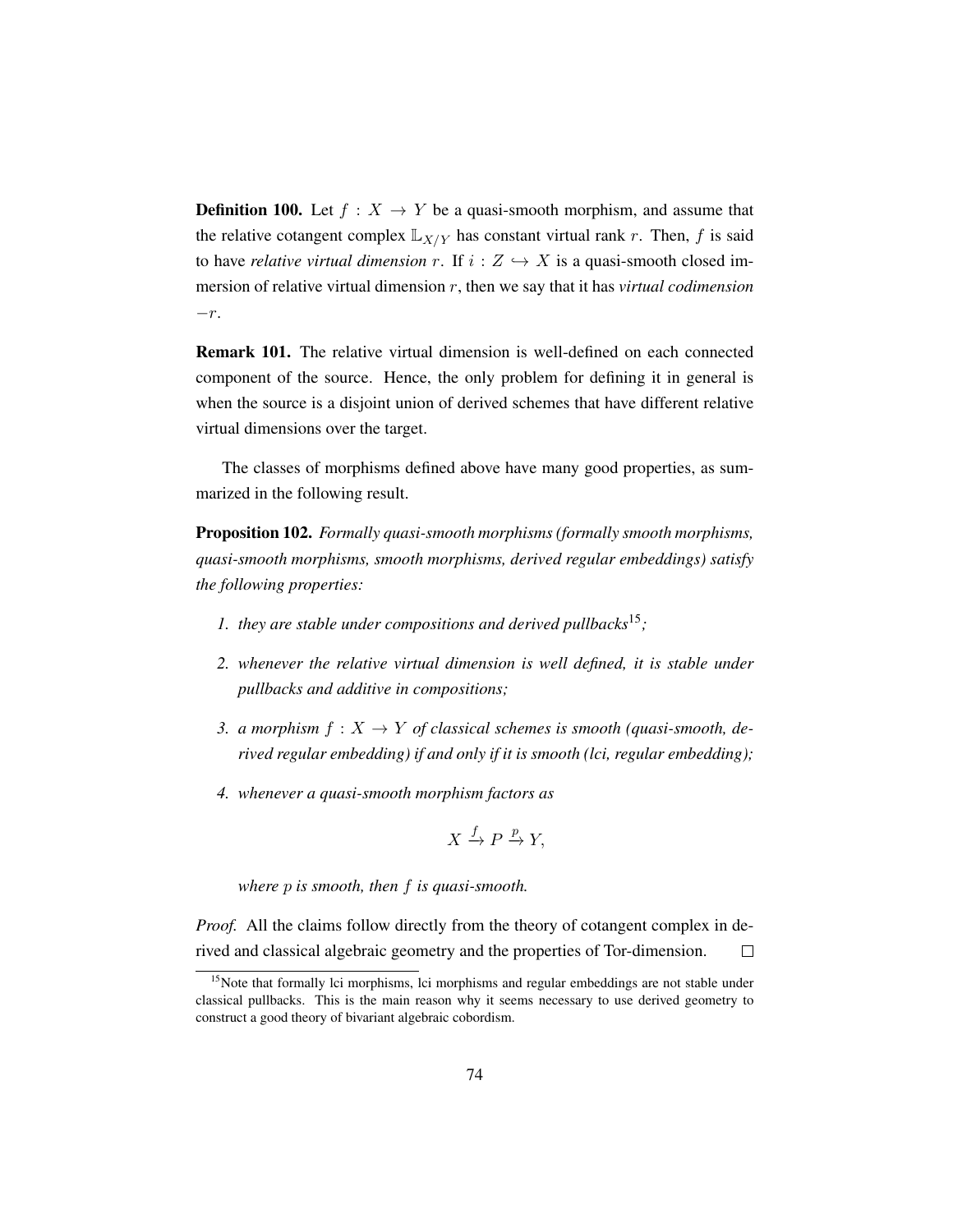Derived regular embeddings admit a local characterization as the derived vanishing locus of a sequence of functions on the target. To state this more precisely, we recall the following definition from [\[34\]](#page-200-1).

**Definition 103.** Let A be a derived ring, and let  $a_1, ..., a_r \in A$ . Then the *derived quotient*  $A/(a_1, ..., a_r)$  is defined as the tensor product  $A \otimes_{\mathbb{Z}[x_1,...,x_r]} \mathbb{Z}$  of derived rings, where the maps  $\mathbb{Z}[x_1, ..., x_r] \to A$  and  $\mathbb{Z}[x_1, ..., x_r]$  are defined as  $x_i \mapsto a_i$ and  $x_i \mapsto 0$ , respectively.

Example 104. Derived vanishing loci of vector bundles are locally described as opposites of derived quotients. Moreover,  $Spec(A/(a_1, ..., a_r)) \rightarrow Spec(A)$  is equivalent to the derived vanishing locus of the section  $(a_1, ..., a_r)$  of the trivial vector bundle  $\mathcal{O}_{\text{Sn}}^{\oplus r}$  $\mathop{\rm Spec}\nolimits(A)^*$ 

The following result is Proposition 2.3.8 of [\[34\]](#page-200-1).

<span id="page-84-1"></span>**Proposition 105.** A closed embedding  $i: Z \rightarrow X$  of schemes is a regular embed*ding if and only if, Zariski locally on* X*, it is equivalent to the inclusion of derived vanishing locus of a sequence of functions on* X*.*

Moreover, derived regular embeddings of codimension 1 are virtual Cartier divisors, i.e., vanishing loci of sections of line bundles (this is a consequence of Proposition 3.2.6 of [\[34\]](#page-200-1)).

**Proposition 106.** Let  $i : D \hookrightarrow X$  be a derived regular embedding of codimen*sion* 1*.* Then there exists a line bundle  $\mathcal{O}_X(D)$  on X, a global section  $s_D \in$  $|\Gamma(X, \mathcal{O}_X(D))|$ , and an equivalence of derived X-schemes  $D \simeq V_X(s_D)$ .

The above result allows us to define sum of virtual Cartier divisors.

**Definition 107.** Let  $D_1$  and  $D_2$  be virtual Cartier divisors on a derived scheme X. Then their *sum*,  $D_1 + D_2$ , is the virtual Cartier divisor that is obtained as the derived vanishing locus of the global section  $s_{D_1} \otimes s_{D_2}$  of  $\mathcal{O}_X(D_1) \otimes \mathcal{O}_X(D_2)$ .

### <span id="page-84-0"></span>3.3.2 Derived complete intersection schemes

Here, we study an absolute counterpart of quasi-smoothness.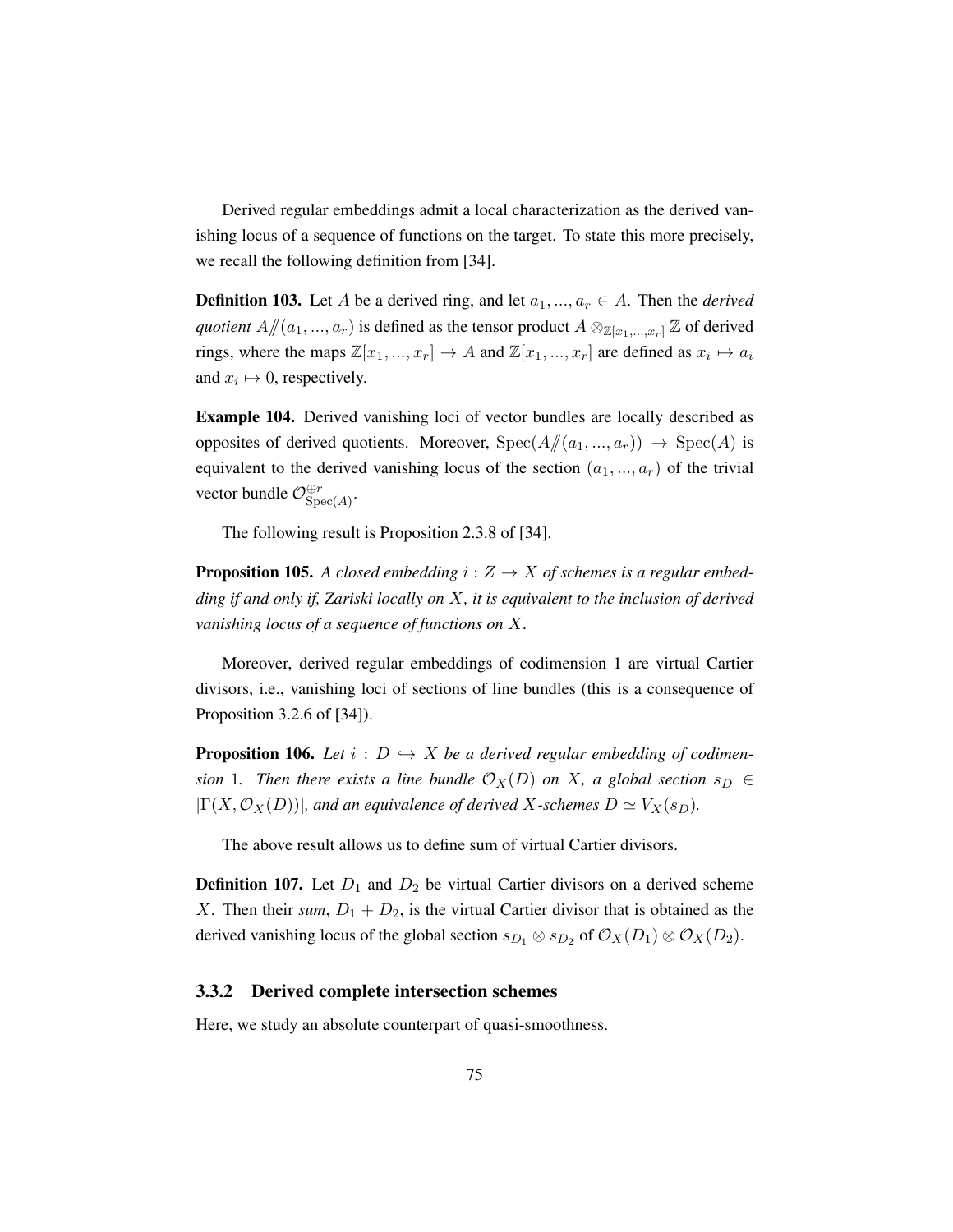<span id="page-85-0"></span>Definition 108. A Noetherian local derived ring A is called *derived complete intersection* if only finitely many of the homotopy modules  $\pi_i(A)$  are non zero, and if the cotangent complex  $\mathbb{L}_{\kappa/A}$  is perfect and concentrated in degrees 1 and 2. A Noetherian derived scheme X is *derived complete intersection* (or *derived regular*) if all of its local derived rings are derived complete intersection.

**Example 109.** If A is a regular local ring and  $a_1, ..., a_r$  is a sequence of elements of A, then  $A/(a_1, ..., a_r)$  is a derived complete intersection ring.

Definition [108](#page-85-0) captures the notion of derived local rings that are derived quotients of regular local rings, as shown by the next result.

<span id="page-85-1"></span>**Lemma 110.** If a derived complete intersection ring B admits a surjection  $A \rightarrow B$ *from a regular local ring A, then there exists elements*  $a_1, ..., a_r$  *and an equivalence*  $B \simeq A/(a_1, ..., a_r)$  of A-algebras. In other words, a closed immersion from a *derived regular scheme to a regular scheme is a derived regular embedding.*

*Proof.* Let  $\kappa$  be the residue field of B and consider the sequence  $A \to B \to \kappa$ . Then, from the fundamental triangle

$$
\kappa \otimes_B \mathbb{L}_{B/A} \to \mathbb{L}_{\kappa/A} \to \mathbb{L}_{\kappa/B}
$$

we can deduce that  $\kappa \otimes_B \mathbb{L}_{B/A}$  is concentrated in degree 1. Thus  $\mathbb{L}_{B/A}$  has Tordimension 1 and the claim follows from [105.](#page-84-1)  $\Box$ 

This allows us to prove the following useful characterization of derived regular schemes.

<span id="page-85-2"></span>Proposition 111. *Let* X *be a Noetherian scheme that admits a finite-type morphism*  $f: X \to Y$  *to a regular Noetherian scheme* Y. Then X *is derived complete intersection if and only if*  $X \rightarrow Y$  *is quasi-smooth.* 

*Proof.* Locally, f factors as  $X \stackrel{i}{\hookrightarrow} \mathbb{A}^n \times Y \to Y$ , where the first morphism is a closed embedding. As  $f$  is quasi-smooth if and only if i is a derived regular embedding (Proposition [102\)](#page-83-1), the claim follows from Lemma [110.](#page-85-1)  $\Box$ 

**Warning 112.** In [\[6\]](#page-197-0), Proposition [111](#page-85-2) was stated without any finite-type assumptions. The proof of this is not correct, and the statement may be false. In the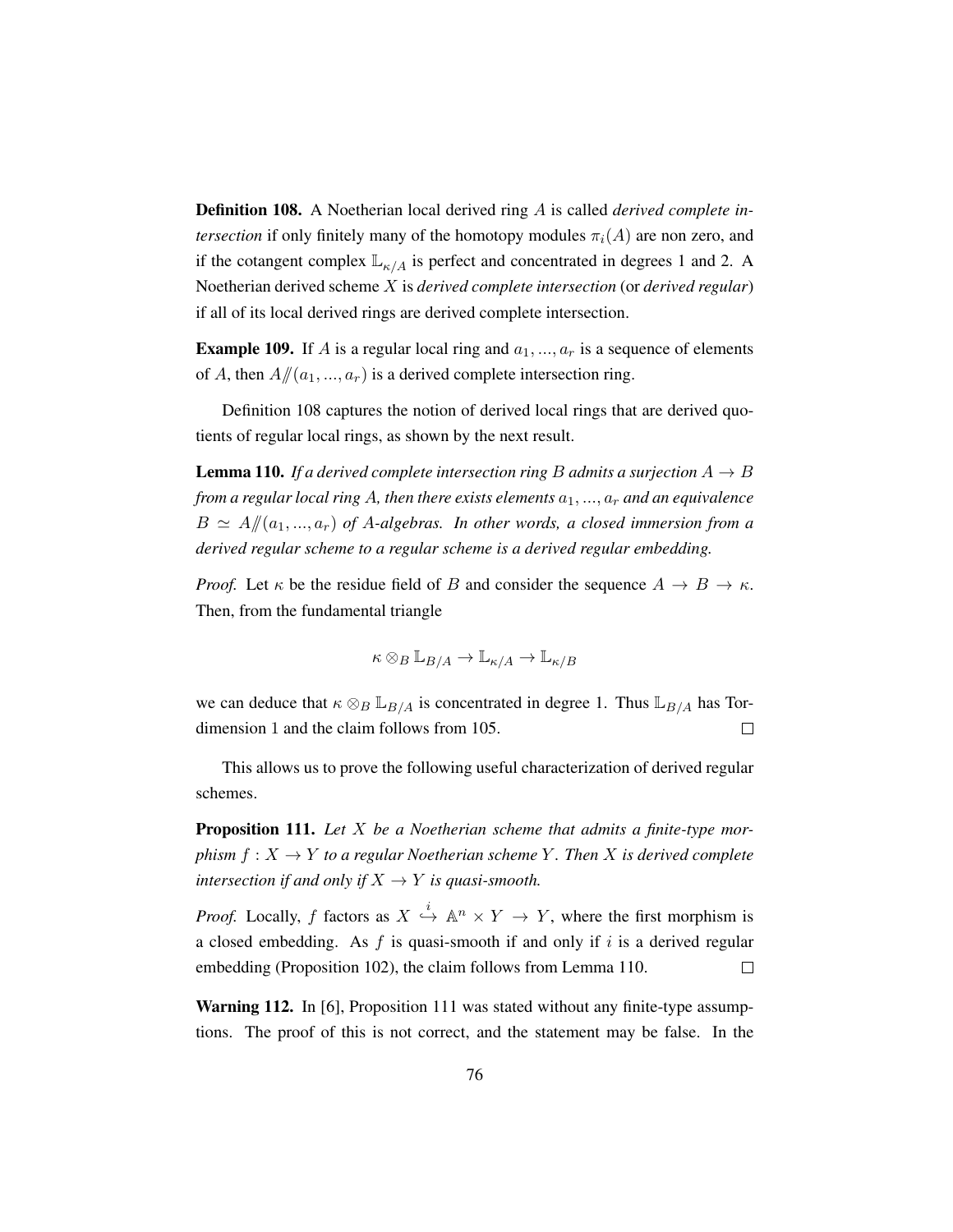paper, the result was used to identify the absolute algebraic bordism of  $X$  with any bivariant group of form  $\Omega(X \to Y)$  where Y is regular (Y ≅ Spec(Z) being a canonical choice). Using the above result, algebraic bordism may be identified with such bivariant groups only when  $X \to Y$  is of finite type.

We end with the following useful result.

**Proposition 113.** Let X be a derived regular scheme, and  $V \rightarrow X$  a formally *quasi-smooth morphism. If* V *is Noetherian, then* V *is a derived regular scheme.*

*Proof.* Without loss of generality, we may assume that  $X \simeq \text{Spec}(A)$  and  $V \simeq$  $Spec(B)$ , where A is a derived complete intersection ring and B is a derived local ring with residue field  $\kappa$ . Considering the fundamental triangle

$$
\kappa \otimes_B \mathbb{L}_{B/A} \to \mathbb{L}_{\kappa/A} \to \mathbb{L}_{\kappa/B},
$$

the claim follows if we can show that  $\mathbb{L}_{\kappa/A}$  is concentrated in degrees  $\leq 1$ . Note that the map  $A \to \kappa$  factors through  $A \to \kappa'$ , where  $\kappa'$  is the residue field of A. Considering the cofiber sequence

$$
\kappa \otimes_{\kappa'} \mathbb{L}_{\kappa'/A} \to \mathbb{L}_{\kappa/A} \to \mathbb{L}_{\kappa/\kappa'},
$$

we observe that it suffices to show that  $\mathbb{L}_{\kappa/\kappa'}$  is concentrated in degrees  $\leq 1$ . But this is always the case, as one can see by factoring the field extension into a separable extension followed by a purely inseparable one, and computing the cotangent complex.  $\Box$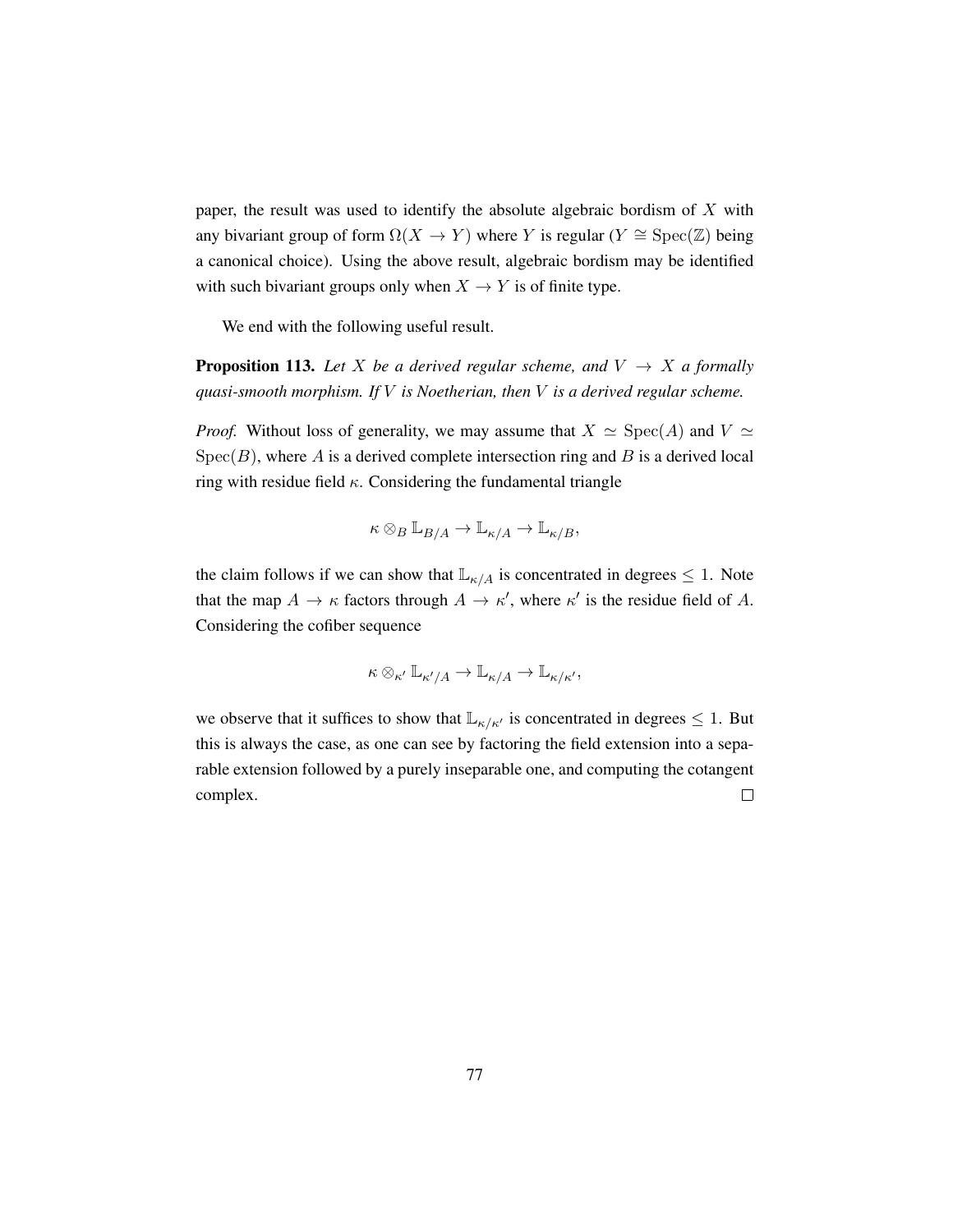# 3.4 Derived blowups

One of the main technical tools used in the study of derived algebraic cobordism is the derived blowup construction of Khan and Rydh [\[34\]](#page-200-1). Here, we recall the basic facts related to this construction. The results following Theorem [116](#page-88-0) are compiled from [\[4,](#page-197-2) [11\]](#page-198-1).

**Definition 114.** Let  $Z \hookrightarrow X$  be a derived regular embedding. Then, for any Xscheme S, a *virtual Cartier divisor* on S *lying over* Z is the datum of a commutative diagram

$$
D \xrightarrow{i_D} S
$$
  

$$
\downarrow g
$$
  

$$
Z \xrightarrow{X} X
$$

such that

- 1.  $i_D$  is a derived regular embedding of virtual codimension 1;
- 2. the truncation is Cartesian square in the ordinary category of schemes;
- 3. the canonical morphism

$$
g^* \mathcal N^\vee_{Z/X} \to \mathcal N^\vee_{D/S}
$$

is surjective.

The universal property of derived blowups can be phrased in terms of virtual Cartier divisors lying over the center.

**Definition 115.** Let  $Z \hookrightarrow X$  be a derived regular embedding. Then the *derived blowup*  $\text{Bl}_Z(X)$  is the derived X-scheme representing virtual Cartier divisors lying over  $Z$ . In other words, given a derived  $X$ -scheme  $S$ , the space of  $X$ -morphisms

$$
S \to \mathrm{Bl}_Z(X)
$$

is naturally identified with the space of virtual Cartier divisors of S that lie over Z.

Derived blowups satisfy the following basic properties.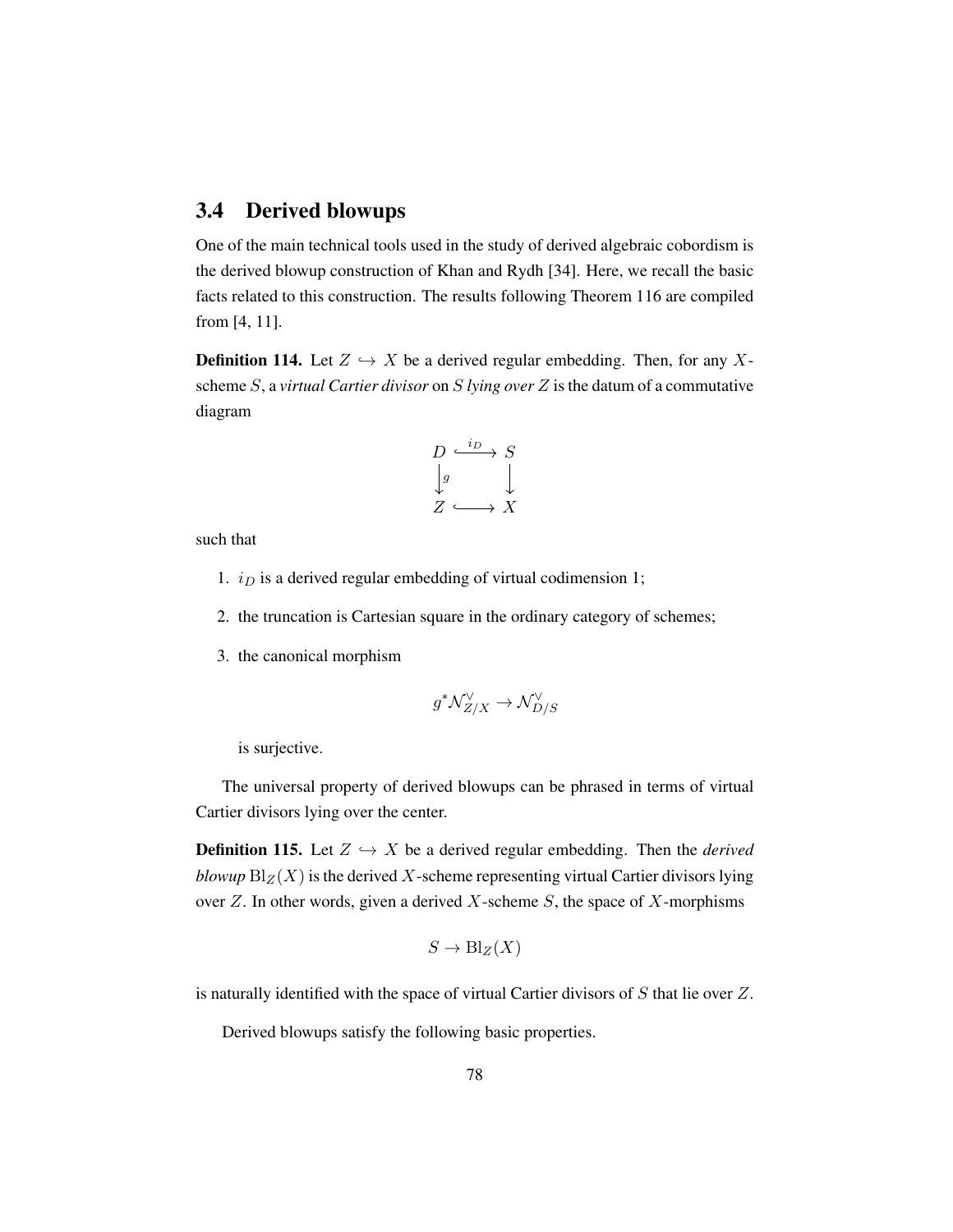<span id="page-88-0"></span>**Theorem 116.** Let  $i: Z \hookrightarrow X$  be a derived regular embedding. Then,

- *1. the derived blowup*  $\text{Bl}_Z(X)$  *exists and is unique up to contractible space of choices;*
- *2. the structure morphism*  $\pi$  :  $Bl_Z(X) \to X$  *is projective, quasi-smooth, and induces an equivalence*

$$
Bl_Z(X) - \mathcal{E} \to X - Z,
$$

*where*  $\mathcal E$  *is the universal virtual Cartier divisor on*  $\text{Bl}_Z(X)$  *lying over*  $Z$ *(also called the* exceptional divisor*);*

- *3. the derived blowup*  $Bl_Z(X) \to X$  *is stable under derived base change;*
- *4. in the blowup square*

$$
\mathcal{E} \xrightarrow{i_{\mathcal{E}}} \text{Bl}_Z(X)
$$
  

$$
\downarrow g \qquad \qquad \downarrow \qquad \downarrow
$$
  

$$
Z \xrightarrow{X} X
$$

the induced surjection  $\mathcal{N}_{Z/X}^{\vee} \to \mathcal{N}_{\mathcal{E}/\mathrm{Bl}_Z(X)}^{\vee}$  identifies  $\mathcal E$  with  $\mathbb P(\mathcal{N}_{Z/X}^{\vee})$ ; *hence*  $\mathcal{N}_{\mathcal{E}/\mathrm{Bl}_Z(X)}^{\vee} \simeq \mathcal{O}(1)$ *;* 

- 5. if  $Z \stackrel{i}{\hookrightarrow} X \stackrel{j}{\hookrightarrow} Y$  is a sequence of quasi-smooth closed embeddings, then *there exists a canonical derived regular embedding*  $\tilde{j}: \text{Bl}_Z(X) \hookrightarrow \text{Bl}_Z(Y)$ *called the* strict transform*;*
- *6. if* Z *and* X *are classical schemes, then there exists a natural equivalence*

$$
Bl_Z(X) \simeq Bl_Z^{cl}(X),
$$

*where the right hand side is the classical blowup.*

*Proof.* Every claim expect the projectivity of  $\pi : Bl_Z(X) \to X$  follows directly from [\[34\]](#page-200-1) Theorem 4.1.5 (see also *ibid.* 4.3.4 and 4.3.5 for the fourth claim). As Khan–Rydh prove  $\pi$  to be proper, it suffices to find a line bundle on the blowup that truncates to a relatively ample line bundle in the usual sense. Clearly,  $O(-\mathcal{E})$ is such a line bundle.  $\Box$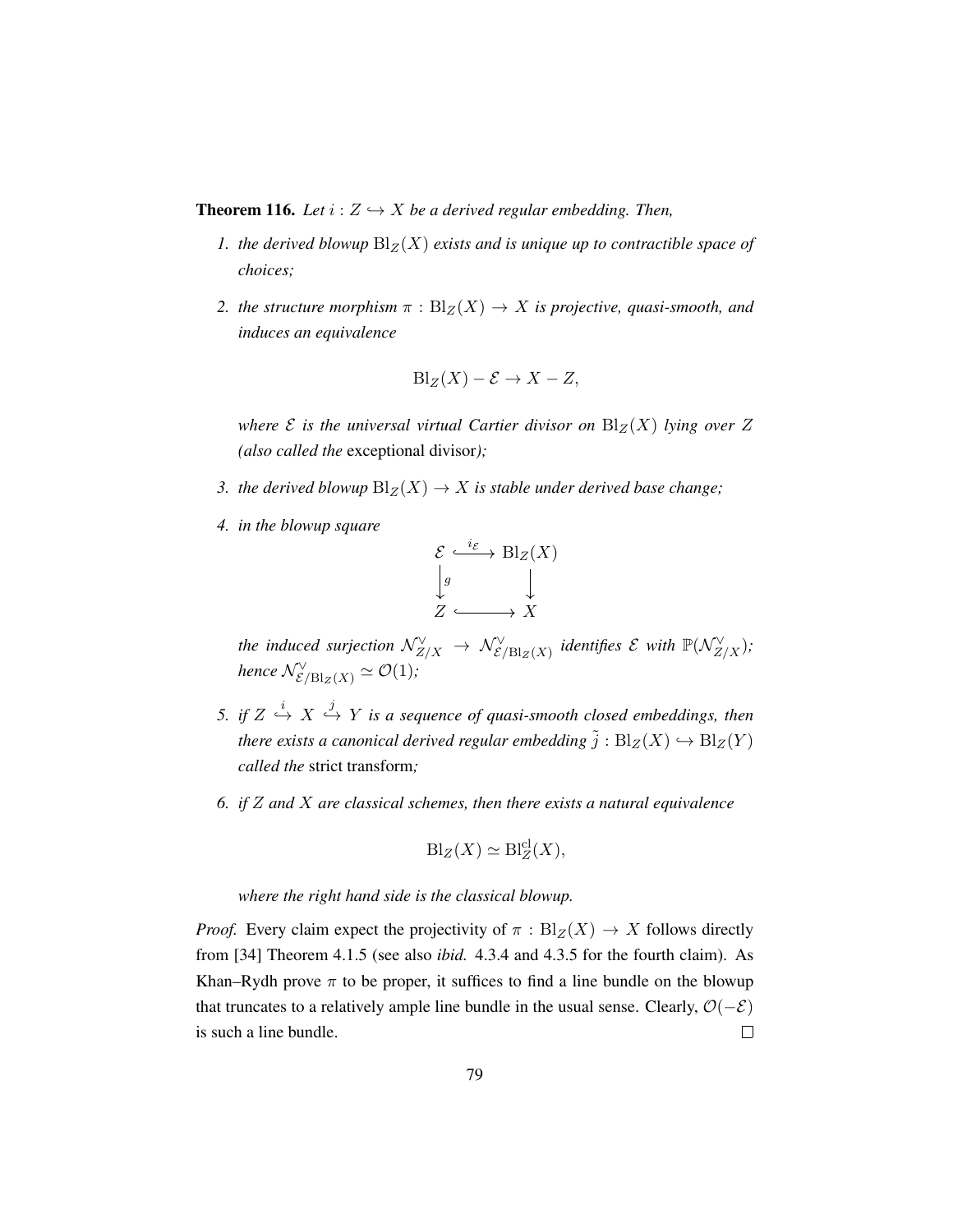For the sequel, it will be useful to understand the behavior of strict transforms on the exceptional divisors.

<span id="page-89-0"></span>**Lemma 117.** *Consider a sequence*  $Z \leftrightarrow X \leftrightarrow Y$  *of derived regular embeddings. Then the derived pullback of the strict transform*  $\text{Bl}_Z(X) \hookrightarrow \text{Bl}_Z(Y)$ *to the exceptional divisor of*  $Bl_Z(Y)$  *is equivalent to the projectivized inclusion*  $\mathbb{P}(\mathcal{N}_{Z/X}) \hookrightarrow \mathbb{P}(\mathcal{N}_{Z/Y}).$ 

*Proof.* Recall that the strict transform is induced by the outer square in



where the upper square is the blowup square associated to  $\text{Bl}_Z(X)$ . By the basic functoriality properties of the cotangent complex, the morphism  $g^* \mathcal{N}_{Z/Y}^{\vee} \rightarrow$  $\mathcal{N}_{\mathbb{P}(\mathcal{N}_{Z/X})/\mathrm{Bl}_Z(X)}^{\vee}$  is naturally identified with the composition

$$
g^* \mathcal{N}_{Z/Y}^{\vee} \to g^* \mathcal{N}_{Z/X}^{\vee} \to \mathcal{N}_{\mathbb{P}(\mathcal{N}_{Z/X})/\mathrm{Bl}_Z(X)}^{\vee},
$$

which clearly gives rise to the desired morphism.

 $\Box$ 

The above result allows us to prove the following useful result about blowing up intersections of derived regular embeddings.

**Proposition 118.** Let X be a Noetherian derived scheme, and let  $Z_1 \hookrightarrow X$  and  $Z_2 \hookrightarrow X$  *be derived regular embeddings. Let us denote by*  $Z_{12} \hookrightarrow X$  *the inclusion of the intersection of*  $Z_1$  *and*  $Z_2$  *inside* X. Then,

*1. the exceptional divisor*

$$
\mathbb{P}(\mathcal{N}_{Z_{12}/X}) \simeq \mathbb{P}(\mathcal{N}_{Z_1/X}|_{Z_{12}} \oplus \mathcal{N}_{Z_2/X}|_{Z_{12}}) \hookrightarrow \text{Bl}_{Z_{12}}(X)
$$

*meets the strict transform*  $\text{Bl}_{Z_{12}}(Z_i) \hookrightarrow \text{Bl}_{Z_{12}}(X)$  *in*  $\mathbb{P}(\mathcal{N}_{Z_{3-i}/X}|_{Z_{12}})$ *;*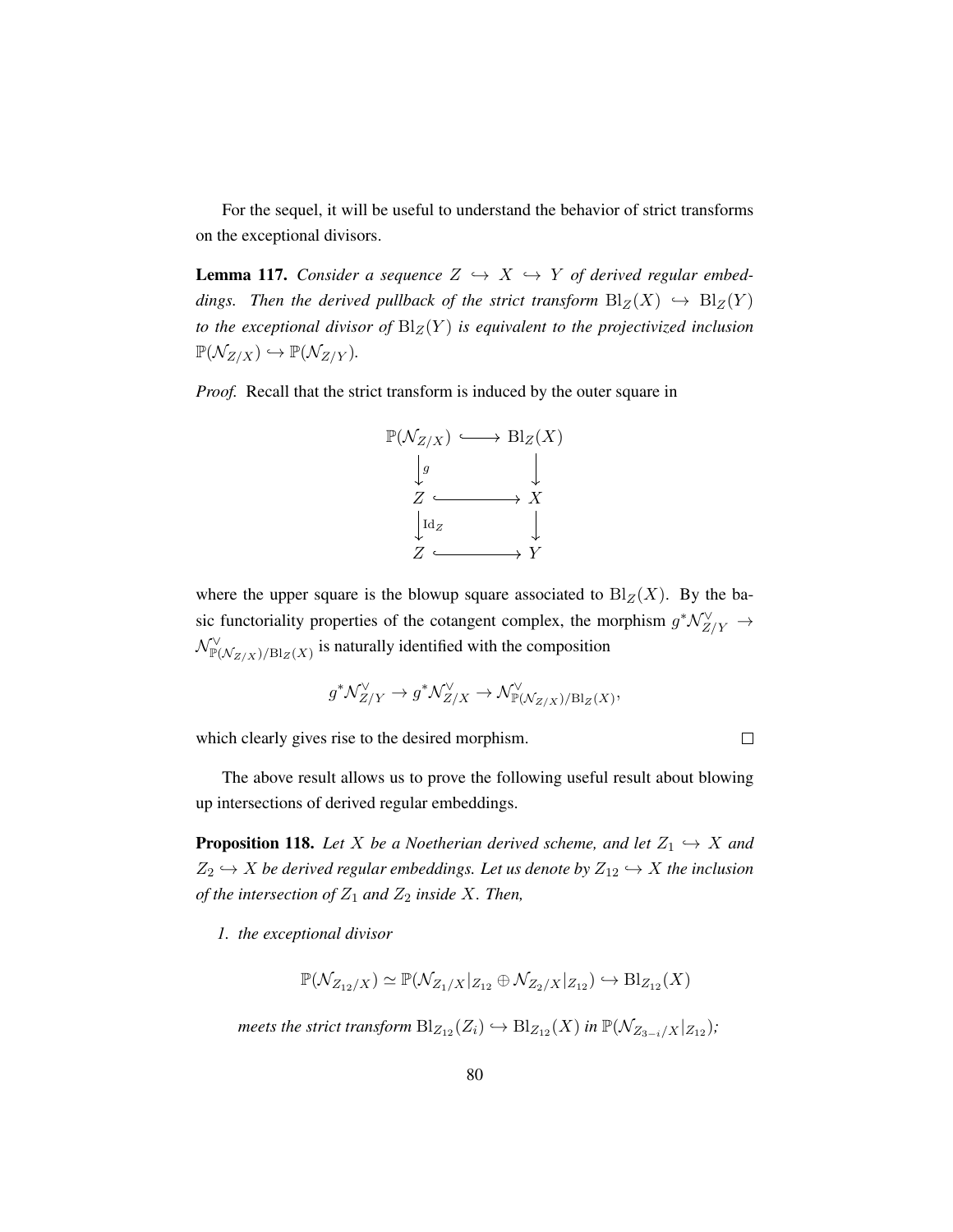- 2. *the strict transforms*  $\text{Bl}_{Z_{12}}(Z_1) \hookrightarrow \text{Bl}_{Z_{12}}(X)$  *and*  $\text{Bl}_{Z_{12}}(Z_2) \hookrightarrow \text{Bl}_{Z_{12}}(X)$ *have an empty intersection.*
- *Proof.* 1. As  $\mathcal{N}_{Z_{12}/Z_i} \simeq \mathcal{N}_{Z_{3-i}/X}|_{Z_{12}}$ , the claim follows immediately from Lemma [117.](#page-89-0)
	- 2. Outside the exceptional divisor of  $\text{Bl}_{Z_{12}}(X)$ , the strict transforms are clearly disjoint. The claim then follows from the fact that the linear subbundles  $\mathbb{P}(\mathcal{N}_{Z_1/X}|_{Z_{12}})$  and  $\mathbb{P}(\mathcal{N}_{Z_2/X}|_{Z_{12}})$  have an empty intersection inside the bundle  $\mathbb{P}(\mathcal{N}_{Z_1/X}|_{Z_{12}} \oplus \mathcal{N}_{Z_2/X}|_{Z_{12}}).$  $\Box$

Next, we analyze the behavior of pullbacks of divisors in derived blowups. This will be of fundamental importance later on, as it leads to the derived blow-up formula in cobordism, which in turn is employed in almost all cobordism computations. We start with the following preliminary result.

<span id="page-90-0"></span>**Lemma 119.** Let  $D_1$  and  $D_2$  be virtual Cartier divisors on a derived scheme X. *Then there exists a natural commutative square*



*of derived* X-schemes. Moreover, the map  $\mathbb{L}_{D_1/D_1+D_2}[-1] \to \mathcal{N}^{\vee}_{D_1 \times_X D_2/D_2}$  is a *surjection.*

*Proof.* The maps  $D_i \to D_1 + D_2$  are induced by the paths  $s_1 \otimes \gamma_2$  and  $\gamma_1 \otimes s_2$ in the spaces of global sections  $|\Gamma(D_i; O(D_1 + D_2))|$ , where  $\gamma_i$  is the canonical path  $s_i \sim 0$  in  $|\Gamma(D_i; \mathcal{O}(D_i))|$ . Moreover, the product  $\gamma_1 \otimes \gamma_2$  gives a homotopy in  $|\Gamma(D_1 \times_X D_2; \mathcal{O}(D_1 + D_2))|$  between the paths  $\gamma_1 \otimes s_2$  and  $s_1 \otimes \gamma_2$ , hence equipping the square in the statement with this homotopy makes it commutative, proving the first claim. The second claim follows from the fact that the composition

$$
g^* \mathcal N^\vee_{D_1/X} \to g^* \mathbb L_{D_1/D_1 + D_2}[-1] \to \mathcal N^\vee_{D_1 \times_X D_2/D_2}
$$

is an isomorphism, so the latter morphism must be a surjection. Note that the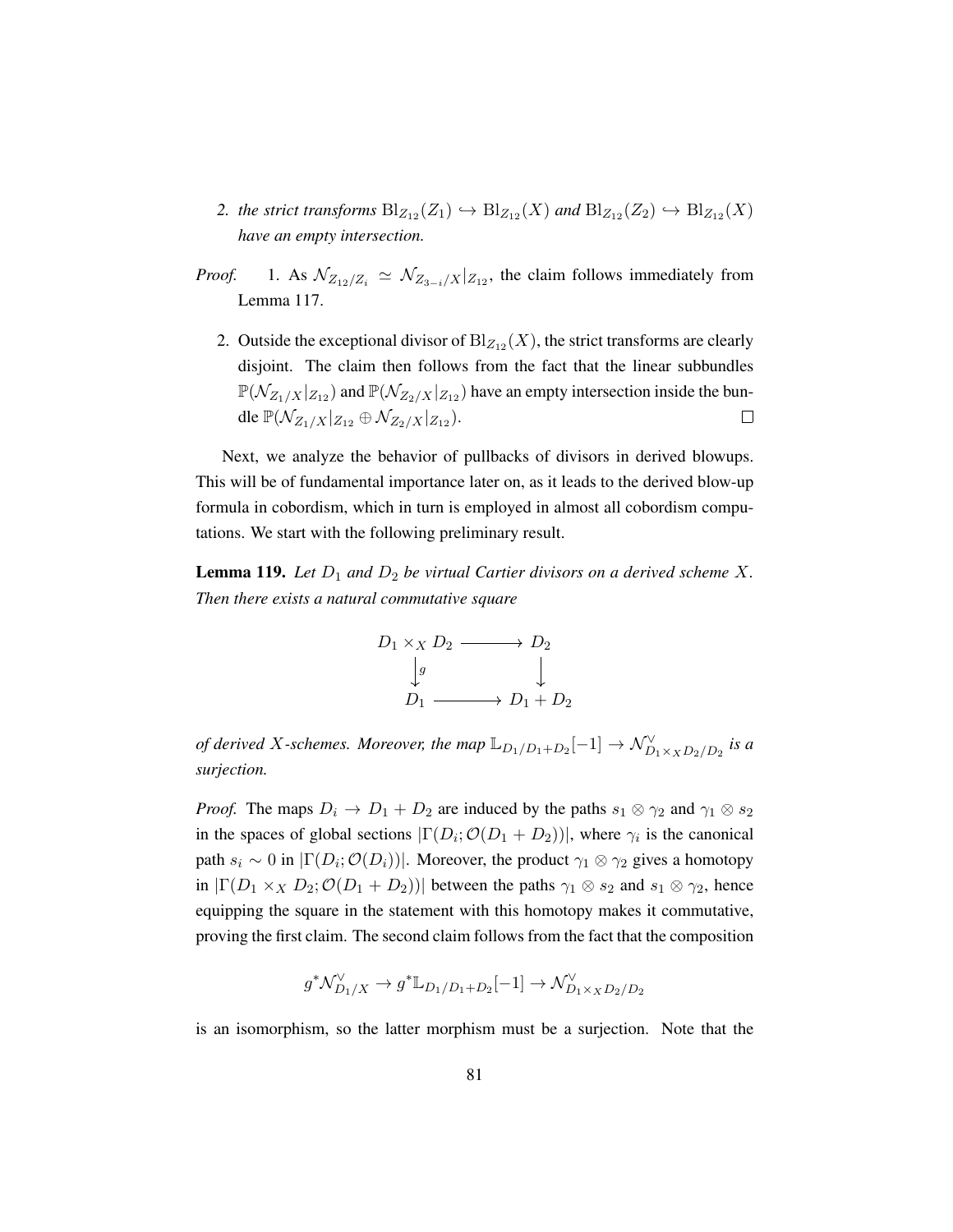shifted cotangent complex  $\mathbb{L}_{D_1/D_1+D_2}[-1]$  is connective because  $D_1$  is a closed derived subscheme of  $D_1 + D_2$ .  $\Box$ 

We are now ready to prove the following important result.

<span id="page-91-0"></span>**Lemma 120.** Let  $Z \leftrightarrow D \leftrightarrow X$  be a sequence of derived regular embeddings, *where D is a virtual Cartier divisor on X. Then, denoting*  $\pi$  :  $\text{Bl}_Z(X) \to X$ *, we have an equivalence*

$$
\pi^*(D) \simeq \mathcal{E} + \mathrm{Bl}_Z(D)
$$

*of virtual Cartier divisors on* X, where  $\pi^*(D)$  *denotes the pullback of*  $D \hookrightarrow X$  *to the blowup.*

*Proof.* One checks locally and by reducing to the classical case that, for any quasicoherent sheaf F on X, the unit map  $\mathcal{F} \to \pi_*(\pi^*(\mathcal{F}))$  is an equivalence [\[35\]](#page-200-2). Hence, recalling that  $\mathcal E$  is the projective bundle  $\mathbb P(\mathcal N_{Z/X})$  over  $Z$ , we deduce that the cofiber sequence

$$
\mathcal{O}(D-\mathcal{E}) \xrightarrow{s_{\mathcal{E}}} \mathcal{O}(D) \to \mathcal{O}_{\mathcal{E}}(D)
$$

pushes forward to

$$
\mathcal{I}_{Z/X}(D) \to \mathcal{O}(D) \to \mathcal{O}_Z(D),
$$

where  $\mathcal{I}_{Z/X}$  is the fiber of  $\mathcal{O}_X \to \mathcal{O}_Z$ . The sequence  $Z \hookrightarrow D \hookrightarrow X$  provides us with a commutative diagram



which by the above analysis corresponds to a global section of  $s_{D'}$  of  $O(D - \mathcal{E})$ , where  $D'$  is, by definition, the derived vanishing locus of  $s_{D'}$ .

As  $\pi^*(D) = D' + \mathcal{E}$ , it is enough for us to identify  $D'$  with the strict transform  $Bl_Z(D)$ . Denoting by  $\mathcal{E}'$  the intersection of  $\mathcal E$  and  $D'$  inside  $Bl_Z(X)$ , we may form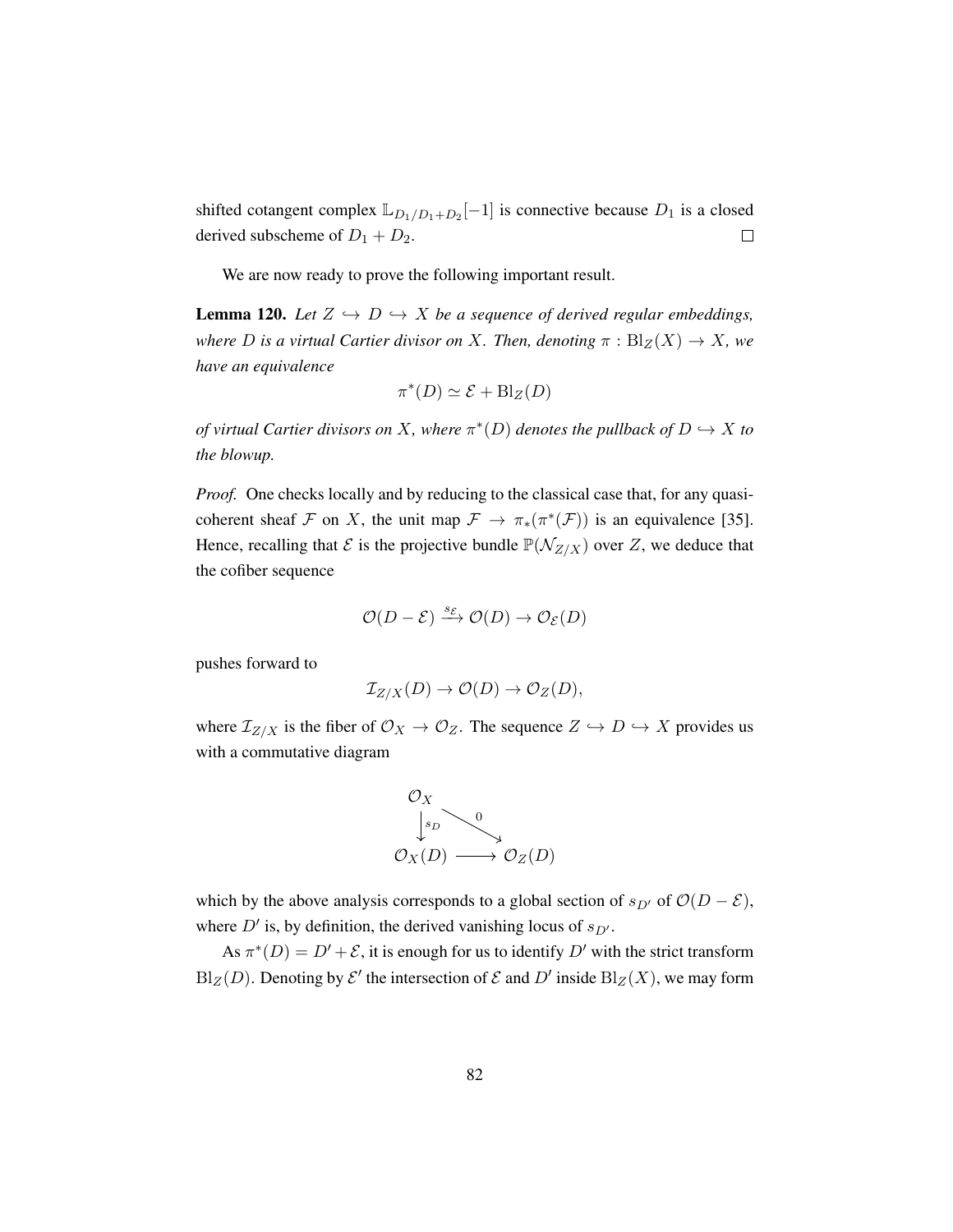the commutative diagram



where the commutativity of the square in the bottom-left corner follows from the general properties of fiber squares. We claim that the square

$$
\begin{array}{ccc}\n{\mathcal{E}}' & \longrightarrow & D' \\
\downarrow_g & & \downarrow \\
Z & \longrightarrow & D\n\end{array}
$$

exhibits a virtual Cartier divisor on  $D'$  lying over Z. Indeed the square truncates into a classical Cartesian square as a composition of two squares with this property, and the canonical morphism  $g^* \mathcal{N}_{Z/D}^{\vee} \to \mathcal{N}_{\mathcal{E}'/D'}^{\vee}$  is a surjection, because  $g'^*\mathcal{N}_{Z/D}^{\vee} \to \mathcal{N}_{\mathcal{E}/\pi^*(D)}^{\vee}$  is (and because of the second claim of Lemma [119\)](#page-90-0).

We have obtained a canonical morphism  $D' \to B\vert_Z(D)$ . We claim that this is an equivalence. Using naturality in pullbacks, it is enough to verify the claim in the cases where  $X = \mathbb{A}^n = \text{Spec}(\mathbb{Z}[x_1, ..., x_n]), D$  is the derived vanishing locus of  $x_1$ , and  $Z = \{0\}$  is the derived vanishing locus of  $x_1, ..., x_n$ . But this is classical, so we are done.  $\Box$ 

Next, we study derived blowups along derived vanishing loci of global sections of vector bundles, which admit an alternative universal property as the universal derived scheme on which the section can be replaced by a nowhere-vanishing one.

Suppose that X is a derived scheme, E is a vector bundle on X, and s a global section of E. Let us denote by s' the global section of Q on  $\mathbb{P}(E)$  corresponding to s under the equivalence of Lemma [85.](#page-74-0) On the derived vanishing locus  $Z :=$  $V_{\mathbb{P}(E)}(s')$ , there exists a canonical null-homotopy of s', and therefore the section s lifts canonically to a global section  $\tilde{s}$  of  $\mathcal{O}(-1)|_Z$ . As  $V_Z(\tilde{s})$  is naturally identified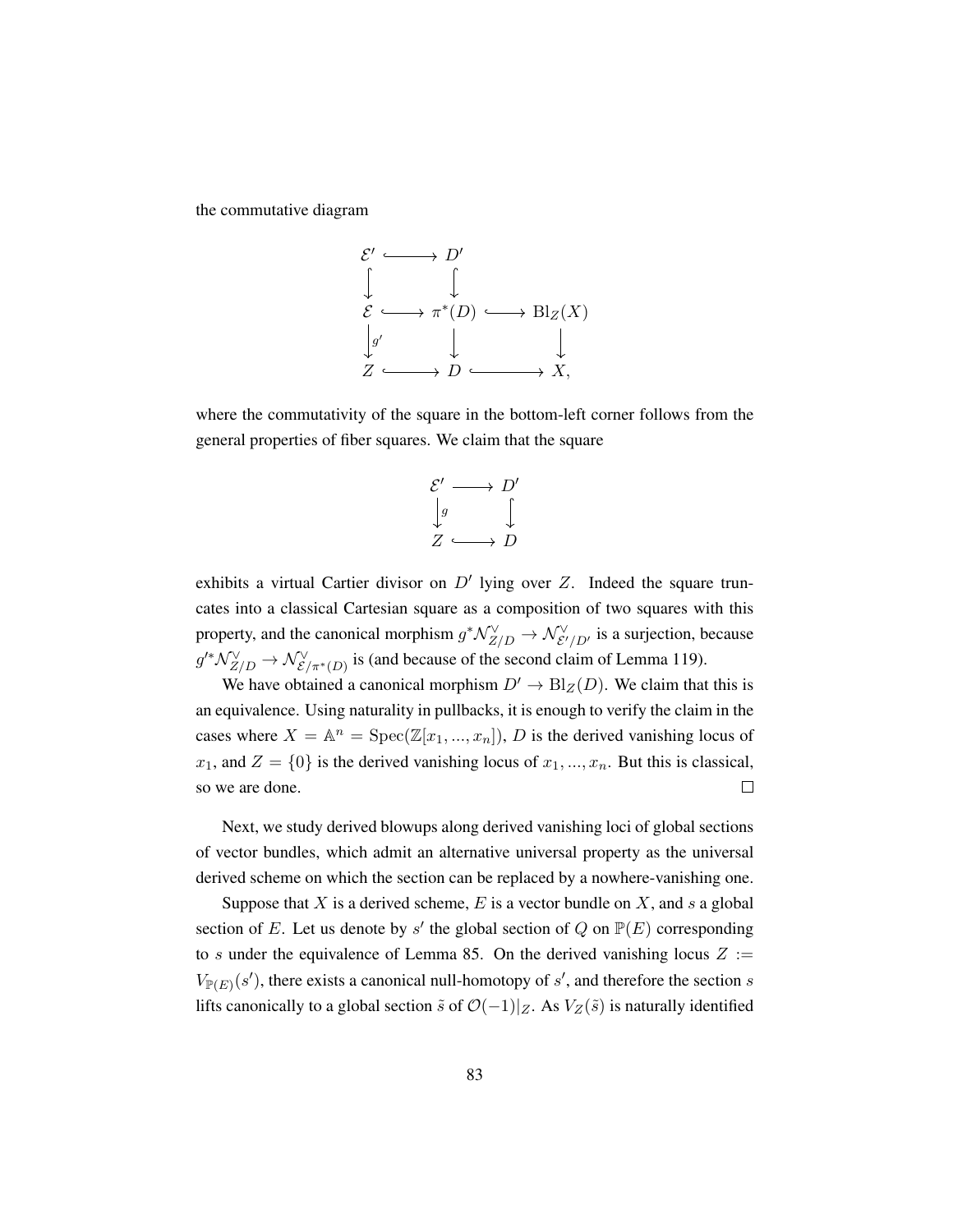as  $V_{\mathbb{P}(E)}(s)$ , we may form the commutative square

$$
V_Z(\tilde{s}) \xrightarrow{i} Z
$$
  
\n
$$
\downarrow g
$$
  
\n
$$
V_X(s) \longrightarrow X,
$$

where g is the restriction of  $\mathbb{P}(E) \to X$  over  $V_X(s)$ .

Lemma 121. *The above square exhibits a virtual Cartier divisor on* Z *lying over*  $V_X(s)$ . Moreover, the induced map  $Z \to \text{Bl}_{V_X(s)}(X)$  is an isomorphism.

*Proof.* The outer square of the commutative diagram



is Cartesian, and therefore one concludes from the cofiber sequence of cotangent complexes associated to the upper row that the induced map  $g^* : \mathcal{N}_{V_X(s)/X}^{\vee} \to$  $\mathcal{N}_{V_Z(\tilde{s})/Z}^{\vee}$  is surjective. Next we prove that the induced map  $Z \to \text{Bl}_{V_X(s)}(X)$  is an equivalence. Since being an equivalence can be checked locally, and as both constructions are stable under pullbacks, it is enough to prove this only in the case when  $X = \mathbb{A}^n$ ,  $E = \mathcal{O}_{\mathbb{A}^n}^{\oplus n}$ , and  $s = (x_1, ..., x_n)$ . But this is a classical result, so the claim follows.  $\Box$ 

Hence the derived blow ups of vector bundle section admit the following uni-versal property as "resolution schemes"<sup>[16](#page-93-0)</sup>.

Theorem 122. *Let* X *be a derived scheme,* E *a vector bundle on* X*, and* s *a global section of* E*. Then, for each* X-scheme S, the space of X-morphisms  $S \to \text{Bl}_{V_X(s)}$ 

<span id="page-93-0"></span><sup>&</sup>lt;sup>16</sup>A *resolution scheme* may be associated to an arbitrary morphism of vector bundles  $E \to F$  by considering the derived vanishing locus of a natural map of vector bundles on a relative Grassmannian. However, when the ranks of  $E$  and  $F$  are more than 1, these schemes do not admit a description in terms of derived blowup of a derived regular embedding.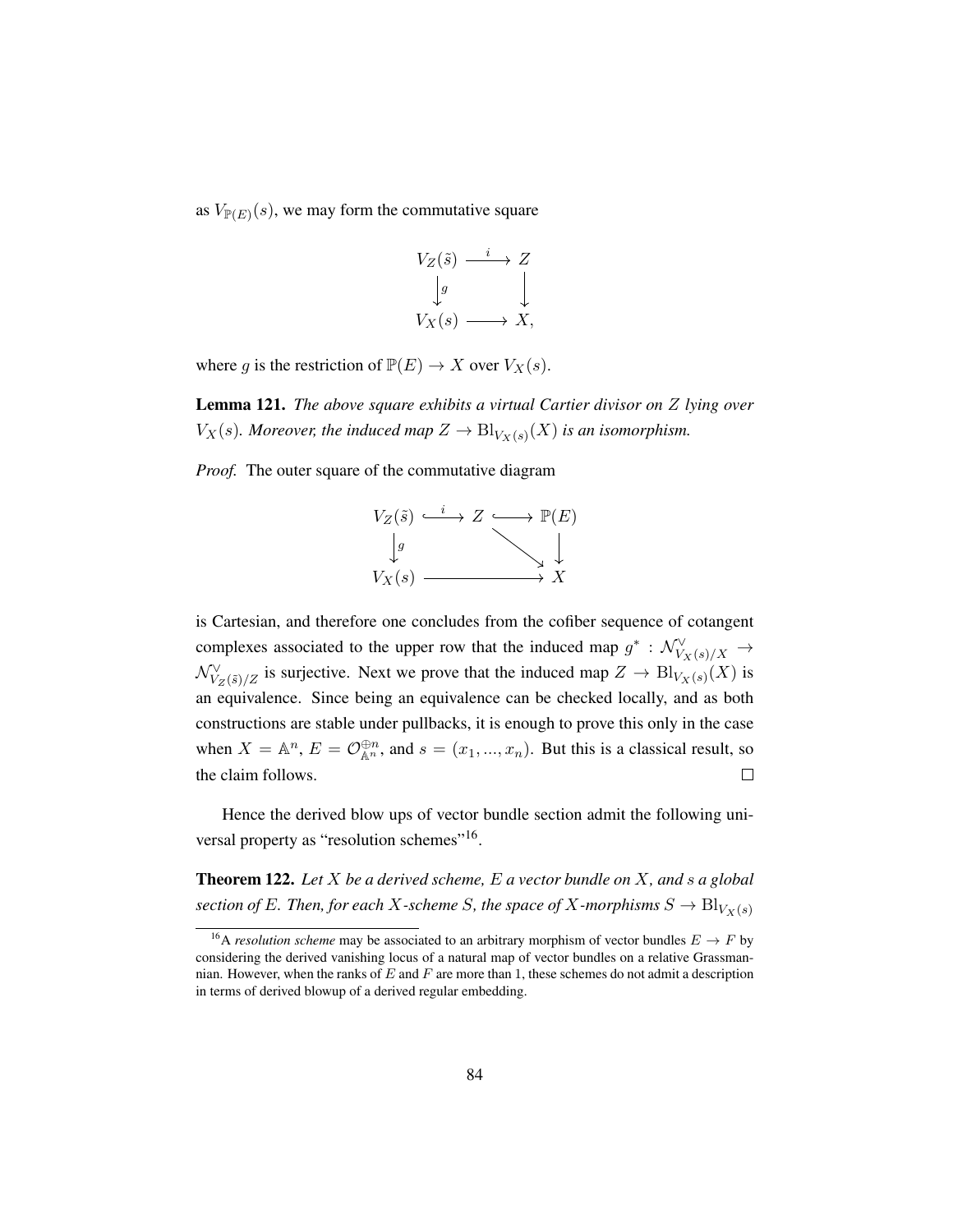*is equivalent to the space of commutative diagrams*



*of vector bundles, where the horizontal map is an inclusion of a line bundle into the vector bundle* E*.*

*Proof.* Combining the universal properties of projective bundles and derived vanishing loci, we see that the space of X-morphisms  $S \to \text{Bl}_{V_X(s)}$  is equivalent to the space of commutative diagrams



where the bottom row is a cofiber sequence. However, such diagrams are equivalent to diagrams in the statement as cofiber sequences of quasi-coherent sheaves are fiber sequences.  $\Box$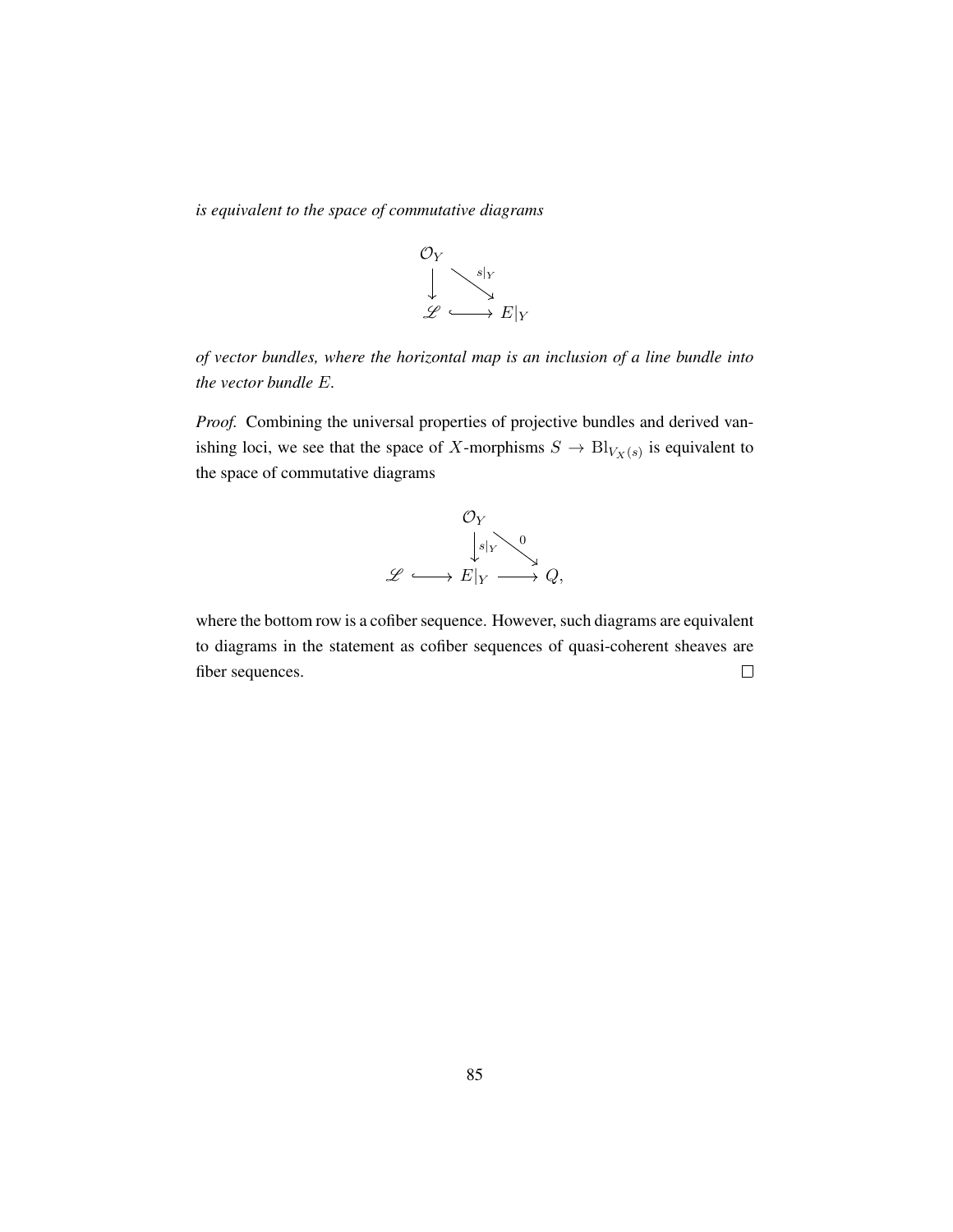# Chapter 4

# Algebraic cobordism and its basic properties

In this Chapter, we construct the bivariant algebraic cobordism  $\Omega$ , following the work done in [\[4,](#page-197-2) [6,](#page-197-0) [7,](#page-197-3) [11\]](#page-198-1). The basic idea of the construction is rather easy: what one needs to do is to combine the construction of derived algebraic bordism of Lowrey–Schürg [[43\]](#page-200-3) with Yokura's universal bivariant theory in order to obtain a bivariant theory, the associated homology theory of which recovers derived algebraic bordism. However, instead of using the original Lowrey–Schürg relations to define our theory, we use slightly more geometric set of relations, closely related to the double point relations of Levine–Pandharipande [\[41\]](#page-200-4).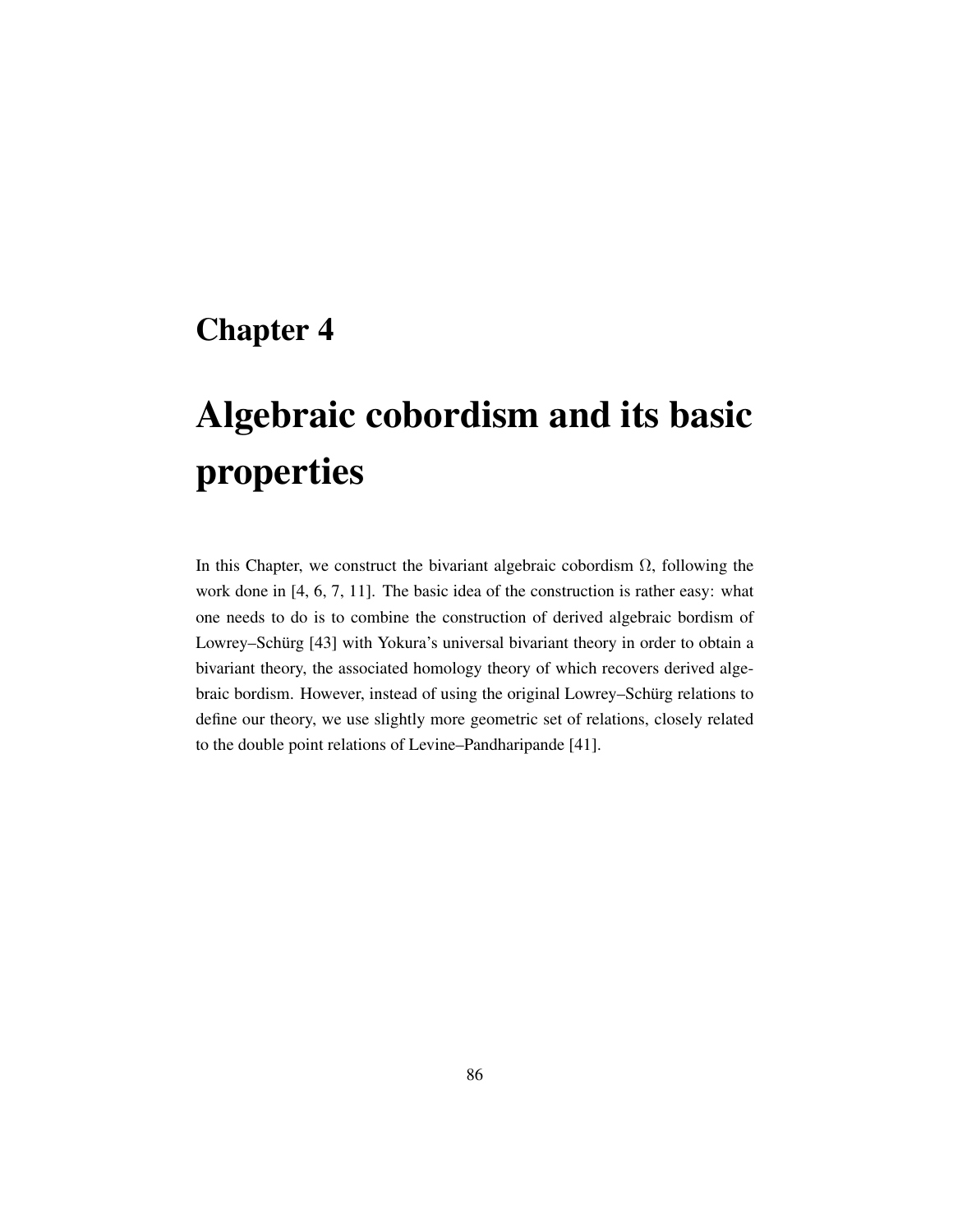## 4.1 Universal precobordism

### 4.1.1 The bivariant functoriality

Here, we record the bivariant functorialities that will be relevant in this thesis. The most general bivariant functoriality we are going to work with is the following.

**Definition 123.** We denote by  $\mathcal{F}_a := (\mathcal{C}_a, \mathcal{C}_a, \mathcal{I}_a, \mathcal{I}_a)$  the bivariant functoriality in which

- 1.  $\mathcal{C}_a$  is the full sub- $\infty$ -category of derived schemes consisting of qcqs derived  $s$ chemes<sup>[1](#page-96-0)</sup>;
- 2.  $\mathcal{C}_a$  consists of projective morphisms;
- 3.  $\mathcal{I}_a$  consists of all Cartesian squares;
- 4.  $\mathscr{S}_a$  consists of all formally quasi-smooth morphisms.

At times it will be useful to restrict our degree of generality.

**Definition 124.** Let  $S$  be a finite-Krull-dimensional Noetherian derived scheme that admits an ample line bundle. Then,  $\mathcal{F}_S := (\mathcal{C}_S, \mathcal{C}_S, \mathcal{I}_S, \mathcal{S}_S)$  is the bivariant functoriality in which

- 1.  $\mathcal{C}_S$  is the full sub- $\infty$ -category of derived S-schemes consisting of those objects that are quasi-projective over  $S$ ;
- 2.  $\mathcal{C}_S$  consists of projective S-morphisms;
- 3.  $\mathcal{I}_S$  consists of all Cartesian squares;
- 4.  $\mathcal{S}_S$  consists of all quasi-smooth S-morphisms<sup>[2](#page-96-1)</sup>.

<span id="page-96-0"></span><sup>&</sup>lt;sup>1</sup>In [\[6\]](#page-197-0) we restricted our attention to the full subcategory of those finite-Krull-dimensional Noetherian derived schemes that admit an ample line bundle (or an ample family of line bundles). However, this is problematic as the Noetherian property is not stable under fiber products! Hence, for formal reasons, we have to define  $C_a$  as above, even though we only care about the bivariant groups of morphisms of pleasant enough Noetherian schemes.

<span id="page-96-1"></span><sup>&</sup>lt;sup>2</sup>As all morphisms in  $\mathcal{C}_S$  are locally of almost finite presentation, every formally quasi-smooth morphism in  $\mathcal{C}_S$  is quasi-smooth.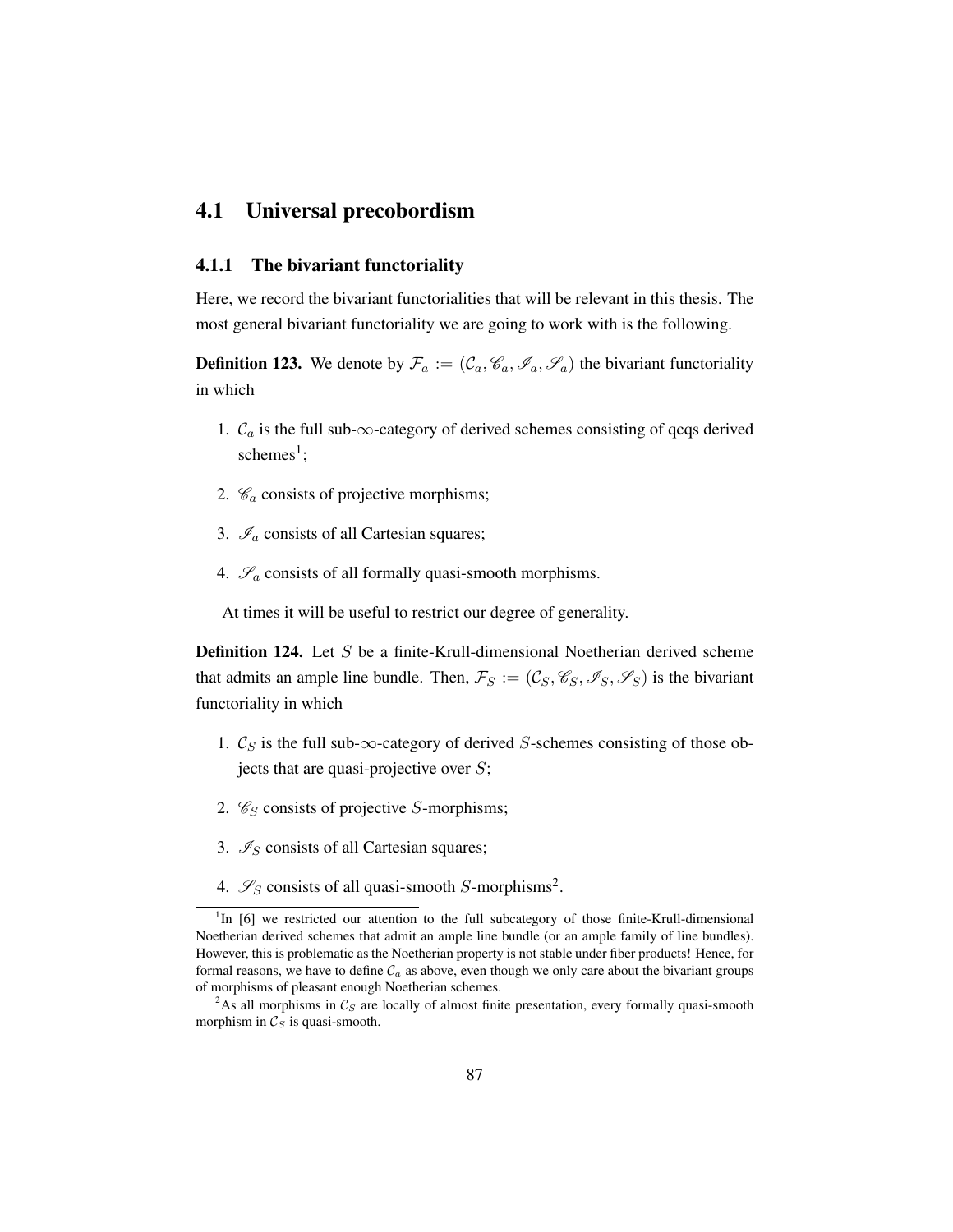If  $S = \text{Spec}(A)$ , then, then the notation  $\mathcal{F}_A$  is also used.

Note that any nice enough oriented bivariant theory with a functoriality as above has strong orientations along smooth morphisms, as explained below.

Lemma 125. *The class of smooth morphisms forms a class of very specialized morphisms for* FS*. In particular, if* B *is a centrally and stably oriented bivariant theory with functoriality*  $\mathcal{F}_S$ *, then* 

- *1. the orientations along smooth morphisms are strong;*
- *2.* B *satisfies Poincare duality for smooth objects (Proposition ´ [28\)](#page-33-0).*

*Proof.* The results follow immediately from the basic properties of smooth morphisms in derived algebraic geometry, and from the results of Section [2.1.5.](#page-31-0)  $\Box$ 

We end this subsection by the following remark concerning partial grading.

**Remark 126.** The universal additive theory  $A_{\mathcal{F}_a}$  admits a partial grading (Definition [7\)](#page-19-0) along morphisms that are locally of almost finite presentation. Indeed, if  $X \to Y$  is such a map, then an element  $[V \to X] \in A_{\mathcal{F}_a}(X \to Y)$ , where V is connected, the morphism  $V \to X$  is projective, and the composition  $V \to Y$ is (formally) quasi-smooth, has degree d, where  $-d$  is the relative virtual dimension of  $V$  over  $Y$ . The corresponding graded bivariant group shall be denoted by  $\mathbb{A}_{\mathcal{F}_a}^*(X \to Y)$ . Moreover, the universal additive theory  $\mathbb{A}_{\mathcal{F}_S}$  admits a grading, and the theory shall be denoted by  $\mathbb{A}_{\mathcal{F}_S}^*$ . The sets of relations imposed on these theories in this section in order to obtain bivariant algebraic cobordism are *homogeneous* in the sense that algebraic cobordism inherits the above (partial) grading.

### 4.1.2 Universal precobordism

Here, we construct and study the universal precobordism  $\Omega$ , which is an intermediate step in the construction of bivariant algebraic cobordism. It is obtained from the universal additive theory with the desired functoriality, by enforcing the derived analogue of Levine–Pandharipande's double point relations. Importantly, we will show that the Euler classes of line bundles satisfy a formal group law, which provides  $\Omega$  with an L-linear structure, where L is the Lazard ring [\[38\]](#page-200-5).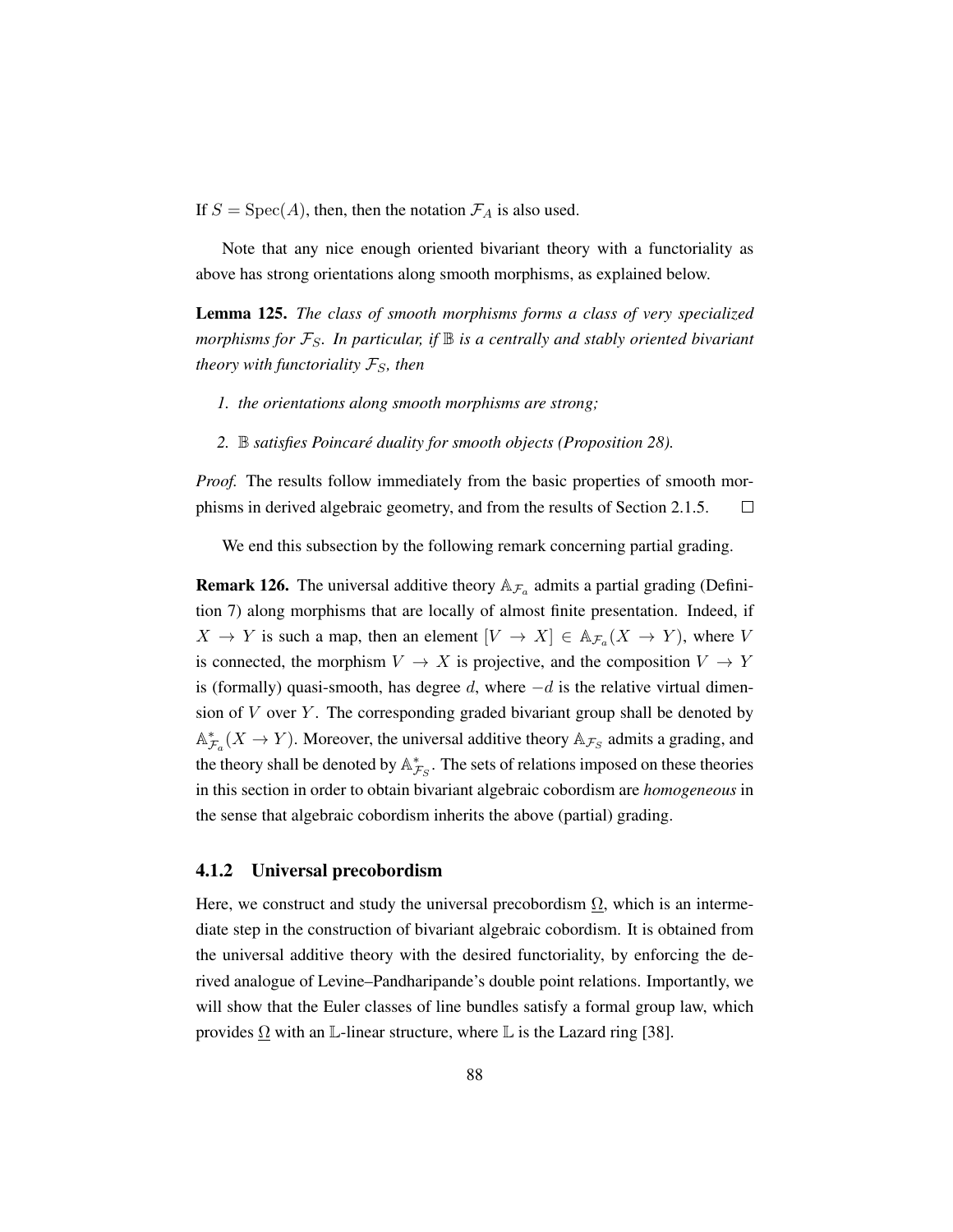**Definition 127.** The *universal precobordism*  $\Omega$  is defined as the quotient of  $A_{\mathcal{F}_a}$ by the *bivariant ideal*  $\mathcal{I}_{\mathrm{dpt}}$  of *derived double point relations*, where  $\mathcal{I}_{\mathrm{dpt}}(X \to Y)$ is the subgroup of  $\mathbb{A}_{\mathcal{F}_a}(X \to Y)$  generated by elements of form

$$
[W_0 \to X] - [D_1 \to X] - [D_2 \to X] + [\mathbb{P}_{D_1 \cap D_2}(\mathcal{O}(D_1) \oplus \mathcal{O}) \to X],
$$

associated to a projective morphism  $W \to \mathbb{P}^1 \times X$  such that the composition  $W \to \mathbb{P}^1 \times Y$  is formally quasi-smooth, where

- 1.  $W_0$  is the fiber of  $W \to \mathbb{P}^1 \times X$  over  $\{0\} \times X$ ;
- 2. the fiber  $W_{\infty}$  of  $W \to \mathbb{P}^1 \times X$  over  $\{\infty\} \times X$  is the sum of virtual Cartier divisors  $D_1$  and  $D_2$  on  $W$ ;
- 3.  $D_1 \cap D_2$  is the fiber product of  $D_i$  over W.

It is straightforward to check that  $\mathcal{I}_{\text{dpt}}$  is indeed a bivariant ideal. Similarly, but starting with  $\mathbb{A}_{\mathcal{F}_S}^*$ , one constructs the *universal S-precobordism*  $\Omega_S^*$ .

Remark 128. Clearly, there are natural isomorphisms

$$
\underline{\Omega}_S^*(X \xrightarrow{\tilde{f}} Y) \cong \underline{\Omega}_S^*(X \xrightarrow{f} Y)
$$

compatible with all the bivariant operations and orientations, where  $f$  is obtained from the S-morphism  $\tilde{f}$  by forgetting the structure morphisms and the homotopy witnessing the commutativity of the triangle

$$
X \xrightarrow{\qquad f} Y
$$
  
\n
$$
\downarrow \pi_X
$$
  
\n
$$
S.
$$

From now on, when we prove that a result holds for  $\Omega$ , then, in order to avoid unnecessary repetition, we will not explicitly mention that the analogous result holds for  $\Omega_S^*$  as well. The same applies for the precobordism groups with bundles constructed below.

Following the classical paper of Lee and Pandharipande [\[49\]](#page-201-1), we will construct "algebras" over  $\Omega$ , in which the cycles are equipped with line or vector bundles on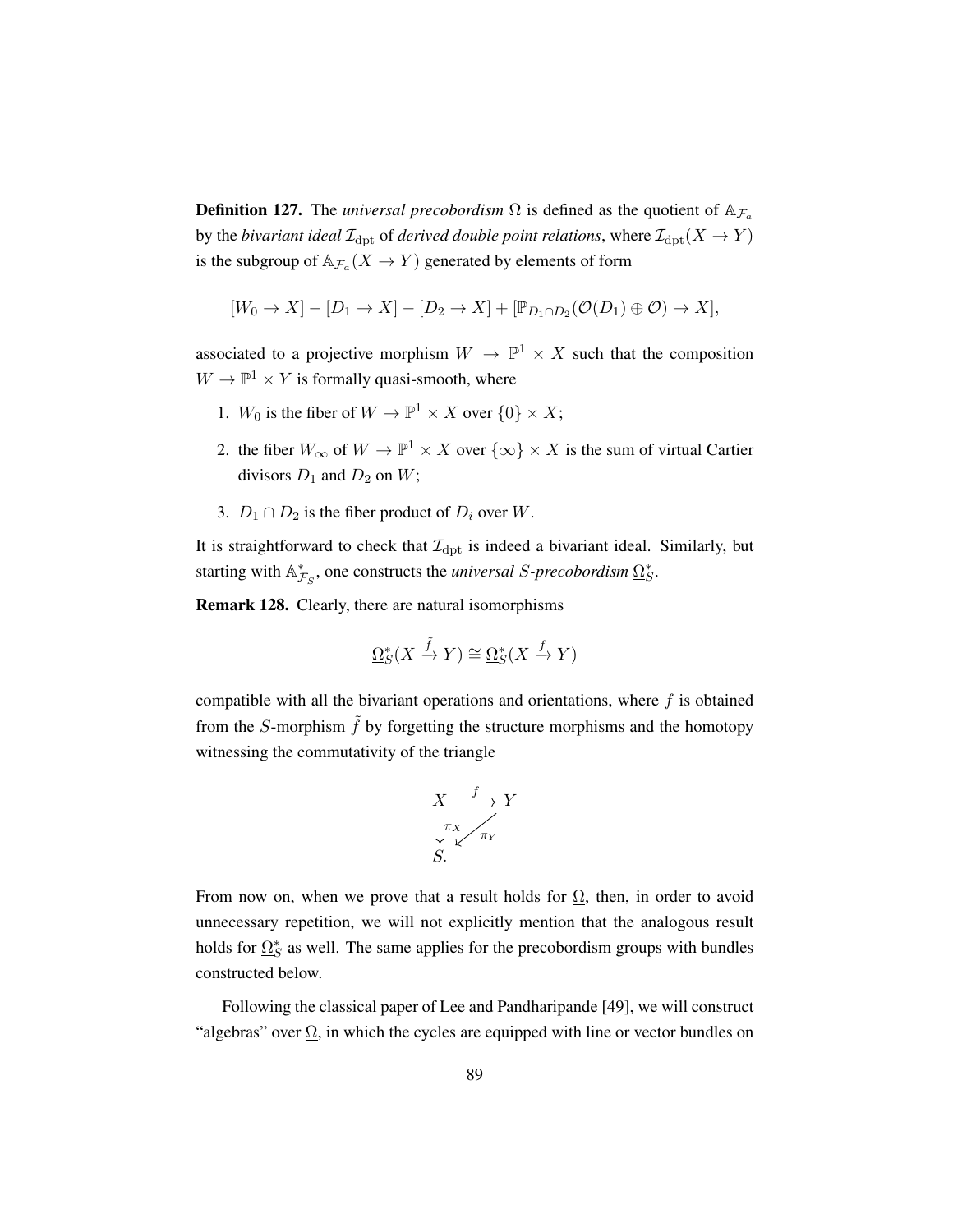the source. These theories will be useful for algebraic cobordism computations, as we shall see in the sequel. Let us begin with the following modification of the universal additive bivariant theory.

**Definition 129.** Let  $\mathcal F$  be either  $\mathcal F_a$  or  $\mathcal F_S$ . Then we define the *additive bivari*ant theories with bundles  $(\mathbb{A}_{\mathcal{F}}^{\bullet,*})$  $(\mathbb{A}_{\mathcal{F}}^{\bullet,*},\bullet_{\oplus})$  and  $(\mathbb{A}_{\mathcal{F}}^{\bullet,*})$  $(\mathbf{F}, \mathbf{F}, \mathbf{F})$  as the bivariant theory where A •,∗  $\mathbf{F}_{\mathcal{F}}^{\bullet,*}(X \to Y)$  is the Abelian group generated by equivalence classes  $[V \to X; E]$ , where  $V \to X$  is a projective morphism such that the composition  $V \to Y$  is (formally) quasi-smooth, and where  $E$  is a vector bundle on  $X$ , modulo relations of form

$$
[V_1 \sqcup V_2 \to X; E_1 \sqcup E_2] = [V_1 \to X; E_1] + [V_2 \to X; E_2].
$$

If E has rank r, then  $[V \to X; E] \in \mathbb{A}_{\mathcal{F}}^{\bullet,r}$  $\mathcal{F}^{(r)}(X \to Y)$ . The bivariant operations are defined as follows:

1. *bivariant pushforward*: if  $X \rightarrow Y$  factors through a projective map g:  $X \rightarrow X'$ , then the bivariant pushforward is defined by linearly extending the formula

$$
g_*([V \xrightarrow{f} X; E]) := [V \xrightarrow{g \circ f} X'; E];
$$

2. *bivariant pullback*: if

$$
X' \longrightarrow Y' \n\downarrow g' \qquad \downarrow g \nX \longrightarrow Y
$$

is Cartesian, then the bivariant pullback is defined by linearly extending the formula

$$
g^*([V \xrightarrow{f} X; E]) := [V' \xrightarrow{f'} X'; g''^*(E)],
$$

where  $f'$  is the pullback of f along g' and g'' is the natural map  $V' \to V$ ;

3. *bivariant products*: the two bivariant products are defined by bilinearly extending the formulas

$$
[V \to X; E] \bullet_\oplus [W \to X; F] := [V' \to X; E|_{V'} \oplus F|_{V'}]
$$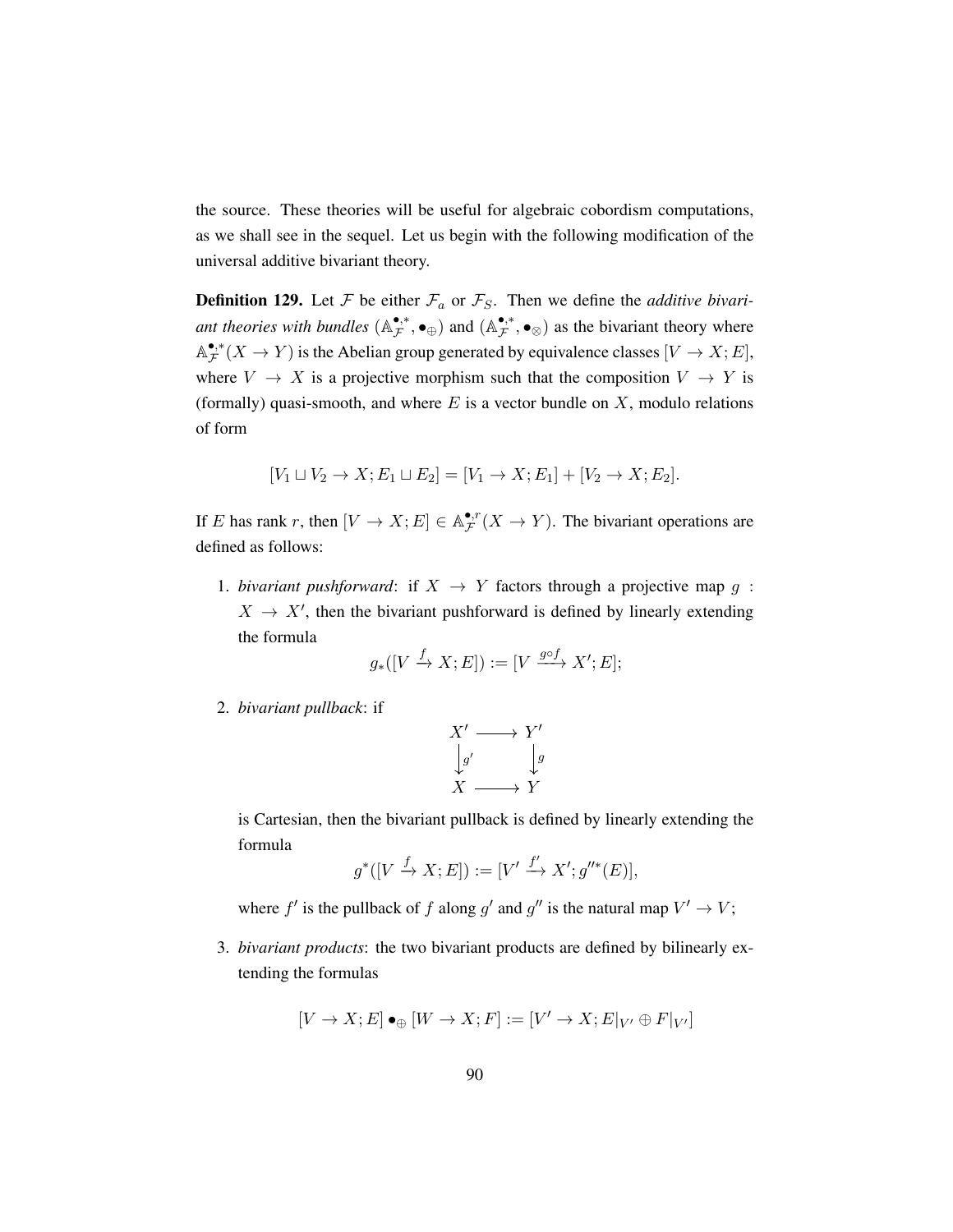and

$$
[V \to X; E] \bullet_{\otimes} [W \to X; F] := [V' \to X; E|_{V'} \otimes F|_{V'}],
$$

where the morphism  $V' \to X$  is as in the diagram

$$
\begin{array}{ccc}\nV' \longrightarrow X' \longrightarrow W \\
\downarrow & \downarrow & \downarrow \\
V \longrightarrow X \longrightarrow Y \longrightarrow Z;\n\end{array}
$$

One checks that these operations are well defined similarly to the proof of Lemma [39.](#page-43-0) Note that the second degree is additive in  $\bullet_{\oplus}$  but multiplicative in  $\bullet_{\otimes}$ . Moreover, we define the *additive theory with line bundles* as the subtheory  $(A_{\mathcal{F}}^{\bullet,1})$  $\mathcal{F}^{1}, \bullet_{\otimes}$  of  $(A^{\bullet,*}_{\mathcal{F}}$  $_{\mathcal{F}}^{\bullet,\ast},\bullet_{\otimes}).$ 

These theories are stably oriented by the elements

$$
\theta_{\oplus}(f) := [X \to X; 0] \in \mathbb{A}_{\mathcal{F}}^{\bullet,0}(X \to Y)
$$

and

$$
\theta_\otimes(f):=[X\to X;\mathcal{O}_X]\in\mathbb{A}_\mathcal{F}^{\bullet,1}(X\to Y)
$$

respectively, where  $f : X \to Y$  is a formally quasi-smooth morphism. Moreover, all three theories are additive in the sense of Definition [32.](#page-35-0)

The universal property of  $A_{\mathcal{F}}$  induces a Grothendieck transformations  $A_{\mathcal{F}} \rightarrow$  $(A^{\bullet,*}_{\mathcal{F}}$  $(\mathcal{A}_{\mathcal{F}}^{\bullet,*},\bullet_{\oplus})$  and  $\mathbb{A}_{\mathcal{F}} \to (\mathbb{A}_{\mathcal{F}}^{\bullet,*})$ •,•,•  $\bullet_{\otimes}$ ) which are defined by the formulas

$$
[V \to X] \mapsto [V \to X; 0]
$$

and

$$
[V \to X] \mapsto [V \to X; \mathcal{O}_V],
$$

respectively. Moreover, there are also the *forgetful Grothendieck transformations*  $(A^{\bullet,*}_{\mathcal{F}}$  $(\mathcal{A}_{\mathcal{F}}^{\bullet,*}, \bullet_{\oplus}) \to \mathbb{A}_{\mathcal{F}}$  and  $(\mathbb{A}_{\mathcal{F}}^{\bullet,*})$  $(\mathbf{F}_{\mathcal{F}}^*, \bullet_{\otimes}) \to \mathbb{A}_{\mathcal{F}}$ , which forget the vector bundle.

**Definition 130.** The *precobordism theories with bundles*  $(\underline{\Omega}^{\bullet,*}, \bullet_{\oplus})$  and  $(\underline{\Omega}^{\bullet,*}, \bullet_{\otimes})$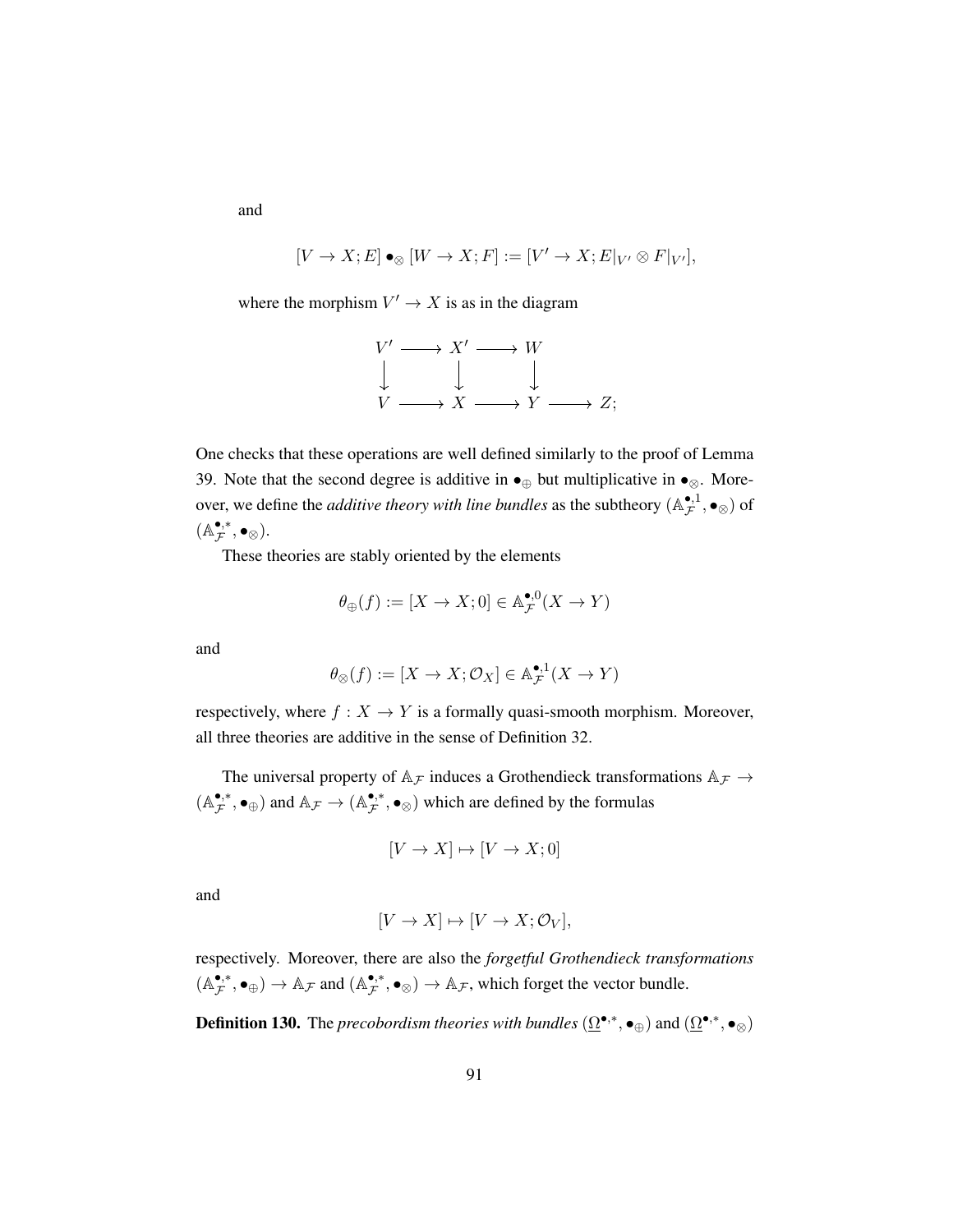are defined as the quotients of  $(A_{\mathcal{F}_c}^{\bullet,*})$  $(\mathbb{A}_{\mathcal{F}_a}^{\bullet,*},\bullet_{\oplus})$  and  $(\mathbb{A}_{\mathcal{F}_a}^{\bullet,*})$  $\mathbf{F}_a^{\bullet,*}$ ,  $\bullet_{\oplus}$ ), respectively, by the bivariant ideal  $\mathcal{I}_{\rm{dpt}}^{\bullet,*}$  of *derived double point relations with bundles*, where  $\mathcal{I}_{\rm{dpt}}^{\bullet,*}(X \to Y)$ is the subgroup of  $\mathbb{A}_{\mathcal{F}_c}^{\bullet,*}$  $\mathcal{F}_{\mathcal{F}_{a}}^{*}(X \to Y)$  generated by elements of form

$$
[W_0 \to X; E|_{W_0}] - [D_1 \to X; E|_{D_1}] - [D_2 \to X; E|_{D_2}] + [\mathbb{P} \to X; E|_{\mathbb{P}}],
$$

where  $\mathbb{P} = \mathbb{P}_{D_1 \cap D_2}(\mathcal{O}(D_1) \oplus \mathcal{O})$ , associated to a projective morphism  $W \to$  $\mathbb{P}^1 \times X$  such that the composition  $W \to \mathbb{P}^1 \times Y$  is formally quasi-smooth, and

- 1.  $E$  is a vector bundle on  $W$ ;
- 2.  $W_0$  is the fiber of  $W \to \mathbb{P}^1 \times X$  over  $\{0\} \times X$ ;
- 3. the fiber  $W_{\infty}$  of  $W \to \mathbb{P}^1 \times X$  over  $\{\infty\} \times X$  is the sum of virtual Cartier divisors  $D_1$  and  $D_2$  on W;
- 4.  $D_1 \cap D_2$  is the fiber product of  $D_i$  over W.

It is straightforward to check that  $\mathcal{I}_{\text{dpt}}^{\bullet,*}$  is indeed a bivariant ideal. Similarly, but starting with  $\mathbb{A}_{\mathcal{F}_S}^*$ , one constructs the *S-precobordism theories with bundles*  $(\underline{\Omega}_{S}^{*,*},\bullet_{\oplus})$  and  $(\underline{\Omega}_{S}^{*,*},\bullet_{\otimes})$ .

We will denote the induced Grothendieck transformations  $\Omega \to (\Omega^{\bullet,*}, \bullet_{\oplus})$  and  $\underline{\Omega} \to (\underline{\Omega}^{\bullet,*}, \bullet_{\otimes})$  by  $\iota_{\oplus}$  and  $\iota_{\otimes}$ , respectively. The same notation is used in the case of S-precobordism groups as well.

### 4.1.3 Euler classes

Euler classes of vector bundles will play a fundamental role in our study of algebraic cobordism.

**Definition 131.** Let  $\mathbb B$  be an oriented bivariant theory with functoriality  $\mathcal F_a$  or  $\mathcal F_S$ . Then, if  $X \in \mathcal{C}$  and E is a vector bundle on X, the *Euler class* of X is defined as

$$
e(E) := i_{0!}(1_{V_X(0)}) \in \mathbb{B}^{\bullet}(X),
$$

where  $i_0 : V_X(0) \hookrightarrow X$  is the derived vanishing locus of the zero-section of E.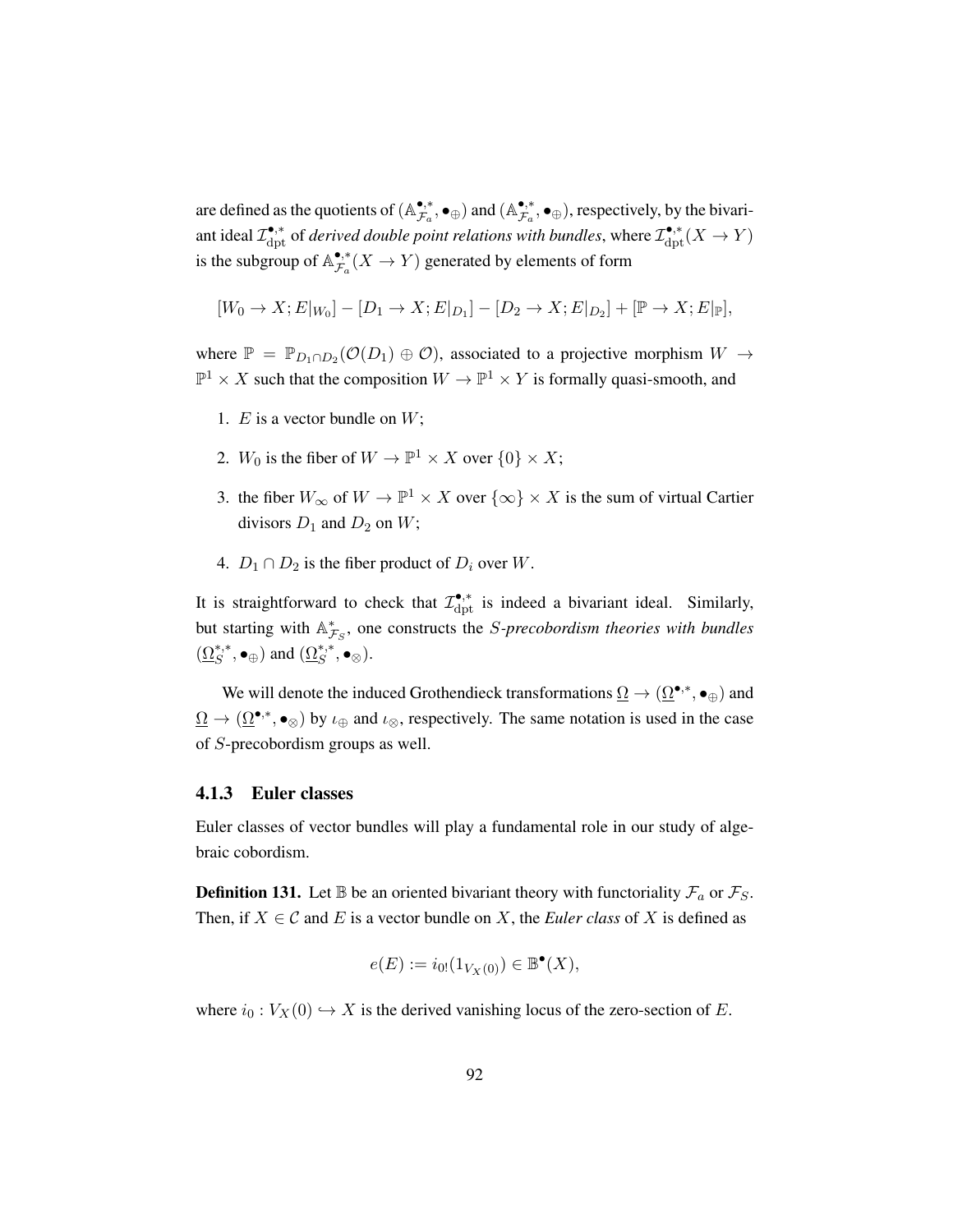Clearly, in case the vector bundle E has rank  $r, e(E) \in \Omega^r(X)$ . The following result will be useful in practice.

Lemma 132. *Let* X *be a derived scheme,* E *a vector bundle on* X*, and let* s *be a global section of* E*. Then*

$$
e(E) = [V_X(s) \to X] \in \Omega^*(X).
$$

*Proof.* By definition,  $e(E) = [V_X(0) \to X] \in \Omega^*(X)$ . Let  $x_0 \otimes s$  be a section of  $E(1)$  on  $\mathbb{P}^1 \times X$ . Then, the map  $V_{\mathbb{P}^1 \times X}(x_0 \otimes s) \to \mathbb{P}^1 \times X$  realizes the desired equation in  $\Omega^*(X)^3$  $\Omega^*(X)^3$ .  $\Box$ 

In particular, the Euler class of a vector bundle admitting a nowhere-vanishing section (e.g., a trivial line bundle), is trivial. Euler classes are multiplicative in cofiber sequences of vector bundles.

**Proposition 133.** Let X be a derived scheme. Then, if  $E' \to E \to E''$  is a cofiber *sequence of vector bundles on* X, we have that  $e(E) = e(E') \bullet e(E'') \in \Omega^*(X)$ .

*Proof.* Let s be a global section of  $E$ , and let  $s''$  be the induced global section of E''. Then, on  $V_X(s'')$ , the section s admits a natural lift to a section s' of E', and moreover  $V_{V_X(s'')}(s')$  is naturally equivalent to  $V_X(s)$ . Thus, denoting by i the inclusion  $V_X(s'') \hookrightarrow X$ , we have

$$
e(E) = i_! (e(E'|_{V_X(s'')}))
$$
  
=  $e(E') \bullet i_! (1_{V_X(s'')})$  (projection formula)  
=  $e(E') \bullet e(E'')$ ,

 $\Box$ 

as desired.

### 4.1.4 The extended double point relation

There exists an analogue of Levine–Pandharipande's extended double point re-lations (see [\[41\]](#page-200-4) Lemma 16) for  $\Omega$ . Before proving this, we record the derived blowup formula, which will be useful in cobordism computations.

<span id="page-102-0"></span><sup>&</sup>lt;sup>3</sup>Here, we take  $D_2 = \emptyset$ .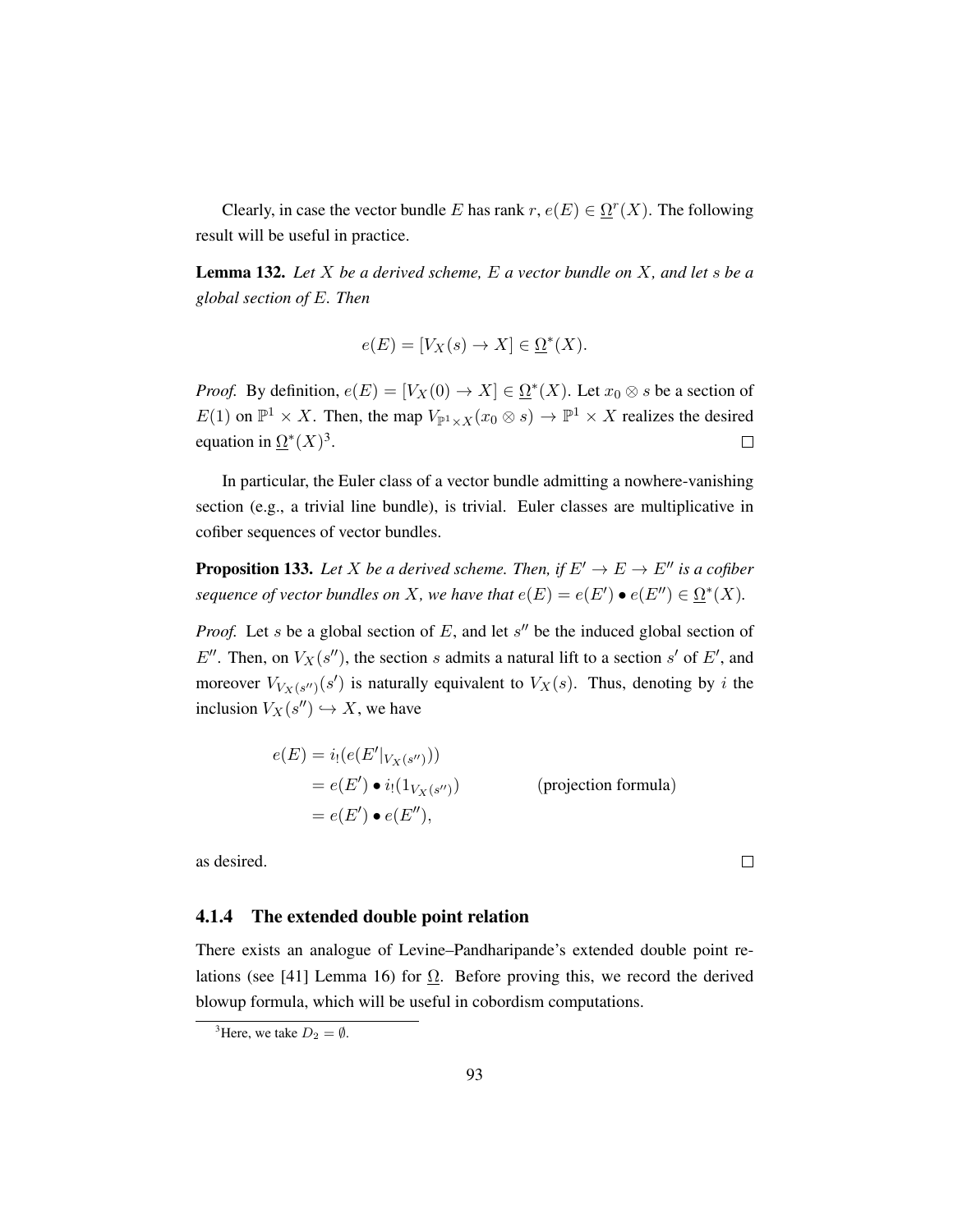**Lemma 134.** *Let*  $Z \hookrightarrow X$  *be a derived regular embedding. Then,* 

$$
1_X = [\text{Bl}_Z(X) \to X] + [\mathbb{P}_Z(\mathcal{N}_{Z/X} \oplus \mathcal{O}) \to X] - [\mathbb{P}_\mathcal{E}(\mathcal{O}(-1) \oplus \mathcal{O}) \to X] \in \underline{\Omega}^*(X),
$$

*where*  $\mathcal{E} \hookrightarrow \text{Bl}_Z(X)$  *is the exceptional divisor.* 

*Proof.* Consider  $W := \text{Bl}_{\infty \times Z}(\mathbb{P}^1 \times X)$ . Then, by Lemma [120,](#page-91-0) the fiber of  $W \to \mathbb{P}^1$  over  $\infty$  is the sum of  $\text{Bl}_Z(X)$  and the exceptional divisor  $\mathcal{E}' \hookrightarrow W$ , leading to the above formula. As  $\mathcal{O}(\mathcal{E}')|_{\mathcal{E}'} \simeq \mathcal{O}(-1)$ , the third term of the right hand side is of the correct form.  $\Box$ 

We are now ready to prove the extended double point formula. Let us start by fixing notation. Let X be a derived scheme and let  $\mathcal{L}_1$  and  $\mathcal{L}_2$  be line bundles on E. For simplicity, let us denote  $\mathcal{L}_3 := \mathcal{L}_1 \otimes \mathcal{L}_2$ . Then,

$$
\mathbb{P}_1 := \mathbb{P}_X(\mathscr{L}_2^{\vee} \oplus \mathcal{O});
$$
  
\n
$$
\mathbb{P}_2 := \mathbb{P}_{\mathbb{P}(\mathscr{L}_1 \oplus \mathscr{L}_3)}(\mathcal{O}(-1) \oplus \mathcal{O});
$$
  
\n
$$
\mathbb{P}_3 := \mathbb{P}(\mathscr{L}_1 \oplus \mathscr{L}_3 \oplus \mathcal{O}).
$$

<span id="page-103-0"></span>Lemma 135. *Let everything be as above. Then*

$$
e(\mathcal{L}_3) = e(\mathcal{L}_1) + e(\mathcal{L}_2) - e(\mathcal{L}_1) \bullet e(\mathcal{L}_2) \bullet [\mathbb{P}_1 \to X]
$$

$$
+ e(\mathcal{L}_1) \bullet e(\mathcal{L}_2) \bullet e(\mathcal{L}_3) \bullet ([\mathbb{P}_2 \to X] - [\mathbb{P}_3 \to X])
$$

 $in \underline{\Omega}^*(X)$ .

*Proof.* Let  $D_1, D_2$  and  $D_3$  be the derived vanishing loci of arbitrary sections of  $\mathscr{L}_1, \mathscr{L}_2$  and  $\mathscr{L}_3$ , respectively. Let  $\pi : X' \to X$  be the derived blowup of X at  $D_1 \cap D_3$ , let  $D'_1$  and  $D'_3$  be the strict transforms of  $D_1$  and  $D_3$ , repectively, and let  $D_2'$  be the pullback of  $D_2$  to  $X'$ . Note that  $D_1'$  and  $D_3'$  do not intersect, and that the virtual Cartier divisors  $D'_3$  and  $D'_1 + D'_2$  are rationally equivalent.

Next, denote by X<sup>*n*</sup> the blowup of X<sup>*i*</sup> at  $D'_2 \cap D'_3$ , by  $D''_2$  and  $D''_3$  the strict transforms of  $D'_2$  and  $D'_3$ , respectively, and by  $D''_1$  the pullback of  $D'_1$  to  $X''$ . As  $D'_1$  and  $D'_3$  do not intersect, the natural map  $D''_1 \rightarrow D'_1$  is an equivalence. As the virtual Cartier divisors  $D_3''$  and  $D_1'' + D_2''$  are rationally equivalent and disjoint, they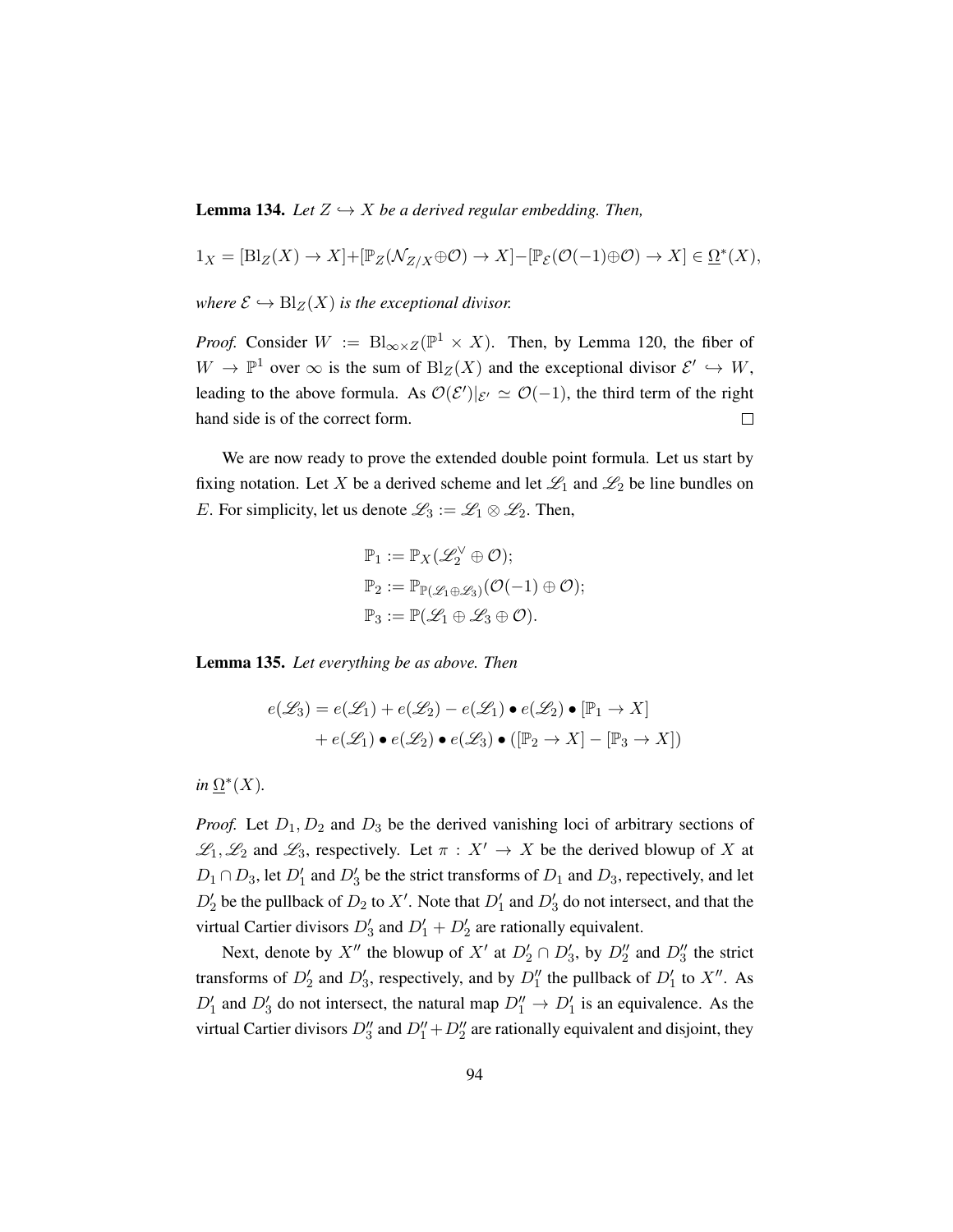give a rise to a morphism  $X'' \to \mathbb{P}^1$  with  $D''_3$  the fiber over 0 and  $D''_1 + D''_2$  the fiber over  $\infty$ . The induced derived double point relation is

$$
[D_3'' \to X] = [D_1'' \to X] + [D_2'' \to X] - [\mathbb{P}_{D_1'' \cap D_2''}(\mathcal{O}(D_1'') \oplus \mathcal{O}) \to X] \in \underline{\Omega}(X).
$$

We will investigate each term of the equation.

- 1.  $[D_3'' \rightarrow X]$ : As  $D_3''$  is the composition of two derived blowups along virtual Cartier divisors,  $[D_3'' \to X] = [D_3 \to X] = e(\mathcal{L}_3)$
- 2.  $[D_1'' \rightarrow X]$ : As  $D_1''$  is the derived blowup of  $D_1$  along a virtual Cartier divisor, we have that  $[D''_1 \to X] = [D_1 \to X] = e(\mathcal{L}_1)$ .
- 3.  $[D_2'' \rightarrow X]$ : Arguing as above,  $D_2''$  is equivalent to the derived blowup  $Bl_{D_1 \cap D_2 \cap D_3}(D_2)$ . Hence, applying the derived blowup formula, we compute that

$$
[D_2'' \to X] = [D_2 \to X] - [\mathbb{P}_{D_1 \cap D_2 \cap D_3}(\mathcal{O}(D_1) \oplus \mathcal{O}(D_3) \oplus \mathcal{O}) \to X] + [\mathbb{P}_{\mathbb{P}_{D_1 \cap D_2 \cap D_3}(\mathcal{O}(D_1) \oplus \mathcal{O}(D_3))}(\mathcal{O}(-1) \oplus \mathcal{O})] = e(\mathscr{L}_2) + e(\mathscr{L}_1) \bullet e(\mathscr{L}_2) \bullet e(\mathscr{L}_3) \bullet ([\mathbb{P}_2 \to X] - [\mathbb{P}_3 \to X]).
$$

4.  $[\mathbb{P}_{D''_1 \cap D''_2}(\mathcal{O}(D''_1) \oplus \mathcal{O}) \to X]$ : As  $D'_1$  and  $D'_3$  do not intersect, the natural map  $D_1'' \cap D_2'' \to D_1' \cap D_2'$  is an equivalence. On the other hand, as

$$
D'_2 \times_{X'} D_1 \simeq (D_2 \times_X X') \times_{X'} D_1
$$
  

$$
\simeq D_2 \times_X D_1,
$$

 $D'_1 \cap D'_2 \simeq D_1 \cap D_2$ . As

$$
\mathcal{O}(D_1'')|_{D_1''} \simeq \mathcal{O}(D_1')|_{D_1'}
$$
  
=  $\mathcal{O}(\pi^*(D_1) - \mathcal{E})|_{D_1'}$   
=  $\mathcal{O}(D_1 - D_3)|_{D_1}$ ,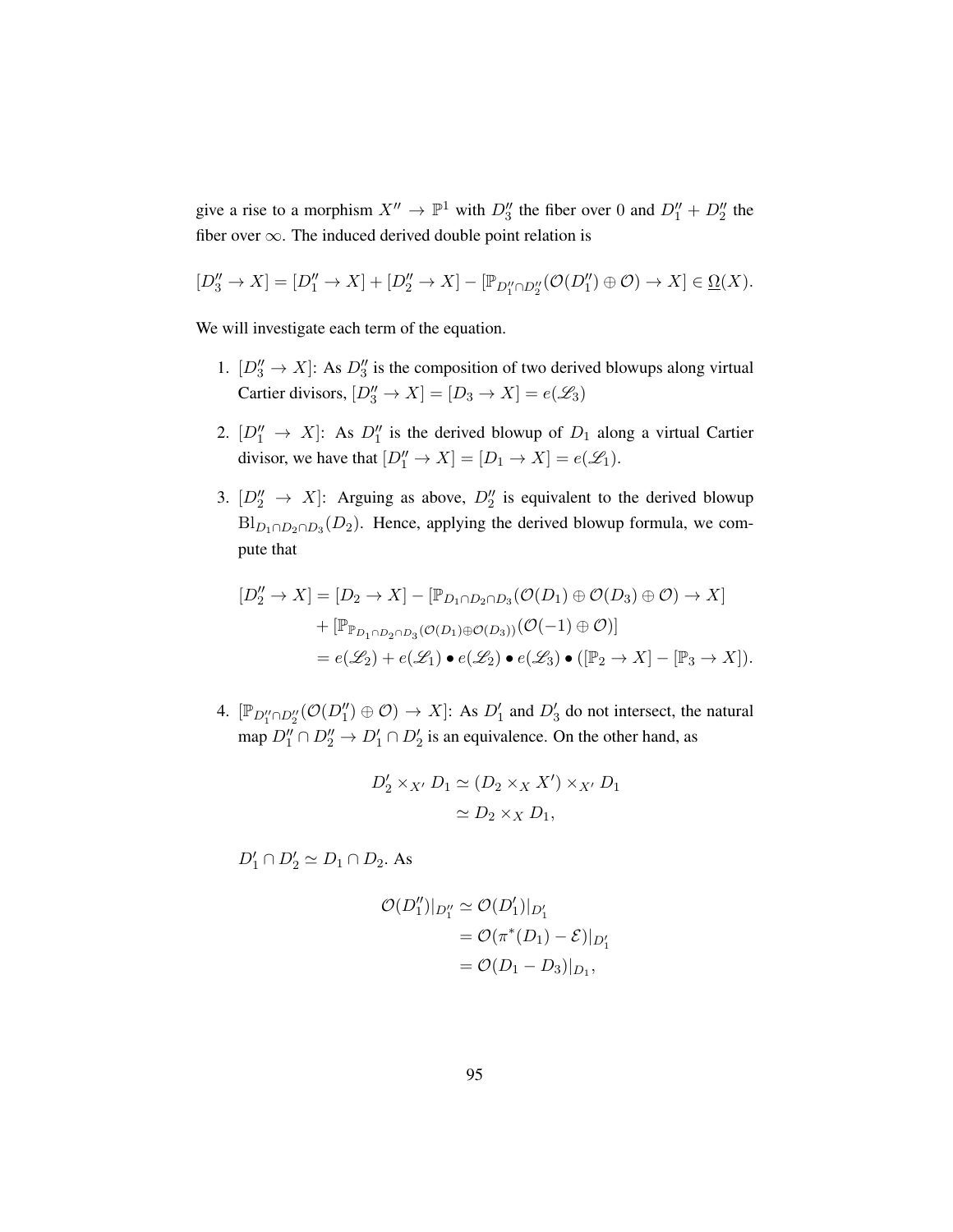where  $\mathcal E$  is the exceptional divisor of  $X'$ , we have that

$$
[\mathbb{P}_{D''_1 \cap D''_2}(\mathcal{O}(D''_1) \oplus \mathcal{O}) \to X] = [\mathbb{P}_{D_1 \cap D_2}(\mathcal{O}(D_1 - D_3) \oplus \mathcal{O}) \to X]
$$
  
=  $e(\mathscr{L}_1) \bullet e(\mathscr{L}_2) \bullet [\mathbb{P}_1 \to X].$ 

Combining the above equations yields the desired formula.

 $\Box$ 

As the first application of the above result, we prove the nilpotence of Euler classes.

Proposition 136. *Let* X *be a finite-Krull-dimensional Noetherian scheme that admits an ample line bundle. Then, for each vector bundle* E *on* X*, the Euler class*  $e(E)$  *is nilpotent in*  $\Omega(X)$ .

*Proof.* If E admits a sequence of sections  $s_1, ..., s_r$  such that they simultaneously vanish nowhere, then  $e(E)^r = 0$ . In particular, since X is quasi-compact, such a finite sequence can be found for  $E$  that is globally generated.

Suppose then that  $\mathscr L$  is a line bundle the dual of which is globally generated. Then, it follows from Lemma [135](#page-103-0) by setting  $\mathcal{L}_1 = \mathcal{L}$  and  $\mathcal{L}_2 = \mathcal{L}^{\vee}$ , that

$$
0 = e(\mathscr{L}) + e(\mathscr{L}^{\vee}) - e(\mathscr{L}) \bullet e(\mathscr{L}^{\vee}) \bullet [\mathbb{P}_1 \to X],
$$

or, in other words, that

$$
e(\mathscr{L}) = -\frac{e(\mathscr{L}^\vee)}{1 - e(\mathscr{L}^\vee) \bullet [\mathbb{P}_1 \to X]},
$$

where the right hand side is well defined because  $e(\mathscr{L}^{\vee})$  is nilpotent. From this formula, it follows that also  $e(\mathscr{L})$  is nilpotent.

As X admits an ample line bundle, any line bundle  $\mathscr L$  on X is equivalent to one of form  $\mathscr{L}_1 \otimes \mathscr{L}_2^{\vee}$ , where  $\mathscr{L}_1$  and  $\mathscr{L}_2$  are globally generated. Applying Lemma [135](#page-103-0) again, we compute that

$$
e(\mathscr{L}) = \frac{e(\mathscr{L}_1) + e(\mathscr{L}_2^{\vee}) - e(\mathscr{L}_1) \bullet e(\mathscr{L}_2^{\vee}) \bullet [\mathbb{P}^1 \to X]}{1 - e(\mathscr{L}_1) \bullet e(\mathscr{L}_2^{\vee}) \bullet ([\mathbb{P}_2 \to X] - [\mathbb{P}_3 \to X])},
$$

and the nilpotence of  $e(\mathcal{L})$  follows from that of  $e(\mathcal{L}_1)$  and  $e(\mathcal{L}_2^{\vee})$ .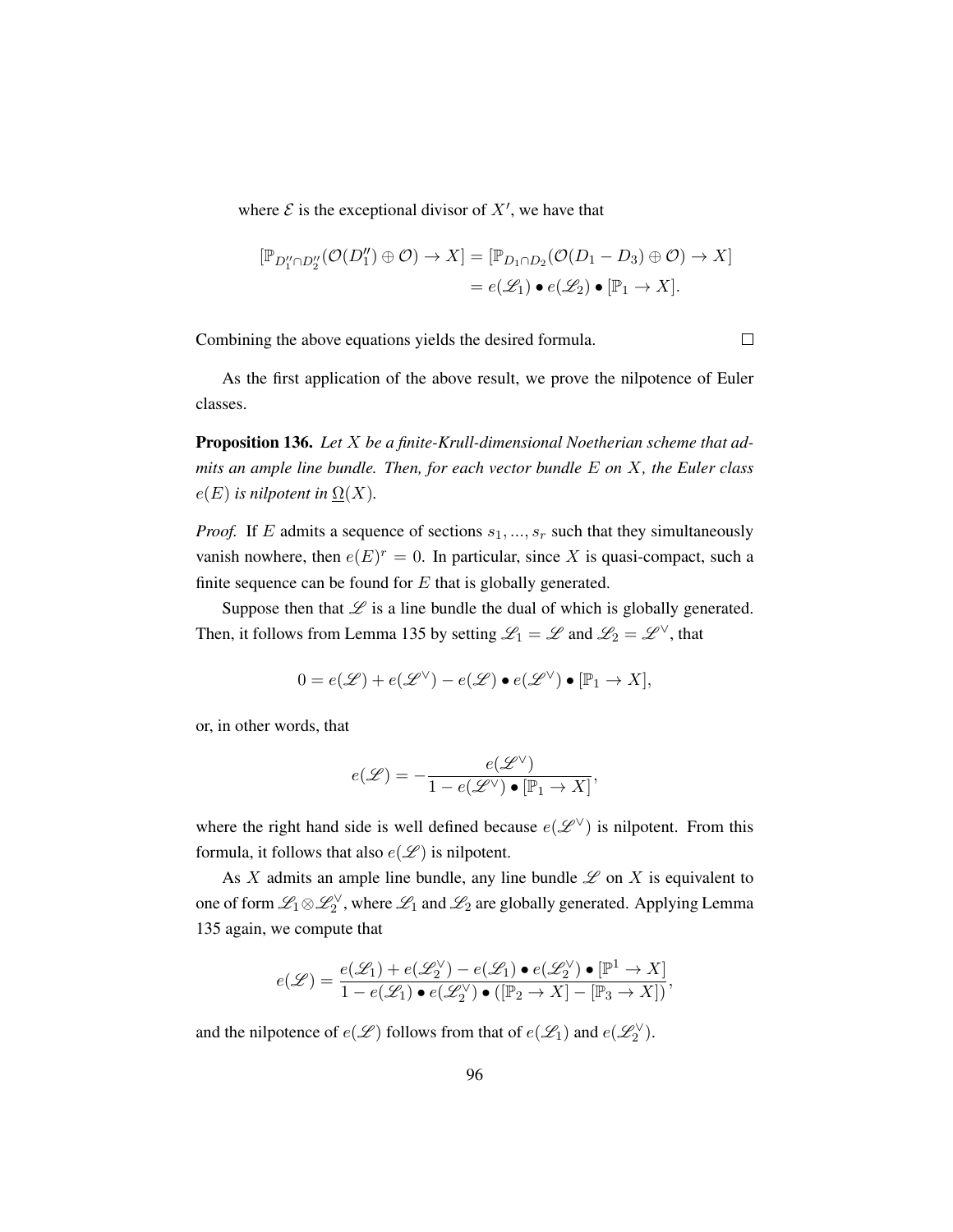Finally, let  $E$  be a vector bundle on  $X$ . As  $X$  admits an ample line bundle, there exists a line bundle L such that  $E^\vee \otimes \mathscr{L}$  is globally generated. Let  $s_1, ..., s_r$ be a sequence of morphisms  $E \rightarrow \mathscr{L}$  that correspond to a sequence of global sections of  $E^{\vee} \otimes \mathscr{L}$  the simultaneous vanishing locus of which is empty. In other words, they give rise to a surjective map  $E^{\oplus r} \to \mathscr{L}$  of vector bundles, the kernel of which we denote by  $F$ . As Euler classes are multiplicative, we have that

$$
e(E)^r = e(F) \bullet e(\mathscr{L}),
$$

 $\Box$ 

and the nilpotence of  $e(E)$  follows from that of  $e(\mathcal{L})$ .

### 4.1.5 The formal group law of universal precobordism

In order to prove that the Euler class of a tensor product of line bundles can be computed by means of a formal group law, we will need to be able to compute classes of certain projective bundles in the precobordism ring. To do so, we will compute certain elements in the precobordism theories with bundles.

It will be useful to fix the following notation.

**Definition 137.** Given a derived scheme X and a line bundle  $\mathscr L$  on X, we recursively define the following pairs:

$$
(P_0(X, \mathcal{L}), \mathcal{M}_0(X, \mathcal{L})) := (X, \mathcal{L})
$$

and

$$
(P_{i+1}(X,\mathscr{L}),\mathscr{M}_{i+1}(X,\mathscr{L})) := (\mathbb{P}_{P_i(X,\mathscr{L})}(\mathscr{M}_i(X,\mathscr{L}) \oplus \mathcal{O}), \mathscr{M}_i(X,\mathscr{L})(H_{i+1})),
$$

where  $\mathcal{O}(H_{i+1})$  is the hyperplane bundle on  $\mathbb{P}_{P_i(X,\mathscr{L})}(\mathscr{M}_i(X,\mathscr{L})\oplus \mathcal{O})$ . If  $X =$ Spec( $\mathbb{Z}$ ) and  $\mathscr{L} = \mathcal{O}$ , then these pairs are denoted more simply by  $(P_i, \mathscr{M}_i)$ . Moreover, we define elements

$$
\beta_i := [P_i \to \text{Spec}(\mathbb{Z}), \mathscr{M}_i]
$$

in  $\Omega^{i,1}(\text{Spec}(\mathbb{Z}))$ , with the convention that  $\beta_i = 0$  if i is negative.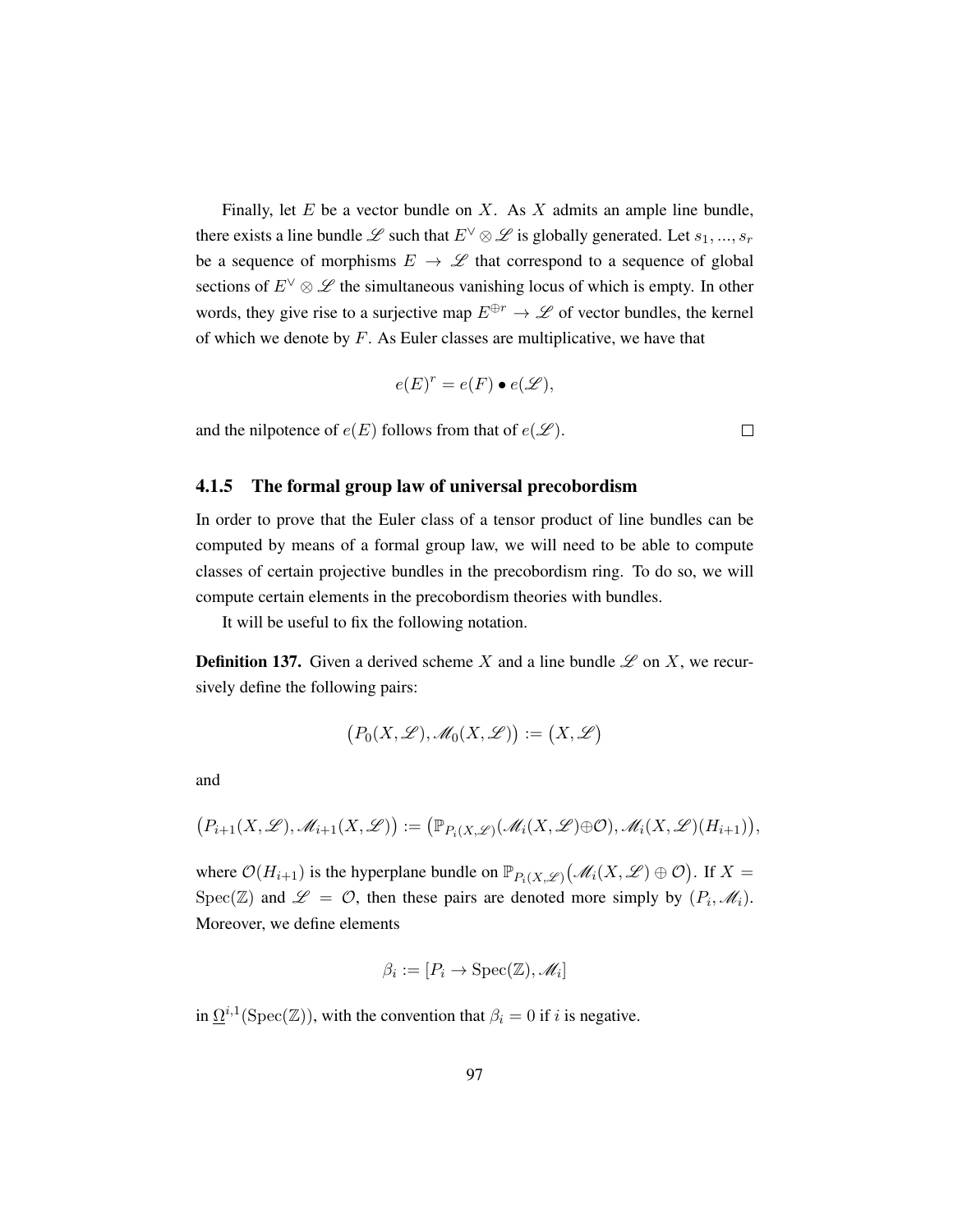Lemma 138. *Let* X *be a finite-Krull-dimensional Noetherian derived scheme that admits an ample line bundle, and let* L *be a line bundle on* X*. Then, the equation*

$$
[X \to X; \mathscr{L}] = \sum_{i \geq 0} e(\mathscr{L})^i \bullet_{\otimes} (\beta_i - \beta_{i-1} \bullet_{\otimes} [\mathbb{P}(\mathscr{L} \oplus \mathcal{O}) \to X; \mathcal{O}])
$$

*holds in*  $\Omega^{*,1}(X)$ .

*Proof.* Consider the derived blowup W of  $\mathbb{P}^1 \times X$  at  $\infty \times D$ , where D is the derived vanishing locus of a section of L. Moreover, let L' be the line bundle  $\mathcal{L}(-\mathcal{E})$  on W, where  $\mathcal E$  is the exceptional divisor of W. The line bundle  $\mathcal L'$  restricts to

- 1.  $\mathscr L$  on the strict transform of  $0 \times X$ ;
- 2.  $\mathcal{O}_X$  on the strict transform of  $\infty \times X$ ;
- 3.  $\mathscr{L}(1)$  on the exceptional divisor  $\mathscr{E} \simeq \mathbb{P}_D(\mathscr{L} \oplus \mathcal{O});$
- 4.  $\mathcal{O}_X$  on the intersection of the strict transform of  $\infty \times X$  and  $\mathcal{E}$ .

Hence, the derived scheme  $P_i(W, \mathscr{L}')$  together with its natural map to  $\mathbb{P}^1 \times X$  and the line bundle  $\mathcal{M}_i(W, \mathcal{L}'),$  realizes the equation

$$
[P_i(X, \mathcal{L}) \to X; \mathcal{M}_i(X, \mathcal{L})]
$$
  
=  $[P_i(X, O) \to X; \mathcal{M}_i(X, O)]$   
+  $[P_{i+1}(D, \mathcal{L}|_D) \to X; \mathcal{M}_{i+1}(D, \mathcal{L}|_D)]$   
-  $[P_i(\mathbb{P}_D(\mathcal{L}|_D \oplus O), O) \to X; \mathcal{M}_i(\mathbb{P}_D(\mathcal{L}|_D \oplus O), O)]$   
=  $\beta_i + e(\mathcal{L}) \bullet \otimes [P_{i+1}(X, \mathcal{L}) \to X; \mathcal{M}_{i+1}(X, \mathcal{L})]$   
-  $\beta_i \bullet \otimes e(\mathcal{L}) \bullet \otimes [\mathbb{P}(\mathcal{L} \oplus O) \to X; O].$ 

Since  $e(\mathcal{L})$  is nilpotent, the claim follows from the above formulas.

 $\Box$ 

In order to use the above results in order to compute the classes of projective bundles, we need to be able to construct precobordism elements given a precobordism element equipped with a bundle.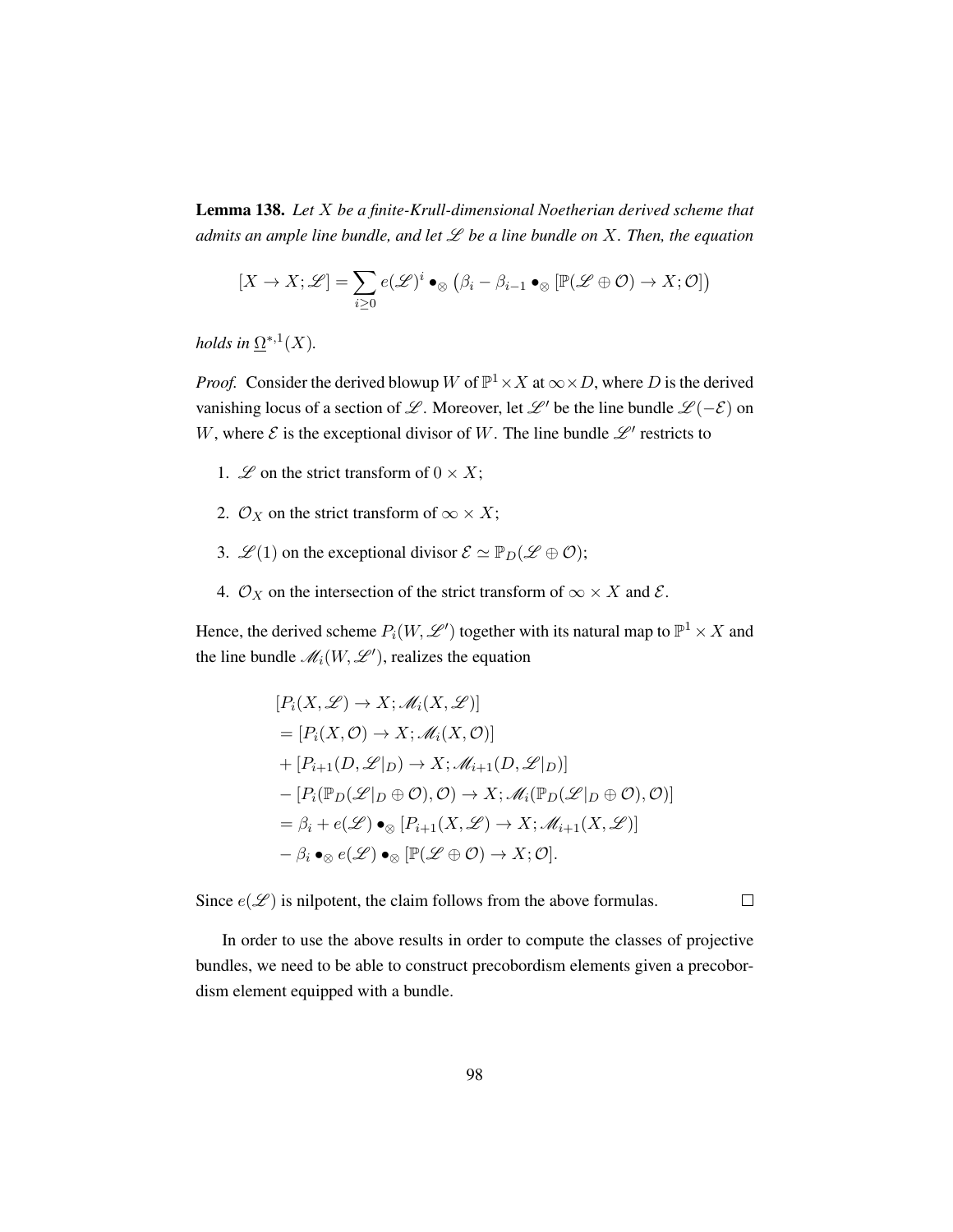**Definition 139.** The *projectivization transformations*  $\mathbb{P}, \widetilde{\mathbb{P}}$  :  $\Omega^{\bullet,*}(X \to Y) \to$  $\Omega(X \to Y)$  are defined by the formulas

$$
[V \to X; E] \mapsto [\mathbb{P}_V(E) \to X]
$$

and

$$
[V \to X; E] \mapsto [\mathbb{P}_{\mathbb{P}_V(E)}(\mathcal{O}(-1) \oplus \mathcal{O}) \to X]
$$

respectively. Clearly these maps are well-defined group homomorphisms. One defines  $\mathbb{P}, \widetilde{\mathbb{P}} : \underline{\Omega}_S^{*,*} \to \underline{\Omega}_S^*$  in a similar fashion.

These transformations are not Grothendieck transformations. However, in a sense, they are maps of  $\Omega$ -bimodules.

**Proposition 140.** Let  $\epsilon$  be one of the transformations  $\mathbb{P}, \widetilde{\mathbb{P}}$ . Then,

- *1. commutes with pushforwards;*
- *2. commutes with pullbacks;*
- *3. if*  $\alpha \in \Omega(X \to Y)$  *and*  $\beta \in \Omega^{\bullet,*}(Y \to Z)$ *, then*

$$
\epsilon(\iota_{\oplus}(\alpha) \bullet_{\oplus} \beta) = \alpha \bullet \epsilon(\beta)
$$

*and*

$$
\epsilon\bigl(\iota_\otimes(\alpha)\bullet_\otimes\beta\bigr)=\alpha\bullet\epsilon(\beta);
$$

*4. if*  $\alpha \in \Omega^{\bullet,*}(X \to Y)$  *and*  $\beta \in \Omega(Y \to Z)$ *, then* 

$$
\epsilon(\alpha \bullet_{\oplus} \iota_{\oplus}(\beta)) = \epsilon(\alpha) \bullet \beta
$$

*and*

$$
\epsilon(\alpha \bullet_{\otimes} \iota_{\otimes}(\beta)) = \epsilon(\alpha) \bullet \beta.
$$

*Proof.* The claim follows from the fact that forming projective bundles is compatible with pullbacks.  $\Box$ 

As a first application, we prove the following formula.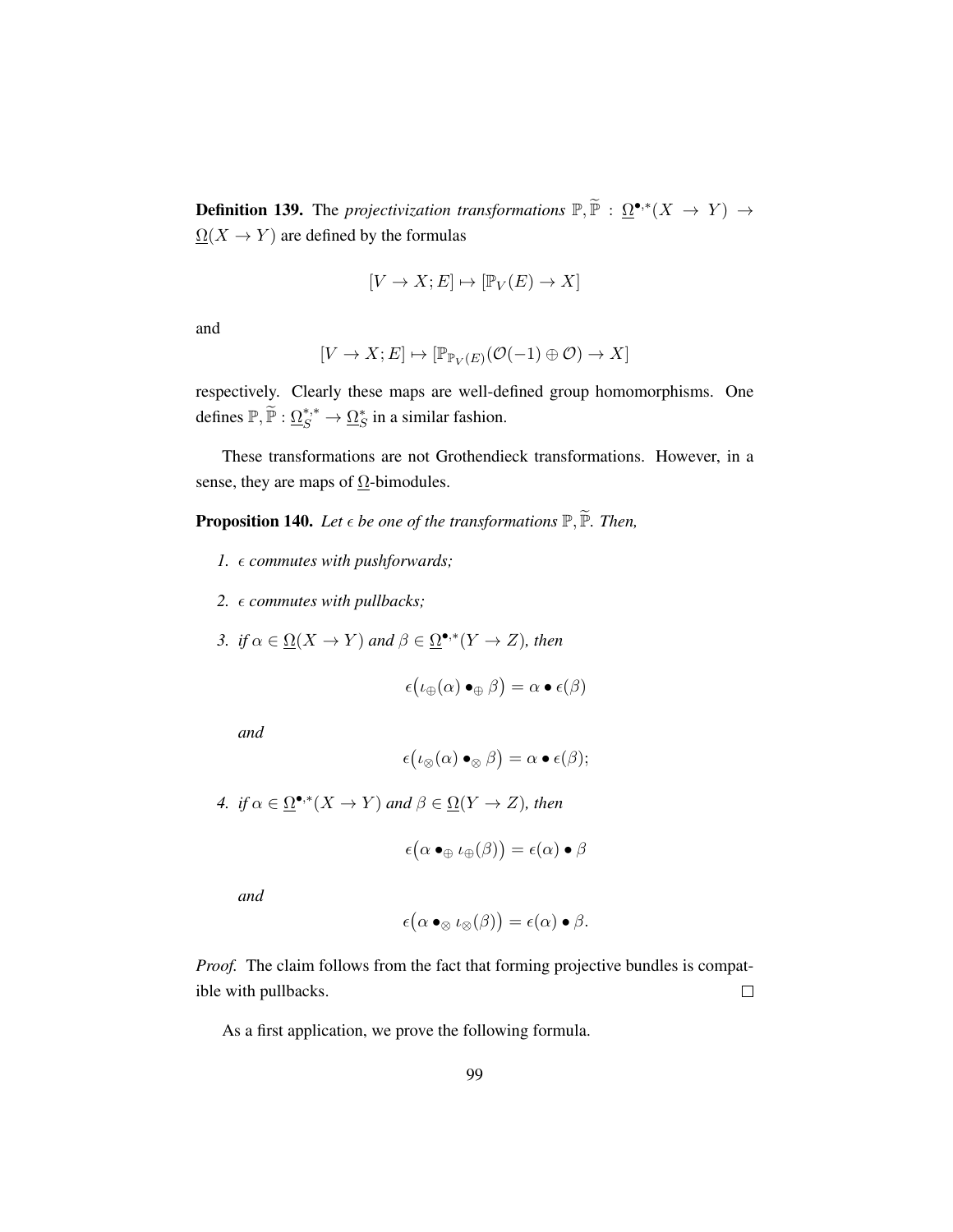<span id="page-109-0"></span>Lemma 141. *Let* X *be a Noetherian derived scheme that admits an ample line bundle. Then, for each line bundle* L *on* X*, the equation*

$$
[\mathbb{P}(\mathscr{L} \oplus \mathcal{O}) \to X] = \frac{\sum_{i \geq 0} \beta'_{i+1} e(\mathscr{L})^i}{\sum_{i \geq 0} \beta'_{i} e(\mathscr{L})^i}
$$

*holds in*  $\Omega^*(X)$ *, where*  $\beta'_i := [P_i \to \text{Spec}(\mathbb{Z})] \in \Omega^*(\text{Spec}(\mathbb{Z}))$ *, and where*  $P_i$  *as in Definition [137.](#page-106-0)*

*Proof.* Rephrasing Lemma [138,](#page-107-0) we obtain

$$
[X \to X; \mathscr{L}] = \sum_{i \geq 0} e(\mathscr{L})^i \bullet_{\oplus} (\beta_i - \beta_{i-1} \bullet_{\oplus} \iota_{\oplus}([\mathbb{P}(\mathscr{L} \oplus \mathcal{O}) \to X])) \in \underline{\Omega}^{*,1}(X).
$$

Moreover, if we denote by  $[O]$  the class  $[\text{Spec}(\mathbb{Z}) \to \text{Spec}(\mathbb{Z}); O]$  in the ring  $\underline{\Omega}^{*,1}(\text{Spec}(\mathbb{Z}))$ , then  $\mathbb{P}(\beta_i \bullet_{\bigoplus} [\mathcal{O}]) = \beta'_{i+1}$  unless i is negative, and hence, computing  $\mathbb{P}(|\mathcal{O}| \bullet_{\oplus} [X \to X; \mathcal{L}])$  using the two sides of the above equation, we obtain the formula

$$
[\mathbb{P}(\mathscr{L} \oplus \mathcal{O}) \to X] = \sum_{i \geq 0} e(\mathscr{L})^i \beta'_{i+1} - \sum_{i \geq 1} e(\mathscr{L})^i \bullet \beta'_i [\mathbb{P}(\mathscr{L} \oplus \mathcal{O}) \to X],
$$

 $\Box$ 

from which the desired equation follows by solving  $[\mathbb{P}(\mathscr{L} \oplus \mathcal{O}) \to X]$ .

Secondly, we need to compute the classes  $[\mathbb{P}_2 \to X]$  and  $[\mathbb{P}_3 \to X]$  that appear in the extended double point formula (Lemma [135\)](#page-103-0).

<span id="page-109-1"></span>**Lemma 142.** *There exists power series*  $G(x, y)$ ,  $H(x, y) \in \Omega^{\bullet}(\text{Spec}(\mathbb{Z}))[[x, y]]$ *such that, if* X *is a Noetherian derived scheme with an ample line bundle, then,*

*1.*  $[\mathbb{P}_{\mathbb{P}(\mathscr{L}_1 \oplus (\mathscr{L}_1 \otimes \mathscr{L}_2))}(\mathcal{O}(-1) \oplus \mathcal{O}) \to X] = G(e(\mathscr{L}_1), e(\mathscr{L}_2));$ 2.  $[\mathbb{P}(\mathscr{L}_1 \oplus (\mathscr{L}_1 \otimes \mathscr{L}_2) \oplus \mathcal{O}) \to X] = H(e(\mathscr{L}_1), e(\mathscr{L}_2)).$ 

*Proof.* 1. The claim follows by expressing

$$
[X \to X; \mathcal{L}_1 \oplus (\mathcal{L}_1 \otimes \mathcal{L}_2)]
$$
  
=  $[X \to X; \mathcal{L}_1] \bullet_{\otimes} ([X \to X; \mathcal{O}] \bullet_{\oplus} [X \to X; \mathcal{L}_2])$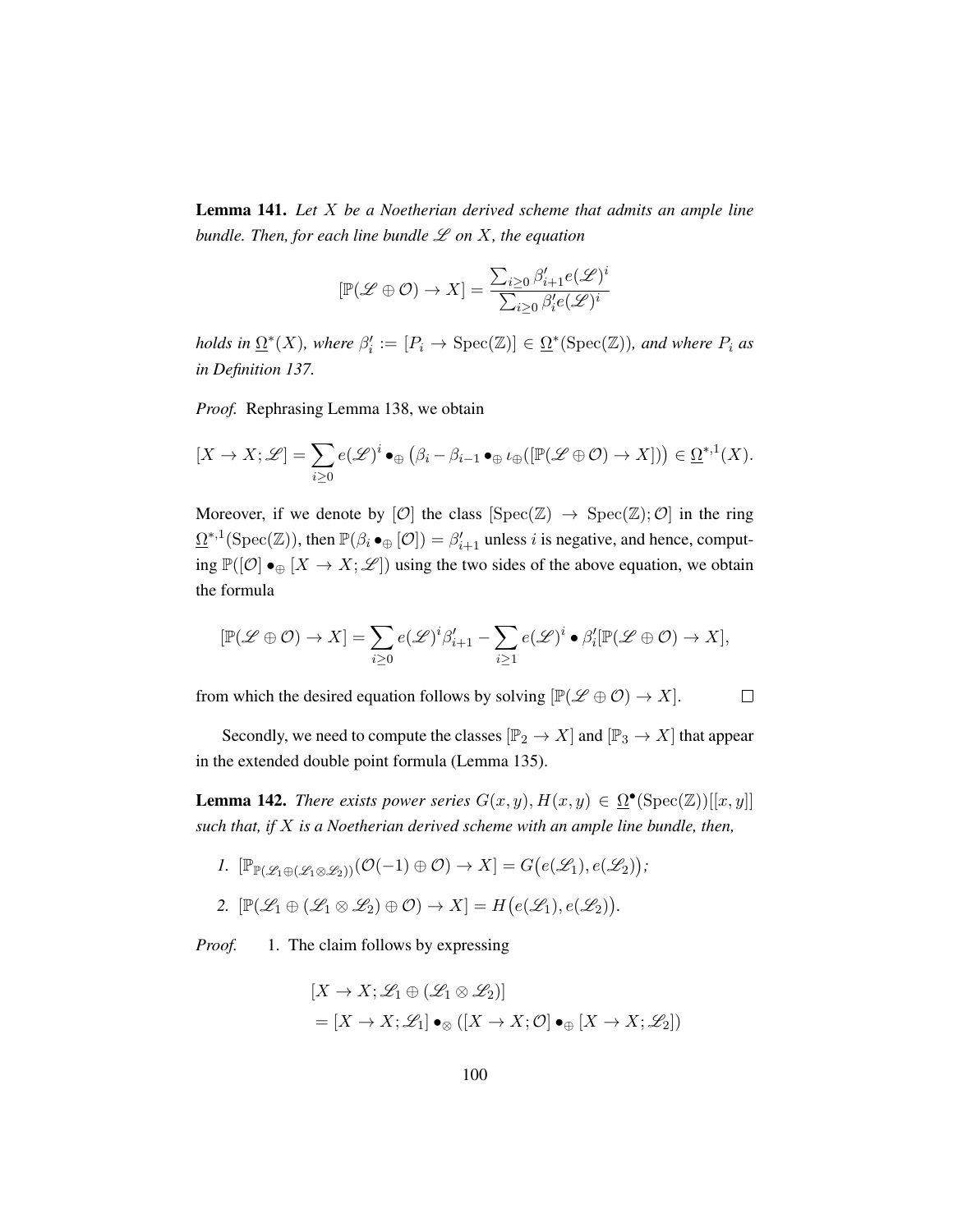as a power series in  $e(\mathcal{L}_1)$  and  $e(\mathcal{L}_2)$  and with coefficients in  $\Omega^{*,*}(\mathrm{Spec}(\mathbb{Z}))$ which can be done by using Lemmas [138](#page-107-0) and [141,](#page-109-0) and then applying the transformation  $P$ .

2. The claim follows by expressing

$$
[X \to X; \mathcal{L}_1 \oplus (\mathcal{L}_1 \otimes \mathcal{L}_2) \oplus \mathcal{O}]
$$
  
=  $[X \to X; \mathcal{L}_1] \bullet_{\oplus} ([X \to X; \mathcal{L}_1] \bullet_{\otimes} [X \to X; \mathcal{L}_2]) \bullet \oplus [X \to X; \mathcal{O}]$ 

as a power series in  $e(\mathcal{L}_1)$  and  $e(\mathcal{L}_2)$  and with coefficients in  $\Omega^{*,*}(\mathrm{Spec}(\mathbb{Z}))$ which can be done by using Lemmas [138](#page-107-0) and [141,](#page-109-0) and then applying the transformation P.  $\Box$ 

We are now ready to prove the main result of this section.

<span id="page-110-0"></span>**Theorem 143.** *There exists a power series*  $F(x, y) \in \Omega^*(\text{Spec}(\mathbb{Z}))[[x, y]]$  *such that, given a Noetherian derived scheme* X *admitting an ample line bundle, and line bundles*  $\mathcal{L}_1, \mathcal{L}_2$  *on* X*, then* 

$$
e(\mathcal{L}_1 \otimes \mathcal{L}_2) = F(e(\mathcal{L}_1), e(\mathcal{L}_2))
$$
  
=: 
$$
\sum_{i,j \geq 0} a_{ij} e(\mathcal{L}_1)^i \bullet e(\mathcal{L}_2)^j \in \underline{\Omega}^*(X).
$$

*Moreover, the formal power series* F *is a commutative formal group law.*

*Proof.* As  $\mathbb{P}(\mathscr{L}^{\vee} \oplus \mathcal{O}) \simeq \mathbb{P}(\mathcal{O} \oplus \mathcal{L})$ , we may combine Lemmas [135,](#page-103-0) [141](#page-109-0) and [142](#page-109-1) to obtain the formula

$$
e(\mathcal{L}_1 \otimes \mathcal{L}_2)
$$
  
=  $e(\mathcal{L}_1) + e(\mathcal{L}_2) - e(\mathcal{L}_1) \bullet e(\mathcal{L}_2) \bullet \frac{\sum_{i \geq 0} \beta'_{i+1} e(\mathcal{L}_2)^i}{\sum_{i \geq 0} \beta'_{i} e(\mathcal{L}_2)^i}$   
+  $e(\mathcal{L}_1) \bullet e(\mathcal{L}_2) \bullet e(\mathcal{L}_1 \otimes \mathcal{L}_2) \bullet (G(e(\mathcal{L}_1), e(\mathcal{L}_2)) - H(e(\mathcal{L}_1), e(\mathcal{L}_2)))$ ,

from which the desired formula for  $e(\mathscr{L}_1 \otimes \mathscr{L}_2)$  may be obtained. That  $F(x, y)$ is a commutative formal group law, follows from the basic properties of tensor products of line bundles.  $\Box$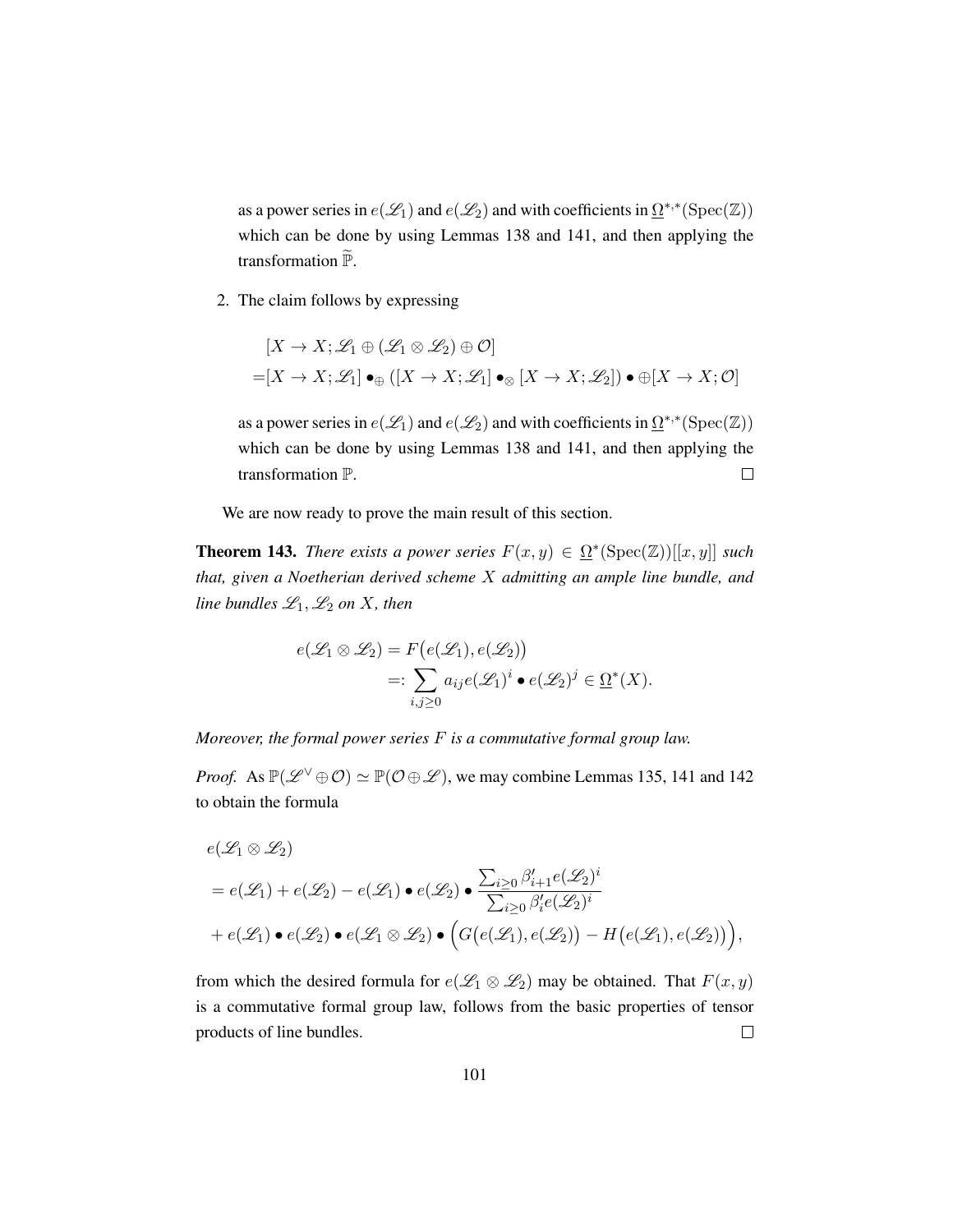There exists a canonical linear structure on  $\Omega$  over the Lazard ring.

Corollary 144. Let  $\mathbb L$  *be the Lazard ring. Then, the ring homomorphism*  $\mathbb L \rightarrow$ Ω ∗ (Spec(Z)) *classifying the formal group law of Theorem [143](#page-110-0) equips* Ω <sup>∗</sup> *with a*  $\Box$ *canonical* L*-linear structure.*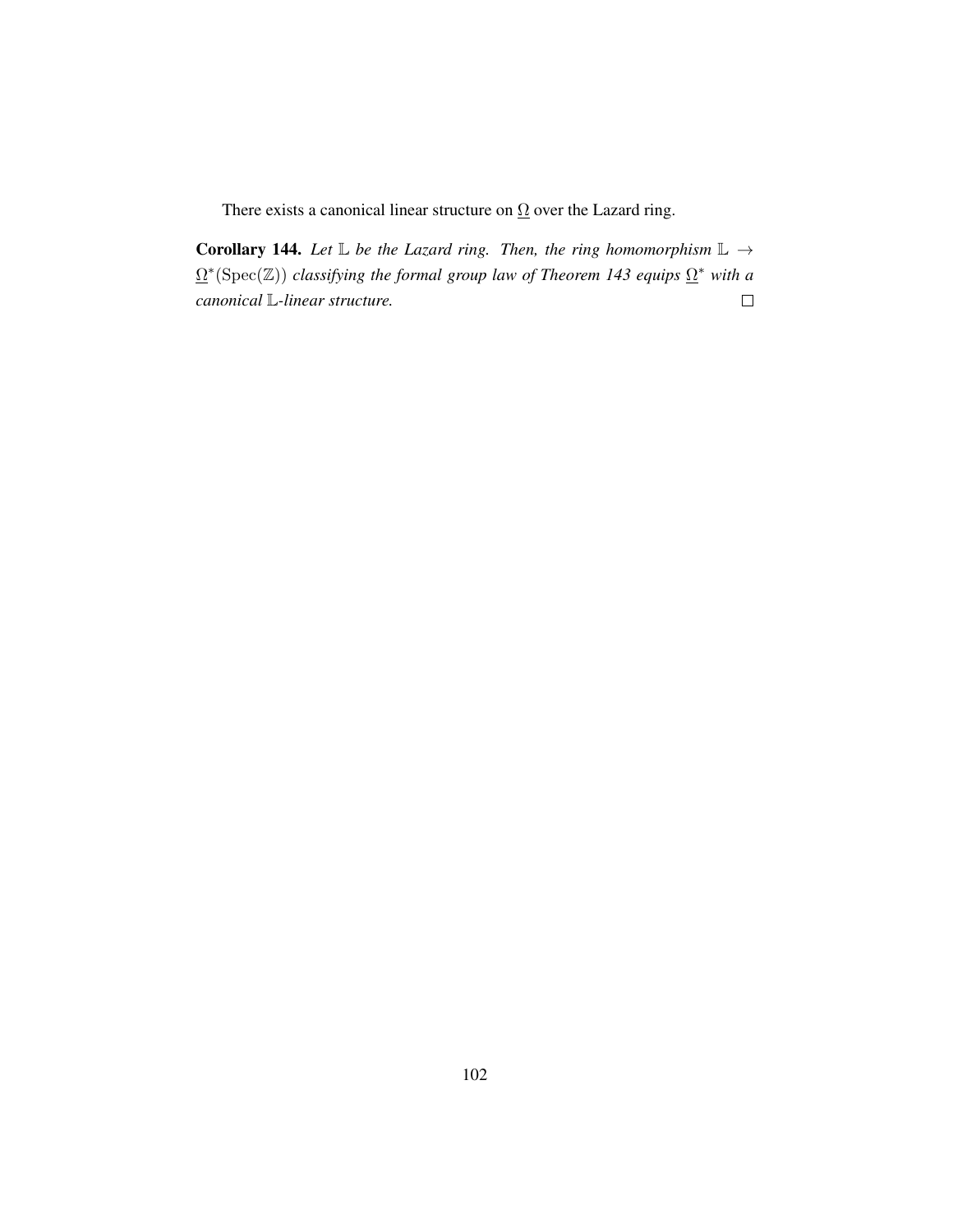# 4.2 Algebraic cobordism

Here, we concisely recall the definition of bivariant algebraic S-cobordism, where S is a finite-Krull-dimensional Noetherian derived scheme that admits an ample line bundle. There exists also a base independent, and in a sense, simpler, version of the definition we consider below, which was studied in [\[6\]](#page-197-0), but we will not recall it here.

Suppose that we are provided with the data of a virtual Cartier divisor  $D \hookrightarrow W$ , and an equivalence

$$
D \simeq n_1 D_1 + \cdots + n_r D_r
$$

of virtual Cartier divisors on W with  $n_i > 0$ . Then, denoting by  $+_F$  the formal addition given by the formal group law F and by  $[n]_F$  the formal multiplication (iterated formal addition), the formal power series

$$
[n_1]_F \cdot x_1 +_F \cdots +_F [n_r]_F \cdot x_r
$$

in r variables has a unique expression of form

$$
\sum_{I \subset \{1,2,\ldots,r\}} \mathbf{x}^I F_I^{n_1,\ldots,n_r}(x_1,...,x_r),
$$

where

$$
\mathbf{x}^I = \prod_{i \in I} x_i
$$

and  $F_I^{n_1,\ldots,n_r}$  $I_I^{n_1,...,n_r}(x_1,...,x_r)$  contains only variables  $x_i$  such that  $i \in I$ . Note that  $F_{\emptyset}^{n_1,\dots,n_r}$  $\binom{n_1,\ldots,n_r}{\emptyset}(x_1,\ldots,x_r)=0.$  Using this notation, we make the following definition.

**Definition 145.** Let everything be as above, and suppose that  $W$  is a quasi-smooth and quasi-projective derived S-scheme. Then, we define

$$
\zeta_{W,D,D_1,...,D_r} := \sum_{I \subset \{1,2,...,r\}} \iota^I_* \Biggl(F^{n_1,...,n_r}_{I} \Bigl( e\bigl(\mathcal{O}(D_1)\bigr), ..., e\bigl(\mathcal{O}(D_r)\bigr) \Bigr) \bullet 1_{D_I/pt} \Biggr)
$$

in  $\underline{\Omega}^S_*(D)$ , where  $\iota^I$  is the inclusion  $D_I \hookrightarrow D$  of the derived intersection  $\cap_{i \in I} D_i$ inside W.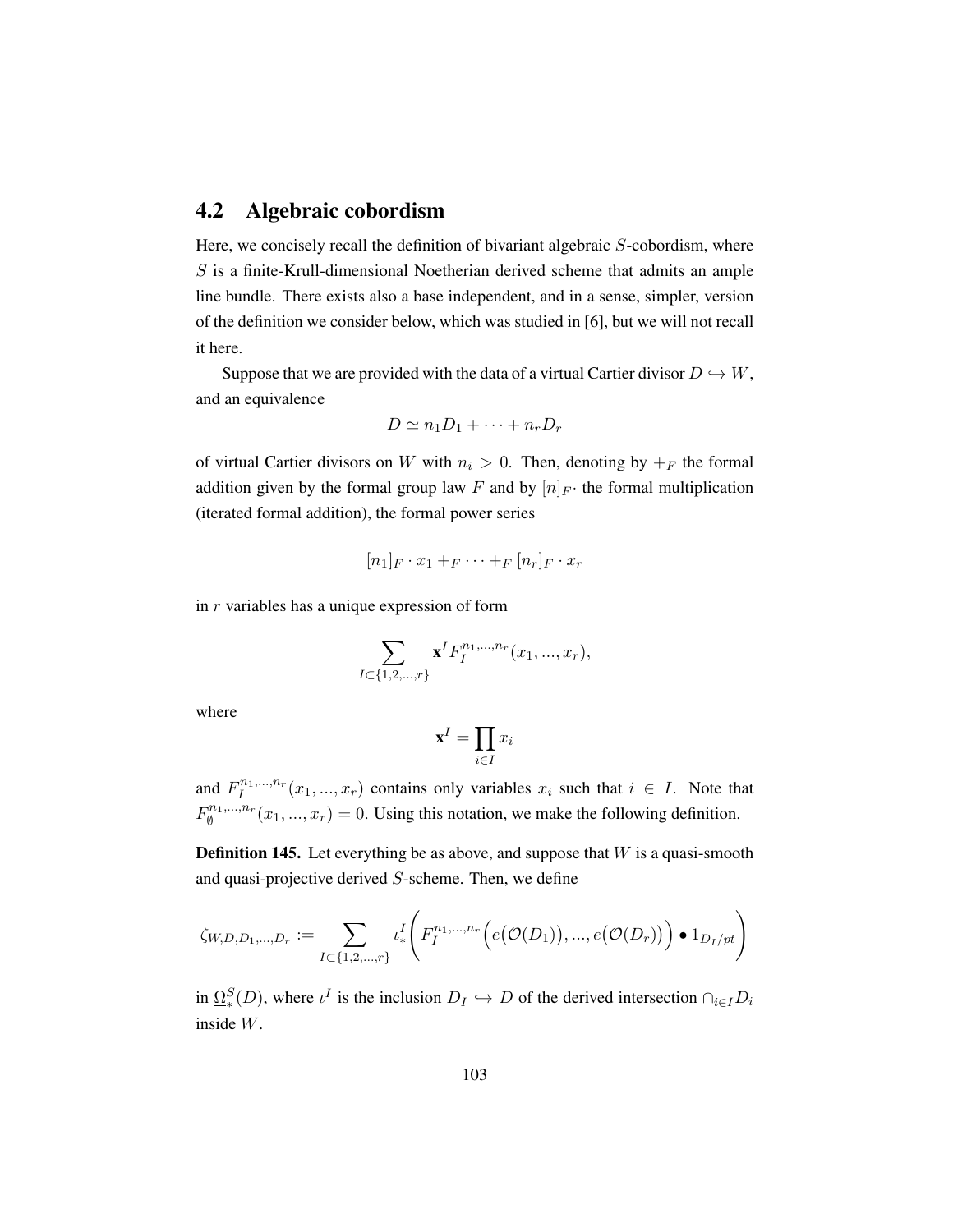In the definition of bivariant algebraic  $S$ -cobordism, the following special case plays an important role.

**Definition 146.** Let  $W$  be a smooth and quasi-projective (derived)  $S$ -scheme. Then an S-snc divisor on W is the data of an effective Cartier divisor  $D \hookrightarrow W$ , Zariski connected effective Cartier divisors  $D_1, ..., D_r \hookrightarrow W$  with

$$
D_I := \cap_{i \in I} D_i
$$

smooth and of the expected relative dimension over S for all  $I \subset \{1, 2, ..., r\}$ , such that there exist positive integers  $n_1, ..., n_r$  and an equivalence

$$
D \simeq n_1 D_1 + \cdots + n_r D_r
$$

as Cartier divisors on  $W$ . Somewhat abusively, we will use the shorthand notation

$$
\zeta_{W,D} := \zeta_{W,D,D_1,\ldots,D_r}
$$

whenever  $D \hookrightarrow W$  and  $D_i$  form an S-snc divisor.

We are now ready to recall the definition of bivariant algebraic cobordism over S.

Definition 147. *Bivariant algebraic* S*-cobordism theory* is the additive stably oriented bivariant theory with functoriality  $\mathcal{F}_S$  defined as the quotient

$$
\Omega_S^* := \underline{\Omega}_S^* / \langle \mathcal{R}_S^{\rm src} \rangle,
$$

where  $\mathcal{R}_S^{\text{src}}$  is the bivariant subset of *snc relations* consisting of

$$
\zeta_{W,D} - \theta(\pi_D) \in \underline{\Omega}_S^*(D \to pt),
$$

where  $D \hookrightarrow W$  ranges over all S-snc divisors, and  $\langle \mathcal{R}_S^{\text{src}} \rangle$  is the bivariant ideal generated by  $\mathcal{R}_S^{\text{snc}}$ .

**Remark 148.** Suppose that  $S$  is a finite-Krull-dimensional regular Noetherian scheme that admits an ample line bundle. Then, the algebraic S-bordism group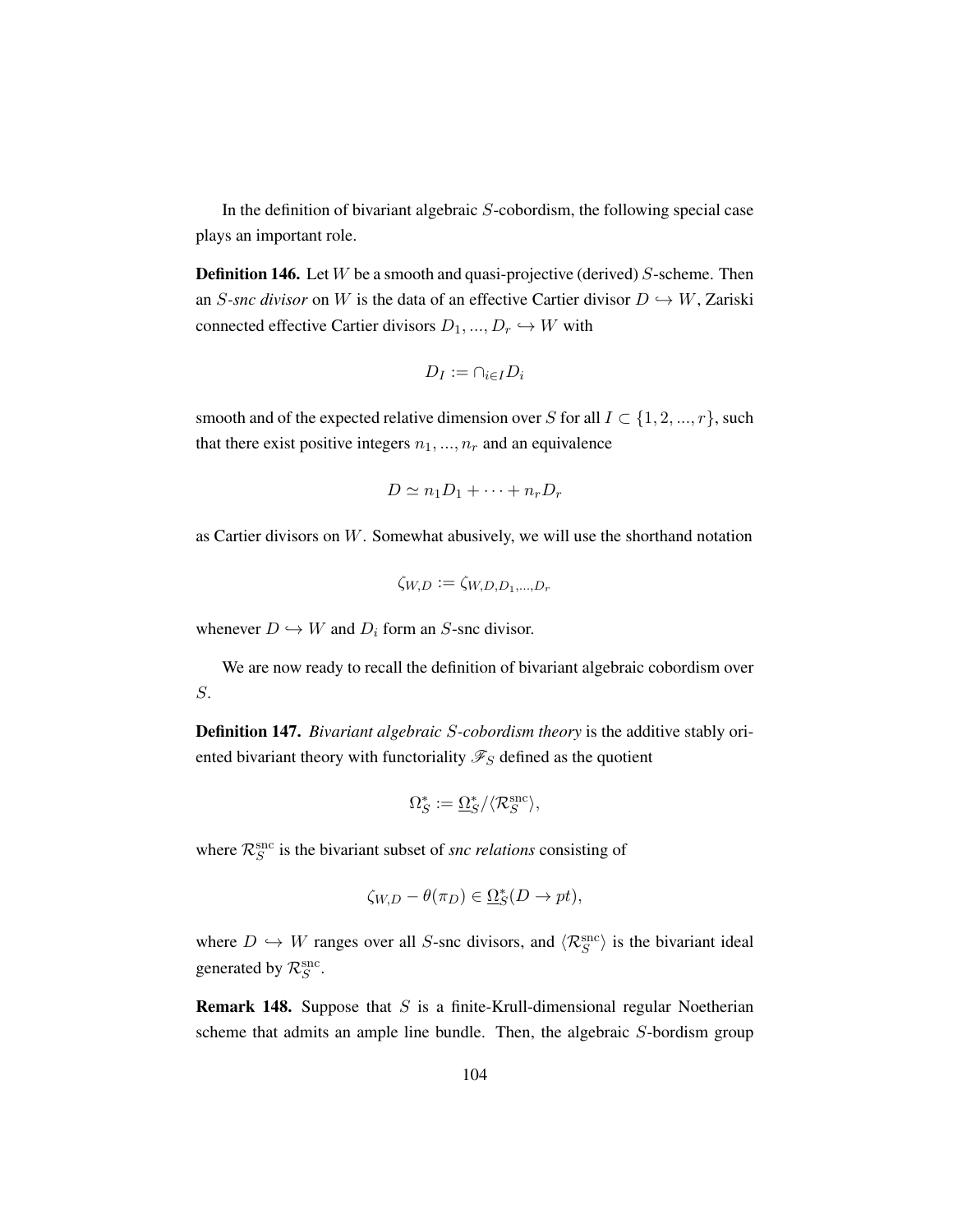$\Omega_*^S(X) := \Omega_S^{-*}(X \to S)$  is generated by cycles of form  $[V \to X]$ , where f is projective and V is a derived complete intersection scheme (Proposition [111\)](#page-85-0). Moreover, it can be shown that the defining relations do not depend on  $S$  (see [\[6\]](#page-197-0)). We expect that  $\Omega_*^S(X)$  is a correct model for the *absolute algebraic bordism* of X, i.e., the cobordism analogue of the theory of Chow-groups and K-theory of coherent sheaves. Some evidence of this is provided by Corollary [217,](#page-174-0) which states that, for a field k of characteristic 0,  $\Omega^k_*$  essentially recovers the algebraic bordism theory of Levine and Morel [\[40\]](#page-200-0).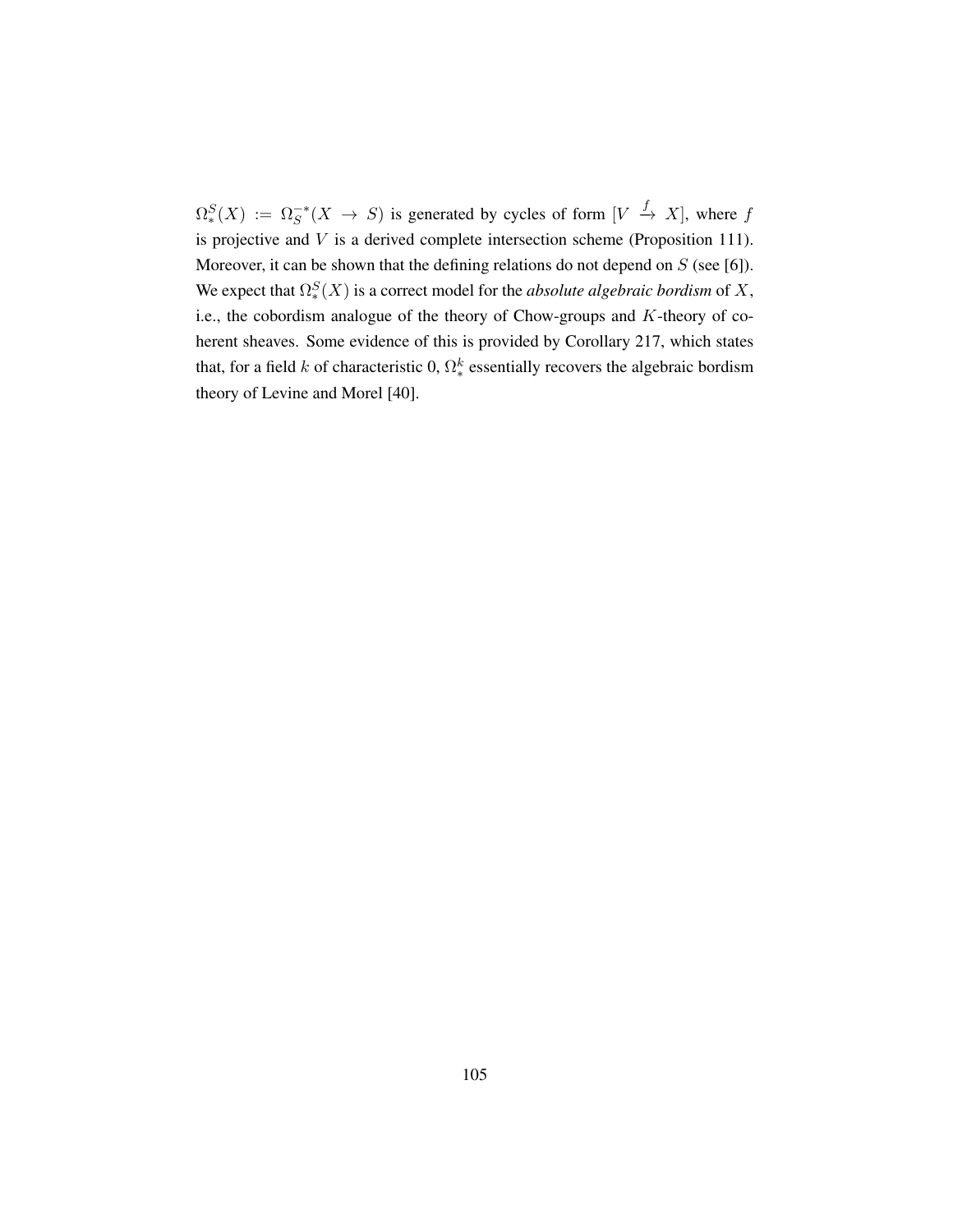# Chapter 5

# Projective bundle formula and applications

Here, we prove the projective bundle formula for any bivariant theory that is the quotient of universal precobordism  $\Omega$ . Of course, the analogous results holds then for quotients of the universal S-precobordism theories  $\Omega_S^*$ , in particular for the bivariant algebraic S-cobordism  $\Omega_S^*$ . As an application we construct Chern classes of vector bundles and use them to prove that the zeroth algebraic  $K$ -theory can be recovered from the cobordism ring. Originally, these results appeared in [\[4,](#page-197-1) [6,](#page-197-0) [11\]](#page-198-0) in various degrees of generality.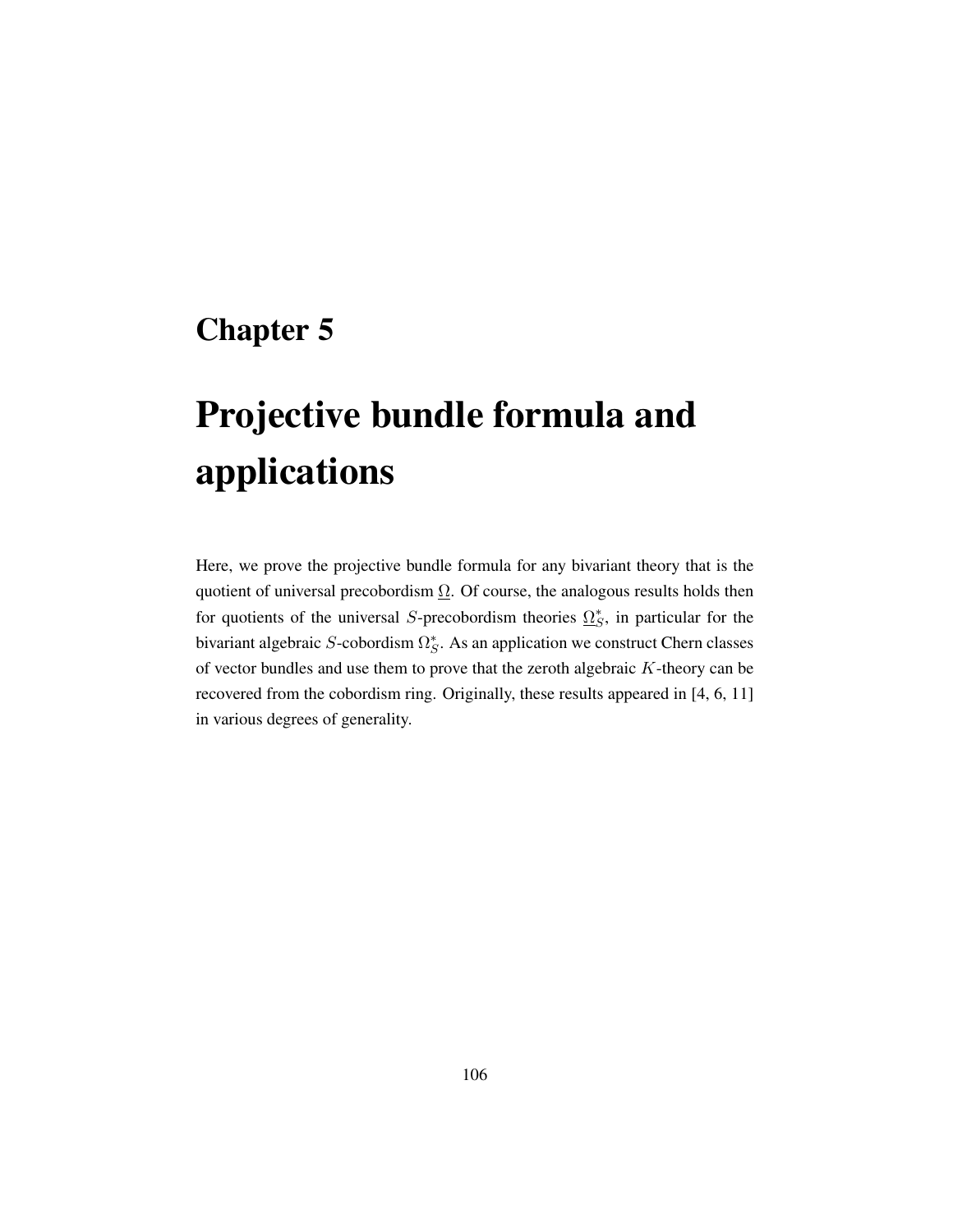# 5.1 Projective bundle formula

In this section, we prove the projective bundle formula. Throughout the section B will denote a bivariant theory that is obtained as a quotient of  $\Omega$ .

### 5.1.1 Projective bundle formula for trivial bundles

The purpose of this section is to prove the projective bundle formula for trivial projective bundles. The following two preliminary results will be useful.

<span id="page-116-0"></span>**Lemma 149.** Let  $X \to Y$  be a morphism of derived schemes, and and let E and F *be vector bundles. Then the bivariant pushforward*

$$
i_*: \mathbb{B}\big(\mathbb{P}(E) \to Y\big) \to \mathbb{B}\big(\mathbb{P}(E \oplus F) \to Y\big)
$$

*is an injection.*

*Proof.* We prove the result by showing that  $\mathbb{P}(E)$  is almost a retract of  $\mathbb{P}(E \oplus F)$ . Let us denote by  $\pi : P \to \mathbb{P}(E \oplus F)$  the blowup of  $\mathbb{P}(E \oplus F)$  at  $\mathbb{P}(F)$ . As  $\mathbb{P}(E)$ and  $\mathbb{P}(F)$  do not intersect inside  $\mathbb{P}(E \oplus F)$ , we have a Cartesian square

$$
\mathbb{P}(E) \longrightarrow \begin{array}{c} i' \to P \\ \downarrow \text{Id} \end{array}
$$

$$
\mathbb{P}(E) \longrightarrow \mathbb{P}(E \oplus F)
$$

On the other hand, by Proposition [86](#page-74-0) and Theorem [122,](#page-93-0) P has a universal property, by which it is the universal  $\mathbb{P}(E \oplus F)$ -scheme on which the natural composition  $\mathcal{O}(-1) \hookrightarrow E \oplus F \rightarrow E$ , factors through a line bundle  $\mathcal{O}(-1 + \mathcal{E})$  that embeds into E. In particular, the inclusion  $\mathcal{O}(-1 + \mathcal{E}) \hookrightarrow E$  induces a projective map  $p: P \to \mathbb{P}(E)$ , and the composition  $p \circ i'$  is the identity. As

$$
p_* \circ \pi^* \circ i_* = p_* \circ i'_*
$$
  
= Id,

it follows that  $i_*$  is an injection.

 $\Box$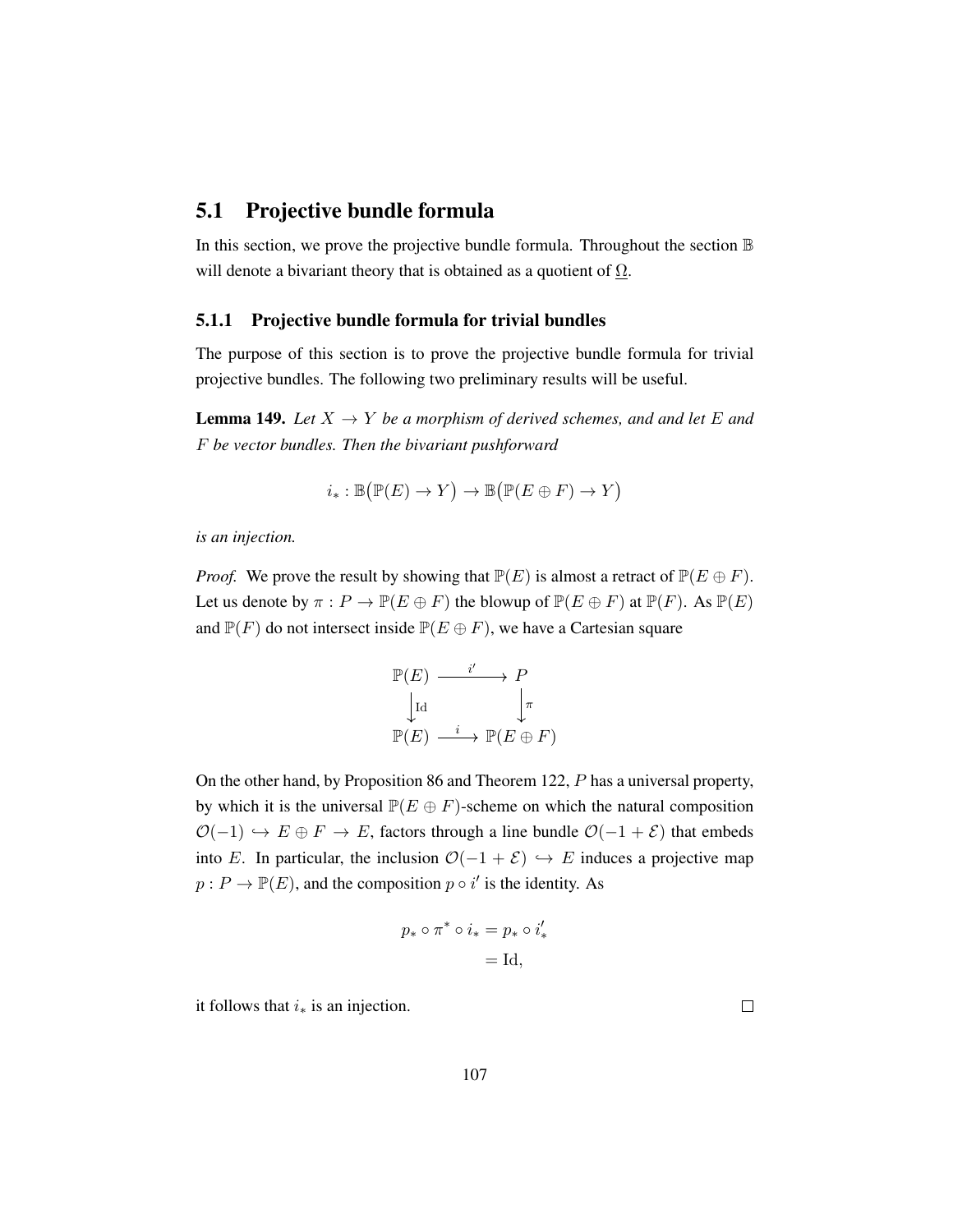<span id="page-117-0"></span>**Lemma 150.** Let  $X \to Y$  be a morphism of derived schemes, and let E a vector *bundle on* X. Let  $V \rightarrow X$  *be a projective morphism such that the composition*  $V \to Y$  *is formally quasi-smooth, and let*  $s_1, s_2 : \mathscr{L} \hookrightarrow E$  *be two inclusions of vector bundles on* V, where  $\mathscr L$  *is a line bundle. Then, the maps*  $s_1$  *and*  $s_2$  *induce projective morphisms*  $f_1, f_2 : V \to \mathbb{P}(E)$  *over X, and* 

$$
[V \stackrel{f_1}{\to} \mathbb{P}(E)] = [V \stackrel{f_2}{\to} \mathbb{P}(E)] \in \mathbb{B}(\mathbb{P}(E) \to Y).
$$

*Proof.* Let us define a morphism

$$
s := x_0 s_1 + x_1 s_2 : \mathcal{L} \to E(1)
$$

of vector bundles on  $\mathbb{P}^1 \times V$ , and let Z be the derived vanishing locus of s. By Theorem [122,](#page-93-0) s factors through a natural inclusion  $\mathcal{L}(\mathcal{E}) \hookrightarrow E(1)$  on the blowup  $Bl_Z(\mathbb{P}^1 \times V)$ , and therefore we obtain a projective morphism  $Bl_Z(\mathbb{P}^1 \times V) \to$  $\mathbb{P}_{\mathbb{P}^1 \times X}(E(1))$  such that the composition  $\text{Bl}_Z(\mathbb{P}^1 \times V) \to Y$  is formally quasismooth. As the derived vanishing locus Z of  $s^{\vee}$  is disjoint from  $0 \times V$  and  $\infty \times V$ , the above data induces the relation

$$
[V \xrightarrow{f_1} \mathbb{P}(E)] = [V \xrightarrow{f_2} \mathbb{P}(E)],
$$

 $\Box$ 

as desired.

Consider then the group

$$
\mathbb{B}(\mathbb{P}^{\infty} \times X \to Y) := \mathrm{colim}_{n \geq 0} \mathbb{B}(\mathbb{P}^n \times X \to Y),
$$

where the colimit is taken along a sequence of pushforwards along linear embeddings, and let  $i_n$  be the natural map  $\mathbb{B}(\mathbb{P}^n \times X \to Y) \to \mathbb{B}(\mathbb{P}^\infty \times X \to Y)$ . It is clear that  $\mathbb{B}(\mathbb{P}^{\infty} \times X \to Y)$  admits the structure of a  $\mathbb{B}^{\bullet}(X)$ - $\mathbb{B}^{\bullet}(Y)$ -bimodule.

By Lemma [150,](#page-117-0) a precobordism cycle in  $\mathbb{B}(\mathbb{P}^{\infty} \times X \to Y)$  is uniquely determined by  $[V \to X; \mathcal{L}]$ , where  $V \to X$  is a projective morphism such that the composition  $V \to Y$  is formally quasi-smooth, and where  $\mathscr L$  (the pullback of  $\mathcal{O}(1)$ ) is a globally generated line bundle. Hence,  $\Omega(\mathbb{P}^{\infty} \times X \to Y)$  is closely related to the bivariant group with line bundles  $\Omega^{\bullet,1}(X \to Y)$  we studied earlier.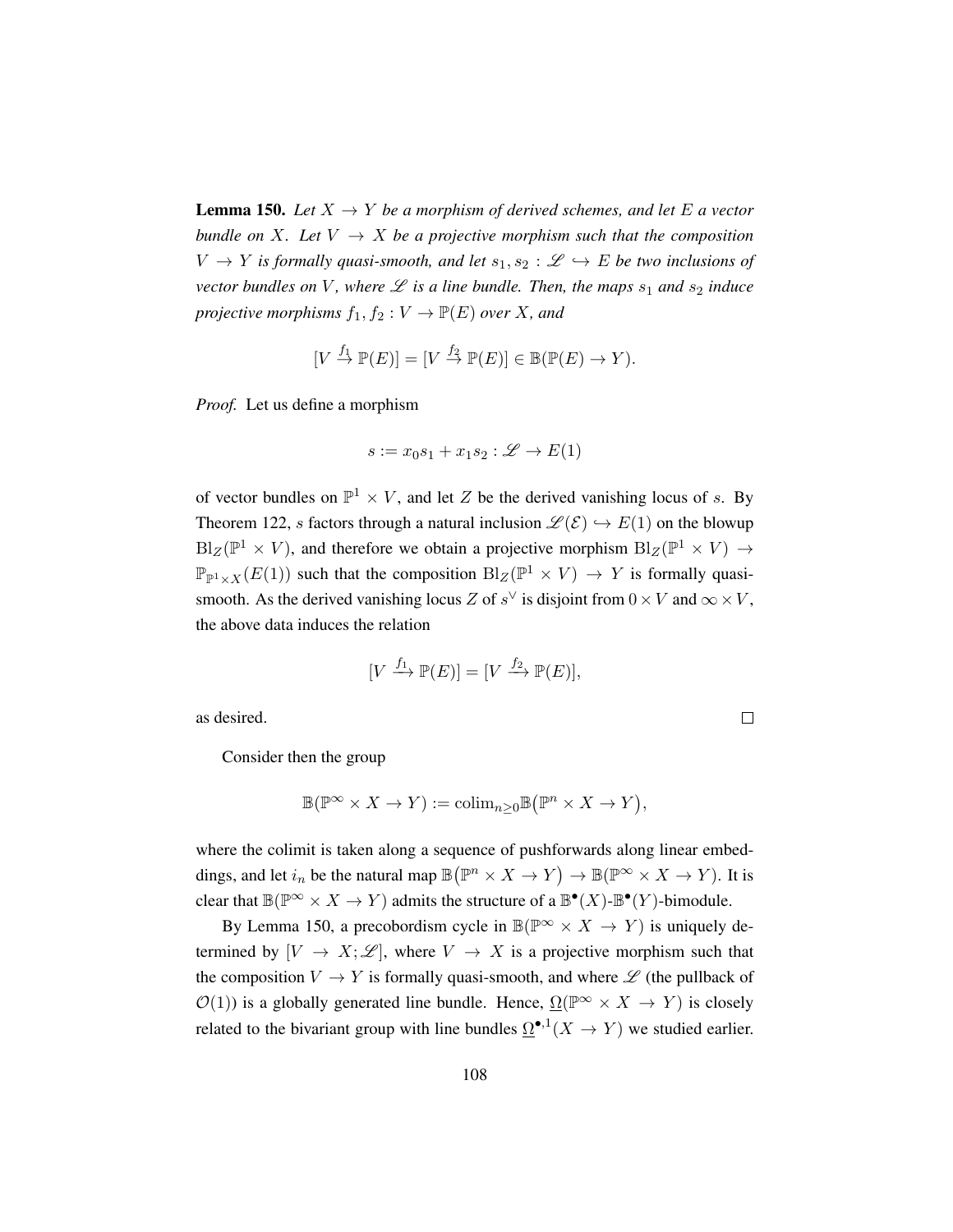Accordingly, we have the following result.

<span id="page-118-0"></span>**Lemma 151.** Let X be a gcgs derived scheme and let  $\mathcal{L}$  be a globally generated *line bundle. Then,*

$$
[X \to X; \mathscr{L}] = \sum_{i \geq 0} e(\mathscr{L})^i (\gamma_i - \gamma_{i-1} [\mathbb{P}(\mathscr{L} \oplus \mathcal{O}) \to X]) \in \mathbb{B}(\mathbb{P}^\infty \times X \to X),
$$

*where*  $\gamma_i = [P_i \times X \to X; \mathcal{M}_i]$  *in the notation of Definition [137.](#page-106-0)* 

*Proof.* This follows from the proof of Lemma [138](#page-107-0) with the difference that the line bundle  $\mathscr{L}' := \mathscr{L}(-\mathcal{E})$  on the derived blowup  $W := \text{Bl}_{\infty \times D}(\mathbb{P}^1 \times X)$  should be replaced by  $\mathscr{L}(1 - \mathscr{E})$ . Indeed, as  $\infty \times D$  is the derived vanishing locus of a section of  $\mathcal{O}(1) \oplus \mathcal{L}$ , by Theorem [122,](#page-93-0) there exists an inclusion of vector bundles  $\mathcal{O}(\mathcal{E}) \hookrightarrow \mathcal{O}(1) \oplus \mathcal{L}$  on W, and therefore a surjection  $\mathcal{L} \oplus \mathcal{O}(1) \to \mathcal{L} (1-\mathcal{E})$ . It follows that  $\mathscr{L}(1-\mathcal{E})$  and all the line bundles  $\mathscr{M}_i(W, \mathscr{L}')$  are globally generated. The proof of Lemma [138](#page-107-0) runs through, because  $e(\mathscr{L})$  is nilpotent by the global generation hypothesis.  $\Box$ 

Hence, we have proven the following result.

<span id="page-118-1"></span>**Lemma 152.** Let X be a gcqs derived scheme. Then, the  $\gamma_i$  generate  $\mathbb{B}(\mathbb{P}^{\infty} \times$  $(X \to X)$  as a  $\mathbb{B}^{\bullet}(X)$ -module. Moreover, the same is true for the elements  $\rho_i :=$  $[\mathbb{P}^i \times X \to X; \mathcal{O}(1)].$ 

*Proof.* The group  $\mathbb{B}(\mathbb{P}^{\infty} \times X \to X)$  is generated by cycles of form  $[V \xrightarrow{f} X; \mathscr{L}]$ , where f is projective and quasi-smooth, and where  $\mathscr L$  is a globally generated line bundle. As

$$
[V \xrightarrow{f} X; \mathscr{L}] = (\mathrm{Id}_{\mathbb{P}^\infty} \times f)_* ([V \to V; \mathscr{L}] \bullet \theta(f)),
$$

where  $(\mathrm{Id}_{\mathbb{P}^\infty} \times f)_* : \mathbb{B}(\mathbb{P}^\infty \times V \to X) \to \mathbb{B}(\mathbb{P}^\infty \times X \to X)$  is induced by the pushforwards along  $\mathrm{Id}_{\mathbb{P}^n} \times f : \mathbb{P}^n \times V \to \mathbb{P}^n \times X$ , and as

$$
[P_i \times V \to X; \mathcal{M}_i] = \gamma_i [V \to X],
$$

the first claim follows from Lemma [151.](#page-118-0)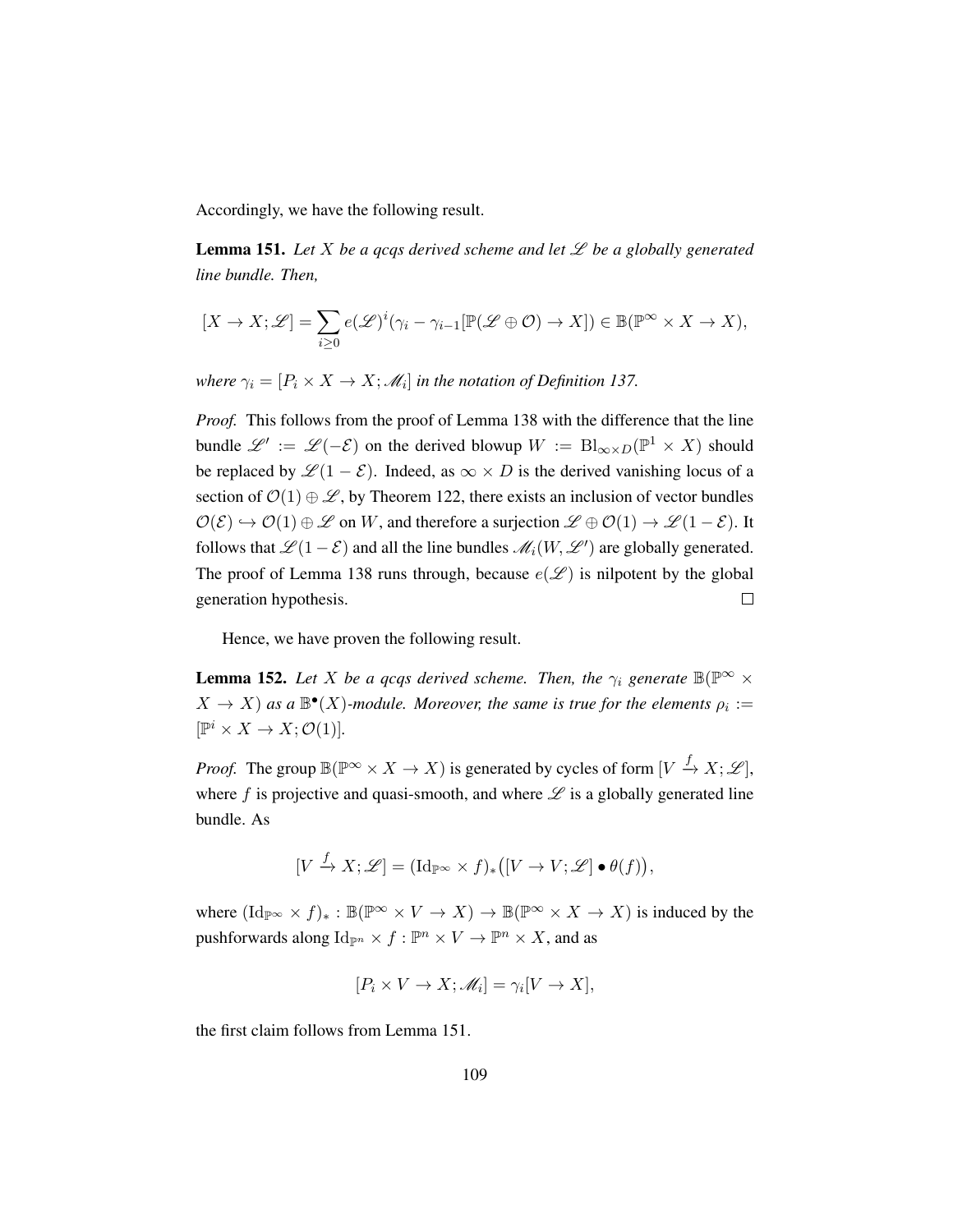The second claim follows by computing  $[\mathbb{P}^i \times X \to X; \mathcal{O}(1)]$  using Lemma [151:](#page-118-0) indeed, this yields formula for  $\rho_i$  as a  $\mathbb{B}^{\bullet}(X)$ -linear combination of  $\gamma_j$ , where  $j \leq i$ , and where the coefficient of  $\gamma_i$  is 1, showing that  $\gamma_j$  can be expressed in terms of  $\rho_i$ .  $\Box$ 

We are now ready to compute  $\mathbb{B}(\mathbb{P}^{\infty} \times X \to Y)$  in terms of  $\mathbb{B}(\mathbb{P}^{\infty} \times X \to Y)$ .

<span id="page-119-0"></span>**Theorem 153.** Let  $X \rightarrow Y$  be a morphism of gcqs derived schemes. Then, the *map*  $\infty$ 

$$
\bigoplus_{n=0}^{\infty} \mathbb{B}(X \to Y) \to \mathbb{B}(\mathbb{P}^{\infty} \times X \to Y),
$$

where the  $n^{th}$  morphism is given by the composition

$$
i_n(\theta(\mathrm{pr}_2) \bullet -): \mathbb{B}(X \to Y) \to \mathbb{B}(\mathbb{P}^n \times X \to Y) \to \mathbb{B}(\mathbb{P}^\infty \times X \to Y),
$$

is an isomorphism of  $\mathbb{B}^{\bullet}(X)$ - $\mathbb{B}^{\bullet}(Y)$ -bimodules.

*Proof.* The map is clearly a homomorphism of  $\mathbb{B}^{\bullet}(X)$ - $\mathbb{B}^{\bullet}(Y)$ -bimodules, so we only need to show that it is bijective. Observe that the  $n^{th}$  map sends  $[V \to X] \in$  $\mathbb{B}(X \to Y)$  to  $[\mathbb{P}^n \times V \to X; \mathcal{O}(1)] \in \mathbb{B}(\mathbb{P}^\infty \times X \to Y)$  and therefore the surjectivity follows from Lemma [152,](#page-118-1) and from the fact that, for a projective morphism  $f: V \to X$  such that the composition  $g: V \to Y$  is quasi-smooth, and a globally generated line bundle  $\mathscr L$  on  $V$ , we have that

$$
[V \to X; \mathscr{L}] = (\mathrm{Id}_{\mathbb{P}^{\infty}} \times f)_{*} ([V \to V; \mathscr{L}] \bullet \theta(g)),
$$

where  $(\text{Id}_{\mathbb{P}^\infty} \times f)_*$  is as in the proof of Lemma [152.](#page-118-1)

To prove the injectivity, let

$$
\alpha := \sum_{n=0}^r i_n(\theta(\text{pr}_2) \bullet \alpha_n),
$$

where  $\alpha_i \in \mathbb{B}(X \to Y)$  are such that  $\alpha_r \neq 0$ . Then, denoting by  $\text{pr}_{2*}$  the "pushforward"  $\mathbb{B}(\mathbb{P}^{\infty} \times X \to Y) \to \mathbb{B}(X \to Y)$ , we observe that

$$
\mathrm{pr}_{2*}(e(\mathcal{O}(1))^r \bullet \alpha) = \alpha_r,
$$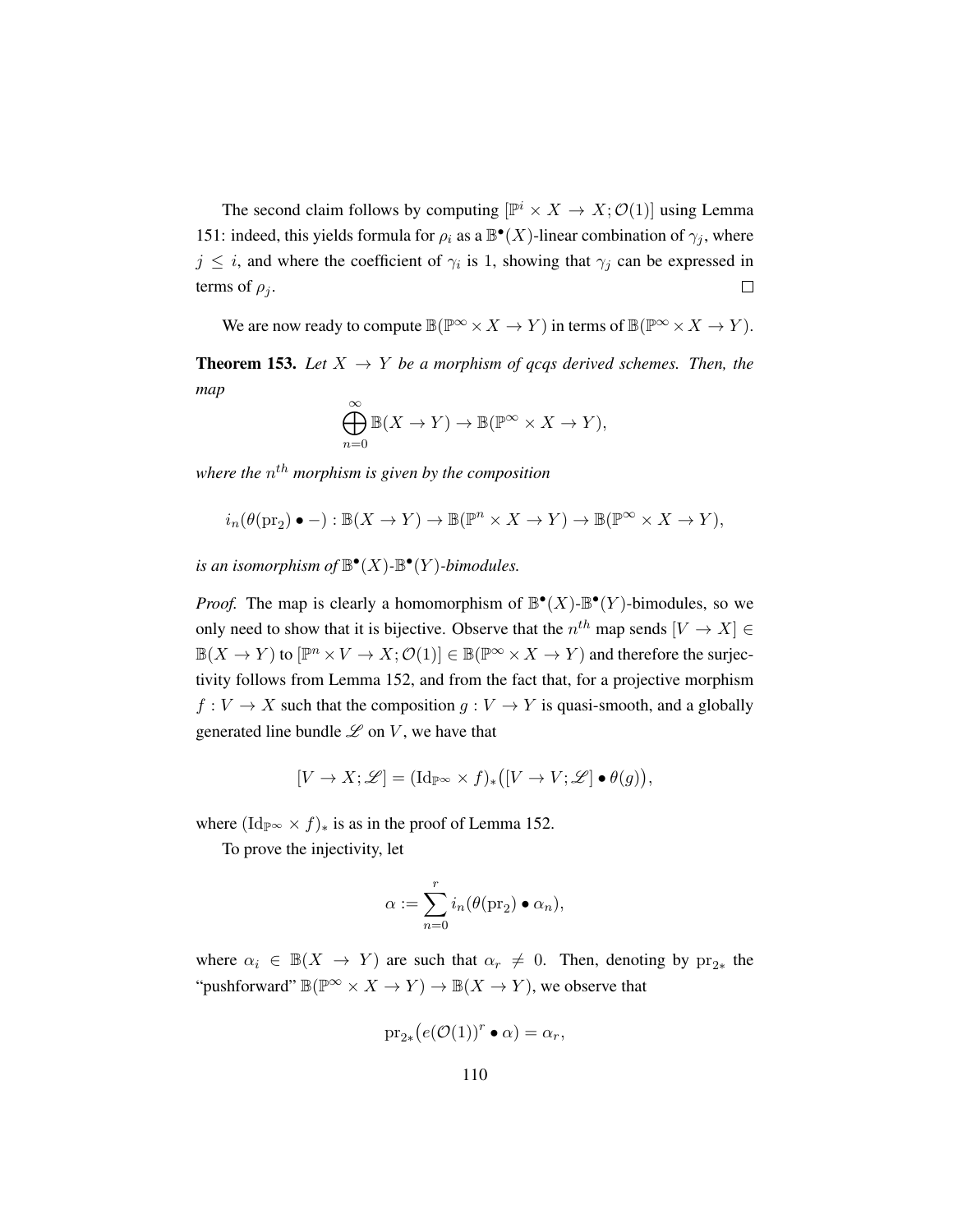which proves the desired injectivity.

As a corollary, we prove projective bundle formula for trivial projective bundles.

**Corollary 154.** *Let*  $X \to Y$  *be a map of gcgs derived schemes. Then, the map* 

$$
\bigoplus_{i=0}^{n} \mathbb{B}(X \to Y) \to \mathbb{B}(\mathbb{P}^n \times X \to Y),
$$

where the  $i^{th}$  map is  $e(\mathcal{O}(1))^i \bullet \theta(\text{pr}_2) \bullet -$ , is an isomorphism.

*Proof.* Since, by Lemma [149,](#page-116-0) the natural map  $i_n : \mathbb{B}(\mathbb{P}^n \times X \to Y) \to \mathbb{B}(\mathbb{P}^\infty \times Y)$  $X \to Y$ ) is an injection, and as  $i_n \circ (e(\mathcal{O}(1))^i \bullet \theta(\text{pr}_2) \bullet -) = i_{n-i}(\theta(\text{pr}_2) \bullet -)$ , it suffices to show that

$$
i_j(\theta(\mathrm{pr}_2) \bullet -): \bigoplus_{j=0}^n \mathbb{B}(X \to Y) \to \mathbb{B}(\mathbb{P}^\infty \times X \to Y)
$$

surjects onto the image of  $i_n$ . But this is clear, because by Theorem [153,](#page-119-0) the map surjects onto the subgroup of those elements that are killed by  $e(\mathcal{O}(1))^{n+1}$ , which contains the image of  $i_n$ .  $\Box$ 

#### 5.1.2 Lifting classes to projective bundles

Before proving the general projective bundle formula, we need to construct an element  $\eta_{X,E} \in \mathbb{B}^{\bullet}(\mathbb{P}(E))$  that pushes forward to  $1_X \in \mathbb{B}^{\bullet}(X)$ . By the following result, the existence of such an element implies several useful results.

<span id="page-120-0"></span>**Lemma 155.** Let  $f : X' \to X$  be a projective and quasi-smooth map of derived *schemes, and suppose that there exists*  $\eta \in \mathbb{B}^{\bullet}(X')$  *such that*  $f_!(\eta) = 1_X$ *. Then,* 

*1. if*  $g: X'' \to X'$  is another projective and quasi-smooth map of derived schemes and  $\eta' \in \mathbb{B}^\bullet(X'')$  satisfies  $g_!(\eta') = 1_{X'}$ , then

$$
(f \circ g)_{!}(\eta' \bullet g^*(\eta)) = 1_X;
$$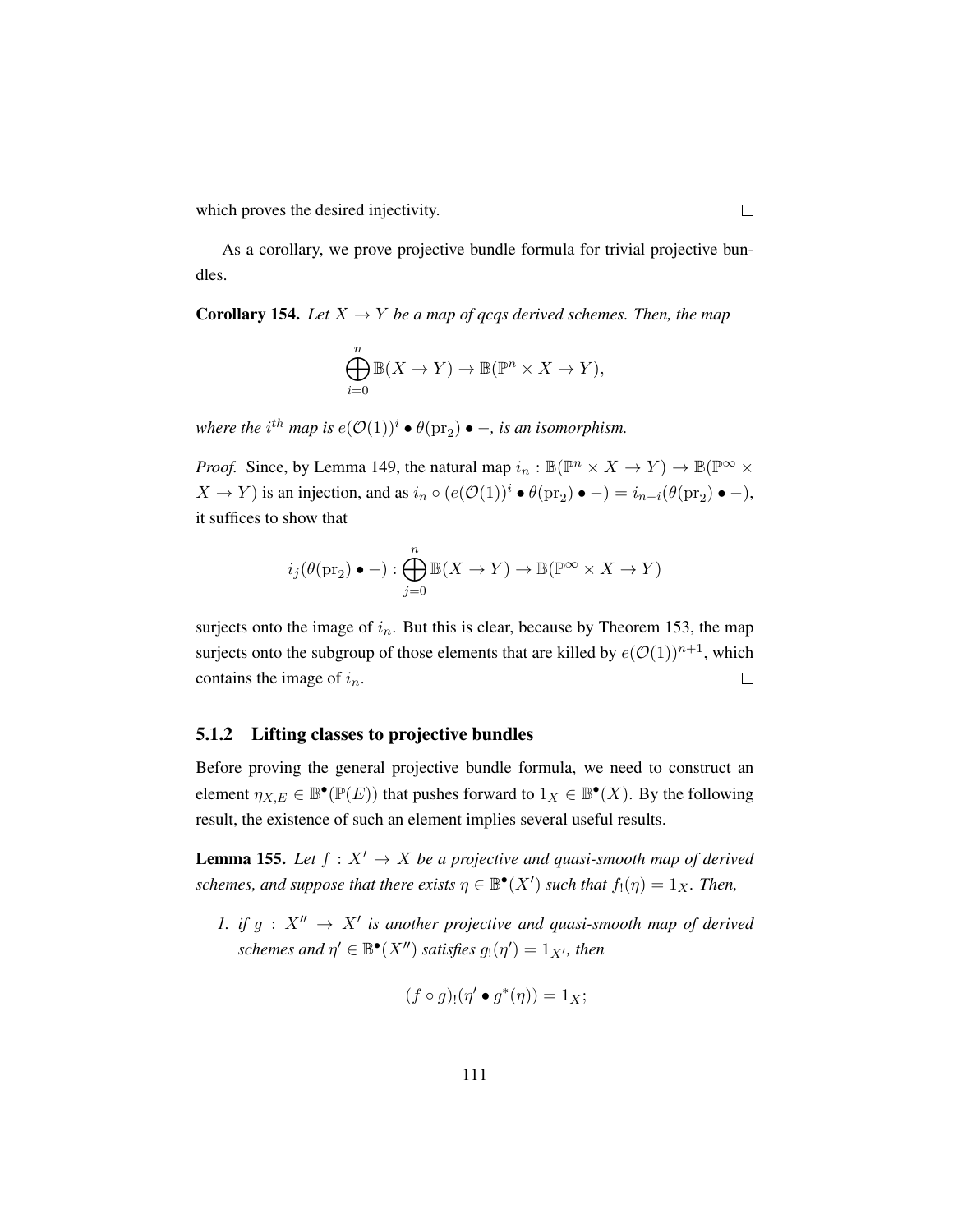*2. the "pullback" morphism*

$$
\theta(f) \bullet - : \mathbb{B}(X \to Y) \to \mathbb{B}(X' \to Y)
$$

*is an injection for all maps*  $X \to Y$ ;

*3. the pullback morphism*

$$
f^* : \mathbb{B}^\bullet(X) \to \mathbb{B}^\bullet(X')
$$

*is an injection;*

- *4. if*  $\beta \in \mathbb{B}^{\bullet}(X')$  *is the inverse of*  $f^*(\alpha)$ *, where*  $\alpha \in \mathbb{B}^{\bullet}(X)$ *, then*  $f_!(\beta \bullet \eta)$  *is the inverse of*  $\alpha$  *in*  $\mathbb{B}^{\bullet}(X)$ *.*
- *Proof.* 1. Indeed, we may use Proposition [22](#page-27-0) to compute that

$$
(f \circ g)_{!}(\eta' \bullet g^{*}(\eta)) = f_{!}(g_{!}(\eta') \bullet \eta)
$$

$$
= f_{!}(\eta)
$$

$$
= 1_{X},
$$

as desired.

2. Indeed, for any  $\alpha \in \Omega^*(X \to Y)$  we compute that

$$
f_* (\eta \bullet \theta(f) \bullet \alpha) = f_* (\eta \bullet \theta(f)) \bullet \alpha
$$
  
=  $f_!(\eta) \bullet \alpha$   
=  $\alpha$ , (A<sub>12</sub>)

from which the claim follows.

3. Indeed, we may use Proposition [22](#page-27-0) to compute that, for any  $\alpha \in \Omega^*(X)$ , we have that

$$
f_!(f^*(\alpha) \bullet \eta) = \alpha \bullet f_!(\eta)
$$
  
=  $\alpha$ ,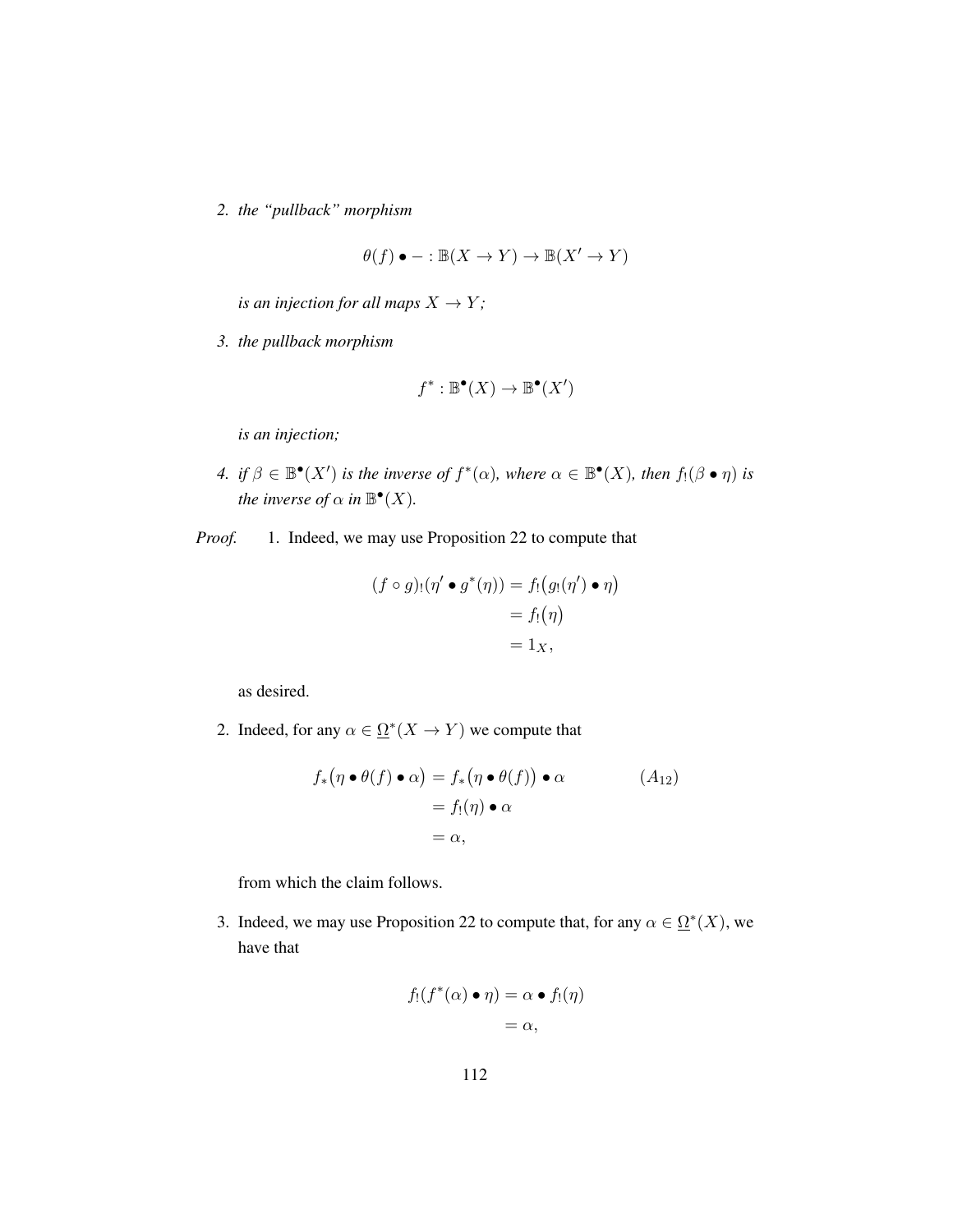from which the claim follows.

4. Indeed, we may use Proposition [22](#page-27-0) to compute that

$$
1_X = f_!(\eta)
$$
  
=  $f_!(f^*(\alpha) \bullet \beta \bullet \eta)$   
=  $\alpha \bullet f_!(\beta \bullet \eta)$ ,

as desired.

The construction of  $\eta_{X,E}$  is based on the following lemma.

<span id="page-122-0"></span>Lemma 156. *Let* X *be a finite-Krull-dimensional Noetherian derived scheme that admits an ample line bundle, and let* E *be a vector bundle on* X*. Then,*

$$
1_X = \sum_{i=0}^{\infty} e(E)^i \bullet [\mathbb{P}(E \oplus \mathcal{O}) \to X]^i \bullet ([\mathrm{Bl}_Z(X) \to X] - [\mathbb{P}_{\mathcal{E}}(\mathcal{O}(-1) \oplus \mathcal{O}) \to X])
$$

 $\lim \Omega^*(X)$ , where  $i: Z \hookrightarrow X$  is the derived vanishing locus of a section of E, and  $\mathcal{E} \hookrightarrow \text{Bl}_{Z}(X)$  *is the exceptional divisor.* 

*Proof.* Let  $W := \text{Bl}_{\infty \times Z}(\mathbb{P}^1 \times X)$ . Then the fiber of the canonical map  $W \to \mathbb{P}^1$ is sum of virtual Cartier divisors  $Bl_Z(X)$  and  $\mathbb{P}_Z(E \oplus \mathcal{O})$  intersecting at  $\mathcal{E}$ . Hence, the  $i^{th}$  fiber power of  $\mathbb{P}_W(E \oplus \mathcal{O})$  over W realizes the relation

$$
[\mathbb{P}(E \oplus \mathcal{O}) \to X]^i
$$
  
=  $[\mathbb{P}(E \oplus \mathcal{O}) \to X]^i \bullet [\text{Bl}_Z(X) \to X] + i_!([\mathbb{P}_Z(E \oplus \mathcal{O}) \to Z]^{i+1})$   

$$
-[\mathbb{P}(E \oplus \mathcal{O}) \to X]^i \bullet [\mathbb{P}_E(\mathcal{O}(-1) \oplus \mathcal{O}) \to X]
$$
  
=  $[\mathbb{P}(E \oplus \mathcal{O}) \to X]^i \bullet [\text{Bl}_Z(X) \to X] + e(E) \bullet [\mathbb{P}(E \oplus \mathcal{O}) \to X]^{i+1}$   

$$
-[\mathbb{P}(E \oplus \mathcal{O}) \to X]^i \bullet [\mathbb{P}_E(\mathcal{O}(-1) \oplus \mathcal{O}) \to X] \in \Omega^*(X).
$$

As  $e(E)$  is nilpotent (Proposition [136\)](#page-105-0), the above formulas may be combined to obtain the desired equation.  $\Box$ 

**Definition 157.** Let  $X$  be a finite-Krull-dimensional Noetherian derived scheme that admits an ample line bundle, and let  $E$  be a vector bundle on  $X$ . Then we

 $\Box$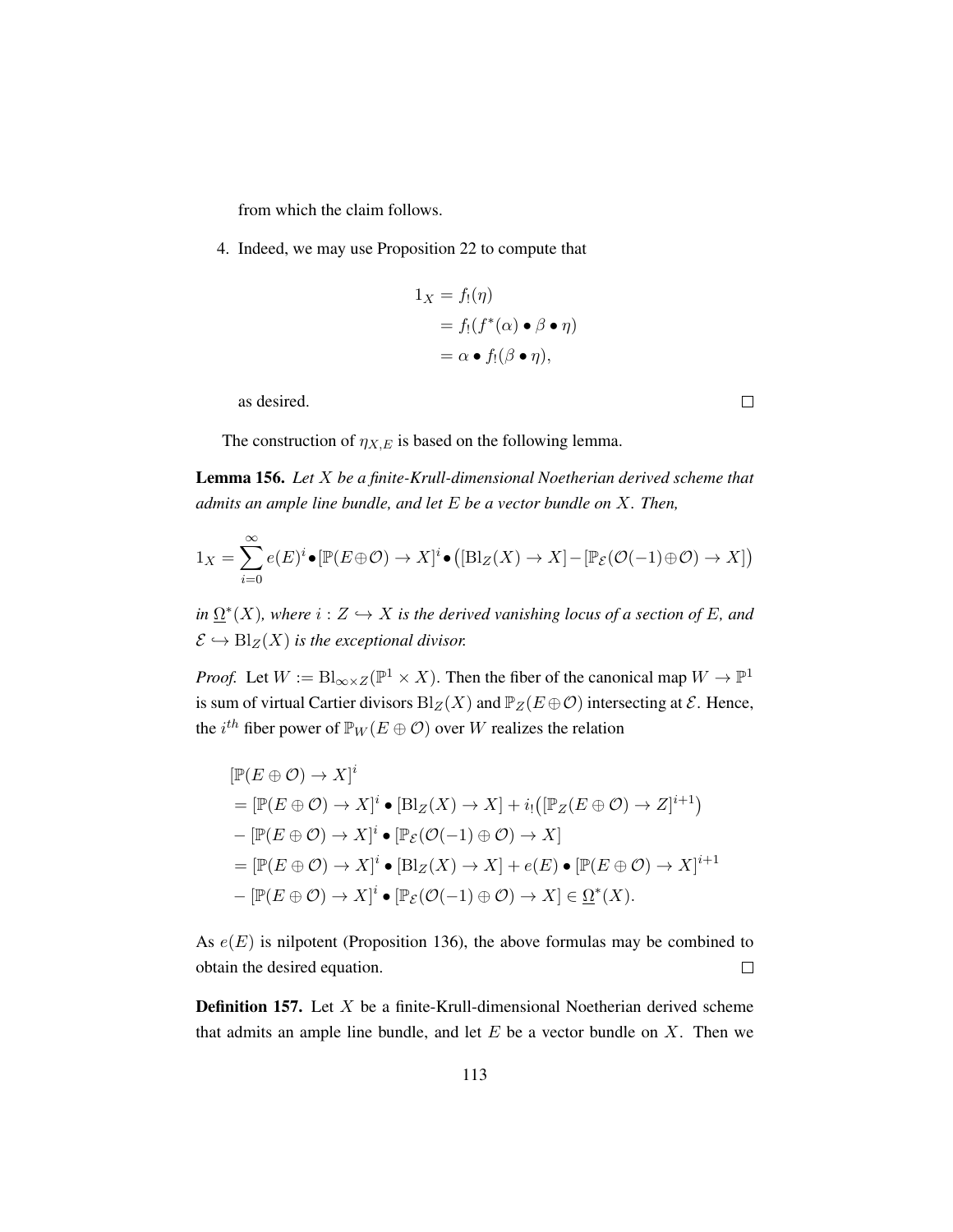define

$$
\eta_{X,E} := \frac{e(Q) - e(E) \bullet [\mathbb{P}_{\mathbb{P}(E)}(\mathcal{O}(-1) \oplus \mathcal{O}) \to \mathbb{P}(E)]}{1 - e(E) \bullet [\mathbb{P}_{\mathbb{P}(E)}(E \oplus \mathcal{O}) \to \mathbb{P}(E)]} \in \underline{\Omega}^*(\mathbb{P}(E))
$$

where

$$
\mathcal{O}(-1) \to E \to Q
$$

is the tautological cofiber sequence of vector bundles on  $\mathbb{P}(E)$ .

The class  $\eta_{X,E}$  has the desired property, as we now verify.

<span id="page-123-0"></span>Proposition 158. *Let* X *be a finite-Krull-dimensional Noetherian derived scheme that admits an ample line bundle, let* E *be a vector bundle on* X*, and denote by* π *the structure morphism*  $\mathbb{P}(E) \to X$ *. Then,* 

$$
\pi_!(\eta_{X,E}) = 1_X \in \underline{\Omega}^*(X).
$$

*Proof.* By Theorem [121,](#page-93-1) we have  $[Bl_Z(X) \hookrightarrow \mathbb{P}(E)] = e(Q)$  and

$$
[\mathcal{E} \hookrightarrow \mathbb{P}(E)] = e(\mathcal{O}(-1)) \bullet e(Q) = e(E).
$$

Hence, the claim follows immediately from Lemma [156.](#page-122-0)

## $\Box$

#### 5.1.3 Projective bundle formula

Here, we prove the projective bundle formula for general projective bundles. Let  $X \to Y$  be a map of derived schemes and suppose that E is a vector bundle on X. Consider the diagram

$$
\mathbb{B}(\mathbb{P}^{\infty} \times X \to Y)
$$

$$
\downarrow_{jE}
$$

$$
\mathbb{B}(\mathbb{P}(E) \to Y) \xrightarrow{i'_{E}} \text{colim}_{n} \mathbb{B}(\mathbb{P}(E \oplus \mathcal{O}^{\oplus n}) \to Y).
$$

By Lemma [149,](#page-116-0)  $i_E'$  and  $j_E$  are injective. In fact, under relatively mild hypotheses,  $j_E$  is an isomorphism.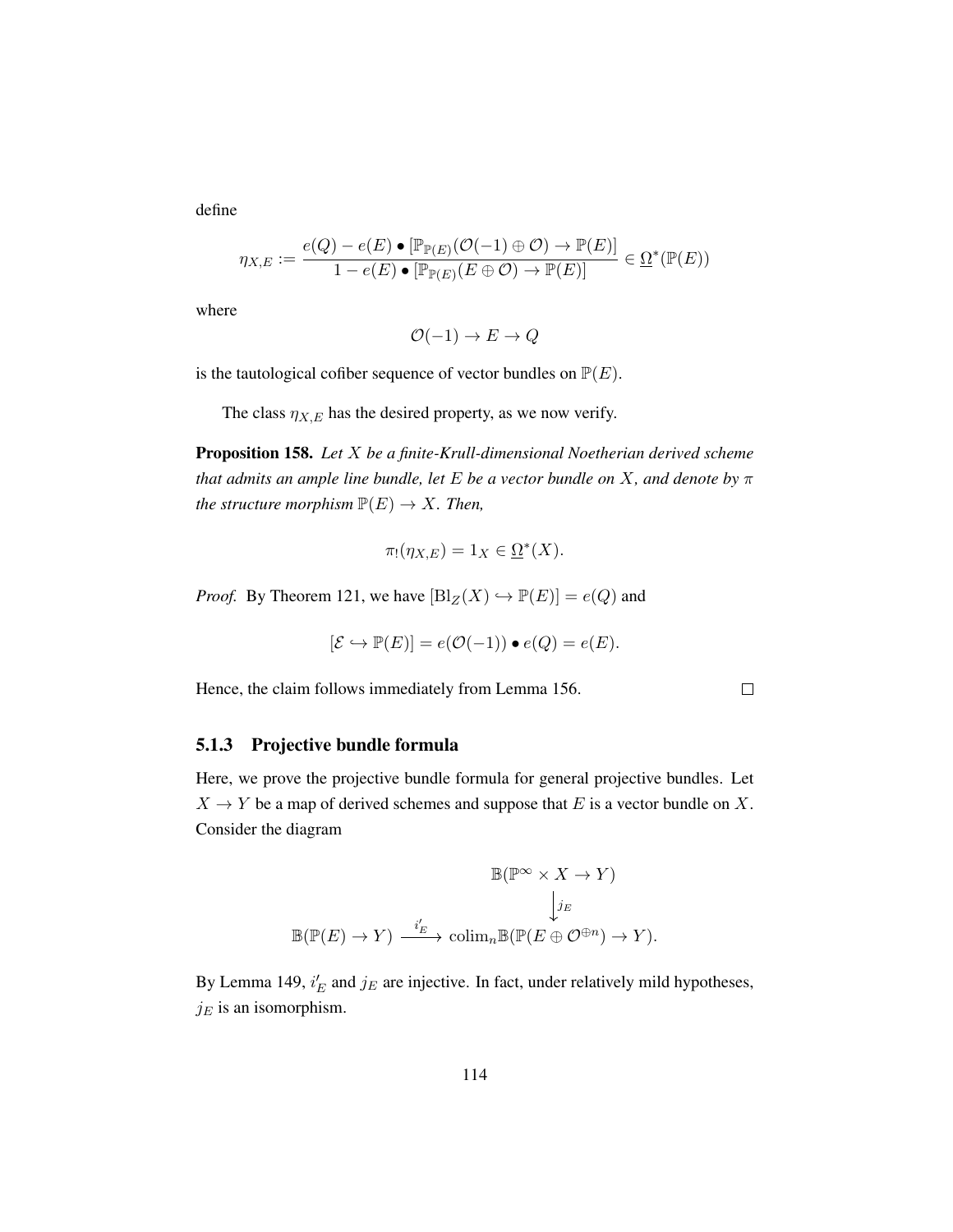Lemma 159. *Let* X *be a finite-Krull-dimensional Noetherian derived scheme that admits an ample line bundle. Then*  $j_E$  *is an isomorphism.* 

*Proof.* By Lemma [150,](#page-117-0) the generating cycles of  $\text{colim}_n \mathbb{B}(\mathbb{P}(E \oplus \mathcal{O}^{\oplus n})$  are uniquely described by  $[V \xrightarrow{f} X; \mathcal{L}]$ , where  $f: V \to X$  is a projective morphism such that the composition  $g: V \to Y$  is formally quasi-smooth, and  $\mathscr L$  is a line bundle that admits a surjection from  $E^{\vee} \oplus \mathcal{O}^{\oplus N}$  for some N. As

$$
[V \xrightarrow{f} X; \mathscr{L}] = \tilde{f}_*([V \to V; \mathscr{L}] \bullet \theta(g)),
$$

where  $\tilde{f}_*$  is the map

$$
\mathrm{colim}_{n} \mathbb{B}(\mathbb{P}_{V}(E|_{V} \oplus \mathcal{O}^{\oplus n}) \to Y) \to \mathbb{B}(\mathbb{P}(E \oplus \mathcal{O}^{\oplus n}) \to Y)
$$

induced by the obvious pushforwards, it is enough to show that  $[V \to V; \mathcal{L}]$  is in the image of  $j_{E|V}$ .

In order to prove the claim, we mimic the proof of Lemma [138.](#page-107-0) Consider a surjection  $E^{\vee} \oplus \mathcal{O}^{\oplus N} \to \mathscr{L}$  on V, and let  $D \hookrightarrow V$  be the derived vanishing locus of a section of L. Let  $W := \text{Bl}_{\infty \times D}(\mathbb{P}^1 \times V)$  and let  $\mathscr{L}' := \mathscr{L}(1-\mathcal{E})$  on W. By Theorem [122,](#page-93-0) there exists a surjection of vector bundles  $\mathcal{O}(-1) \oplus \mathcal{L}^{\vee} \rightarrow \mathcal{O}(-\mathcal{E})$ on the blowup  $W$ , which can be used to construct a surjection

$$
E^{\vee} \oplus \mathcal{O}^{\oplus N+2} \to \mathscr{L} \oplus \mathcal{O}(1) \to \mathscr{L}(1-\mathcal{E}).
$$

Moreover, given a line bundle M that admits a surjection  $\mathcal{E}^{\vee} \oplus \mathcal{O}^{\oplus r} \to \mathcal{M}$ , then, on  $\mathbb{P}(\mathcal{M} \oplus \mathcal{O})$ , the tautological surjection  $\mathcal{M}^{\vee} \oplus \mathcal{O} \to \mathcal{O}(1)$  can be used to construct a surjection

$$
E^{\vee} \oplus \mathcal{O}^{\oplus r+1} \to \mathcal{O} \oplus \mathscr{M} \to \mathscr{M}(1).
$$

Hence, using the notation of Definition [137,](#page-106-0) the line bundles  $\mathcal{M}_i(W, \mathcal{L}')$  on the derived schemes  $P_i(W, \mathscr{L}')$  admit a surjection from  $E^{\vee} \oplus \mathcal{O}^{\oplus m}$  for  $m \gg 0$ .

Hence, as in the proof of Lemma [138](#page-107-0) the natural maps  $P_i(W, \mathscr{L}') \to \mathbb{P}^1 \times V$ , together with a lift  $P_i(W, \mathscr{L}') \to \mathbb{P}_{\mathbb{P}^1 \times V}(E \oplus \mathcal{O}^{\oplus m})$  for  $m \gg 0$  such that  $\mathcal{O}(1)$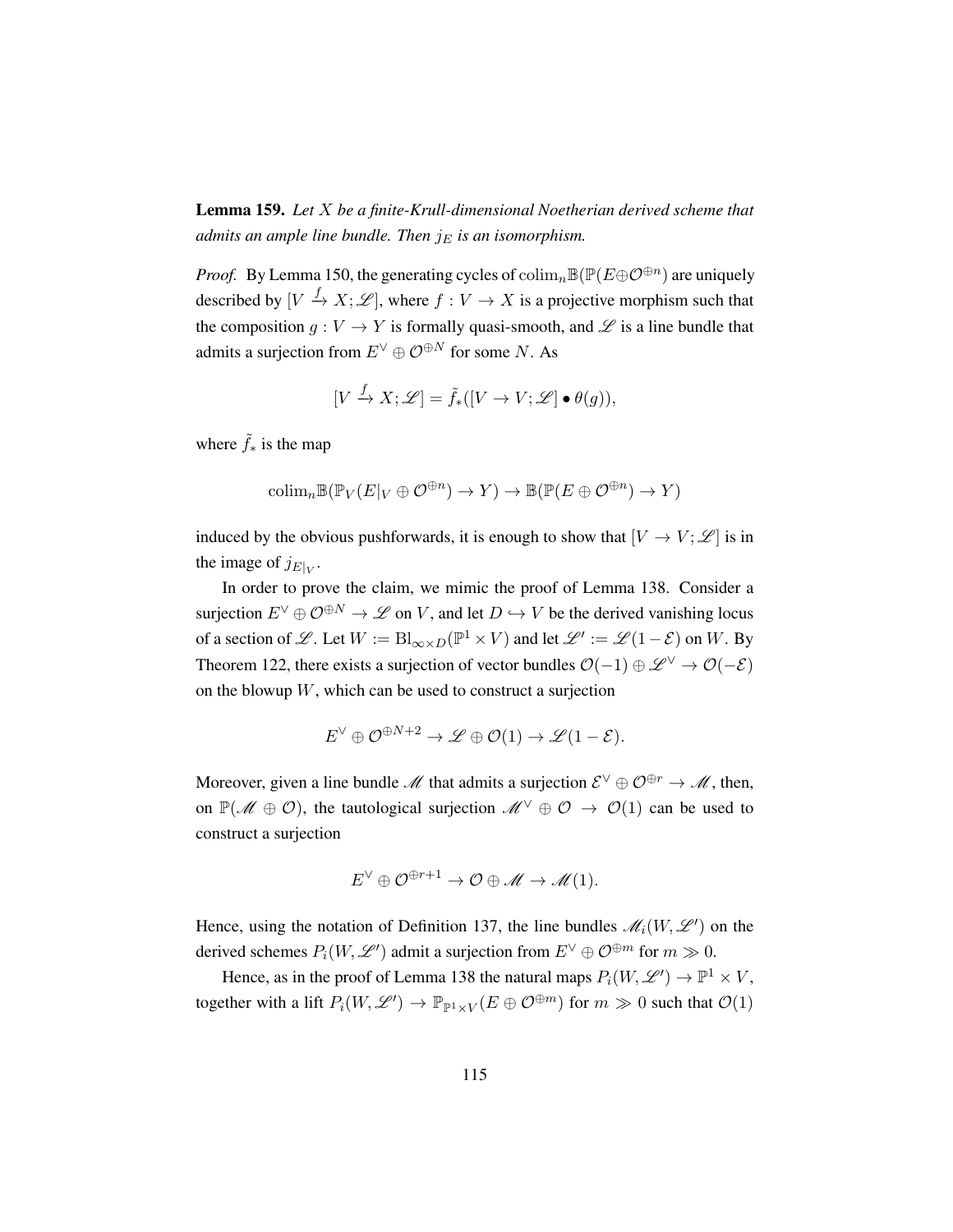pulls back to  $\mathscr{M}_i(W, \mathscr{L}'),$  realize relations

$$
[P_i(V, \mathcal{L}) \to V; \mathcal{M}_i(V, \mathcal{L})]
$$
  
=  $[P_i \times V \to V; \mathcal{M}_i] + e(\mathcal{L}) \bullet [P_{i+1}(V, \mathcal{L}) \to V; \mathcal{M}_{i+1}(V, \mathcal{L})]$   
-  $[P_{i+1} \times V \to V; \mathcal{M}_{i+1}] \bullet e(\mathcal{L}) \bullet [\mathbb{P}(\mathcal{L} \oplus \mathcal{O}) \to V]$ 

in colim<sub>n</sub> $\mathbb{B}(\mathbb{P}(E \oplus \mathcal{O}^{\oplus n}) \to V)$ , which, by the nilpotence of  $e(\mathscr{L})$ , may be used to express  $[V \to V; \mathcal{L}]$  as a  $\Omega^*(V)$ -linear combination of  $[P_i \times V \to V; \mathcal{M}_i]$ . Since the line bundles  $\mathcal{M}_i$  are globally generated, the classes  $[P_i \times V \to V; \mathcal{M}_i]$  lie in the image of  $j_{E|_V}$ . This implies that  $[V \to V; \mathcal{L}]$  lies in the image of  $j_{E|_V}$ .  $\Box$ 

**Definition 160.** Let  $X \rightarrow Y$  be a map derived schemes, and suppose that X is Noetherian, of finite Krull dimension, and admits an ample line bundle. Let  $E$  be a vector bundle on X. Then we define the *fundamental embedding*

$$
i_E : \mathbb{B}(\mathbb{P}(E) \to Y) \hookrightarrow \mathbb{B}(\mathbb{P}^{\infty} \times X \to Y)
$$

as the composition  $j_E^{-1}$  $E^{-1} \circ i_E'$ . Clearly,  $i_E$  is an injection.

Hence, for any  $\alpha \in \mathbb{B}(\mathbb{P}(E) \to Y)$ 

$$
i_E(\alpha) = \sum_{j=0}^{N} i_j (\theta(\text{pr}_2) \bullet u_j(\alpha))
$$

for some uniquely determined  $u_i(\alpha) \in \mathbb{B}(X \to Y)$  called the *coefficients* of  $\alpha$ ; moreover, these coefficients uniquely determine  $\alpha$ .

The coefficients of bivariant elements play a fundamental role in the proof of projective bundle formula. We begin our attack by making the following observation.

<span id="page-125-0"></span>Lemma 161. *Let* X *be a finite-Krull-dimensional Noetherian derived scheme that admits an ample line bundle, and let* E *be a vector bundle of rank* r *on* X*. Then, there exists*  $d_i(E) \in \mathbb{B}^{\bullet}(X)$  *such that* 

$$
e(\mathcal{O}(1))^r = \sum_{i=1}^r d_i(E) \bullet e(\mathcal{O}(1))^{r-i} \in \mathbb{B}^\bullet(\mathbb{P}(E)).
$$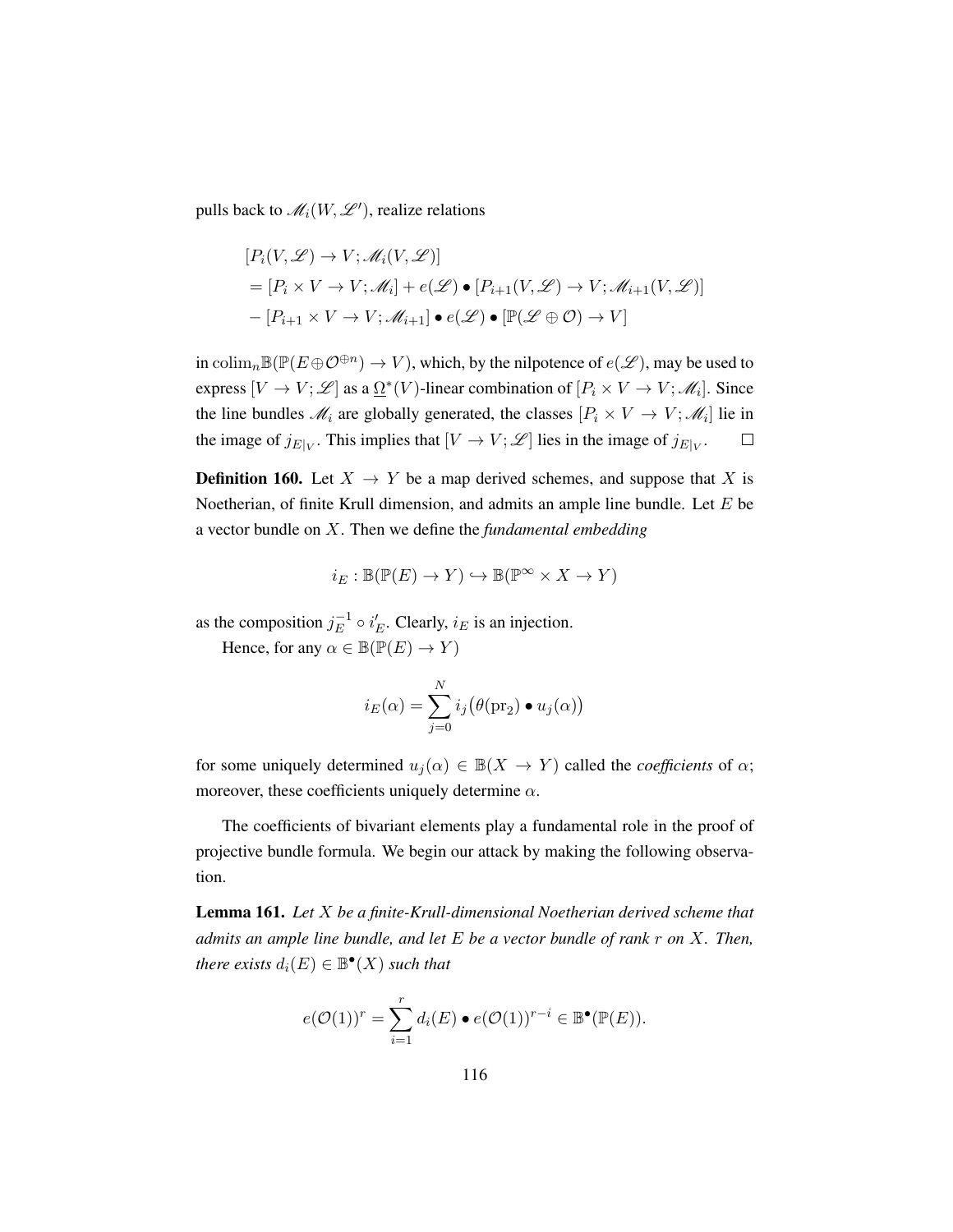*Proof.* Let  $\pi$  be the natural projection  $\text{Fl}(E) \to \mathbb{P}(E)$  and let  $\eta \in \mathbb{B}^{\bullet}(\text{Fl}(E))$ be such that  $\pi_!(\eta) = 1_{\mathbb{P}(E)}$ . Such an  $\eta$  can be found by [158](#page-123-0) as  $\pi$  is a tower of projective bundles. Let

$$
0 = E_0 \subset E_1 \subset \cdots \subset E_{r-1} \subset E_r = E
$$

be a filtration of E on Fl(E) with line bundle quotients  $\mathscr{L}_i := E_i/E_{i-1}$ . Then, since

$$
e(\mathscr{L}_1(1)) \bullet \cdots \bullet e(\mathscr{L}_r(1)) = e(E(1))
$$
  
= 0

it follows that also

$$
e(\mathscr{L}_1^{\vee}(-1)) \bullet \cdots \bullet e(\mathscr{L}_r^{\vee}(-1)) = \operatorname{inv}_F\big(e(\mathscr{L}_1(1))\big) \bullet \cdots \bullet \operatorname{inv}_F\big(e(\mathscr{L}_r(1))\big)
$$
  
= 0,

where  $\text{inv}_F$  is the *formal inverse* power series for the formal group law of Theorem [143.](#page-110-0) Hence,

$$
\prod_{i=1}^r \left( F(e(\mathcal{L}_i^{\vee}(-1)), e(\mathcal{O}(1))) - e(\mathcal{O}(1)) \right) = \prod_{i=1}^r \left( e(\mathcal{L}_i^{\vee}) - e(\mathcal{O}(1)) \right)
$$

vanishes. In conclusion,

$$
\sum_{i=0}^r (-1)^{r-i} s_i \big( e(\mathscr{L}_1^{\vee}), ..., e(\mathscr{L}_r^{\vee}) \big) \bullet e(\mathcal{O}(1))^{r-i} = 0 \in \mathbb{B}^{\bullet}(\mathrm{Fl}(E)),
$$

where  $s_i$  are the elementary symmetric polynomials, and the claim follows with

$$
d_i(E) := (-1)^{r-i+1} \pi_! \Big( s_i \big( e(\mathscr{L}_1^{\vee}), ..., e(\mathscr{L}_r^{\vee}) \big) \bullet \eta \Big)
$$

from the projection formula.

The above result can be used to show that the first  $r$  coefficients of a bivariant class  $\alpha \in \mathbb{B}(\mathbb{P}(E) \to Y)$ , r being the rank of E, completely determine  $\alpha$ .

 $\Box$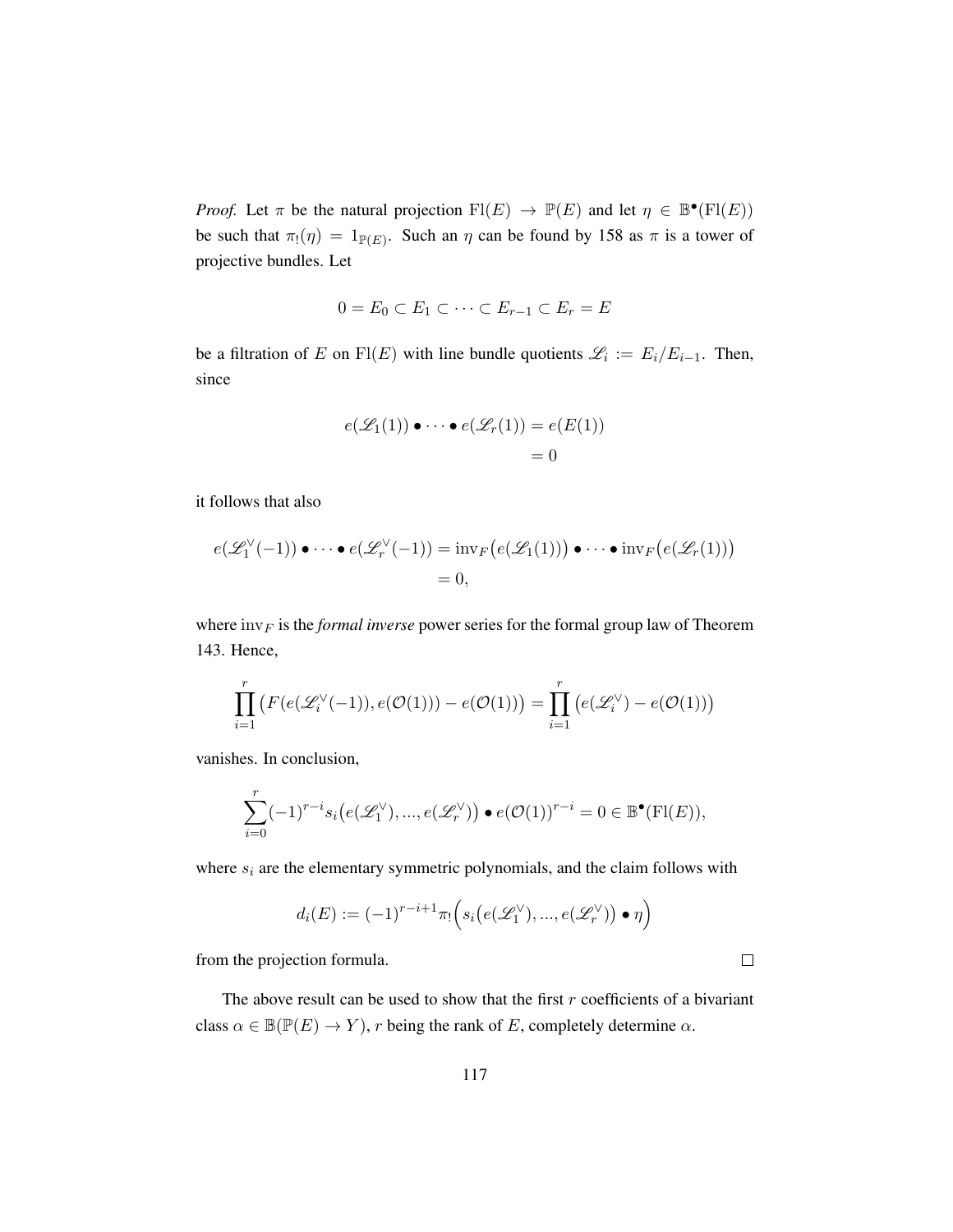Lemma 162. *Let* X *be a finite-Krull-dimensional Noetherian derived scheme that admits an ample line bundle, and let* E *be a vector bundle of rank* r *on* X*. Then, if*  $\alpha \in \mathbb{B}(\mathbb{P}(E) \to Y)$  *is such that*  $u_i(\alpha) = 0$  *for all*  $i < r$ *, we have that*  $\alpha = 0$ *. Proof.* Clearly

$$
e(\mathcal{O}(1))^r \bullet \iota_E(\alpha) = \sum_j i_j (\theta(\mathrm{pr}_2) \bullet u_{j+r}(\alpha)).
$$

On the other hand, by Lemma [161,](#page-125-0) we can also compute that

$$
e(\mathcal{O}(1))^r \bullet \iota_E(\alpha) = \sum_{i=1}^r d_i(E) \bullet e(\mathcal{O}(1))^{r-i} \bullet \iota_E(\alpha)
$$

and therefore

$$
u_{r+i}(\alpha) = \sum_{j=0}^{r-1} d_{r-j}(E) \bullet u_{j+i}(\alpha).
$$

Hence, if  $u_i(\alpha) = 0$  for all  $i < r$ , it follows that all the coefficients  $u_i(\alpha)$  vanish, and therefore  $\alpha = 0$ .  $\Box$ 

Hence, the map

$$
\begin{bmatrix} u_0(-) \\ \vdots \\ u_{r-1}(-) \end{bmatrix} : \mathbb{B}^\bullet(\mathbb{P}(E) \to X) \to \mathbb{B}^\bullet(X)^{\oplus r}
$$

is an injection of  $\mathbb{B}^{\bullet}(X)$ -modules. The following observations allow us to find a  $\mathbb{B}^{\bullet}(X)$ -linear basis for  $\mathbb{B}^{\bullet}(\mathbb{P}(E) \to X)$ .

<span id="page-127-0"></span>Lemma 163. *Let* X *be a finite-Krull-dimensional Noetherian derived scheme that admits an ample line bundle, and let* E *be a vector bundle of rank* r *on* X*. Denote by*  $\pi$  *the structure morphism*  $\mathbb{P}(E) \to X$ *. Then*  $u_{r-1}(\theta(\pi)) \in \mathbb{B}^{\bullet}(X)$  *is a unit and*  $u_i(\theta(\pi)) \in \mathbb{B}^{\bullet}(X)$  *is nilpotent for all other i.* 

*Proof.* We start with the case of a split vector bundle, i.e.,

$$
E \simeq \bigoplus_{i=1}^r \mathscr{L}_i
$$

.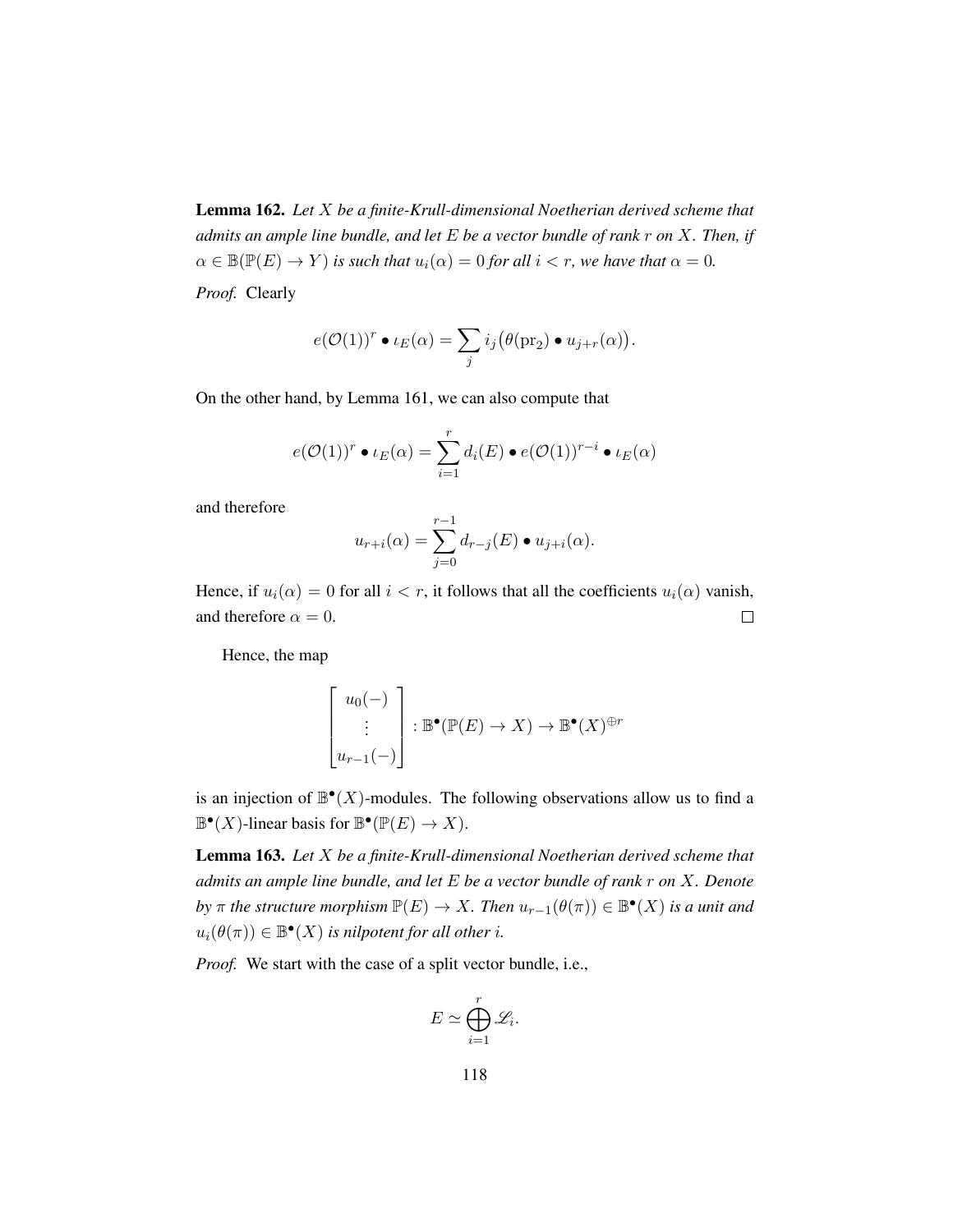By construction of  $i_E$ , it is enough to understand the image of  $\theta(\pi)$  inside

$$
\mathbb{B}^{\bullet}(\mathbb{P}(\mathcal{O}^{\infty} \oplus E) \to X) := \mathrm{colim}_{n \geq 0} \mathbb{B}^{\bullet}(\mathbb{P}(\mathcal{O}^n \oplus E) \to X).
$$

If  $E_I = \bigoplus_{i \in I} \mathcal{L}_i$  for some  $I \subset \{1, ..., r\}$  and  $n \geq 0$ , we will denote by

$$
[\mathbb{P}(\mathcal{O}^{\oplus n} \oplus E') \hookrightarrow \mathbb{P}(\mathcal{O}^{\infty} \oplus E)]
$$

the class of the obvious linear embedding.

Let  $E' := \bigoplus_{i=2}^r \mathscr{L}_i$  and consider  $\mathbb{P}(\mathcal{O} \oplus \mathscr{L}_1 \oplus E')$ . As  $\mathscr{L}_1(1)$  has a section with derived vanishing locus  $\mathbb{P}(\mathcal{O} \oplus E')$  and  $\mathcal{O}(1)$  has a section with derived vanishing locus  $\mathbb{P}(\mathscr{L}_1 \oplus E')$  we may use the L-linear structure of  $\mathbb{B}^*$  provided by the formal group law (Theorem [143\)](#page-110-0) to compute that

$$
[\mathbb{P}(\mathcal{O} \oplus E') \hookrightarrow \mathbb{P}(\mathcal{O}^{\infty} \oplus E)]
$$
  
\n
$$
= [\mathbb{P}(\mathscr{L}_1 \oplus E') \hookrightarrow \mathbb{P}(\mathcal{O}^{\infty} \oplus E)]
$$
  
\n
$$
+e(\mathscr{L}_1) \bullet [\mathbb{P}(\mathcal{O} \oplus \mathscr{L}_1 \oplus E') \hookrightarrow \mathbb{P}(\mathcal{O}^{\oplus \infty} \oplus E)]
$$
  
\n
$$
+ \sum_{i,j \geq 1} a_{ij} e(\mathcal{O}(1))^{i-1} \bullet e(\mathscr{L}_1)^j \bullet [\mathbb{P}(\mathscr{L}_1 \oplus E') \hookrightarrow \mathbb{P}(\mathcal{O}^{\oplus \infty} \oplus E)].
$$

From the above, we can solve

$$
\begin{aligned} [\mathbb{P}(\mathscr{L}_1 \oplus E') &\hookrightarrow \mathbb{P}(\mathcal{O}^\infty \oplus E)] \\ &= H\big(e(\mathcal{O}(1)), e(\mathscr{L}_1)\big) \bullet \Big([\mathbb{P}(\mathcal{O} \oplus E') \hookrightarrow \mathbb{P}(\mathcal{O}^\infty \oplus E)] \\ &- e(\mathscr{L}_1) \bullet [\mathbb{P}(\mathcal{O} \oplus \mathscr{L}_1 \oplus E') \hookrightarrow \mathbb{P}(\mathcal{O}^{\oplus \infty} \oplus E)]\Big), \end{aligned}
$$

where

$$
H(t,x) := \frac{1}{1 + \sum_{i,j \ge 1} a_{ij} t^{i-1} \bullet x^j} \in \mathbb{L}[[t,x]].
$$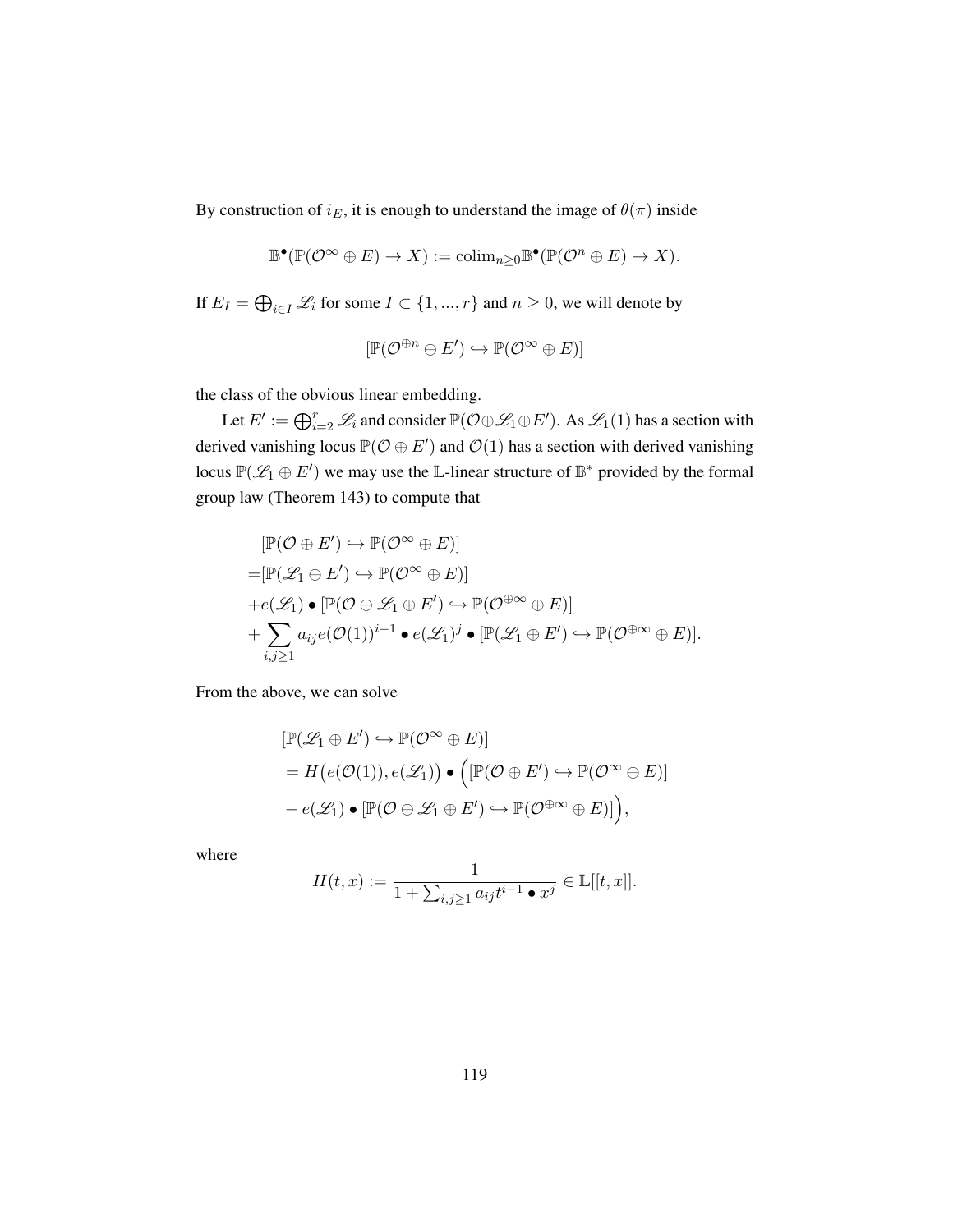Hence

$$
[\mathbb{P}(\mathcal{L}_1 \oplus E') \hookrightarrow \mathbb{P}(\mathcal{O}^{\infty} \oplus E)]
$$
  
=  $(-1)^{i_1-1} \sum_{i_1 \ge 1} H(e(\mathcal{O}(1)), e(\mathcal{L}_1))^{i_1} \bullet e(\mathcal{L}_1)^{i_1-1}$   

$$
\bullet [\mathbb{P}(\mathcal{O}^{\oplus i_1} \oplus E') \hookrightarrow \mathbb{P}(\mathcal{O}^{\oplus \infty} \oplus E)].
$$

The other  $\mathcal{L}_i$  can be dealt with in a similar fashion, and therefore  $[\mathbb{P}(E) \hookrightarrow$  $\mathbb{P}(\mathcal{O}^{\infty} \oplus E)$  equals to

$$
\sum_{i_1\cdots i_r\geq 1} \left( \prod_{k=1}^r (-1)^{i_k-1} \Big( H\big(e(\mathcal{O}(1)), e(\mathcal{L}_k)\big)^{i_k} \bullet e(\mathcal{L}_k)^{i_k-1} \Big) \right)
$$
  
 
$$
\bullet \left[ \mathbb{P}(\mathcal{O}^{\oplus i_1 + \cdots + i_r}) \hookrightarrow \mathbb{P}(\mathcal{O}^{\oplus \infty} \oplus E) \right] \right).
$$

From the above we can solve that  $u_i(\theta(\pi)) = H(e(\mathcal{L}_1), ..., e(\mathcal{L}_r))$ , where

$$
H_i(x_1, ..., x_r) \in \mathbb{L}[[x_1, ..., x_r]]
$$

are universal symmetric power series with L-coefficients. Moreover  $H_{r-1}$  has constant coefficient 1, while the other  $H_i$  have no constant coefficients, proving the claim in the case of a split vector bundle.

We are left with the general case. As one easily checks that coefficients are compatible with pullbacks, we may pull  $E$  back along the structure morphism  $\text{Fl}(E) \to X$ ,  $\text{Fl}(E)$  being the flag bundle, where E admits a filtration

$$
0 = E_0 \subset E_1 \subset \cdots \subset E_{r-1} \subset E_r = E
$$

with line bundle quotients  $\mathscr{L}_i := E_i/E_{i-1}$ . Since  $\text{Fl}(E) \to X$  is a tower of projec-tive bundles, Lemma [155](#page-120-0) and Proposition [158](#page-123-0) imply that the coefficient  $u_i(\theta(\pi))$ is invertible or nilpotent in  $\mathbb{B}^{\bullet}(X)$  if and only if it is invertible or nilpotent in  $\mathbb{B}^{\bullet}(\mathrm{Fl}(E))$ , respectively. Denoting by E' the sum  $\bigoplus_{i=1}^r \mathscr{L}_i$ , by  $\pi'$  the structure map  $\mathbb{P}(E') \to X$ , and by  $\psi_1$  and  $\psi_2$  the natural inclusions  $\mathbb{P}(E) \hookrightarrow \mathbb{P}(E \oplus E')$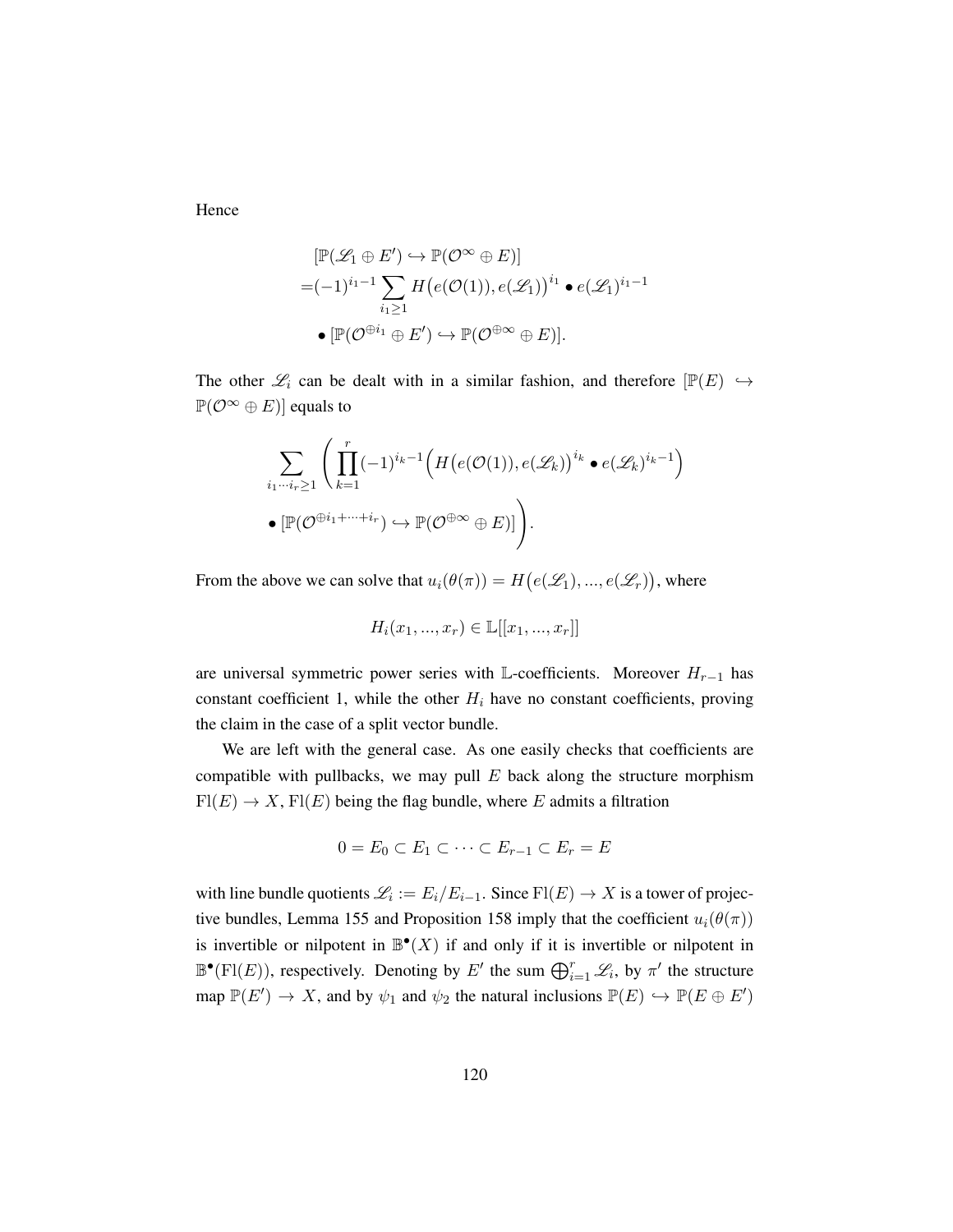and  $\mathbb{P}(E') \hookrightarrow \mathbb{P}(E \oplus E')$  respectively, we may compute that

$$
i_E(\theta(\pi)) = i_{E \oplus E'}(\psi_{1*}(\theta(\pi)))
$$
  
=  $i_{E \oplus E'}(e(E'(1)))$   
=  $i_{E \oplus E'}(e(\mathcal{L}_1(1)) \bullet \cdots \bullet e(\mathcal{L}_r(1)))$   
=  $i_{E \oplus E'}(e(E(1)))$   
=  $i_{E \oplus E'}(\psi_{2*}(\theta(\pi')))$   
=  $i_{E'}(\theta(\pi')),$ 

so the general case follows from the split case.

<span id="page-130-0"></span>Lemma 164. *Let* X *be a finite-Krull-dimensional Noetherian derived scheme that admits an ample line bundle, and let* E *be a vector bundle of rank* r *on* X*. Then,* for all  $i \leq r - 1$  and  $j \leq r - 1$ , there exist unique  $\alpha_{j,i}(E) \in \mathbb{B}^{\bullet}(X)$ , which satisfy

$$
u_k\left(\sum_{j=0}^{r-1}e(\mathcal{O}(1))^j\bullet\theta(\pi)\bullet\alpha_{j,i}(E)\right)=\begin{cases}1_X&\text{if }k=i;\\0&\text{if }k
$$

*where*  $\pi$  *is the structure morphism*  $\mathbb{P}(E) \to X$ *. Moreover,*  $[\alpha_{j,i}(E)]$  *is an invertible matrix with coefficients in*  $\mathbb{B}^{\bullet}(X)$ *.* 

*Proof.* Consider the matrix  $A(E)$ , whose entries are

$$
A(E)_{j,i} := u_j(e(O(1))^i \bullet \theta(\pi))
$$
  
=  $u_{i+j}(\theta(\pi)).$ 

The matrix  $A(E)$  can be interpreted as follows: given

$$
\overline{\alpha} = \begin{bmatrix} \alpha_0 \\ \vdots \\ \alpha_{r-1} \end{bmatrix} \in \mathbb{B}^*(X)^{\oplus r},
$$

then  $A(E)\overline{\alpha}$  is the vector of first r coefficients of  $\sum_{i=0}^{r-1} e(O(1))^i \bullet \theta(\pi) \bullet \alpha_i$ . By Lemma [163,](#page-127-0)  $A(E)$  has units on the anti-diagonal and nilpotent elements ev-

 $\hfill \square$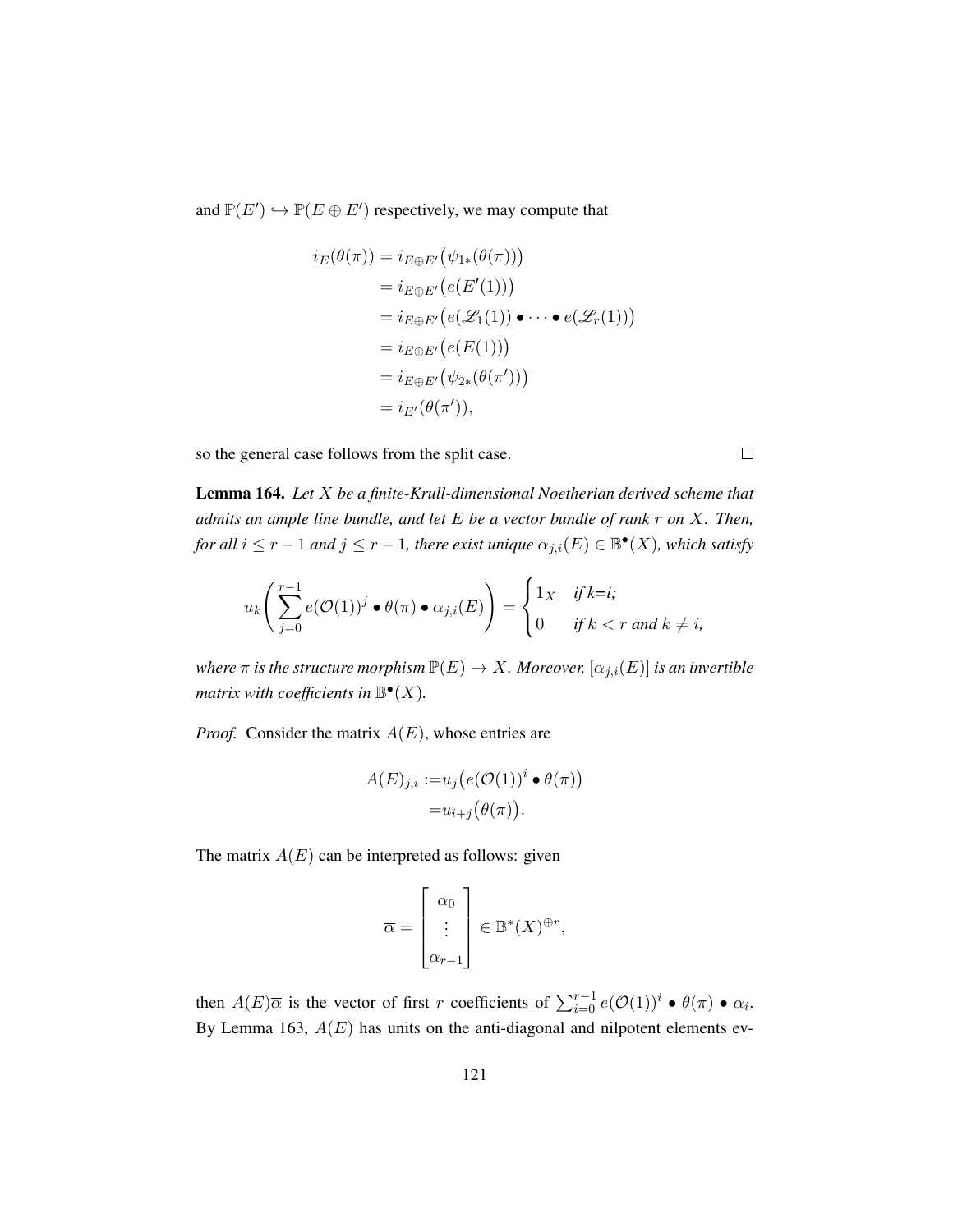erywhere else, and therefore, by basic linear algebra,  $A(E)$  is invertible. Then  $[\alpha_{j,i}(E)] := A(E)^{-1}$  is the unique matrix with the desired property.  $\Box$ 

The following lemma establishes the fact that for any choice for the first  $r$ coefficients, there exists a bivariant element in  $\mathbb{B}(X \to Y)$  realizing them.

<span id="page-131-0"></span>**Lemma 165.** Let  $X \to Y$  be a morphism of derived schemes, suppose that X is *Noetherian, of finite Krull dimension, and admits an ample line bundle, and let* E *be a vector bundle of rank r on* X*. Moreover, let*  $u_0, ..., u_{r-1} \in B(X \to Y)$ *. Then* 

$$
\alpha := \sum_{i=0}^{r-1} \sum_{j=0}^{r-1} e(\mathcal{O}(1))^j \bullet \theta(\pi) \bullet \alpha_{j,i}(E) \bullet u_i
$$

*is the unique element of*  $\mathbb{B}(\mathbb{P}(E) \to X)$  *with*  $u_i(\alpha) = u_i$  *for all*  $i < r$ *.* 

*Proof.* This follows immediately from Lemma [164.](#page-130-0)

 $\Box$ 

We finally have all the ingredients to prove the projective bundle formula.

<span id="page-131-1"></span>**Theorem 166.** Let  $X \to Y$  be a morphism of derived schemes, suppose that X *is Noetherian, of finite Krull dimension, and admits an ample line bundle, and let* E *be a vector bundle of rank* r *on* X*. Then, for any bivariant quotient* B *of the universal precobordism theory* Ω*, the map*

$$
e(\mathcal{O}(1))^i \bullet \theta(\pi) \bullet - : \bigoplus_{i=0}^{r-1} \mathbb{B}(X \to Y) \to \mathbb{B}(\mathbb{P}(E) \to Y)
$$

*is an isomorphism, where*  $\pi$  *is the structure morphism*  $\mathbb{P}(E) \to X$ *.* 

*Proof.* By Lemma [165,](#page-131-0) for each  $u_0, ..., u_{r-1} \in \mathbb{B}(X \to Y)$ , the element

$$
\alpha := \sum_{j=0}^{r-1} e(\mathcal{O}(1))^j \bullet \theta(\pi) \bullet \left( \sum_{i=0}^{r-1} \alpha_{j,i}(E) \bullet u_i \right)
$$

has  $u_i(\alpha) = u_i$  for  $i \leq r$ . By Lemma [164,](#page-130-0) any element of  $\mathbb{B}(\mathbb{P}(E) \to Y)$ is uniquely determined by its first  $r$  coefficients, and by Lemma [164,](#page-130-0) the matrix  $[\alpha_{i,i}(E)]$  is invertible. The desired bijectivity follows from this.  $\Box$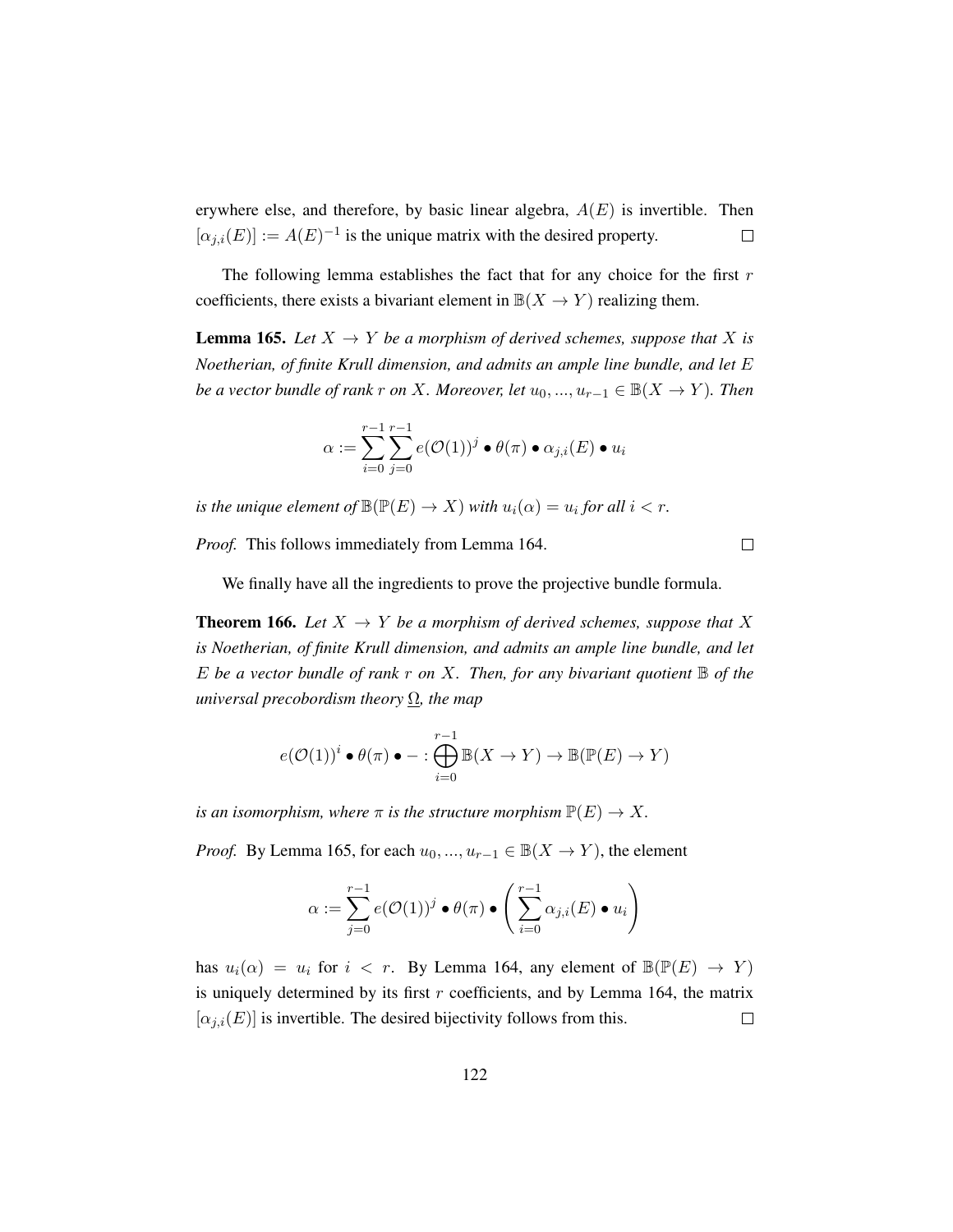# 5.2 Chern classes

The purpose of this section is to define Chern classes of vector bundles on Noetherian derived schemes admitting an ample line bundle.

**Definition 167.** Let  $X$  be a finite-Krull-dimensional Noetherian derived scheme that admits an ample line bundle, and let  $E$  be a vector bundle of rank  $r$  on  $X$ . Then, by the projective bundle formula (Theorem [166\)](#page-131-1), the equation

$$
\sum_{i=0}^r (-1)^i e(\mathcal{O}(1))^i \bullet c_{r-i}(E) = 0 \in \underline{\Omega}^r(\mathbb{P}(E^\vee))
$$

holds for uniquely defined  $c_i(E) \in \Omega^i(X)$  with  $c_0(E) = 1_X$ . The element  $c_i(E)$ is called the  $i^{th}$  *Chern class* of  $E$ .

Chern classes satisfy the expected properties, as the following result shows.

Theorem 168. *Define the* total Chern class *of a rank* r *vector bundle* E *as*

$$
c(E) = 1 + c_1(E) + \cdots + c_r(E).
$$

*Then, the Chern classes satisfy the following properties:*

- *1.* naturality:  $f^*c_i(E) = c_i(f^*E)$ , where  $f: Y \to X$  is a map of finite-Krull*dimensional Noetherian derived schemes admitting ample line bundles;*
- *2.* Whitney sum formula: *given a cofiber sequence*

$$
E'\to E\to E''
$$

*of vector bundles on* X*, the equation*

$$
c(E) = c(E') \bullet c(E'') \in \Omega^*(X)
$$

*holds;*

*3.* normalization: *if* E *is a rank r vector bundle, then*  $c_r(E) = e(E)$ *.*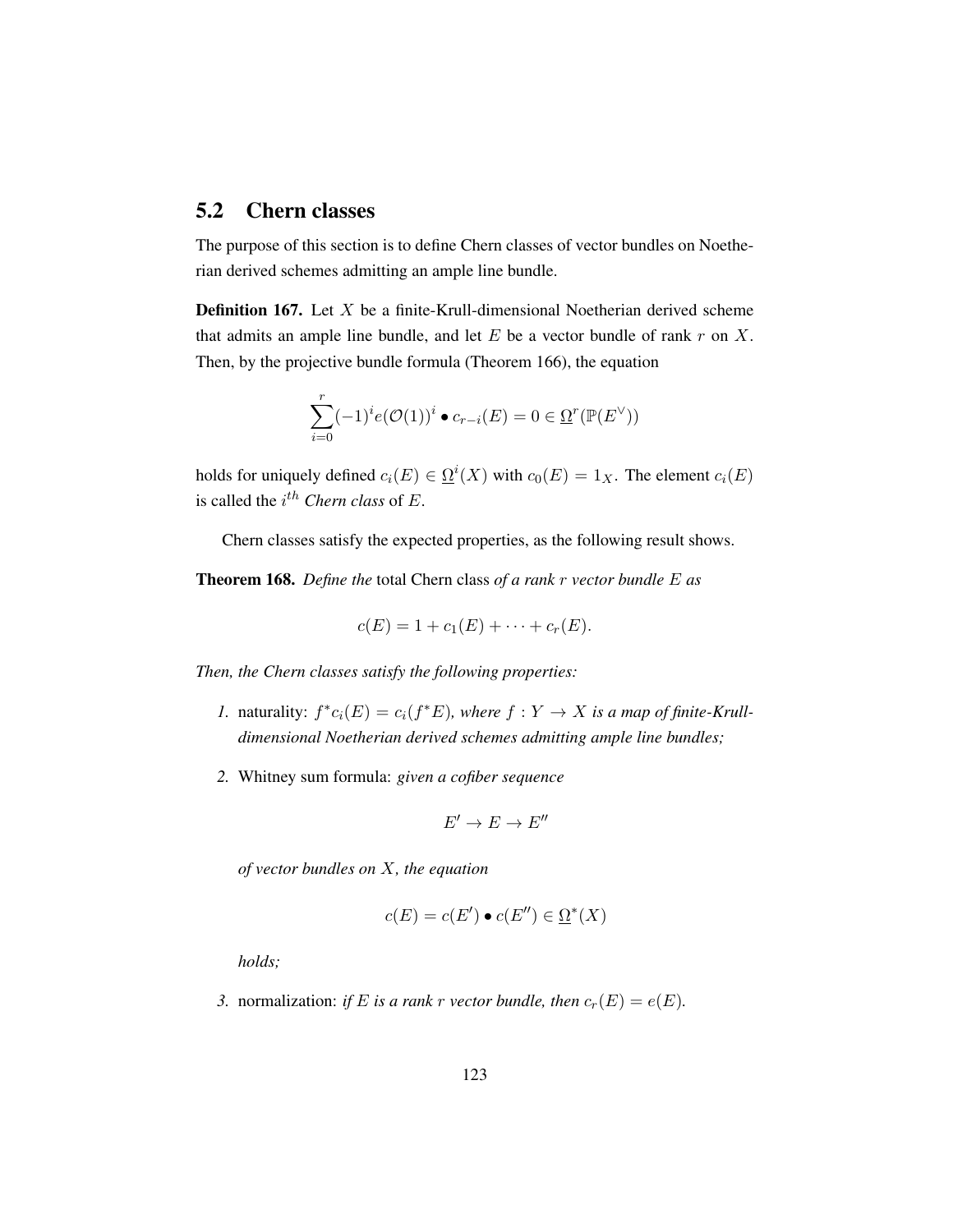*Proof.* Naturality is trivial. To prove the Whitney sum formula, we can pull back to flag bundles to reduce to the case where both  $E'$  and  $E''$  admit filtrations

$$
0 = E'_0 \subset E'_1 \subset \cdots \subset E'_{r'} = E'
$$

and

$$
0 = E_0'' \subset E_1'' \subset \cdots \subset E_{r''}'' = E''
$$

with graded pieces line bundles  $\mathcal{L}'_i := E'_i / E'_{i-1}$  and  $\mathcal{L}''_i := E''_i / E''_{i-1}$  respectively. One then argues as in Lemma [161](#page-125-0) to show that

$$
c_i(E') = s_i(e(\mathcal{L}'_1), ..., e(\mathcal{L}'_{r'})),
$$
  

$$
c_i(E'') = s_i(e(\mathcal{L}''_1), ..., e(\mathcal{L}''_{r''}))
$$

and

$$
c_i(E) = s_i(e(\mathcal{L}'_1), ..., e(\mathcal{L}'_{r'}), e(\mathcal{L}''_1), ..., e(\mathcal{L}''_{r''})
$$

proving the Whitney sum formula. Normalization is trivial for line bundles, and follows for general vector bundles from the Whitney sum formula after pulling back to a flag bundle.  $\Box$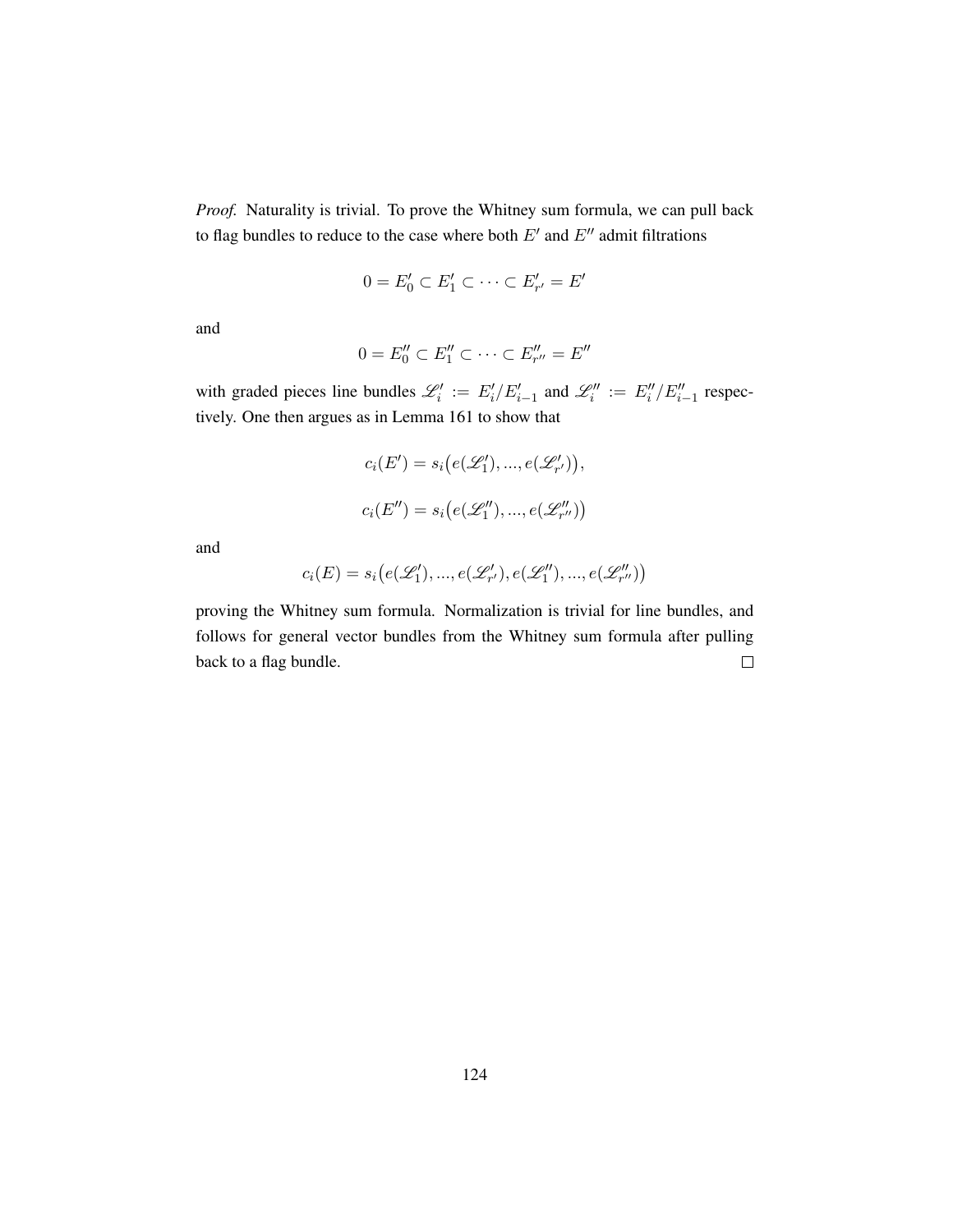## 5.3 Cohomological Conner–Floyd theorem

Here, we prove the following analogue of a well-known theorem of Conner and Floyd [\[15,](#page-198-1) [16\]](#page-198-2).

<span id="page-134-1"></span>Theorem 169. *Let* X *be a finite-Krull-dimensional Noetherian derived scheme that admits an ample line bundle. Then, the map*

$$
\eta_K : \mathbb{Z}_m \otimes_{\mathbb{L}} \Omega^*(X) \to K^0(X)
$$

*defined by the formula*

$$
[V \xrightarrow{f} X] \mapsto [f_* \mathcal{O}_V]
$$

*is an isomorphism, where*  $\mathbb{Z}_m$  *is the integers, considered as an* L-algebra via the *multiplicative formal group law*  $x + y - xy$ , and where  $K^0(X)$  denotes the K*theory of perfect complexes on* X*.*

Our result generalizes that of Levine and Morel [\[40\]](#page-200-0), which holds for smooth varieties over a field of characteristic 0. There exists another generalization of the aforementioned result by Dai  $[17]$ , which states that  $G$ -theory (also known as the  $K$ -theory of coherent sheaves and  $K$ -theory homology) of a quasi-projective scheme over a field of characteristic 0 can be recovered from its algebraic bordism by enforcing the multiplicative formal group law.

#### **5.3.1 Bivariant K-theory**

Here, we concisely recall bivariant algebraic  $K$ -theory in the context of derived algebraic geometry. In classical algebraic geometry, this theory was introduced in [\[25\]](#page-199-0).

**Definition 170.** Let  $f : X \to Y$  be a map of derived schemes. Then, a quasicoherent sheaf  $\mathcal{F} \in \text{QCoh}(X)$  is *f-perfect*, or *relatively perfect*, if  $\mathcal{F}$  is an almost perfect object of  $\operatorname{QCoh}(X)$ , and has a finite Tor-amplitude as an  $f^{-1}\mathcal{O}_Y$  $f^{-1}\mathcal{O}_Y$  $f^{-1}\mathcal{O}_Y$ -module<sup>1</sup>.

The *bivariant* K-theory group  $K^0(X \xrightarrow{f} Y)$  is defined as the Abelian group generated by the equivalence classes of f-perfect objects, modulo the relations

<span id="page-134-0"></span><sup>&</sup>lt;sup>1</sup>In other words, for each affine open Spec(A)  $\subset Y$  and an affine open Spec(B)  $\subset X$  mapping to  $Spec(A)$ , the derived B-module  $\mathcal{F}|_{Spec(B)}$  has finite Tor-amplitude as a derived A-module.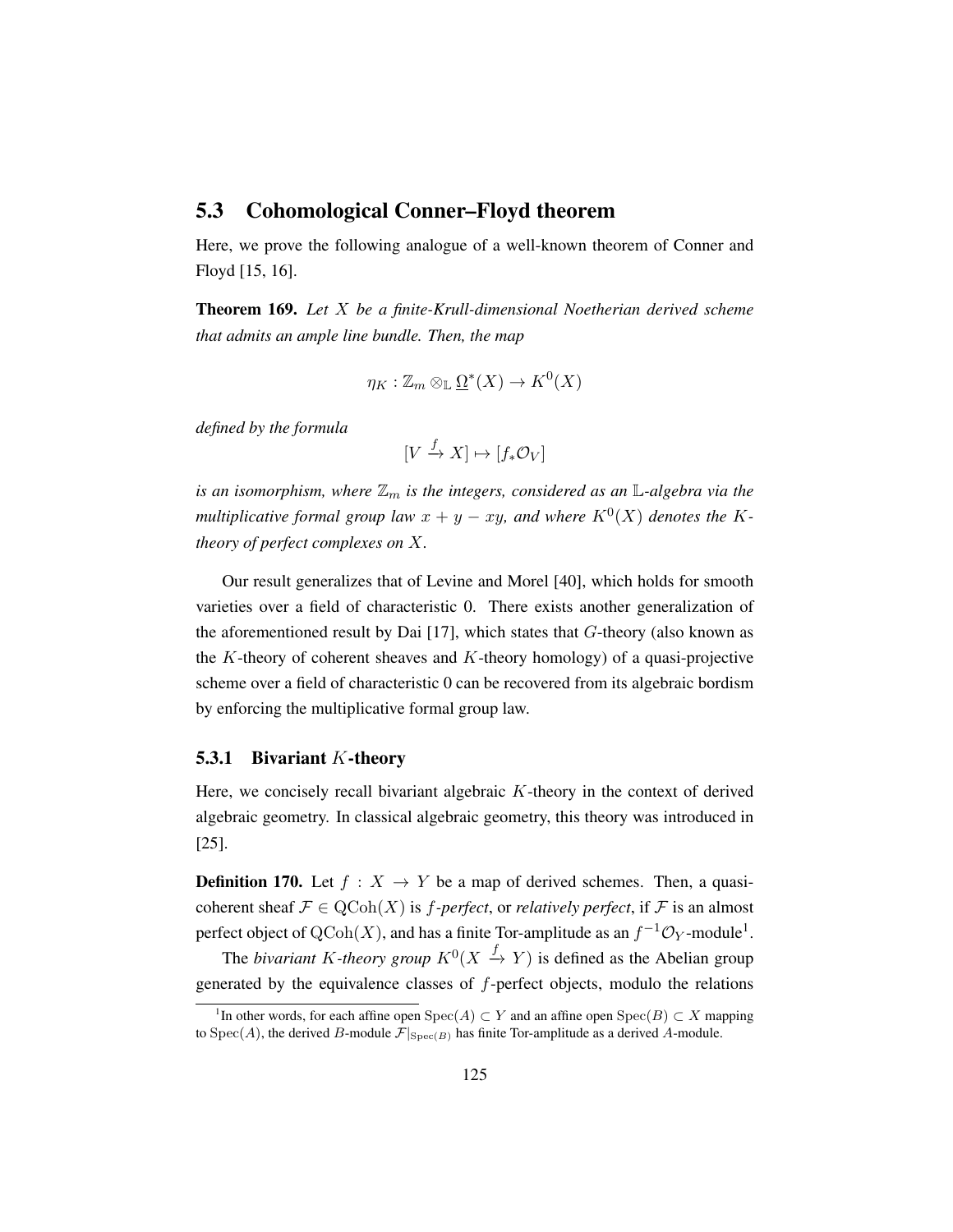$[\mathcal{F}] = [\mathcal{F}'] + [\mathcal{F}'']$  whenever

$$
\mathcal{F}'\to\mathcal{F}\to\mathcal{F}''
$$

is a cofiber sequence of  $f$ -perfect objects in  $\mathrm{QCoh}(X)$ .

The bivariant operations are defined as follows.

1. *Bivariant pushforward*: Suppose  $X \to Y$  factors through a proper morphism  $g: X \to X'$  that is locally of almost finite presentation. Then, given  $[\mathcal{F}] \in$  $K^0(X \to Y)$ , we define

$$
f_*([\mathcal{F}]):=[f_*\mathcal{F}]\in K^0(X'\to Y).
$$

Note that  $f_*\mathcal{F}$  is relatively perfect over Y because  $f_*$  preserves almost per-fect objects ([\[47\]](#page-201-0) Theorem 3.7.0.2), and because for any affine open  $U \subset Y$ and an affine open  $V \subset X'$  mapping to  $U, f_*(\mathcal{F})(V) = \mathcal{F}(f^{-1}V)$  has finite Tor-amplitude as a finite limit of modules of finite Tor-amplitude.

2. *Bivariant pullback*: Let



be a Cartesian square, and suppose  $[\mathcal{F}] \in K^0(X \to Y)$ . Then, we define

$$
g^*([\mathcal{F}]):=[g'^*\mathcal{F}]\in K^0(X'\to Y').
$$

3. *Bivariant product*: Let  $X \xrightarrow{f} Y \xrightarrow{g} Z$  be a sequence of morphisms of derived schemes. Then, for any  $[\mathcal{F}] \in K^0(X \to Y)$  and  $[\mathcal{G}] \in K^0(Y \to Z)$ , we define

$$
[\mathcal{F}]\bullet[\mathcal{G}] := [\mathcal{F}\otimes f^*\mathcal{G}] \in K^0(X \to Z).
$$

Note that  $\mathcal{F} \otimes f^* \mathcal{G}$  is almost perfect as a tensor product of almost perfect objects ([\[46\]](#page-201-1) Proposition 7.2.4.11 and [\[45\]](#page-201-2) 5.5.8.6). That it has finite Toramplitude over  $Z$  follows from the basic properties of tensor products of derived modules.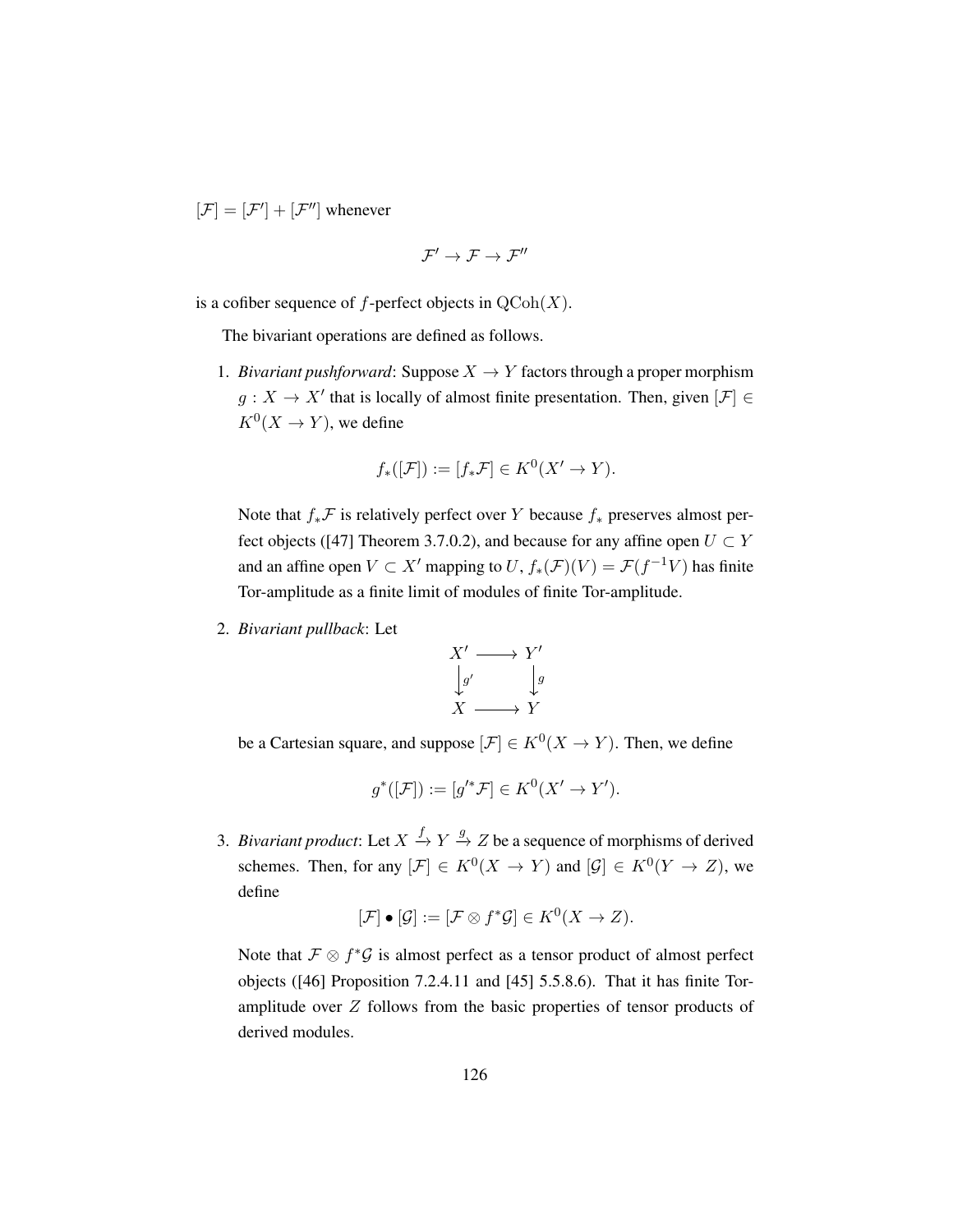Moreover, for a formally quasi-smooth morphism  $f : X \to Y$ , we define

$$
\theta(f) := [\mathcal{O}_X] \in K^0(X \to Y).
$$

**Proposition 171.** With the above definitions,  $K^0$  is a stably oriented bivariant *theory with functoriality*  $\mathcal{F}_a$ *, as defined in Section [4.1.1.](#page-96-0) Hence, there exists a unique orientation preserving Grothendieck transformation*

$$
\eta_K:\underline{\Omega}^*\to K^0,
$$

*which, on a morphism*  $X \to Y$ *, is defined by the formula* 

$$
[V \xrightarrow{f} X] \mapsto [f_* \mathcal{O}_V].
$$

*Proof.* The proof that bivariant algebraic K-theory gives a bivariant theory on classical schemes is essentially contained in [\[14\]](#page-198-4), as noted in [\[25\]](#page-199-0). We omit the proof in the derived setting.  $\Box$ 

#### 5.3.2 Proof of Theorem [169](#page-134-1)

Here, we prove the Conner–Floyd theorem. An important fact that we are going to use is that, for a derived scheme  $X$  admitting an ample line bundle, the Grothendieck ring  $K^0(X)$  has a presentation as the Abelian group generated by equivalence classes [E] of vector bundles, modulo the relations  $[E] = [E'] + [E'']$ whenever  $E' \rightarrow E \rightarrow E''$  is a cofiber sequence of vector bundles. For the proof of this in the context of classical algebraic geometry, see e.g. [\[60\]](#page-202-0), and in the context of derived geometry, see [\[5\]](#page-197-2). With this fact in mind, we make the following definition.

**Definition 172.** Let  $X$  be a finite-Krull-dimensional Noetherian derived scheme that admits an ample line bundle. Then, we define the map

$$
\mathrm{ch}_m: K^0(X) \to \mathbb{Z}_m \otimes_{\mathbb{L}} \underline{\Omega}^*(X)
$$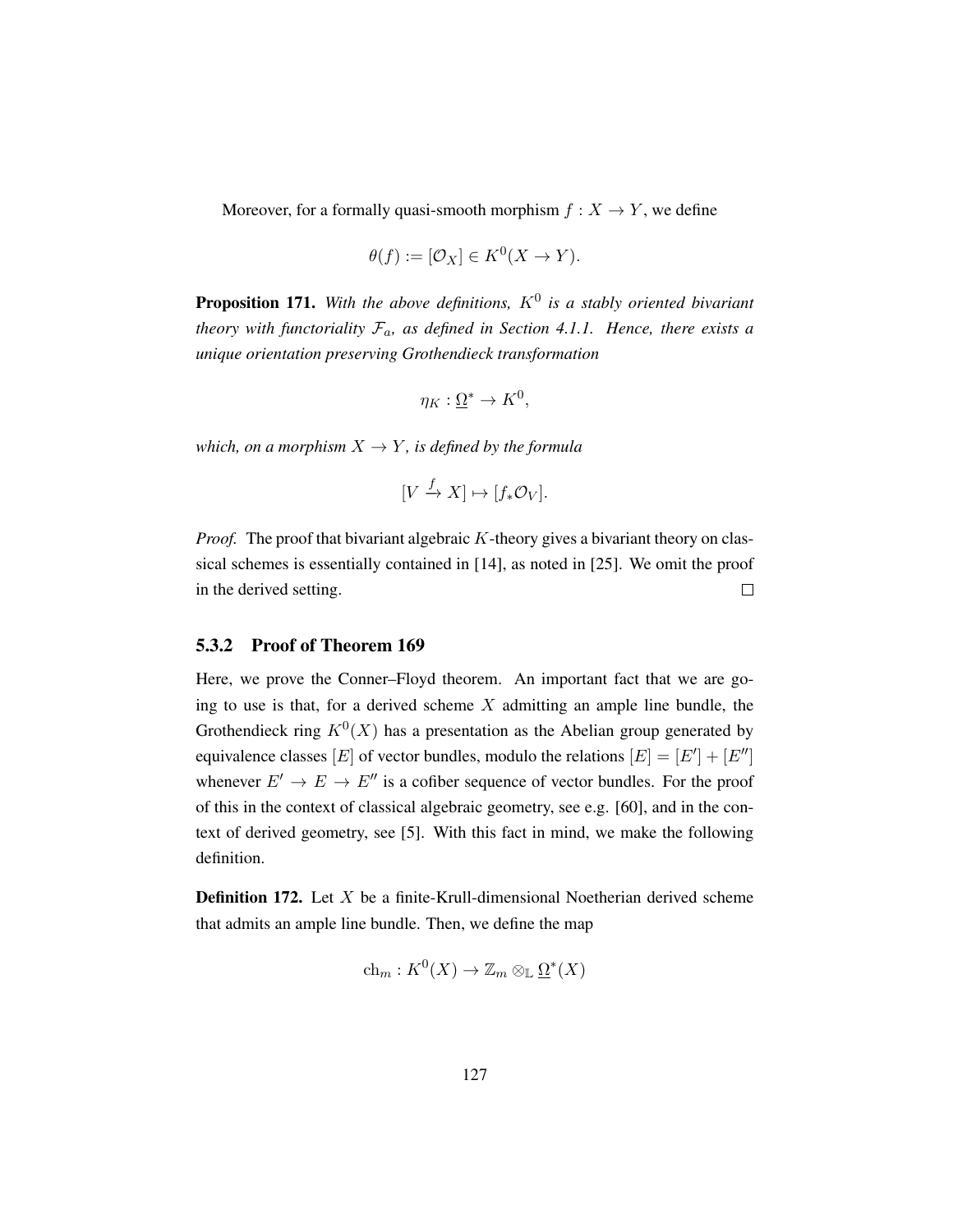by the formula

$$
[E] \mapsto \text{rank}(E) - c_1(E^{\vee}),
$$

which is well defined due to the additivity of first Chern classes in cofiber sequences of vector bundles.

The map  $\ch_m$  satisfies many pleasant properties which will be useful later.

Lemma 173. *Let* X *be a finite-Krull-dimensional Noetherian derived scheme that admits an ample line bundle. Then,*

- *1.*  $\operatorname{ch}_m : K^0(X) \to \mathbb{Z}_m \otimes_{\mathbb{L}} \Omega^*(X)$  *is a map of rings;*
- 2. *if* f *is a map*  $X \rightarrow Y$  *of finite-Krull-dimensional Noetherian derived schemes that admit an ample line bundle, then*  $\ch_m \circ f^* = f^* \circ \ch_m$ ;
- 3.  $\eta_K \circ \text{ch}_m = \text{Id} : K^0(X) \to K^0(X);$
- $4.$   $\ch_m$  *sends Chern classes to Chern classes.*

*Proof.* 1. Indeed, using the well-known formula

$$
c_1(E \otimes F) = c_1(E) + c_1(F) - c_1(E)c_1(F)
$$

for K-theoretic Chern classes, we compute that

$$
ch_m([E \otimes F]) = rank(E)rank(F) - c_1(E^{\vee} \otimes F^{\vee})
$$
  
= rank(E)rank(F) - c\_1(E^{\vee}) - c\_1(F^{\vee}) + c\_1(E^{\vee})c\_1(F^{\vee})  
= ch\_m([E])ch\_m([F]),

proving that  $\ch_m$  is compatible with the multiplication. It is trivial that  $\ch_m$ is compatible with addition.

- 2. This follows immediately from the naturality of Chern classes.
- 3. This follows immediately from the fact that, in  $K$ -theory, first Chern classes satisfy the formula

$$
c_1(E) = \text{rank}(E) - [E^{\vee}].
$$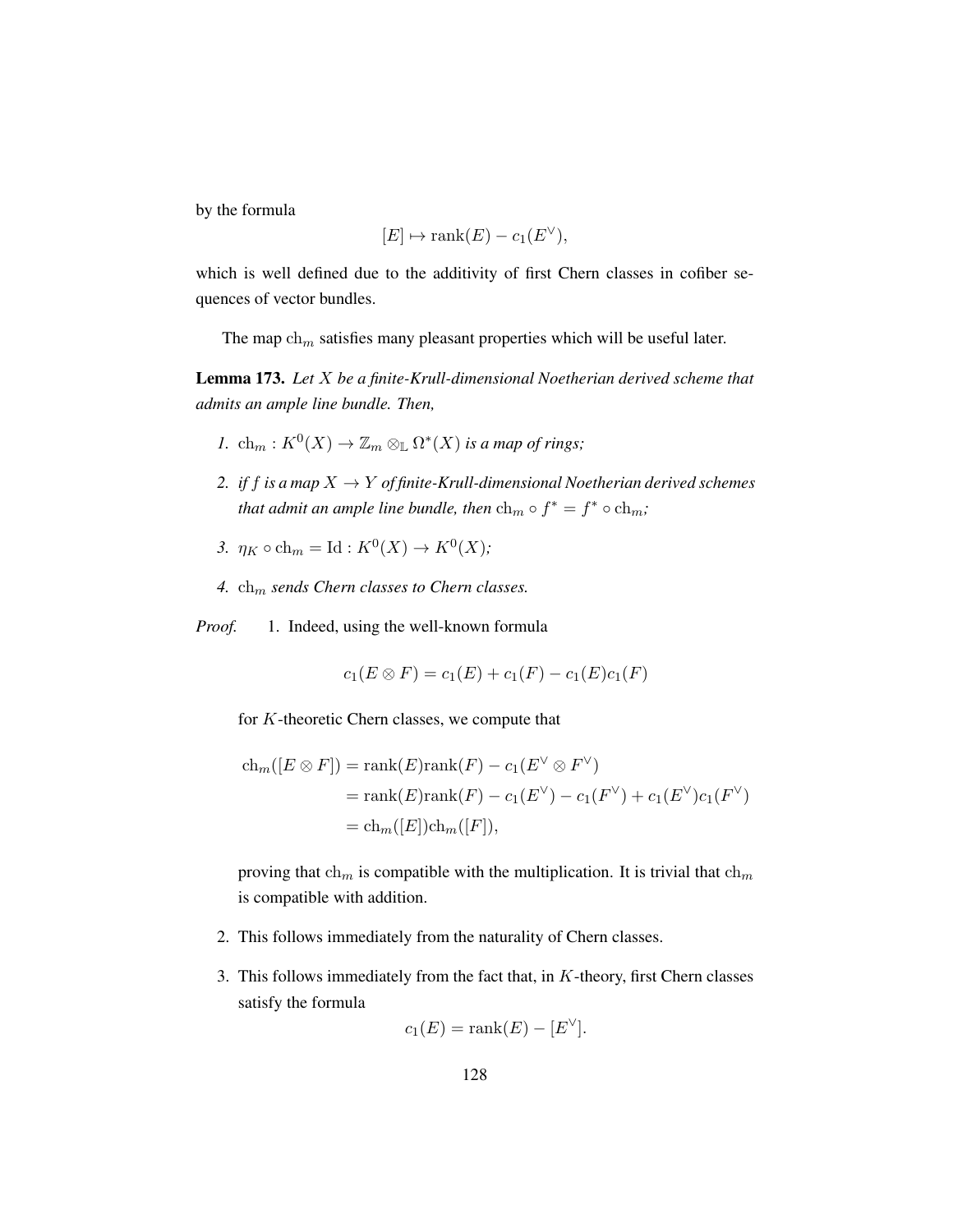4. If  $\mathscr L$  is a line bundle, then

$$
ch_m(c_1(\mathcal{L})) = ch_m([\mathcal{O}_X]) - ch_m([\mathcal{L}^\vee])
$$
  
= 1<sub>X</sub> - (1<sub>X</sub> - c<sub>1</sub>(\mathcal{L}))  
= c<sub>1</sub>(\mathcal{L}),

proving the claim for line bundles. The general claim follows from this by the splitting principle, and from the fact that  $\ch_m$  is a map of rings.  $\Box$ 

The final ingredient required for the proof is that  $\ch_m$  commutes with Gysin pushforwards. Due to the global factorization results of projective morphisms between Noetherian schemes admitting an ample line bundles, this splits into two cases: pushforwards along the projection  $\mathbb{P}^n \times X \to X$  and pushforwards along derived regular embeddings. The following result takes care of the first case.

Lemma 174. *Let* X *be a finite-Krull-dimensional Noetherian derived scheme that admits an ample line bundle. Then,*  $ch_m$  *commutes with Gysin pushforward along*  $\text{pr}_2 : \mathbb{P}^n \times X \to X.$ 

*Proof.* Since for any K-theory class  $\alpha \in K^0(X)$ , we have

$$
\pi_*\big(c_1(\mathcal{O}(1))^i \bullet \mathrm{pr}_2^*(\alpha)\big) = \begin{cases} \alpha & \text{if } i \leq n; \\ 0 & \text{otherwise,} \end{cases}
$$

it suffices to show that the analogous formula holds for  $\mathbb{Z}_m \otimes_{\mathbb{L}} \Omega^*$ . By projection formula, we conclude that we want to show that

$$
\pi_*\big(c_1(\mathcal{O}(1))^i\big) \begin{cases} 1_X & \text{if } i \leq n; \\ 0 & \text{otherwise.} \end{cases}
$$

In other words, we aim to show that for all  $m \geq 0$ ,  $[\mathbb{P}^m \times X \to X] = 1_X \in \Omega^*(X)$ .

To do so, we use an argument from the Proof of Lemma 4.2.3 in [\[40\]](#page-200-0). In order to make the notation less heavy, we will denote for each vector bundle E on  $\mathbb{P}^n \times X$ by  $[\mathbb{P}_{\mathbb{P}^n}(E)]$  the element  $[\mathbb{P}_{\mathbb{P}^n \times X}(E) \to X] \in \Omega^*(X)$ ; moreover, the tautological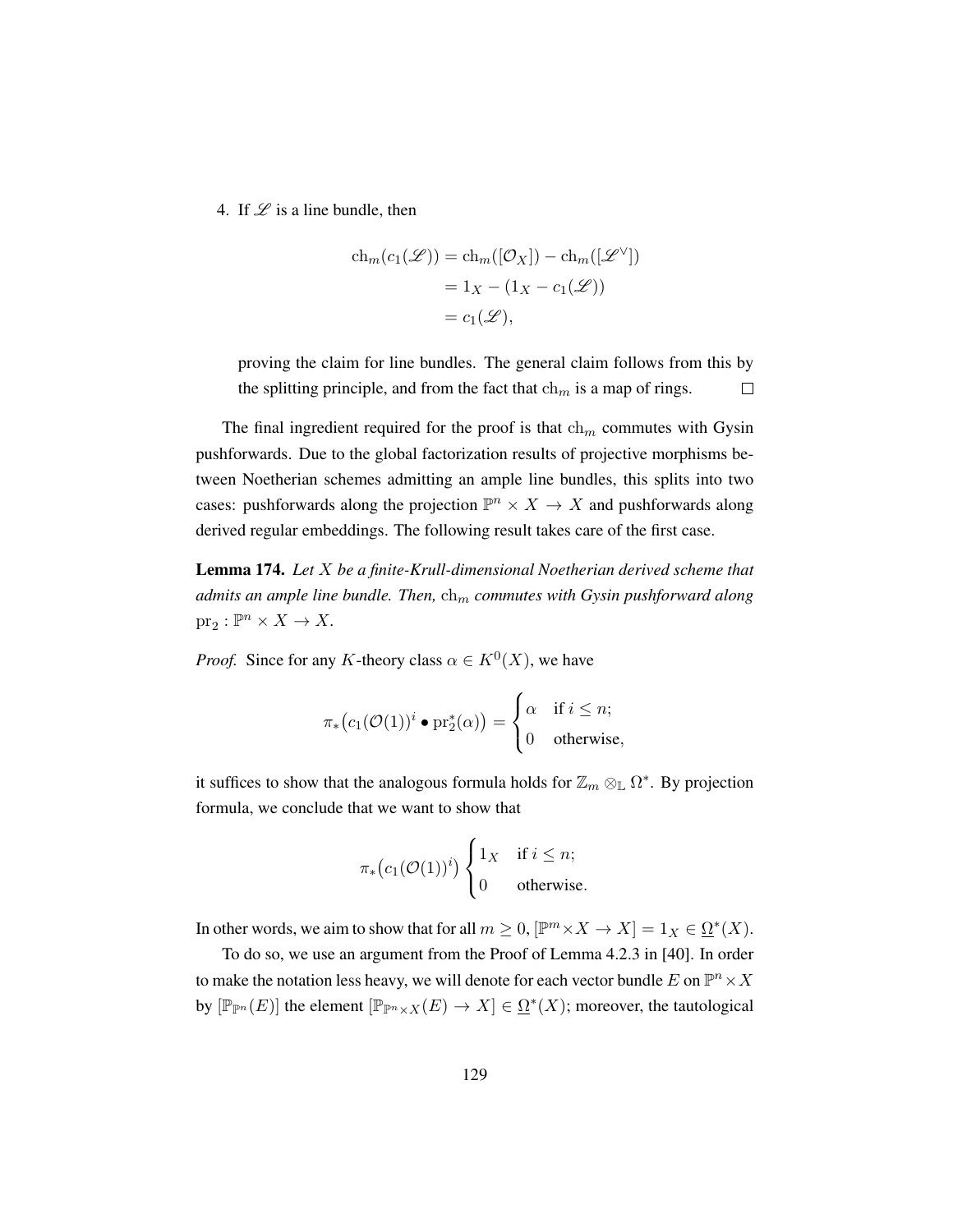hyperplane bundle will be denoted by  $\mathcal{O}(H)$  in order to distinguish it from the  $\mathcal{O}(1)$  of  $\mathbb{P}^n$ .

Analyzing the Chern class of  $\mathcal{O}(1 + H)$  on  $\mathbb{P}_{\mathbb{P}^n}(\mathcal{O}^{\oplus m} \oplus \mathcal{O}(1)^{\oplus l})$ , we arrive at the formula

$$
\begin{aligned} &[\mathbb{P}_{\mathbb{P}^n}(\mathcal{O}^{\oplus m}\oplus \mathcal{O}(1)^{\oplus l-1})] \\ &= [\mathbb{P}_{\mathbb{P}^n}(\mathcal{O}^{\oplus m-1}\oplus \mathcal{O}(1)^{\oplus l})]+ [\mathbb{P}_{\mathbb{P}^{n-1}}(\mathcal{O}^{\oplus m}\oplus \mathcal{O}(1)^{\oplus l})] \\ &- [\mathbb{P}_{\mathbb{P}^{n-1}}(\mathcal{O}^{\oplus m-1}\oplus \mathcal{O}(1)^{\oplus l})]. \end{aligned}
$$

Using this repeatedly, and using the convention that  $\mathbb{P}^{-1} = \emptyset$ , we compute that

$$
[\mathbb{P}_{\mathbb{P}^n}(\mathcal{O})] = [\mathbb{P}_{\mathbb{P}^n}(\mathcal{O}(1))] + [\mathbb{P}_{\mathbb{P}^{n-1}}(\mathcal{O} \oplus \mathcal{O}(1))] - [\mathbb{P}_{\mathbb{P}^{n-1}}(\mathcal{O}(1))] = \sum_{i=0}^n [\mathbb{P}_{\mathbb{P}^{n-i}}(\mathcal{O}(1)^{\oplus i+1})] - [\mathbb{P}_{\mathbb{P}^{n-i-1}}(\mathcal{O}(1)^{\oplus i+1})] = \sum_{i=0}^n [\mathbb{P}_X^i] ([\mathbb{P}_X^{n-i}] - [\mathbb{P}_X^{n-i-1}]).
$$

We are now ready to argue by induction: if it is known that, for all  $i < n$ ,  $[\mathbb{P}_X^i] =$  $1<sub>X</sub>$ , then most of the terms in the above equation vanish, leaving us only with

$$
[\mathbb{P}^n_X]=[\mathbb{P}^n_X]-1_X+[\mathbb{P}^n_X],
$$

from which we can deduce that  $[\mathbb{P}_{X}^{n}] = 1_{X}$ , as desired.

 $\Box$ 

Next, we prove that  $\ch_m$  commutes with Gysin pushforwards along regular embeddings. We begin with the following observation.

<span id="page-139-0"></span>Lemma 175. *Let* X *be a finite-Krull-dimensional Noetherian derived scheme that admits an ample line bundle, and let*  $\pi$  :  $P \rightarrow X$  *be a quasi-projective morphism admitting a section*  $i : X \hookrightarrow P$ *, which can be identified as the derived vanishing locus of a section of a vector bundle*  $E$  *on P. Then*  $\ch_m$  *commutes with i<sub>1</sub>.*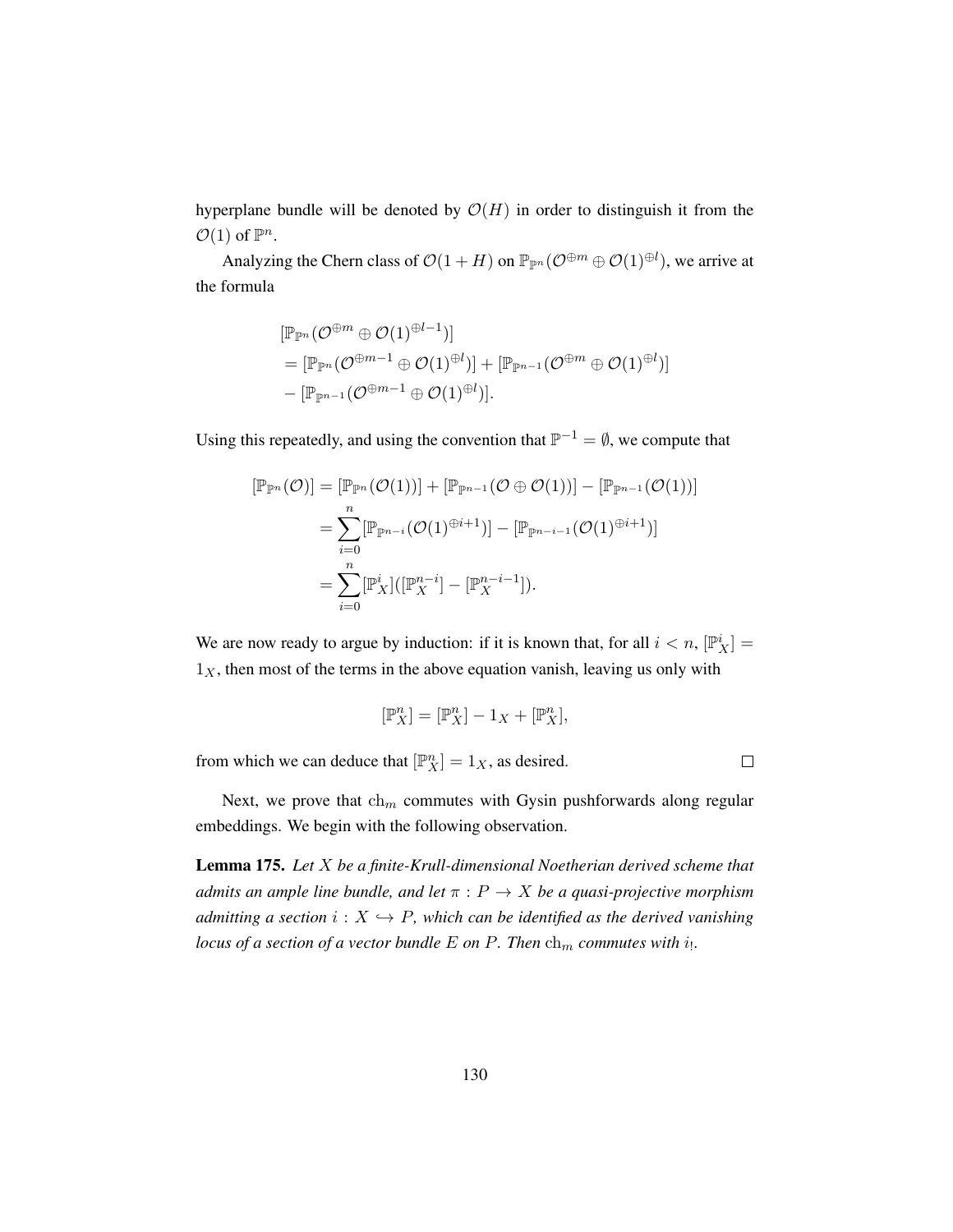*Proof.* Indeed, for all  $\alpha \in K^0(X)$ ,

$$
i_! (ch_m(\alpha)) = i_! (i^* (\pi^* (ch_m(\alpha))))
$$
  
=  $\pi^* (ch_m(\alpha)) \bullet i_! (1_X)$   
=  $\pi^* (ch_m(\alpha)) \bullet e(E)$   
=  $ch_m (\pi^* (\alpha) \bullet e(E))$   
=  $ch_m (i_! (\alpha)),$ 

as desired.

We are now ready to prove the case of a general regular embedding.

Lemma 176. *Let* X *be a finite-Krull-dimensional Noetherian derived scheme that admits an ample line bundle, and let*  $i : Z \hookrightarrow X$  *be a derived regular embedding. Then*  $\ch_m$  *commutes with i<sub>1</sub>.* 

*Proof.* Consider the Cartesian diagram

$$
\begin{aligned}\n&\infty \times Z \xrightarrow{i_{\infty}} \mathbb{P}_Z(\mathcal{O} \oplus \mathcal{N}_{Z/X}) \\
&\downarrow j_{\infty} &\downarrow \iota \\
&\mathbb{P}^1 \times \mathbb{Z} \xrightarrow{F} \text{Bl}_{\infty \times Z}(\mathbb{P}^1 \times X) \\
&\uparrow j_0 &\uparrow s \\
&0 \times Z \xrightarrow{i_0} \{0\} \times X,\n\end{aligned}
$$

<span id="page-140-0"></span>where F is the strict transform of  $\mathbb{P}^1 \times Z \hookrightarrow \mathbb{P}^1 \times X$ , and denote by q the canonical map  $\text{Bl}_{\infty \times Z}(\mathbb{P}^1 \times X) \to X$ . By Lemma [175,](#page-139-0)  $\text{ch}_m$  commutes with  $\iota_{\infty}$ ! and  $s$ ! Moreover,

$$
\iota_! \circ \iota^* \circ F_! = s_! \circ s^* \circ F_! \tag{5.1}
$$

since  $\iota_! \circ \iota^*$  and  $s_! \circ s^*$  correspond to multiplications by the Euler classes of  $\mathcal{O}(1) \simeq$  $\mathcal{O}(\mathcal{E} + \text{Bl}_{Z}(X))$  and  $\mathcal{O}(\mathcal{E})$ , respectively, and because the strict transforms of  $\mathbb{P}^1 \times Z$ and  $\infty \times X$  do not intersect inside the blowup. Additionally, as  $\iota_! \circ \iota^*$  coincides with multiplication by  $e(\mathcal{O}(\mathcal{E}))$ , it commutes with  $\ch_m$ .

131

 $\Box$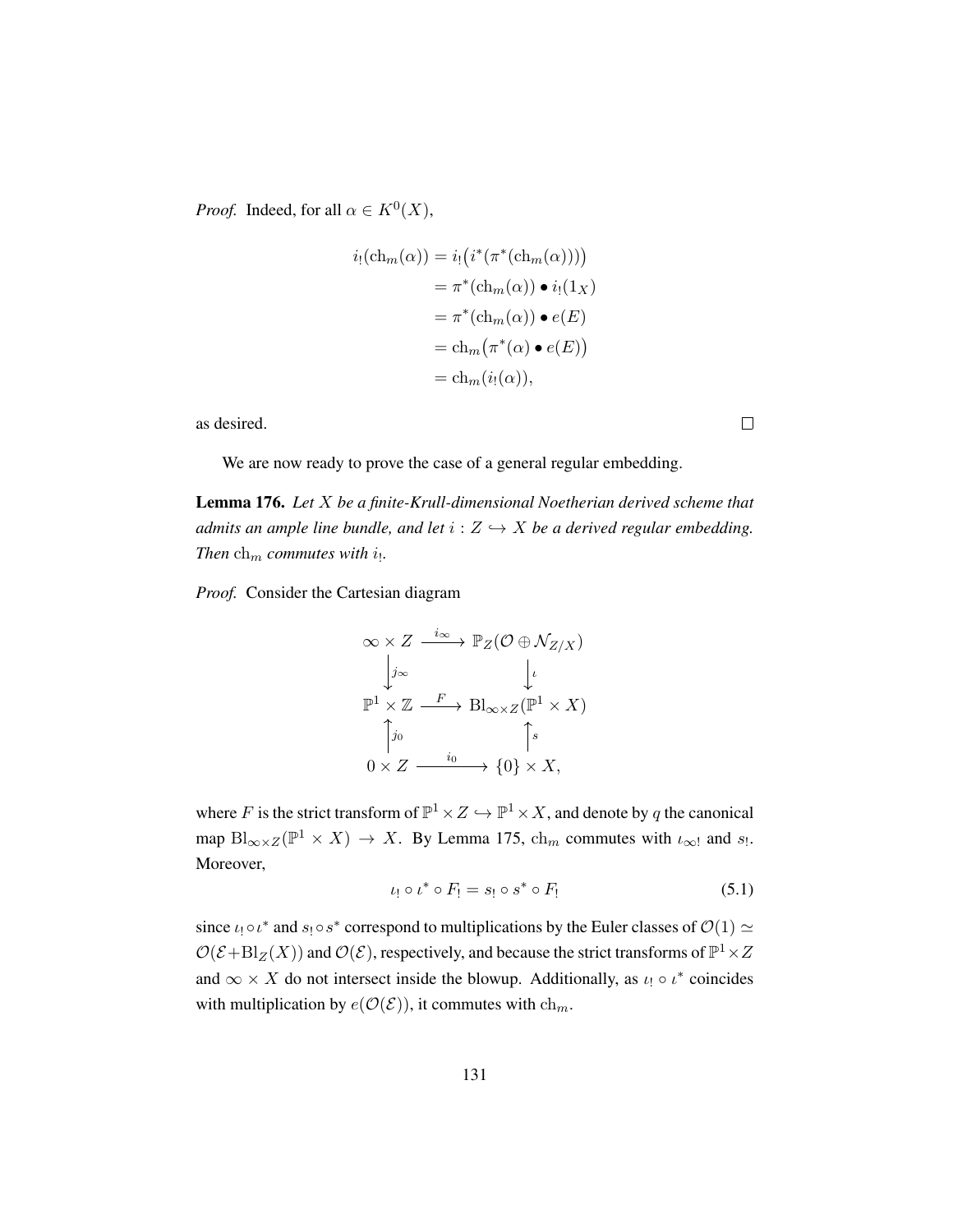For  $\alpha \in K^0(Z)$ , denote by  $\tilde{\alpha}$  its pullback to  $K^0(\mathbb{P}^1 \times Z)$ . Then,

$$
i_!(\mathrm{ch}_m(\alpha)) = q_!\circ \iota_!\circ i_{\infty!}(\mathrm{ch}_m(\alpha))
$$
  
\n
$$
= q_!\circ \iota_!\big(\mathrm{ch}_m(i_{\infty!}(\alpha))\big)
$$
  
\n
$$
= q_!\circ \iota_!\big(\mathrm{ch}_m(i_{\infty!} \circ j_{\infty}^*(\tilde{\alpha}))\big)
$$
  
\n
$$
= q_!\circ \iota_!\big(\mathrm{ch}_m(\iota^* \circ F_!(\tilde{\alpha}))\big)
$$
  
\n
$$
= q_!\circ \iota_!\circ \iota^*\big(\mathrm{ch}_m(F_!(\tilde{\alpha}))\big)
$$
  
\n
$$
= q_!\circ \iota_!\circ \iota^*\big(\mathrm{ch}_m(F_!(\tilde{\alpha}))\big)
$$
  
\n
$$
= q_!\big(\mathrm{ch}_m(\iota_!\circ \iota^* \circ F_!(\tilde{\alpha}))\big)
$$
  
\n
$$
= q_!\big(\mathrm{ch}_m(s_!\circ s^* \circ F_!(\tilde{\alpha}))\big)
$$
  
\n
$$
= q_!\circ s_!\big(\mathrm{ch}_m(s^* \circ F_!(\tilde{\alpha}))\big)
$$
  
\n
$$
= \mathrm{ch}_m(q_!\circ s_!\circ s^* \circ F_!(\tilde{\alpha}))
$$
  
\n
$$
= \mathrm{ch}_m(q_!\circ s_!\circ j_0!(\alpha))
$$
  
\n
$$
= \mathrm{ch}_m(i_!(\alpha)),
$$
 (q \circ s = Id)

as desired.

We have shown that  $\ch_m$  commutes with Gysin pushforwards along projective and quasi-smooth morphisms of Noetherian derived schemes admitting an ample line bundle. We are now ready to prove the main result of this section.

*Proof of Theorem [169.](#page-134-1)* Let X be a finite-Krull-dimensional Noetherian derived scheme that admits an ample line bundle. We have already shown that the composition  $\eta_K \circ \text{ch}_m$  is the identity morphism  $K^0(X) \to K^0(X)$ , and therefore it suffices to show that the composition  $\ch_m \circ \eta_K$  is the identity. As both  $\eta_K$  and  $\ch_m$  preserve the identity elements and commute with Gysin pushforwards from projective quasi-smooth  $X$ -schemes, we conclude that

$$
ch_m \circ \eta_K([V \xrightarrow{f} X]) = ch_m \circ \eta_K(f_!(1_V))
$$

$$
= f_!(1_V)
$$

$$
= [V \xrightarrow{f} X],
$$

and as such cycles generate  $\Omega^*(X)$ , we are done.

 $\Box$ 

 $\Box$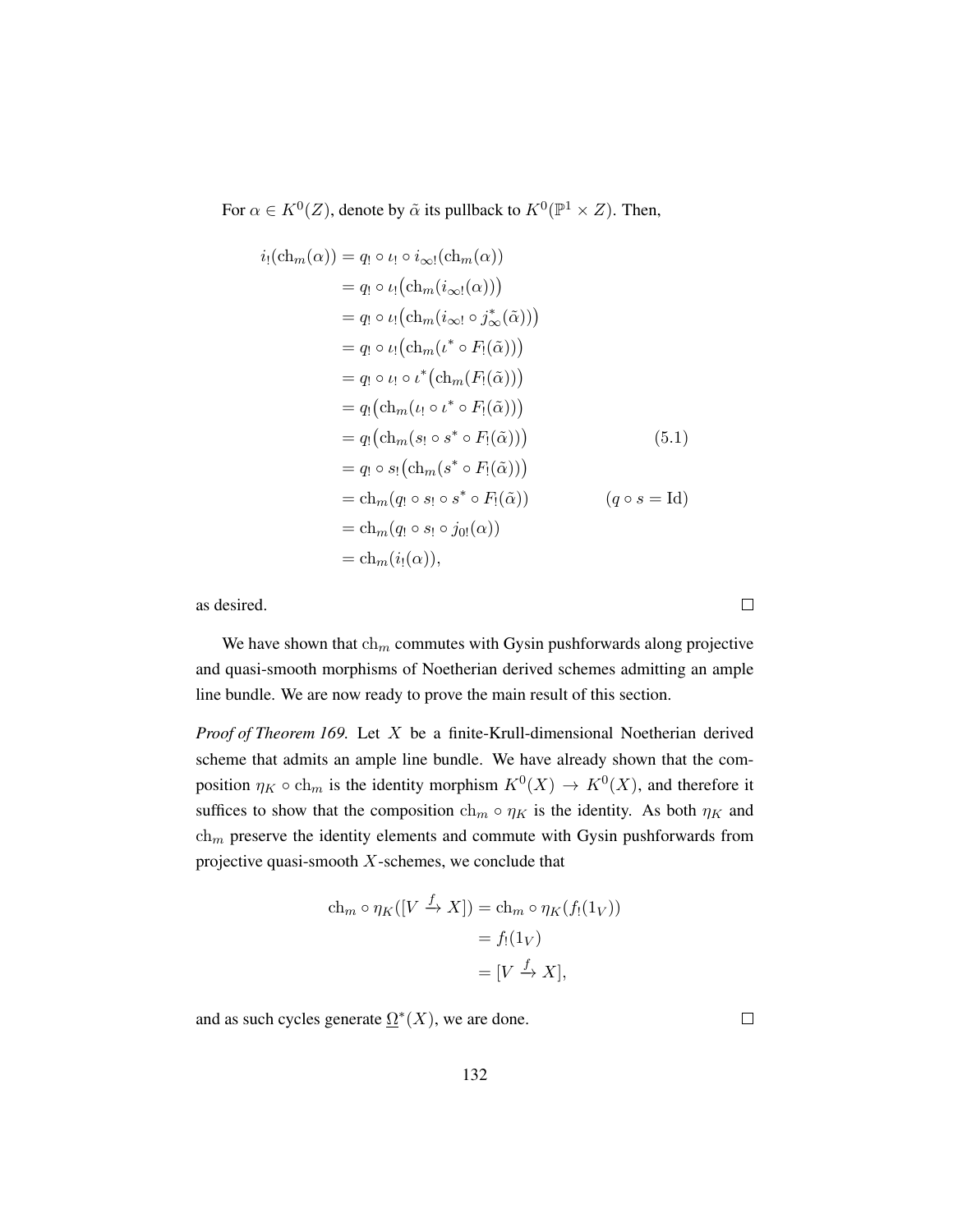# Chapter 6

# Universal property of  $\Omega_{\leq}^*$  $\mathcal{S}_{0}$

Universal properties are useful both as tools to construct transformations between theories, and, more abstractly, as explanations of the "role" of a theory. By construction, universal precobordism is obtained from the universal additive bivariant theory by imposing the derived double point cobordism relation, and therefore it is obvious that  $\Omega$  is the universal stably oriented additive bivariant theory satisfying this relation. What is not clear is that  $\Omega$  has another universal property: namely, it is the universal stably oriented additive bivariant theory that satisfies the projective bundle formula for trivial projective bundles. This universal property was first discovered during a joint project with Ryomei Iwasa, but it has not been explicitly written down before. It served as a motivation for the concept of *pbf-local sheaves* defined in [\[10\]](#page-197-3), which we hope will some day yield a useful model for non- $\mathbb{A}^1$ -invariant higher algebraic cobordism.

Throughout this chapter, S will be a fixed finite-Krull-dimensional Noetherian derived scheme that admits an ample line bundle. We will use the restricted functoriality  $\mathcal{F}_S$  (Section [4.1.1\)](#page-96-0) instead of the more general functoriality  $\mathcal{F}_a$ , because it will be important for us that every derived scheme we deal with admits an ample line bundle.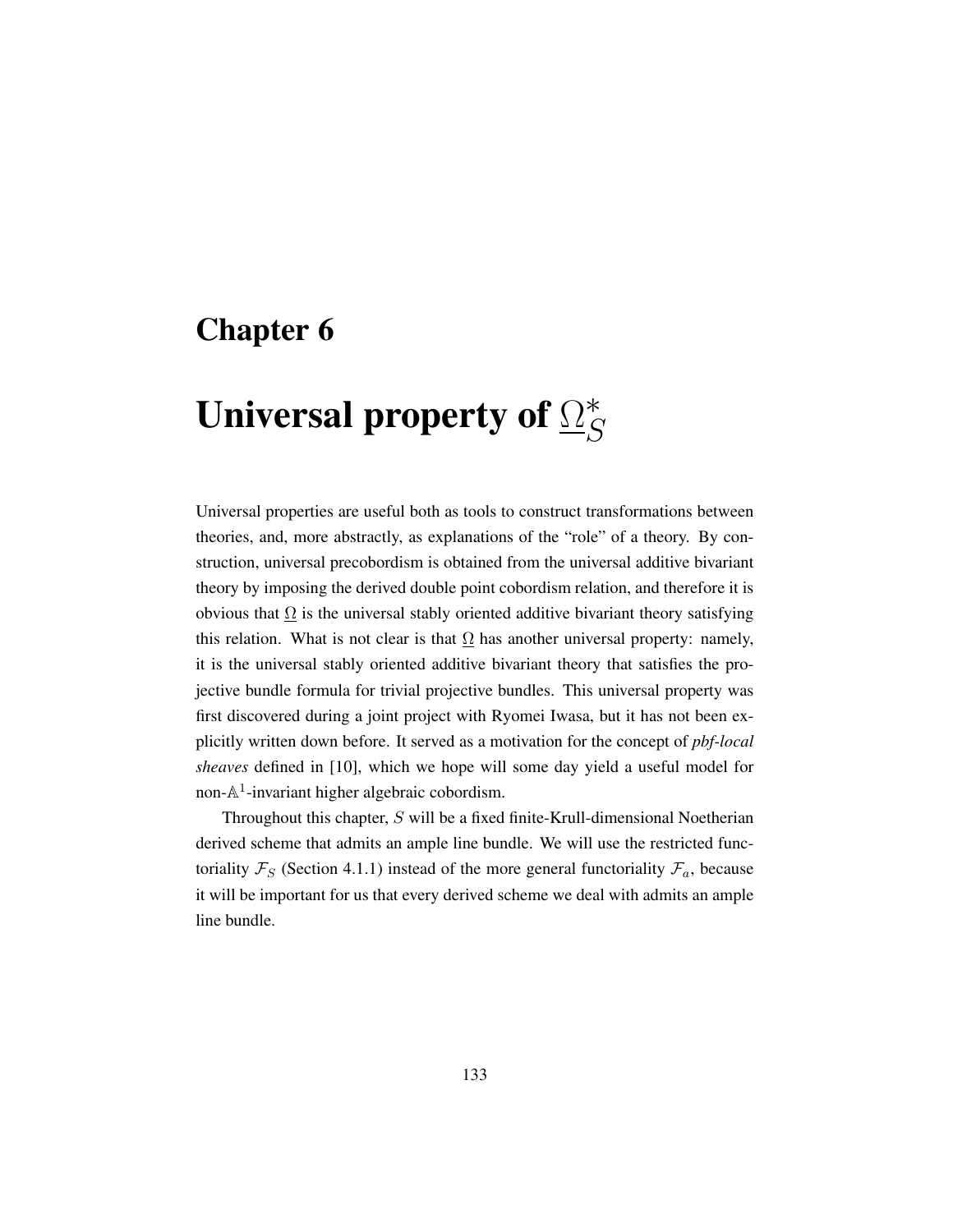#### 6.1 Bivariant universal property of  $\Omega_S^*$ S

In this section, we prove a universal property for  $\Omega_S^*$  as a bivariant theory with functoriality  $\mathcal{F}_S$ .

## 6.1.1 Formal group law of a bivariant theory with a weak projective bundle formula

Here, we show that, in a bivariant theory satisfying a weak version of the projective bundle formula, the Euler class of a tensor product of line bundles may be computed by the means of a formal group law. We begin with the following definition.

**Definition 177.** Let  $\mathbb B$  be a stably oriented additive bivariant theory with functoriality  $\mathcal{F}_S$ . Then,  $\mathbb B$  *satisfies the weak projective bundle formula* if, for every  $X \in \mathcal{C}_S$ , and all  $n \geq 0$ , the map

$$
\mathbb{B}^{\bullet}(X)[t]/(t^{n+1}) \to \mathbb{B}^{\bullet}(\mathbb{P}^n \times X)
$$

is an isomorphism, where  $\mathbb{B}^{\bullet}(\mathbb{P}^n \times X)$  is considered as an  $\mathbb{B}^{\bullet}(X)$  algebra via  $\mathrm{pr}_2^*$ , and where t maps to  $e(\mathcal{O}(1)) \in \mathbb{B}^{\bullet}(\mathbb{P}^n \times X)$ .

In particular, the  $n = 0$  case implies that  $c_1(\mathcal{O}_X) = 0 \in \mathbb{B}(X)$ . Theories with weak projective bundle formula satisfy a naive algebraic cobordism relation.

**Lemma 178.** Let  $X \in \mathcal{C}_S$ , and denote by  $\iota_0$  and  $\iota_\infty$  the natural inclusions  $X \hookrightarrow$  $\mathbb{P}^1 \times X$  at 0 and  $\infty$ , respectively. Then, if  $\mathbb B$  satisfies the weak projective bundle *formula,*

$$
i_0^* = i_{\infty}^* : \mathbb{B}^\bullet(\mathbb{P}^1 \times X) \to \mathbb{B}^\bullet(X).
$$

*Proof.* As both  $i_0^*$  and  $i_{\infty}^*$  annihilate  $e(\mathcal{O}(1))$ , the claim follows from the fact that they are sections of  $pr_2 : \mathbb{P}^1 \times X \to X$ .  $\Box$ 

It follows that Euler classes may be expressed in terms of derived vanishing loci.

Proposition 179. *Suppose that* B *satisfies the weak projective bundle formula. Then, given*  $X \in \mathcal{C}_S$ *, a vector bundle*  $E$  *on*  $X$ *, and a global section*  $s$  *of*  $E$ *,* 

$$
e(E) = j_{s!}(1_{V_X(s)}) \in \mathbb{B}^{\bullet}(X),
$$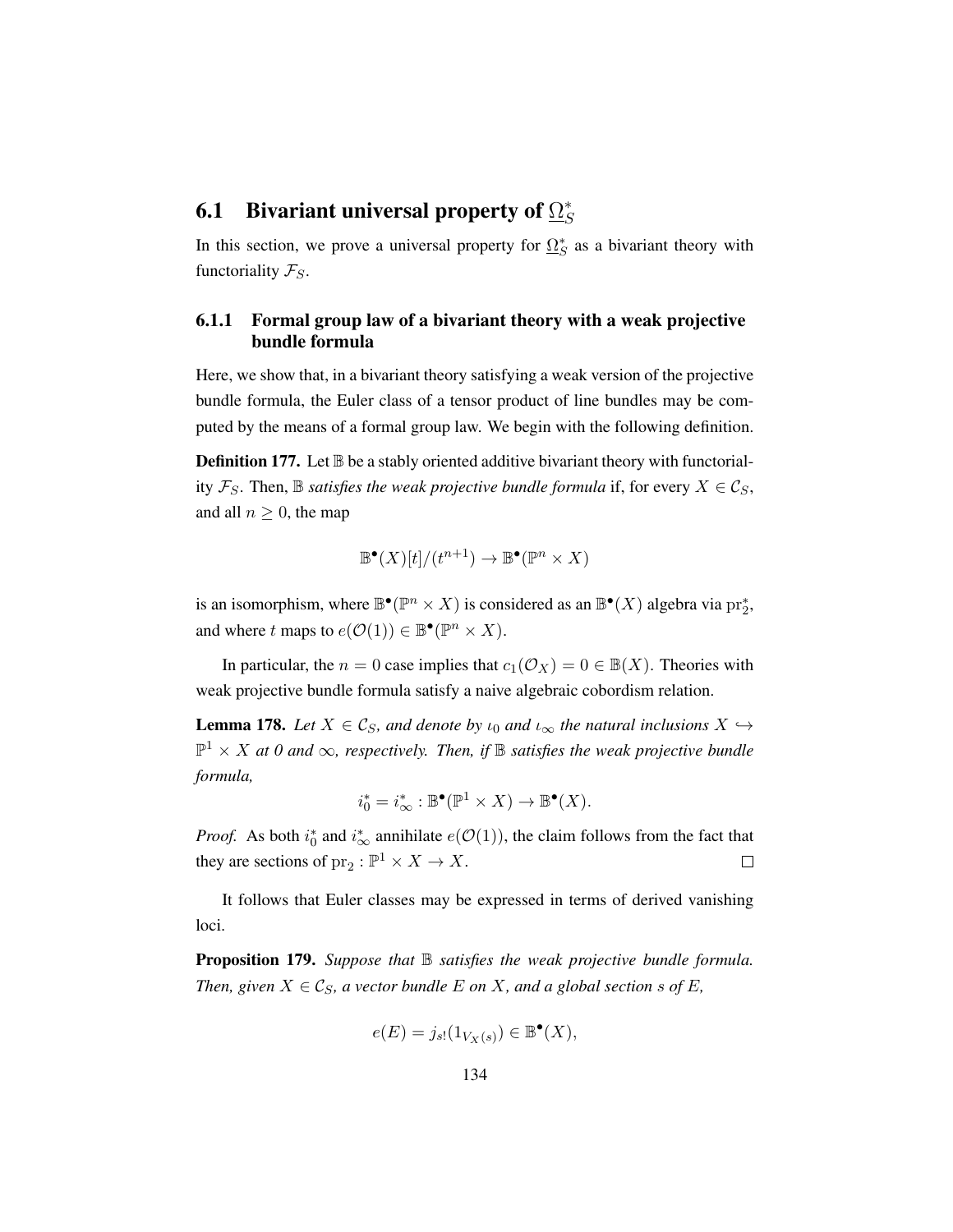*where*  $j_s$  *is the inclusion*  $V_X(s) \hookrightarrow X$ *.* 

*Proof.* Considering the Cartesian diagram

$$
V_X(0) \xrightarrow{j_0} X
$$
  
\n
$$
V_{\mathbb{P}^1 \times X}(x_0 \otimes s) \xrightarrow{j} \mathbb{P}^1 \times X
$$
  
\n
$$
\updownarrow
$$
  
\n
$$
V_X(s) \xrightarrow{j_s} X
$$

we compute that

$$
e(E) = j_{0!}(1_{V_X(0)})
$$
  
\n
$$
= i_{0}^{*} (j_{!}(1_{V_{\mathbb{P}^{1}\times X}(x_{0}\otimes s)}))
$$
 (Proposition 22)  
\n
$$
= i_{\infty}^{*} (j_{!}(1_{V_{\mathbb{P}^{1}\times X}(x_{0}\otimes s)}))
$$
 (Lemma 178)  
\n
$$
= j_{s!}(1_{V_X(s)})
$$
 (Proposition 22)

 $\hfill \square$ 

as desired.

Next, we study Euler classes of tensor products.

Definition 180. Suppose that  $\mathbb B$  satisfies the weak projective bundle formula. Then, there exists a unique formal power series

$$
F_{\mathbb{B}}(x,y) \in \mathbb{B}^{\bullet}(S)[[x,y]]
$$

such that

$$
e(\mathcal{O}(1,1)) = F_{\mathbb{B}}\big(e(\mathcal{O}(1,0)), e(\mathcal{O}(0,1))\big) \in \mathbb{B}^{\bullet}(\mathbb{P}^n_S \times_S \mathbb{P}^m_S)
$$

for all  $n, m \geq 0$ .

Similarly, there exists a unique formal power series

$$
G_{\mathbb{B}}(x,y) \in \mathbb{B}^{\bullet}(S)[[x,y]]
$$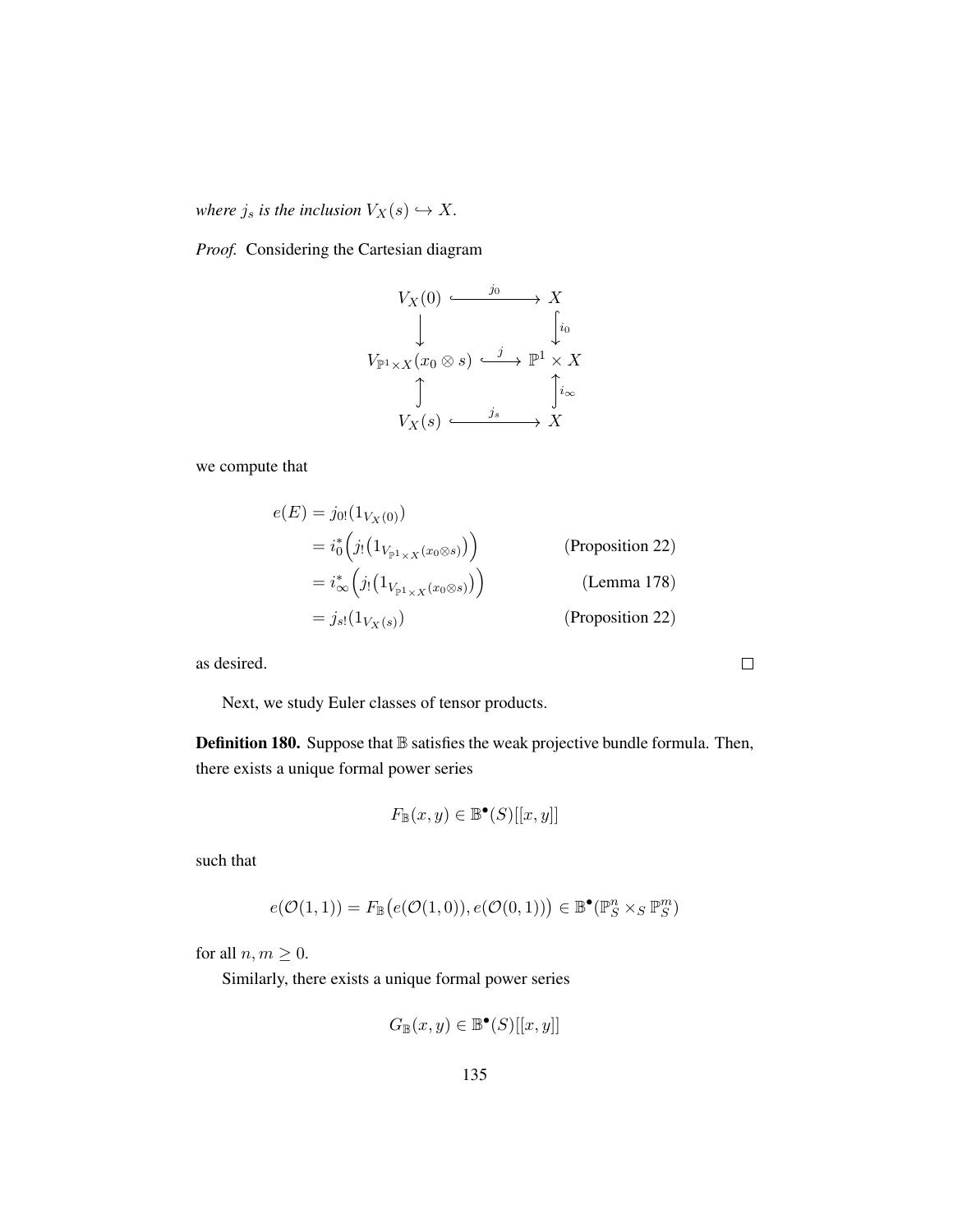such that

$$
e(\mathcal{O}(1,-1)) = G_{\mathbb{B}}\big(e(\mathcal{O}(1,0)), e(\mathcal{O}(0,1))\big) \in \mathbb{B}^\bullet(\mathbb{P}^n_S \times_S \mathbb{P}^m_S)
$$

for all  $n, m \geq 0$ .

<span id="page-145-0"></span>Lemma 181. *Suppose that* B *satisfies the weak projective bundle formula. Then,*

*1. for all*  $X \in \mathcal{C}_S$  *and globally generated line bundles*  $\mathcal{L}_1$  *and*  $\mathcal{L}_2$  *on* X*,* 

$$
e(\mathscr{L}_1 \otimes \mathscr{L}_2) = F_{\mathbb{B}}\big(e(\mathscr{L}_1), e(\mathscr{L}_2)\big)
$$

*and*

$$
e(\mathscr{L}_1 \otimes \mathscr{L}_2^{\vee}) = G_{\mathbb{B}}(e(\mathscr{L}_1), e(\mathscr{L}_2));
$$

- 2.  $F_{\mathbb{B}}(x, y)$  *is a commutative formal group law;*
- 3.  $G_{\mathbb{B}}(F_{\mathbb{B}}(x,y),y) = x;$
- 4.  $G_{\mathbb{B}}(x,y) = F_{\mathbb{B}}(x,i_{\mathbb{B}}(y)),$  where  $i_{\mathbb{B}}(y) \in \mathbb{B}^{\bullet}(S)[[y]]$  *is the formal inverse power series of the formal group law F*<sub>B</sub>.
- *Proof.* 1. This follows immediately from the naturality of Euler classes in pullbacks.
	- 2. This follows immediately from the properties of tensor products of line bundles.
	- 3. Indeed, consider Id  $\times \Delta : \mathbb{P}^n_S \times_S \mathbb{P}^n_S \to \mathbb{P}^n_S \times_S \mathbb{P}^n_S \times_S \mathbb{P}^n_S$ . Then,

$$
e(\mathcal{O}(1,1,-1)) = G_{\mathbb{B}}(F_{\mathbb{B}}(e(\mathcal{O}(1,0,0)),e(\mathcal{O}(0,1,0))),e(\mathcal{O}(0,0,1)))
$$

and pulling this back along Id  $\times \Delta$ , we obtain the formula

$$
e(\mathcal{O}(1,0))=G_{\mathbb{B}}\Big( F_{\mathbb{B}}\big(e(\mathcal{O}(1,0)), e(\mathcal{O}(0,1))\big), e(\mathcal{O}(0,1))\Big).
$$

Taking the limit as *n* goes to  $\infty$ , we obtain the desired formula.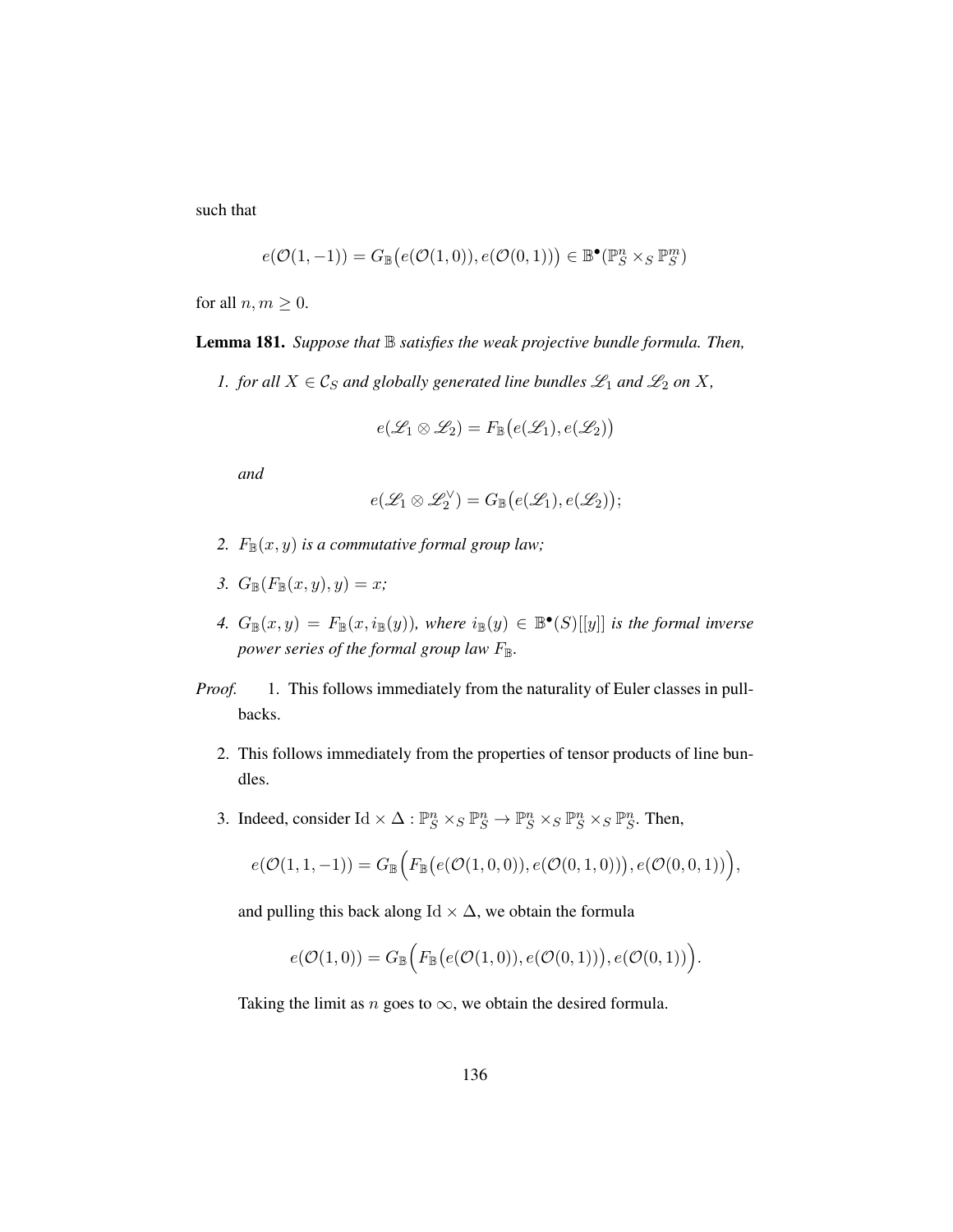4. As  $F_{\mathbb{B}}$  is a formal group law, there exists a unique formal power series  $G_{\mathbb{B}}(x, y)$  satisfying the equation  $G_{\mathbb{B}}(F_{\mathbb{B}}(x, y), y) = x$ , and this is given precisely by  $G_{\mathbb{B}}(x, y) = F_{\mathbb{B}}(x, i_{\mathbb{B}}(y)).$  $\Box$ 

In particular, Euler classes of tensor products of arbitrary line bundles (not just of globally generated ones) can be computed via the formal group law.

<span id="page-146-0"></span>Proposition 182. *Suppose that* B *satisfies the weak projective bundle formula. Then, for all*  $X \in \mathcal{C}_S$  *and all line bundles*  $\mathcal{L}, \mathcal{L}'$  *on* X*, the formula* 

$$
e(\mathscr{L} \otimes \mathscr{L}') = F_{\mathbb{B}}\big(e(\mathscr{L}), e(\mathscr{L}')\big) \in \mathbb{B}^\bullet(X)
$$

*holds.*

*Proof.* As X admits an ample line bundle, it is possible to find equivalences  $\mathscr{L} \simeq$  $\mathscr{L}_1 \otimes \mathscr{L}_2^{\vee}$  and  $\mathscr{L}' \simeq \mathscr{L}'_1 \otimes \mathscr{L}'_2^{\vee}$  where  $\mathscr{L}_i$  and  $\mathscr{L}'_i$  are globally generated. As

$$
\mathscr{L} \otimes \mathscr{L}' \simeq (\mathscr{L}_1 \otimes \mathscr{L}'_1) \otimes (\mathscr{L}_2 \otimes \mathscr{L}'_2)^\vee,
$$

we compute, using basic properties of formal group laws, that

$$
e(\mathcal{L} \otimes \mathcal{L}') = G_{\mathbb{B}}\Big(F_{\mathbb{B}}\big(e(\mathcal{L}_1), e(\mathcal{L}'_1)\big), F_{\mathbb{B}}\big(e(\mathcal{L}_2), e(\mathcal{L}'_2)\big)\Big)
$$
  
\n
$$
= F_{\mathbb{B}}\Big(F_{\mathbb{B}}\big(e(\mathcal{L}_1), e(\mathcal{L}'_1)\big), i_{\mathbb{B}}\big(F_{\mathbb{B}}\big(e(\mathcal{L}_2), e(\mathcal{L}'_2)\big)\big)\Big)
$$
  
\n
$$
= F_{\mathbb{B}}\Big(F_{\mathbb{B}}\big(e(\mathcal{L}_1), i_{\mathbb{B}}(e(\mathcal{L}_2))\big), F_{\mathbb{B}}\big(e(\mathcal{L}'_1), i_{\mathbb{B}}(e(\mathcal{L}'_2))\big)\Big)
$$
  
\n
$$
= F_{\mathbb{B}}\big(e(\mathcal{L}), e(\mathcal{L}')\big),
$$

 $\Box$ 

<span id="page-146-1"></span>as desired.

### 6.1.2 Derived double point relations for bivariant theories with a formal group law

Here, we show that bivariant theories, where Euler classes of tensor products of line bundles can be computed via a Formal group law, satisfy a derived analogue of Lee–Pandharipande's double point cobordism relations (i.e., the relations used in Definition [127\)](#page-98-0). Let us begin with the following definition.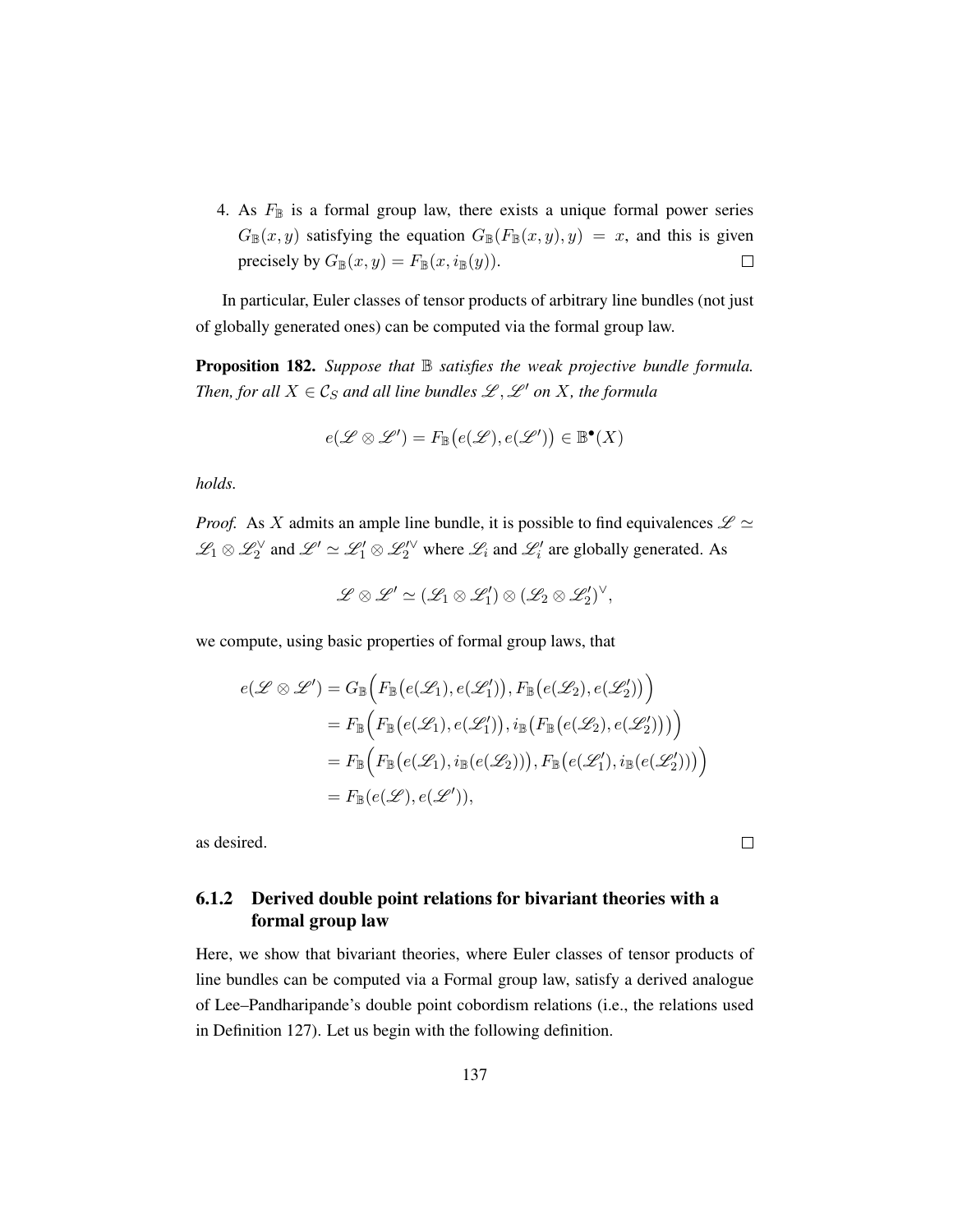<span id="page-147-0"></span>**Definition 183.** Let  $\mathbb B$  be a stably oriented additive bivariant theory with functoriality  $\mathcal{F}_S$ . Then  $\mathbb B$  *has good Euler classes* if

- 1. Euler classes of line bundles are nilpotent;
- 2. for all  $X \in \mathcal{C}_S$ , line bundles  $\mathcal L$  on X, and global sections s of  $\mathcal L$ , we have

$$
e(\mathscr{L}) = i_!(1_{V_X(s)}),
$$

where i is the derived regular embedding  $V_X(s) \hookrightarrow X;$ 

3. there exists a formal group law

$$
F_{\mathbb{B}}(x,y) = x + y + \sum_{i,j \ge 1} b_{ij} x^i y^j \in \mathbb{B}^\bullet(S)[[x,y]]
$$

such that, for all  $X \in \mathcal{C}_S$ , and all line bundles  $\mathcal{L}_1, \mathcal{L}_2$  on X, we have

$$
e(\mathscr{L}_1 \otimes \mathscr{L}_2) = F_{\mathbb{B}}\big(e(\mathscr{L}_1), e(\mathscr{L}_2)\big) \in \mathbb{B}^\bullet(X).
$$

By the results of the previous subsection, a theory satisfying the weak projective bundle formula has good Euler classes. Let us continue with the following Lemma, which is essentially Lemma 3.3 from [\[41\]](#page-200-0). It is also closely related with Lemma [141,](#page-109-0) which gives another formula for the class  $[\mathbb{P}(\mathscr{L} \oplus \mathcal{O}) \to X]$ .

**Lemma 184.** *Suppose that*  $\mathbb B$  *has good Euler classes. Then, for all*  $X \in \mathcal C_S$  *and all line bundles* L *on* X*, we have*

$$
\pi_! (1_{\mathbb{P}(\mathscr{L} \oplus \mathcal{O})}) = -\sum_{i,j \geq 1} b_{ij} e(\mathscr{L})^{i-1} e(\mathscr{L}^{\vee})^{j-1} \in \mathbb{B}^\bullet(X),
$$

*where*  $\pi$  *is the structure morphism*  $\mathbb{P}(\mathscr{L} \oplus \mathcal{O}) \to X$ .

*Proof.* Consider the inclusion  $X \simeq \mathbb{P}(\mathcal{O}) \to \mathbb{P}(\mathcal{L} \oplus \mathcal{O})$ , which has normal bundle  $\mathscr{L}$ . Then, analyzing the derived blowup  $W := \text{Bl}_{\infty \times X}(\mathbb{P}^1 \times \mathbb{P}(\mathscr{L} \oplus \mathcal{O}))$ , we note that the fiber of the natural map  $W \to \mathbb{P}^1_S$  over

1. 0, is equivalent to  $\mathbb{P}(\mathscr{L} \oplus \mathcal{O})$ ;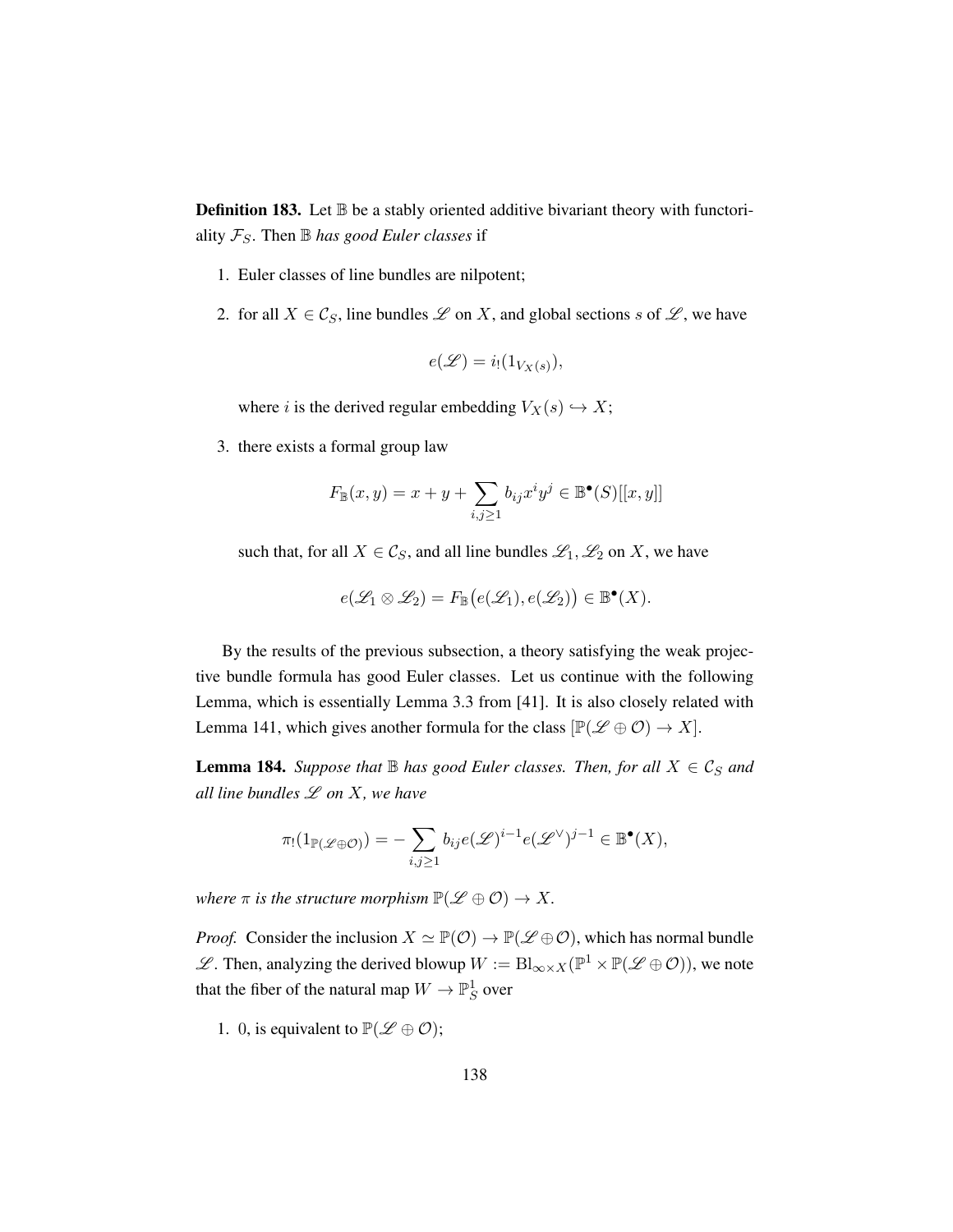2.  $\infty$ , is the sum of the strict transform D of  $\infty \times \mathbb{P}(\mathscr{L} \oplus \mathcal{O}) \hookrightarrow \mathbb{P}^1 \times \mathbb{P}(\mathscr{L} \oplus \mathcal{O})$ and the exceptional divisor  $\mathbb{P}(\mathscr{L} \oplus \mathcal{O}) \simeq \mathscr{E} \subset W$ , whose intersection is X.

Moreover, the restrictions of  $\mathcal{O}(D)$  and  $\mathcal{O}(\mathcal{E})$  to X are equivalent to  $\mathcal{L}^{\vee}$  and  $\mathcal{L}$ , respectively. Hence, if we denote by q the natural map  $W \to X$ , we have

$$
\pi_!(1_{\mathbb{P}(\mathscr{L}\oplus\mathcal{O})}) = q_!(e(\mathcal{O}(1)))
$$
  
=  $q_!\Big(F_{\mathbb{B}}\big(e(\mathcal{O}(D)), e(\mathcal{O}(\mathcal{E}))\big)\Big)$ 

from which the desired equation follows immediately.

Next, we prove that a theory with good Euler classes satisfies the derived double point relations. Since a theory with good Euler classes is by assumption stably oriented and additive, it is a target of a unique orientation preserving Grothendieck transformation from the universal additive theory  $\mathbb{A}_{\mathcal{F}_S}^*$ . Hence, it is sensible to use notation  $[V \to X]$  to describe an element of  $\mathbb{B}(X \to Y)$ .

<span id="page-148-0"></span>**Proposition 185.** *Suppose that*  $\mathbb B$  *has good Euler classes, and that*  $X \to Y$  *is a morphism in*  $\mathcal{C}_S$ *. Then, for any projective morphism*  $\pi : W \to \mathbb{P}^1 \times X$  such that *the composition*  $\rho: W \to \mathbb{P}^1 \times Y$  *is quasi-smooth, the equation* 

$$
[W_0 \to X] = [D_1 \to X] + [D_2 \to X] - [\mathbb{P}_{D_1 \cap D_2}(\mathcal{O}(D_1) \oplus \mathcal{O}) \to X] \in \mathbb{B}(X \to Y)
$$

*holds, where*

- *1.*  $W_0$  *is the fiber of*  $W \to \mathbb{P}^1 \times X$  *over*  $0 \times X$ *;*
- 2. *the fiber*  $W_{\infty}$  of  $W \to \mathbb{P}^1 \times X$  over  $\infty \times X$  is the sum of virtual Cartier *divisors*  $D_1$  *and*  $D_2$  *on*  $W$ *.*

*Proof.* Suppose first that  $W = X = Y$ . Then, denoting by j the derived regular

 $\Box$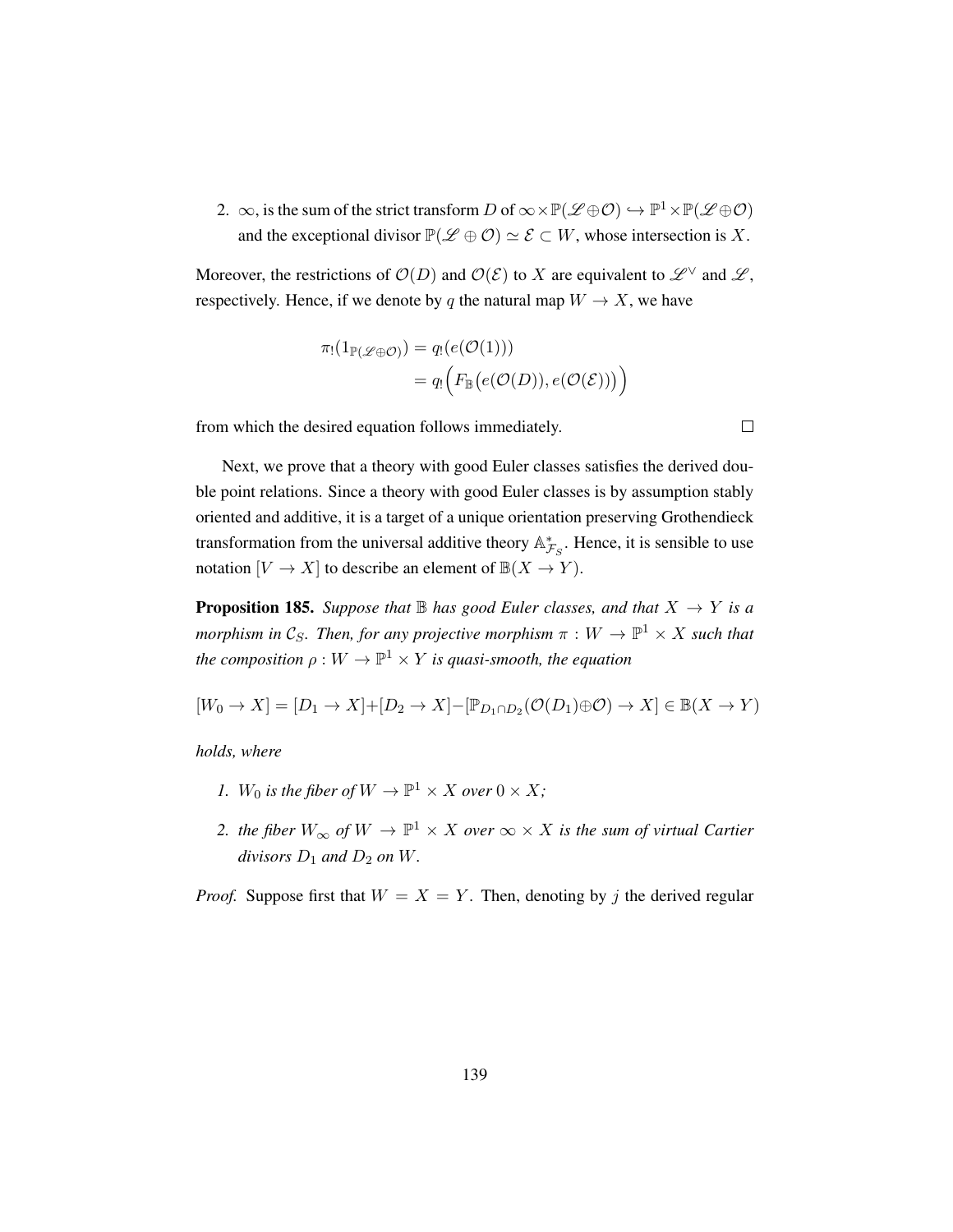embedding  $D_1 \cap D_2 \hookrightarrow W$ , we compute that

$$
[W_0 \to W]
$$
  
\n=  $e(\mathcal{O}(1))$   
\n=  $e(\mathcal{O}(D_1 + D_2))$   
\n=  $[D_1 \to W] + [D_2 \to W]$   
\n+  $\sum_{i,j \ge 1} b_{ij}e(\mathcal{O}(D_1))^{i-1} \cdot e(\mathcal{O}(D_2))^{j-1} \cdot [D_1 \cap D_2 \to W]$   
\n=  $[D_1 \to W] + [D_2 \to W] + j_1 \left( \sum_{i,j \ge 1} e(\mathcal{O}(D_1))^{i-1} \cdot e(\mathcal{O}(D_2))^{j-1} \right)$   
\n=  $[D_1 \to W] + [D_2 \to W] + j_1 \left( \sum_{i,j \ge 1} e(\mathcal{O}(D_1))^{i-1} \cdot e(\mathcal{O}(-D_1))^{j-1} \right)$   
\n=  $[D_1 \to W] + [D_2 \to W] - j_1 \left( [\mathbb{P}_{D_1 \cap D_2}(\mathcal{O}(D_1) \oplus \mathcal{O}) \to D_1 \cap D_2] \right)$   
\n=  $[D_1 \to W] + [D_2 \to W] - [\mathbb{P}_{D_1 \cap D_2}(\mathcal{O}(D_1) \oplus \mathcal{O}) \to W],$ 

where, in the fifth equation, we have used the fact that  $\mathcal{O}(1) \simeq \mathcal{O}(D_1 + D_2)$ restricts to trivial line bundle on  $W_{\infty}$ .

The general case follows from the above by applying the transformation  $\pi_*(-\bullet)$  $\theta(\rho)$ ) to the obtained equation.  $\Box$ 

### 6.1.3 Universal property of  $\Omega_{\mathcal{S}}^*$ S

Here, we show that  $\Omega_S^*$  is the universal stably oriented additive bivariant theory that satisfies projective bundle formula.

<span id="page-149-0"></span>Theorem 186. *Let* S *be a finite-Krull-dimensional Noetherian derived scheme that admits an ample line bundle. Then,*

- *1.*  $\Omega_S^*$  is the universal bivariant theory that satisfies the weak projective bundle *formula: given another such a bivariant theory* B*, then there exists a unique*  $\vec{O}$  orientation preserving Grothendieck transformation  $\Omega_S^*\to\mathbb B;$
- 2.  $\Omega_{S}^{*}$  is the universal bivariant theory that has good Euler classes: given an*other such a bivariant theory* B*, then there exists a unique orientation pre* $serving$  Grothendieck transformation  $\Omega_S^* \to \mathbb B.$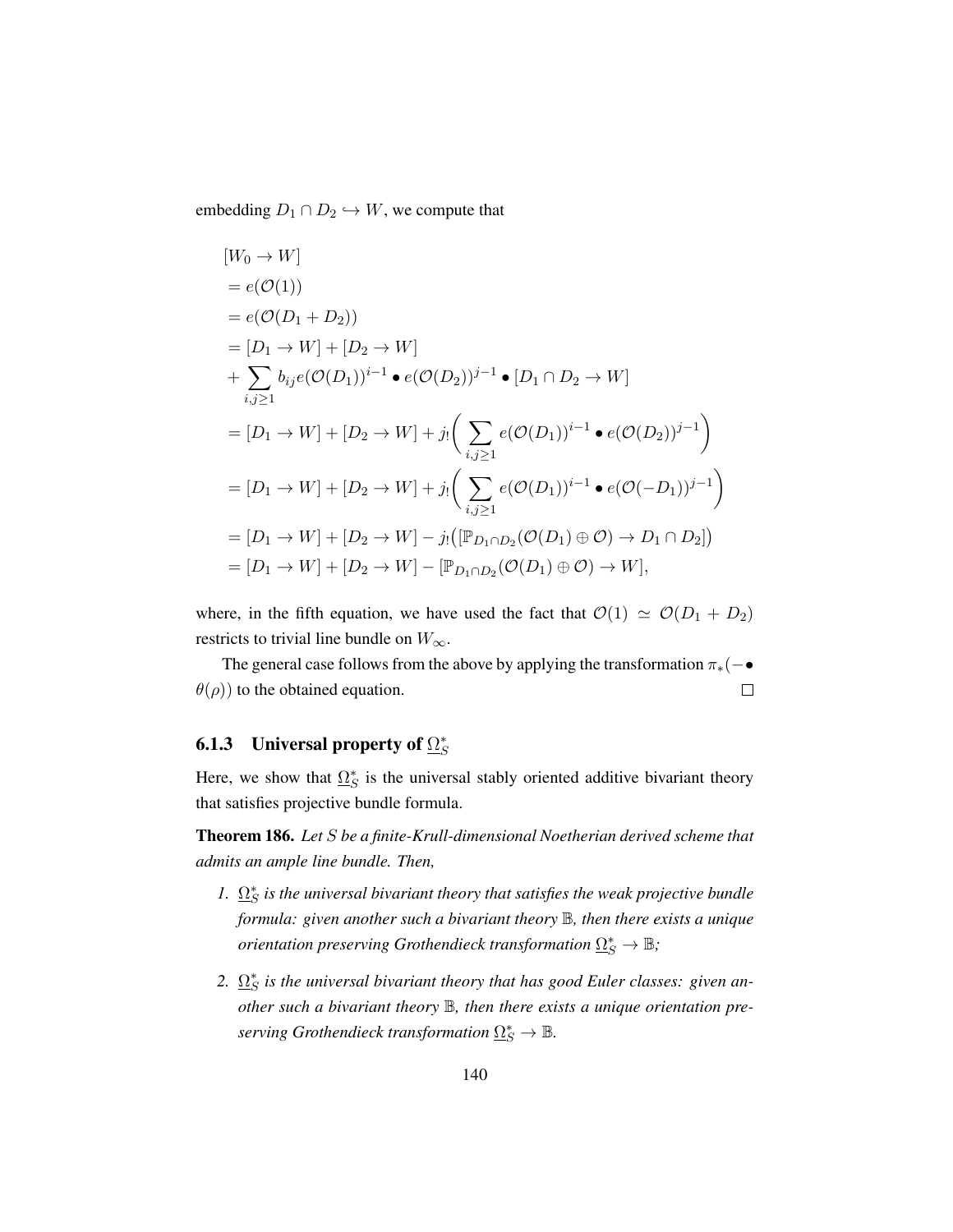*Proof.* The first claim follows from the second, as a theory that satisfies the weak projective bundle formula has good Euler classes. Since a theory B that has good Euler classes is by hypothesis stably oriented and additive, it admits a unique orientation preserving Grothendieck transformation from the universal additive theory  $\eta : \mathbb{A}_{\mathcal{F}_S}^* \to \mathbb{B}$ . By Proposition [185,](#page-148-0)  $\eta$  factors through  $\Omega_S^*$ , so the claim follows.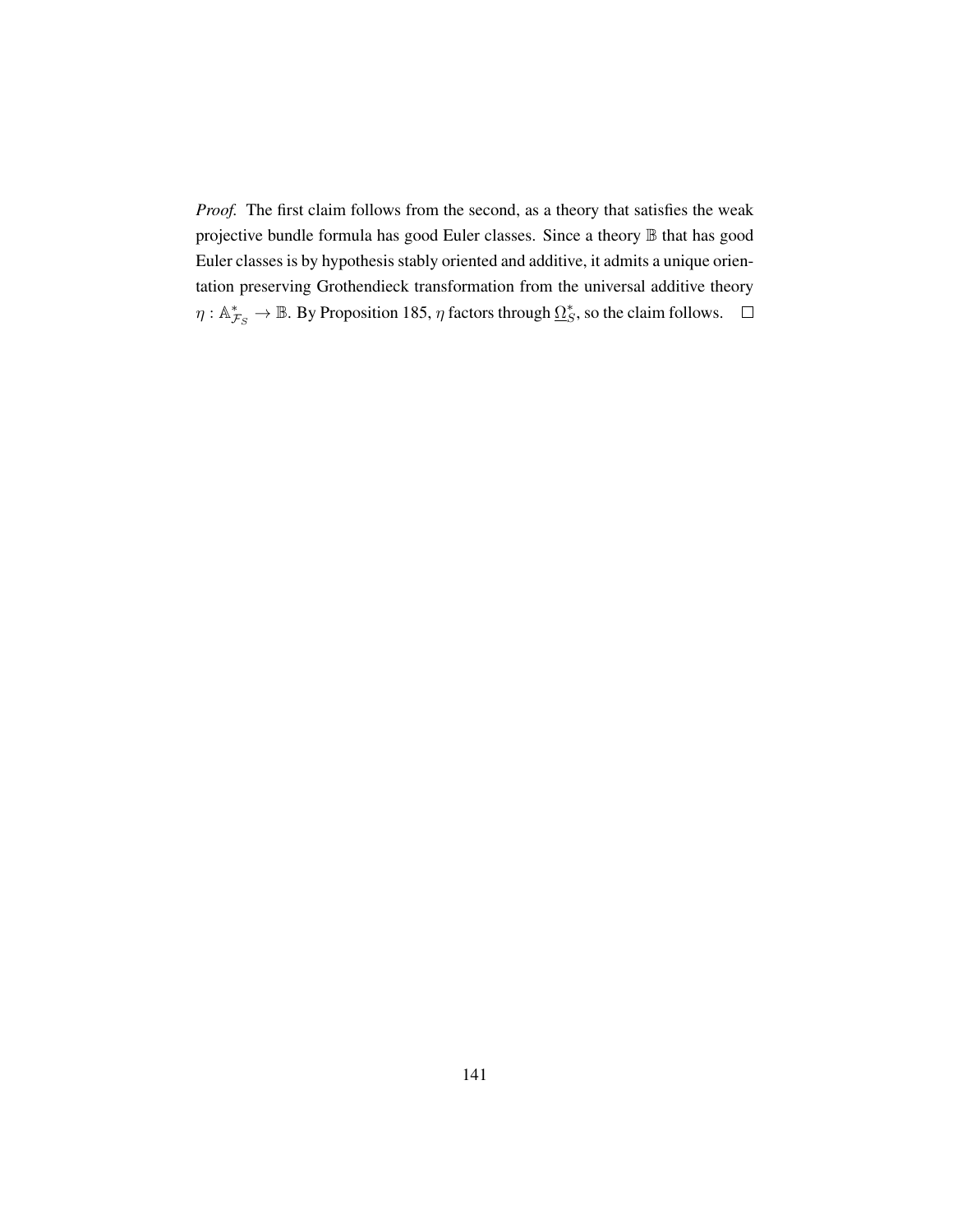### 6.2 Homological and cohomological universal properties

Here we record universal properties for the associated homology and cohomology theories of the universal precobordism  $\Omega_S^*$ . This makes it easier to study the associated theories, for they no longer have to be considered as a part of a bivariant theory for the universal property to hold.

### 6.2.1 Universal property of the universal precobordism cohomology

Inspired by Proposition [22,](#page-27-0) we make the following definition.

**Definition 187.** An  $\mathcal{F}_S$ -oriented cohomology theory  $\mathbb{H}^{\bullet}$  consists of

- 1. a contravariant functor  $\mathbb{H}^{\bullet}$  from  $\mathcal{C}_S$  to the category of (discrete) rings; the contravariant functoriality along a map  $f : X \to Y$  is denoted by  $f^*$ , and it is called the *pullback* along f;
- 2. additive *Gysin pushforwards*  $f_! : \mathbb{H}^{\bullet}(X) \to \mathbb{H}^{\bullet}(Y)$  along projective and quasi-smooth morphisms  $f : X \to Y$ ;

satisfying

1. *additivity*: the equality

$$
1_{X_1 \sqcup X_2} = \iota_{1!}(1_{X_1}) + \iota_{2!}(1_{X_2})
$$

holds in  $\mathbb{H}^{\bullet}(X_1 \sqcup X_2)$  $\mathbb{H}^{\bullet}(X_1 \sqcup X_2)$  $\mathbb{H}^{\bullet}(X_1 \sqcup X_2)$ , where  $\iota_i$  are the canonical inclusions  $X_i \to X_1 \sqcup X_2^1$ ;

2. *covariant functoriality*: for all projective and quasi-smooth  $f: X \to Y$  and  $g: Y \to Z$ ,

$$
(g \circ f)_! = g_! \circ f_!;
$$

moreover,  $Id_1 = Id$ ;

$$
\begin{bmatrix} \iota_1^* \\ \iota_2^* \end{bmatrix} : \mathbb{H}^\bullet(X_1 \sqcup X_2) \to \mathbb{H}^\bullet(X_1) \times \mathbb{H}^\bullet(X_2)
$$

to be an isomorphism or rings. The other direction proven similarly to the proof of Proposition [33,](#page-35-0) and the other direction is proven by an easy computation.

<span id="page-151-0"></span><sup>&</sup>lt;sup>1</sup>In fact, assuming the other hypotheses of a  $\mathcal{F}_S$ -oriented cohomology theory, this is equivalent to requiring the map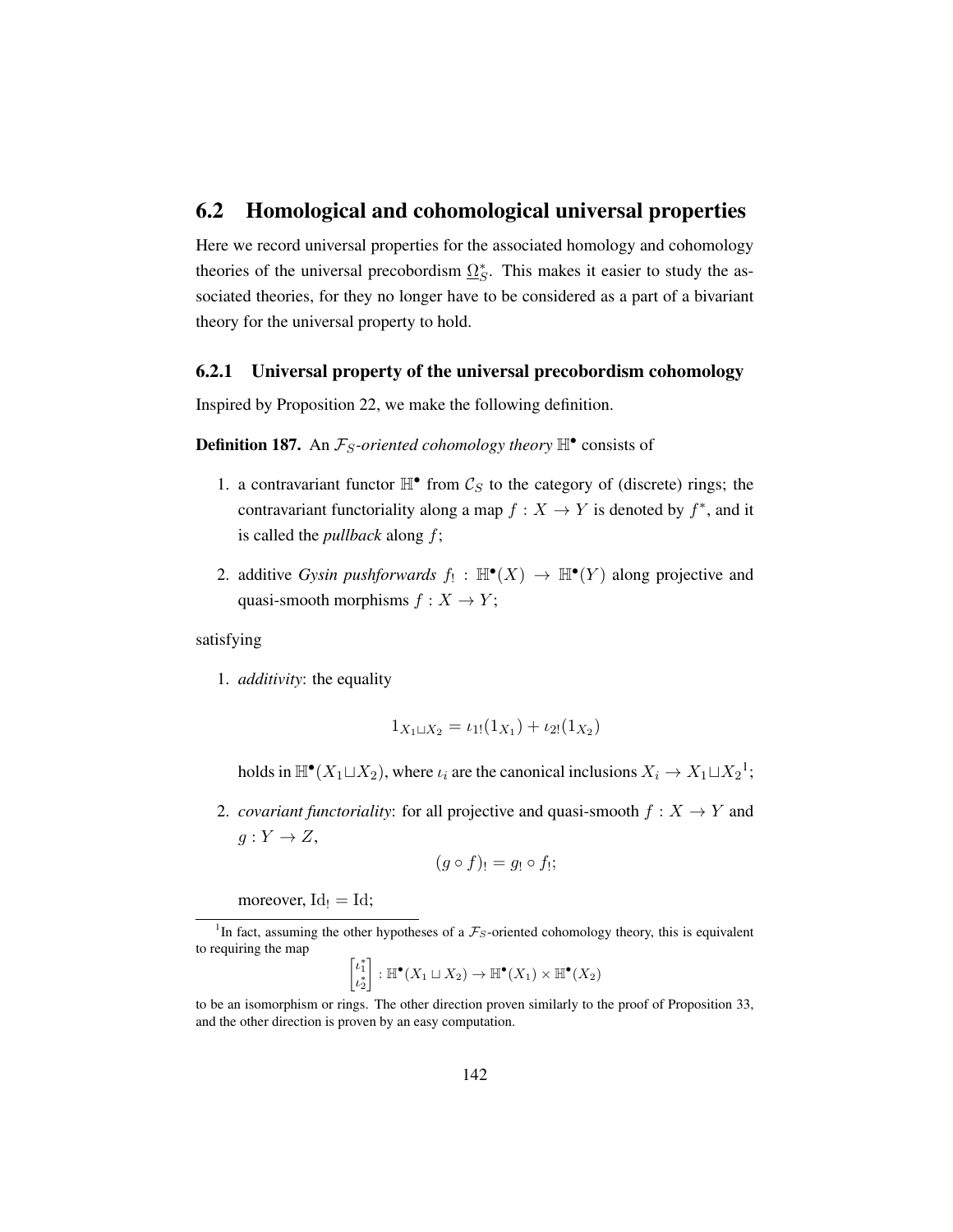3. *push-pull formula*: if the square



is Cartesian and  $f$  is both quasi-smooth and projective, then

$$
g^*\circ f_!=f_!'\circ g'^*;
$$

4. *projection formula*: if  $f : X \to Y$  is projective and quasi-smooth, then, for all  $\alpha \in \mathbb{H}^{\bullet}(Y)$  and  $\beta \in \mathbb{H}^{\bullet}(X)$ , the equality

$$
f_!(f^*(\alpha) \bullet \beta) = \alpha \bullet f_!(\beta)
$$

holds.

A *transformation* of  $\mathcal{F}_S$ -oriented cohomology theories is a natural transformation  $\eta: \mathbb{H}_1^{\bullet} \to \mathbb{H}_2^{\bullet}$  such that, for all quasi-smooth and projective morphisms  $f: X \to$  $Y$ , the square

$$
\begin{array}{ccc}\n\mathbb{H}^{\bullet}_{1}(X) & \xrightarrow{\eta_{X}} & \mathbb{H}^{\bullet}_{2}(X) \\
\downarrow f_{!} & & \downarrow f_{!} \\
\mathbb{H}^{\bullet}_{1}(Y) & \xrightarrow{\eta_{Y}} & \mathbb{H}^{\bullet}_{2}(Y)\n\end{array}
$$

commutes.

The following preliminary result gives an universal property for the associated cohomology theory  $\mathbb{A}_{\mathcal{F}_S}^*$  of the universal additive bivariant theory with functoriality  $\mathcal{F}_S$  (also denoted by  $\mathbb{A}_{\mathcal{F}_S}^*$ ).

**Lemma 188.** Let  $\mathbb{H}^{\bullet}$  be a  $\mathcal{F}_S$ -oriented cohomology theory. Then, there exists a unique transformation of  $\mathcal{F}_S$ -oriented cohomology theories  $\eta: \mathbb{A}_{\mathcal{F}_S}^* \to \mathbb{H}^\bullet$ .

*Proof.* Since a transformation of  $\mathcal{F}_S$ -oriented cohomology theories preserves identities and commutes with Gysin pushforwards,  $\eta$ , if it exists, must satisfy the formula f

$$
\eta([V \xrightarrow{f} X]) = f_!(1_V).
$$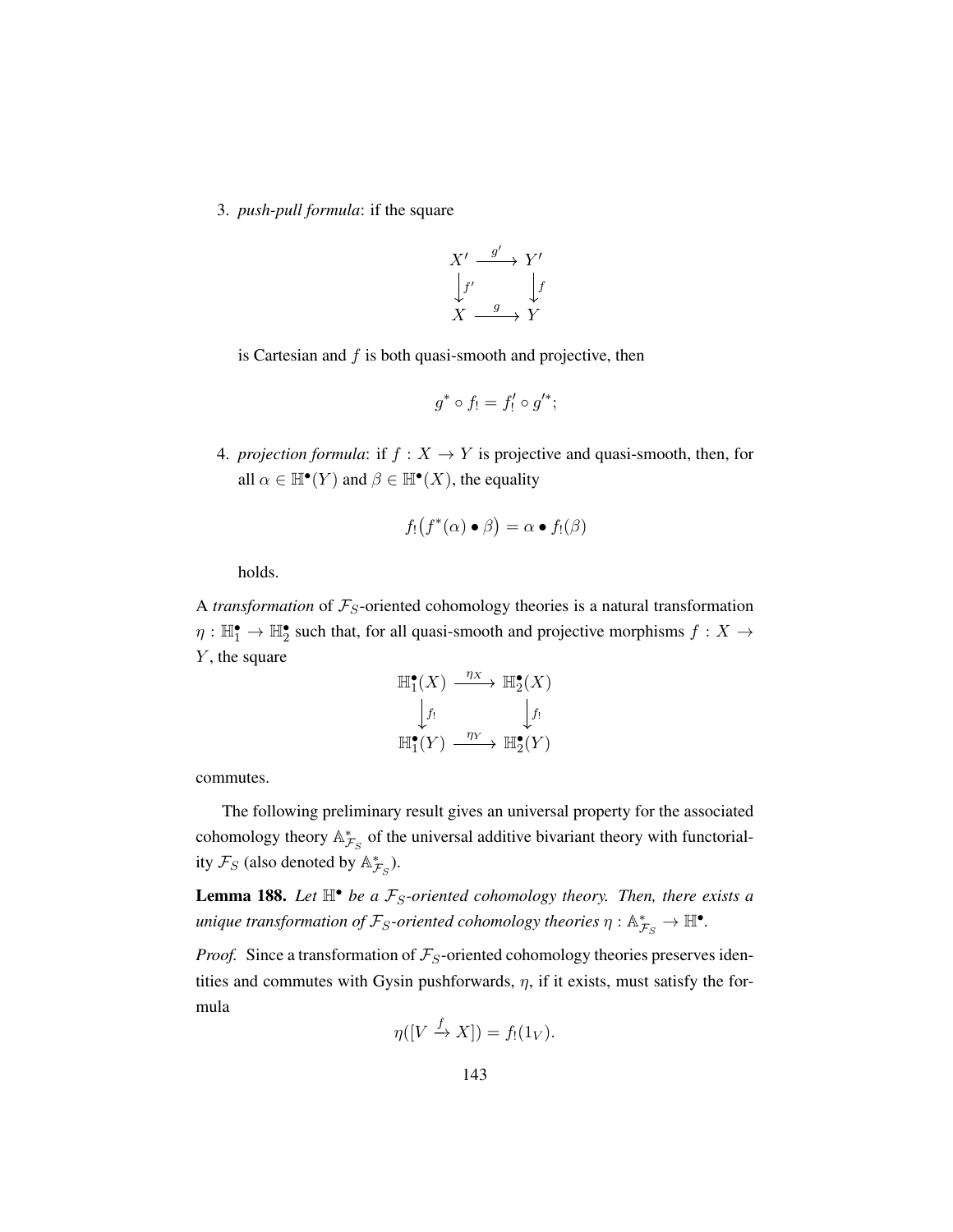In order to conclude that this describes a well-defined transformation, we must show that, given projective and quasi-smooth map  $f : V_1 \sqcup V_2 \rightarrow X$ , then

$$
f_!(1_{V_1 \sqcup V_2}) = f_{1!}(1_{V_1}) + f_{2!}(1_{V_2}),
$$

where  $f_i: V_i \to X$  are the restrictions of f. However, this follows immediately from the formula

$$
1_{V_1 \sqcup V_2} = \iota_{1!}(1_{V_1}) + \iota_{2!}(1_{V_2}) \in \mathbb{H}^{\bullet}(V_1 \sqcup V_2)
$$

 $\Box$ 

and the functoriality and additivity of Gysin pushforwards.

Since the definitions of a bivariant theory satisfying the weak projective bundle formula and of a bivariant theory having good Euler classes only mention the associated cohomology theory, it is easy to export these definitions to the context of  $\mathcal{F}_S$ -oriented cohomology theories.

**Definition 189.** Let  $\mathbb{H}^{\bullet}$  be a  $\mathcal{F}_S$ -oriented cohomology theory. Then,  $\mathbb{H}^{\bullet}$  satisfies *the weak projective bundle formula* if the map

$$
\mathbb{H}^{\bullet}(X)[t]/(t^{n+1}) \to \mathbb{H}^{\bullet}(\mathbb{P}^n \times X)
$$

is an isomorphism of rings, where  $\mathbb{H}^{\bullet}(\mathbb{P}^n \times X)$  is considered as an  $\mathbb{H}^{\bullet}(X)$ -algebra via pr<sub>2</sub><sup>\*</sup>, and where t maps to  $e(\mathcal{O}(1)) \in \mathbb{H}^{\bullet}(\mathbb{P}^n \times X)$ . The theory  $\mathbb{H}^{\bullet}$  has good *Euler classes* if it satisfies the conditions 1., 2., and 3. of Definition [183.](#page-147-0)

Following the proof of Propositions [179](#page-143-1) and [182,](#page-146-0) one arrives at the following result.

**Lemma 190.** *A*  $\mathcal{F}_S$ -oriented cohomology theory that satisfies the weak projective *bundle formula has good Euler classes.*  $\Box$ 

Following the proof of Proposition [185,](#page-148-0) we arrive at the following result.

**Lemma 191.** Let  $\mathbb{H}^{\bullet}$  be a  $\mathcal{F}_S$ -oriented cohomology theory that has good Euler *classes. Then, for any projective quasi-smooth morphism*  $\pi : W \to \mathbb{P}^1 \times X$ *, the*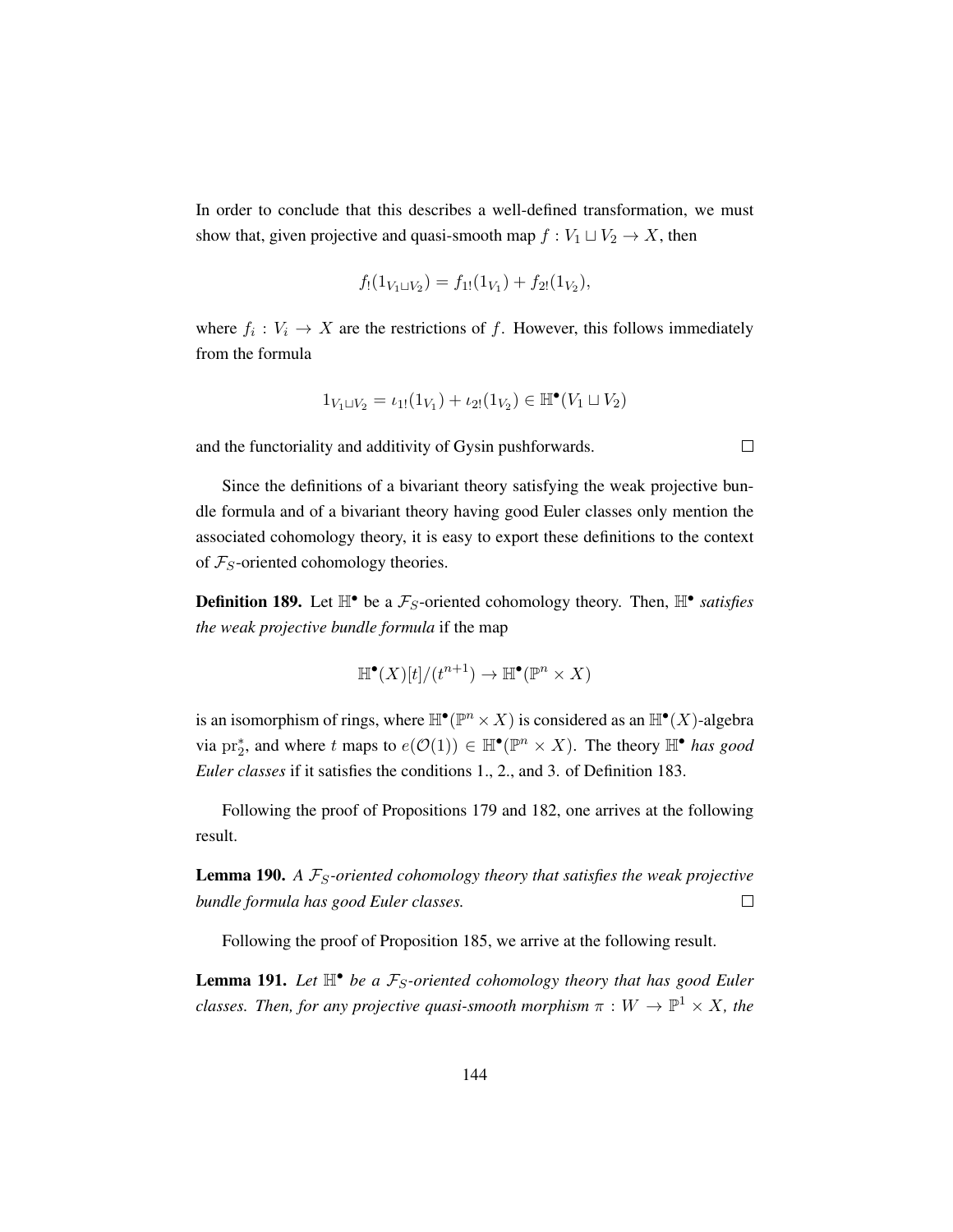*equation*

$$
[W_0 \to X]
$$
  
=  $[D_1 \to X] + [D_2 \to X] - [\mathbb{P}_{D_1 \cap D_2}(\mathcal{O}(D_1) \oplus \mathcal{O}) \to X] \in \mathbb{H}^{\bullet}(X \to Y)$ 

*holds, where*

- *1.*  $W_0$  *is the fiber of*  $W \to \mathbb{P}^1 \times X$  *over*  $0 \times X$ *;*
- 2. *the fiber*  $W_{\infty}$  of  $W \to \mathbb{P}^1 \times X$  over  $\infty \times X$  is the sum of virtual Cartier *divisors*  $D_1$  *and*  $D_2$  *on W*.  $\Box$

And hence, we obtain the following universal properties for  $\mathbb{H}^{\bullet}$ .

Theorem 192. *Let* S *be a finite-Krull-dimensional Noetherian derived scheme that admits an ample line bundle. Then,*

- *1.*  $\Omega_S^*$  is the universal  $\mathcal{F}_S$ -oriented cohomology theory that satisfies the weak *projective bundle formula: given another such a*  $\mathcal{F}_S$ *-oriented cohomology* theory  $\mathbb{H}^{\bullet}$ , there exists a unique transformation  $\Omega_{S}^{*} \to \mathbb{H}^{\bullet}$  of  $\mathcal{F}_{S}$ -oriented *cohomology theories;*
- 2.  $\Omega_S^*$  is the universal  $\mathcal{F}_S$ -oriented cohomology theory that has good Euler  $classes:$  given another such a  $F_S$ -oriented cohomology theory  $\mathbb{H}^{\bullet}$ , there  $e$ xists a unique transformation  $\Omega_S^* \to \mathbb{H}^\bullet$  of  $\mathcal{F}_S$ -oriented cohomology theo- $\Box$ *ries.*

### 6.2.2 Universal property of the universal precobordism homology

Here, we provide  $\Omega_*^S$  with universal properties analogous to the bivariant and the cohomological universal properties studied above. Unfortunately, since the bivariant universal properties are rather cohomological in nature, it takes more effort to translate them into homological universal properties than it did to translate them into cohomological ones.

Inspired by Proposition [23](#page-29-0) (cf. [\[40\]](#page-200-1) Definition 5.1.3), we make the following definition.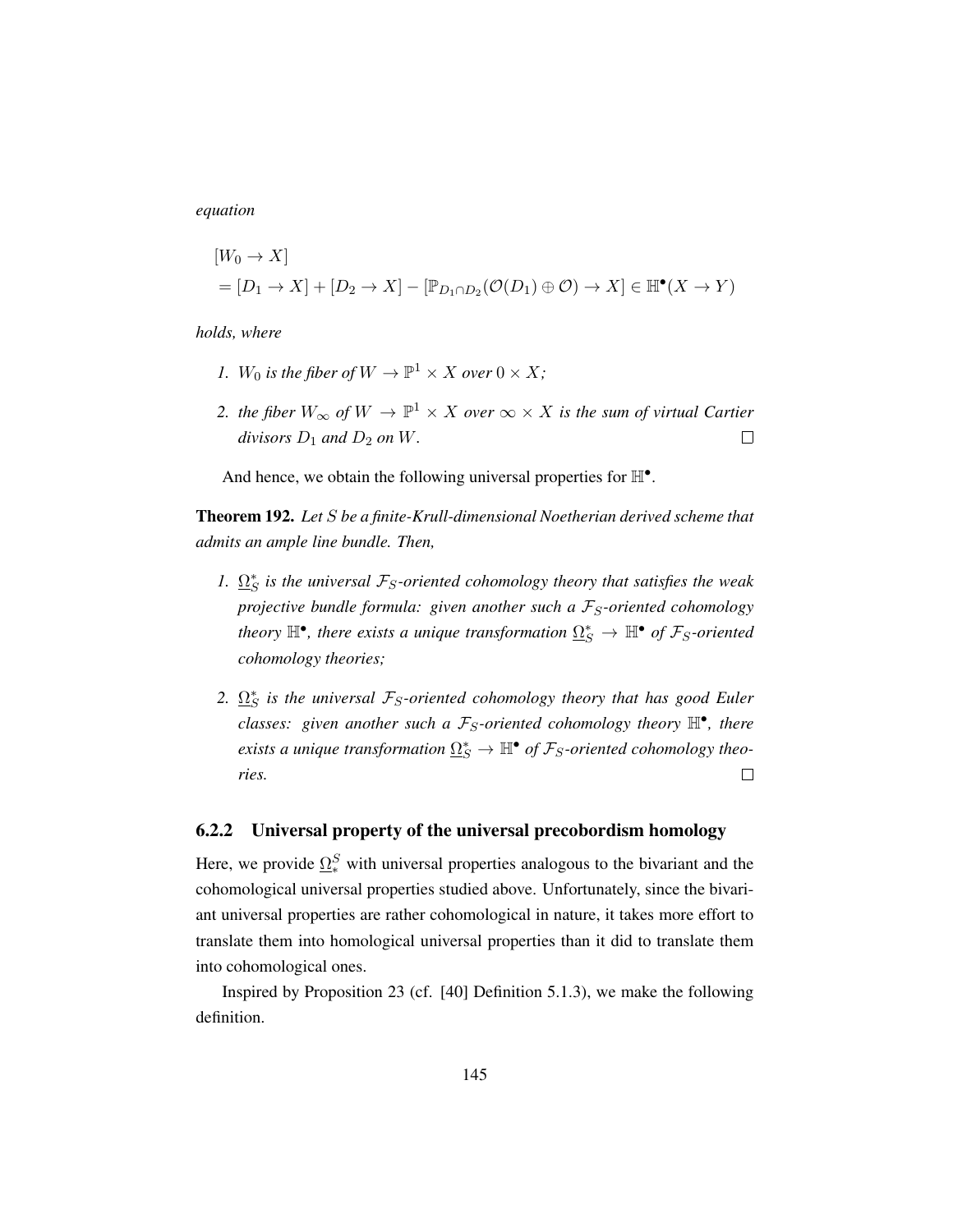<span id="page-155-0"></span>**Definition 193.** Let us denote by  $\mathcal{C}'_S$  the subcategory of  $\mathcal{C}_S$  whose objects are those of  $\mathcal{C}_S$ , and whose morphisms are the projective morphisms in  $\mathcal{C}_S$ . Then, a  $\mathcal{F}_S$ oriented Borel–Moore homology theory consists of

- 1. a covariant functor  $\mathbb{H}_{\bullet}$  from  $\mathcal{C}'_S$  to the category of (discrete) Abelian groups; the covariant functoriality along a projective morphism  $f : X \to Y$  is denoted by f∗, and it is called the *pushforward* along f;
- 2. for each quasi-smooth morphism  $f : X \to Y$ , a *Gysin pullback* homomorphism

$$
f^!: \mathbb{H}_{\bullet}(Y) \to \mathbb{H}_{\bullet}(X);
$$

3. an element  $1 \in \mathbb{H}_{\bullet}(S)$ , and for each  $X, Y \in \mathcal{C}_{S}$  a bi-additive pairing

$$
\times : \mathbb{H}_{\bullet}(X) \times \mathbb{H}_{\bullet}(Y) \to \mathbb{H}_{\bullet}(X \times_S Y),
$$

referred to as *cross product*, which is associative, admits 1 as a unit, and is commutative in the sense that the square

$$
\mathbb{H}_{\bullet}(X) \otimes \mathbb{H}_{\bullet}(Y) \xrightarrow{\times} \mathbb{H}_{\bullet}(X \times_{S} Y)
$$
\n
$$
\downarrow_{\sigma} \qquad \qquad \downarrow_{\iota_{*}}
$$
\n
$$
\mathbb{H}_{\bullet}(Y) \otimes \mathbb{H}_{\bullet}(X) \xrightarrow{\times} \mathbb{H}_{\bullet}(Y \times_{S} X)
$$

commutes, where  $\sigma$  is the canonical involution  $A \otimes B \to B \otimes A$  and  $\iota$  is the canonical involution  $X \times_S Y \to Y \times_S X$ ; for each quasi-smooth  $X \in \mathcal{C}_S$ , we will denote by  $1_X$  the *fundamental class*  $\pi_X^!(1)$ , where  $\pi_X$  is the structure morphism  $X \to S$ ;

satisfying

1. *additivity*: the natural map

$$
\left[\iota_{1*} \quad \iota_{2*}\right] : \mathbb{H}_{\bullet}(X_1) \oplus \mathbb{H}_{\bullet}(X_2) \to \mathbb{H}_{\bullet}(X_1 \sqcup X_2)
$$

is an isomorphism, where  $\iota_i$  are the canonical inclusions  $X_i \to X_1 \sqcup X_2$ ;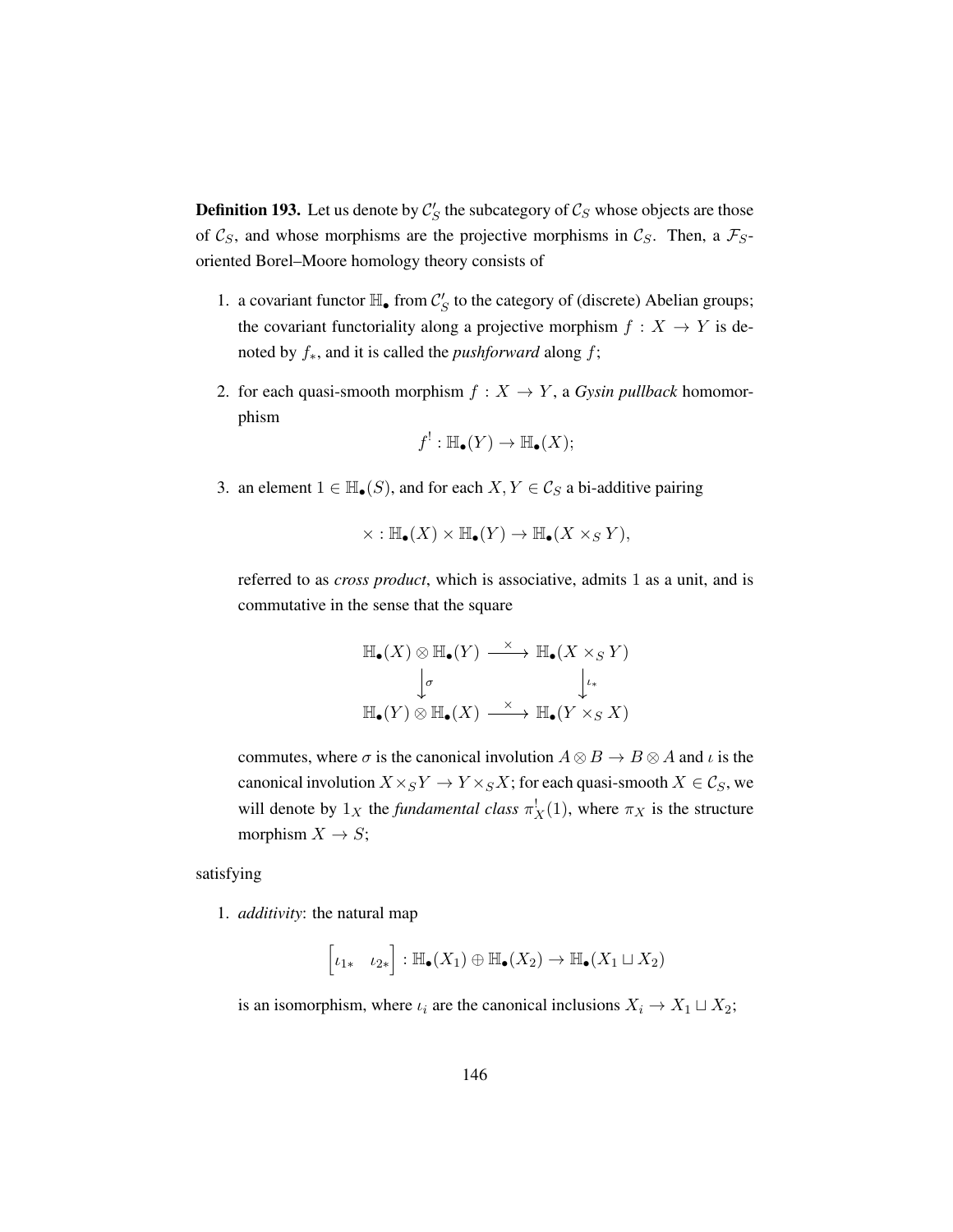2. *contravariant functoriality*: if  $f : X \to Y$  and  $g : Y \to Z$  are quasi-smooth, then

$$
(g \circ f)^! = f^! \circ g^!;
$$

moreover,  $Id' = Id$ ;

3. *functoriality of cross products*: if  $f : X \to X'$  and  $g : Y \to Y'$  are projective, then, for all  $\alpha \in \mathbb{H}_{\bullet}(X)$  and  $\beta \in \mathbb{H}_{\bullet}(Y)$ ,

$$
f_*(\alpha) \times g_*(\beta) = (f \times g)_*(\alpha \times \beta);
$$

if  $f: X \to X'$  and  $g: Y \to Y'$  are quasi-smooth, then, for all  $\alpha \in \mathbb{H}_{\bullet}(X')$ and  $\beta \in \mathbb{H}_{\bullet}(Y'),$ 

$$
f^{!}(\alpha) \times g^{!}(\beta) = (f \times g)^{!}(\alpha \times \beta);
$$

4. *push-pull formula*: if

$$
X' \xrightarrow{g'} Y' \downarrow f'
$$
  
\n
$$
f' \xrightarrow{g} f
$$
  
\n
$$
X \xrightarrow{g} Y
$$

is Cartesian,  $f$  is projective, and  $g$  is quasi-smooth, then

$$
g^! \circ f_* = f'_* \circ g'^!.
$$

A *transformation* of  $\mathcal{F}_S$ -oriented Borel–Moore homology theories is a natural transformation of functors from  $C'_{S}$  to (discrete) Abelian groups that commutes with Gysin pullbacks.

The following preliminary result gives an universal property for the associated homology theory  $A_*^{\mathcal{F}_S}$  of the universal additive bivariant theory with functoriality  $\mathcal{F}_S$ .

<span id="page-156-0"></span>**Lemma 194.** *Let*  $\mathbb{H}_{\bullet}$  *be a*  $\mathcal{F}_{S}$ -oriented Borel–Moore homology theory. Then, there *exists a unique transformation of*  $\mathcal{F}_S$ -oriented Borel–Moore homology theories  $\eta$ :  $\mathbb{A}_*^{\mathcal{F}_S} \to \mathbb{H}_\bullet$ .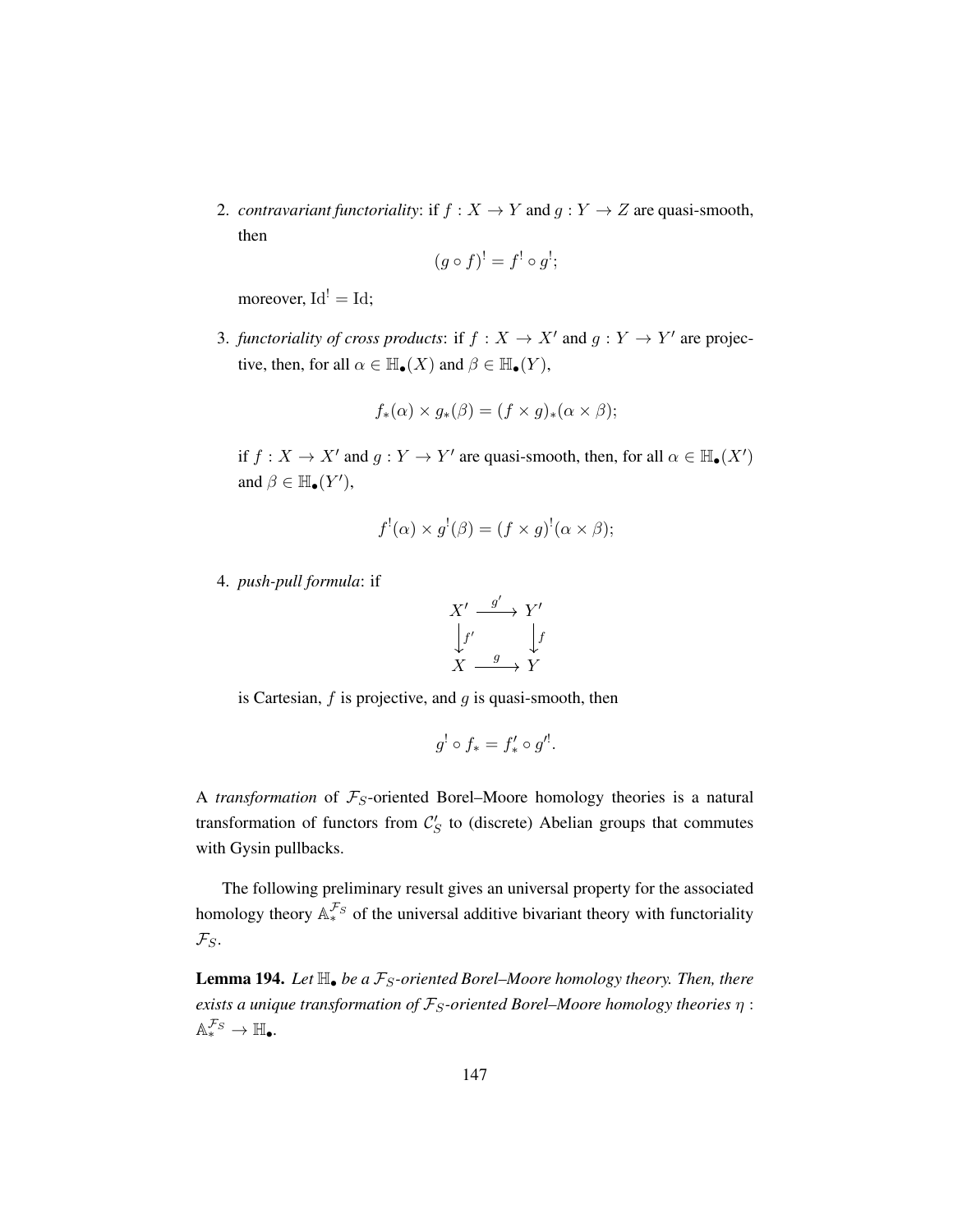*Proof.* Since a transformation of  $\mathcal{F}_S$ -oriented Borel–Moore homology theories preserves fundamental classes and commutes with pushforwards,  $\eta$ , if it exists, must satisfy the formula

$$
\eta([V \xrightarrow{f} X]) = f_*(1_V).
$$

In order to conclude that this describes a well-defined transformation, we must show that, given projective map  $f : V_1 \sqcup V_2 \rightarrow X$  with a quasi-smooth source, then

$$
f_*(1_{V_1 \sqcup V_2}) = f_{1*}(1_{V_1}) + f_{2*}(1_{V_2}),
$$

where  $f_i: V_i \to X$  are the restrictions of f. By pushing forward, this would follow immediately from the formula

$$
1_{V_1 \sqcup V_2} = \iota_{1*}(1_{V_1}) + \iota_{2*}(1_{V_2}) \in \mathbb{H}_{\bullet}(V_1 \sqcup V_2),
$$

where  $\iota_i$  are the canonical inclusions  $V_i \to V_1 \sqcup V_2$ . We will prove this formula.

By hypothesis, the map

$$
\iota_2 := \begin{bmatrix} \iota_{1*} & \iota_{2*} \end{bmatrix} : \mathbb{H}_{\bullet}(V_1) \oplus \mathbb{H}_{\bullet}(V_2) \to \mathbb{H}_{\bullet}(V_1 \sqcup V_2)
$$

is an isomorphism, and from the push-pull formula it follows that its inverse is given by

$$
\iota^! := \begin{bmatrix} \iota_1^! \\ \iota_2^! \end{bmatrix} : \mathbb{H}_{\bullet}(V_1 \sqcup V_2) \to \mathbb{H}_{\bullet}(V_1) \oplus \mathbb{H}_{\bullet}(V_2).
$$

As

$$
1_{V_1 \sqcup V_2} = \iota_*(\iota^!(1_{V_1 \sqcup V_2}))
$$
  
=  $\iota_{1*}(1_{V_1}) + \iota_{2*}(1_{V_2}),$  (push-pull formula)

 $\Box$ 

the claim follows.

The conditions of Definition [193](#page-155-0) imply that a  $\mathcal{F}_S$ -oriented Borel–Moore homology theory  $\mathbb{H}_{\bullet}$  is, in a sense, linear over the commutative ring  $\mathbb{H}_{\bullet}(S)$ .

**Proposition 195.** *Let*  $\mathbb{H}_\bullet$  *be a*  $\mathcal{F}_S$ -oriented Borel–Moore homology theory. Then,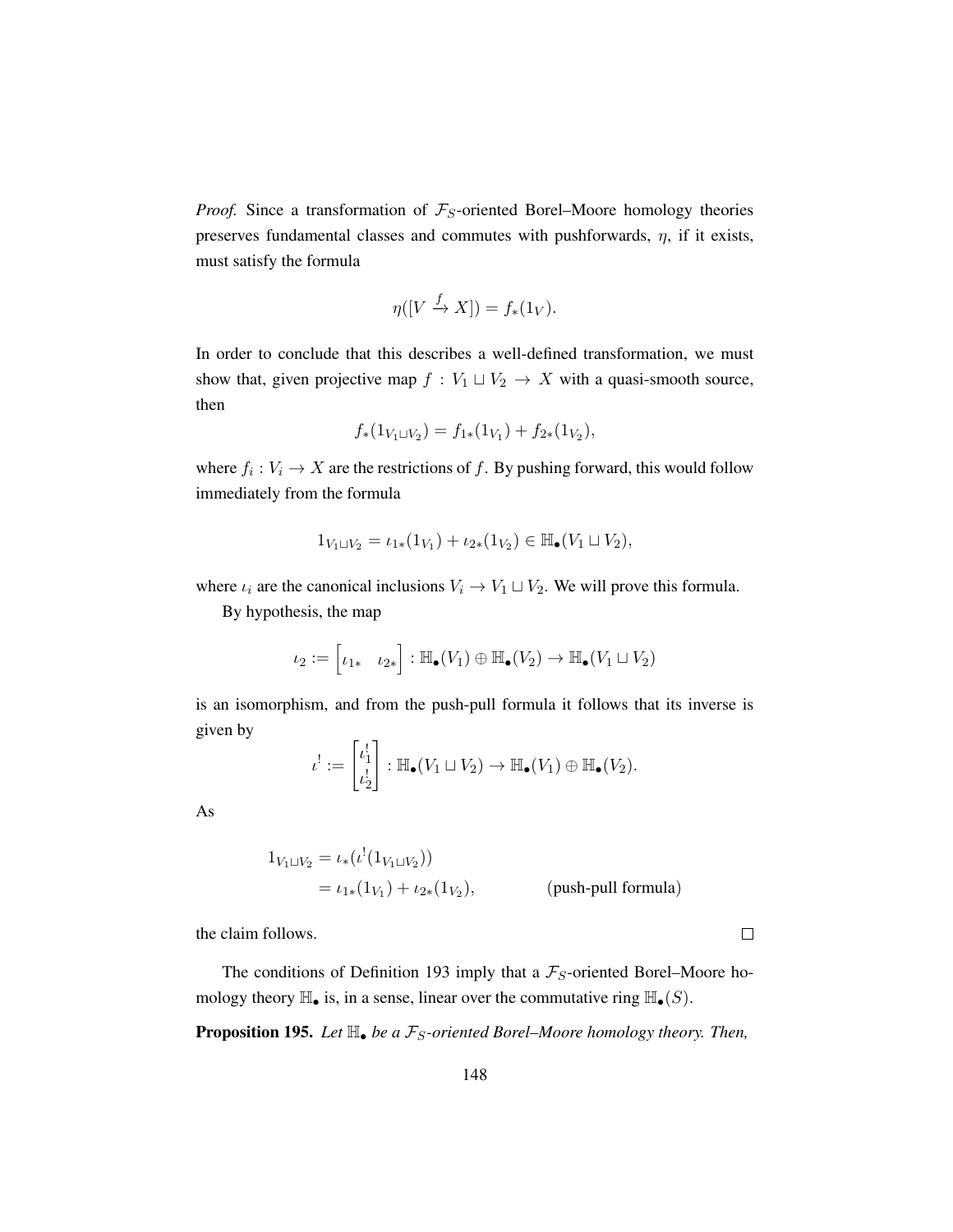- *1. the cross product provides each*  $\mathbb{H}_{\bullet}(X)$  *with the structure of a*  $\mathbb{H}_{\bullet}(S)$ *-module*;
- 2. *pushforwards and Gysin pullbacks are*  $\mathbb{H}_{\bullet}(S)$ *-linear*;
- *3. the cross product is*  $\mathbb{H}_{\bullet}(S)$ *-bilinear;*
- *4. for all quasi-smooth*  $X \in \mathcal{C}_S$ *, and all*  $\alpha \in \mathbb{H}_{\bullet}(Y)$ *, we have*

$$
\mathrm{pr}_2^!(\alpha) = 1_X \times \alpha \in \mathbb{H}_{\bullet}(X \times_S Y).
$$

*Proof.* The claims 1., 2., and 3. follow immediately from the definition. The fourth claim follows from the definition after observing that  $pr_2 = \pi_X \times Id_Y$ , where  $\pi_X : X \to S$  is the structure morphism.  $\Box$ 

**Definition 196.** If  $\mathbb{H}_{\bullet}$  is a  $\mathcal{F}_S$ -oriented Borel–Moore homology theory,  $X \in \mathcal{C}_S$ , and E is a vector bundle on X, then we define the *Euler class operator* as

$$
e(E) := i_* \circ i^! : \mathbb{H}_{\bullet}(X) \to \mathbb{H}_{\bullet}(X),
$$

where *i* is the derived regular embedding  $V_X(0_E) \hookrightarrow X$ ,  $0_E$  being the zero-section of E.

Euler class operators are natural in the following sense.

<span id="page-158-0"></span>**Proposition 197.** *Let*  $\mathbb{H}_{\bullet}$  *be a*  $\mathcal{F}_{S}$ -oriented Borel–Moore homology theory. Then,

*1. if*  $f : X \to Y$  *is a quasi-smooth morphism in*  $\mathcal{C}_S$  *and*  $E$  *is a vector bundle on Y, then, for all*  $\alpha \in \mathbb{H}_{\bullet}(Y)$ *,* 

$$
f'(e(E)(\alpha)) = e(f^*E)(f'(\alpha));
$$

*2. if*  $f : X \to Y$  *is a projective morphism in*  $\mathcal{C}_S$  *and*  $E$  *is a vector bundle on Y, then, for all*  $\beta \in \mathbb{H}_{\bullet}(X)$ *,* 

$$
f_*\big(e(f^*E)(\beta)\big) = e(E)(f_*(\beta)).
$$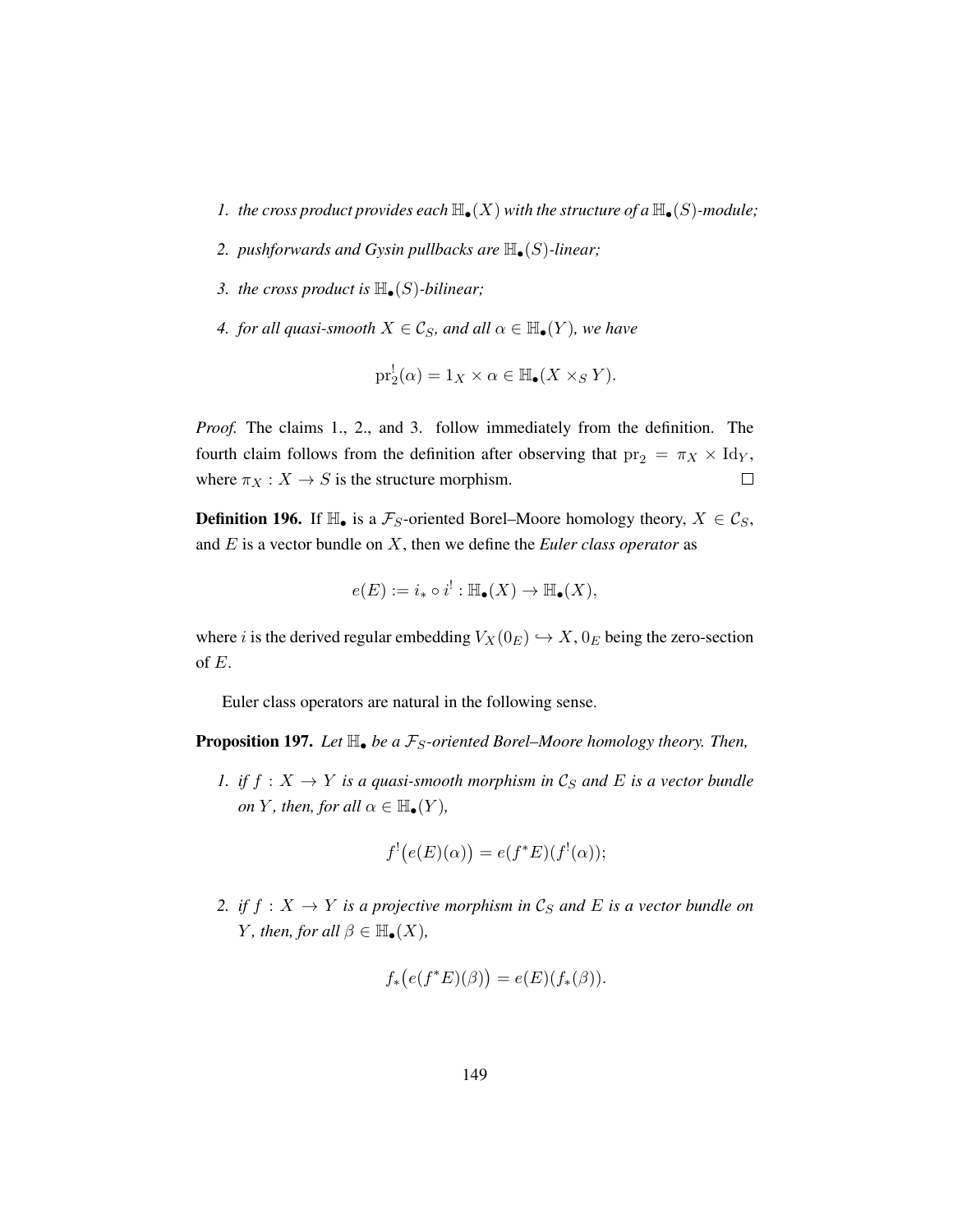*Proof.* Consider the Cartesian diagram

$$
V_X(0_{f^*E}) \xrightarrow{i'} X
$$
  
\n
$$
\downarrow f'
$$
  
\n
$$
V_Y(0_E) \xrightarrow{i} Y.
$$

Then,

1. if f is quasi-smooth, we have that for all  $\alpha \in \mathbb{H}_{\bullet}(Y)$ ,

$$
f'(e(E)(\alpha)) = f'(i_*(i^!(\alpha)))
$$
  
=  $i'_*(f''(i^!(\alpha)))$  (push-pull formula)  
=  $i'_*(i^!(f'(\alpha)))$   
=  $e(f^*E)(f'(\alpha)),$ 

as desired;

2. if f is projective, we have that for all  $\beta \in \mathbb{H}_{\bullet}(X)$ ,

$$
f_*\big(e(f^*E)(\beta)\big) = f_*\big(i'_* (i'(\beta))\big)
$$
  
=  $i_*\big(f'_* (i'(\beta))\big)$   
=  $i_*\big(i^!(f_*(\beta))\big)$  (push-pull formula)  
=  $e(E)(f_*(\beta))$ 

 $\Box$ 

as desired.

Moreover, they commute with each other.

**Proposition 198.** Let  $\mathbb{H}_{\bullet}$  be a  $\mathcal{F}_{S}$ -oriented Borel–Moore homology theory. Then, *for each*  $X \in \mathcal{C}_S$ *, and vector bundles*  $E$  *and*  $F$  *on*  $X$ *, we have* 

$$
e(E) \circ e(F) = e(E \oplus F) = e(F) \circ e(E).
$$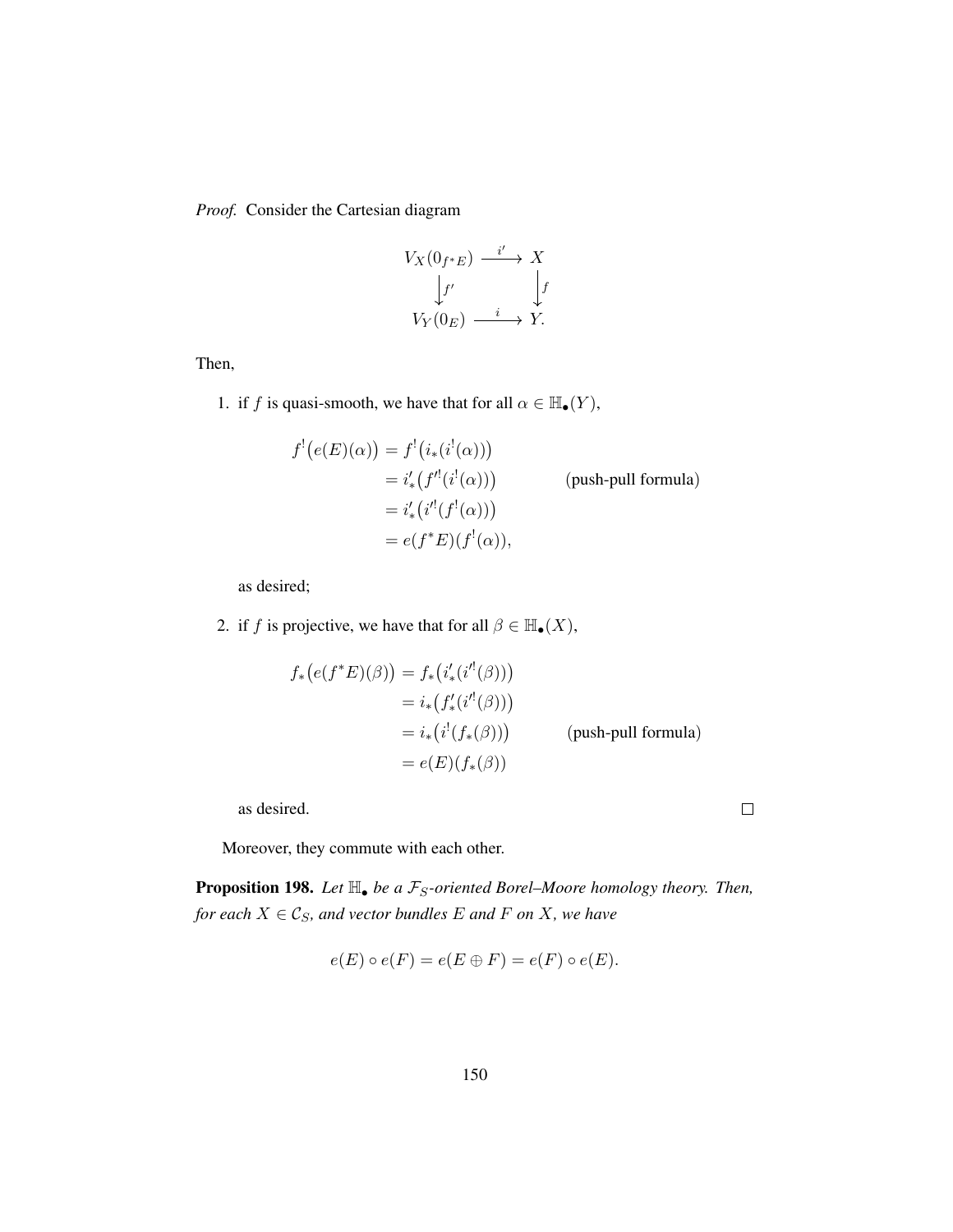*Proof.* Considering the Cartesian square

$$
V_X(0_{E \oplus F}) \xrightarrow{j'} V_X(0_F)
$$

$$
\downarrow i'
$$

$$
V_X(0_E) \xrightarrow{j} X
$$

we compute that

$$
e(E) \circ e(F) = j_* \circ j^! \circ i_* \circ i^!
$$
  
=  $j_* \circ i'_* \circ j'^! \circ i^!$  (push-pull formula)  
=  $(j \circ i')_* \circ (j \circ i')^!$   
=  $e(E \oplus F)$ 

from which the claim follows, as direct summation of vector bundles is commutative.  $\Box$ 

Next, we will closely follow Sections [6.1.1](#page-143-2) and [6.1.2](#page-146-1) in order to produce the desired homological universal properties.

**Definition 199.** A  $\mathcal{F}_S$ -oriented Borel–Moore homology theory *satisfies the weak projective bundle formula* if, for all  $X \in \mathcal{C}_S$ , and all  $n \geq 0$ , the map

$$
e(\mathcal{O}(1))^i \bigl( \mathrm{pr}_2^!(-) \bigr): \bigoplus_{i=0}^n \mathbb{H}_{\bullet}(X) \to \mathbb{H}_{\bullet}(\mathbb{P}^n \times X)
$$

is an isomorphism, and  $e(\mathcal{O}(1))^{n+1}$  is the zero operator.

<span id="page-160-0"></span>**Lemma 200.** *Suppose*  $\mathbb{H}_{\bullet}$  *satisfies the weak projective bundle formula, let*  $X \in \mathcal{C}_S$ *, and let*  $i_0$  *and*  $i_{\infty}$  *be the inclusions*  $X \hookrightarrow \mathbb{P}^1 \times X$  *at* 0 *and*  $\infty$ *, respectively. Then,* 

$$
i_0^! = i_\infty^! : \mathbb{H}_\bullet(\mathbb{P}^1 \times X) \to \mathbb{H}_\bullet(X).
$$

*Proof.* As  $e(\mathcal{O})$  is the zero operator on  $\mathbb{H}_{\bullet}(X)$ , both  $i_0^!$  and  $i_{\infty}^!$  annihilate the image of  $e(\mathcal{O}(1))^i\big(\text{pr}_2^!(-)\big)$  by Proposition [197.](#page-158-0) The claim then follows from the fact that both  $i_0$  and  $i_{\infty}$  are sections of  $\text{pr}_2$ .  $\Box$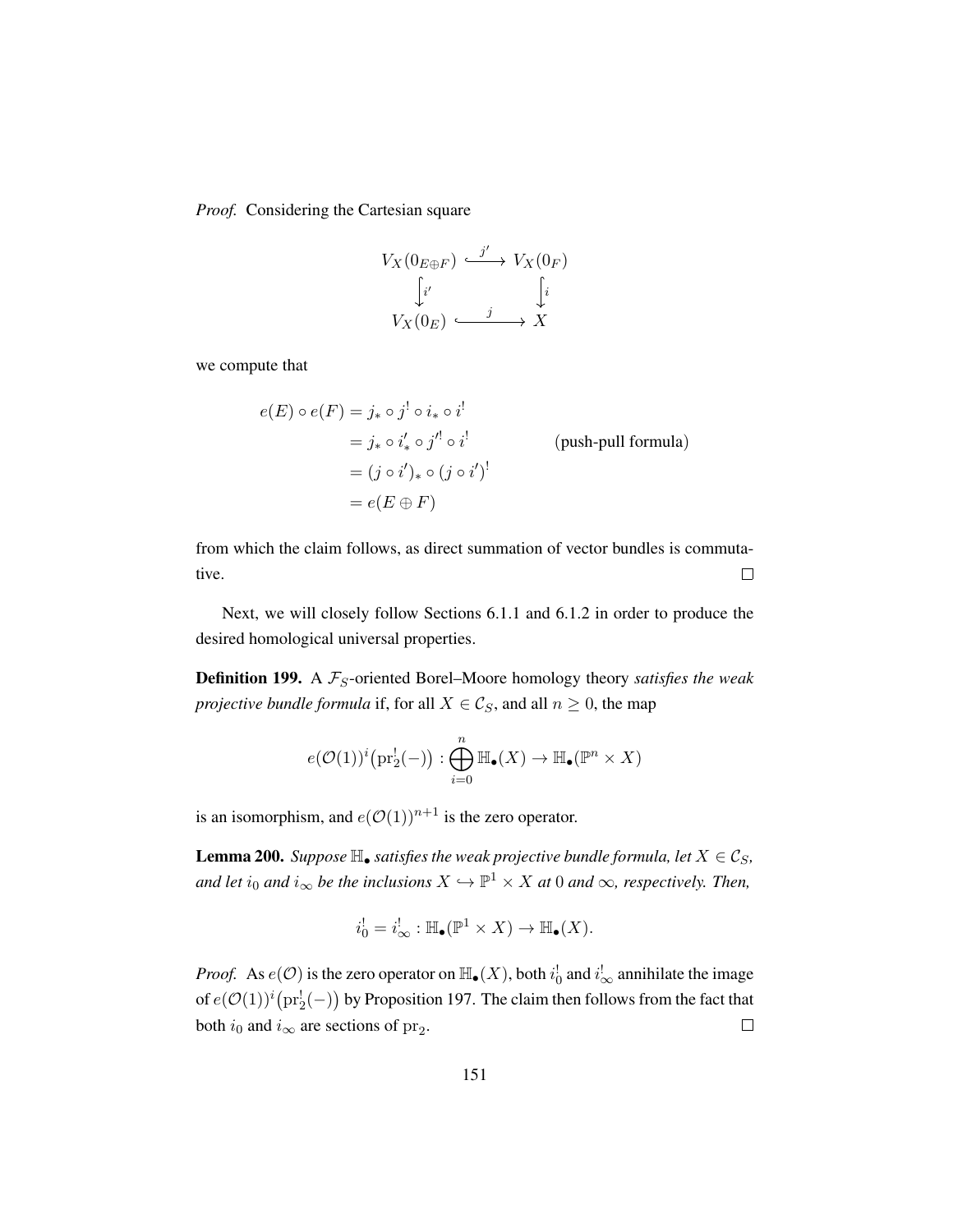It follows that Euler classes may be expressed in terms of derived vanishing loci.

Proposition 201. *Suppose that* H• *satisfies the weak projective bundle formula. Then, given*  $X \in \mathcal{C}_S$ *, a vector bundle*  $E$  *on*  $X$ *, and a global section s of*  $E$ *,* 

$$
e(E) = j_{s*} \circ j_s^!
$$

*where*  $j_s$  *is the inclusion*  $V_X(s) \hookrightarrow X$ *.* 

*Proof.* Considering the Cartesian diagram

$$
V_X(0) \xrightarrow{j_0} X
$$
  
\n
$$
\downarrow i'_0
$$
  
\n
$$
V_{\mathbb{P}^1 \times X}(x_0 \otimes s) \xrightarrow{j} \mathbb{P}^1 \times X
$$
  
\n
$$
\uparrow i'_{\infty}
$$
  
\n
$$
V_X(s) \xrightarrow{j_s} X,
$$

we compute that

$$
e(E) = j_{0*} \circ j_0^1
$$
  
\n
$$
= j_{0*} \circ j_0^1 \circ i_0^1 \circ pr_2^1
$$
  
\n
$$
= j_{0*} \circ i_0^1 \circ j^1 \circ pr_2^1
$$
  
\n
$$
= i_0^1 \circ j_* \circ j^1 \circ pr_2^1
$$
 (push-pull formula)  
\n
$$
= i_{\infty}^1 \circ j_* \circ j^1 \circ pr_2^1
$$
 (Lemma 200)  
\n
$$
= j_{s*} \circ i_{\infty}^1 \circ j^1 \circ pr_2^1
$$
 (push-pull formula)  
\n
$$
= j_{s*} \circ j_s^1 \circ i_{\infty}^1 \circ pr_2^1
$$
  
\n
$$
= j_{s*} \circ j_s^1,
$$

as desired.

Next, we study Euler class operators of tensor products.

 $\Box$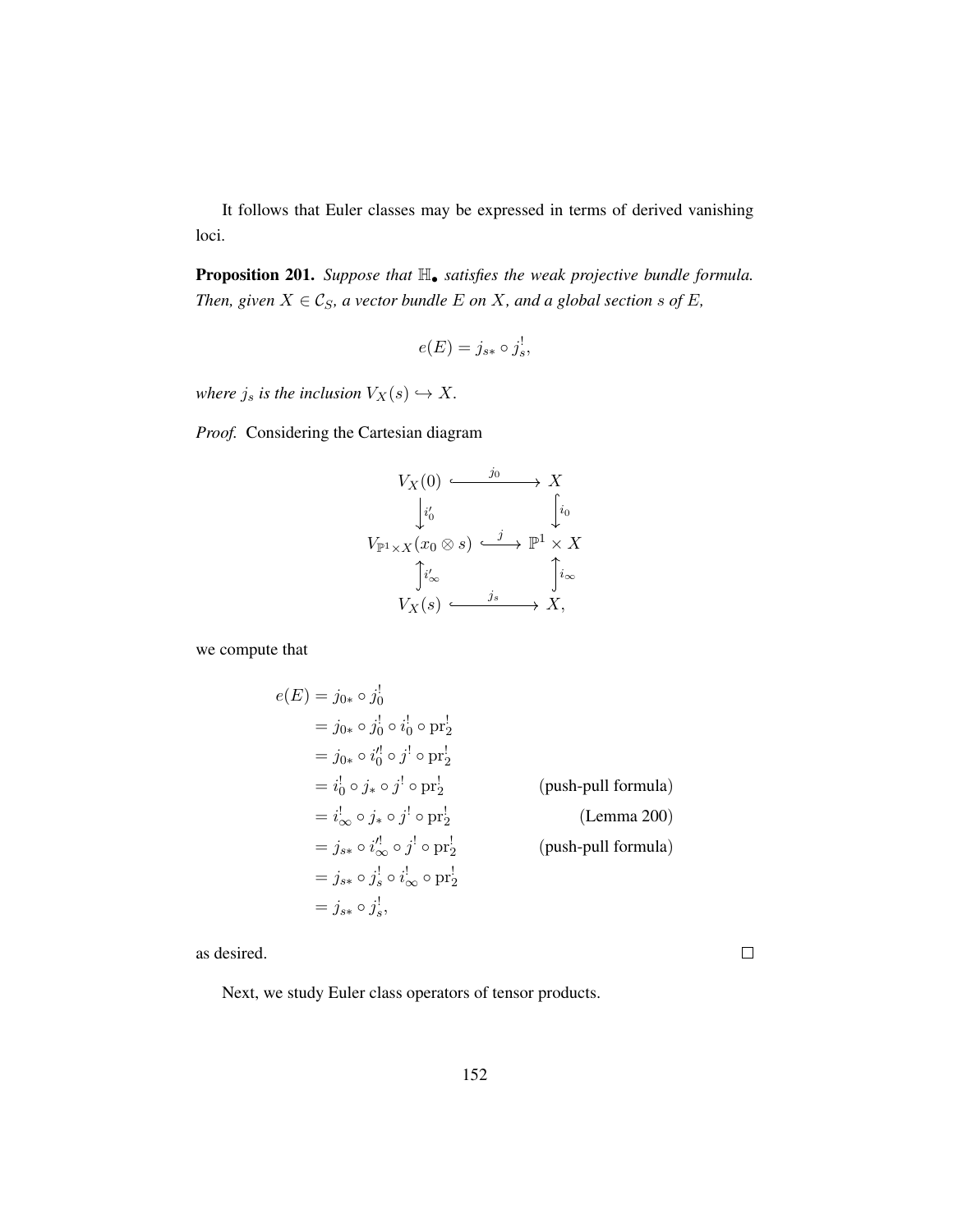Definition 202. Suppose that  $\mathbb{H}_{\bullet}$  satisfies the weak projective bundle formula. Then, there exists a unique formal power series

$$
F_{\mathbb{H}}(x,y) = \sum_{i,j \geq 0} b_{ij} x^i y^j \in \mathbb{H}_{\bullet}(S)[[x,y]]
$$

such that

$$
e(\mathcal{O}(1,1))\big(1_{\mathbb{P}^n_S \times_S \mathbb{P}^m_S}\big) = F_{\mathbb{H}}\big(e(\mathcal{O}(1,0)), e(\mathcal{O}(0,1))\big)\big(1_{\mathbb{P}^n_S \times_S \mathbb{P}^m_S}\big)
$$

in  $\mathbb{H}_{\bullet}(\mathbb{P}^n_S \times_S \mathbb{P}^m_S)$  for all  $n, m \geq 0$ .

Similarly, there exists a unique formal power series

$$
G_{\mathbb{H}}(x,y) \in \mathbb{H}_{\bullet}(S)[[x,y]]
$$

such that

$$
e(\mathcal{O}(1,-1))\big(1_{\mathbb{P}^n_S\times_S \mathbb{P}^m_S}\big)=G_{\mathbb{H}}\big(e(\mathcal{O}(1,0)), e(\mathcal{O}(0,1))\big)\big(1_{\mathbb{P}^n_S\times_S \mathbb{P}^m_S}\big)
$$

in  $\mathbb{H}_{\bullet}(\mathbb{P}^n_S \times_S \mathbb{P}^m_S)$  for all  $n, m \geq 0$ .

Before studying the above formal power series further, we make the following observation.

**Lemma 203.** Let  $\mathbb{H}_{\bullet}$  be a  $\mathcal{F}_{S}$ -oriented Borel–Moore homology theory, let  $X, Y \in$ C<sub>S</sub>, let E be a vector bundle on X, and let  $\alpha \in \mathbb{H}_{\bullet}(X)$  and  $\beta \in \mathbb{H}_{\bullet}(Y)$ *. Then,* 

$$
e(\mathrm{pr}_1^*E)(\alpha \times \beta) = e(E)(\alpha) \times \beta \in \mathbb{H}_{\bullet}(X \times_S Y)
$$

*and*

$$
e(\mathrm{pr}_2^* E)(\beta \times \alpha) = \beta \times e(E)(\alpha) \in \mathbb{H}_{\bullet}(Y \times_S X).
$$

*Proof.* Since

$$
V_{X \times_S Y}(0_{\text{pr}_1^* E}) \simeq V_X(0_E) \times_S Y \xrightarrow{i \times \text{Id}_Y} X \times_S Y
$$
  
\n
$$
\downarrow \qquad \qquad \downarrow
$$
  
\n
$$
V_X(0_E) \xrightarrow{i} \qquad \qquad \downarrow
$$
  
\n
$$
X
$$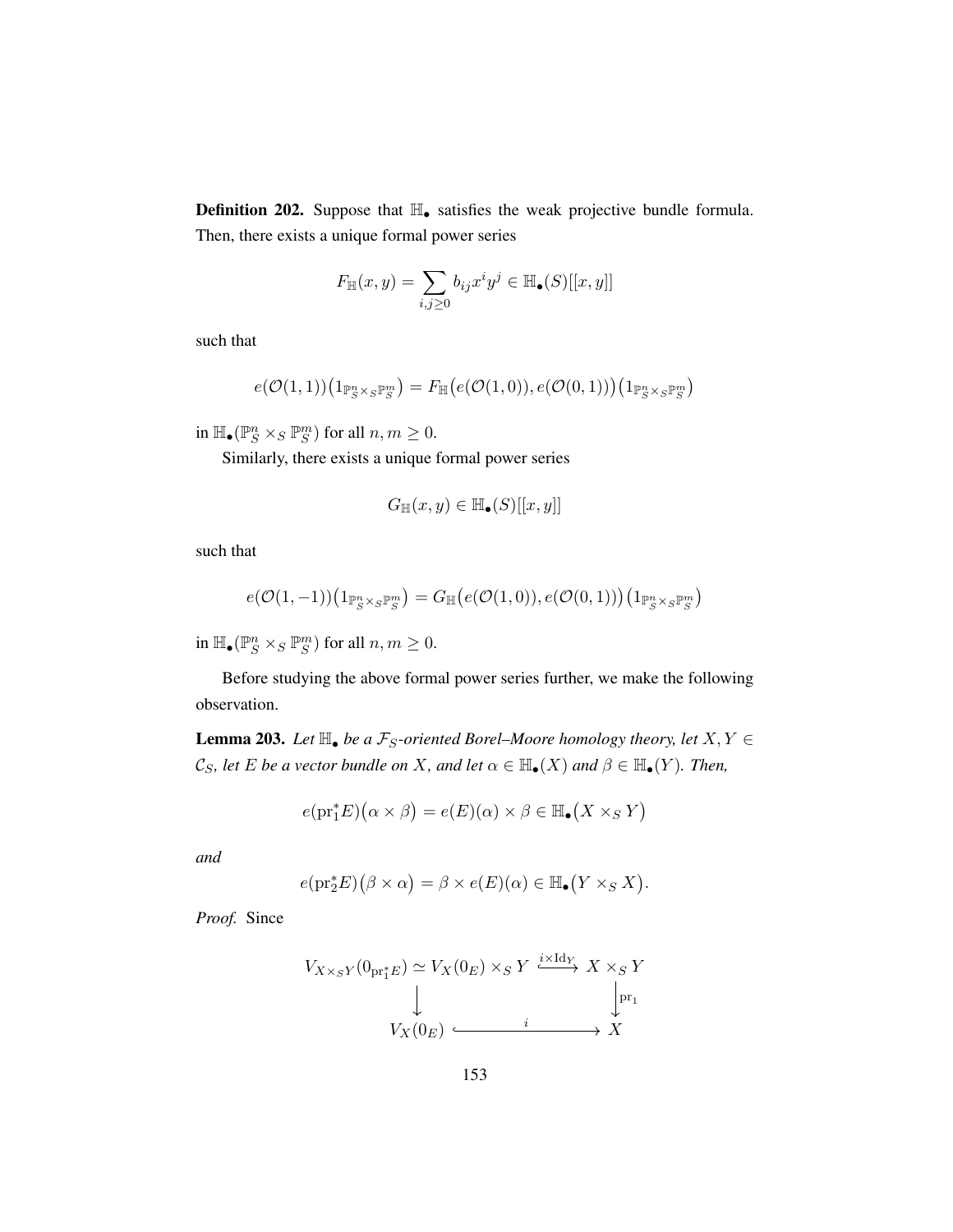is Cartesian, we have

$$
e(\mathrm{pr}_1^* E)(\alpha \times \beta) = (i \times \mathrm{Id}_Y)_* ((i \times \mathrm{Id}_Y)^! (\alpha \times \beta))
$$
  
=  $i_* (i^!(\alpha)) \times \beta$   
=  $e(E)(\alpha) \times \beta$ ,

proving the first claim. The second claim is proven in a similar fashion.

 $\Box$ 

 $\Box$ 

Next, we prove that the power series govern the Euler class operators of tensor product.

Lemma 204. *Suppose that* H• *satisfies the weak projective bundle formula, that*  $X \in \mathcal{C}_S$ , and that  $\mathcal{L}_1$  and  $\mathcal{L}_2$  are globally generated line bundles on X. Then,

$$
e(\mathscr{L}_1 \otimes \mathscr{L}_2) = F_{\mathbb{H}}(e(\mathscr{L}_1), e(\mathscr{L}_2))
$$

*and*

$$
e(\mathscr{L}_1 \otimes \mathscr{L}_2^{\vee}) = G_{\mathbb{H}}(e(\mathscr{L}_1), e(\mathscr{L}_2)).
$$

*Proof.* The proof of the second claim is similar to that of the first one, so we will only provide a proof for the first claim. Let  $f: X \to \mathbb{P}^n_S \times_S \mathbb{P}^n_S$  be such that  $f^*O(1,0) \simeq \mathscr{L}_1$  and  $f^*O(0,1) \simeq \mathscr{L}_2$ . Then, denoting by  $\Gamma_f$  the graph map  $X \to \mathbb{P}^n \times \mathbb{P}^m \times X$ , we compute that, for all  $\alpha \in \mathbb{H}_{\bullet}(X)$ ,

$$
e(\mathcal{L}_1 \otimes \mathcal{L}_2)(\alpha) = \Gamma_f^1(e(\mathrm{pr}_1^*\mathcal{O}(1,1))(\mathbb{1}_{\mathbb{P}_S^n \times_S \mathbb{P}_S^m} \times \alpha))
$$
  
\n
$$
= \Gamma_f^1(e(\mathcal{O}(1,1))(\mathbb{1}_{\mathbb{P}_S^n \times_S \mathbb{P}_S^m}) \times \alpha)
$$
  
\n
$$
= \sum_{i,j \geq 0} b_{ij} \Gamma_f^1(e(\mathcal{O}(1,0))^i \circ e(\mathcal{O}(0,1))^j(\mathbb{1}_{\mathbb{P}_S^n \times_S \mathbb{P}_S^m}) \times \alpha)
$$
  
\n
$$
= \sum_{i,j \geq 0} b_{ij} \Gamma_f^1(e(\mathrm{pr}_1^*\mathcal{O}(1,0))^i \circ e(\mathrm{pr}_1^*\mathcal{O}(0,1))^j(\mathbb{1}_{\mathbb{P}_S^n \times_S \mathbb{P}_S^m} \times \alpha))
$$
  
\n
$$
= \sum_{i,j \geq 0} b_{ij} e(\mathcal{L}_1)^i \circ e(\mathcal{L}_2)^j(\alpha),
$$

as desired.

Hence, we obtain the following analogue of Lemma [181.](#page-145-0)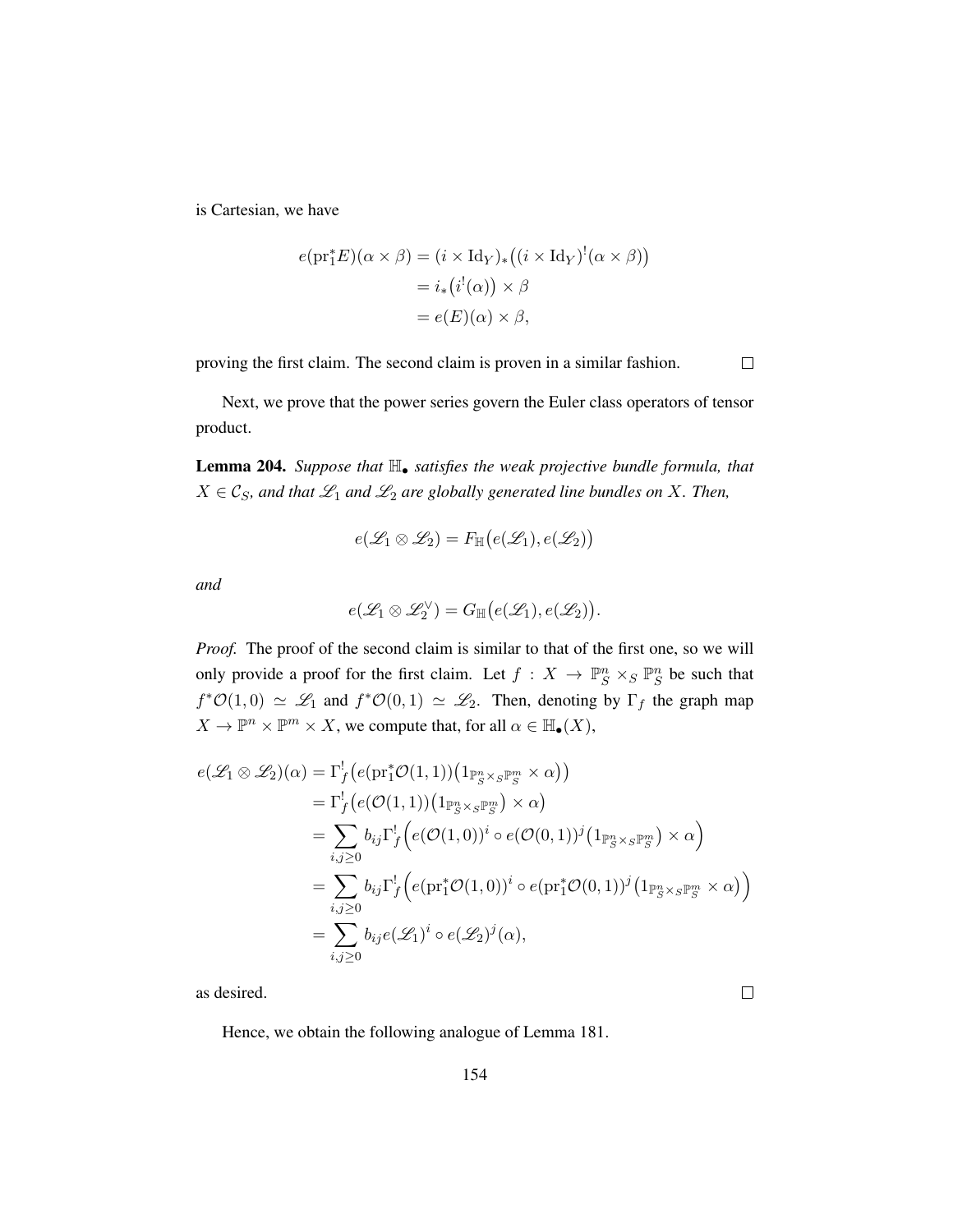Lemma 205. *Suppose that* H• *satisfies the weak projective bundle formula. Then,*

- *1.*  $F_{\mathbb{H}}(x, y)$  *is a commutative formal group law;*
- 2.  $G_{\mathbb{H}}(F_{\mathbb{H}}(x,y),y) = x;$
- 3.  $G_{\mathbb{H}}(x,y) = F_{\mathbb{H}}(x,i_{\mathbb{H}}(y)),$  where  $i_{\mathbb{H}}(y) \in \mathbb{H}_{\bullet}(S)[[y]]$  *is the formal inverse power series of the formal group law F*<sub>H</sub>.

*Proof.* Proof is the same as that of Lemma [181.](#page-145-0)

In particular, the following result is proven in exactly the same fashion as Proposition [182.](#page-146-0)

Proposition 206. *Suppose that* H• *satisfies the weak projective bundle formula. Then, for all*  $X \in \mathcal{C}_S$  *and all line bundles*  $\mathcal{L}, \mathcal{L}'$  *on*  $X$ *,* 

$$
e(\mathscr{L} \otimes \mathscr{L}') = F_{\mathbb{H}}(e(\mathscr{L}), e(\mathscr{L}'))
$$

*as operators on*  $\mathbb{H}_{\bullet}(X)$ *.* 

This result leads naturally to the following definition.

**Definition 207.** Let  $\mathbb{H}_{\bullet}$  be a  $\mathcal{F}_S$ -oriented Borel–Moore homology theory. Then, H• *has good Euler classes* if

- 1. Euler class operators of line bundles are nilpotent;
- 2. for all  $X \in \mathcal{C}_S$ , line bundles  $\mathcal L$  on X, and global sections s of  $\mathcal L$ , we have

$$
e(\mathscr{L}) = i_* \circ i^!,
$$

where i is the derived regular embedding  $V_X(s) \hookrightarrow X$ ;

3. there exists a formal group law

$$
F_{\mathbb{B}}(x,y) = x + y + \sum_{i,j \ge 1} b_{ij} x^i y^j \in \mathbb{H}_{\bullet}(S)[[x,y]]
$$

 $\Box$ 

 $\Box$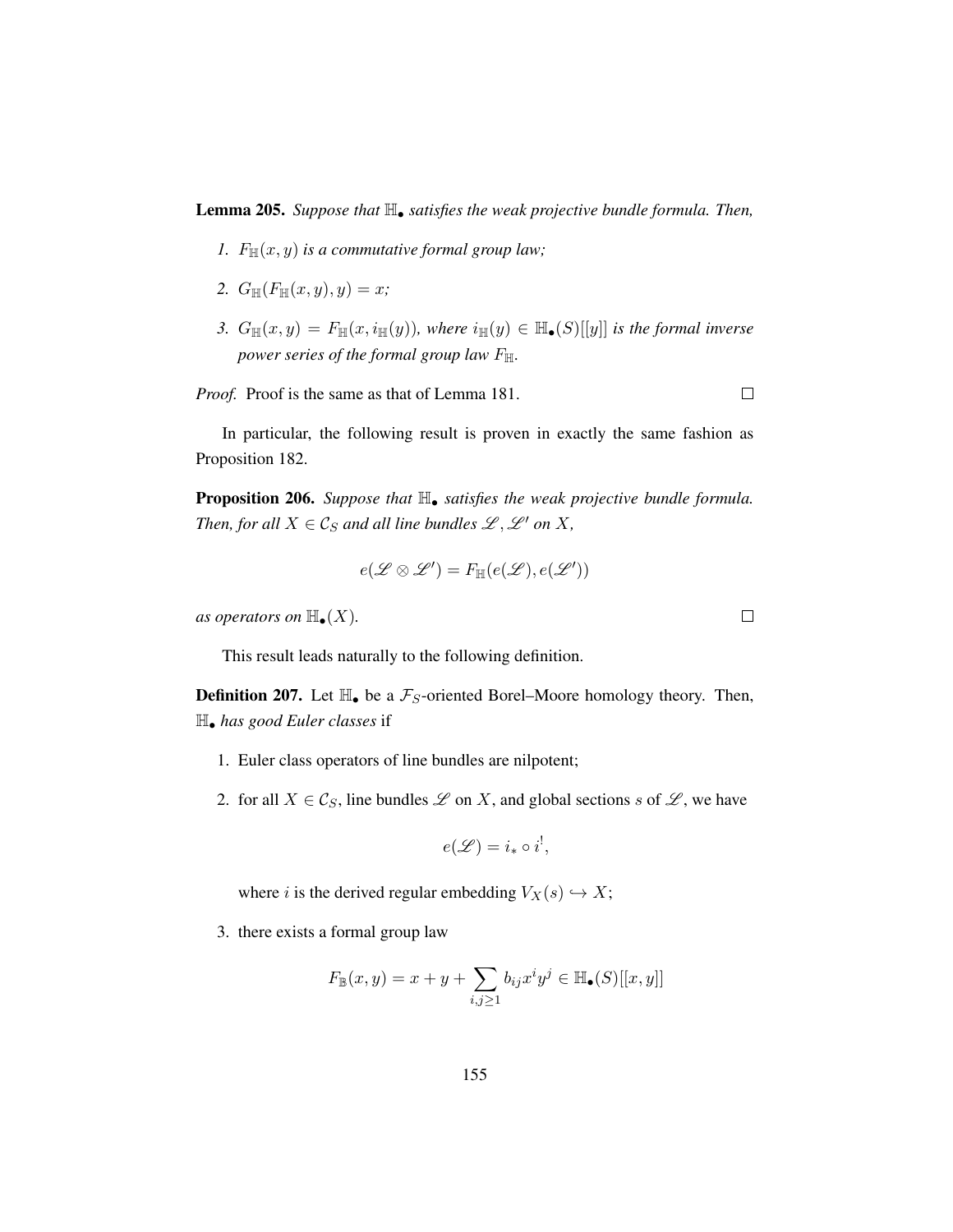such that, for all  $X \in \mathcal{C}_S$ , and all line bundles  $\mathcal{L}_1, \mathcal{L}_2$  on X, we have

$$
e(\mathscr{L}_1 \otimes \mathscr{L}_2) = F_{\mathbb{B}}(e(\mathscr{L}_1), e(\mathscr{L}_2))
$$

as operators on  $\mathbb{H}_{\bullet}(X)$ .

A theory that satisfies the weak projective bundle formula has good Euler classes.

Lemma 208. *Suppose that* H• *has good Euler classes. Then, for all quasi-smooth*  $X \in \mathcal{C}_S$  *and all line bundles*  $\mathcal L$  *on*  $X$ *, we have* 

$$
\pi_*(1_{\mathbb{P}(\mathscr{L}\oplus\mathcal{O})})=-\sum_{i,j\geq 1}b_{ij}e(\mathscr{L})^{i-1}\circ e(\mathscr{L}^{\vee})^{j-1}(1_X)\in\mathbb{H}_{\bullet}(X),
$$

*where*  $\pi$  *is the structure morphism*  $\mathbb{P}(\mathscr{L} \oplus \mathcal{O}) \to X$ .

*Proof.* Consider the inclusion  $X \simeq \mathbb{P}(\mathcal{O}) \to \mathbb{P}(\mathcal{L} \oplus \mathcal{O})$ , which has normal bundle  $\mathscr{L}$ . Then, analyzing the derived blowup  $W := \text{Bl}_{\infty \times X}(\mathbb{P}^1 \times \mathbb{P}(\mathscr{L} \oplus \mathcal{O}))$ , we note that the fiber of the natural map  $W \to \mathbb{P}^1_S$  over

- 1. 0, is equivalent to  $\mathbb{P}(\mathscr{L} \oplus \mathcal{O})$ ;
- 2.  $\infty$  is the sum of the strict transform D of  $\infty \times \mathbb{P}(\mathscr{L} \oplus \mathcal{O}) \hookrightarrow \mathbb{P}^1 \times \mathbb{P}(\mathscr{L} \oplus \mathcal{O})$ and the exceptional divisor  $\mathbb{P}(\mathscr{L} \oplus \mathcal{O}) \simeq \mathscr{E} \subset W$ , the intersection of which is  $X$ .

Moreover, the restrictions of  $\mathcal{O}(D)$  and  $\mathcal{O}(\mathcal{E})$  to X are equivalent to  $\mathcal{L}^{\vee}$  and  $\mathcal{L}$ , respectively. Hence, if we denote by q the natural map  $W \to X$ , we have

$$
\pi_*(1_{\mathbb{P}(\mathscr{L}\oplus\mathcal{O})}) = q_*\big(e(\mathcal{O}(1))(1_W)\big) \n= q_*\Big(F_{\mathbb{H}}\big(e(\mathcal{O}(D)), e(\mathcal{O}(\mathcal{E}))\big)(1_W)\Big)
$$

from which the desired equation follows immediately.

The above Lemma allows us to prove that the derived double point formula holds for any  $\mathcal{F}_S$ -oriented Borel–Moore homology theory that has good Euler

 $\Box$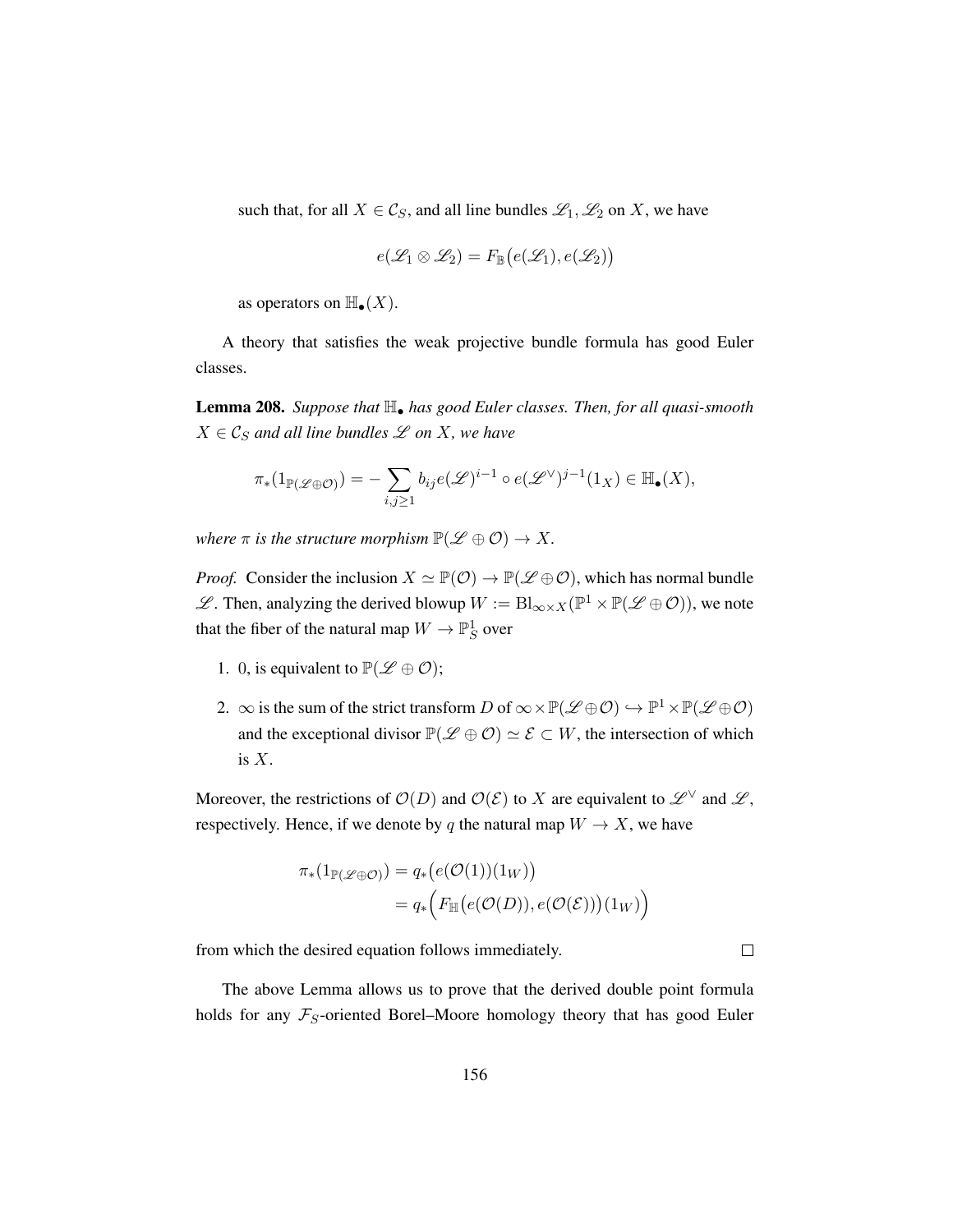classes. Given a  $\mathcal{F}_S$ -oriented Borel–Moore homology theory  $\mathbb{H}_\bullet$ , we will use the notation

$$
[V \to X] := f_*(1_V) \in \mathbb{H}_{\bullet}(X)
$$

for every projective morphism  $f : V \to X$  where V is quasi-smooth.

**Proposition 209.** *Suppose that*  $\mathbb{H}_{\bullet}$  *has good Euler classes. Then, for each*  $X \in \mathcal{C}_S$ *,* and each projective morphism  $\pi : W \to \mathbb{P}^1 \times X$  where W is quasi-smooth, the *equation*

$$
[W_0 \to X] = [D_1 \to X] + [D_2 \to X] - [\mathbb{P}_{D_1 \cap D_2}(\mathcal{O}(D_1) \oplus \mathcal{O}) \to X] \in \mathbb{H}_{\bullet}(X)
$$

*holds, where*

- *1.*  $W_0$  *is the fiber of*  $W \to \mathbb{P}^1 \times X$  *over*  $0 \times X$ *;*
- 2. *the fiber*  $W_{\infty}$  *of*  $W \to \mathbb{P}^1 \times X$  *over*  $\infty \times X$  *is the sum of virtual Cartier divisors*  $D_1$  *and*  $D_2$  *on W*.

*Proof.* Suppose first that  $W = X$ . Then, denoting by j the derived regular embed-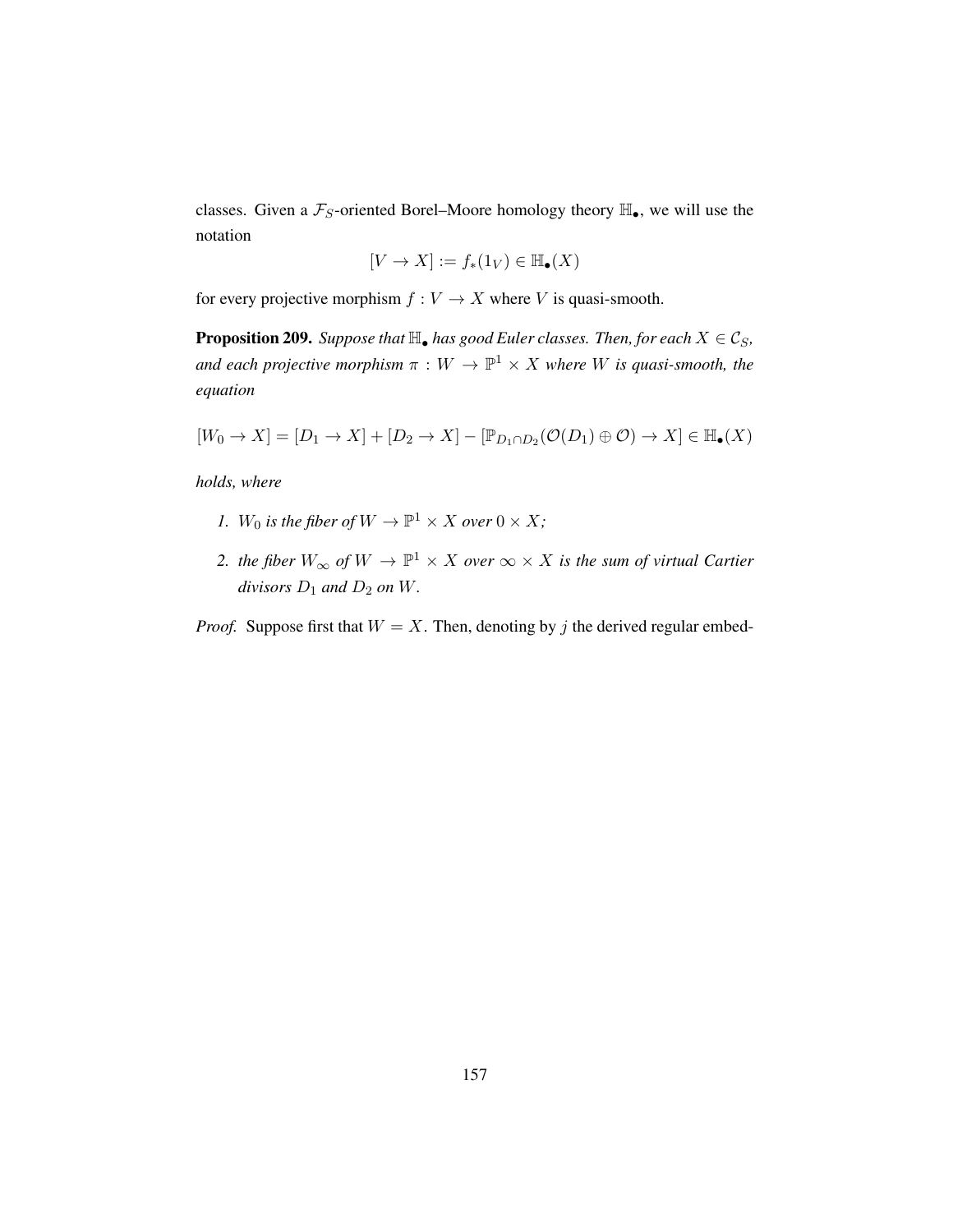ding  $D_1 \cap D_2 \hookrightarrow W$ , we compute that

$$
[W_0 \to W]
$$
  
\n=  $e(\mathcal{O}(1))(1_W)$   
\n=  $[D_1 \to W] + [D_2 \to W]$   
\n+  $\sum_{i,j\geq 1} b_{ij}e(\mathcal{O}(D_1))^{i-1} \circ e(\mathcal{O}(D_2))^{j-1}([D_1 \cap D_2 \to W])$   
\n=  $[D_1 \to W] + [D_2 \to W]$   
\n+  $j_* \Big( \sum_{i,j\geq 1} b_{ij}e(\mathcal{O}(D_1))^{i-1} \circ e(\mathcal{O}(D_2))^{j-1}(1_{D_1 \cap D_2}) \Big)$   
\n=  $[D_1 \to W] + [D_2 \to W]$   
\n+  $j_* \Big( \sum_{i,j\geq 1} b_{ij}e(\mathcal{O}(D_1))^{i-1} \circ e(\mathcal{O}(-D_1))^{j-1}(1_{D_1 \cap D_2}) \Big)$   
\n=  $[D_1 \to W] + [D_2 \to W] - j_* ([\mathbb{P}_{D_1 \cap D_2}(\mathcal{O}(D_1) \oplus \mathcal{O}) \to D_1 \cap D_2])$   
\n=  $[D_1 \to W] + [D_2 \to W] - [\mathbb{P}_{D_1 \cap D_2}(\mathcal{O}(D_1) \oplus \mathcal{O}) \to W],$ 

where, in the fifth equation, we have used the fact that  $\mathcal{O}(1) \simeq \mathcal{O}(D_1 + D_2)$ restricts to the trivial line bundle on  $W_{\infty}$ . The general case follows from this by pushing forward to X.  $\Box$ 

We have proven the following universal property for  $\Omega_*^S$ .

Theorem 210. *Let* S *be a finite-Krull-dimensional Noetherian derived scheme that admits an ample line bundle. Then,*

- *1.*  $\Omega_*^S$  is the universal  $\mathcal{F}_S$ -oriented Borel-Moore homology theory that satis*fies the weak projective bundle formula: given another such a theory*  $\mathbb{H}_{\bullet}$ *, there exists a unique transformation of*  $F_S$ -oriented Borel–Moore homology *theories*  $\underline{\Omega^S_*} \rightarrow \mathbb{H}_\bullet$ ;
- 2.  $\,\underline{\Omega}_*^S$  is the universal  $\mathcal{F}_S$ -oriented Borel-Moore homology theory that has good *Euler classes: given another such a theory* H•*, there exists a unique trans*formation of  $\mathcal{F}_S$ -oriented Borel–Moore homology theories  $\Omega_*^S \to {\mathbb{H}}_\bullet$ .  $\Box$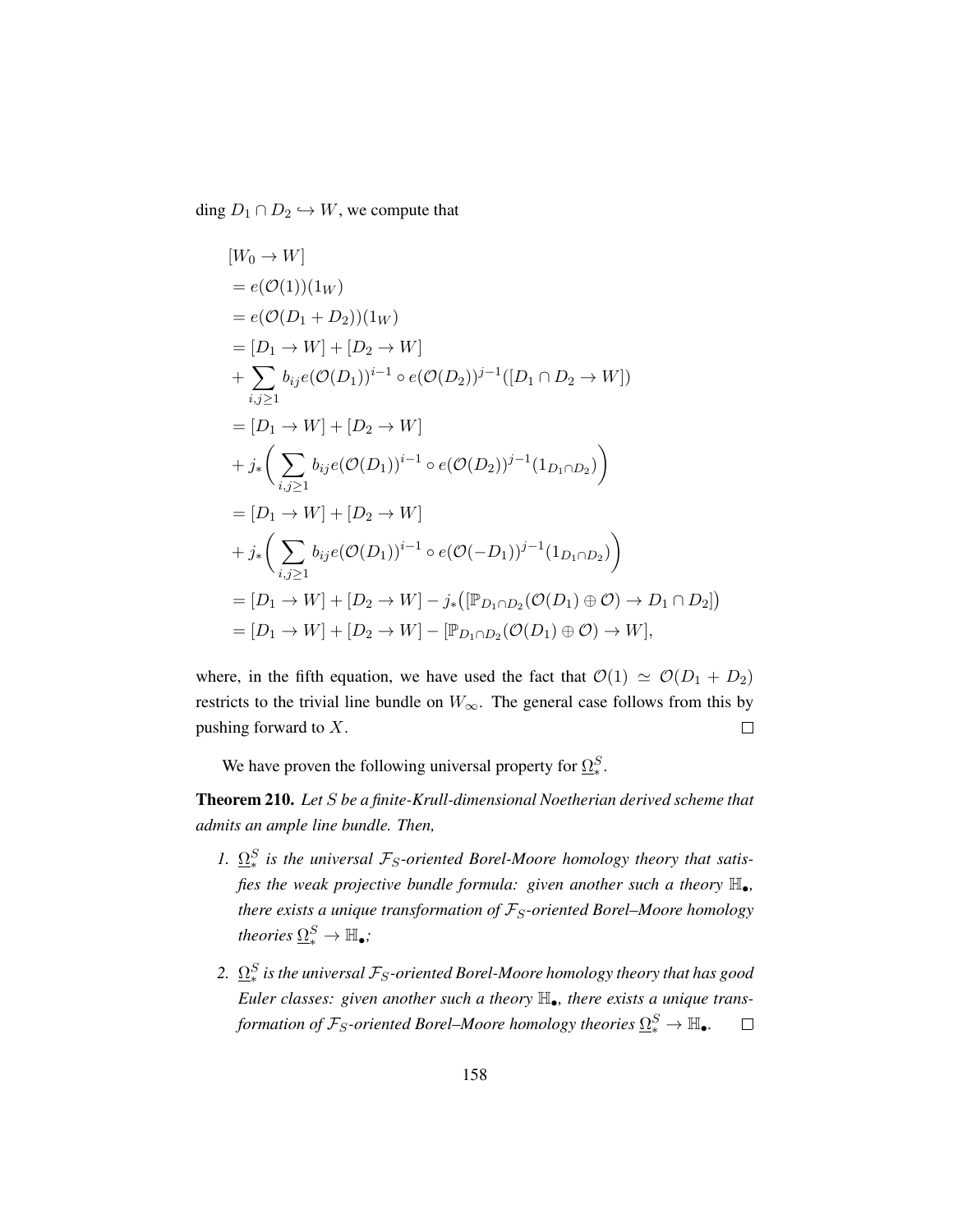## Chapter 7

# Comparison with Levine–Morel's algebraic bordism

Here, we prove that the algebraic bordism homology groups, obtained from the bivariant algebraic cobordism considered in Section [4.2,](#page-112-0) recover the algebraic bordism groups of Levine and Morel for quasi-projective schemes over a field of char-acteristic 0. We do this by first extending Lowrey–Schürg's algebraic bordism [[43\]](#page-200-2) to a bivariant theory  $d\Omega_k^*$  on  $\mathcal{F}_k$ , and then establishing an equivalence of this bivariant theory with  $\Omega_k^*$ . Throughout the chapter, k will denote a field.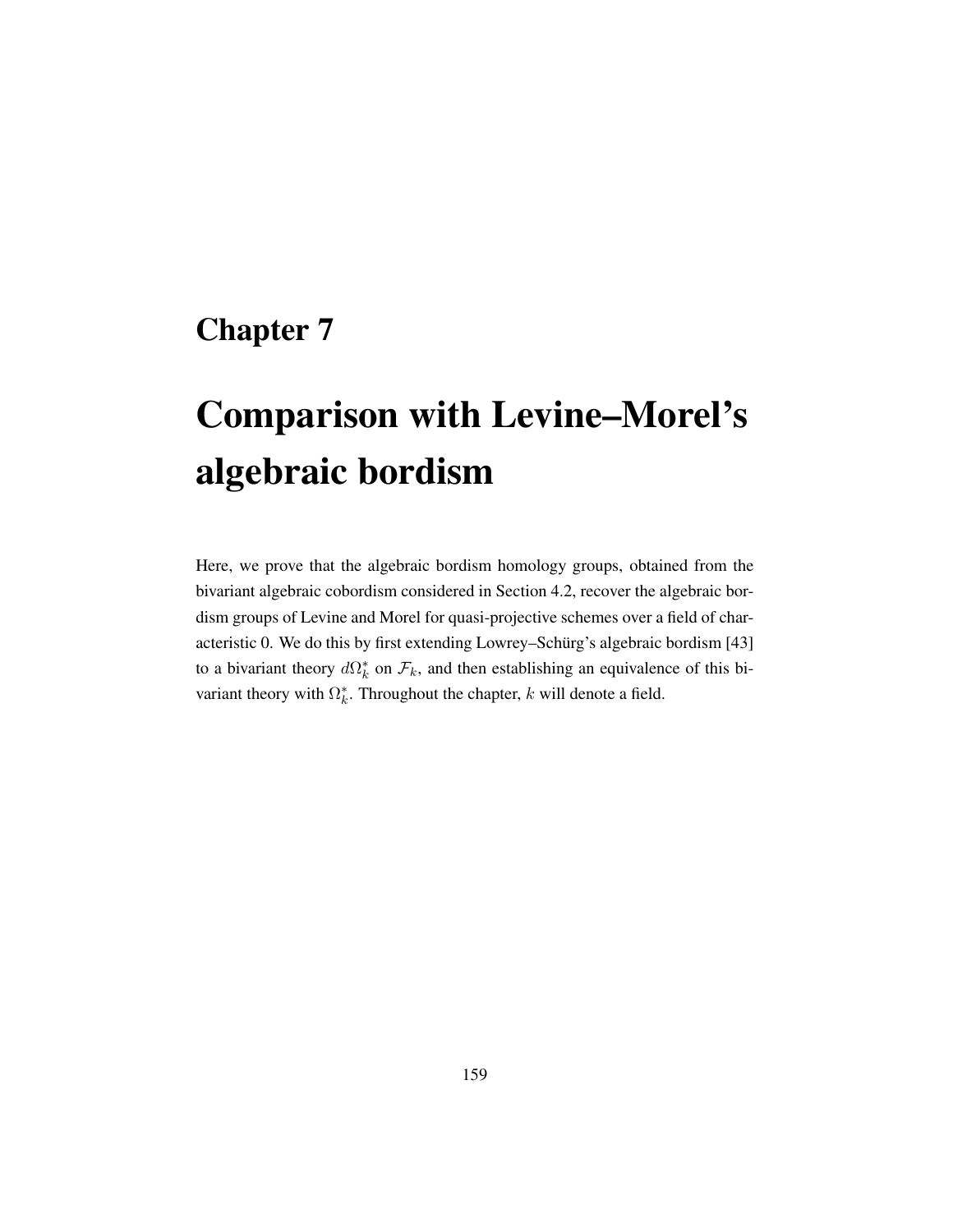### 7.1 Lowrey–Schürg's algebraic bordism  $d\Omega^k_*$  and its bivariant extension

Here, we recall the construction of Lowrey–Schürg algebraic bordism groups over fields, with the slight adjustments made in [\[8\]](#page-197-0). Simultaneously, we extend it to a bivariant theory on  $\mathcal{F}_k$ . Recall that  $\mathbb{A}_*^{\mathcal{F}_k}$  is a  $\mathcal{F}_k$ -oriented Borel–Moore homol-ogy theory<sup>[1](#page-169-0)</sup>; given such a theory  $\mathbb{H}_{\bullet}$ , and a collection of subsets  $\mathcal{S}(X) \subset \mathbb{H}_{\bullet}(X)$ , we will denote by  $\langle S \rangle_{\mathbb{H}}$  the  $\mathcal{F}_k$ -oriented-homology ideal generated by S, i.e., the smallest collection of subsets that contains  $S$  and that is stable under sums, pushforwards, Gysin pullbacks, and external products by arbitrary elements.

We will construct the bivariant theory  $d\Omega_k^*$  and the homology theory  $d\Omega_k^k$  as quotients of  $\mathbb{L}^* \otimes \mathbb{A}_{\mathcal{F}_k}^*$  and  $\mathbb{L}_* \otimes \mathbb{A}_*^{\mathcal{F}_k}$ , respectively, where  $\mathbb{L}^*$  and  $\mathbb{L}_*$  are the the Lazard ring, equipped with its cohomological (non-positive) and homological (non-negative) grading, respectively. As  $\mathbb{L}^* \otimes \mathbb{A}_{\mathcal{F}_k}^*$ , and any quotient  $\mathbb B$  thereof, is generated by orientations, Proposition [51](#page-54-0) implies that the  $\mathcal{F}_k$ -oriented-homology ideals of  $\mathbb{B}_{\bullet}$  are exactly the restrictions of bivariant ideals of  $\mathbb{B}$  to  $\mathbb{B}_{\bullet}$ .

The construction is given in several steps.

<span id="page-169-1"></span>Construction 211 (*Naive derived cobordism*, cf. [\[43\]](#page-200-2) Definition 3.4). We define

$$
d\Omega^{k,\mathrm{naive}}_* := \mathbb{L}_* \otimes \mathbb{A}_*^{\mathcal{F}_k}/\mathcal{R}^\mathrm{fib},
$$

where  $\mathcal{R}^{\text{fib}}$  is the homology ideal of homotopy fiber relations. In other words,  $\mathcal{R}^{\text{fib}}(X)$  is the L-module generated by elements of form

$$
[W_0 \to X] - [W_\infty \to X] \in \mathbb{L}_* \otimes \mathbb{A}_*^k(X),
$$

where  $W \to \mathbb{P}^1 \times X$  is a projective morphism with W quasi-smooth over k, and where  $W_0$  and  $W_{\infty}$  are the fibers of  $W \to \mathbb{P}^1$  over 0 and  $\infty$  respectively.

Similarly, we define

$$
d \Omega^*_{k, \mathrm{naive}} := \mathbb{L}^* \otimes \mathbb{A}^*_{\mathcal{F}_k} / \mathcal{R}^\mathrm{fib},
$$

<span id="page-169-0"></span> $<sup>1</sup>$  In fact, by Lemma [194,](#page-156-0) it is the universal one.</sup>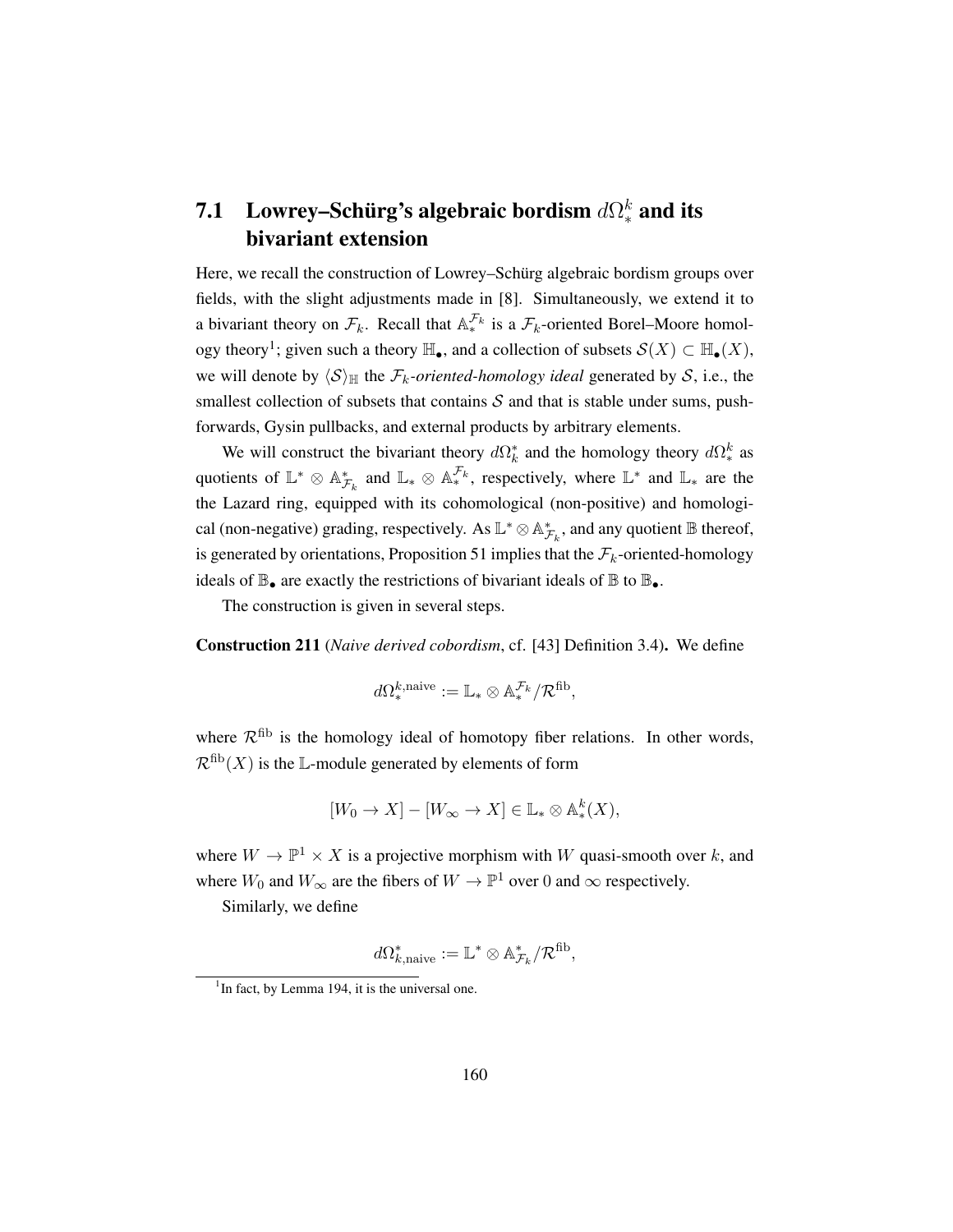where  $\mathcal{R}^{\text{fib}}(X \to Y)$  is the L-module generated by elements of form

$$
[W_0 \to X] - [W_\infty \to X] \in \mathbb{L}^* \otimes \mathbb{A}_k^*(X),
$$

where  $W \to \mathbb{P}^1 \times X$  is a projective morphism such that the composition  $W \to$  $\mathbb{P}^1 \times Y$  is quasi-smooth. Clearly,  $d\Omega^{k,\text{naive}}_*$  is the associated homology theory of  $d\Omega^*_{k,\text{naive}}$ .

Euler classes of vector bundles can be expressed in terms of vanishing loci in naive derived cobordism.

<span id="page-170-0"></span>**Lemma 212.** Let  $X \in \mathcal{C}_k$  and let E be a vector bundle on X. Then, for every *global section* s *of* E*,*

$$
e(E) = [V_X(s) \to X] \in d\Omega^*_{k,\text{naive}}(X).
$$

*Proof.* Same as that of Lemma [132.](#page-102-0)

In particular, Euler classes of globally generated vector bundles are nilpotent. Let us denote by

$$
F_{\text{univ}}(x, y) \in \mathbb{L}[[x, y]]
$$

the universal formal group law.

<span id="page-170-1"></span>Construction 213 (*Derived precobordism*, cf. [\[43\]](#page-200-2) Definition 3.16 and Lemma 3.17). The theory  $d\Omega^*_{k, \text{pre}}$  is constructed from  $\Omega^*_{k, \text{naive}}$  in two steps.

1. We define  $\mathcal{R}^{\text{fgl}}(X) \subset d\Omega^{k,\text{naive}}_*(X)$  as consisting of elements of form

$$
(e(\mathscr{L}_1 \otimes \mathscr{L}_2) - F_{\text{univ}}(e(\mathscr{L}_1), e(\mathscr{L}_2))) \bullet 1_X,
$$

where X is smooth over k and  $\mathcal{L}_i$  are globally generated line bundles on X. Set  $\overline{D}$ 

$$
d\Omega_*^{\prime k,\mathrm{pre}}:=d\Omega_*^{k,\mathrm{naive}}/\langle \mathcal{R}^\mathrm{fgl}\rangle_{d\Omega^{k,\mathrm{naive}}}.
$$

Similarly, we define  $\mathcal{R}^{\text{fgl}}(X) \subset d\Omega^*_{k,\text{naive}}(X)$  as consisting of elements of form

$$
e(\mathscr{L}_1 \otimes \mathscr{L}_2) - F_{\text{univ}}(e(\mathscr{L}_1), e(\mathscr{L}_2))
$$

 $\Box$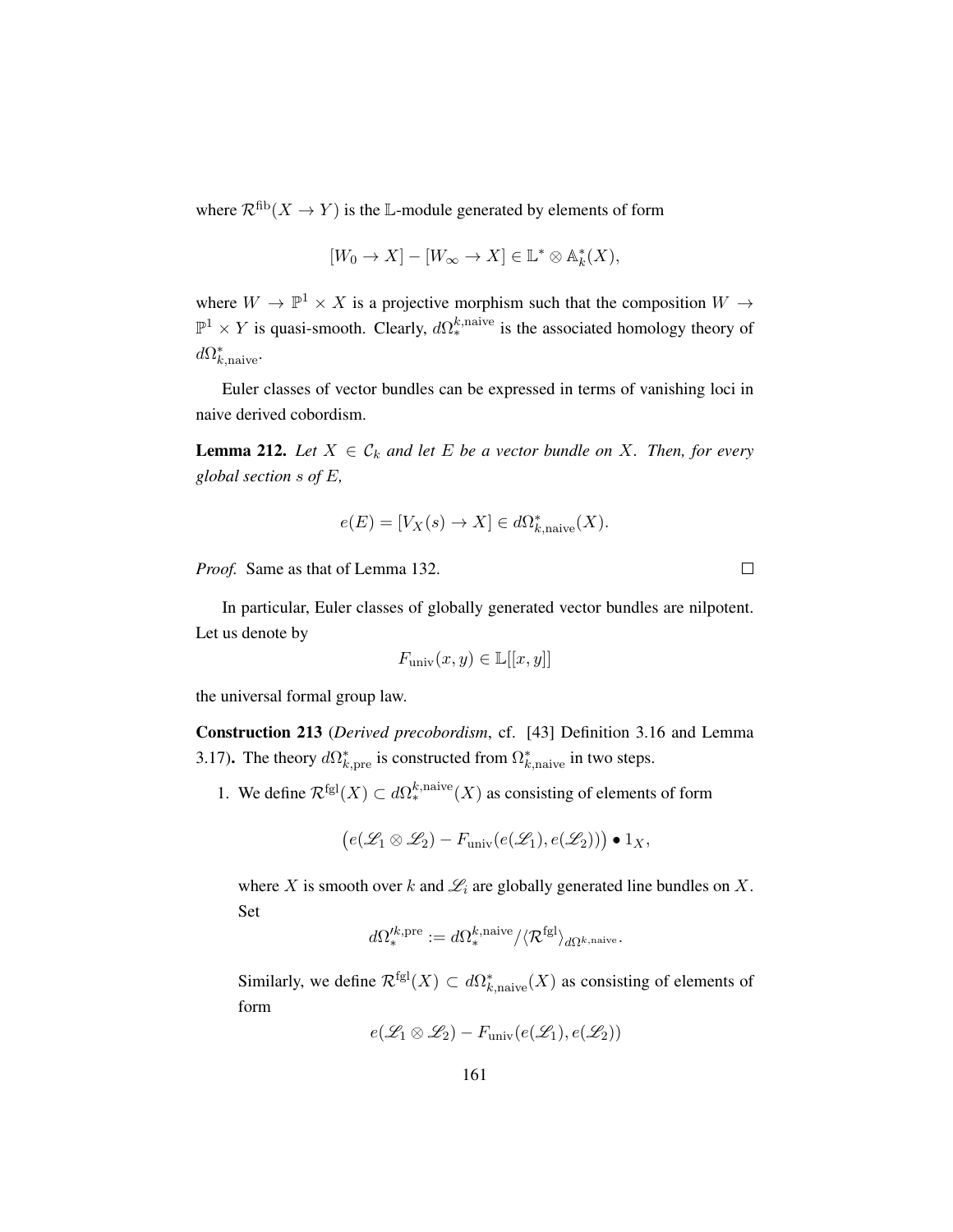where X is smooth over k and  $\mathcal{L}_i$  are globally generated line bundles on X, and set

$$
d\Omega_{k,\mathrm{pre}}'^* := d\Omega_{k,\mathrm{naive}}^*/\langle \mathcal{R}^\mathrm{fgl}\rangle_{d\Omega_{k,\mathrm{naive}}}.
$$

Since the orientations along smooth morphisms are isomorphisms (Proposi-tion [26\)](#page-31-0),  $d\Omega'^{k,\text{pre}}_*$  is the associated homology theory of  $d\Omega'^{*}_{k,\text{pre}}$ .

2. Secondly, we set

$$
d\Omega^{k,\mathrm{pre}}_* := d\Omega'^{k,\mathrm{pre}}_* / \langle \mathcal{R}^\mathrm{fgl}_+ \rangle_{d\Omega'^{k,\mathrm{pre}}},
$$

where the subset  $\mathcal{R}^{\text{fgl}}_+(X) \subset d\Omega'^{k,\text{pre}}_*(X)$ , for X smooth over k, consists of elements of form

$$
\left(e(\mathscr{L}) - F_{\text{univ}}\big(e(\mathscr{L}_1), i_{\text{univ}}\big(e(\mathscr{L}_2)\big)\big)\right) \bullet 1_X,
$$

where  $\mathscr{L}_1$  and  $\mathscr{L}_2$  are globally generated line bundles on  $X, \mathscr{L} \simeq \mathscr{L}_1 \otimes \mathscr{L}_2^{\vee}$ , and  $i_{\text{univ}}$  is the formal inverse power series of  $F_{\text{univ}}$ .

Similarly, we set

$$
d\Omega^*_{k,\mathrm{pre}} := d\Omega'^*_{k,\mathrm{pre}} / \langle \mathcal{R}^\mathrm{fgl}_+ \rangle_{d\Omega'_{k,\mathrm{pre}}},
$$

where  $\mathcal{R}^{\text{fgl}}_{+}(X) \subset d\Omega'^*_{k,\text{pre}}(X)$ , for X smooth over k, consists of

$$
e(\mathcal{L}) - F_{\text{univ}}(e(\mathcal{L}_1), i_{\text{univ}}(e(\mathcal{L}_2))),
$$

where  $\mathscr{L}_1$  and  $\mathscr{L}_2$  are globally generated line bundles on X, and where  $\mathscr{L} \simeq$  $\mathscr{L}_1 \otimes \mathscr{L}_2^{\vee}$ . Clearly,  $d\Omega^{k,\text{pre}}_*$  is the associated homology theory of  $d\Omega^*_{k,\text{pre}}$ .

<span id="page-171-0"></span>**Lemma 214.** *The bivariant theory*  $d\Omega^*_{k,pre}$  *has good Euler classes (Definition*) *[183\)](#page-147-0).*

*Proof.* Let us verify that  $d\Omega^*_{k,pre}$  satisfies the conditions of Definition [183.](#page-147-0)

1. If  $\mathcal{L}_1$  and  $\mathcal{L}_2$  are globally generated, then their Euler classes are nilpotent, as is

$$
e(\mathscr{L}_1 \otimes \mathscr{L}_2^{\vee}) = F_{\mathrm{univ}}\big(e(\mathscr{L}_1), i_{\mathrm{univ}}(e(\mathscr{L}_2))\big).
$$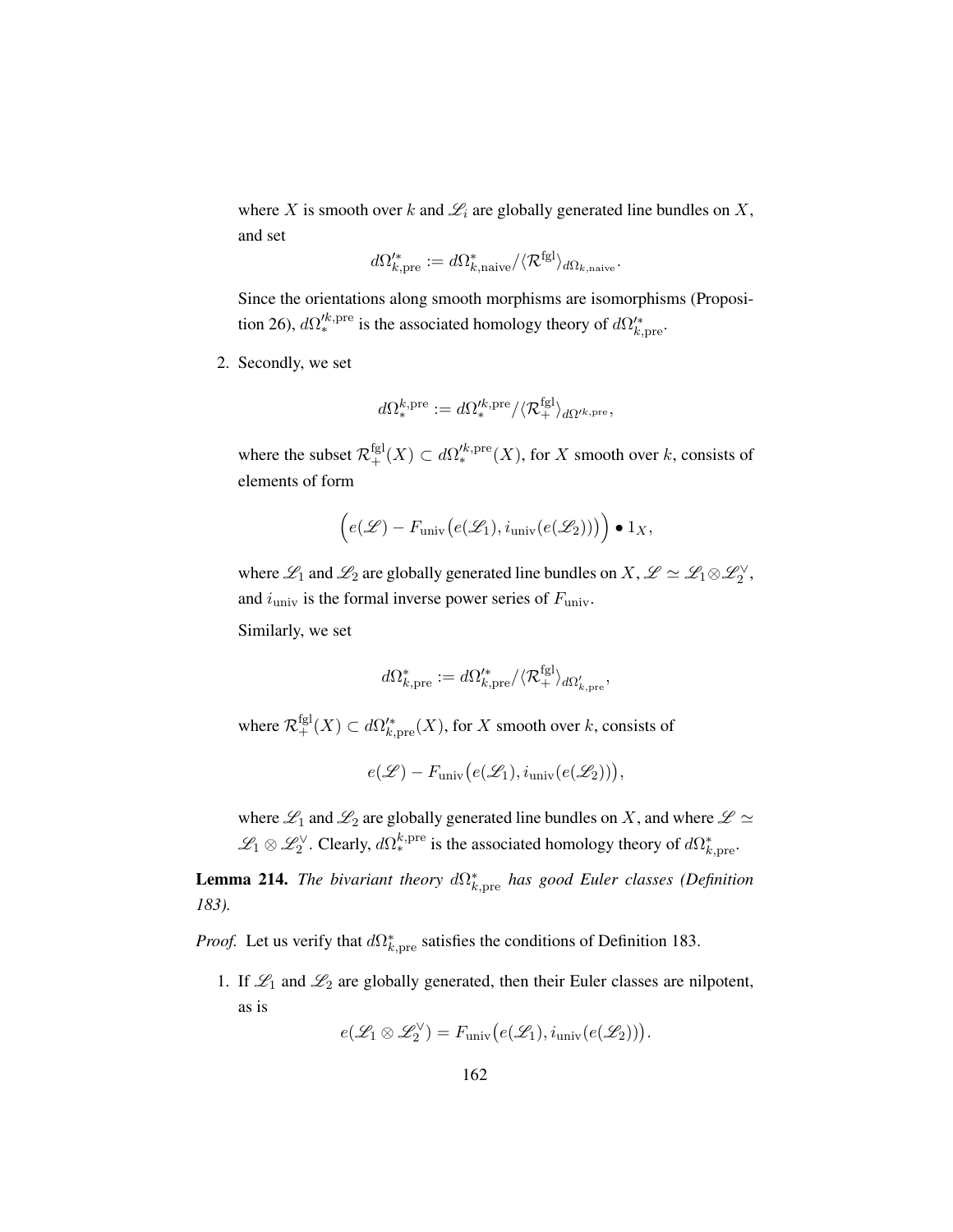As every line bundle is equivalent to one of the form  $\mathscr{L}_1 \otimes \mathscr{L}_2^{\vee}$  with  $\mathscr{L}_i$ globally generated, if follows that Euler classes of line bundles are nilpotent.

- 2. This is Lemma [212.](#page-170-0)
- 3. This is proven similarly to Proposition [182.](#page-146-0)  $\Box$

We are finally ready to construct  $d\Omega_k^*$  and  $d\Omega_*^k$ .

Construction 215 (*Derived algebraic cobordism*, cf. [\[43\]](#page-200-2) Definition 3.20). We define  $\mathcal{R}^{\text{snc}} \subset d\Omega^{k,\text{pre}}_*$  as the collection of homology elements containing

$$
\zeta_{W,D} - 1_D \in d\Omega_*^{k,\text{pre}}(D)
$$

where  $D \hookrightarrow W$  ranges over all k-snc divisors in all W that are smooth over k, and ζW,D is as in Definition [145.](#page-112-1) Then the *derived algebraic* k*-bordism* is defined as

$$
d\Omega^k_*(X) := d\Omega^{k,\mathrm{pre}}_* / \langle \mathcal{R}^\mathrm{snc} \rangle_{d\Omega^{k,\mathrm{pre}}},
$$

It is the homology theory associated to the bivariant theory

$$
d\Omega_k^* := d\Omega_{k,\mathrm{pre}}^* / \langle \mathcal{R}^{\mathrm{snc}} \rangle_{d\Omega_{k,\mathrm{pre}}}.
$$

For a quasi-projective classical k-scheme X, we denote by  $\Omega_*(X)$  the algebraic bordism group of Levine–Morel [\[40\]](#page-200-1). By the results of Levine–Pandharipande [\[41\]](#page-200-0) it admits a presentation where the generators are isomorphisms classes of smooth k-varieties V together with a projective map  $V \to X$ , and the relations are given by double point relations, the derived analogues of which we have used in he definition of universal precobordism. The following is Theorem 5.12 of [\[43\]](#page-200-2).

<span id="page-172-0"></span>Theorem 216. *If* k *is a field of characteristic 0, then, for all quasi-projective derived* k*-schemes* X*, the map*

$$
\Omega_*(X_{\text{cl}}) \to d\Omega^k_*(X),
$$

*given by the formula*

$$
[V \to X_{\rm cl}] \mapsto [V \to X],
$$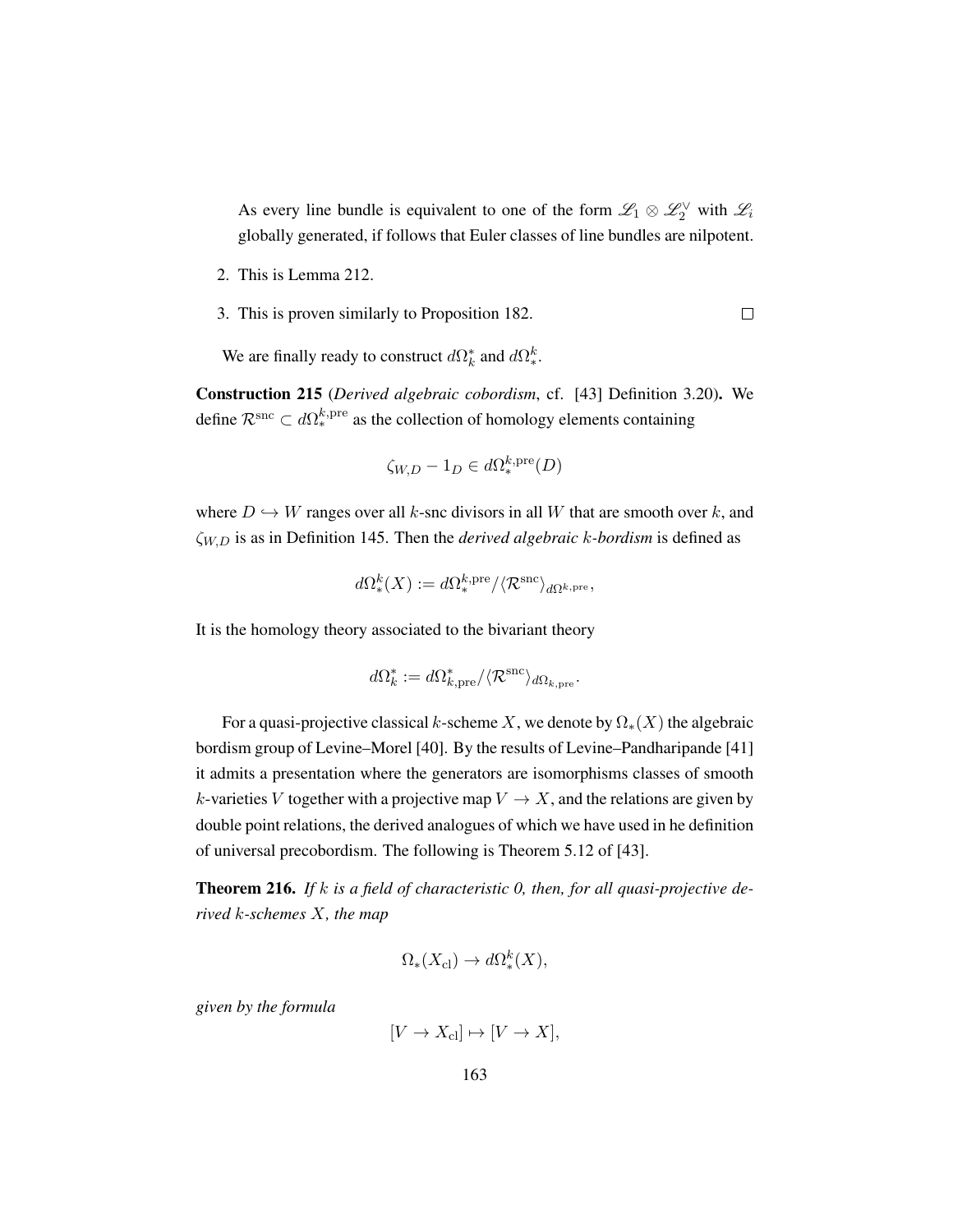*is an isomorphism.*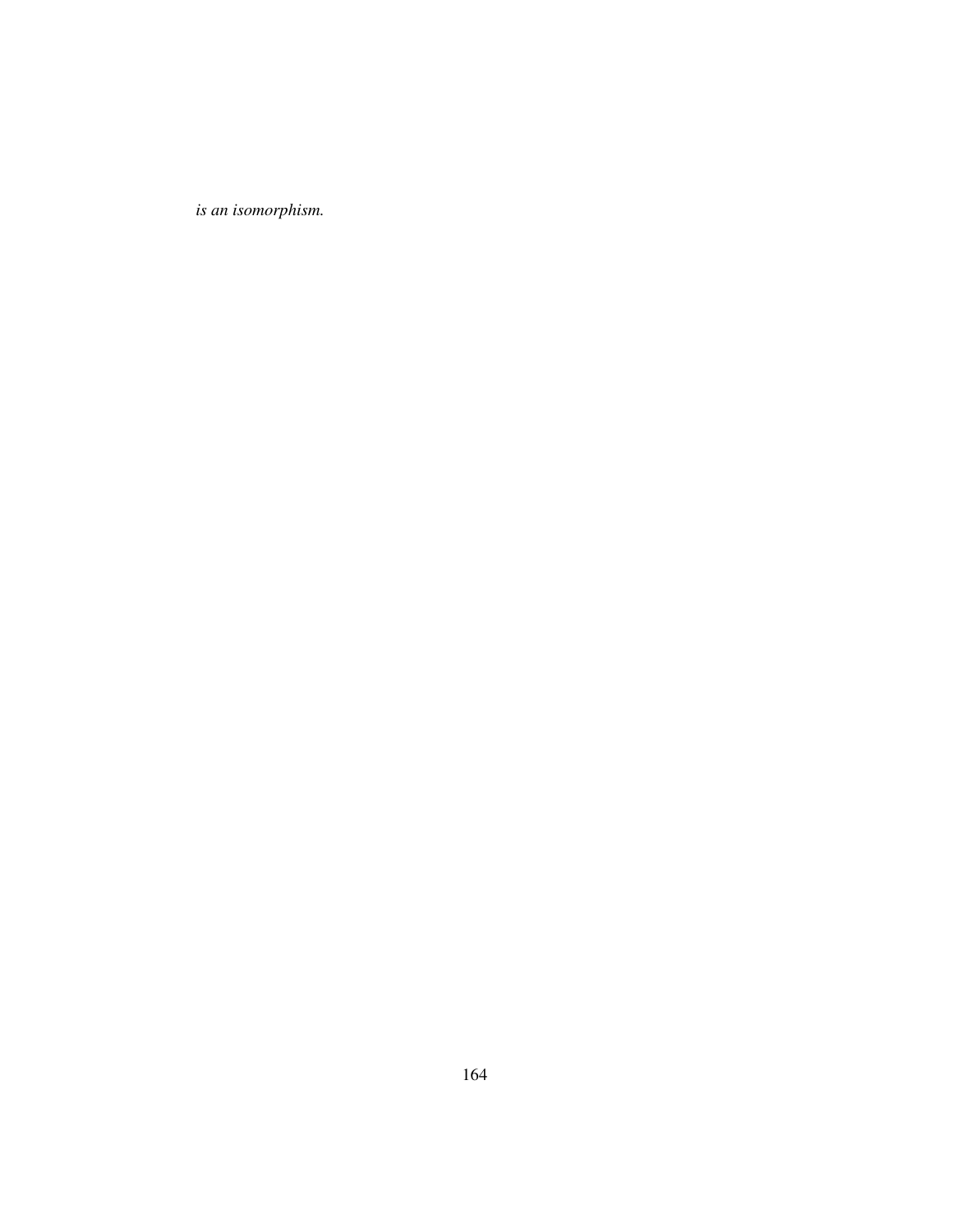#### **7.2** Comparison of  $\Omega_k^*$  $\frac{k}{k}$  and  $d\Omega_k^*$ k

Here, we prove that the bivariant theories  $\Omega_k^*$  and  $d\Omega_k^*$  are equivalent. In particular, we obtain the following result.

<span id="page-174-0"></span>**Corollary 217.** Let *k* be a field of characteristic 0. Then, for all  $X \in \mathcal{C}_k$ , the map

$$
\Omega_*(X_{\text{cl}}) \to \Omega^k_*(X),
$$

*given by the formula*

$$
[V \to X_{\text{cl}}] \mapsto [V \to X],
$$

*is an isomorphism.*

In other words, in characteristic 0, the bivariant algebraic k-cobordism is a bivariant extension of Levine–Morel's algebraic bordism. We begin with the following observations.

Lemma 218. *There exists a unique orientation preserving Grothendieck transformation*

$$
\eta : \underline{\Omega}_k^* \to d\Omega_{k, \text{pre}}^*.
$$

*Proof.* By Lemma [214,](#page-171-0)  $d\Omega_{k,pre}^*$  has good Euler classes, so the claim follows from one of the universal properties of  $\Omega_k^*$  given in Theorem [186.](#page-149-0)  $\Box$ 

Lemma 219. *There exists a unique* L*-linear orientation preserving Grothendieck transformation*

$$
\eta': d\Omega^*_{k, \text{pre}} \to \underline{\Omega}^*_k,
$$

*where*  $\Omega_k^*$  *has the* L-linear structure provided by its formal group law (Theorem *[143\)](#page-110-0).*

*Proof.* Indeed, since  $d\Omega^*_{k,pre}$  is constructed as a quotient of  $\mathbb{L}^* \otimes \mathbb{A}^*_{\mathcal{F}_k}$ , there exists at most one such a Grothendieck transformation. The proof then reduces to checking that the unique transformation  $\mathbb{L}^* \otimes \mathbb{A}_{\mathcal{F}_k}^* \to \Omega_k^*$  kills the relations imposed in Constructions [211](#page-169-1) and [213,](#page-170-1) which is obvious.  $\Box$ 

As the composition

$$
\underline{\Omega}_k^* \xrightarrow{\eta} d\Omega_{k,\mathrm{pre}}^* \xrightarrow{\eta'} \underline{\Omega}_k^*
$$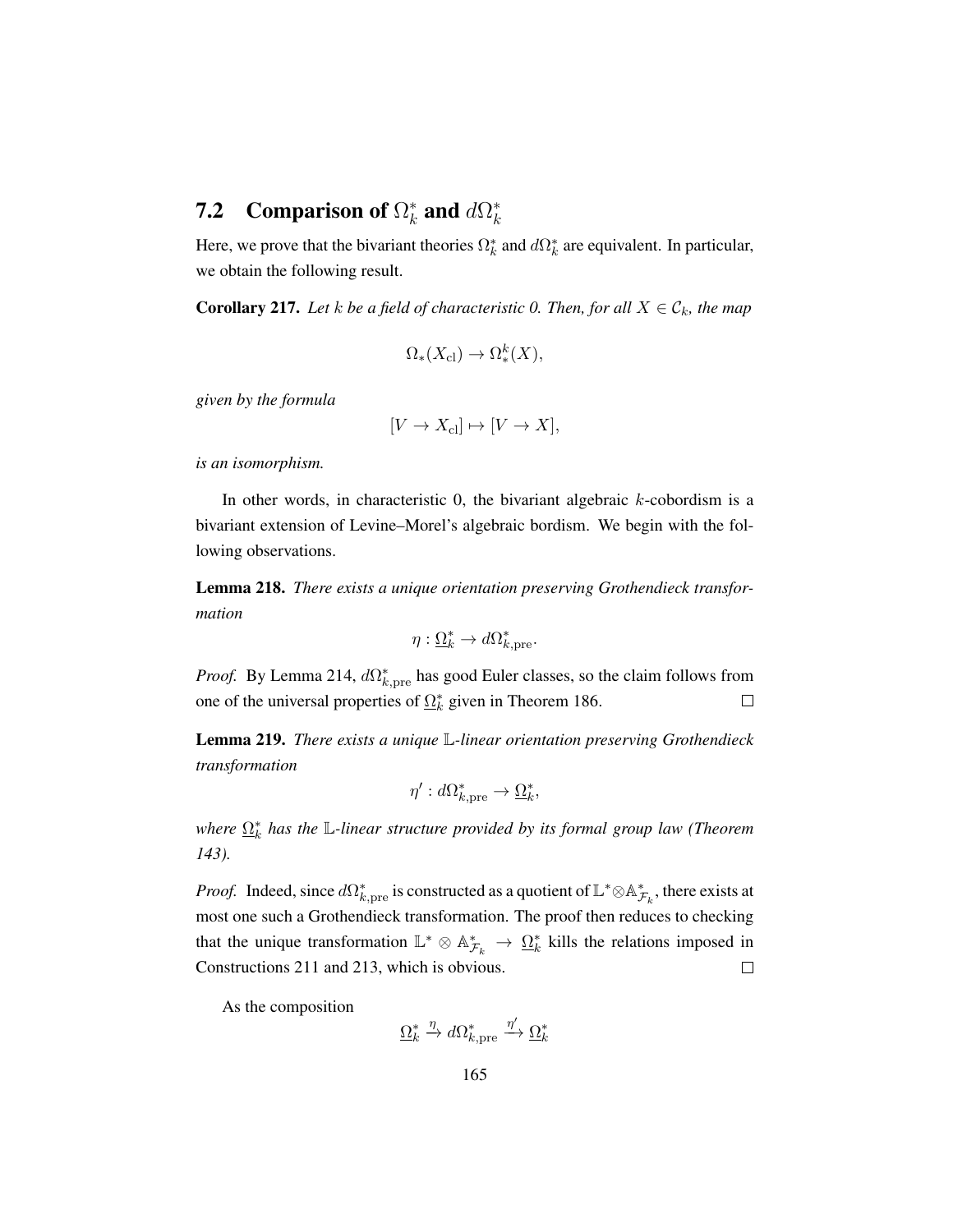is the identity transformation, we have almost proven that  $\eta$  and  $\eta'$  are inverse isomorphisms. This is finished by the following observation.

**Lemma 220.** *The transformation*  $\eta : \underline{\Omega}_k^* \to d\Omega_{k,pre}^*$  *is* L-linear.

*Proof.* We wish to show that  $\eta : \Omega_k^*(\text{Spec}(k)) \to d\Omega_{k,\text{pre}}^*(\text{Spec}(k))$  is a map of L-algebras. By the universal property of the Lazard ring, it suffices to show that  $\eta$ sends the formal group law

$$
F(x,y) = x + y + \sum_{i,j \ge 1} a_{ij} x^i y^j \in \Omega_k^*(\text{Spec}(k))[[x,y]]
$$

to the formal group law

$$
F'(x, y) = x + y + \sum_{i, j \ge 1} a'_{ij} x^i y^j \in d\Omega_k^*(\text{Spec}(k))[[x, y]].
$$

As  $\eta$  sends Euler classes to Euler classes, for all  $n, m \geq 0$ 

$$
e(\mathcal{O}(1,0)) + e(\mathcal{O}(0,1)) + \sum_{i=1}^{n} \sum_{j=1}^{m} \eta(a_{ij}) e(\mathcal{O}(1,0))^i \bullet e(\mathcal{O}(0,1))^j
$$
  
=  $\eta(e(\mathcal{O}(1,1)))$   
=  $e(\mathcal{O}(1,1))$   
=  $e(\mathcal{O}(1,0)) + e(\mathcal{O}(0,1)) + \sum_{i=1}^{n} \sum_{j=1}^{m} a'_{ij} e(\mathcal{O}(1,0))^i \bullet e(\mathcal{O}(0,1))^j;$ 

however, since we do not know if  $d\Omega^*_{k,pre}$  satisfies the projective bundle formula, the claim does not follow immediately. Nonetheless, if  $\eta(a_{ij})$  and  $a'_{ij}$  differ for some  $1 \le i \le n$  and  $1 \le j \le m$ , then, in the partial ordering where  $(i, j) \le (i', j')$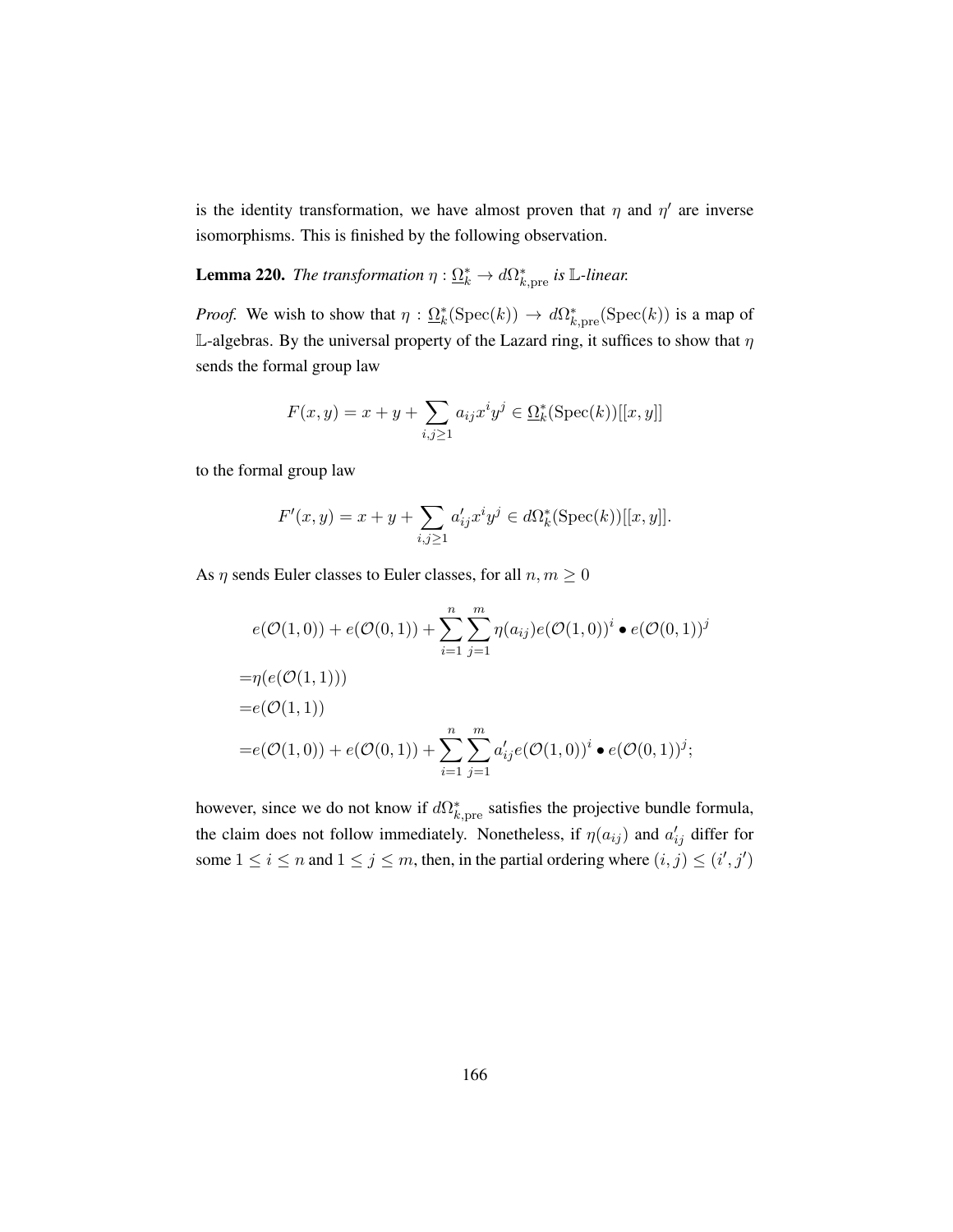if  $i \leq i'$  and  $j \leq j'$ , we can find a minimal pair  $(i', j')$  where they differ, and then

0  
\n
$$
= \pi_! \left( e(\mathcal{O}(1,0))^{n-i'} \bullet e(\mathcal{O}(0,1))^{m-j'} \right)
$$
\n
$$
\bullet \sum_{i=1}^n \sum_{j=1}^m \left( \eta(a_{ij}) - a'_{ij} \right) e(\mathcal{O}(1,0))^i \bullet e(\mathcal{O}(0,1))^j \right)
$$
\n
$$
= \eta(a_{i'j'}) - a'_{i'j'},
$$

where  $\pi$  is the structure morphism  $\mathbb{P}_k^n \times_{\text{Spec}(k)} \mathbb{P}_k^n$ , which is a contradiction since by assumption  $\eta(a_{i'j'}) \neq a'_{i'j'}$ .  $\Box$ 

We have shown that the Grothendieck transformations  $\eta$  and  $\eta'$  are inverse isomorphisms. The following result is an immediate consequence of this.

Proposition 221. *There exists a unique orientation preserving Grothendieck transformation*

$$
\Omega_k^* \to d\Omega_k^*,
$$

*which is an isomorphism of bivariant theories.*

*Proof.* Indeed,  $\Omega_k^*$  and  $d\Omega_k^*$  are obtained from  $\underline{\Omega}_k^*$  and  $d\Omega_{k,pre}^*$  by imposing equivalent relations.  $\Box$ 

Corollary [217](#page-174-0) follows immediately from the above and Theorem [216.](#page-172-0)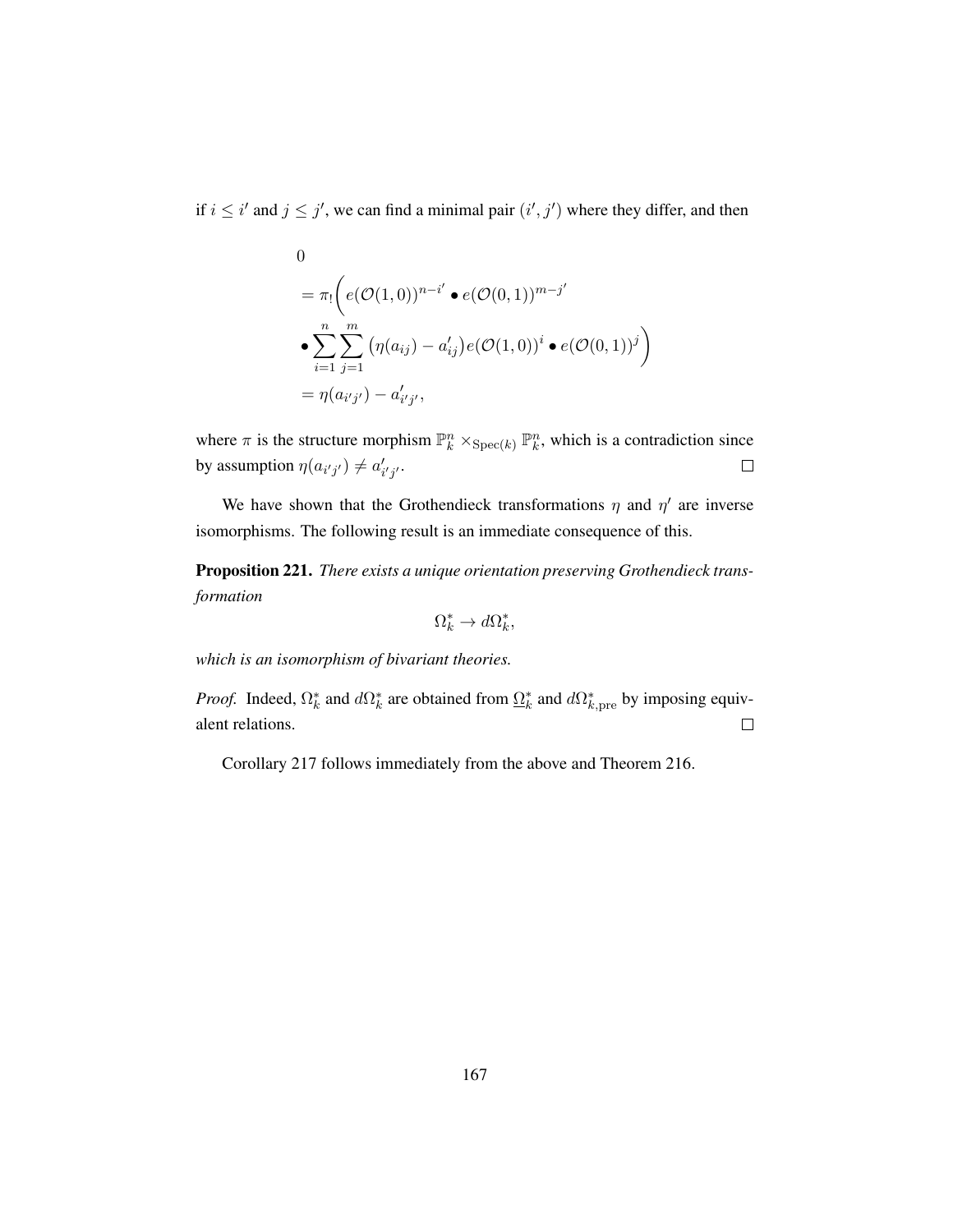## Chapter 8

## Twisting bivariant theories

In this Chapter, we study the process of altering the orientation of a bivariant theory called *twisting*, which is inspired by the closely related twisting operation for oriented cohomology theories in topology [\[53\]](#page-201-0) and oriented Borel–Moore homology theories in algebraic geometry [\[40\]](#page-200-1). Most of these results appeared originally in [\[7\]](#page-197-1).

Throughout the section, S will be a finite-Krull-dimensional Noetherian derived scheme that admits an ample line bundle. We will work with the restricted functoriality  $\mathcal{F}_S$ , as we shall make use of Chern classes, which we have defined only for those Noetherian derived schemes that admit an ample line bundle.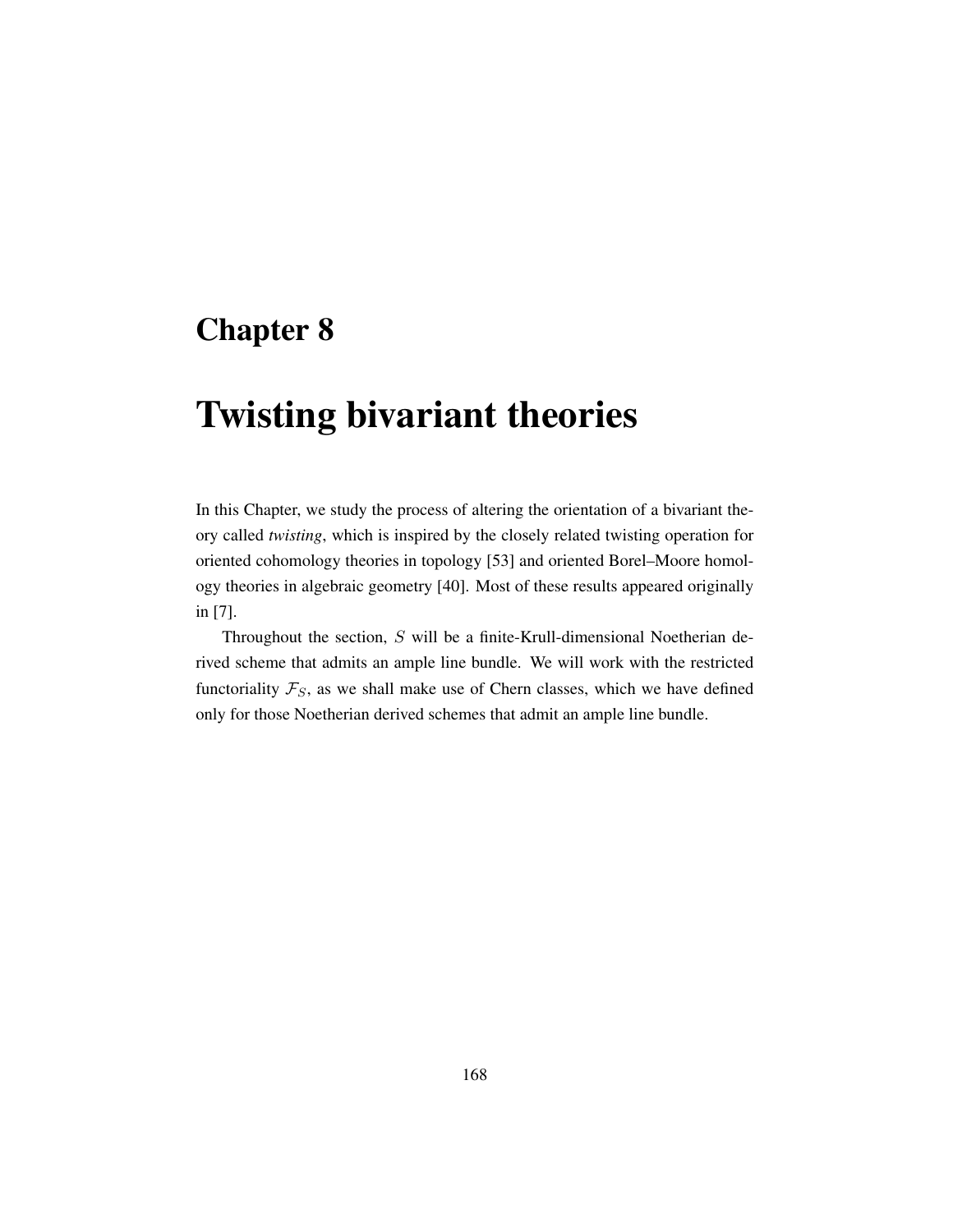### 8.1 Twisting oriented bivariant theories

Throughout this section,  $\mathbb B$  will denote a stably oriented bivariant theory with functoriality  $\mathcal{F}_S$  that has good Euler classes. By Theorem [186,](#page-149-0) there exists a unique orientation preserving Grothendieck transformation  $\Omega^*_A \to \mathbb{B}$ . In particular,  $\mathbb B$  has a theory of Chern classes which satisfies the properties listed in Theorem [168.](#page-132-0)

**Definition 222.** Let  $\tau := (\tau_0, \tau_1, \tau_2, ...)$  be an infinite sequence of elements of  $\mathbb{B}(\text{Spec}(A))$  with  $\tau_0 = 1$ . Then, for any line bundle  $\mathscr{L}$  on  $X \in \mathcal{C}_S$ , we define its *inverse (*τ *-)Todd-class* by

$$
\mathrm{Td}_{\tau}^{-1}(\mathscr{L}) := \sum_{i} \tau_i c_1(\mathscr{L})^i \in \mathbb{B}^{\bullet}(X).
$$

By splitting principle, there exists a unique extension of this to all vector bundles, satisfying, that, whenever

$$
E'\to E\to E''
$$

is a cofiber sequence of vector bundles on  $X \in \mathcal{C}_S$ , then

$$
\mathrm{Td}_{\tau}^{-1}(E) = \mathrm{Td}_{\tau}^{-1}(E') \bullet \mathrm{Td}_{\tau}^{-1}(E'') \in \mathbb{B}(X).
$$

Using this,  $Td_{\tau}^{-1}(\alpha)$  may be defined for all K-theory classes  $\alpha \in K^{0}(X)$ . The  $(\tau)$ *Todd-class*  $\mathrm{Td}_{\tau}(\alpha)$  is defined to be the inverse of  $\mathrm{Td}_{\tau}^{-1}(\alpha)$ .

We can now define the twisting operation.

**Definition 223.** Let  $\tau$  be as above. Then we define the *twisted* oriented bivariant theory  $\mathbb{B}^{(\tau)}$  to be the bivariant theory  $\mathbb B$  equipped with the orientation  $\theta^{(\tau)}$  which, for a quasi-smooth morphism  $f: X \to Y$ , is defined by  $\theta^{(\tau)}(f) := \mathrm{Td}_{\tau}(\mathbb{L}_{X/Y}^{\vee}) \bullet$  $\theta(f)$ .

**Lemma 224.** The twisted theory  $\mathbb{B}^{(\tau)}$  is a stably oriented bivariant theory.

*Proof.* Clearly  $\theta^{(\tau)}(\text{Id}) = 1$ . Moreover, given quasi-smooth morphisms  $f : X \to$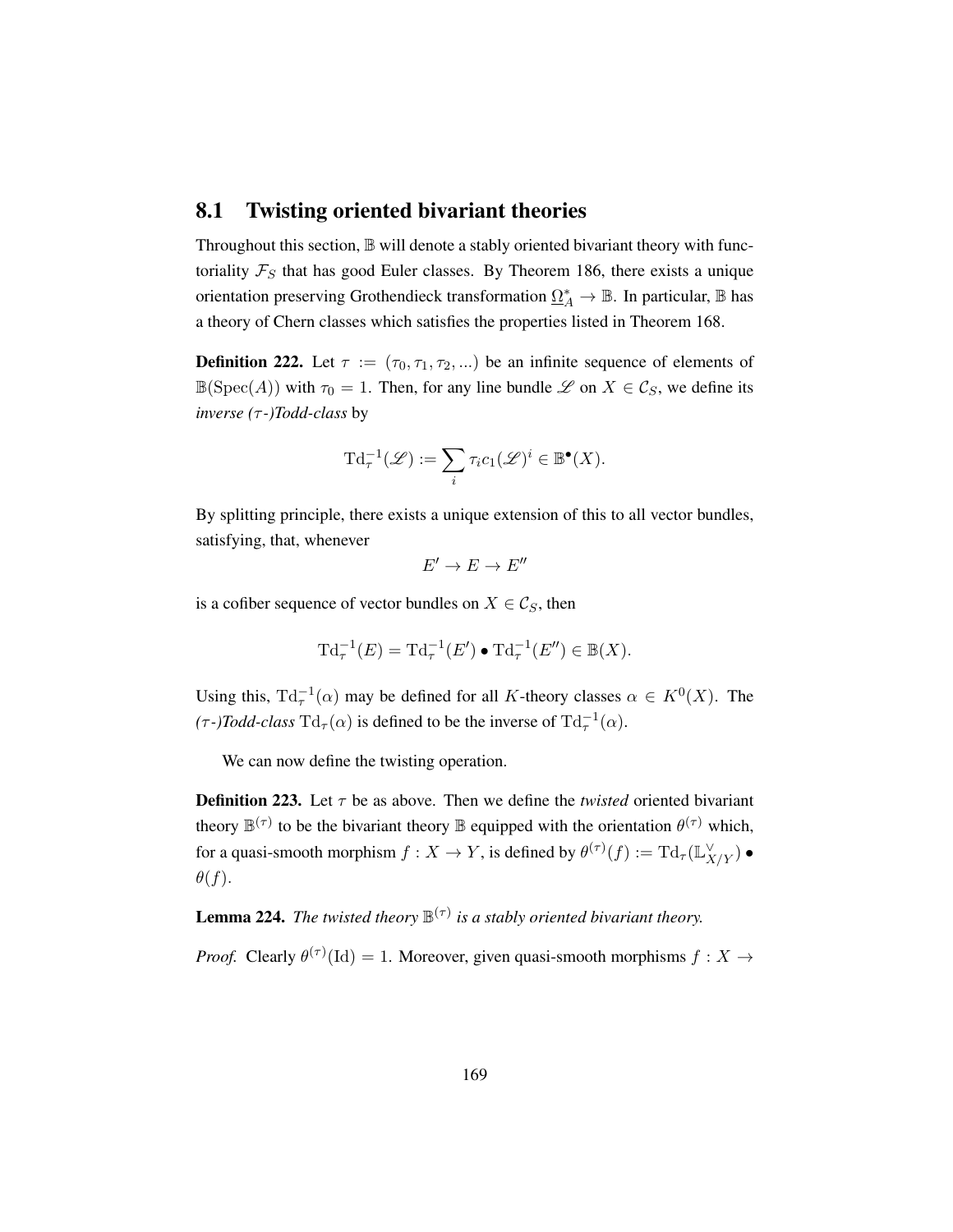Y and  $g: Y \to Z$ , we compute that

$$
\theta^{(\tau)}(f) \bullet \theta^{(\tau)}(g) = \mathrm{Td}_{\tau}(\mathbb{L}_{X/Y}^{\vee}) \bullet \theta(f) \bullet \mathrm{Td}_{\tau}(\mathbb{L}_{Y/Z}^{\vee}) \bullet \theta(g)
$$
  
\n
$$
= \mathrm{Td}_{\tau}(\mathbb{L}_{X/Y}^{\vee}) \bullet \mathrm{Td}_{\tau}(f^{*}\mathbb{L}_{Y/Z}^{\vee}) \bullet \theta(f) \bullet \theta(g) \quad \text{(commutativity)}
$$
  
\n
$$
= \mathrm{Td}_{\tau}(\mathbb{L}_{X/Z}^{\vee}) \bullet \theta(g \circ f)
$$
  
\n
$$
= \theta^{(\tau)}(g \circ f);
$$

hence,  $\theta^{(\tau)}$  is an orientation. It is stable under pullbacks as Todd classes of duals of relative cotangent complexes are, and as  $\theta$  is a stable orientation.  $\Box$ 

For clarity, we will distinguish Gysin pushforwards, Chern classes and Euler classes in the twisted theory  $\mathbb{B}^{(\tau)}$  by marking them with the symbol  $(\tau)$  in a convenient location. Moreover, we will use the notation

$$
\lambda_{\tau}(x) := \sum_{i=0}^{\infty} \tau_i x^{i+1} \in \mathbb{B}^{\bullet}(S)[[x]].
$$

We then have the following result.

**Lemma 225.** For all  $X \in \mathcal{C}_S$  and all line bundles  $\mathcal{L}$  on X, we have

$$
e^{(\tau)}(\mathscr{L}) = \lambda_{\tau}(e(\mathscr{L})) \in \mathbb{B}^{\bullet}(X).
$$

*Proof.* Indeed, denoting by i the derived inclusion  $V_X(0) \hookrightarrow X$ , where 0 is the zero-section of  $\mathscr{L}$ , we have

$$
e^{(\tau)}(\mathscr{L}) = i_!^{(\tau)}(1_{V_X(0)})
$$
  
=  $i_! (T d_\tau(\mathbb{L}_{V_X(0)/X}^{\vee}))$   
=  $i_! (T d_\tau(\mathscr{L}|_{V_X(0)}[-1]))$   
=  $T d_\tau^{-1}(\mathscr{L}) \bullet i_! (1_{V_X(0)})$   
=  $T d_\tau^{-1}(\mathscr{L}) \bullet e(\mathscr{L}),$ 

from which the claim immediately follows.

Let us denote by  $\lambda_\tau^{-1}(x)$  the inverse of  $\lambda_\tau(x)$  with respect to composition.

 $\Box$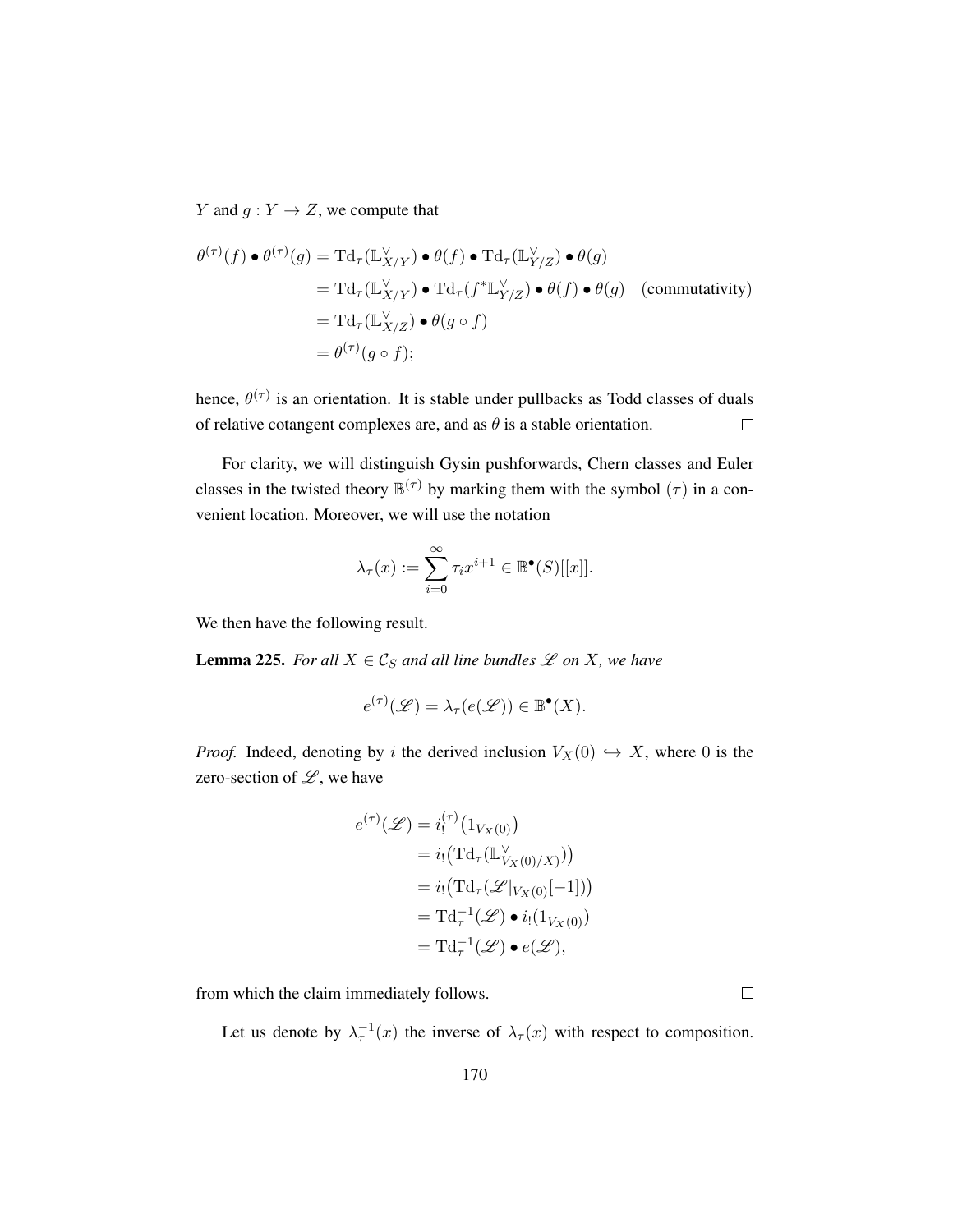Then, we define  $\bar{\tau} := (\bar{\tau}_0, \bar{\tau}_1, \bar{\tau}_2, \ldots)$  to be the sequence satisfying

$$
\lambda_{\tau}^{-1}(x) = \sum_{i=0}^{\infty} \overline{\tau}_i x^{i+1} \in \mathbb{B}^{\bullet}(S)[[x]].
$$

The following result is useful.

<span id="page-180-1"></span>Lemma 226. *Let* B *be a stably oriented bivariant theory that has good Euler classes. Then, for all*  $\alpha \in K^0(X)$ *, we have* 

$$
\mathrm{Td}_{\bar{\tau}}^{-1}(\alpha; \mathbb{B}^{(\tau)}) \bullet \mathrm{Td}_{\tau}^{-1}(\alpha) = 1_X \in \mathbb{B}^{\bullet}(X),
$$

where  $\mathrm{Td}^{-1}_{\bar{\tau}}(\alpha;\mathbb{B}^{(\tau)})$  denotes the inverse  $\bar{\tau}$ -Todd class of E, computed in the ori*ented bivariant theory*  $\mathbb{B}^{(\tau)}$ *. In particular,*  $(\mathbb{B}^{(\bar{\tau})})^{(\tau)} = \mathbb{B} = (\mathbb{B}^{(\tau)})^{(\bar{\tau})}$ *.* 

*Proof.* By splitting principle and multiplicativity of Todd classes, it suffices to check that this formula holds for  $\alpha = [\mathcal{L}]$ , where  $\mathcal L$  is a line bundle on X. This boils down to showing that

$$
\frac{\lambda_{\tau}^{-1}}{x}(\lambda_{\tau}(x))\frac{\lambda_{\tau}}{x}(x) = 1 \in \mathbb{B}^{\bullet}(S)((x)),
$$

where for a power series  $\psi(x)$  with zero constant coefficient, we have denoted by  $(\psi/x)(x)$  the power series such that  $x \cdot (\psi/x)(x) = \psi(x)$ . This formula follows from the simple computation

$$
\frac{\lambda_{\tau}^{-1}}{x}(\lambda_{\tau}(x))\frac{\lambda_{\tau}}{x}(x) = \frac{\lambda_{\tau}^{-1}(\lambda_{\tau}(x))}{\lambda_{\tau}(x)}\frac{\lambda_{\tau}(x)}{x}
$$

$$
= \frac{x}{\lambda_{\tau}(x)}\frac{\lambda_{\tau}(x)}{x}
$$

$$
= 1,
$$

so we are done.

By the next result, twisting preserves pleasant properties of Euler classes.

 $\Box$ 

<span id="page-180-0"></span>Proposition 227. *The bivariant theory* B (τ) *has good Euler classes. Moreover, the*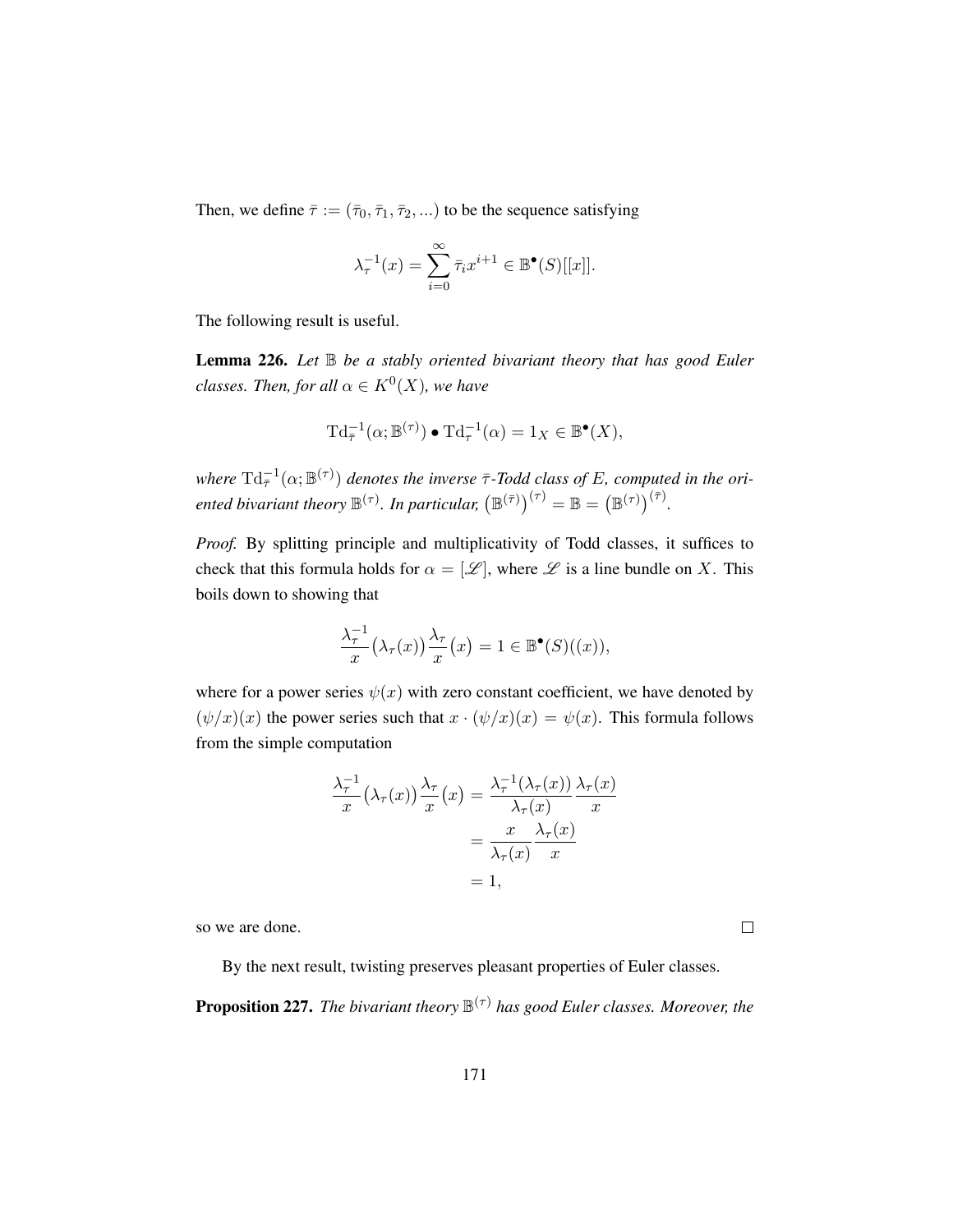*formal group law of* B (τ) *is given by*

$$
F_{\mathbb{B}^{(\tau)}}(x,y) = \lambda_{\tau} \big( F_{\mathbb{B}} \big( \lambda_{\tau}^{-1}(x), \lambda_{\tau}^{-1}(y) \big) \big).
$$

*Proof.* We verify that  $\mathbb{B}^{(\tau)}$  satisfies the conditions of Definition [183.](#page-147-0)

- 1. Nilpotence of the Euler classes of line bundles of  $\mathbb{B}^{(\tau)}$  follows immediately from the corresponding fact for B.
- 2. Suppose that  $X \in \mathcal{C}_S$ ,  $\mathcal{L}$  is a line bundle on X, and s is a global section of  $\mathscr{L}$ . Then, denoting by  $i_s$  the derived regular embedding  $V_X(s) \hookrightarrow X$ , we have that

$$
e^{(\tau)}(\mathscr{L}) = \sum_{i=0}^{\infty} b_i e(\mathscr{L})^{i+1}
$$
  
= 
$$
\sum_{i=0}^{\infty} b_i e(\mathscr{L})^i \bullet i_{s!} (1_{V_X(s)})
$$
  
= 
$$
i_{s!} \left( \sum_{i=0}^{\infty} b_i e(\mathscr{L})^i \right)
$$
  
= 
$$
i_{s!} (\text{Td}(\mathscr{L}_{V_X(s)/X}^{\vee}) \bullet \theta(i_s))
$$
  
= 
$$
i_{s!}^{(\tau)} (1_{V_X(s)}),
$$

as desired.

3. We compute that

$$
e^{(\tau)}(\mathscr{L}_1 \otimes \mathscr{L}_2) = \lambda_\tau \Big( F_{\mathbb{B}}\big(e(\mathscr{L}_1), e(\mathscr{L}_2)\big)\Big) = \lambda_\tau \Big( F_{\mathbb{B}}\big(\lambda_\tau^{-1}\big(e^{(\tau)}(\mathscr{L}_1)\big), \lambda_\tau^{-1}\big(e^{(\tau)}(\mathscr{L}_2)\big)\big)\Big),
$$

as desired.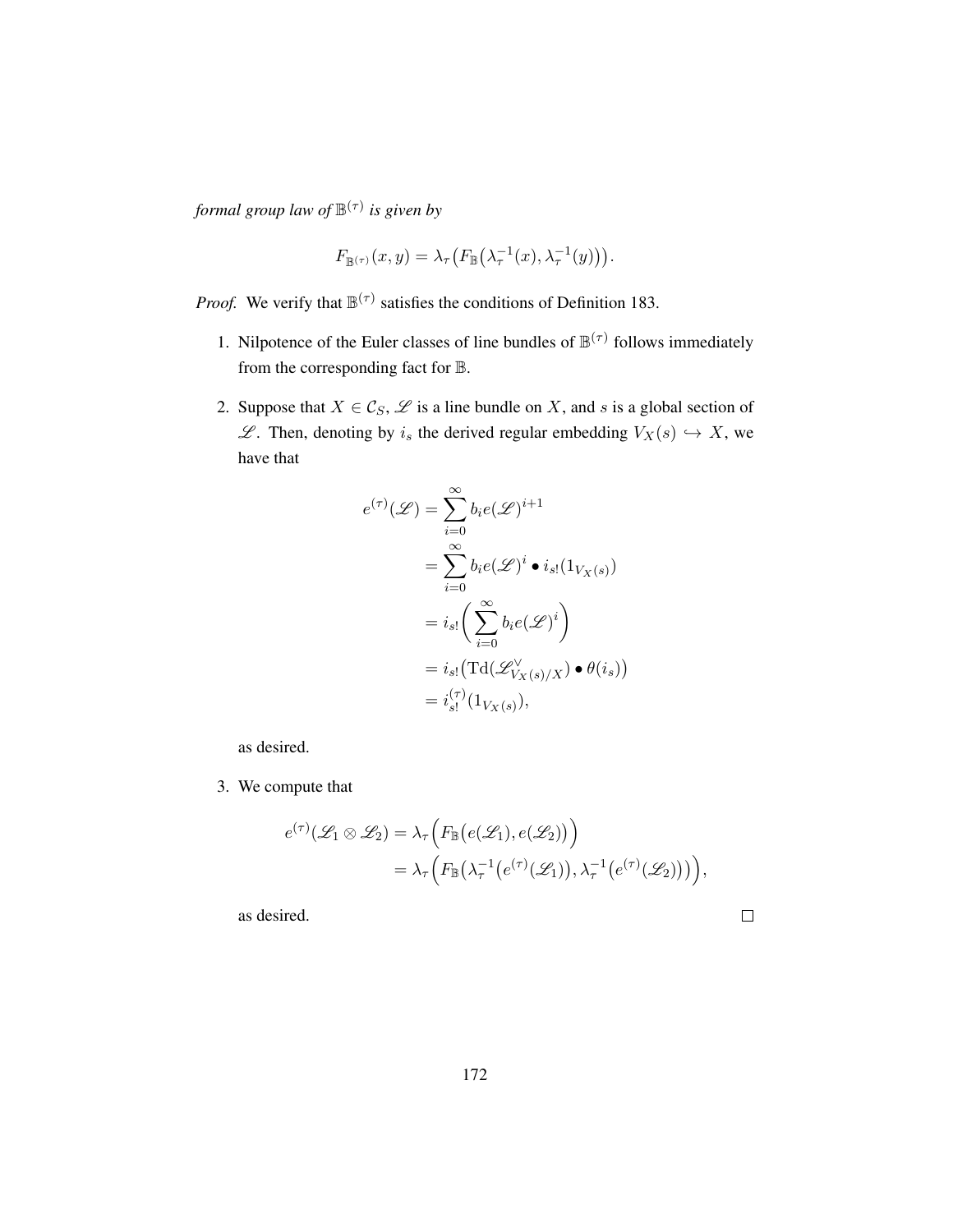### <span id="page-182-0"></span>8.2 Grothendieck–Riemann–Roch theorem

Here, we prove our version of the Grothendieck–Riemann–Roch theorem. Essentially, it is a cohomological analogue of the Grothendieck–Riemann–Roch for singular varieties, proven by Baum–Fulton–MacPherson [\[13\]](#page-198-0). We begin by defining the two bivariant theories that will play an important role in the theorem.

Definition 228. The *universal additive* S*-precobordism* is defined as

$$
\underline{\Omega}_{S,a}^* := \mathbb{Z}_a \otimes_{\mathbb{L}} \underline{\Omega}_S^*,
$$

where  $\mathbb{Z}_a$  is the integers, considered as an L-algebra via the additive formal group law x + y. Similarly, the *universal additive* S*-cobordism* is defined as

$$
\Omega_{S,a}^* := \mathbb{Z}_a \otimes_{\mathbb{L}} \Omega_S^*.
$$

By the results of Levine–Morel and Corollary [217,](#page-174-0) if  $A = k$  is a field of characteristic 0, then the associated homology theory of  $\Omega_{k,a}^*$  recovers the Chow groups (see e.g. [\[24\]](#page-199-0)). Hence, one should regard  $\Omega_{S,a}^*$  as a "bivariant intersection theory"; in particular the associated cohomology theory  $\Omega_{S,a}^*$  provides a candidate for the elusive Chow cohomology theory. Its relationship with other (partial) candidates [\[23,](#page-199-1) [42,](#page-200-0) [54\]](#page-201-0) remains poorly understood.

Definition 229. The *universal multiplicative* S*-precobordism* is defined as

$$
\underline{\Omega}_{S,m} := \mathbb{Z}_m \otimes_{\mathbb{L}} \underline{\Omega}_S,
$$

where  $\mathbb{Z}_m$  is the integers, considered as an L-algebra via the multiplicative formal group law x+y−xy. Similarly, the *universal multiplicative* S*-cobordism* is defined as

$$
\Omega_{S,m}:=\mathbb{Z}_m\otimes_{\mathbb{L}}\Omega_S.
$$

By Theorem [169,](#page-134-0) the associated cohomology theory of  $\Omega_{S,m}$  is naturally equivalent to the K-theory of perfect complexes  $K^0$ . As the snc-relations (see Definition [147\)](#page-113-0) are satisfied in bivariant K-theory, also  $\Omega_{S,m}$  has  $K^0$  as its associated cohomology theory.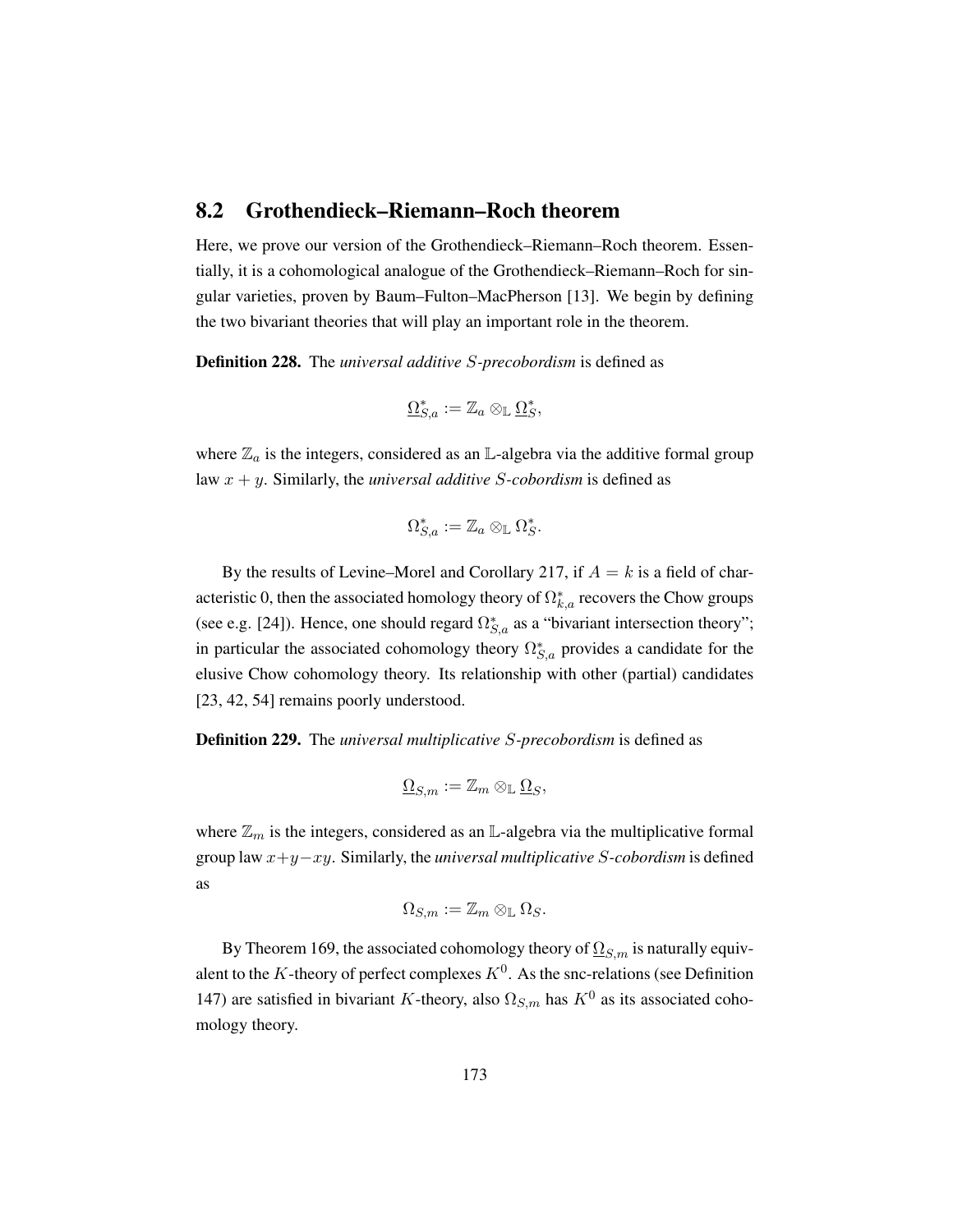Next, we will prove that the bivariant theories  $\mathbb{Q} \otimes \underline{\Omega}_{S,a}^*$  and  $\mathbb{Q} \otimes \underline{\Omega}_{S,m}$ , and  $\mathbb{Q}\otimes\Omega_{S,a}^*$  and  $\mathbb{Q}\otimes\Omega_{S,m}$  are equivalent as unoriented bivariant theories. Moreover, we express the difference between the orientations using a relatively simple inverse Todd-class.

Let  $\tau := (\tau_0, \tau_1, \tau_2, ...)$  be the sequence of rational numbers that satisfies

$$
\lambda_{\tau}(x) = 1 - e^{-x} \in \mathbb{Q}[[x]].
$$

One solves from the above that

$$
\lambda_{\tau}^{-1}(x) = \lambda_{\bar{\tau}}(x) = -\ln(1-x) \in \mathbb{Q}[[x]].
$$

Twisting a Q-linear oriented bivariant theory by these sequences has the following interesting property.

**Lemma 230.** *Twisting by*  $\tau$  *changes the additive formal group law*  $x + y$  *to the multiplicative*  $x + y - xy$ *. Twisting by*  $\bar{\tau}$  *has the opposite effect.* 

*Proof.* It suffices to prove the first claim. Using Lemma [227,](#page-180-0) we compute that if a Q-linear oriented bivariant theory  $\mathbb B$  has formal group law  $x + y$ , then  $\mathbb B^{(\tau)}$  has the formal group law

$$
1 - \exp(\ln(1 - x) + \ln(1 - y)) = 1 - (1 - x)(1 - y)
$$

$$
= x + y - xy,
$$

 $\Box$ 

as desired.

Clearly  $\Omega_{S,a}^*$  and  $\Omega_{S,m}$  are the universal stably oriented bivariant theories that have good Euler classes with formal group laws  $x + y$  and  $x + y - xy$ , respectively. On cohomology rings, the transformation induced by the universal property acquires a familiar form, after identifying the source with  $K$ -theory.

Lemma 231. *Let* ch *be the unique orientation preserving Grothendieck transfor*mation  $\underline{\Omega}_{S,m}\to\mathbb Q\otimes\underline{\Omega}_{S,a}^{(\tau)}.$  Then, the induced homomorphism

$$
K^0(X) \to \mathbb{Q} \otimes \underline{\Omega}^*_{S,a}(C)
$$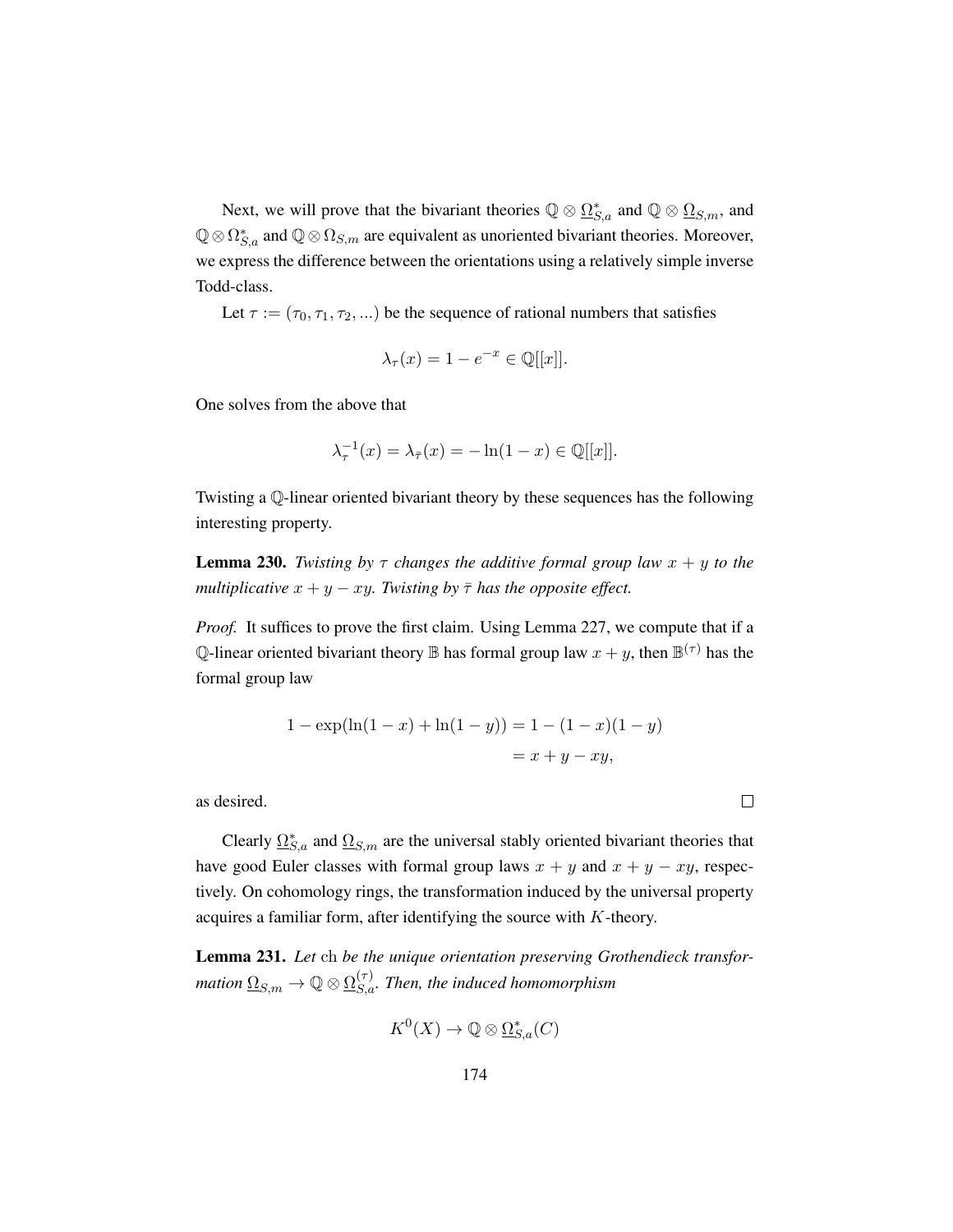*of cohomology rings sends*  $[\mathcal{L}]$  *to*  $\exp(e(\mathcal{L}))$ *, where*  $\mathcal L$  *is a line bundle on* X.

*Proof.* By definition,

$$
[\mathcal{L}] \mapsto 1 - c_1^{(\tau)}(\mathcal{L}^{\vee})
$$
  
= 1 - (1 - e^{-c\_1(\mathcal{L}^{\vee})})  
= exp(c\_1(\mathcal{L})),

as desired.

<span id="page-184-0"></span>Lemma 232. *The unique orientation preserving Grothendieck transformation* ch :  $\underline{\Omega}_{S,m}\to \mathbb{Q}\otimes \underline{\Omega}_{S,a}^{(\tau)}$  induces an isomorphism

$$
\mathrm{ch}_\mathbb{Q} : \mathbb{Q} \otimes \underline{\Omega}_{S,m} \to \mathbb{Q} \otimes \underline{\Omega}_{S,a}^{(\tau)}.
$$

*The result remains true if we replace*  $\Omega_{S,m}$  *and*  $\Omega_{S,a}^{*}$  *by*  $\Omega_{S,m}$  *and*  $\Omega_{S,a}^{*}$ *, respectively.*

Proof. Denote by ch' the unique orientation preserving Grothendieck transformation  $\underline{\Omega}^*_{S,a} \to \mathbb{Q} \otimes \underline{\Omega}^{(\bar{\tau})}_{S,m}$ . Clearly the compositions

$$
\mathbb{Q} \otimes \underline{\Omega}_{S,m} \xrightarrow{\text{ch}_\mathbb{Q}} \mathbb{Q} \otimes \underline{\Omega}_{S,a}^{(\tau)} \xrightarrow{\text{ch}_\mathbb{Q}'} \mathbb{Q} \otimes \underline{\Omega}_{S,m}
$$

and

$$
\mathbb{Q} \otimes \underline{\Omega}^{*}_{S,a} \xrightarrow{\mathrm{ch}'_{\mathbb{Q}}} \mathbb{Q} \otimes \underline{\Omega}^{(\bar{\tau})}_{S,m} \xrightarrow{\mathrm{ch}_{\mathbb{Q}}} \mathbb{Q} \otimes \underline{\Omega}^{*}_{S,a}
$$

are orientation preserving, and therefore identity transformations. Hence,  $ch_{\mathbb{Q}}$  and  $\ch'_{\mathbb{O}}$  are inverse isomorphisms, proving the first claim.

In order to prove the second claim, we show that  $\ch'_{\mathbb{Q}}$  is compatible with the snc relations in the sense that, if W is smooth over S and  $D \simeq n_1D_1 + \cdots + n_rD_r$ is an  $S$ -snc divisor on  $W$ , then

$$
ch'_{\mathbb{Q}}(\eta_{W,D} - 1_D) = u \bullet (\eta_{W,D} - 1_D) \in \Omega_*^{S,a}(D),
$$

 $\Box$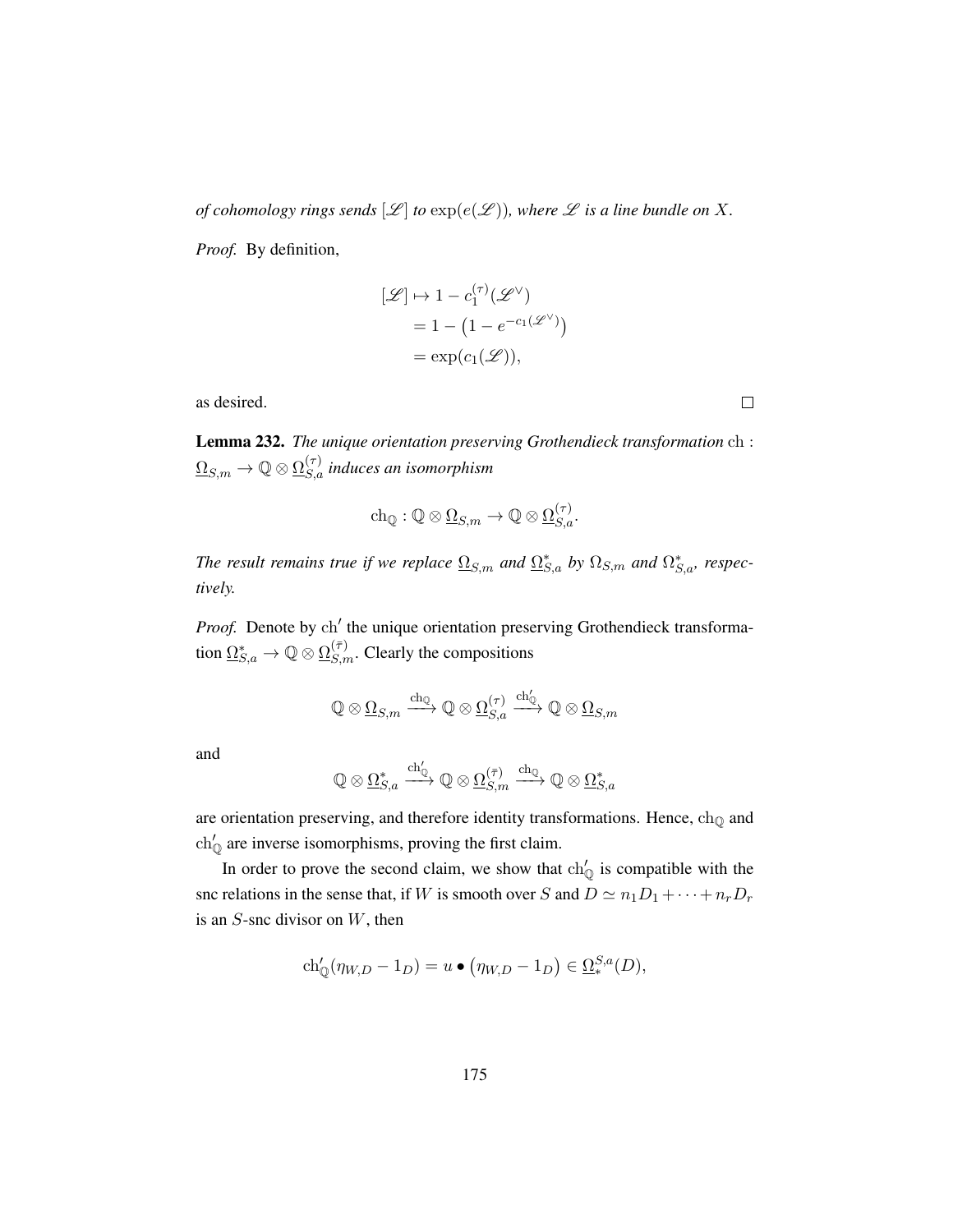where u is a unit in  $\Omega_{S,m}(D)$ . As

$$
ch'_{\mathbb{Q}}(1_D) = \mathrm{Td}_{\bar{\tau}}(\mathbb{L}_{D/S}^{\vee}) \bullet 1_D,
$$

it suffices to show that

$$
ch'_{\mathbb{Q}}(\eta_{W,D}) = \mathrm{Td}_{\bar{\tau}}(\mathbb{L}_{D/S}^{\vee}) \bullet \eta_{W,D}.
$$

which is the content of Lemma [233.](#page-185-0)

Suppose that  $\mathbb B$  is a stably oriented bivariant theory on  $\mathcal F_S$  that has good Euler classes, and let  $\tau = (1, \tau_1, \tau_2, ...)$  be a sequence of elements of  $\mathbb{B}^{\bullet}(\text{Spec}(A)).$ Then, if W is quasi-smooth and quasi-projective derived S-scheme, and if  $D \simeq$  $n_1D_1 + \cdots + n_rD_r$  is a virtual Cartier divisor on W, we denote by

$$
\zeta_{W,D,D_1,\dots,D_r}, \zeta_{W,D,D_1,\dots,D_r}^{(\tau)} \in \mathbb{B}_{\bullet}(D)
$$

the images of  $\zeta_{W,D,D_1,...,D_r} \in \Omega_*^S(D)$  under the unique orientation preserving Grothendieck transformations  $\underline{\Omega}_S^* \to \mathbb{B}$  and  $\underline{\Omega}_S^* \to \mathbb{B}^{(\tau)}$ , respectively.

<span id="page-185-0"></span>Lemma 233. *Let everything be as above. Then,*

$$
\zeta_{W,D,D_1,\ldots,D_r}^{(\tau)} = \mathrm{Td}_{\bar{\tau}}(\mathbb{L}_{D/S}^{\vee}) \bullet \zeta_{W,D,D_1,\ldots,D_r}
$$

*in*  $\mathbb{B}_{\bullet}(D)$ *.* 

*Proof.* Suppose that, for each  $I \subset \{1, 2, ..., r\}$ , we have a formal power series  $f_I(x_1, ..., x_r) \in \mathbb{B}^{\bullet}(S)[[x_1, ..., x_r]],$  such that

1.  $f_{\emptyset} = 0;$ 

2. 
$$
\sum_{I \subset [r]} \mathbf{x}^I f_I(x_1, ..., x_r) = [n_1]_{F_{\mathbb{B}}} \cdot x_1 +_{F_{\mathbb{B}}} \cdots +_{F_{\mathbb{B}}} [n_r]_{F_{\mathbb{B}}} \cdot x_R
$$

where  $\mathbf{x}^I = \prod_{i \in I} x_i$ . Then, applying the projection formula, we observe that

$$
\zeta_{W,D,D_1,...,D_r} = \sum_{I \subset [r]} \iota^I_* \Big( f_I \big( e(\mathcal{O}(D_1)), ..., e(\mathcal{O}(D_r)) \big) \bullet 1_{D_I} \Big) \in \mathbb{B}_{\bullet}(D),
$$

 $\Box$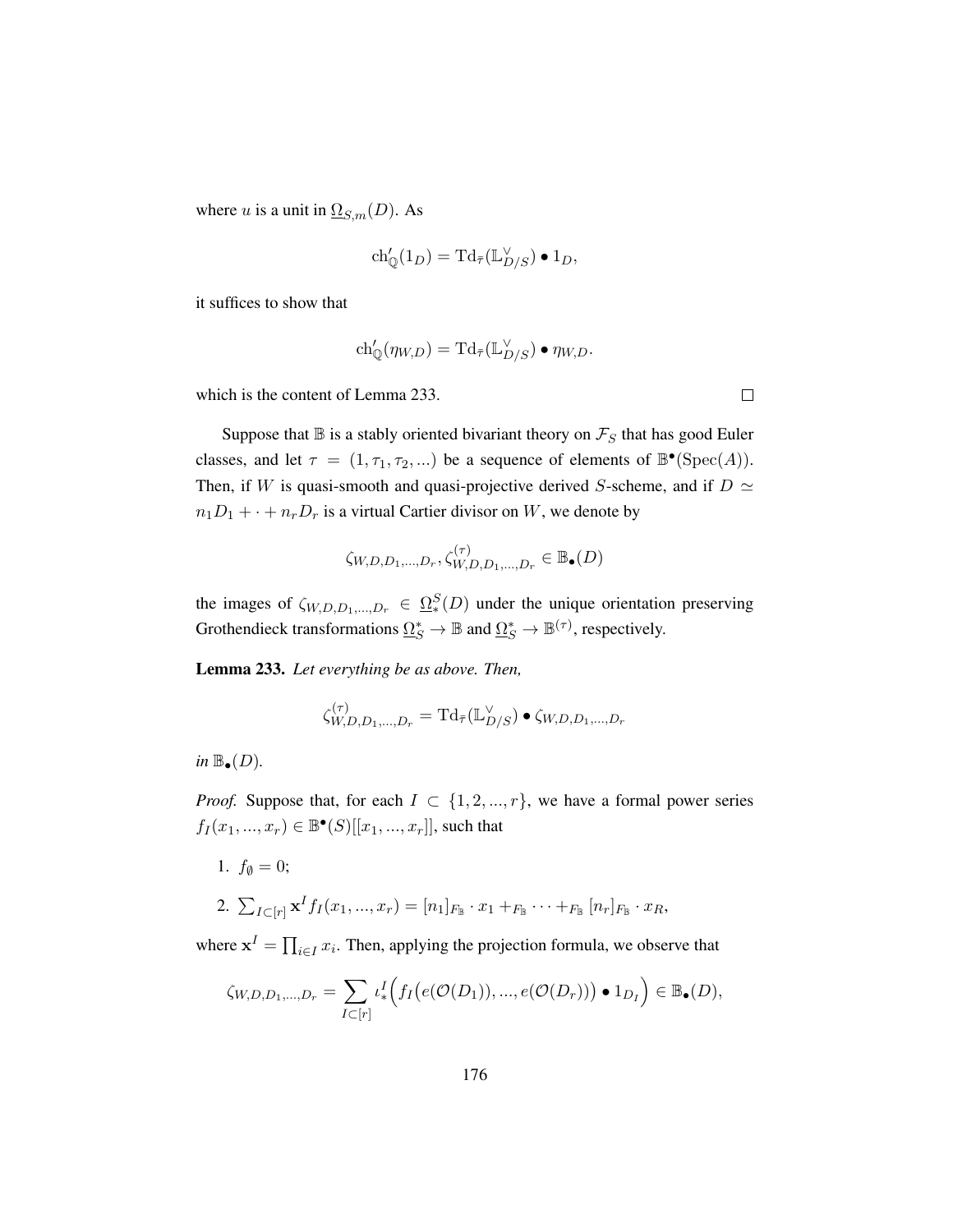where  $\iota^I$  is the closed immersion  $\bigcap_{i \in I} D_i \hookrightarrow D$ .

Let us denote the formal group law of  $\mathbb B$  and  $\mathbb B^{(\tau)}$  by  $F$  and  $F_{(\tau)}$ , respectively, and let  $F^{n_1,...,n_r}$  and  $F^{n_1,...,n_r}_{(r)}$  $\binom{n_1,\ldots,n_r}{\binom{r}{r}}$  be the formal power series corresponding to the formal linear combination  $[n]_F \cdot x_1 +_F \cdots +_F [n_r]_F \cdot x_r$  in  $\mathbb B$  and  $\mathbb B^{(\tau)}$ , respectively. Moreover, let

$$
F^{n_1,...,n_r}(x_1,...,x_r) = \sum_{I \subset [r]} \mathbf{x}^I F_I^{n_1,...,n_r}(x_1,...,x_r)
$$

be the unique expression, where  $F_l^{n_1,...,n_r}$  $I_I^{n_1,...,n_r}(x_1,...,x_r)$  contains only those variables, whose index lies in  $I$ . Then,

$$
F_{(\tau)}^{n_1,...,n_r}(x_1,...,x_r)
$$
  
=  $\lambda_{\tau} \Big( F^{n_1,...,n_r}(\lambda_{\tau}^{-1}(x_1), ..., \lambda_{\tau}^{-1}(x_1)) \Big)$   
=  $\lambda_{\tau} \Big( F^{n_1,...,n_r}(\lambda_{\tau}^{-1}(x_1), ..., \lambda_{\tau}^{-1}(x_1)) \Big)$   
=  $\frac{\lambda_{\tau}}{x} \Big( F^{n_1,...,n_r}(\lambda_{\tau}^{-1}(x_1), ..., \lambda_{\tau}^{-1}(x_1)) \Big) F^{n_1,...,n_r}(\lambda_{\tau}^{-1}(x_1), ..., \lambda_{\tau}^{-1}(x_1))$   
=  $\sum_{I \subset [r]} \lambda_{\tau}^{-1}(\mathbf{x})^I \frac{\lambda_{\tau}}{x} \Big( F^{n_1,...,n_r}(\lambda_{\tau}^{-1}(x_1), ..., \lambda_{\tau}^{-1}(x_1)) \Big)$   
 $\cdot F_I^{n_1,...,n_r}(\lambda_{\tau}^{-1}(x_1), ..., \lambda_{\tau}^{-1}(x_1))$   
=  $\sum_{I \subset [r]} \mathbf{x}^I \frac{\lambda_{\tau}^{-1}}{x}(\mathbf{x})^I \frac{\lambda_{\tau}}{x} \Big( F^{n_1,...,n_r}(\lambda_{\tau}^{-1}(x_1), ..., \lambda_{\tau}^{-1}(x_1)) \Big)$   
 $\cdot F_I^{n_1,...,n_r}(\lambda_{\tau}^{-1}(x_1), ..., \lambda_{\tau}^{-1}(x_1)).$ 

Let us denote by  $\mathscr{L}_i$  the restrictions of  $\mathcal{O}_W(D_i)$  to D, by  $\mathscr{L}$  the restriction of  $\mathcal{O}_W(D)$  to D, and, for  $I \subset [r]$ , by  $\mathscr{L}_I$  the sum  $\bigoplus_{i \in I} \mathscr{L}_i$ . By applying the obser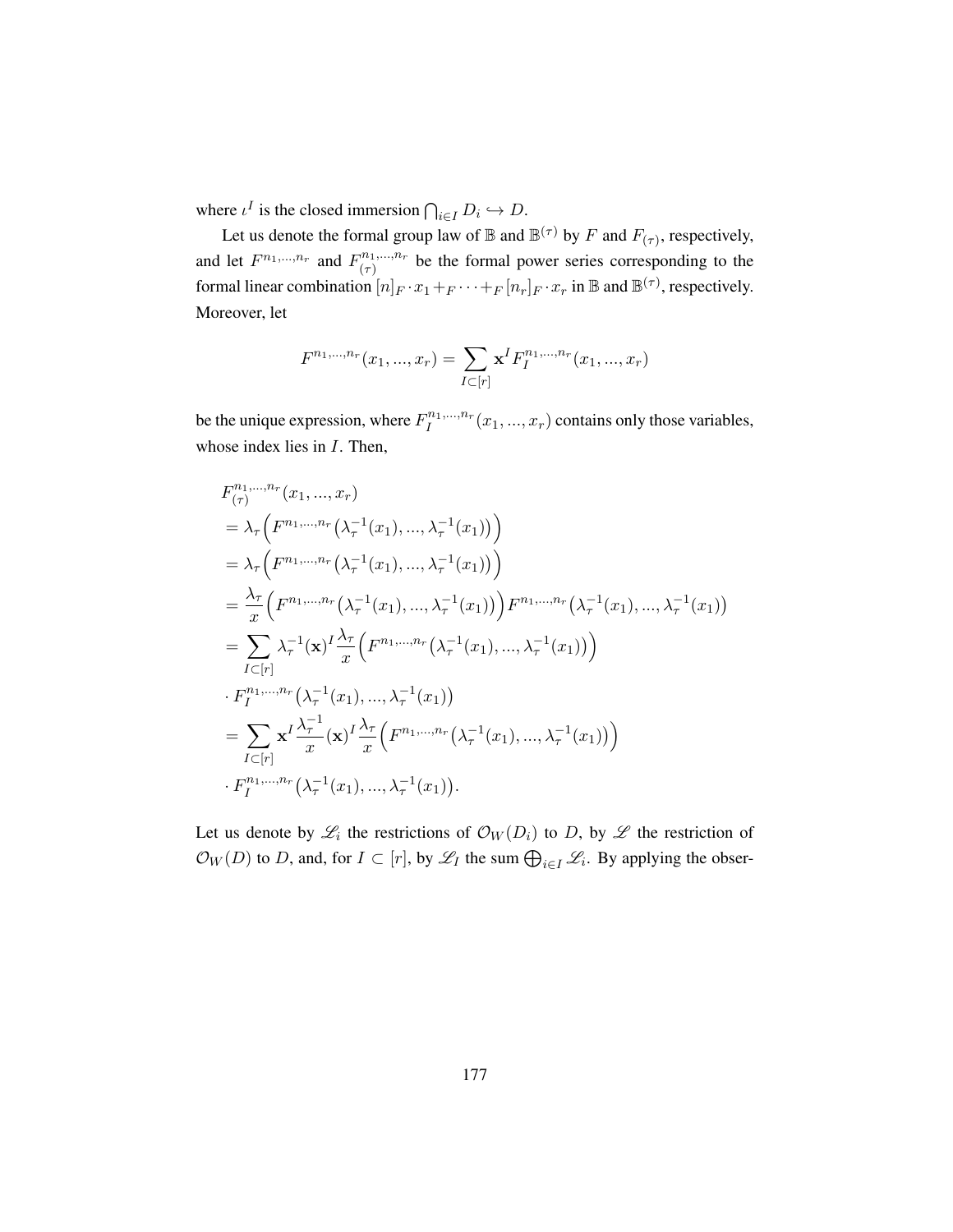vation we made at the beginning of the proof, we obtain the desired formula

$$
\zeta_{W,D,D_1,\ldots,D_r}^{(\tau)}
$$
\n
$$
= \sum_{I \subset [r]} \iota_*^I \Big( \mathrm{Td}_{\overline{\tau}}^{-1}(\mathscr{L}_I; \mathbb{B}^{(\tau)}) \bullet \mathrm{Td}_{\tau}^{-1}(\mathscr{L})
$$
\n
$$
\bullet F_1^{n_1,\ldots,n_r} \big( e(\mathscr{L}_1), \ldots, e(\mathscr{L}_r) \big) \bullet 1_{D_I}^{(\tau)} \Big)
$$
\n
$$
= \sum_{I \subset [r]} \iota_*^I \Big( \mathrm{Td}_{\overline{\tau}}^{-1}(\mathscr{L}_I; \mathbb{B}^{(\tau)}) \bullet \mathrm{Td}_{\tau}^{-1}(\mathscr{L})
$$
\n
$$
\bullet F_1^{n_1,\ldots,n_r} \big( e(\mathscr{L}_1), \ldots, e(\mathscr{L}_r) \big) \bullet \mathrm{Td}_{\tau} (\mathbb{L}_{D_I/S}^{\vee}) \bullet 1_{D_I} \Big)
$$
\n
$$
= \sum_{I \subset [r]} \iota_*^I \Big( \mathrm{Td}_{\overline{\tau}}^{-1}(\mathscr{L}_I; \mathbb{B}^{(\tau)}) \bullet \mathrm{Td}_{\tau}^{-1}(\mathscr{L}) \bullet \mathrm{Td}_{\tau} (\mathbb{L}_{D_I/S}^{\vee})
$$
\n
$$
\bullet F_1^{n_1,\ldots,n_r} \big( e(\mathscr{L}_1), \ldots, e(\mathscr{L}_r) \big) \bullet 1_{D_I} \Big)
$$
\n
$$
= \sum_{I \subset [r]} \iota_*^I \Big( \mathrm{Td}_{\overline{\tau}}^{-1}(\mathscr{L}_I; \mathbb{B}^{(\tau)}) \bullet \mathrm{Td}_{\tau}^{-1}(\mathscr{L}_I) \bullet \mathrm{Td}_{\tau} (\mathbb{L}_{D/S}^{\vee})
$$
\n
$$
\bullet F_1^{n_1,\ldots,n_r} \big( e(\mathscr{L}_1), \ldots, e(\mathscr{L}_r) \big) \bullet 1_{D_I} \Big)
$$
\n
$$
= \mathrm{Td}_{\tau} (\mathbb{L}_{D/S}^{\vee}) \bullet \sum_{I \subset [r]} \iota_*^I \Big( \mathrm{Td}_{\overline{\tau}}^{-1}(\mathscr{L}_I; \mathbb{B}^{(\tau)}) \bullet \mathrm{Td}_{\tau
$$

where, in the second-to-last step, we have used Lemma [226.](#page-180-1)

 $\Box$ 

Combining the above results we obtain the following theorem.

## Theorem 234. *The maps*

$$
\mathrm{ch}:\mathbb{Q}\otimes K^0(X)\to\mathbb{Q}\otimes\underline{\Omega}^*_{S,a}(X)
$$

*defined by the formula*

$$
[\mathscr{L}] \mapsto \exp(c_1(\mathscr{L}))
$$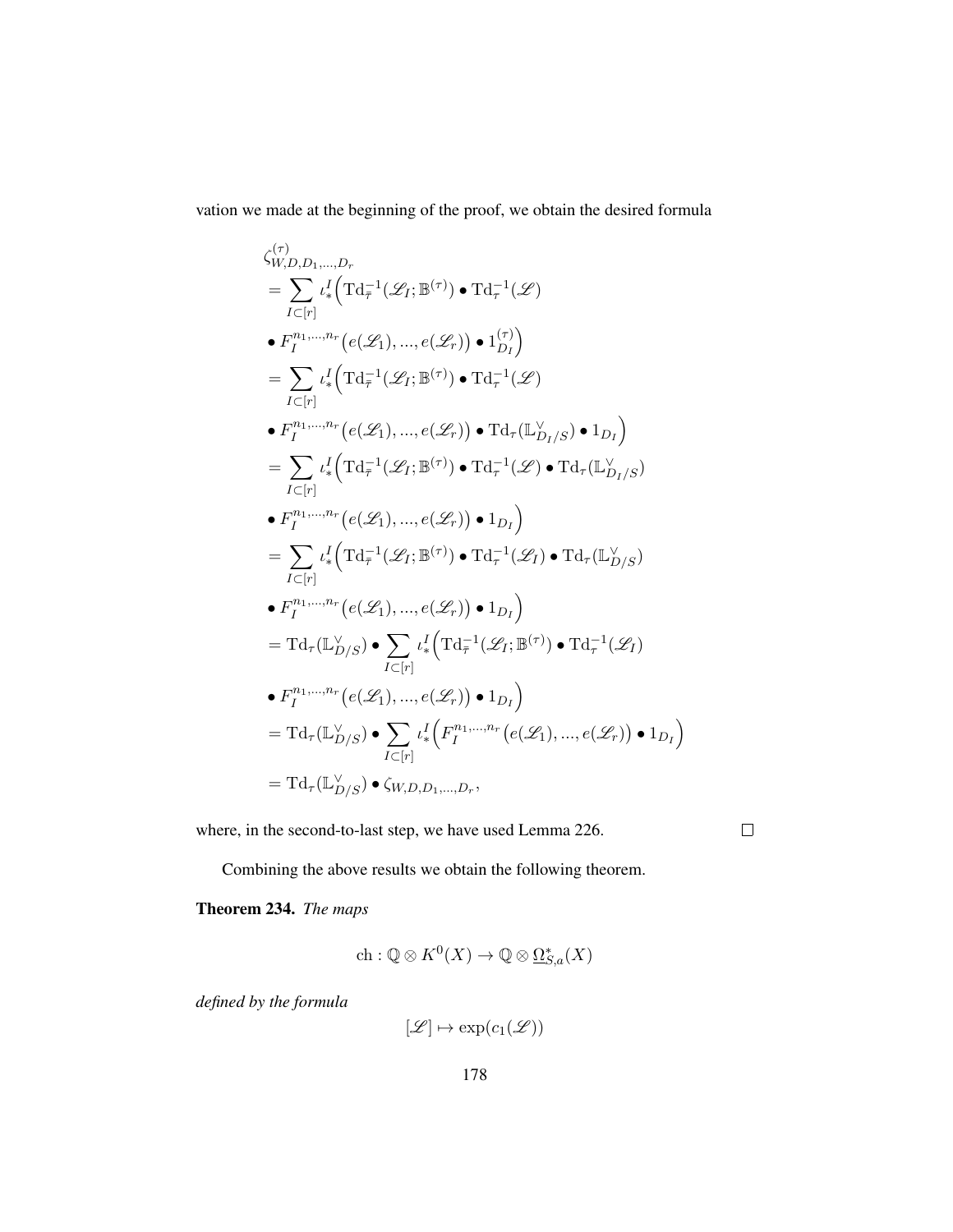*on line bundles, and extended additively to all elements of*  $\mathbb{Q} \otimes K^0(X)$  using the *splitting principle, are isomorphisms of rings that commute with pullbacks along morphisms in*  $\mathcal{C}_S$ *. Moreover, if*  $f : X \rightarrow Y$  *is projective and quasi-smooth, and if*  $\alpha \in \mathbb{Q} \otimes K^0(X)$ , then

$$
ch(f_!(\alpha)) = f_!(ch(\alpha) \bullet T d_\tau(\mathbb{L}^\vee_{X/Y})),
$$

*where*  $\text{Td}_{\tau}([\mathscr{L}]) = \frac{1-e^{-c_1(\mathscr{L})}}{c_1(\mathscr{L})}$  and  $\text{Td}_{\tau}$  is extended to all elements in  $K^0$  in a *multiplicative fashion using the splitting principle.*  $\Box$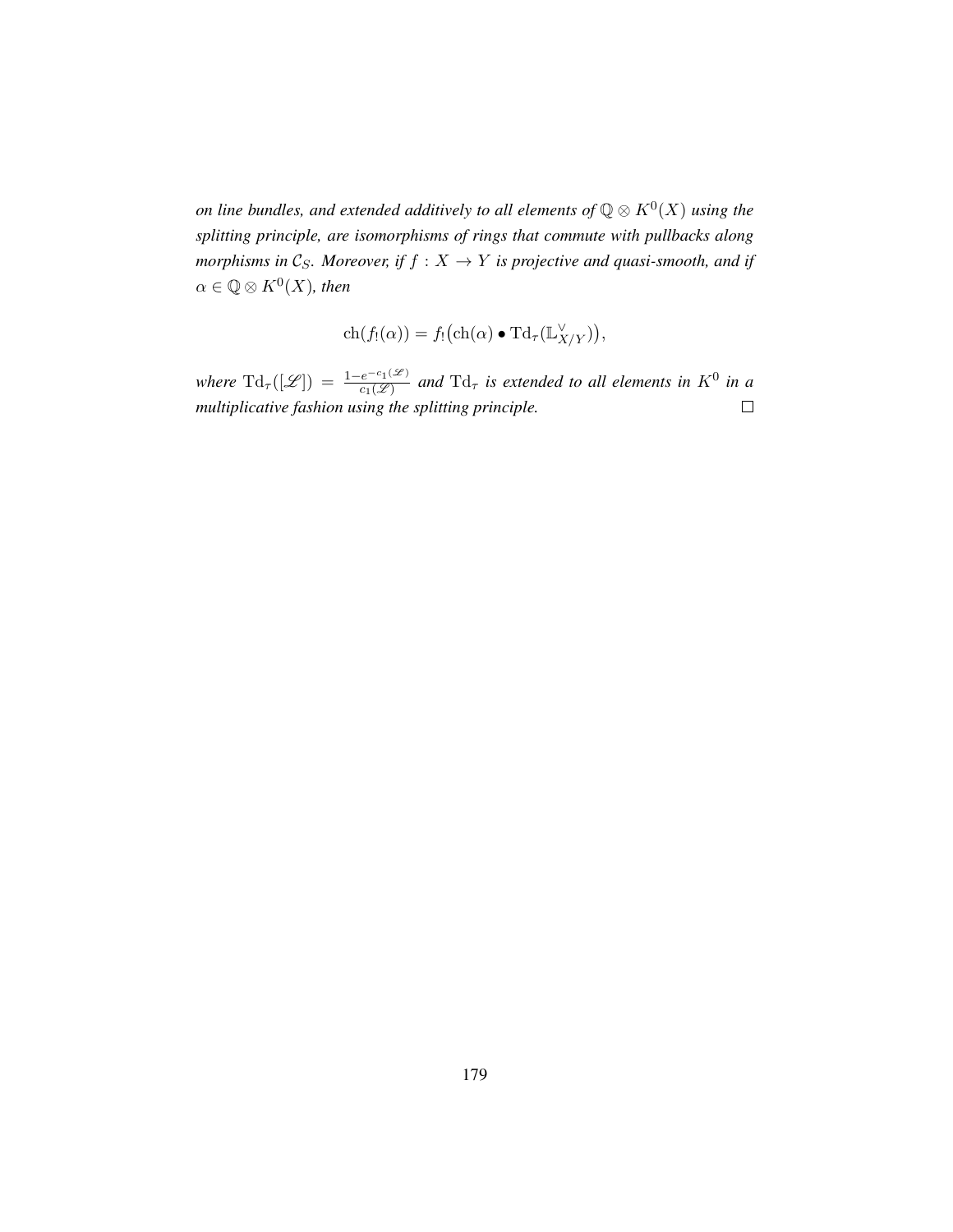#### <span id="page-189-0"></span>8.3 Algebraic cobordism with rational coefficients

Here, we show that the bivariant  $S$ -(pre)cobordism can be obtained from the universal additive theory by tensoring it with the rational Lazard ring  $\mathbb{L}_{\mathbb{Q}} := \mathbb{Q} \otimes \mathbb{L}$ and twisting.

We begin by recalling some classical results on formal group laws (see e.g. [\[29\]](#page-199-2)). Consider the polynomial ring  $B = \mathbb{Q}[b_1, b_2, \ldots]$  with infinitely many generators. Denoting

$$
\lambda_{\mathbf{b}}(x) := x + b_1 x^2 + b_2 x^3 + \dots \in B[[x]],
$$

we define a formal group law on  $B$  by the formula

$$
F'(x,y) := \lambda_{\mathbf{b}}(\lambda_{\mathbf{b}}^{-1}(x) + \lambda_{\mathbf{b}}^{-1}(y)).
$$

In classical terminology,  $\lambda_{b}(x)$  is the *(inverse) logarithm* of the formal group law F'. The formal group law F' is classified by a ring homomorphism  $\mathbb{L}_{\mathbb{Q}} \to B$ . Let us denote by  $\lambda_{\mathbb{L}}(x) \in \mathbb{L}_{\mathbb{Q}}[[x]]$  the inverse logarithm of the universal formal group law. The coefficients of  $\lambda_{\mathbb{L}}$  induce a morphism  $B \to \mathbb{L}_{\mathbb{Q}}$  that sends  $\lambda_{\mathbf{b}}$  to  $\lambda_{\mathbb{L}}$ . As the compositions  $\mathbb{L}_Q \to B \to \mathbb{L}_Q$  and  $B \to \mathbb{L}_Q \to B$  are identities, we have identified  $\mathbb{L}_{\mathbb{Q}}$  with B.

Denote by b the sequence  $(1, b_1, b_2, ...)$  of elements of B.

Lemma 235. *The unique orientation preserving Grothendieck transformation*

$$
\mathbb{Q}\otimes \underline{\Omega}_S^* \to B\otimes \underline{\Omega}_{S,a}^{(\mathbf{b})}
$$

*is an isomorphism. The result remains true if we replace*  $\Omega_S^*$  with  $\Omega_S^*$  and  $\Omega_{S,a}^*$ *with*  $\Omega_{S,a}^*$ .

*Proof.* By construction and Proposition [227,](#page-180-0) the formal group law of  $\Omega_{S,a}^{(b)}$  is given by F'. Moreover, as  $\mathbb{Q} \otimes \underline{\Omega}_S^{(\bar{\mathbf{b}})}$  $S<sub>S</sub>$  has the additive formal group law, there exists a unique orientation preserving Grothendieck transformation

$$
B\otimes \underline{\Omega}^*_{S,a}\to \mathbb{Q}\otimes \underline{\Omega}^{(\bar{\mathbf{b}})}_S
$$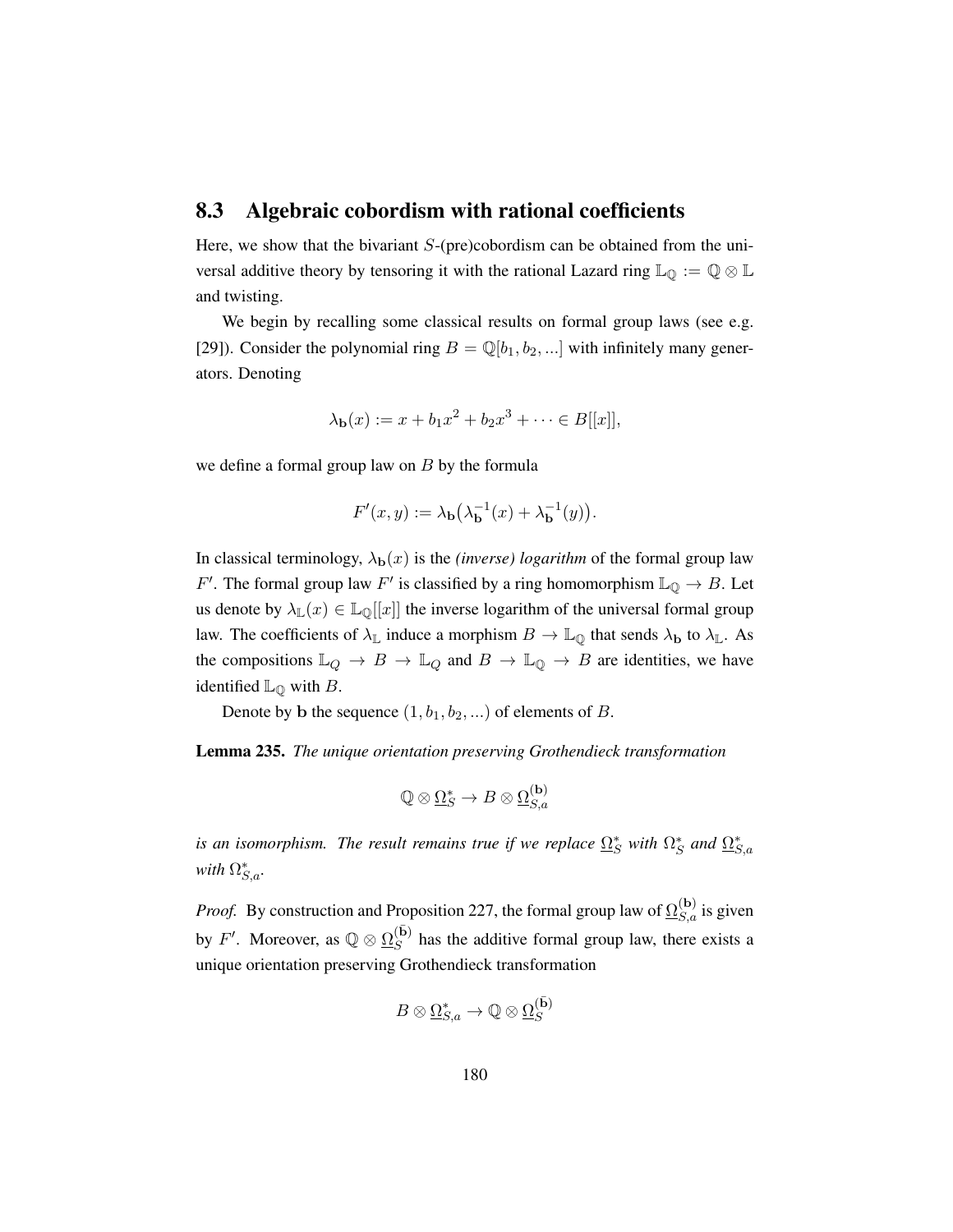that sends  $\lambda_{\mathbf{b}}$  to the image of  $\lambda_{\mathbb{L}}$  in  $Q \otimes \underline{\Omega}^*_{S}(S)$ . As the composition

$$
\mathbb{Q}\otimes \underline{\Omega}_S^* \to B\otimes \underline{\Omega}_{S,a}^{(\mathbf{b})}\to \mathbb{Q}\otimes \underline{\Omega}_S^*
$$

is orientation preserving, and as

$$
B\otimes \underline{\Omega}^{*}_{S,a}\to \mathbb{Q}\otimes \underline{\Omega}^{(\bar{\mathbf{b}})}_S\to B\otimes \underline{\Omega}^{*}_{S,a}
$$

is orientation preserving and preserves  $B$ , they are the identity transformations. This proves the first claim. By Lemma [233](#page-185-0) the identification we have obtained is compatible with the snc relations, and therefore the second claim follows.  $\Box$ 

The following result follows from the above by combining it with Theorem [169](#page-134-0) and Lemma [232](#page-184-0)

Theorem 236. *For each quasi-projective derived* S*-scheme, there exists an isomorphism of rings*

$$
\mathbb{Q}\otimes \underline{\Omega}_S^*(X)\to \mathbb{L}_{\mathbb{Q}}\otimes K^0(X).
$$

*Moreover, these maps commute with pullbacks along morphisms in*  $C_S$  *and Gysin pushforwards along quasi-smooth and projective morphisms*  $f : X \rightarrow Y$  *such that*  $[\mathbb{L}_{X/Y}] = 0 \in K^0(X).$  $\Box$ 

In particular, we can compute the precobordism with rational coefficients of local rings.

Corollary 237. *Let* A *be a local Noetherian derived ring of finite Krull dimension. Then*  $\mathbb{Q} \otimes \underline{\Omega}^*(\text{Spec}(A)) = \mathbb{L}_{\mathbb{Q}}^*$ .  $\Box$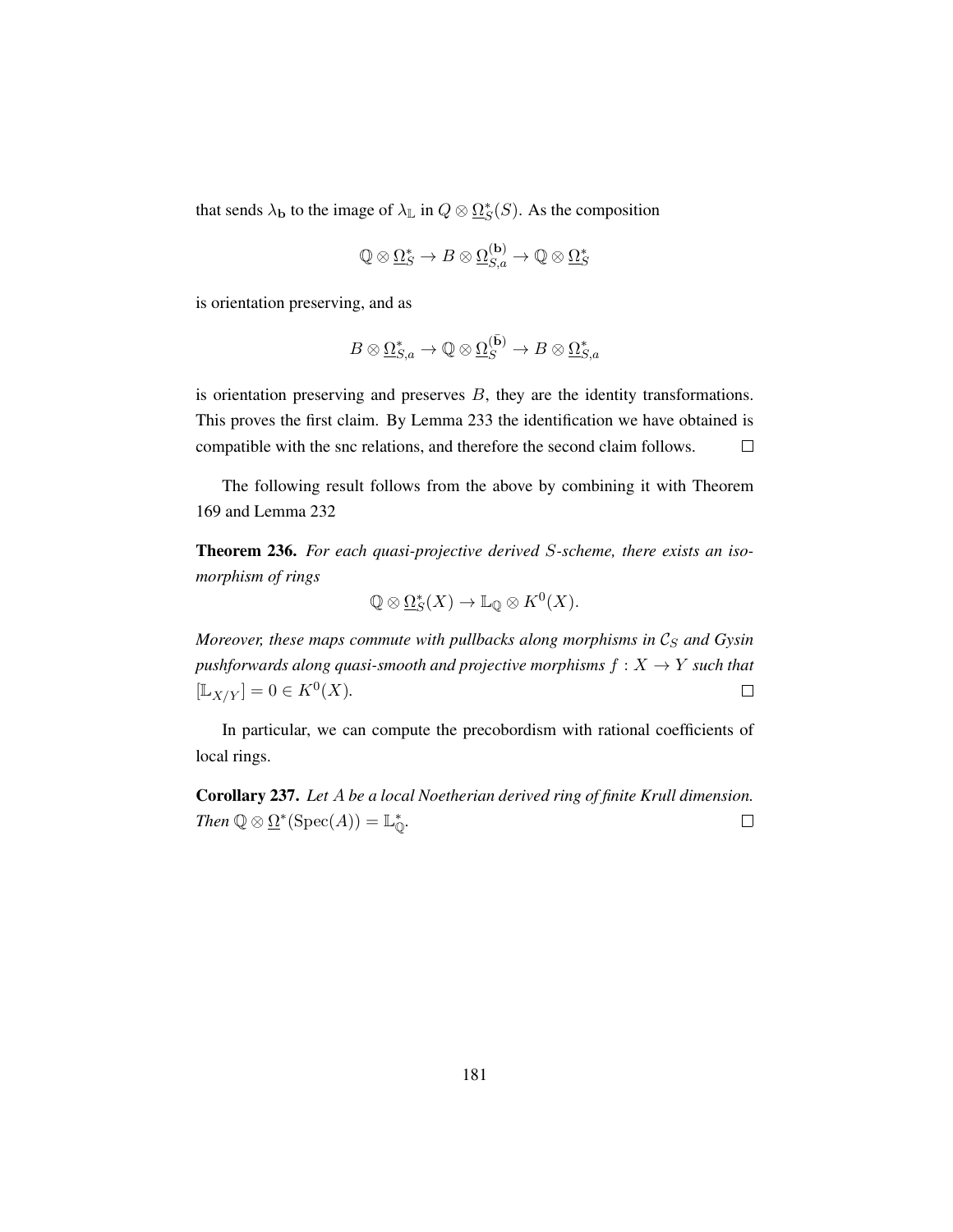## <span id="page-191-0"></span>Chapter 9

# Conclusion

Algebraic cobordism was first introduced as an extraordinary motivic cohomology theory in [\[64\]](#page-202-0) and later in a geometric form in [\[40\]](#page-200-1). In this thesis, we have constructed a geometric theory of bivariant algebraic cobordism, thus providing a vast generalization of the theory considered in [\[40\]](#page-200-1). Our theory, and its associated cohomology theory, cannot be constructed employing motivic homotopy theory, as they are not  $\mathbb{A}^1$ -invariant (see e.g. [\[19\]](#page-198-1) for bivariant theories in motivic homotopy theory).

By proving the validity of projective bundle formula for the bivariant cobordism, we were able to construct cobordism Chern classes of vector bundles. This in turn, analogously to the well-known Conner–Floyd theorem [\[15,](#page-198-2) [16\]](#page-198-3), enabled us to recover algebraic K-theory rings—another non- $\mathbb{A}^1$ -invariant theory of fundamental importance in algebraic geometry—from the cobordism cohomology rings, thus providing strong evidence that at least the algebraic cobordism cohomology theory we have constructed is the correct one. Moreover, this result allowed us to express the algebraic cobordism cohomology rings, taken with rational coefficients, in terms of algebraic K-theory.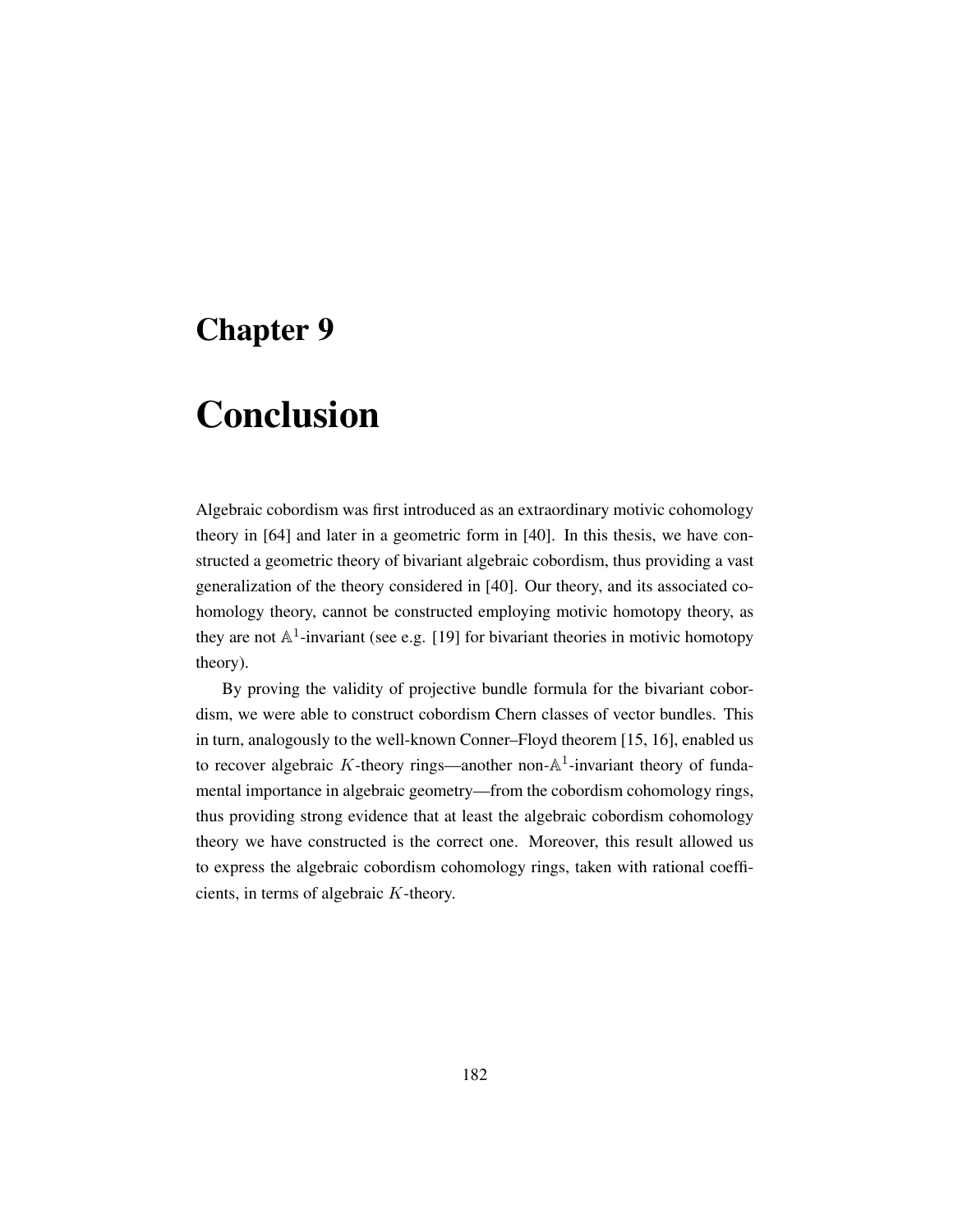### <span id="page-192-0"></span>9.1 Open problems

Even though some progress has been made in the articles [\[4,](#page-197-0) [6–](#page-197-1)[11\]](#page-198-4), the study of the derived-geometric approach to algebraic cobordism is still in its early stages. Here, we list several interesting problems that remain open.

1. *Localization.* One of the most important computational tools in the study of Levine–Morel's algebraic bordism is the localization exact sequence. We expect that, for a regular Noetherian scheme  $S$  of finite Krull dimension that admits an ample line bundle, and for a closed immersion  $i : Z \hookrightarrow X$  of derived S-schemes with open complement  $j : U \hookrightarrow X$ , the sequence

$$
\Omega_*^S(Z) \xrightarrow{i_*} \Omega_*^S(X) \xrightarrow{j'} \Omega_*^S(U) \to 0
$$

is exact. If  $S = \text{Spec}(k)$ , where k is a field of characteristic 0, then this is a theorem of Levine and Morel. The surjectivity of  $j^!$  was proven in [\[9\]](#page-197-2) with  $\mathbb{Z}[e^{-1}]$ -coefficients in the case  $S = \text{Spec}(A)$ , where A is either a field or an excellent Henselian discrete valuation ring, and where  $e$  is the (residual) characteristic exponent of A.

2. *Comparison with* MGL*.* In [\[39\]](#page-200-2), Levine constructs natural isomorphisms

$$
\Omega_n(X) \xrightarrow{\cong} MGL'_{2n,n}(X)
$$

for all quasi-projective varieties  $X$  over a field of characteristic 0, where  $MGL_{*,*}'$  is the motivic Borel–Moore homology theory associated to the algebraic cobordism spectrum MGL. In other words, the geometric algebraic bordism of Levine–Morel recovers a slice of "higher algebraic bordism". The same should be true over a more general regular basis scheme S. Note that this is a sensible expectation: the groups  $\Omega_*^S(X)$  are expected to be  $\mathbb{A}^1$ -invariant, and, in fact, the  $\mathbb{A}^1$ -invariance was proven in [\[9\]](#page-197-2) with  $\mathbb{Z}[e^{-1}]$ coefficients in the case  $S = \text{Spec}(A)$ , where A is either a field or an excellent Henselian discrete valuation ring, and where  $e$  is the (residual) characteristic exponent of A. In the proof of [\[39\]](#page-200-2), the localization exact sequence plays a fundamental role. However, it is conceivable that a geometric model of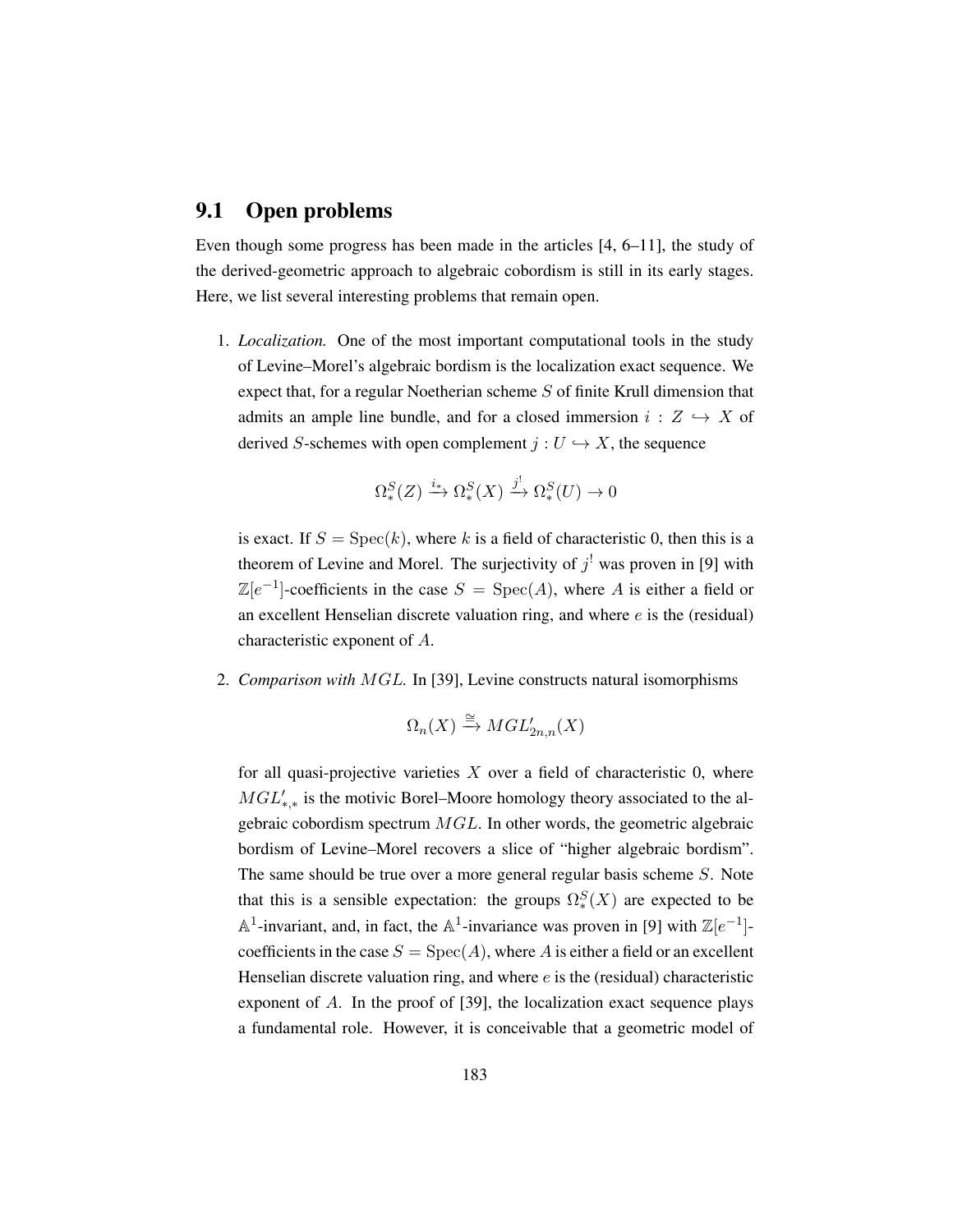<span id="page-193-0"></span>MGL, similar to that studied in [\[21\]](#page-198-5) but which allows studying also the non-connective part of  $MGL$ , might lead to a direct proof that avoids the employment of the localization exact sequence.

- 3. *Algebraic cobordism of a local ring.* It was proven by Levine and Morel that the algebraic cobordism of  $Spec(k)$ , where k is a field of characteristic 0, is naturally isomorphic to the Lazard ring L. We have proven the analogous result for a general Noetherian local (derived) ring A of finite Krull dimen-sion, after taking rational coefficients. In [\[9\]](#page-197-2), it was proven that, for a field  $k$ of characteristic  $p > 0$ ,  $\Omega_k^*(\text{Spec}(k))[p^{-1}]$  and  $\mathbb{L}^*[p^{-1}]$  coincide in degrees  $\geq -2$ . This follows from the fact, also proven in [\[9\]](#page-197-2), that  $\Omega_k^*(\text{Spec}(k))[p^{-1}]$ is generated by classes of regular projective  $k$ -schemes, combined with wellknown resolution of singularities and birational factorization results for surfaces.
- 4. *Comparison with Chow groups.* Levine and Morel prove that, for an algebraic scheme over a characteristic 0 field k, the natural map  $\eta_{\text{CH}} : \mathbb{Z}_a \otimes_{\mathbb{L}}$  $\Omega_*(X) \to \mathrm{CH}_*(X)$  defined by

$$
[V \xrightarrow{f} X] \mapsto f_*(1_V),
$$

is an isomorphism, where  $\text{CH}_{*}(X)$  is the Chow group of X [\[24\]](#page-199-0). It would be interesting to establish a similar result over fields k of characteristic  $p > 0$ as well. With  $\mathbb{Z}[p^{-1}]$ -coefficients,  $\eta_{\text{CH}}$  is a surjection, because every closed subvariety Z of X admits a generically finite morphism (*resolution* by a palteration) of p-power degree from a regular  $k$ -variety [\[18,](#page-198-6) [59\]](#page-202-1). The main difficulty in proving that  $\eta_{\text{CH}}$  is an isomorphism with p-inverted coefficients is comparing the classes of different resolutions in  $\mathbb{Z}_a[p^{-1}]\otimes_{\mathbb{L}}\Omega^k_*(X),$  which in characteristic 0 can be achieved by employing the weak factorization theorem [\[1\]](#page-197-3).

5. *Comparison with candidates of Chow cohomology.* This is an open problem even over a field  $k$  of characteristic 0, but of course the question makes sense over all fields  $k$ , and even over more general base schemes  $S$ . Namely, what is the relationship between the additive cobordism ring  $\Omega_{k,a}^*(X)$  and the left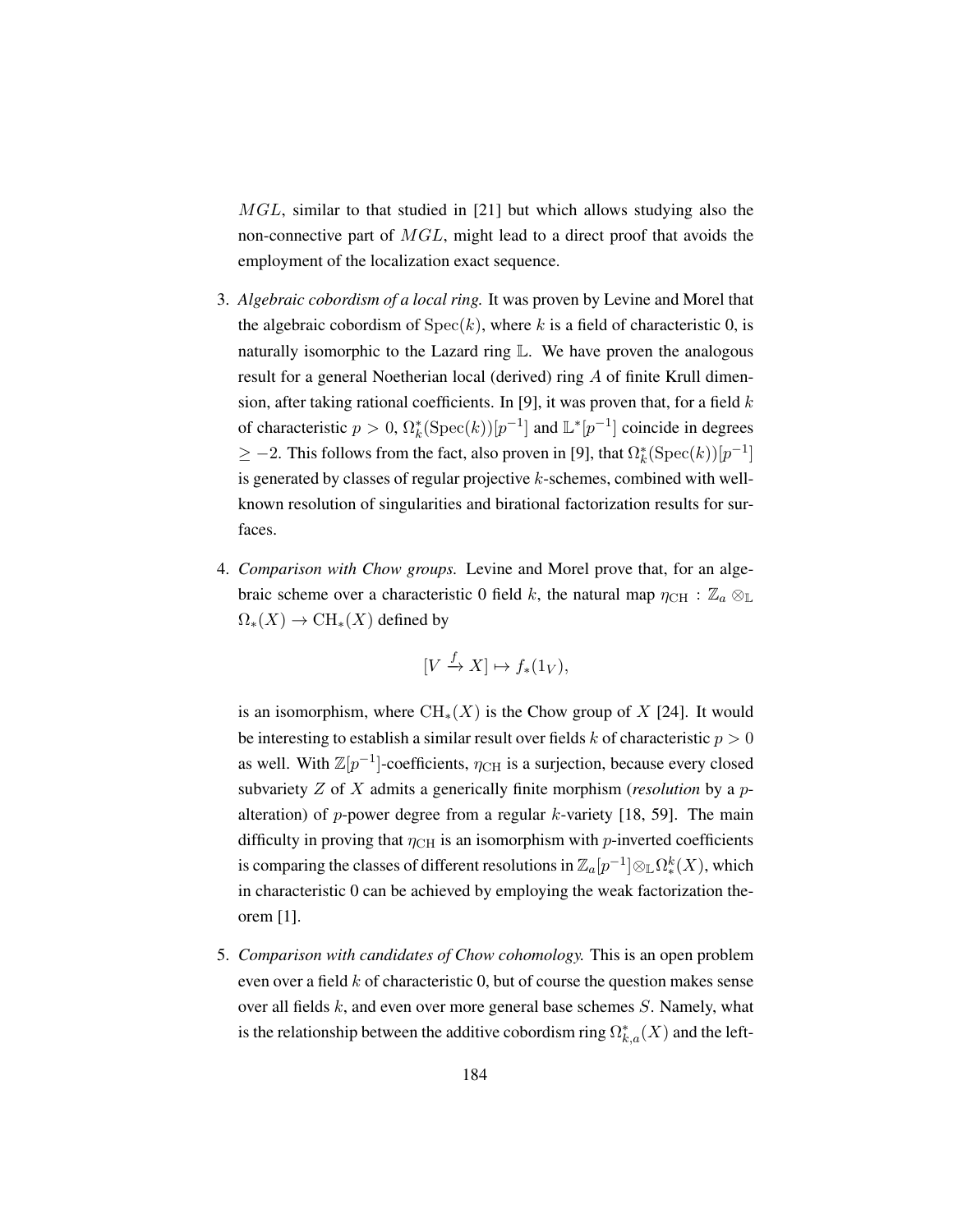<span id="page-194-1"></span>Kan-extended Chow rings [\[23\]](#page-199-1)? The same question can be asked about the rings constructed by applying Bloch's formula to singular schemes [\[54\]](#page-201-0). If X is of pure dimension d, then what is the relationship of  $\Omega_{k,a}^d(X)$  with Levine–Weibel's group of zero-cycles on  $X$  [\[42\]](#page-200-0)?

6. *Bivariant (or homological) Conner–Floyd theorem.* It would be interesting to extend the cohomological Conner–Floyd theorem to a bivariant Conner– Floyd theorem. In other words, for any finite-Krull-dimensional Noetherian derived scheme S admitting an ample line bundle, we would expect that the natural map

$$
\mathbb{Z}_m \otimes_{\mathbb{L}} \Omega_S^*(X \to Y) \to K^0(X \to Y)
$$

given by the formula

 $[V \xrightarrow{f} X] \mapsto [f_* \mathcal{O}_V]$ 

is an isomorphism. Note that, using the twisting results of Chapter [8,](#page-177-0) such a result would allow us to express the groups  $\mathbb{Q} \otimes \Omega_S^*(X \to Y)$  in terms of bivariant K-theory. This would be interesting even in the special case where S is regular and  $Y \simeq S$ : for example, we could conclude that the the localization sequence with rational coefficients is exact<sup>[1](#page-194-0)</sup>. Moreover, if  $S = \text{Spec}(k)$ , where k is a field, then it would follow that  $\mathbb{Q}_a \otimes \Omega_*^k(X) =$  $\mathbb{Q} \otimes \mathrm{CH}_*(X)$  [\[13\]](#page-198-0).

7. *Higher algebraic cobordism.* In this thesis, we have considered only what should be the truncation of a spectrum-valued invariant of maps derived schemes, the higher (bivariant) algebraic cobordism. Finding the correct model for higher algebraic cobordism is an interesting open problem: not only does it provide a more refined invariant, but there are also many properties of the spectrum-valued invariant that do not hold for the truncation, the most obvious being Nisnevich descent. In a joint project with Ryomei Iwasa, we study candidates of higher algebraic cobordism, which are motivated by the fact that universal precobordism is the universal bivariant theory satisfying the weak projective bundle formula, see [\[10\]](#page-197-4). It is still too early to tell how successful this approach turns out to be.

<span id="page-194-0"></span><sup>&</sup>lt;sup>1</sup>As *j* is an open immersion, twisting the orientation does not affect Gysin pullbacks along it.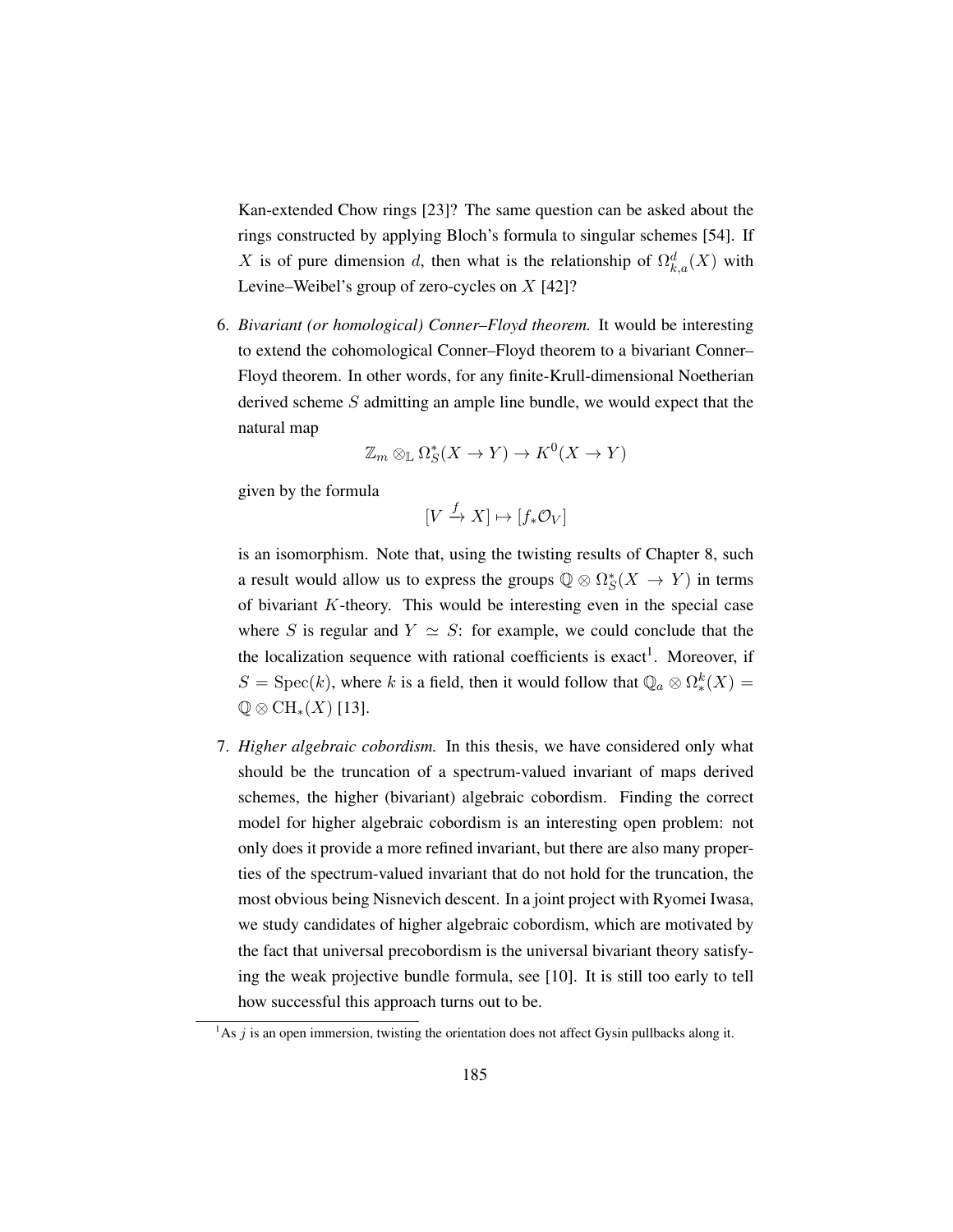<span id="page-195-0"></span>The higher algebraic cobordism cohomology theory  $\Omega$  is expected to satisfy at least the following properties:

- (a)  $\Omega$  should be a Nisnevich sheaf of spectra on a suitable  $\infty$ -category of derived schemes;
- (b)  $\Omega$  should satisfy the projective bundle formula;
- (c)  $\Omega$  should satisfy a higher analogue of Conner–Floyd theorem, i.e., a non- $\mathbb{A}^1$ -invariant analogue of [\[50\]](#page-201-1); in particular,  $\Omega$  should not be  $\mathbb{A}^1$ invariant;
- (d) by applying a suitable  $\mathbb{A}^1$ -localization functor to  $\Omega$ , one should recover the algebraic cobordism theory represented by  $MGL$  in the stable motivic homotopy category.
- 8. *Excision in derived blowups*. Given a derived blowup square

$$
\mathcal{E} \xrightarrow{i'} \text{Bl}_Z(X)
$$

$$
\downarrow p \qquad \qquad \downarrow \pi^*
$$

$$
Z \xrightarrow{i} X,
$$

is the sequence

$$
\underline{\Omega}^*(X) \xrightarrow{i^*+\pi^*} \underline{\Omega}^*(Z) \oplus \underline{\Omega}^*(\text{Bl}_Z(X)) \xrightarrow{i'^*-p^*} \underline{\Omega}^*(\mathcal{E})
$$

(or the analogous sequence for  $\Omega^*$ ) exact?

There are two motivations for this question:

- (a) this is the analogue of the zero-level "shadow" of a spectrum-level result that holds for all additive invariants of derived categories (e.g. algebraic  $K$ -theory) [\[35\]](#page-200-3);
- (b) imposing an analogous spectrum-level property is useful when trying to construct higher algebraic cobordism; however, something like the exactness of the above sequence would be needed for comparing the zeroth homotopy group of higher algebraic cobordism with  $\Omega^*$  (or  $\Omega^*$ ).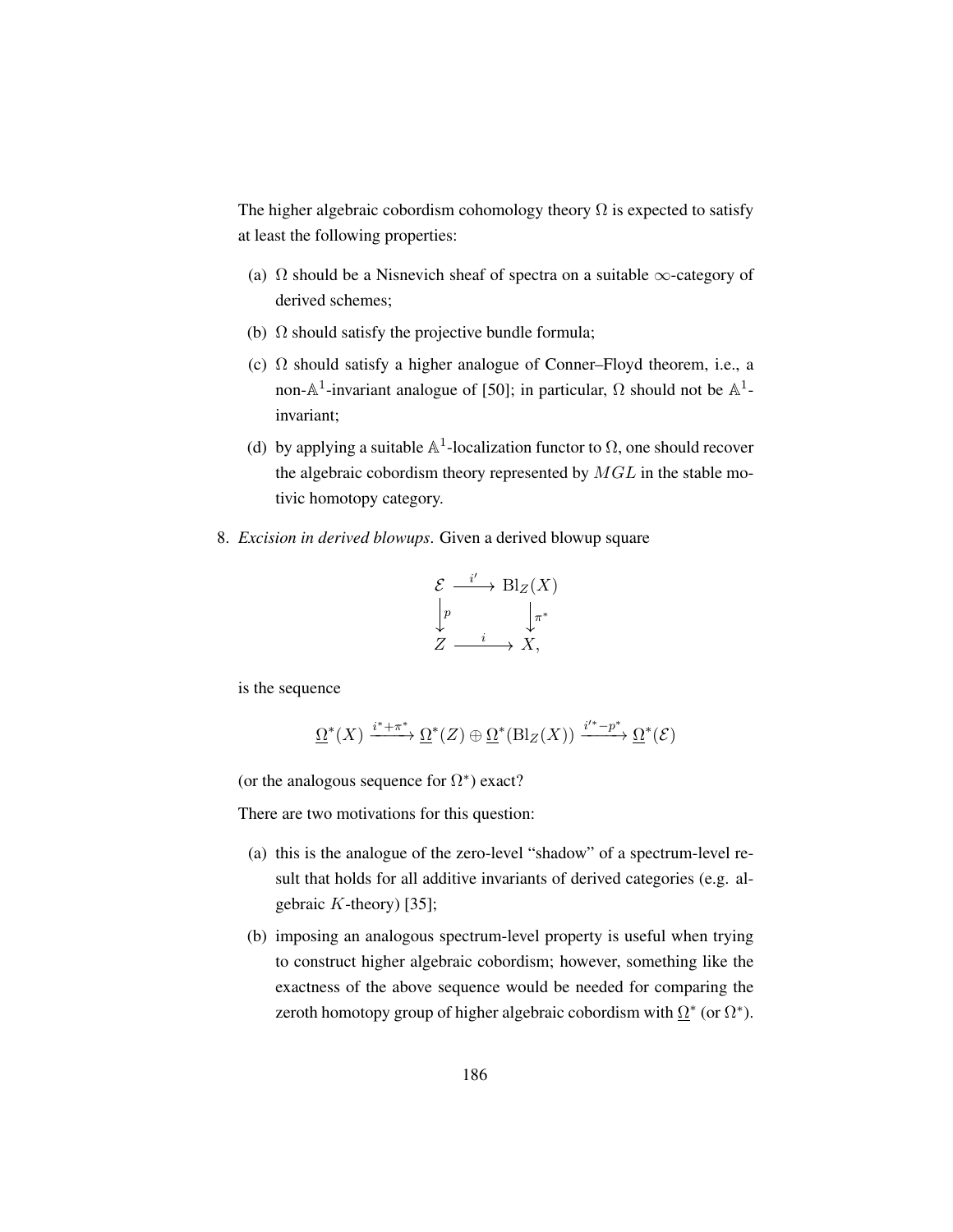<span id="page-196-0"></span>*I have all the symptoms of fright....It really seems like I'm cut loose and very vulnerable....Still, I have a feeling of* strength*....I'm feeling it internally now, a sort of surging up of force...something really big and strong. And yet at first it was almost a physical feeling of just being out* alone*, and sort of cut off from a support I have been carrying around...(pause)...I have the feeling that now I am going to begin to* do *more things.* — A client to Carl Rogers [\[55\]](#page-201-2).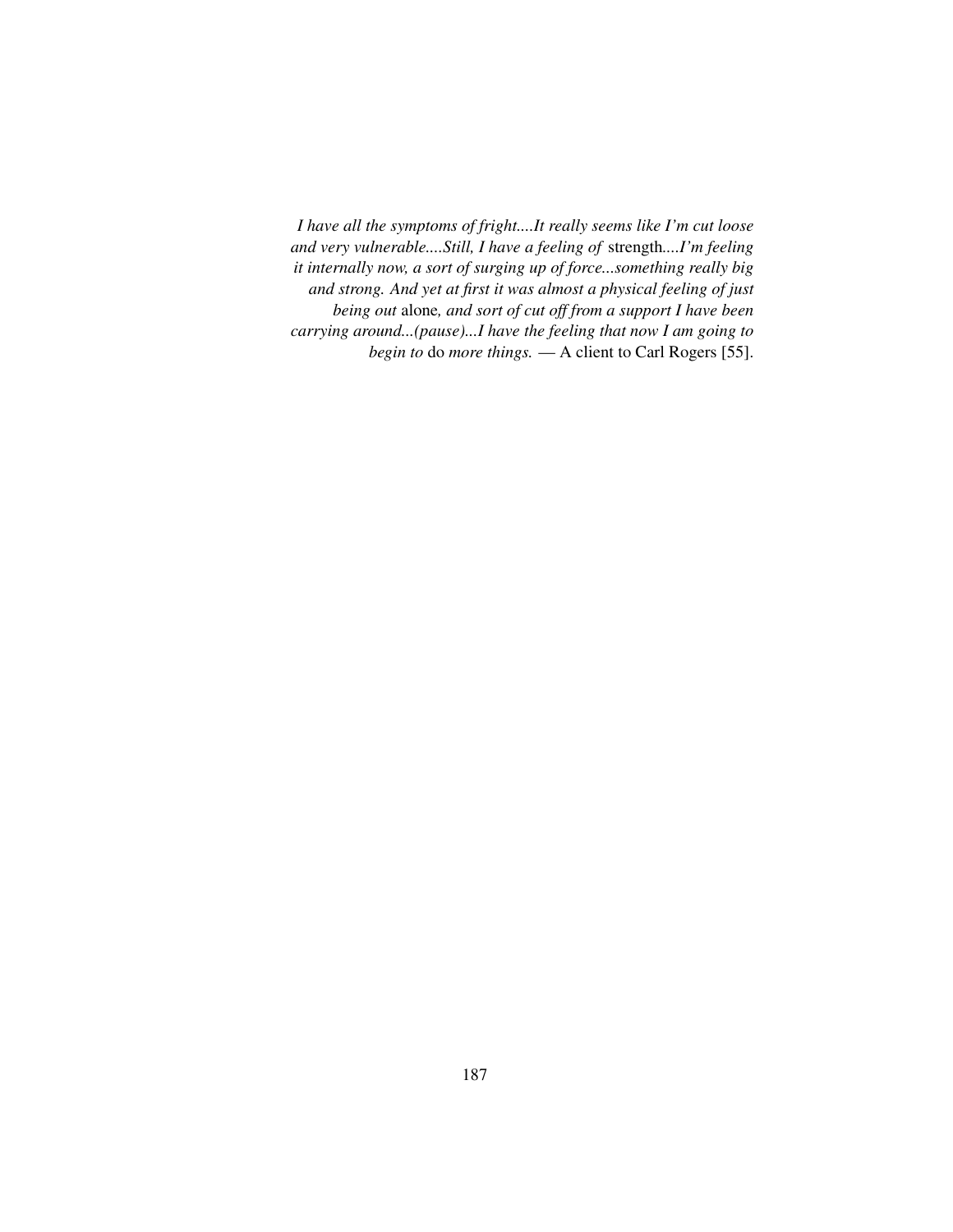# Bibliography

- <span id="page-197-3"></span>[1] D. Abramovich, K. Karu, K. Matsuki, and J. Włodarczyk. Torification and factorization of birational maps. *Journal of the American Mathematical Society*, 15(3):531–572, apr 2002. [doi:10.1090/s0894-0347-02-00396-x](http://dx.doi.org/10.1090/s0894-0347-02-00396-x). → pages [2,](#page-11-0) [184](#page-193-0)
- [2] D. Anderson and S. Payne. Operational K-theory. *Documenta Mathematica*, 20:357–399, 2015.  $\rightarrow$  pages [4,](#page-13-0) [6,](#page-15-0) [17](#page-26-0)
- [3] T. Annala. Oriented Borel–Moore homologies of toric varieties. to appear in Annales de l'Institut Fourier, 2018. → page [4](#page-13-0)
- <span id="page-197-0"></span>[4] T. Annala. Chern classes in precobordism theories. to appear in the Journal of the European Mathematical Society, 2019.  $\rightarrow$  pages [v,](#page-4-0) [vi,](#page-5-0) [78,](#page-87-0) [86,](#page-95-0) [106,](#page-115-0) [183](#page-192-0)
- [5] T. Annala. Ample line bundles, global generation and  $K_0$  on quasi-projective derived schemes. Not intended for publication., 2019.  $\rightarrow$ pages [66,](#page-75-0) [127](#page-136-0)
- <span id="page-197-1"></span>[6] T. Annala. Base independent algebraic cobordism. to appear in the Journal of Pure and Applied Algebra, 2020.  $\rightarrow$  pages [v,](#page-4-0) [vi,](#page-5-0) [66,](#page-75-0) [71,](#page-80-0) [73,](#page-82-0) [76,](#page-85-0) [86,](#page-95-0) [87,](#page-96-0) [103,](#page-112-0) [105,](#page-114-0) [106,](#page-115-0) [183](#page-192-0)
- [7] T. Annala. Bivariant derived algebraic cobordism. *Journal of Algebraic Geometry*, 30(2):205–252, jun 2020. [doi:10.1090/jag/754](http://dx.doi.org/10.1090/jag/754). → pages [v,](#page-4-0) [vi,](#page-5-0) [22,](#page-31-0) [86,](#page-95-0) [168](#page-177-1)
- [8] T. Annala. Precobordism and cobordism. to appear in Algebra and Number Theory, 2020.  $\rightarrow$  pages [v,](#page-4-0) [160](#page-169-0)
- <span id="page-197-2"></span>[9] T. Annala. Algebraic Spivak's theorem and applications. to appear in Geometry & Topology, 2021.  $\rightarrow$  pages [2,](#page-11-0) [183,](#page-192-0) [184](#page-193-0)
- <span id="page-197-4"></span>[10] T. Annala and R. Iwasa. Cohomology of the moduli stack of algebraic vector bundles. submitted,  $2021. \rightarrow$  pages [v,](#page-4-0) [2,](#page-11-0) [133,](#page-142-0) [185](#page-194-1)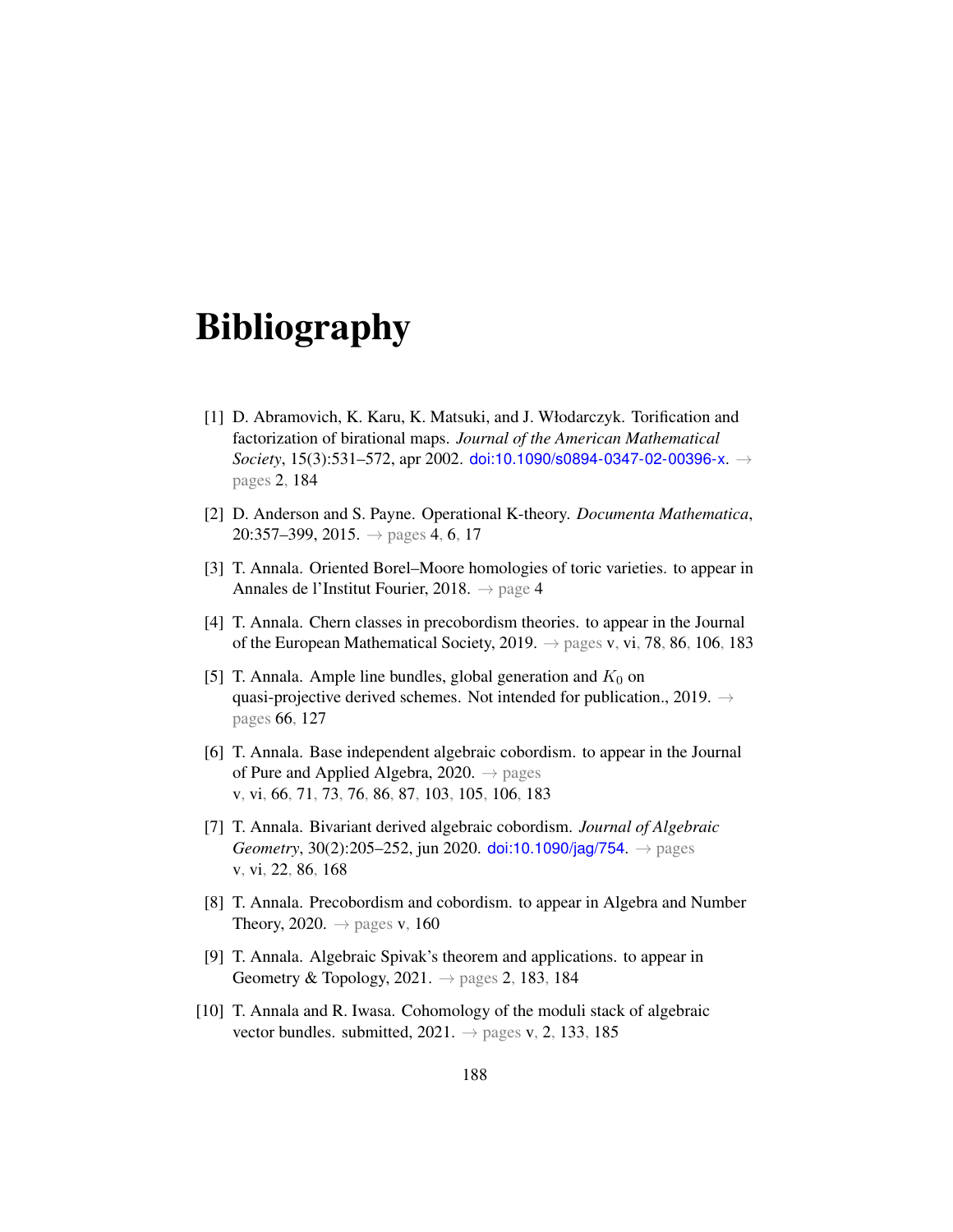- <span id="page-198-4"></span>[11] T. Annala and S. Yokura. Bivariant algebraic cobordism with bundles. Submitted, 2019.  $\rightarrow$  pages [v,](#page-4-0) [78,](#page-87-0) [86,](#page-95-0) [106,](#page-115-0) [183](#page-192-0)
- [12] L. L. Avramov. Locally complete intersection homomorphisms and a conjecture of Quillen on the vanishing of cotangent homology. *The Annals of Mathematics*, 150(2):455, sep 1999. [doi:10.2307/121087](http://dx.doi.org/10.2307/121087). → page [73](#page-82-0)
- <span id="page-198-0"></span>[13] P. Baum, W. Fulton, and R. D. Macpherson. Riemann–Roch for singular varieties. *Publications Mathematiques de l'IH ´ ES´* , 45:101–145, 1975. URL [http://www.numdam.org/item/PMIHES](http://www.numdam.org/item/PMIHES_1975__45__101_0/)\_1975\_45\_101\_0/.  $\rightarrow$  pages [3,](#page-12-0) [173,](#page-182-0) [185](#page-194-1)
- [14] P. Berthelot, O. Jussila, A. Grothendieck, M. Raynaud, S. Kleiman, and L. Illusie. *Théorie des Intersections et Théorème de Riemann-Roch.* Springer Berlin Heidelberg, 1971. [doi:10.1007/bfb0066283](http://dx.doi.org/10.1007/bfb0066283). → page [127](#page-136-0)
- <span id="page-198-2"></span>[15] P. E. Conner and E. E. Floyd. *The Relation of Cobordism to K-Theories*. Springer Berlin Heidelberg, 1966. [doi:10.1007/bfb0071091](http://dx.doi.org/10.1007/bfb0071091).  $\rightarrow$  pages [125,](#page-134-1) [182](#page-191-0)
- <span id="page-198-3"></span>[16] P. E. Conner and L. Smith. On the complex bordism of finite complexes. *Publications Mathématiques de l'IHÉS, 37:117-221, 1969.* URL [http://www.numdam.org/item/PMIHES](http://www.numdam.org/item/PMIHES_1969__37__117_0/)\_1969\_37\_117\_0/.  $\rightarrow$  pages [125,](#page-134-1) [182](#page-191-0)
- [17] S. Dai. Algebraic cobordism and Grothendieck groups over singular schemes. *Homology, Homotopy and Applications*, 12(1):93 – 110, 2010. [doi:hha/1296223824](http://dx.doi.org/hha/1296223824). URL <https://doi.org/>.  $\rightarrow$  page [125](#page-134-1)
- <span id="page-198-6"></span>[18] A. J. de Jong. Smoothness, semi-stability and alterations. *Publications Mathématiques de l'IHÉS*, (83):51–93, 1996. ISSN 0073-8301. → page [184](#page-193-0)
- <span id="page-198-1"></span>[19] F. Deglise. Bivariant theories in motivic stable homotopy. ´ *Documenta Mathematica*, 2018:1431–0643, 2018. [doi:10.25537/DM.2018V23.997-1076](http://dx.doi.org/10.25537/DM.2018V23.997-1076).  $\rightarrow$  page [182](#page-191-0)
- [20] E. Elmanto, M. Hoyois, A. A. Khan, V. Sosnilo, and M. Yakerson. Motivic infinite loop spaces. To appear in Cambridge Journal of Mathematics, 2019.  $\rightarrow$  page [1](#page-10-0)
- <span id="page-198-5"></span>[21] E. Elmanto, M. Hoyois, A. A. Khan, V. Sosnilo, and M. Yakerson. Framed transfers and motivic fundamental classes. *Journal of Topology*, 13(2): 460–500, mar 2020. [doi:10.1112/topo.12134](http://dx.doi.org/10.1112/topo.12134).  $\rightarrow$  page [184](#page-193-0)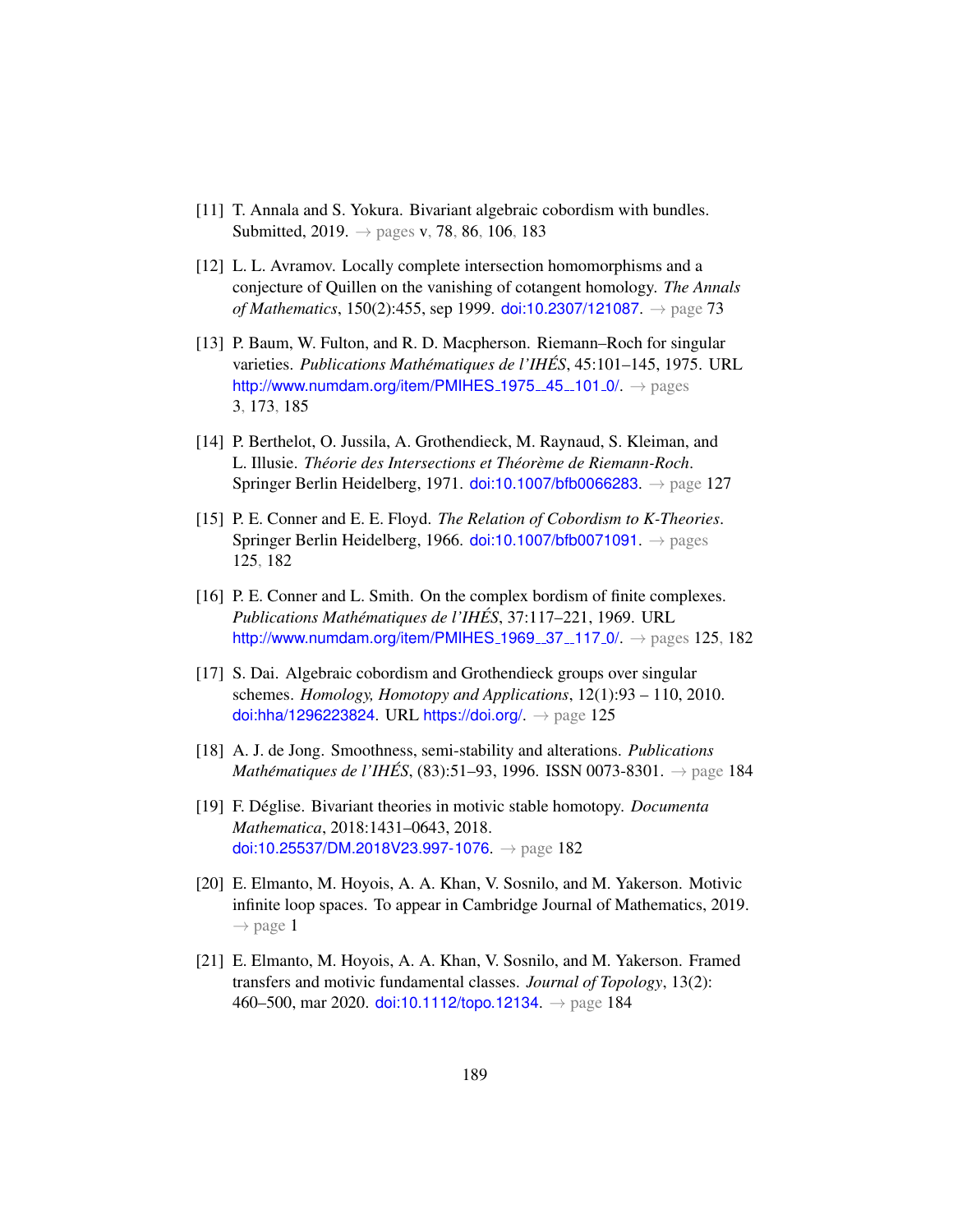- [22] E. Elmanto, M. Hoyois, A. A. Khan, V. Sosnilo, and M. Yakerson. Modules over algebraic cobordism. *Forum of Mathematics, Pi*, 8, 2020. [doi:10.1017/fmp.2020.13](http://dx.doi.org/10.1017/fmp.2020.13).  $\rightarrow$  page [1](#page-10-0)
- <span id="page-199-1"></span>[23] W. Fulton. Rational equivalence on singular varieties. *Publications Mathematiques de l'IH ´ ES´* , 45:147–167, 1975. URL [http://www.numdam.org/item/PMIHES](http://www.numdam.org/item/PMIHES_1975__45__147_0/)\_1975\_45\_147\_0/.  $\rightarrow$  pages [173,](#page-182-0) [185](#page-194-1)
- <span id="page-199-0"></span>[24] W. Fulton. *Intersection Theory*. Springer New York, New York, 2 edition, 1998. ISBN 9781461217008. → pages [1,](#page-10-0) [4,](#page-13-0) [6,](#page-15-0) [16,](#page-25-0) [17,](#page-26-0) [22,](#page-31-0) [173,](#page-182-0) [184](#page-193-0)
- [25] W. Fulton and R. MacPherson. *Categorical framework for the study of singular spaces*. American Mathematical Society, Providence, R.I, 1981. **ISBN 9781470406509.**  $\rightarrow$  pages [4,](#page-13-0) [5,](#page-14-0) [6,](#page-15-0) [125,](#page-134-1) [127](#page-136-0)
- [26] D. Gaitsgory and N. Rozenblyum. *A study in derived algebraic geometry*. American Mathematical Society, Providence, Rhode Island, 2017. ISBN 9781470452841.  $\rightarrow$  page [51](#page-60-0)
- [27] J. González and K. Karu. Bivariant algebraic cobordism. *Algebra & Number Theory*, 9(6):1293–1336, sep 2015. [doi:10.2140/ant.2015.9.1293](http://dx.doi.org/10.2140/ant.2015.9.1293).  $\rightarrow$  pages [4,](#page-13-0) [6,](#page-15-0) [17](#page-26-0)
- [28] R. Hartshorne. *Algebraic geometry*. Springer-Verlag, New York, 1977. ISBN 0[3](#page-12-0)87902449.  $\rightarrow$  page 3
- <span id="page-199-2"></span>[29] M. Hazewinkel. *Formal groups and applications*. Academic Press, New York, 1978. ISBN 9780123351500.  $\rightarrow$  pages [3,](#page-12-0) [180](#page-189-0)
- [30] H. Hironaka. Resolution of singularities of an algebraic variety over a field of characteristic zero: I. *The Annals of Mathematics*, 79(1):109, jan 1964. [doi:10.2307/1970486](http://dx.doi.org/10.2307/1970486).  $\rightarrow$  page [2](#page-11-0)
- [31] H. Hironaka. Resolution of singularities of an algebraic variety over a field of characteristic zero: II. *The Annals of Mathematics*, 79(2):205, mar 1964. [doi:10.2307/1970547](http://dx.doi.org/10.2307/1970547).  $\rightarrow$  page [2](#page-11-0)
- [32] T. Hudson and T. Matsumura. Segre classes and Damon–Kempf–Laksov formula in algebraic cobordism. *Mathematische Annalen*, 374(3-4): 1439–1457, may 2019. [doi:10.1007/s00208-019-01839-y](http://dx.doi.org/10.1007/s00208-019-01839-y).  $\rightarrow$  page [2](#page-11-0)
- [33] T. Hudson, T. Ikeda, T. Matsumura, and H. Naruse. Degeneracy loci classes in K-theory — determinantal and Pfaffian formula. *Advances in Mathematics*, 320:115–156, nov 2017. [doi:10.1016/j.aim.2017.08.038](http://dx.doi.org/10.1016/j.aim.2017.08.038). → page [2](#page-11-0)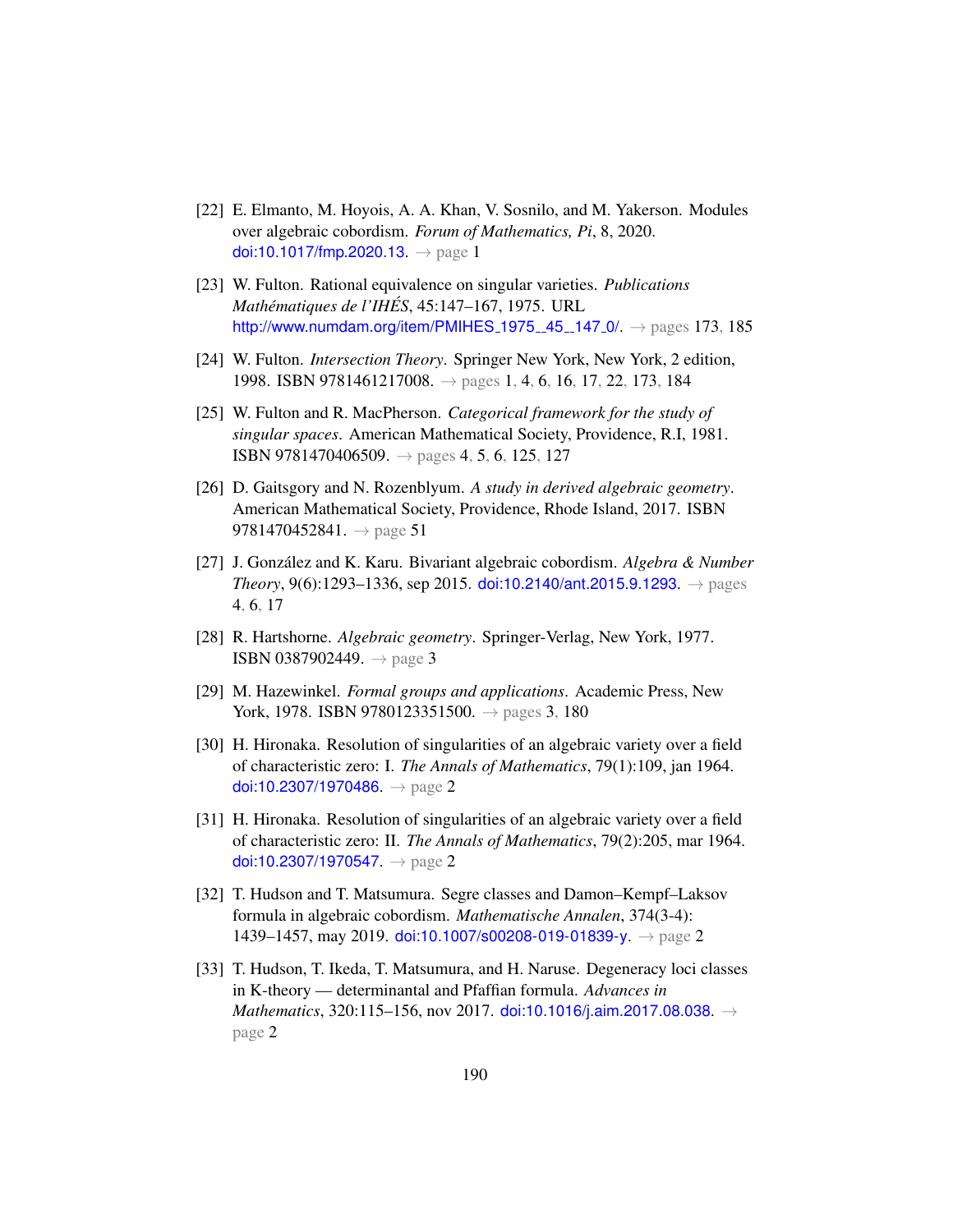- [34] A. Khan and D. Rydh. Virtual Cartier divisors and blow-ups. 2018.  $\rightarrow$ pages [75,](#page-84-0) [78,](#page-87-0) [79](#page-88-0)
- <span id="page-200-3"></span>[35] A. A. Khan. Algebraic K-theory of quasi-smooth blow-ups and cdh descent. *Annales Henri Lebesgue*, 3:1091–1116, sep 2020. [doi:10.5802/ahl.55](http://dx.doi.org/10.5802/ahl.55). → pages [82,](#page-91-0) [186](#page-195-0)
- [36] S.-i. Kimura. Fractional intersection and bivariant theory. *Communications in Algebra*, 20(1):285–302, jan 1992. [doi:10.1080/00927879208824340](http://dx.doi.org/10.1080/00927879208824340). → page [4](#page-13-0)
- [37] A. Krishna and V. Uma. The algebraic cobordism ring of toric varieties. *International Mathematics Research Notices*, 2013(23):5426–5464, sep 2012. [doi:10.1093/imrn/rns212](http://dx.doi.org/10.1093/imrn/rns212).  $\rightarrow$  page [4](#page-13-0)
- [38] M. Lazard. Sur les groupes de Lie formels à un paramètre. *Bulletin de la Societ´ e Math ´ ematique de France ´* , 79:251–274, 1955. [doi:10.24033/bsmf.1462](http://dx.doi.org/10.24033/bsmf.1462). → page [88](#page-97-0)
- <span id="page-200-2"></span>[39] M. Levine. Comparison of cobordism theories. *Journal of Algebra*, 322(9): 3291–3317, nov 2009. [doi:10.1016/j.jalgebra.2009.03.032](http://dx.doi.org/10.1016/j.jalgebra.2009.03.032).  $\rightarrow$  page [183](#page-192-0)
- <span id="page-200-1"></span>[40] M. Levine and F. Morel. *Algebraic Cobordism*. Springer-Verlag GmbH, Feb. 2007. ISBN 9783540368243. URL [https://www.ebook.de/de/product/](https://www.ebook.de/de/product/8896656/fabien_morel_marc_levine_algebraic_cobordism.html) [8896656/fabien](https://www.ebook.de/de/product/8896656/fabien_morel_marc_levine_algebraic_cobordism.html)\_morel\_marc\_levine\_algebraic\_cobordism.html. → pages [1,](#page-10-0) [18,](#page-27-0) [20,](#page-29-0) [45,](#page-54-0) [105,](#page-114-0) [125,](#page-134-1) [129,](#page-138-0) [145,](#page-154-0) [163,](#page-172-0) [168,](#page-177-1) [182](#page-191-0)
- [41] M. Levine and R. Pandharipande. Algebraic cobordism revisited. *Inventiones mathematicae*, 176(1):63–130, nov 2009. [doi:10.1007/s00222-008-0160-8](http://dx.doi.org/10.1007/s00222-008-0160-8).  $\rightarrow$  pages [1,](#page-10-0) [2,](#page-11-0) [86,](#page-95-0) [93,](#page-102-0) [138,](#page-147-1) [163](#page-172-0)
- <span id="page-200-0"></span>[42] M. Levine and C. Weibel. Zero cycles and complete intersections on singular varieties. *Journal fur die reine und angewandte Mathematik ¨ (Crelles Journal)*, 1985(359):106–120, jun 1985. [doi:10.1515/crll.1985.359.106](http://dx.doi.org/10.1515/crll.1985.359.106).  $\rightarrow$  pages [173,](#page-182-0) [185](#page-194-1)
- [43] P. E. Lowrey and T. Schürg. Derived algebraic cobordism. *Journal of the Institute of Mathematics of Jussieu*, 15(2):407–443, 2016. ISSN 1474-7480. [doi:10.1017/S1474748014000334](http://dx.doi.org/10.1017/S1474748014000334).  $\rightarrow$  pages [2,](#page-11-0) [45,](#page-54-0) [86,](#page-95-0) [159,](#page-168-0) [160,](#page-169-0) [161,](#page-170-0) [163](#page-172-0)
- [44] J. Lurie. *Derived Algebraic Geometry*. PhD thesis, Massachusetts Institute of Technology, 2004.  $\rightarrow$  pages [53,](#page-62-0) [63](#page-72-0)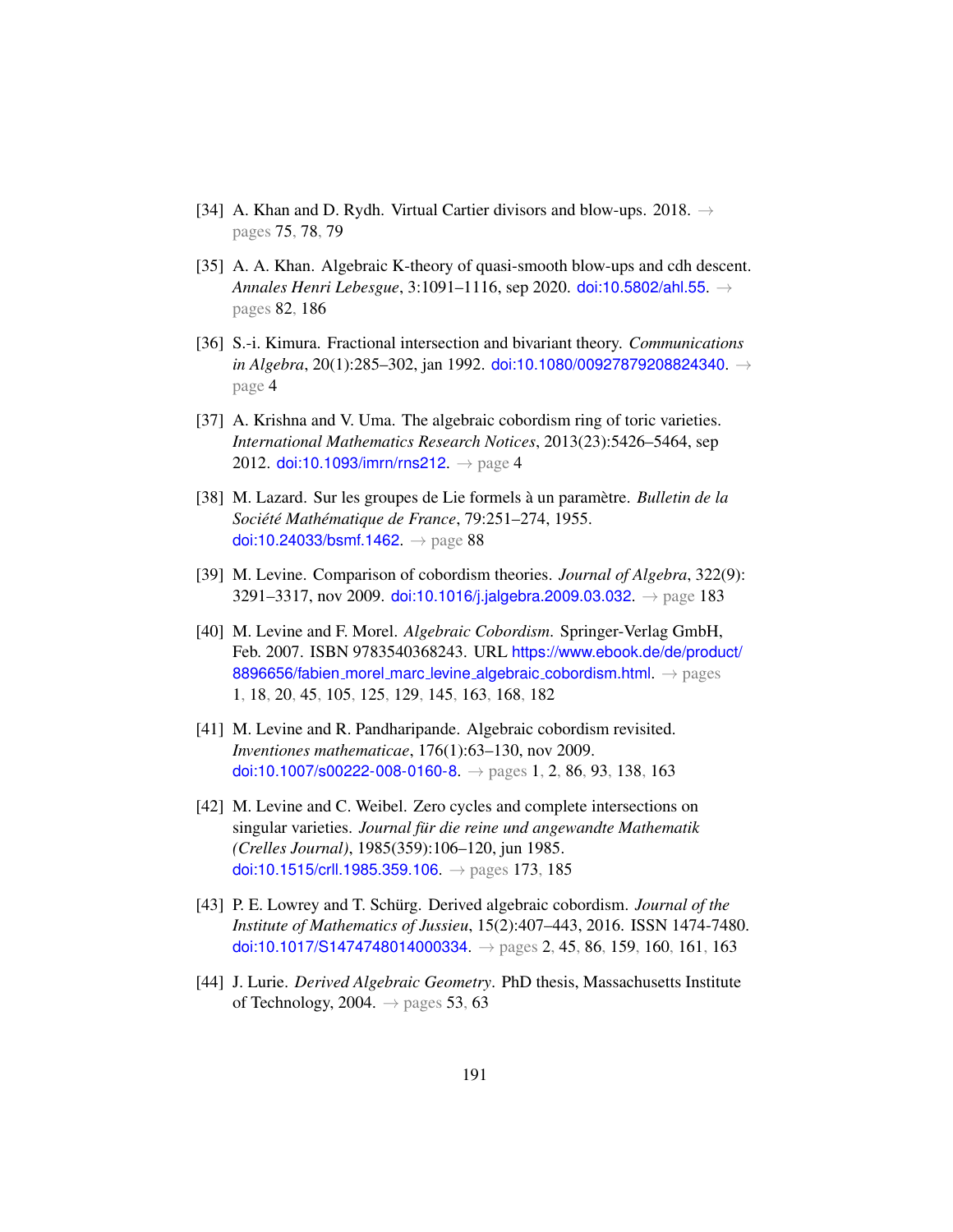- [45] J. Lurie. *Higher Topos Theory (AM-170)*. Princeton University Press, July 2009. ISBN 0691140499. URL [https://www.ebook.de/de/product/8051322/](https://www.ebook.de/de/product/8051322/jacob_lurie_higher_topos_theory_am_170.html) jacob lurie higher topos theory am [170.html](https://www.ebook.de/de/product/8051322/jacob_lurie_higher_topos_theory_am_170.html).  $\rightarrow$  pages [3,](#page-12-0) [51,](#page-60-0) [54,](#page-63-0) [126](#page-135-0)
- [46] J. Lurie. Higher algebra. September 2017.  $\rightarrow$  pages [57,](#page-66-0) [126](#page-135-0)
- [47] J. Lurie. Spectral algebraic geometry. February 2018.  $\rightarrow$  pages [51,](#page-60-0) [52,](#page-61-0) [54,](#page-63-0) [55,](#page-64-0) [57,](#page-66-0) [58,](#page-67-0) [71,](#page-80-0) [126](#page-135-0)
- [48] F. Morel and V. Voevodsky.  $A^1$ -homotopy theory of schemes. *Publications mathematiques de l'IH ´ ES´* , 90(1):45–143, dec 1999. [doi:10.1007/bf02698831](http://dx.doi.org/10.1007/bf02698831). → page [1](#page-10-0)
- [49] R. Pandharipande and Y.-P. Lee. Algebraic cobordism of bundles on varieties. *Journal of the European Mathematical Society*, pages 1081–1101, 2012. [doi:10.4171/jems/327](http://dx.doi.org/10.4171/jems/327).  $\rightarrow$  page [89](#page-98-0)
- <span id="page-201-1"></span>[50] I. Panin, K. Pimenov, and O. Röndigs. On the relation of Voevodsky's algebraic cobordism to Quillen's K-theory. *Inventiones mathematicae*, 175  $(2):435-451$ , oct 2008. [doi:10.1007/s00222-008-0155-5](http://dx.doi.org/10.1007/s00222-008-0155-5).  $\rightarrow$  page [186](#page-195-0)
- [51] M. Porta and G. Vezzosi. Infinitesimal and square-zero extensions of simplicial algebras. Online notes, 2013.  $\rightarrow$  page [62](#page-71-0)
- [52] D. Quillen. *Homotopical algebra*. Springer-Verlag, Berlin New York, 1967. ISBN 9783540355236. → page [52](#page-61-0)
- [53] D. Quillen. Elementary proofs of some results of cobordism theory using Steenrod operations. *Advances in Mathematics*, 7:29–56 (1971), 1971. ISSN 0001-8708. [doi:10.1016/0001-8708\(71\)90041-7](http://dx.doi.org/10.1016/0001-8708(71)90041-7). → pages [1,](#page-10-0) [168](#page-177-1)
- <span id="page-201-0"></span>[54] D. Quillen. Higher algebraic K-theory: I. In H. Bass, editor, *Higher K-Theories*, pages 85–147, Berlin, Heidelberg, 1973. Springer Berlin Heidelberg. ISBN 978-3-540-37767-2.  $\rightarrow$  pages [173,](#page-182-0) [185](#page-194-1)
- <span id="page-201-2"></span>[55] C. Rogers. *A Way of Being*. Houghton Mifflin, Boston, 1980. ISBN 0395300673.  $\rightarrow$  page [187](#page-196-0)
- [56] P. Sechin. Chern classes from morava K-theories to  $p^n$ -typical oriented theories.  $\rightarrow$  page [2](#page-11-0)
- [57] P. Sechin and N. Semenov. Applications of the morava K-theory to algebraic groups.  $\rightarrow$  page [2](#page-11-0)